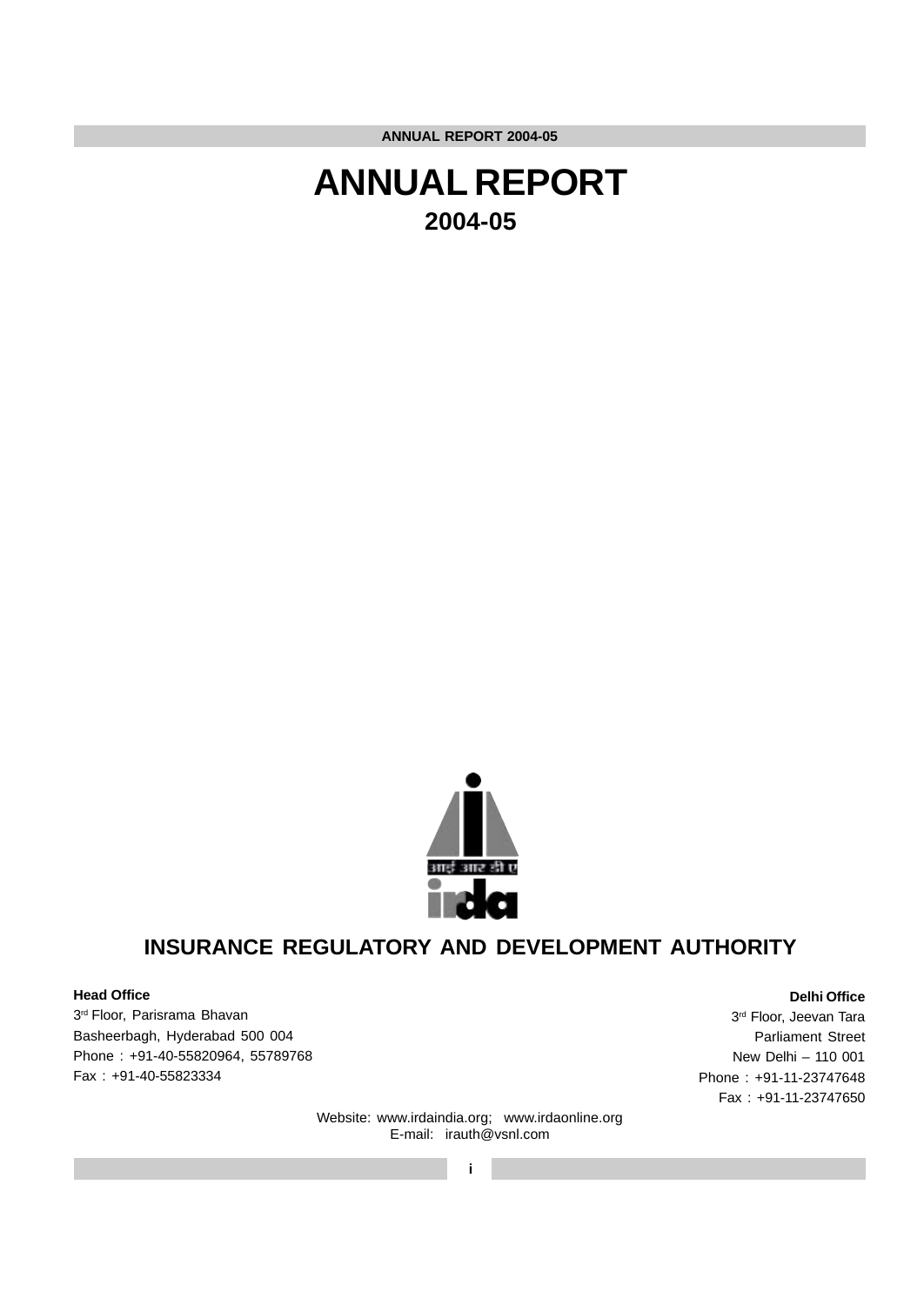सी.एस. राव अध्यक्ष C.S. Rao Chairman



## Letter of transmittal

17th December, 2005

To

The Secretary Department of Economic Affairs Ministry of Finance North Block New Delhi - 110 001

Sir.

In accordance with the provisions of Section 20 of the Insurance Regulatory and Development Authority Act, 1999, we are sending herewith a copy of the Annual Report of the Authority for the financial year ended 31<sup>st</sup> March, 2005 in the format prescribed in the IRDA (Annual Report – Furnishing of returns, statements and other particulars) Rules, 2000, notified on 14<sup>th</sup> June, 2000 in Part II of section 3, sub section (ii) of the Gazette of India, Extraordinary.

> Yours faithfully,  $CS$ Rao  $(C.S. Rao)$

परिश्रम भक्त, लीसत तल, लक्षीर जम्म, हैदराबाट - 500,004 (भवत दुरभाष 91-40-56820957 फैक्स्स- 91-40-55823334 ई मेल chairman@irdaonline.org | येव. www.irdaindia.org

Parishram Bhavan, 3rd Hock, Basheer Bagh, Hyderabad - 500:004, (INDIA). Phil 91-40-55820957, Fax: 91-40-55822334 E-mail: chairman@irdaonline.org, Web: www.irdaingia.org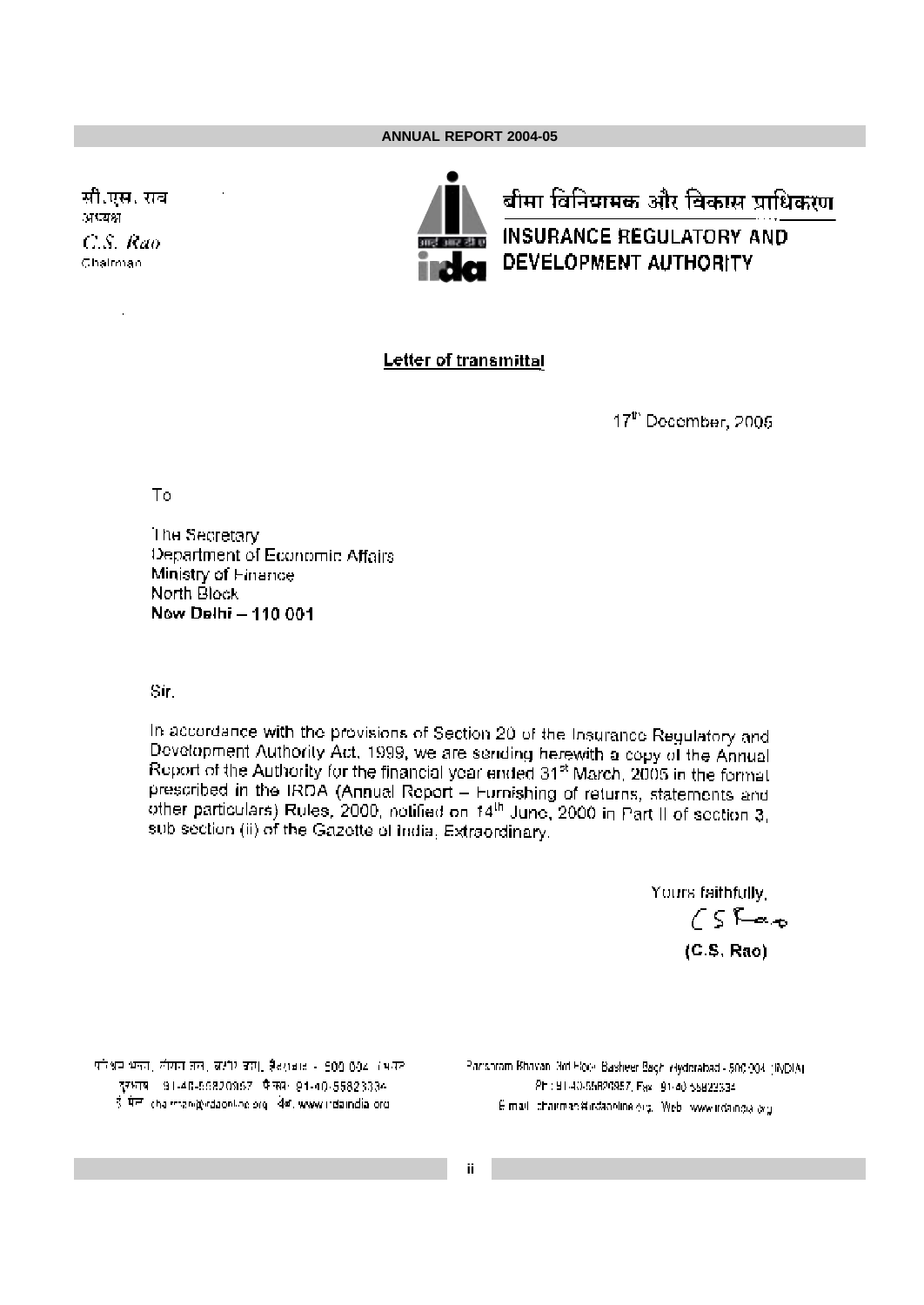## **CONTENTS**

# **MISSION STATEMENT ix TEAM AT IRDA x OVERVIEW** 1

Performance in the first half of 2005-06 2

## **PART I**

## **POLICIES & PROGRAMMES**

| a) |        | General economic environment                               | 5  |
|----|--------|------------------------------------------------------------|----|
| b) |        | Appraisal of the insurance market                          | 9  |
|    | i)     | World insurance scenario                                   | 10 |
|    | ii)    | Indian insurance industry                                  | 14 |
|    |        | - Life insurance                                           | 14 |
|    |        | - Non-life insurance                                       | 20 |
| C) |        | Research and development activities undertaken             | 30 |
| d) | Review |                                                            | 30 |
|    | (i)    | Protection of interests of policyholders                   | 30 |
|    | (ii)   | Maintenance of solvency margins of insurers                | 31 |
|    | (iii)  | Monitoring of reinsurance                                  | 36 |
|    | (iv)   | Monitoring of investments of the insurers                  | 37 |
|    | (v)    | Health insurance                                           | 39 |
|    | (vi)   | Business in the rural and social sector                    | 42 |
|    | (vii)  | Pensions                                                   | 43 |
|    |        | (viii) Accounting and actuarial standards                  |    |
|    |        | I)<br>Accounting standards                                 | 43 |
|    |        | (a) Appointed actuary system<br>$\parallel$ )              | 44 |
|    |        | (b) Actuarial standards                                    | 46 |
|    | (ix)   | Crop insurance                                             | 46 |
|    | (x)    | Credit insurance                                           | 47 |
|    | (xi)   | Micro-insurance                                            | 47 |
|    | (xii)  | Directions, Orders and Regulations issued by the Authority | 52 |
|    | (xiii) | Powers and functions delegated by the Authority            | 52 |
|    | (xiv)  | Right to Information Act                                   | 52 |
|    |        |                                                            |    |

## **PART II**

## **REVIEW OF WORKING AND OPERATIONS**

| (i)  | Regulation of insurance and reinsurance companies     | 53 |
|------|-------------------------------------------------------|----|
| (ii) | Intermediaries associated with the insurance business | 53 |
|      | -Insurance agents                                     | 53 |
|      | -Corporate agents                                     | 54 |
|      |                                                       |    |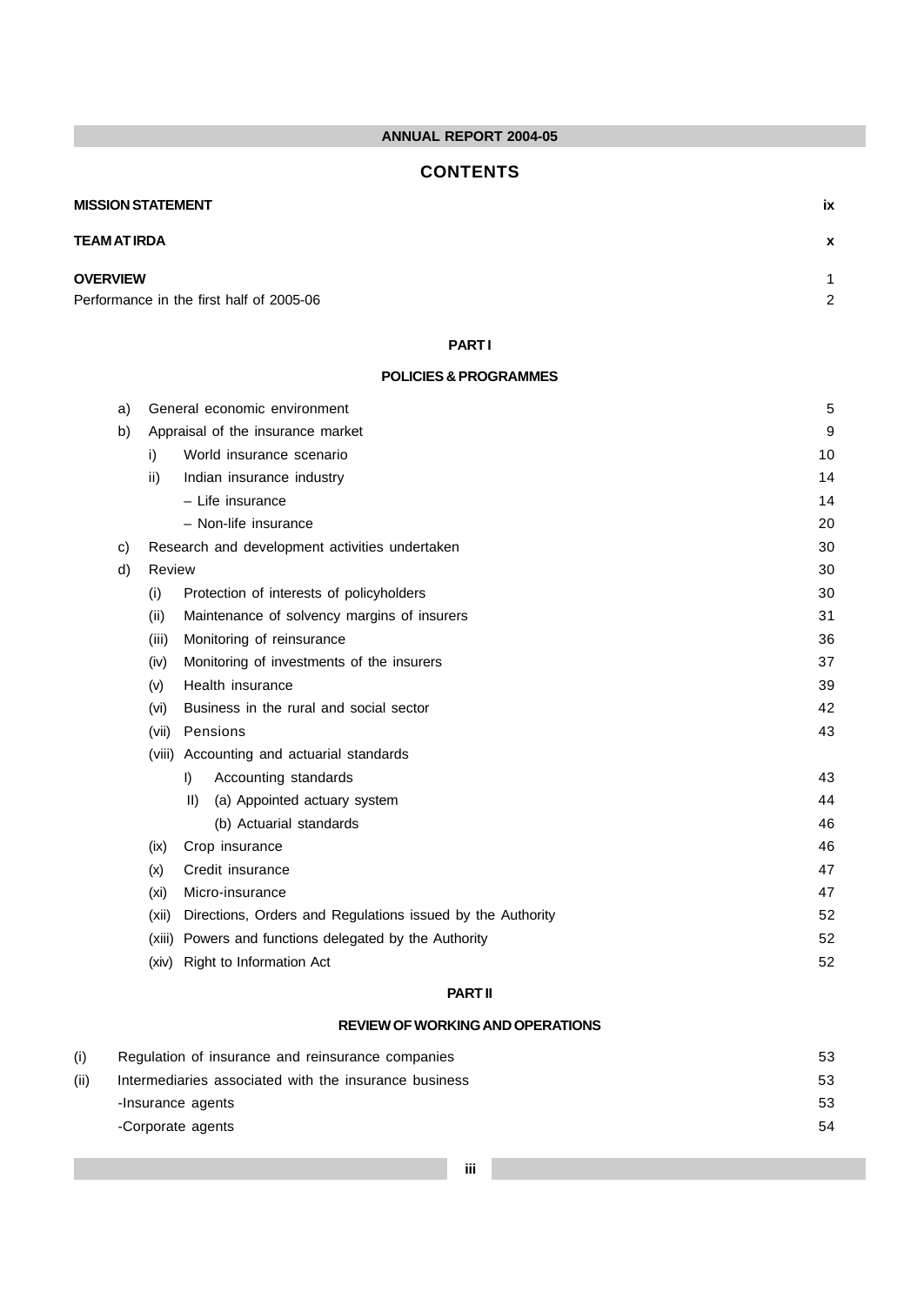|        | - Insurance brokers                                         | 54 |
|--------|-------------------------------------------------------------|----|
|        | - Surveyors and loss assessors                              | 55 |
| (iii)  | Litigations, appeals and court pronouncements               | 55 |
| (iv)   | International cooperation in insurance                      | 55 |
| (v)    | Public complaints                                           | 56 |
| (vi)   | Insurance Association and Insurance Councils                | 58 |
| (vii)  | Insurance Advisory Committee                                | 59 |
| (viii) | Functioning of Ombudsman                                    | 60 |
| (ix)   | Committees                                                  | 60 |
| (x)    | Review of the advisory functions performed by the Authority | 62 |

## **PART III**

## **STATUTORY FUNCTIONS OF THE AUTHORITY**

| a. | Issue to the applicant a certificate of registration, renew, modify, withdraw, suspend or cancel          | 63 |
|----|-----------------------------------------------------------------------------------------------------------|----|
|    | such registration.                                                                                        |    |
| b. | Protection of the interests of the policyholders in matters concerning assigning of policy, nomination    | 63 |
|    | by policyholders, insurable interest, settlement of insurance claim, surrender value of policy and other  |    |
|    | terms and conditions of contracts of insurance                                                            |    |
| C. | Specifying requisite qualifications, code of conduct and practical training for intermediary or           | 63 |
|    | insurance intermediaries and agents                                                                       |    |
| d  | Specifying the code of conduct for surveyors and loss assessors                                           | 64 |
| е. | Promoting efficiency in the conduct of insurance business                                                 | 65 |
| f. | Promoting and regulating professional organizations connected with the insurance and reinsurance          | 65 |
|    | business                                                                                                  |    |
| g. | Levying fees and other charges for carrying out the purposes of the Act                                   | 66 |
| h. | Calling for information from, undertaking inspection of, conducting enquiries and investigation including | 66 |
|    | audit of the insurers, intermediaries, insurance intermediaries and other organizations connected with    |    |
|    | the insurance business                                                                                    |    |
| j. | Control and regulation of the rates, advantages, terms and conditions that may be offered by insurers     | 67 |
|    | in respect of general insurance business not so controlled and regulated by the Tariff Advisory Committee |    |
|    | under section 64U of the Insurance Act, 1938 (4 of 1938)                                                  |    |
| j. | Specifying the form and manner in which books of account shall be maintained and statement of             | 68 |
|    | accounts shall be rendered by insurers and other insurance intermediaries                                 |    |
| k. | Regulating investment of funds by insurance companies                                                     | 68 |
| L. | Regulating maintenance of margin of solvency                                                              | 69 |
| m. | Adjudication of disputes between insurers and intermediaries or insurance intermediaries                  | 69 |
| n. | Supervising the functioning of the Tariff Advisory Committee                                              | 69 |
| о. | Specifying the percentage of premium income of the insurer to finance schemes for promoting               | 70 |
|    | and regulating professional organizations referred to in clause 'f'                                       |    |
| p. | Specifying the percentage of life insurance business and general insurance business to be                 | 70 |
|    | undertaken by the insurer in the rural or social sectors                                                  |    |
| q. | Exercising such other powers as may be prescribed                                                         | 70 |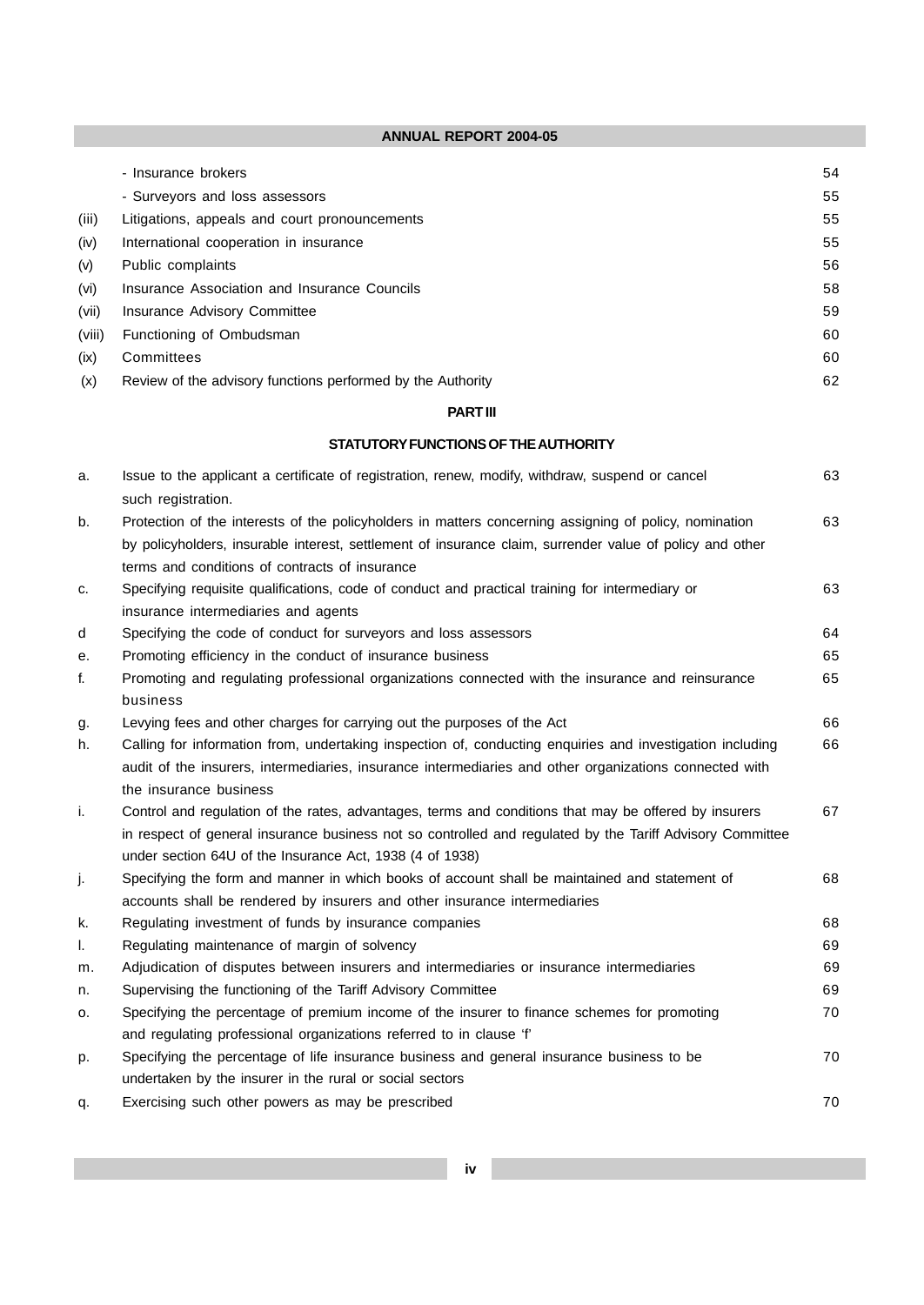## **PART IV**

## **ORGANIZATIONAL MATTERS**

| i.        | Organization                     | 71 |
|-----------|----------------------------------|----|
| ii.       | Meetings of the Authority        | 71 |
| iii.      | Human resources                  | 71 |
| iv.       | Promotion of official language   | 72 |
| <b>V.</b> | Status of information technology | 72 |
| vi.       | Accounts                         | 73 |
| vii.      | ISO 9001 - 2000 Registration     | 73 |
| viii.     | <b>IRDA Journal</b>              | 73 |
| ix.       | Acknowledgments                  | 73 |
|           | <b>CONCLUDING REMARKS</b>        | 74 |

## **BOX ITEMS**

|    | Restructuring of AMP Sanmar Life Insurance Company Ltd. | 15 |
|----|---------------------------------------------------------|----|
| 2. | Perspective on de-tariffing the non-life industry       | 21 |
|    | Towards a Risk Focused Surveillance Framework           | 32 |
| 4. | Group Insurance                                         | 48 |

## **TEXT TABLES**

| 1.  | Key Market Indicators                                               | 10 |
|-----|---------------------------------------------------------------------|----|
| 2.  | Number of Registered Insurers in India                              | 10 |
| 3.  | Premium underwritten by Life Insurers                               | 14 |
| 4.  | Market Share of Life Insurers                                       | 16 |
| 5.  | New policies issued: Life Insurers                                  | 16 |
| 6.  | Commission Expenses of Life Insurers                                | 17 |
| 7.  | Operating Expenses of Life Insurers                                 | 18 |
| 8.  | Paid up Capital: Life Insurers                                      | 18 |
| 9.  | Premium underwritten by Non-life Insurers - Segment wise            | 20 |
| 10. | New Policies issued: Non-life Insurers                              | 24 |
| 11. | Ratio of outside India premium to total premium                     | 24 |
| 12. | Gross Direct Premium from business outside India: Non-life Insurers | 24 |
| 13. | Commission Expenses: Private Sector Non-life Insurers               | 25 |
| 14. | Commission Expenses: Public Sector Non-Life Insurers                | 26 |
| 15. | Incurred Claims Ratio: Public Sector Non-life Insurers              | 26 |
| 16. | Incurred Claims Ratio: Private Sector Non-life Insurers             | 26 |
| 17. | Underwriting Experience: Non-life Insurers                          | 27 |
| 18. | Operating Expenses: Non-life Insurers                               | 27 |
| 19. | Paid up Capital: Non-life Insurers and Reinsurer                    | 27 |
| 20. | Dividends Paid: Public Sector Insurers                              | 28 |
|     |                                                                     |    |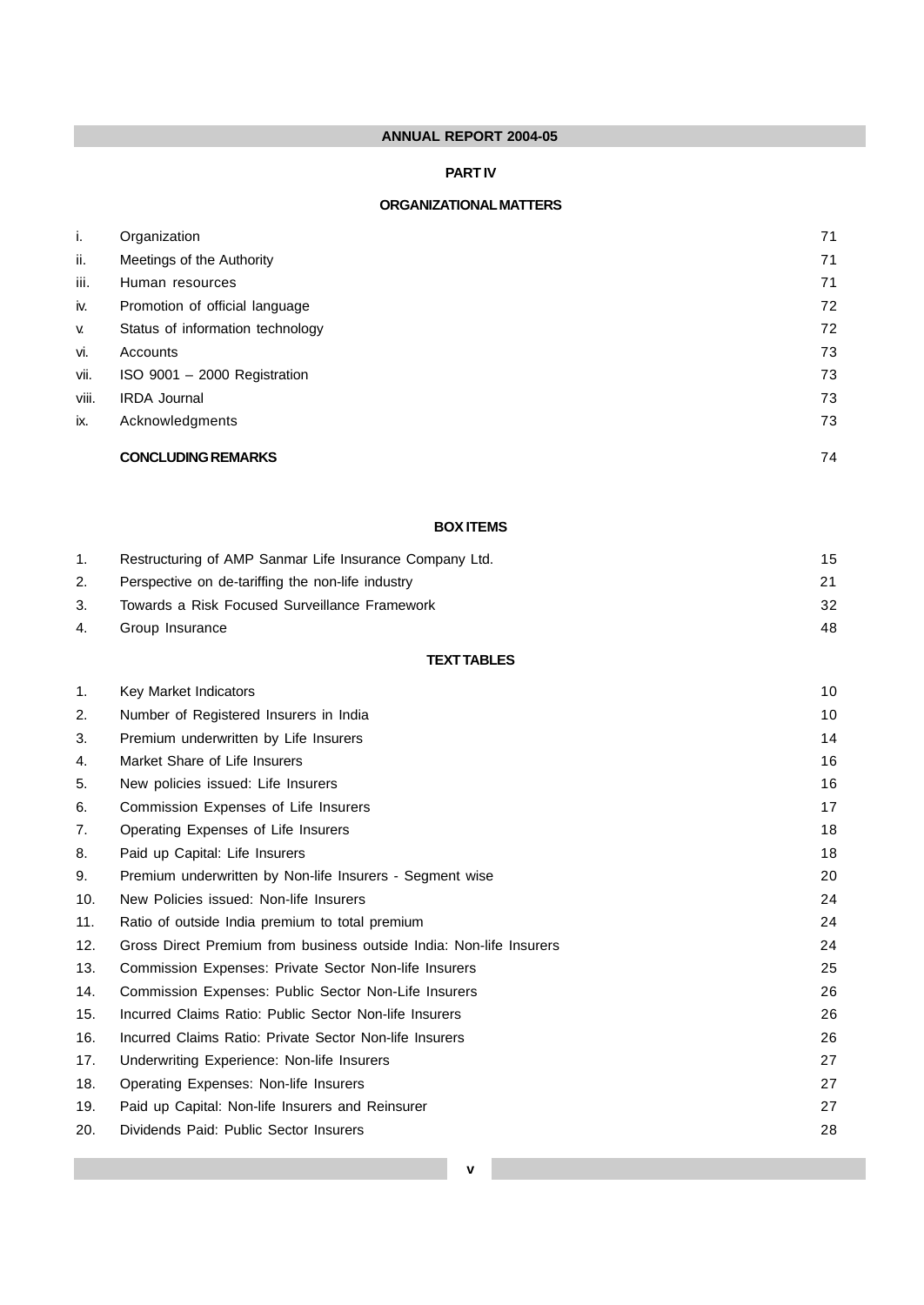| 21. | Investments of Insurers                                                   | 38 |
|-----|---------------------------------------------------------------------------|----|
| 22. | Investments of Life Insurers: Fund-wise                                   | 39 |
| 23. | Third Party Administrators - Claims Data                                  | 42 |
| 24. | TPA (Infrastructure)                                                      | 42 |
| 25. | New Business (Life) underwritten through various intermediaries: 2004-05  | 55 |
| 26. | Status of complaints – Non-life Insurers (2004-05)                        | 56 |
| 27. | Status of complaints – Non-life insurers (Half year ended September 2005) | 57 |
| 28. | Status of complaints – Life insurers (2004-05)                            | 58 |
| 29. | Status of complaints –Life insurers (Half year ended September 2005)      | 58 |
| 30. | Disposal of complaints by Ombudsman (2004-05)                             | 60 |

## **LIST OF STATEMENTS**

| 1.  | Financial saving of the household sector (Gross)                            | 79  |
|-----|-----------------------------------------------------------------------------|-----|
| 2.  | International Comparison of Insurance Penetration                           | 80  |
| 3.  | International Comparison of Insurance Density                               | 83  |
| 4.  | Revenue Account: All Life Insurers                                          | 86  |
| 5.  | Profit and Loss Account: All life Insurers                                  | 88  |
| 6.  | Balance Sheet: All Life Insurers                                            | 90  |
| 7.  | Life Insurance Corporation of India: Capital Redemption and Annuity Certain | 92  |
|     | Business (Non Participating) - Revenue Account                              |     |
| 8.  | Life Insurance Corporation of India: Capital Redemption and Annuity Certain | 93  |
|     | Business (Non Participating) - Profit & Loss Account                        |     |
| 9.  | Life Insurance Corporation of India: Capital Redemption and Annuity Certain | 94  |
|     | Business (Non Participating) - Balance Sheet                                |     |
| 10. | Revenue Account: Public Sector Non-life Insurers                            | 95  |
| 11. | Profit & Loss Account: Public Sector Non-life Insurers                      | 96  |
| 12. | Balance Sheet: Public Sector Non-life Insurers                              | 98  |
| 13. | Revenue Account: Private Sector Non-Life Insurers                           | 99  |
| 14. | Profit and Loss Account: Private Sector Non-life Insurers                   | 103 |
| 15. | Balance Sheet: Private Sector Non-life Insurers                             | 104 |
| 16. | General Insurance Corporation (GIC) - Revenue Account                       | 105 |
| 17. | General Insurance Corporation (GIC) - Profit & Loss Account                 | 106 |
| 18. | General Insurance Corporation (GIC) - Balance Sheet                         | 107 |
| 19. | Export Credit Guarantee Corporation Ltd.(ECGC) - Revenue Account            | 108 |
| 20. | Export Credit Guarantee Corporation Ltd.(ECGC) - Profit & Loss Account      | 109 |
| 21. | Export Credit Guarantee Corporation Ltd. (ECGC) - Balance Sheet             | 110 |
| 22. | Agricultural Insurance Corporation (AIC) Ltd. - Revenue Account             | 111 |
| 23. | Agricultural Insurance Corporation (AIC) Ltd. - Profit & Loss Account       | 112 |
| 24. | Agricultural Insurance Corporation (AIC) Ltd. - Balance Sheet               | 113 |
| 25. | Net Retentions of Non-life Insurers: 2004-05                                | 114 |
| 26. | Gross Direct Premium Income in India                                        | 115 |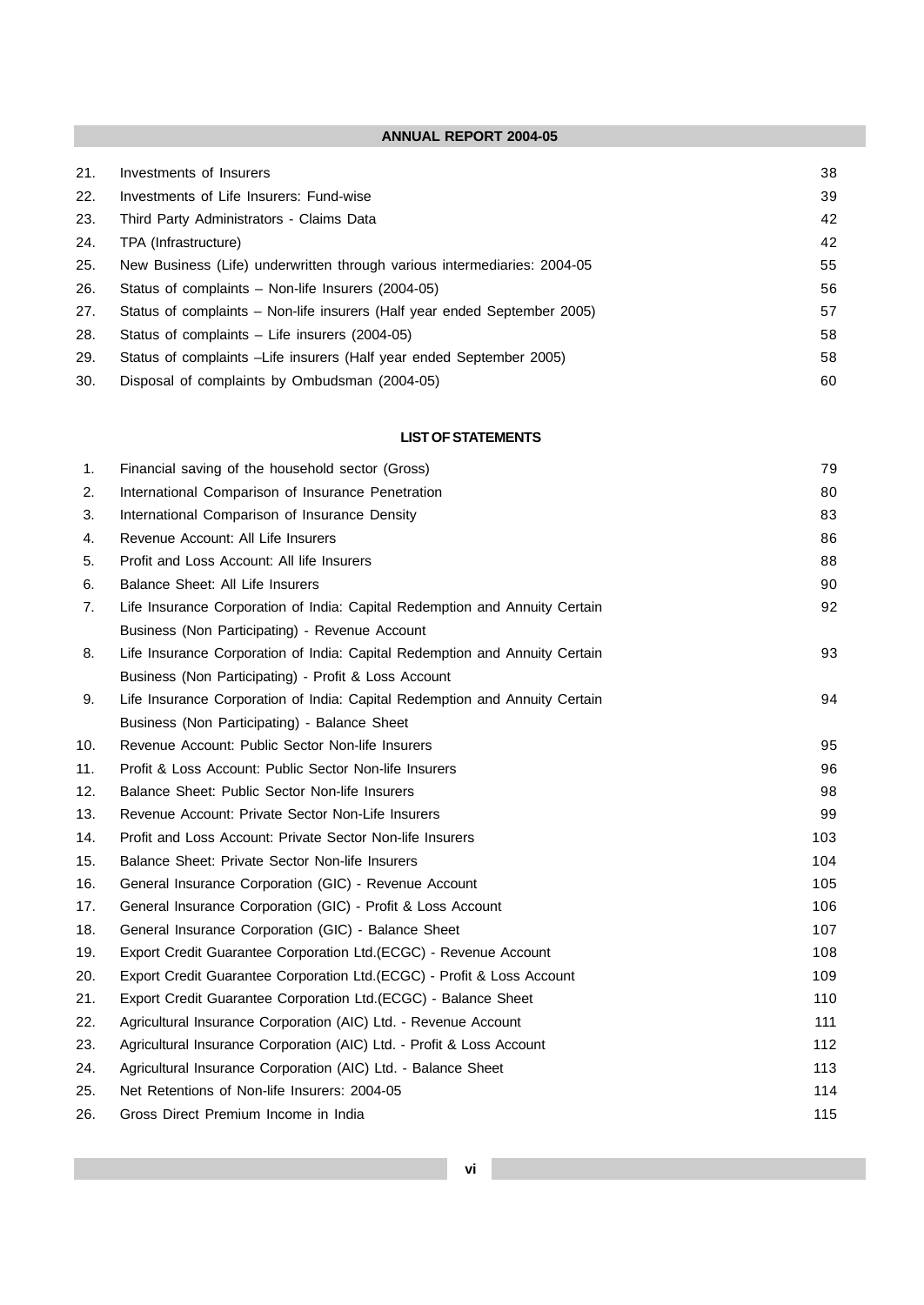| 27. | Net Premium Income (Earned)                                                 | 116 |
|-----|-----------------------------------------------------------------------------|-----|
| 28. | Underwriting Experience and Profits of Public Sector Companies              | 117 |
| 29. | Underwriting Experience and Profits of Private Sector Companies             | 118 |
| 30. | Incurred Claims Ratio - Public Sector                                       | 119 |
| 31. | Incurred Claims Ratio - Private Sector                                      | 120 |
| 32. | Equity Share Capital of Insurance Companies                                 | 121 |
| 33. | Fee Structure for Insurers and various intermediaries                       | 122 |
| 34. | Fund wise pattern of Investments of Life Insurers                           | 123 |
| 35. | Pattern of Investments of Non-life Insurers                                 | 127 |
| 36. | Status of Complaints - Life Insurers (2004-05)                              | 128 |
| 37. | Status of Complaints - Life Insurers (Half year ended September, 2005)      | 128 |
| 38. | Status of Complaints – Non-life Insurers (2004 - 05)                        | 129 |
| 39. | Status of Complaints – Non-life Insurers (Half year ended September, 2005)  | 130 |
| 40. | Third Party Administrators - Claims Data: 2004-05                           | 131 |
| 41. | Performance of Ombudsmen at different centres : Complaints disposal for the | 132 |
|     | Year ending 31st March, 2005: Life Insurance                                |     |
| 42. | Performance of Ombudsmen at different centres : Complaints disposal for the | 133 |
|     | Year ending 31st March, 2005: Non-life Insurance                            |     |
| 43. | Performance of Ombudsmen at different centres : Complaints disposal for the | 134 |
|     | Year ending 31st March, 2005: Life and Non-life Insurance combined          |     |

## **LIST OF ANNEX**

| $\mathsf{I}$   | Insurance Companies operating in India                                      | 135 |
|----------------|-----------------------------------------------------------------------------|-----|
| Ш              | Regulations framed under the IRDA Act, 1999                                 | 136 |
| $\mathbf{III}$ | (a) Agents Licensed by the Authority (2004-05) (Individual and Corporate)   | 137 |
|                | (b) Agents Licensed by the Authority (2004-05) (Urban and Rural)            | 138 |
| M              | (a) Appointed Actuaries of Life Insurers                                    | 139 |
|                | (b) Appointed Actuaries of Non-Life Insurers                                | 140 |
| V              | (a) Mortality Rates of Assured Lives in LIC of India - LIC 94-96 ultimate   | 141 |
|                | (b) Mortality Rates of Annuitants in LIC of India – LIC A (96-98) ultimate  | 142 |
| M              | Life Insurance products cleared during the financial year 2004-05           | 143 |
| VII            | Non-life Products (non-tariff) introduced during the financial year 2004-05 | 145 |
| VIII           | Obligatory Cessions received by GIC                                         | 149 |
| K              | Registered Brokers (State - wise Break-up)                                  | 150 |
| X              | Tariff Business Monitored by Tariff Advisory Committee                      | 151 |
| XI.            | Insurance Advisory Committee                                                | 152 |
| XII            | Circulars / Orders / Notifications issued by the Authority                  | 153 |
| XIII           | Annual Statement of Accounts for the year ended March 31, 2004              | 159 |
| XIV            | Annual Statement of Accounts for the year ended March 31, 2005              | 179 |
| XV.            | Addresses of Insurers, Intermediaries and Ombudsman                         | 197 |
|                |                                                                             |     |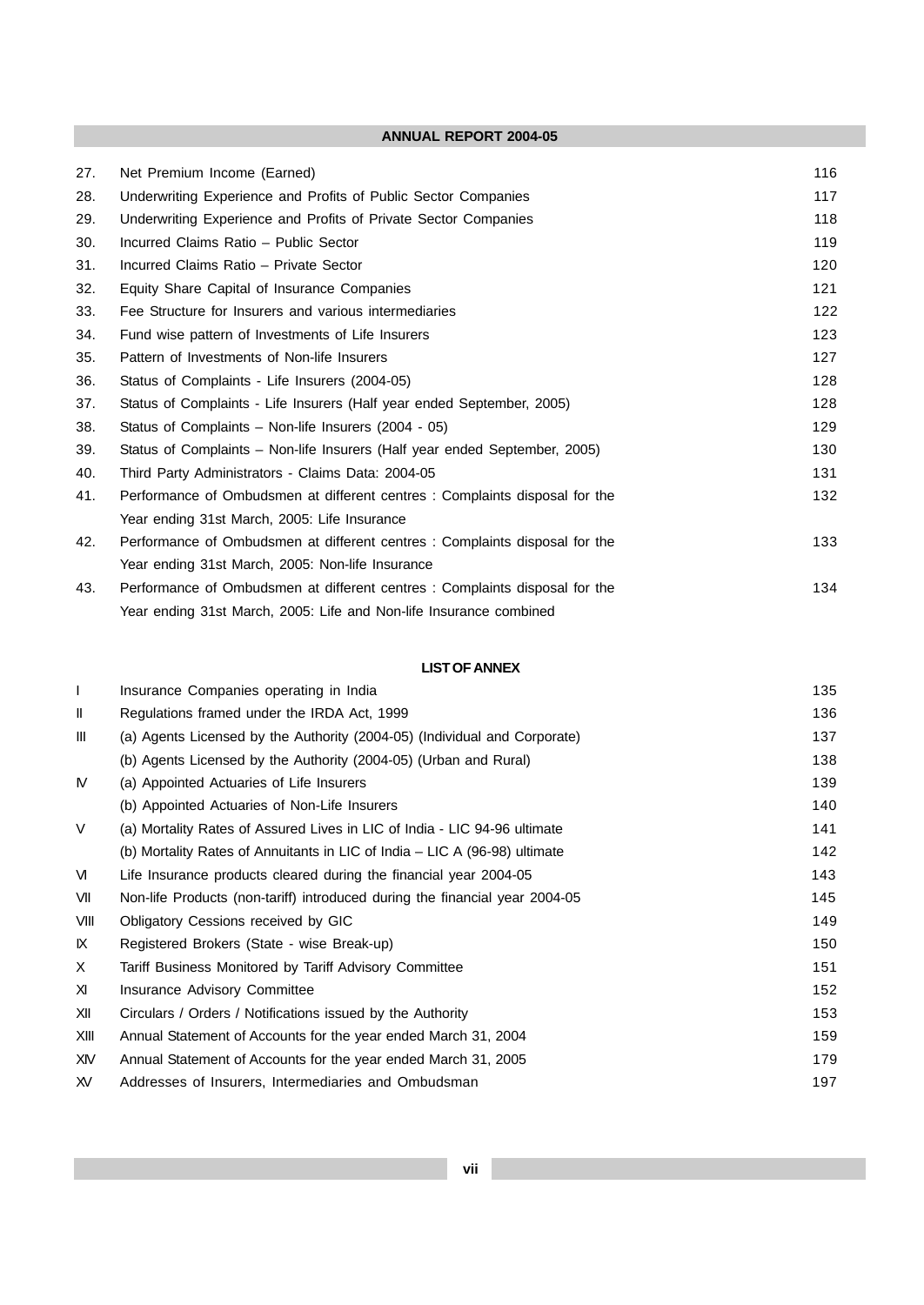## **MISSION STATEMENT**

- ü To protect the interest of and secure fair treatment to policyholders;
- ü To bring about speedy and orderly growth of the insurance industry (including annuity and superannuation payments), for the benefit of the common man, and to provide long term funds for accelerating growth of the economy.
- ü To set, promote, monitor and enforce high standards of integrity, financial soundness, fair dealing and competence of those it regulates;
- ü To ensure speedy settlement of genuine claims, to prevent insurance frauds and other malpractices and put in place effective grievance redressal machinery;
- ü To promote fairness, transparency and orderly conduct in financial markets dealing with insurance and build a reliable management information system to enforce high standards of financial soundness amongst market players;
- ü To take action where such standards are inadequate or ineffectively enforced;
- ü To bring about optimum amount of self-regulation in day to day working of the industry consistent with the requirements of prudential regulation.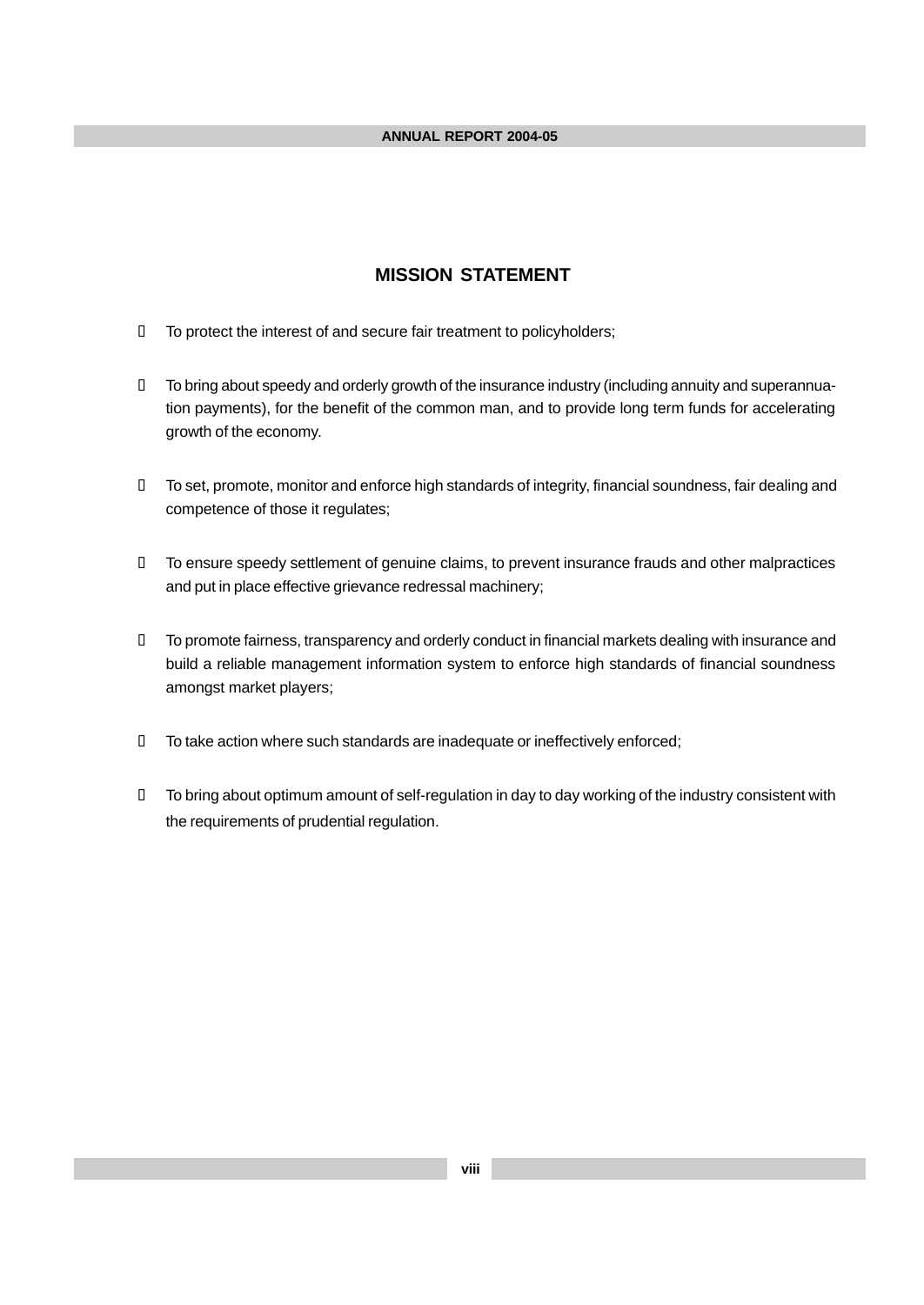# **TEAM AT IRDA**

**Year 2004-05**

## **CHAIRMAN**

C. S. Rao

#### **MEMBERS PART-TIME MEMBERS**

P.A.Balasubramanian Vivek Mehrotra T.K. Banerjee Sunil Goyal (Upto 4.2.2005) Mathew Verghese **Kamlesh S. Vikamsey** Kamlesh S. Vikamsey

## **EXECUTIVE DIRECTORS**

Prabodh Chander **V.Vedakumari** 

C.R. Muralidharan (since 06/05/05) K.K. Srinivasan (since 05/09/05)

K Subrahmanyam P.C. James (since 20/06/05)

## **DEPUTY DIRECTORS**

- Suresh Mathur **A. R.Nithiyanantham**<br>
A. R.Nithiyanantham<br>
Mamta Suri Arup Chatterjee Kamal Kumar Chaudhry **Galacter Chaudhry** J. Meena Kumari Mukesh Sharma T.S. Naik S. N. Jayasimhan A.Krishnan
- R. Kumar

Sonia Singh Nimisha Srivastava Jyoti Bhagat **Kamal Chowla** L.V. S. Sunitha Mathangi Saritha Mathangi Saritha Susan Ittyerah Susan Ittyerah Shaha Shaha Shaha Shaha Shaha Shaha Shaha Shaha Shaha

Deep Prakash Joshi Hari

Rakesh Kumar Bajaj **Dinesh Chandra Khansili** Randip Singh Jagpal Sanjeev Kumar Jain

## **ASSISTANT DIRECTORS**

R.C. Sharma Sai Kumar Ghantasala B. Raghavan K.G.P.L.Rama Devi Deepak Gaikwad Raj Kumar Sharma Sanjay Kumar Verma Deepak Khanna **Rashmi Abhichandani** Rashmi Abhichandani D.V.S.Ramesh Sudipta Bhattacharya

#### **JUNIOR OFFICERS**

D. Srinivasamurthy **R. Uma Maheshwari** R. Uma Maheshwari Manju Arora **Poonam Chaudhry** Poonam Chaudhry

## **ASSISTANTS**

## **RECORD CLERKS**

Sushpal Sushpal Sushpal Sushpal Shashi Pal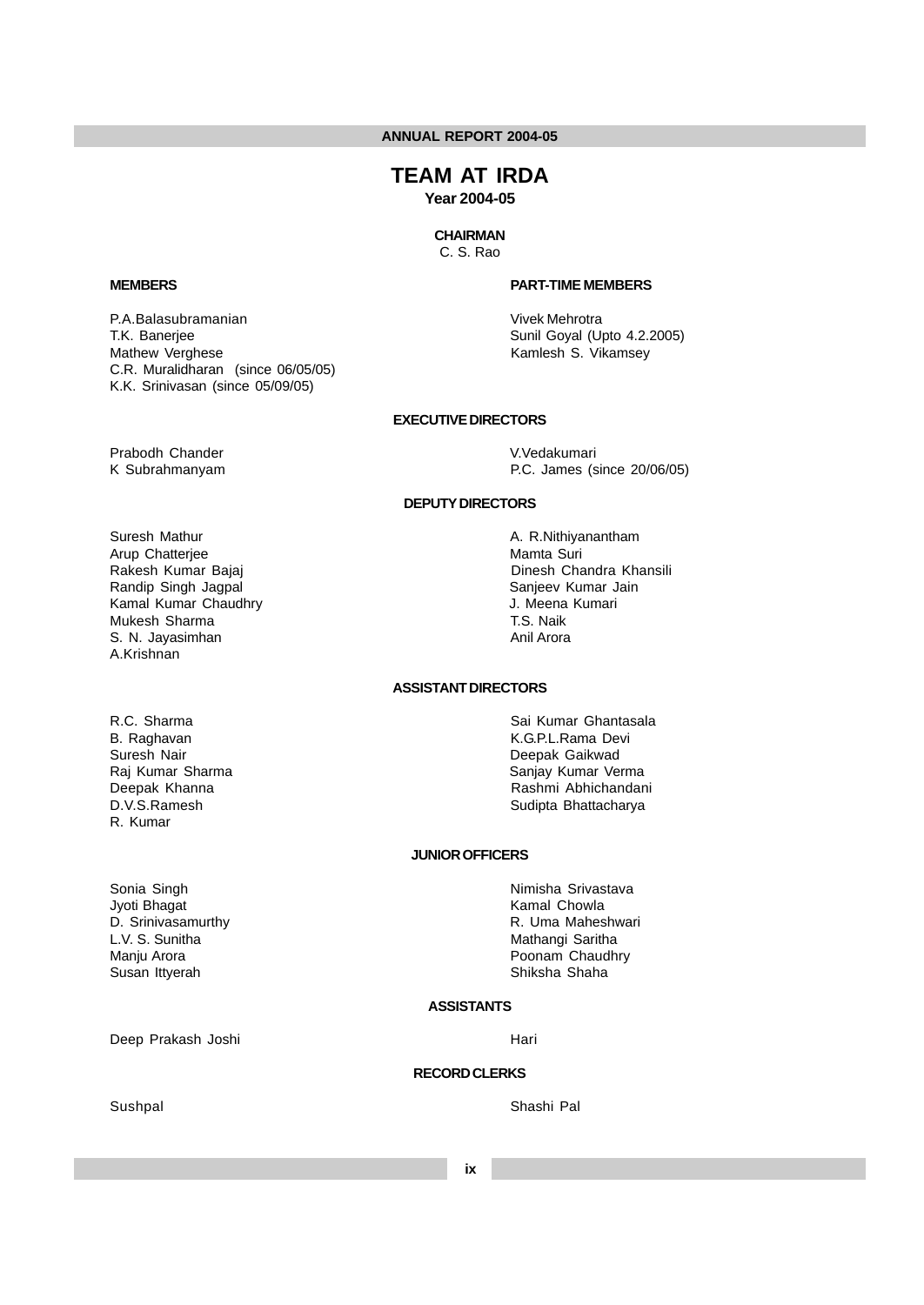## **OVERVIEW**

The Indian economy has been growing and has become one of the fast growing economies in the world. The GDP growth in 2004-05 at 6.9 per cent though higher than the long term average growth however was lower than the growth registered in 2003-04. This was mainly because of insufficient rainfall, resulting in lower growth in agriculture sector. This shortfall was compensated by growth in the industry and services sector augured by helpful economic growth in other economies. The industrial recovery in 2004- 05 driven by the manufacturing sector was due to improvement in domestic demand, positive investment climate, increased business confidence and buoyant external demand. Industrial production in 2004-05 has picked up by a rebound in global trade business and increased consumer confidence. Industrial growth was across basic goods, capital goods and consumer goods. Along with the industrial sector, services sector has also shown a higher growth at 8.8 per cent in 2004-05. The observed growth in finance and insurance sector was facilitated by strong expansion in nonfood credit coupled with increase in bank deposits and surge in insurance business. The improved performance in 'finance, insurance, real estate and business services' contributed 12.9 per cent to growth in the real GDP. The saving rate has increased in 2003-04, the year for which the latest data available is 28.1 per cent compared to 26.1 percent in 2002-03. The major contribution was from the household sector even though there has been a shift from the financial savings to savings in the form of physical assets by the households. Household savings in the form of financial assets as a percent of GDP worked out to 14 per cent in 2003-04 as against 13.1 per cent in the previous year.

Inflation rate as measured by changes in the Wholesale Price Index, on a point-to-point basis, was slightly higher at 5 per cent in 2004-05 compared to 4.6 per cent in 2003-04. On an average basis it was higher at 6.4 per cent than that of 5.4 per cent in the previous year. Across many countries the inflation rates were at higher levels than in the previous year forcing the central banks to reverse their accommodative monetary policy for stabilizing inflationary expectations. The higher inflation was mainly due to crude oil because of increased global demand over the supply positions. In the Indian context RBI and the Government took timely and appropriate corrective actions so as to ease the inflationary pressures. The domestic financial markets remained broadly stable, despite intra-year variations, because of strong fundamentals, encouraging corporate results, buoyant secondary market, and investor friendly regulatory frame work.

Retail investors started investing in the primary market and there were number of primary issues in the market. The relative size of the collateralized segment of the money market was higher than the uncollateralized segment. The spread between the inter-bank call money rate and the market repo rate narrowed. The government securities market during 2004-05 was governed by domestic liquidity conditions movements in international interest rates and domestic inflationary expectations. The foreign exchange market remained stable and the rupee moved in a wider range. On an annual average basis while rupee appreciated against US Dollar, it weekend against Euro, the Pound Sterling and Japanese Yen. By the end of March 2005 India held fourth largest stock of foreign exchange reserves including gold among emerging economies in Asia.

The mid-term review of the Reserve Bank of India highlighted the impressive performance during the first quarter of 2005- 06 based on improvements in the real activity and double digit growth in industrial production and robust services sector. The Central Statistical Organisation has revised the growth in the first quarter of 2005-06. The RBI based on this and on its assessment has placed GDP growth in 2005-06 at 7.0 – 7.5 per cent.

The overall performance of the economy was also reflected in the insurance industry. The premium underwritten in India and abroad by life insurers in 2004-05 increased by 24.31 per cent over the previous year. In the case of non-life insurers the corresponding growth was 12.09 per cent. The combined growth after adjusting for inflation was 9.7 per cent. The contribution of first year premium, single premium and renewal premium were 19.16 per cent, 12.47 per cent and 68.36 per cent respectively. The first year premium including single premium recorded a growth of 32.49 per cent driven by a significant jump in the unit-linked business. During the year, the four public sector non-life insurers reported a growth of 4.77 per cent in underwriting of premium whereas the eight private sector insurers reported a growth of 55.35 per cent. The market share of the private insurers has increased to 20.07 per cent. The number of policies written by the private insurers increased by 54.80 per cent whereas for the public sector insurers the increase was 9.66 per cent.

The industry also had to face the challenges due to the devastation caused by the Tsunami on December 26, 2004 and its aftermath affecting the eastern coast of India. The insurers rose to the occasion and took proactive steps to ensure expeditious settlement of claims through the setting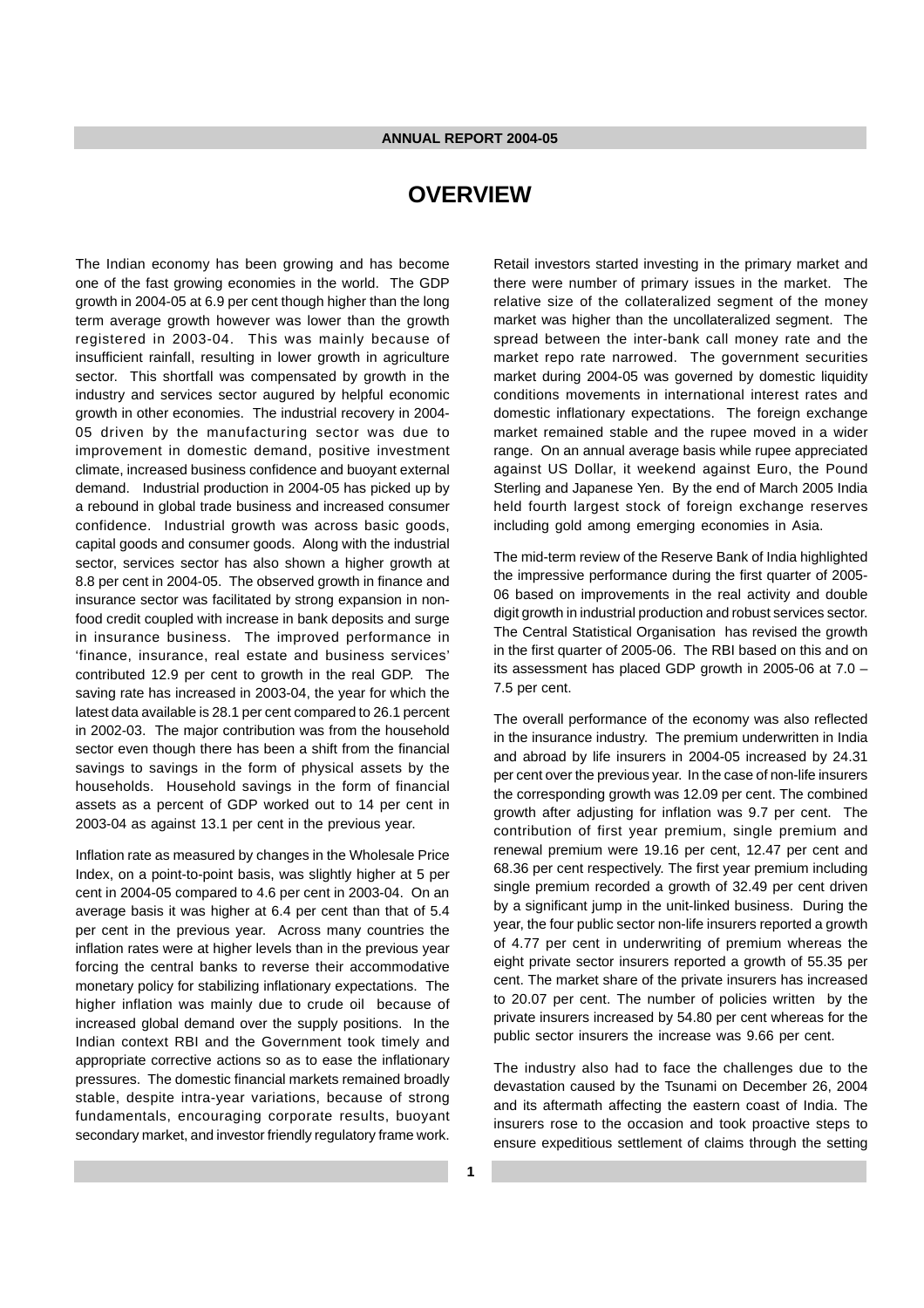up of special cells besides waiving some of the procedural requirements in case of genuine claims. In some cases they have also publicized the measures adopted by inserting advertisements in the national dailies. The Authority monitored the progress in the settlement of claims in a format designed for this purpose on a monthly basis. A total of 467 claims amounting to Rs. 488 lakhs were booked by the life insurance companies while 2526 claims amounting to Rs. 8649 lakhs were booked by the non-life insurers. While only an amount of Rs. 52 lakhs (12 cases) was outstanding for life insurance companies as on 31<sup>st</sup> March 2005, an amount of Rs. 6942 lakhs (362 cases) was pending with non-life insurers as on March 2005.

Another calamity to strike in July 2005 was floods in Maharashtra. The Government of India and IRDA advised the insurers to ensure speedy settlement of claims by setting up special cells besides waiving some of the procedural requirements in case of genuine claims. IRDA in order to facilitate expeditious settlement of claims permitted in-house surveyors to assess damage upto Rs. 50,000/- as against the normal limit of Rs 20,000/-. The Authority closely monitored on a weekly basis the number of claims reported, number of claims settled, and claims outstanding both in number and in quantum.

With this experience in mind, it is necessary that insurers need to set up disaster management cells and make concerted and coordinated approach to tackle such calamities. The Authority has always been accommodative in relaxing or waiving the procedural requirements wherever necessary.

As a part of developmental role of IRDA, IRDA has finalized and issued guidelines on Micro-insurance. These guidelines were issued after discussing at various forums. Microinsurance will meet the need for having insurance products which can be afforded by the rural and urban poor. The Regulations on Micro-insurance provides a platform and rules to procure insurance for the targeted segment of the society. The regulations provide for a tie up between a life & a non-life insurance company for distribution of insurance products to improve the penetration of insurance in the selected segment. Thus cross-selling is permitted in this area by the Authority. For encouraging the sale of Micro-insurance products, the Authority has mandated that these would form part of the social and rural obligations of an insurer prescribed under the provisions of the Insurance Act, 1938. Considering that many insurers are vying for unit linked business and for protecting the interest of the policyholders the Authority is finalizing the guidelines in this regard.

The Authority has attached great importance to the growth Health insurance in India. One of the reasons for low penetration in India is the lack of regulations in the health sector resulting in exposure of the beneficiaries to various malpractices present in the system. As a follow up of the recommendations of the Health Insurance Working Group, the Authority has decided to establish a separate Health insurance Unit in IRDA.

In the context of ensuring collection and maintenance of quality data by the insurers, indispensable for smooth transition into a detariff regime, IRDA has outlined a roadmap relating to various steps to be taken by the insurers in the areas of Underwriting, Rating of risks, Policy terms and conditions, Corporate governance and the Role of Tariff Advisory Committee. In a nutshell these guidelines emphasize the importance of improved internal capabilities and procedures and need for sophisticated actuarial/ statistical analysis for rating of risks. As per the road map, the tariffs will be discontinued effective 31<sup>st</sup> December 2006.

## **Performance in the first half of 2005-06**

#### **(i) Life Insurers**

The life insurers underwrote a premium of Rs. 11323.13 crore during the six months in the current financial year as against Rs. 8425.06 crore in the comparable period of last year recording a growth of 34.4 percent. Of the total premium underwritten LIC accounted for Rs.8409.09 crore and the private insurers with Rs. 2914.03 crore. The premium underwritten by the LIC and the new insurers grew by 23.08 per cent and 82.94 per cent, respectively, over the corresponding six months period in the previous year. The number of policies written at the industry level increased by 21.48 per cent. As against this increase, the number of policies written by LIC increased by 17.69 per cent whereas in the case of private insurers the increase was 60.52 per cent. Of the total premium underwritten, individual premium accounted for Rs. 9849.41 crore (growth of 47.07 per cent) and another Rs.1473.72 crore from the group business (a decline of 14.70 per cent). In respect of LIC the growth in individual and group business was 17.69 per cent and 9.70 per cent respectively. However, in the case of private insurers the individual and group business increased by 94.73 per cent and 18.03 per cent respectively. The market share of LIC in terms of premium collection was 74.26 per cent while in the case of number of policies underwritten it was 88.32 per cent respectively. In the corresponding period of the last year these shares were 81.09 per cent and 91.16 per cent respectively. The number of lives covered under the group scheme was 41.87 lakh recording a growth of 34.87 per cent over the previous period. Of the total lives covered under the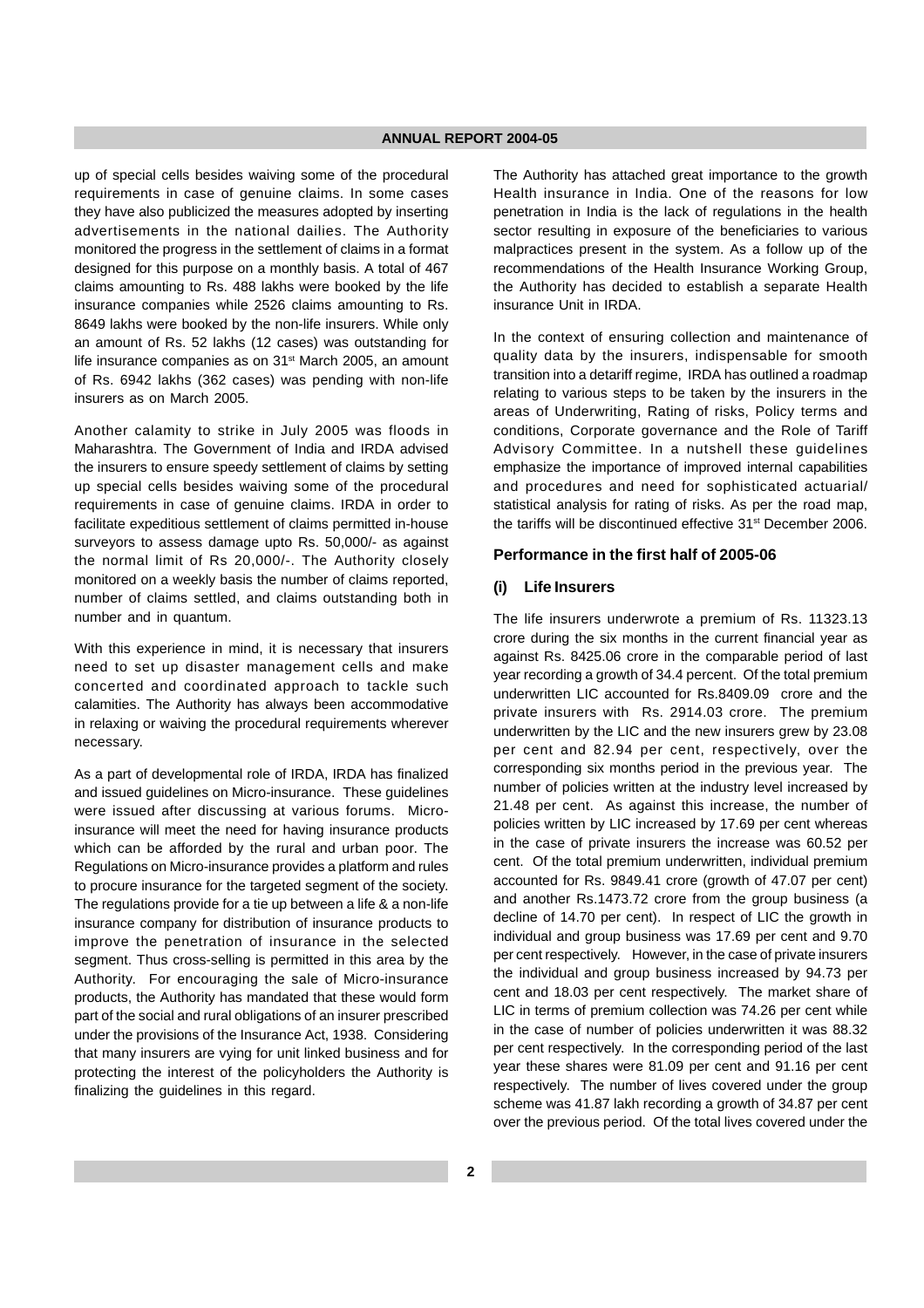group scheme LIC accounted for 28.17 lakh and for private insurers it was 13.70 lakh. The life insurers covered 8.46 lakh lives in the social sector with a premium of Rs.11.89 crore. In the rural sector the insurers underwrote 29.49 lakh policies with a premium of Rs. 995.96 crore.

#### **(ii) Non-life insurers**

The non-life insurers underwrote a premium of Rs.10140.94 crore during the first half of the current financial year recording a growth of 15.44 per cent over Rs. 8784.77 crore underwritten in the same period of last year. The eight non-life insurers in the private sector underwrote a premium of Rs.2688.49 crore as against Rs.1681.80 crore in the corresponding period of the previous year, recording a growth of 59.86 per cent. The public sector non-life insurers including ECGC underwrote a premium of Rs.7452.44 crore which was lower by 1.03 per cent (Rs.7529.91 crore). The market share of the public insurers, and the private players was 73.49 and 26.51 per cent respectively. ECGC underwrote credit insurance of Rs.274.08 crore as against Rs.240.87 crore in the previous year, a growth of 13.78 per cent. While the segment-wise break-up for public sector insurers is not available, the segment-wise performance of non-life private insurers during the six months is assessed. The premium underwritten by the eight insurers in the Fire, Marine and Miscellaneous segments was Rs.760.27 crore, Rs.172.90 crore and Rs.1755.32 crore recording a growth of 46 per cent, 57 per cent and 67 per cent, respectively over the corresponding period of the previous year. Premium underwritten by the private sector insurers in these segments during April-September, 2004 was Rs.519.47 crore, Rs.110.42 crore and Rs.1051.90 crore respectively. In terms of number of policies, the private insurers underwrote 1.67 lakh, 1.22 lakh and 39.83 lakh policies in the Fire, Marine and Miscellaneous segments reporting a growth of 38.02, 90 and 95.76 per cent respectively. The policies underwritten in the corresponding period of the previous year were 1.21 lakh, 0.64 lakh and 20.09 lakh respectively. The growth in terms of policies underwritten by the private insurers was 92.43 per cent over the six month period in 2004-05.

The Authority has pleasure in presenting the Fifth Annual Report of the Authority in terms of Section 20 of the IRDA Act, 1999. The Report encapsulates the performance of the Authority during the year 2004-05, and cover interalia, the efforts aimed at the promotion and the development of the insurance business in the country. A detailed presentation is made in Parts I to IV. Part I covers the policies and programmes of the Authority; Part II covers the review of working and operations of the Authority; Part III covers the statutory functions of the Authority enshrined in the Section 14 of the IRDA Act, 1999; and Part IV covers the organizational matters.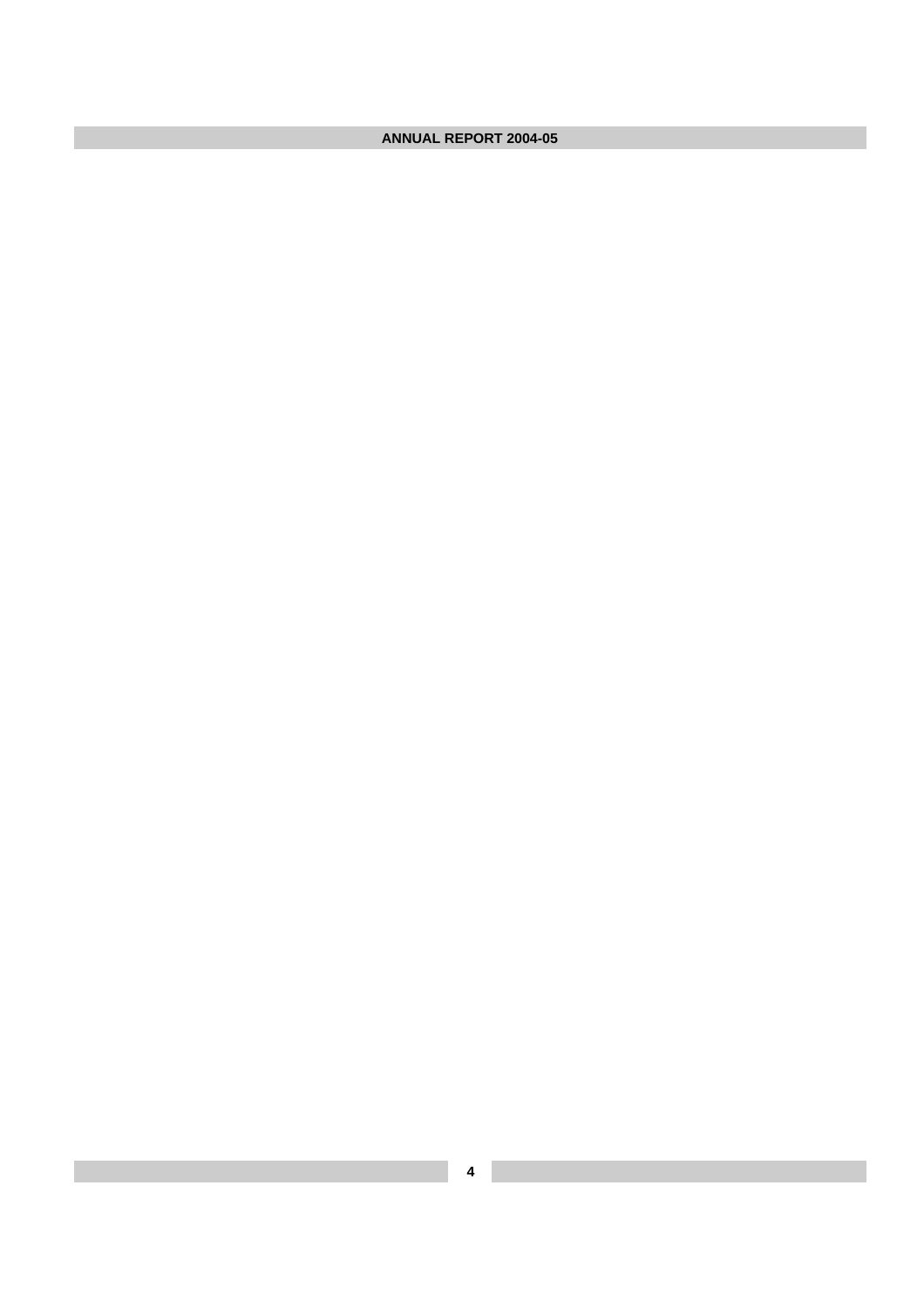# **PART I POLICIES AND PROGRAMMES**

## **A. GENERAL ECONOMIC ENVIRONMENT**

The Indian economy recorded one of the highest growth rates in the world in 2004-05, despite some setbacks arising from an insufficient monsoon and sporadic supply-side pressures on inflation. Real GDP growth at 6.9 per cent in 2004-05 was comparatively lower than the GDP in the previous year at 8.5 per cent. The decline in GDP in year 2004-05, was due to a sharp slowdown in agriculture. Growth in real GDP, originating from 'agriculture and allied activities' fell sharply to 1.1 per cent during 2004-05 from 9.6 per cent a year ago. This was essentially the outcome of uneven and deficient South-West monsoon besides the base effect of high growth in 2003-04.

Real GDP growth originating from industry rose to 8.3 per cent in 2004-05 –the highest growth after 1995-96 - as the industrial recovery was spread over various sub-sectors and strengthened during 2004-05. Growth in industrial activity was steered by the manufacturing sector, as there was significant improvement in domestic demand providing boost to a number of manufacturing industries. The manufacturing sector recorded the highest growth contributing around 90 per cent to the overall growth of the industrial sector. The firming up and spread of the upturn in industrial activity led by manufacturing was supported by positive investment climate, increased business confidence and buoyant external demand. The Central Statistical Organization (CSO) placed the growth of real GDP originating in manufacturing at 9.2 per cent for 2004-05 as against 6.9 per cent in the preceding year.

The growth of the services sector at 8.6 per cent was higher than the average growth of 7.5 per cent during the last five years. The services sector's contribution to GDP growth has been more than 50 per cent since 1997-98. The robust performance of the services sector during 2004-05 was led mainly by 'trade, hotels, transport and communication', which contributed around 60 per cent of the sector's growth. Growth in the finance and insurance sector was facilitated by strong expansion in non-food credit coupled with increase in bank deposits and surge in insurance business by public and private insurance companies. The improved performance in 'finance, insurance, real estate and business services' contributed 12.9 per cent to growth in real GDP.

#### **Foreign Investment Climate**

Foreign direct investment into India, including equity capital of unincorporated entities, reinvested earnings and intercorporate debt transactions between the related entities, was higher in 2004-05 and amounted to USD 5,536 million as against USD 4,673 million in the previous year. The improvement in FDI flows reflected the impact of initiatives aimed at creating an enabling environment for FDI and for encouraging infusion of new technologies and management practices. The decision to hike sectoral caps on FDI in telecom from 49 per cent to 74 per cent and in air transport services from 40 per cent to 49 per cent buoyed investors' interest in these sectors. The Government's proposal to increase the FDI cap in the insurance sector from the present 26 per cent to 49 per cent has not been operationalised as it requires legislative changes. Even with 26 per cent, as India has a favourable market which is growing fast, the foreign insurers are still interested in the market and not raising the cap is not yet a deterrent to the growth in the industry.

#### **Saving and Capital Formation**

Gross Domestic Saving (GDS), as a proportion of GDP at current market prices, increased from 26.1 per cent in 2002- 03 to 28.1 per cent in 2003-04, reflecting improvement across all the sectors. The household sector continued to be the major contributor to gross domestic saving at 24.3 per cent in 2003-04 as compared with 23.3 per cent in 2002-03. For the last five years, the household sector has shown a preference for saving in the form of physical assets relative to financial assets. This could be attributed partly to the soft interest rate prevailing in the housing sector in recent years. Household savings in the form of financial assets as a percentage of GDP at market prices worked out to 14.0 per cent in 2003-04 as against 13.1 per cent in the previous year. On the other hand, financial savings of the household sector in the form of Life insurance funds has been declining from 15.5 per cent in 2002-03 to 12.8 per cent in 2003-04 and further to 12.4 per cent in 2004-05. 'Deposits' continue to dominate financial saving of households with its share increasing to 42.9 per cent in 2003-04 from 41.5 per cent in 2002-03. Some of the other major components of financial savings were contractual savings, mainly life insurance funds at 12.8 per cent. The households' preference to small savings has been growing as seen by increase in contribution from 14.9 per cent in 2002-03 to 19.0 per cent in 2004-05.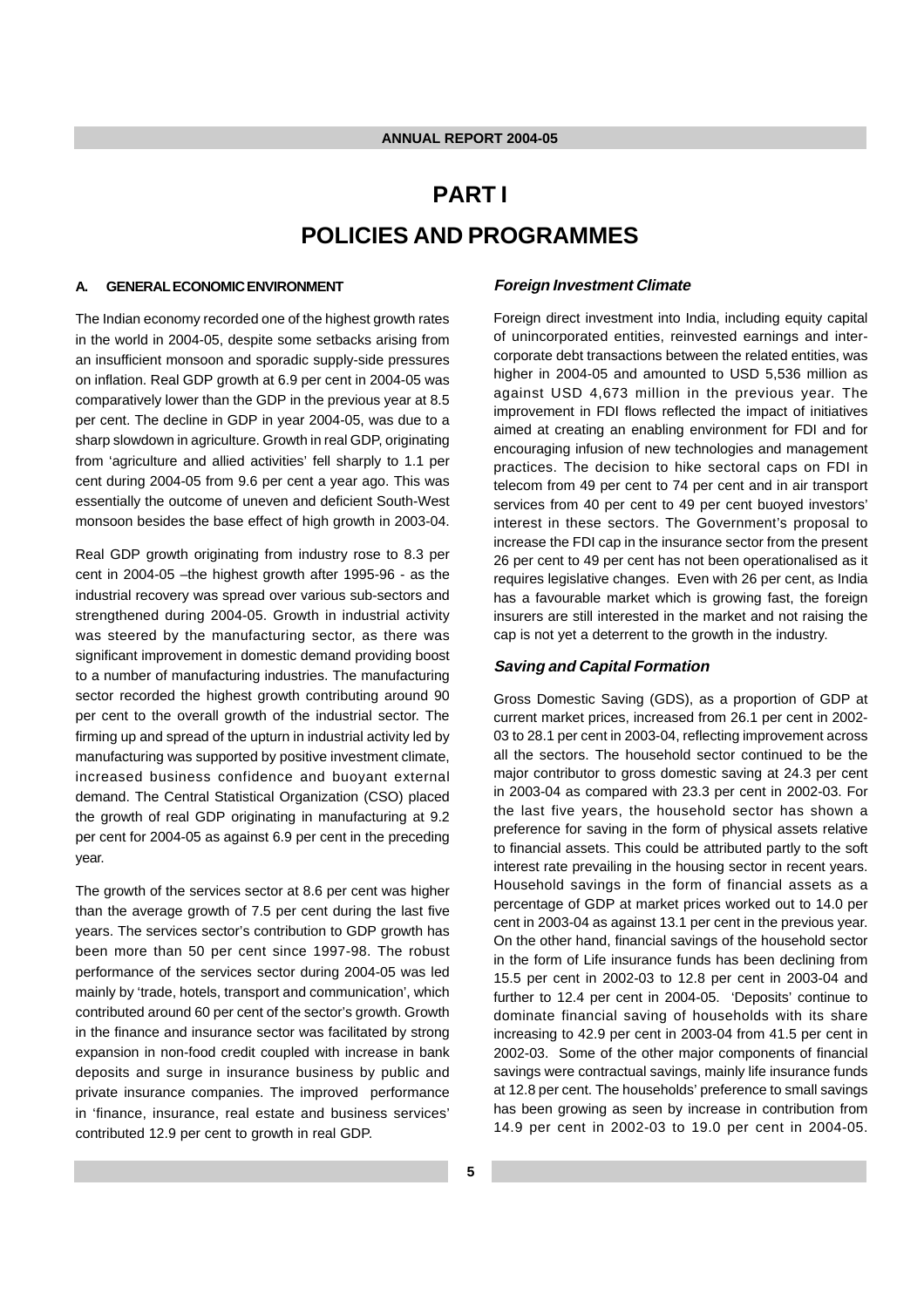Increases in the rate of saving in the form of claims on Government (particularly, small savings) and investment in shares and debentures were more than offset by decline in saving in the form of currency, deposits and contractual saving. Financial liabilities of the household sector registered a sharp increase due to higher loans and advances principally driven by personal loans to finance consumer durables and increased demand for housing loans.

The rate of gross domestic capital formation (GDCF), which picked up in 2002-03, was placed even higher at 26.3 per cent in 2003-04 due to increase in public and private corporate investments. The contribution to capital formation by public sector increased from 5.4 per cent in 2002-03 to 5.6 per cent in 2003-04, and the private sector contribution increased to 4.5 per cent in 2003-04 from 4.3 per cent in 2002-03. The rate of GDCF has remained below the rate of GDS since 2001-02, reflecting the current account surplus in the balance of payments.

#### **Price Situation**

The inflation rate, measured by changes in the Wholesale Price Index (WPI), was 5.1 per cent on a point-to-point basis in 2004-05 as compared to 4.6 per cent in 2003-04. On an average basis, it was at 6.4 per cent in 2004-05 higher than that of 5.4 per cent in the previous year. Increase in inflation rate was observed across many countries. Central banks began signaling a reversal of their accommodative monetary policy position in order to stabilize inflationary expectations. Commodity prices, especially crude oil, metals and coal, picked up as global demand outpaced supply together with strengthening economic activity. Supply side pressures dominated the domestic inflation scenario. Hardening of international oil prices, minerals and metal related products, caused inflation to raise to 8.7 per cent in August 2004. However, swift fiscal and monetary measures taken by Government of India and RBI, coupled with slight easing of global petroleum prices, eased the inflation to 5.1 per cent by March 2005. Primary articles and manufactured products recorded a lower year on year inflation rates. Inflation rose predominantly due to acceleration in the inflation rate of fuel, power, light and lubricant group from 2.5 per cent in 2003-04 to 10.5 per cent in 2004-05. The rise in inflation, in concert with imported price pressures was exacerbated by the setback to kharif output from the uneven and inadequate South-west monsoon. However, inflationary pressures began to ease under the impact of a mix of factors including the fiscal measures to moderate the pass-through of imported inflation, and the monetary measures to drain excess liquidity from financial markets. Although international commodity prices are beginning to stabilize, crude oil prices remain at elevated levels which, together with the persistence

of nervous outlook in world oil markets, cause a serious risk of inflation.

Globally, inflation began to rise in early 2004, driven by strong input demand from the global recovery and the continued expansion of the Chinese economy. Demand-side pressures on global inflation remained relatively weak, despite concerns about easy monetary conditions and fuelling asset prices. Reflecting the supply-side character of inflation, producer prices tended to lead consumer prices in most economies. As commodity costs represent only a small share of the overall costs, the increase in commodity prices was initially absorbed by firms in their profit margins, creating a wedge between producer and consumer prices.

Consumer price inflation, measured by variations in the consumer price index for industrial workers (CPI-IW), increased from 3.5 per cent in March 2004 to 4.2 per cent in March 2005. The inflation rate had however, accelerated to 4.8 per cent in September 2004 reflecting the increase in food prices emanating from the deficient and uneven progress of the South-West monsoon during July-August 2004. A distinct feature of the recent inflation experience is that consumer price inflation has been lower than wholesale price inflation as observed in other countries. This is essentially reflected by the lower weightage of key drivers of wholesale price inflation such as fuels and metals in the CPI basket.

## **Domestic Financial Markets**

Domestic financial markets remained broadly stable during 2004-05, though the interest rates showed some intra-year upward movement. The primary segment of the capital market was characterized by heightened activity during 2004- 05. Strong fundamentals of the economy, encouraging corporate results, buoyant secondary market, and acceleration of structural reforms by the Government and an investor friendly regulatory framework provided by SEBI attracted the investors to the primary market. Along with several mega issues, a number of small issues also entered the market. There has been overwhelming response to most of the public issues from FIIs, other institutional investors and the retail investors. Large number of issues were oversubscribed indicating the quality of issues and the appetite for public issues by the investors. The post-listing performance of most of the IPO's was also encouraging. Money markets exhibited easy liquidity conditions barring periodic pressures. Exchange market developments have been dominated by a further decline in the U.S. Dollar. The foreign exchange market remained generally orderly with moderate upward pressure on the exchange rate, despite the ebbing of capital flows during May-October 2004 and the rise in demand for foreign exchange due to higher oil prices.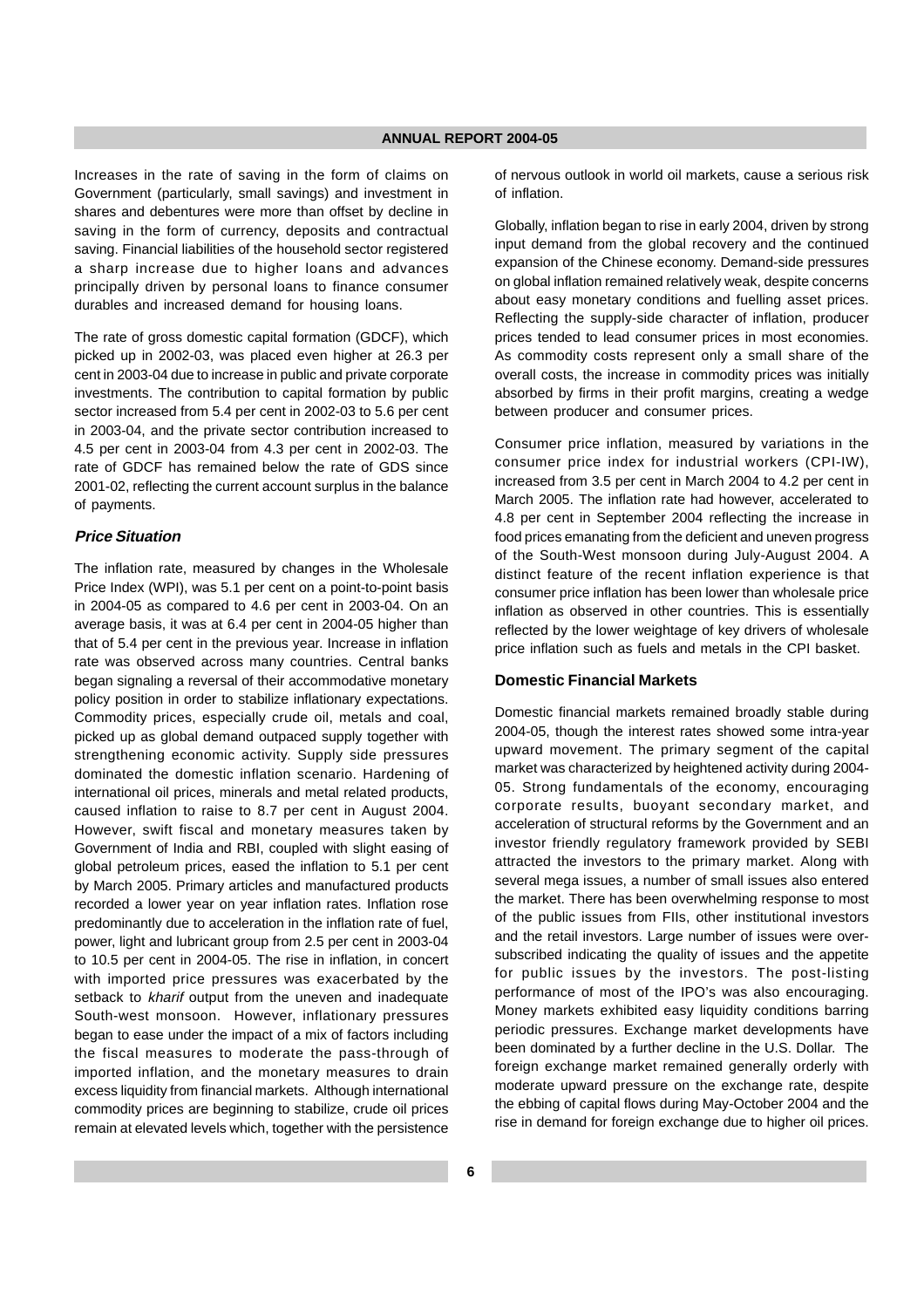Yields in the government securities market firmed up due to revival of inflationary pressures and the hardening of international interest rates.

#### **Money Market**

An interesting development in the money market during 2004- 05 was the increase in the relative size of the collateralized segment vis-à-vis the uncollateralized segment. The combined average daily transactions of market repo and collateralized borrowing and lending obligation was proportionally higher than those in the uncollateralized call/ notice money market. The spread between call money rates and market repo rates narrowed from around 60 basis points in April 2004 to around 10 basis points in March 2005 on account of increase in market liquidity. Institutional and technological changes such as operationalisation of Clearing Corporation of India Limited negotiated dealing system, real time gross settlement, delivery versus payment mode of settlement in government securities and rollover of repo have lowered transaction costs, reduced settlement risks, enhanced transparency and facilitated the ease of transaction. This is reflected in increasing collateralization of transactions and better alignment of interest rates in the money market. The year began with conditions of abundant liquidity stemming from the overhang in the system, bunching of capital flows in April 2004 and the announcement of a truncated Government borrowing programme. The Reserve Bank, in fact, had to supplement large-scale reverse repo operations with sale of Government paper under the Market Stabilization Scheme, operationalised in April 2004. Reflecting these easy liquidity conditions, average daily call money borrowing rates ruled at sub-reverse repo rate levels, except on a few occasions in May, June, August and September. Call rates firmed up in the first half of August due to State Development Loan auctions, redemption pressure on mutual funds and the need to meet reserve requirements by the banks. During the second half of September 2004, call rates firmed up again due to outflow of funds on account of advance tax payments, substantial rise in surplus cash balances of the Government with the Reserve Bank and hike in the cash reserve ratio. The scenario began to change by October 2004 when conditions in the money market tightened. Pressures emanating from a number of factors such as the robust expansion of non-food credit, drying up of capital inflows and an increase in reserve requirements drove the call rates above the reverse repo rate in the second half of October. Festival cash demand and scheduled government securities auctions drove call rates beyond the repo rate to a peak of 6.30 per cent in November, 2004. The Reserve Bank's repo operations in mid November 2004 calmed the market sentiment and the call rates came down to 4.8 per cent. Call rates firmed up again in the second half of December 2004

due to tightening of liquidity conditions resulting from advance tax payments, continued strong growth in non-food credit and the Government maintaining larger cash balances with the Reserve Bank.

## **Foreign Exchange Market**

The foreign exchange market remained generally stable during 2004-05. In response to the switches in capital flows during the year, the rupee moved in a relatively wide range of Rs.43.36-Rs.46.46 per US dollar during the year. The rupee appreciated by 2.2 per cent against the US dollar on an annual average basis while it weakened against the Euro, the Pound Sterling and the Japanese Yen by 4.5 per cent, 6.3 per cent and 2.6 per cent, respectively during 2004-05. Excess supply in the foreign exchange market in April 2004 drove the 'forwards' into discounts during the month. The position changed by mid-May 2004 because of the turbulence in equity markets leading to outflows on account of FIIs and rising global oil prices. At the end of March 2005, India held the fourth largest stock of foreign exchange reserves (excluding gold) among emerging economies in Asia. India's foreign exchange reserve including the reserve position in the IMF increased by US dollar 28.6 billion during 2004-05 and stood at US dollar 141.5 billion as on 31st March 2005.

### **Government Securities Market**

The Government securities market during 2004-05 was essentially governed by domestic liquidity conditions, movements in international interest rates and domestic inflationary expectations. The volume of transactions (outright as well as repos) in central and state government dated securities and Treasury bills grew slower at 3.2 per cent during 2004-05 from 36.0 per cent during 2003-04 reflecting the reduced appetite for government securities. While the central Government dated securities constituted 92.0 per cent of the outright transactions, Treasury bills constituted 7.0 per cent. The share of State government securities was negligible at 1.0 per cent.

The yield on government securities with 5-year residual maturity increased by 158 basis points from 4.78 per cent in March 2004 to 6.36 per cent in March 2005. The yield on securities with 10-year maturity increased by 150 basis points from 5.15 per cent to 6.65 per cent in March 2005. Similarly, the yield on securities with 20-year residual maturity increased by 114 basis points from 5.85 per cent to 6.99 per cent during the current year. In line with the trend in yields in the government securities market, the yields on corporate papers also increased. Reacting to policy changes announced by RBI and the hike in the reverse repo rate in October 2004, the yield on 10-year paper edged up and peaked at 7.31 per cent in November 2004. Subsequently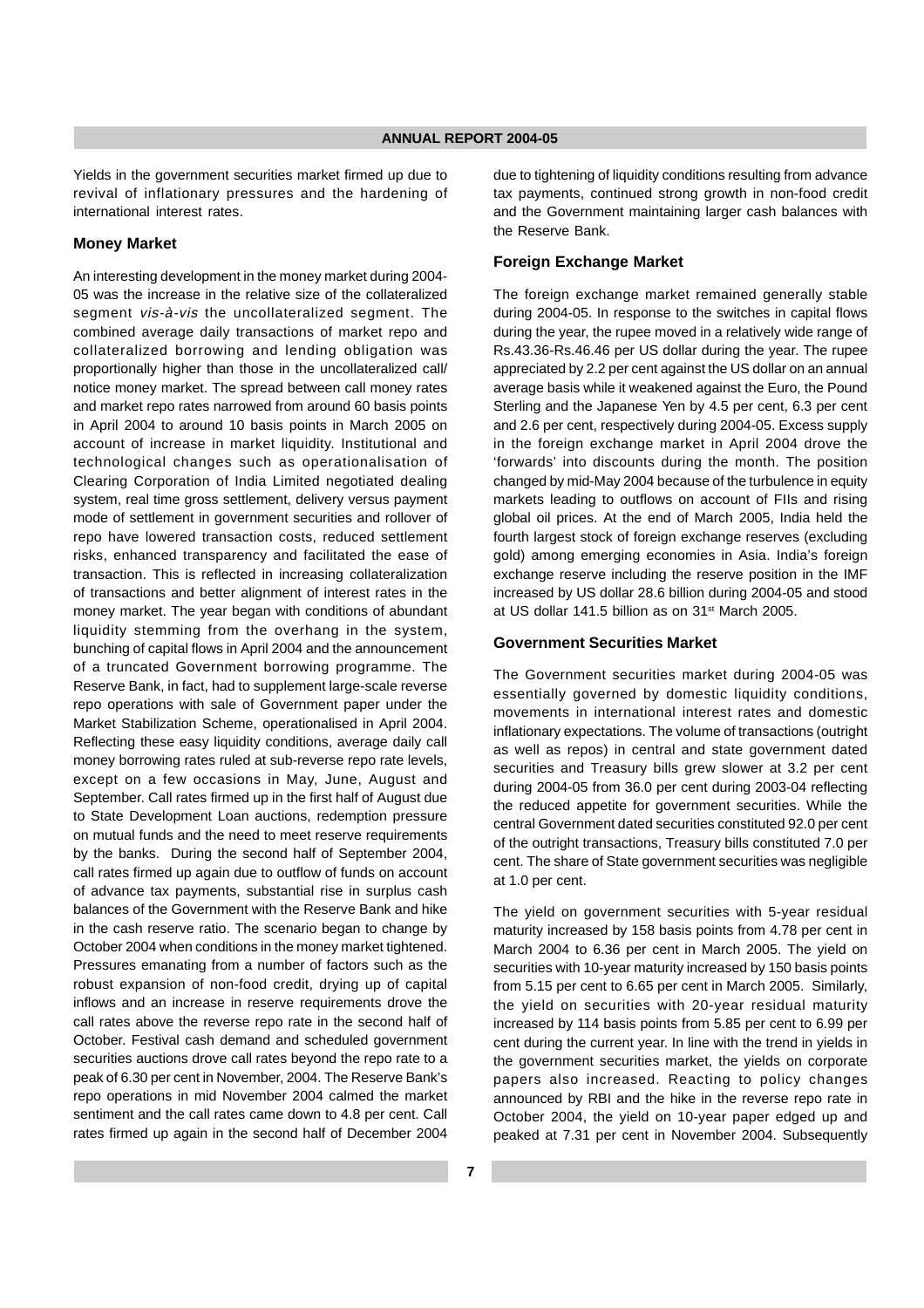yields fell on cancellation of the scheduled auctions, ebbing of international oil prices and easing of liquidity conditions following the revival of capital inflows. Persistent concerns about international crude oil prices and year-end balance sheet adjustments hardened the 10-year yield to 6.73 per cent on March 22, 2005 before it finally closed at 6.65 per cent on March 31, 2005.

## **Primary Market**

Resource mobilization from the primary market through public issues (excluding offers for sale) in 2004-05 was Rs.25,056 crore, which was more than three times higher than Rs.8,023 crore in previous year, confirming the revival of investors' interest in the primary market. The number of issues was slightly higher at 60 in 2004-05 compared to 57 in 2003-04. Out of the 60 issues, 34 were public issues (consisting of 23 IPO's and 11 listed issues) and the remaining 26 were rights issues. The public issues continued to remain as the dominant mode of resource mobilization through which Rs.24,640 crore was mobilized in 2004-05 as compared with Rs.22,265 crore in 2003-04, an increase of 10.7 per cent. Private sector dominated the resource mobilization efforts in 2004-05 with 60.7 per cent share in the total resource mobilization, Banking/financial institution sector mobilized the largest amount of resources in 2004-05, both in terms of issues and amount mobilized. During 2004-05, resources raised by Indian corporates from the international capital markets increased by 8.2 per cent. These were mainly by way of Global Depository Receipts. There was no American Depository Receipt issue, while resource mobilization through Foreign Currency Convertible Bonds recorded a marginal decline. Privately placed debt issuances by public sector companies dominated the primary market segment. Issuances in international markets by Indian corporates also increased during the year.

#### **Secondary Market**

The Indian stock market, which witnessed a strong rally in 2003-04, continued to maintain its momentum during 2004- 05 except in the first quarter of the year. The benchmark BSE Sensex crossed 6000-mark on November 17, 2004 and reached an all time high of 6915 on March 8, 2005. On a point to point basis, the BSE Sensex posted a return of 16.1 per cent in 2004-05 on top of 83.4 per cent in 2003-04. The buoyancy in the stock market was broad based. Strong macroeconomic outlook, encouraging corporate results, high and sustained portfolio investments by the foreign institutional investors (FIIs) and sector-specific developments contributed to the sustained rally in the stock market. However, intermittent profit booking was observed particularly towards the end of 2004-05, mostly influenced by acceleration in the international crude oil prices and rise in the US interest rates.

In consonance with buoyancy in the stock market, the turnover as well as market capitalization rose and more pronounced in case of derivatives. The BSE market capitalization as a percentage of GDP rose from 43.5 per cent at the end of March 2004 to 54.6 per cent at the end of March 2005. Despite sharp increase in share prices, the price earning (P/E) ratio declined modestly partly attributable to improved profitability by the corporate sector. The volatility measured in terms of annualised standard deviation was modestly higher in 2004- 05 compared to the previous year.

#### **Mid Term Review**

According to the mid term review of macroeconomic developments released by RBI on October 25, 2005, the Indian economy recorded an impressive performance during the first quarter of 2005-06. The improved performance in real activity was propelled by the double digit growth in industrial production and robust services sector. Industrial activity gathered further strength during the first five months of 2005-06. According to CSO, real GDP increased to 8.1 per cent in the first quarter of the current financial year as against 7.6 per cent in the first quarter of the previous year. The higher level of international crude oil prices imparts downside risks to overall GDP growth. At the same time, the robust industrial and services sector and buoyant exports are likely to have some positive impact on the economic growth.

The growth in industrial sector was also reflected in the rise in the index of industrial production (IIP) which increased by 8.8 per cent during April-August 2005, as compared with an increase of 8.0 per cent in the corresponding period of the previous year. The rise was observed in basic goods, capital goods and consumer goods. The infrastructure sector however remained subdued on account of decline in crude petroleum and petroleum refinery products and lower growth in electricity production. Despite some deceleration, export growth at 20.5 per cent in US dollar terms during April-September, 2005 has remained robust, as against 30.8 per cent in the corresponding period of the previous year.

Growth in services sector during the first quarter of 2005-06 accelerated to 9.6 per cent from 9.1 per cent a year ago. The growth of 'trade, hotels, restaurants, transport, storage and communication' sub-sector reflected the upbeat economic climate in the country. The revival of the South-West monsoon, the acceleration of industrial activity, buoyancy in services due to positive business confidence and expectations have improved growth prospects from 2005-06. On a year-on-year basis, non-food credit growth at 31.5 per cent, net of conversion, as on September 30, 2005 was higher as compared to 24.9 per cent a year ago. Based on these and the upward revision for GDP growth by CSO for the first quarter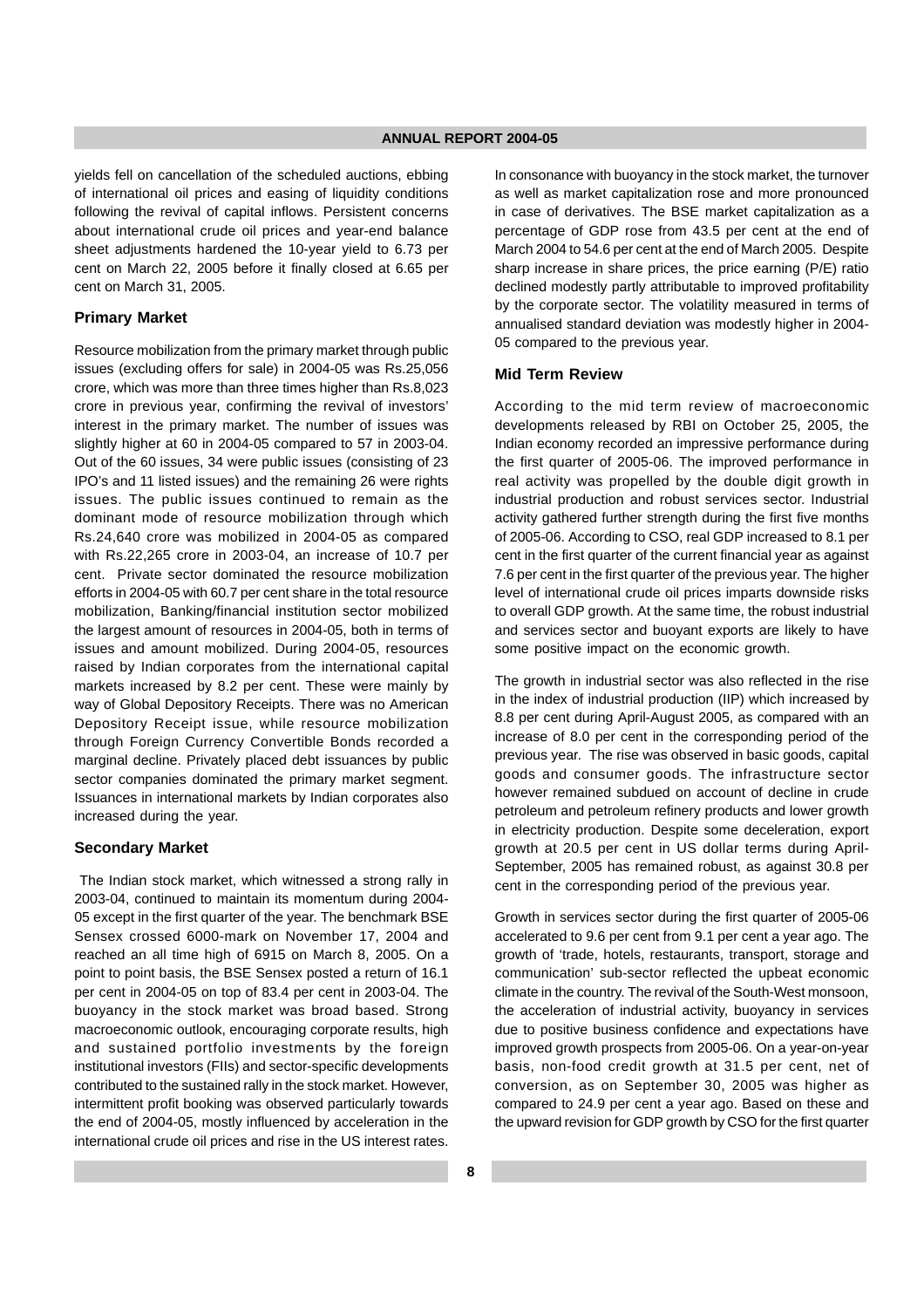of 2005-06, RBI has placed the GDP growth for 2005-06 at 7.0 – 7.5 per cent.

Inflationary pressures firmed up in a number of economies during the first half of 2005-06, reflecting the impact of further increases in international crude oil prices. Fiscal and monetary measures undertaken since mid-2004 towards reducing the impact of imported price pressures on domestic inflation coupled with revival of monsoon, enabled moderation in the headline inflation rate during the first half of 2005-06. Headline inflation, measured by year-on-year changes in the WPI, moderated during the second quarter of 2005-06. WPI inflation eased to 4.2 per cent by October 1, 2005 from 5.1 per cent at end March 2005 (and 7.2 per cent a year ago). The average WPI inflation rate eased to 5.3 per cent on October 1, 2005 from 6.2 per cent a year ago and 6.5 per cent at the beginning of the year.

Financial market conditions remained benign as long-term rates in major advanced economies were broadly unchanged and equity markets remained buoyant. Short-term interest rates, however, moved up in a number of economies with the firming up of inflationary pressures.

## **External Developments**

International Monetary Fund (IMF) in September 2005 projected world output to grow by 4.3 per cent on top of 5.1 per cent growth recorded in 2004 which was a three decade high buoyed by strong corporate performance, accommodative macro policies and favourable financial market conditions. Global GDP growth picked up in the first quarter of 2005 benefiting from robust services sector which offset deceleration in manufacturing and trade. In the second quarter of 2005, record high oil prices exerted a drag on growth with leading indicators turning downward and business confidence weakening in major countries.

The demand for government securities from insurance companies and other non-bank financial institutions has been sustained and the competing demand for funds between the government and the commercial sector has been balanced by appropriate liquidity demand. The business climate has improved considerably with external demand providing impulses of growth for a range of industries.

Risks to global growth also emanate from the persisting macroeconomic imbalances and the resulting abundance of global liquidity which carries the potential of fuelling asset bubbles, excessive leveraging in financial markets and threats to global financial stability. The current configuration of good growth, low inflation, abundant liquidity, flat yield curves, lowering of credit risk premia and ever-expanding search for yields has also benefited many emerging market economies which have strengthened their macrofundamentals in an environment of low inflation, improved fiscal positions and balance of payments and substantial accumulation of foreign exchange reserves.

Capital flows to India remained strong during April-August 2005-06, led by foreign investment flows. Foreign direct investment (FDI) into India during April-August 2005 were 18 per cent higher than in the corresponding period of 2004, buoyed up by the pick-up in activity and positive investment climate. During the first quarter of 2005-06, the current account deficit was more than offset by surplus in the capital account, resulting in an accretion to the foreign exchange reserves of the order of USD 1.2 billion on balance of payments basis (excluding valuation effects).

Financial markets were largely stable during the first four months of 2005-06, even as interest rates edged up. Money market rates were generally aligned with the reverse repo rate.

In brief, although there are several global uncertainties, domestic factors indicate a confidently growing economy in a stable environment. While global factors are getting to be increasingly significant for India, the domestic factors still dominate and the latter point to favouring stability to maintain the growth momentum at this juncture.

## **B. APPRAISAL OF INSURANCE MARKET**

The insurance sector was opened up in the year 1999 facilitating the entry of private players into the industry. With an annual growth rate of 24.31 per cent and the largest number of life insurance policies in force, the potential of the Indian insurance industry is huge. The year 1999 saw a revolution in the Indian insurance sector, as major structural changes took place with the ending of government monopoly and the passage of the Insurance Regulatory and Development Authority (IRDA) Bill, lifting entry restrictions for private players and allowing foreign players to enter the market with some limits on direct foreign ownership. According to CSO, the insurance and banking services' contribution to the country's GDP is 7.1 per cent out of which the gross premium collection forms a significant part. Life insurance penetration in India was less than 1 per cent till 1990-91. During the '90s, it was between 1 and 2 per cent and from 2001 it was over 2 per cent. In 2003-04 it was 2.4 per cent. The impetus for increase is due to the active role played by IRDA in licensing private players and taking positive steps in increasing the insurance awareness among the people. Besides, the insurance companies in general and private insurance companies in particular, are reaching to so far untapped potential in rural areas with aggressive campaign by offering suitable products.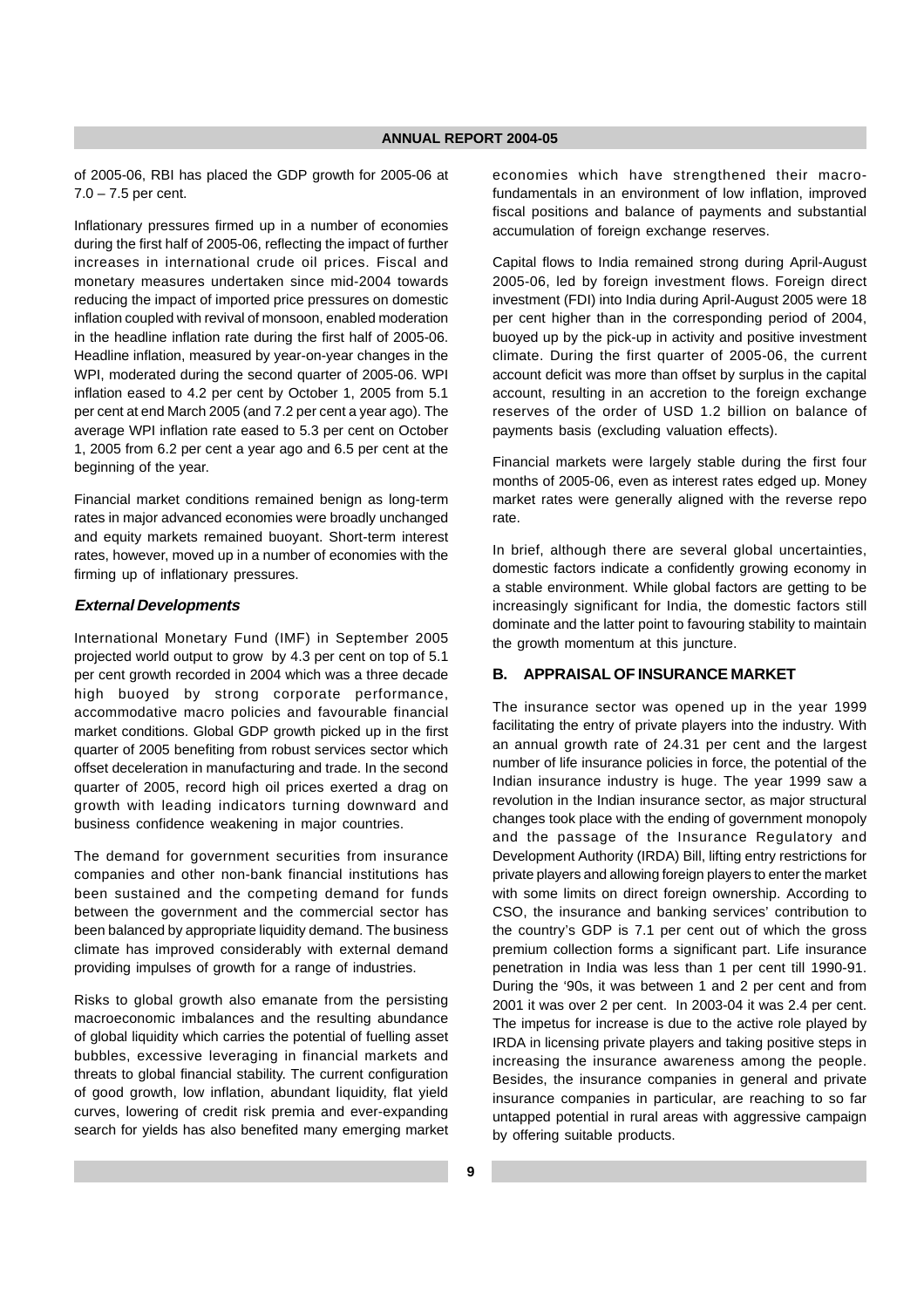The penetration rates of health and other non-life insurances in India is also well below the international level. These facts indicate immense growth potential of the insurance sector. The hike in FDI limit to 49 per cent was proposed by the Government last year. This has not been operationalised as legislative changes are required for such hike. Since opening up of the insurance sector in 1999, foreign investments of Rs. 8.7 billion have poured into the Indian market and 21 private companies have been granted licenses.

Innovative products, smart marketing, and aggressive distribution have enabled fledgling private insurance companies to sign up Indian customers faster than anyone expected. Life insurance is viewed as a tax saving device. People are now turning to the private sectors that are providing them with new products and variety for their choice.

With the registration of Sahara Life Insurance Company Ltd., the number of companies operating in the life insurance industry has increased to fourteen. The new entrant commenced underwriting life premium during the financial year 2004-05, although to a comparatively slow start. Sahara Life is the first life insurance company in the private sector which has set up operations in the country without participation of a foreign joint venture partner. The company issued 10,195 policies with total premium income of Rs.1.74 crore. (Tables 1 and 2 give the key market indicators and the number of registered insurers in India)

## **TABLE 1 KEY MARKET INDICATORS**

| Life and non-life market in India<br>Global insurance market<br>(as on 31 <sup>st</sup> December, 2004)                            | Rs.1,00,335.79 crore<br>US \$3243.91 billion<br>Nominal growth: 9.7 per cent<br>Inflation adjusted: 2.3 per cent         |
|------------------------------------------------------------------------------------------------------------------------------------|--------------------------------------------------------------------------------------------------------------------------|
| Growth in premium underwritten<br>In India and abroad in 2004-05<br>Geographical restriction for new players<br>Equity restriction | Life: 24.31 per cent<br>Non-life: 12.09 per cent<br>none<br>Foreign promoter can hold up<br>to 26 per cent of the equity |
| Registration restriction                                                                                                           | Composite registration not<br>available                                                                                  |

There are currently fourteen life and fourteen non-life insurance companies, out of non-life insurance companies, two are specialized Insurance companies viz. Agricultural Insurance Company, which handles Crop Insurance business and Export Credit Guarantee Corporation which only transacts Export Credit Insurance.

**TABLE 2 NUMBER OF REGISTERED INSURERS IN INDIA**

| Type of business  | <b>Public sector</b> | <b>Private sector</b> | Total |
|-------------------|----------------------|-----------------------|-------|
| Life Insurance    | 01                   | $13*$                 | 14    |
| General Insurance | 06                   | 08                    | 14    |
| Reinsurance       | 01                   | 0                     | 01    |
| Total             | 08                   | 21                    | 29    |

\*One has commenced operations in 2005-06

#### **Capital requirement and foreign participation**

The improvement in FDI flows reflected the impact of recent initiatives aimed at creating an enabling environment for FDI and for encouraging infusion of new technologies and management practices. The decision to hike sectoral caps on FDI in telecom from 49 per cent to 74 per cent and in air transport services from 40 per cent to 49 per cent buoyed investors' interest in these sectors. The Government's proposal to increase the FDI cap in the insurance sector from the present 26 per cent to 49 per cent has raised expectations among the international insurance companies. India has a favourable market which is growing fast.

#### **i) World Insurance Scenario**

In 2004 insurers succeeded in combining revenue growth with higher profitability and a stronger capital base than in the previous two years. Investment banks and rating agencies acknowledged these developments and positively changed their outlook on the insurance industry. Year 2004 featured several changes in the overall insurance framework. Total world premium in nominal terms remained at the same level as in 2003 and increased by 2.3 per cent in real terms in 2004. Life and non-life business showed opposite trends. While growth gained momentum in life segment, the nonlife segment showed otherwise. India is getting increasingly integrated with the world economy and has large and growing market potential, developed infrastructure, sophisticated financial sector, stable polity and strong economic outlook. These features make India as an attractive destination.

In 2004, regional shares in the global premium volume shifted slightly. Regional differences in economic growth and tax regulations were important drivers of such differences. Europe gained 1.9 percentage points through life insurance, while North America and Asia lost 1.8 per cent and 0.5 per cent respectively mainly due to sluggish demand for life insurance in the US and Japan, the dominating markets in those regions. As integrated risk management approach has gained ground within large corporates, this may result in a less cyclical captive market.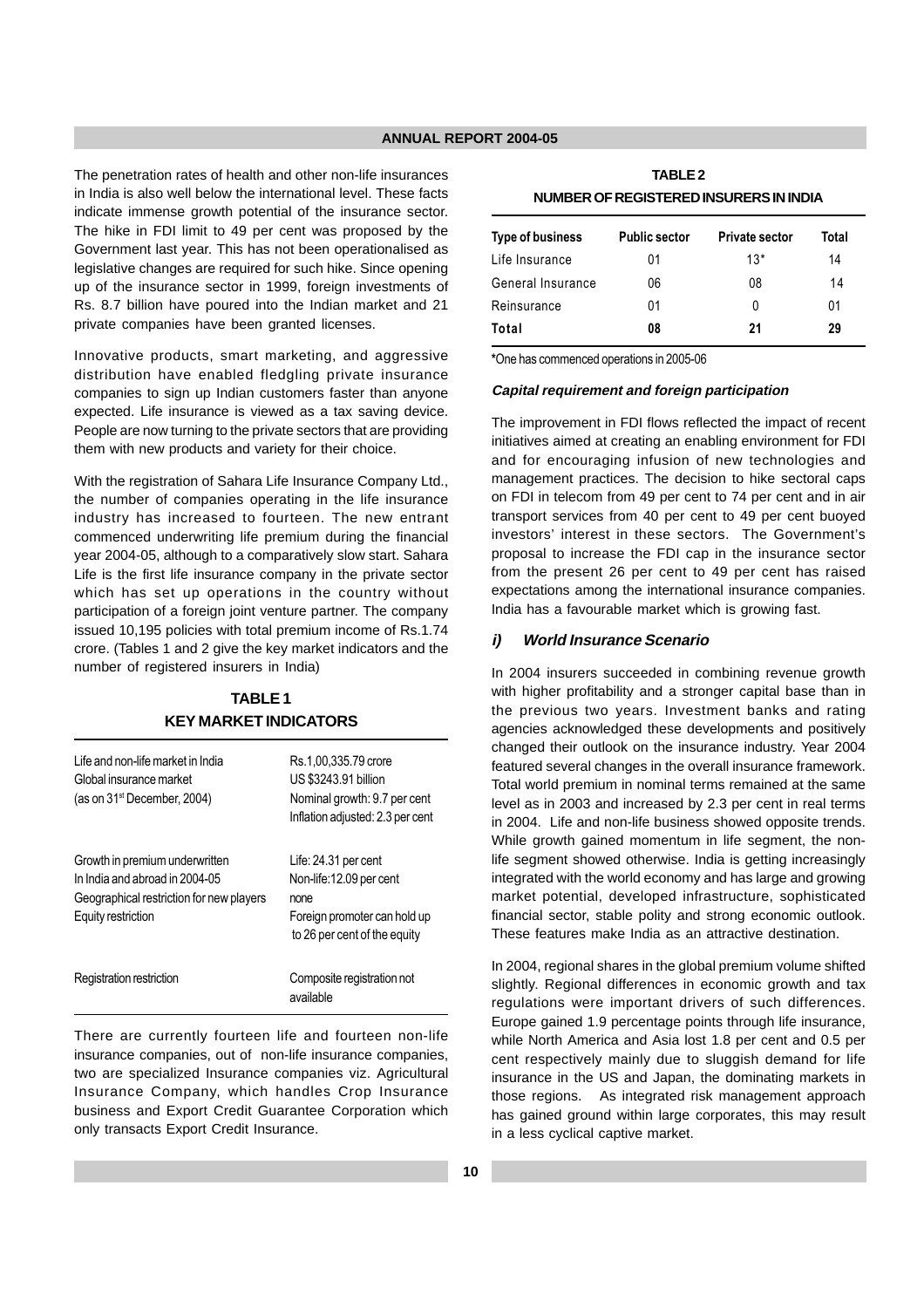**ANNUAL REPORT 2004-05**

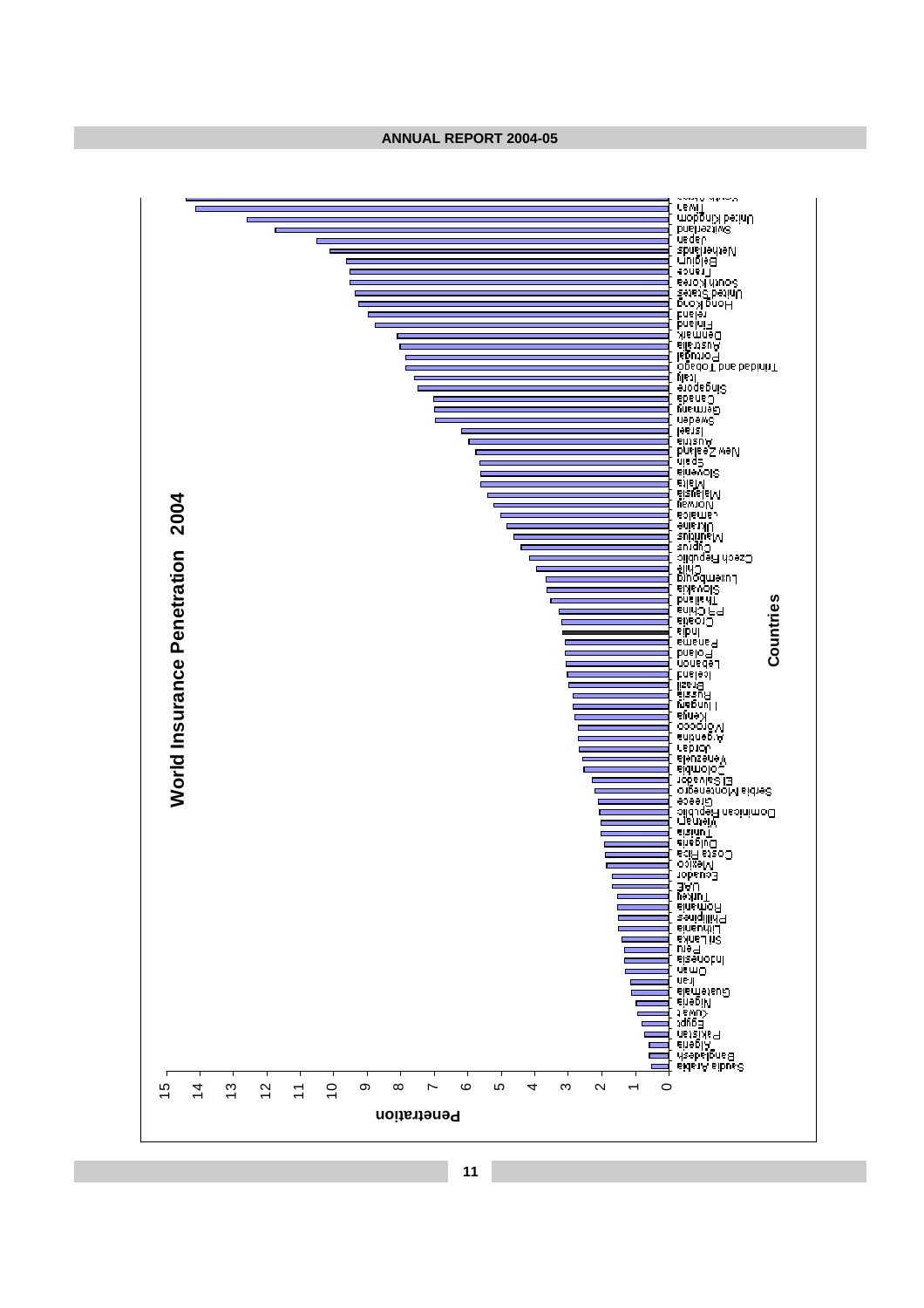**ANNUAL REPORT 2004-05**

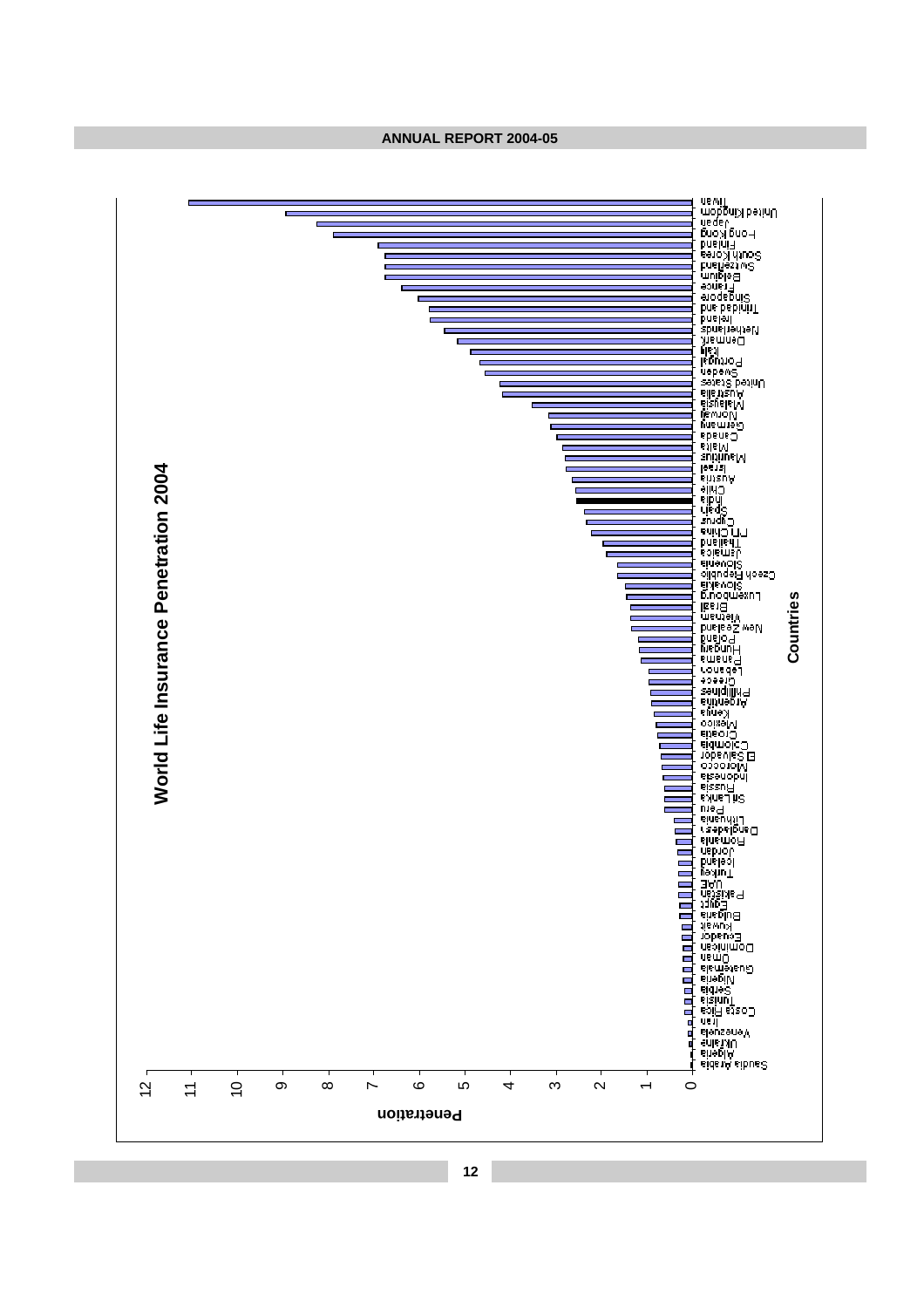**ANNUAL REPORT 2004-05**

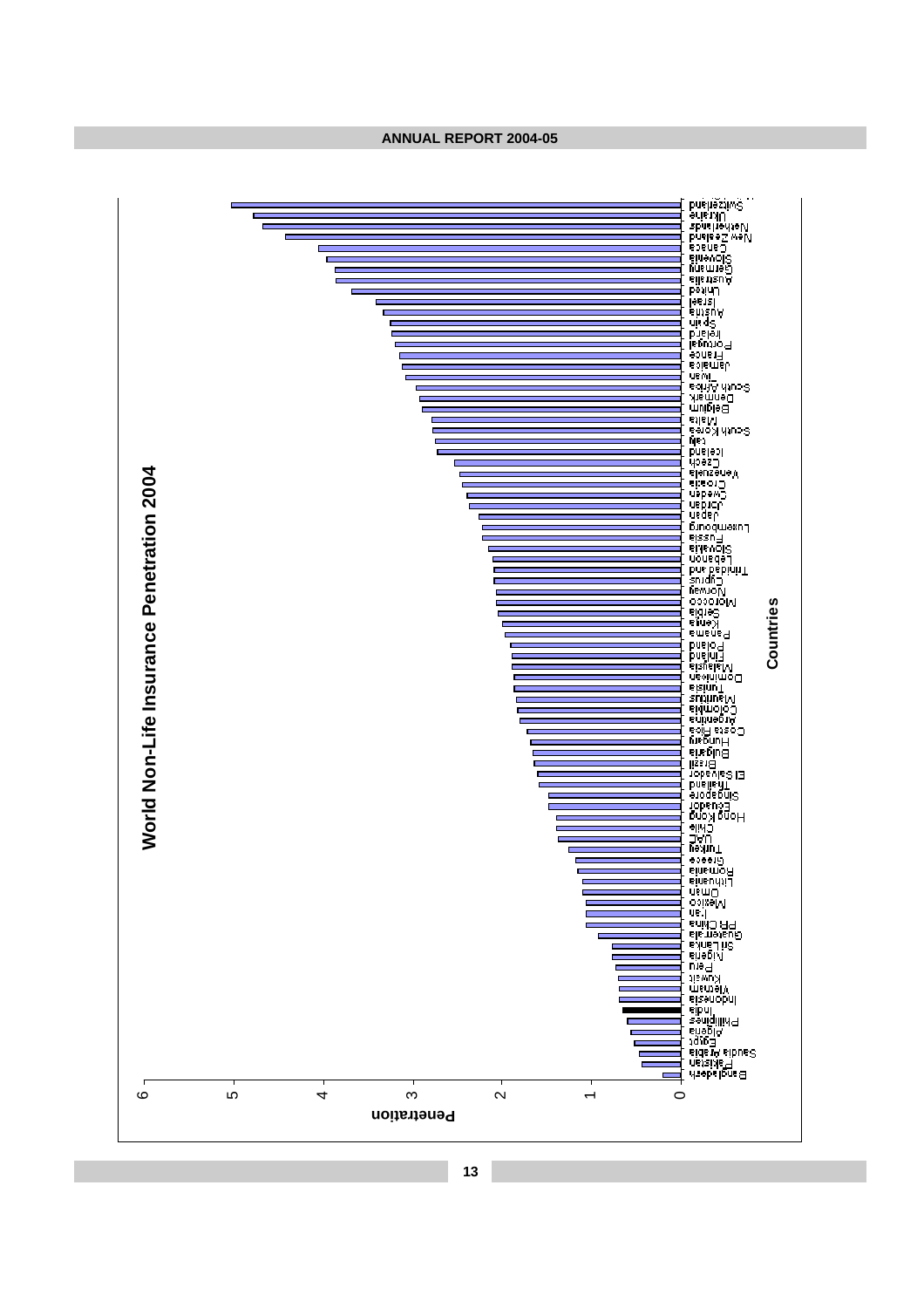Growth continued to be strong among emerging markets, both in life and non-life business. In the low interest-rate environment, significant foreign direct investment flowed to emerging markets with low labour costs and optimistic GDP forecasts. This flow, combined with changes in taxation and pension systems, boosted insurance growth. South and East Asia, the largest cluster of emerging markets, achieved a 9.0 per cent real growth rate.

Non-life insurance in the emerging markets repeated its 2003 performance and recorded a 7.7 per cent real growth in 2004. South and East Asia retained its dominant market share and raised its premium volume by 6.6 per cent. Non-life premium in South Africa, India, Argentina and Lithuania grew in a range of 10-15 per cent. Non-life insurers in many countries were benefited from bullish stock markets which enabled them to earn good profits. Non-life lines also registered a strong growth as improved living standards increased the demand for property insurance.

In 2004, the industrialized countries which account for around 90 per cent of the world non-life market, increased their nonlife premiums by 1.7 per cent in real terms. This level of increase is reflected in most of the countries. France and Italy recorded growth rates slightly above 2 per cent. The US, which account for about 43 per cent of world premia reported 2.0 per cent real growth in 2004. Germany, the second largest market, posted 1.5 per cent real growth. However, UK reported a decline of 0.5 per cent, after a high 9.6 per cent growth in 2003.

#### **ii) Indian Insurance Industry**

With a large population and untapped market, insurance happens to be a big opportunity in India. The insurance business is growing at an annual rate of 21.9 per cent. Together with banking services, it accounts for about 7.1 per cent to the country's GDP. However, insurance penetration in the country is poor. Insurance penetration or premium volume as a share of a country's GDP, for the year 2004-05 is at 2.53 per cent for Life insurance and 0.65 per cent for Nonlife insurance. The level of penetration tends to rise as income increases, particularly in life insurance. India with about 200 million middle class households shows a potential for insurance industry. Saturation of markets in many developed economies has made the Indian market even more attractive for global insurance majors. The insurance sector was opened up for private participation four years ago and the private players are active in the liberalized environment. The insurance market have witnessed dynamic changes which includes presence of a fair number of insurers both life and non-life segment. Most of the private insurance companies have formed joint venture partnering well with recognized foreign players across the globe. The Indian Insurance market accounts only for 0.59 per cent of USD 2,627 billion global insurance market. Consumer awareness has improved. Competition has brought more products and better customer servicing. It has had a positive impact on the economy in terms of income generation and employment growth.

#### **i) Life Insurance**

The life insurance industry recorded a premium income of Rs.82854.80 crore during the financial year 2004-05 as against Rs.66653.75 crore in the previous financial year, recording a growth of 24.31 per cent. The contribution of first year premium, single premium and renewal premium to the total premium was Rs.15881.33 crore (19.16 per cent); Rs.10336.30 crore (12.47 per cent); and Rs.56637.16 crore (68.36 per cent), respectively. In the year 2000-01, when the industry was opened up to the private players, the life insurance premium was Rs.34,898.48 crore which constituted of Rs. 6996.95 crore of first year premium, Rs. 25191.07 crore of renewal premium and Rs. 2740.45 crore of single premium. Post opening up, single premium had declined from Rs.9,194.07 crore in the year 2001-02 to Rs.5674.14 crore in 2002-03 with the withdrawal of the guaranteed return policies. Though it went up marginally in 2003-04 to Rs.5936.50 crore (4.62 per cent growth) 2004- 05, however, witnessed a significant shift with the single premium income raising to Rs. 10336.30 crore showing 74.11 per cent growth over 2003-04. (Table3)

## **TABLE 3 PREMIUM UNDERWRITTEN BY LIFE INSURERS**

|                       |                      | (Rs. lakh)                                     |
|-----------------------|----------------------|------------------------------------------------|
| <b>Insurer</b>        | 2003-04              | 2004-05                                        |
|                       |                      | First year premium including<br>Single premium |
|                       |                      |                                                |
| $LIC^*$               | 1734761.74           | 2065306.36                                     |
|                       | (6.34)               | (19.05)                                        |
| <b>Private Sector</b> | 244070.58            | 556457.34                                      |
|                       | (152.74)             | (127.99)                                       |
| Total                 | 1978832.32           | 2621763.70                                     |
|                       | (14.68)              | (32.49)                                        |
|                       |                      | <b>Renewal Premium</b>                         |
| LIC                   | 4618580.96           | 5447422.62                                     |
|                       | (19.47)              | (17.95)                                        |
| Private Sector        | 67962.05             | 216293.48                                      |
|                       | (343.12)             | (218.26)                                       |
| Total                 | 4686543.01           | 5663716.10                                     |
|                       | (20.75)              | (20.85)                                        |
|                       | <b>Total Premium</b> |                                                |
| LIC                   | 6353342.70           | 7512728.98                                     |
|                       | (15.63)              | (18.25)                                        |
| <b>Private Sector</b> | 312032.63            | 772750.82                                      |
|                       | (178.83)             | (147.65)                                       |
| Total                 | 6665375.33           | 8285479.80                                     |
|                       | (18.91)              | (24.31)                                        |

Note: Figures in brackets indicate the growth (in per cent) \* includes the investment component under unit linked products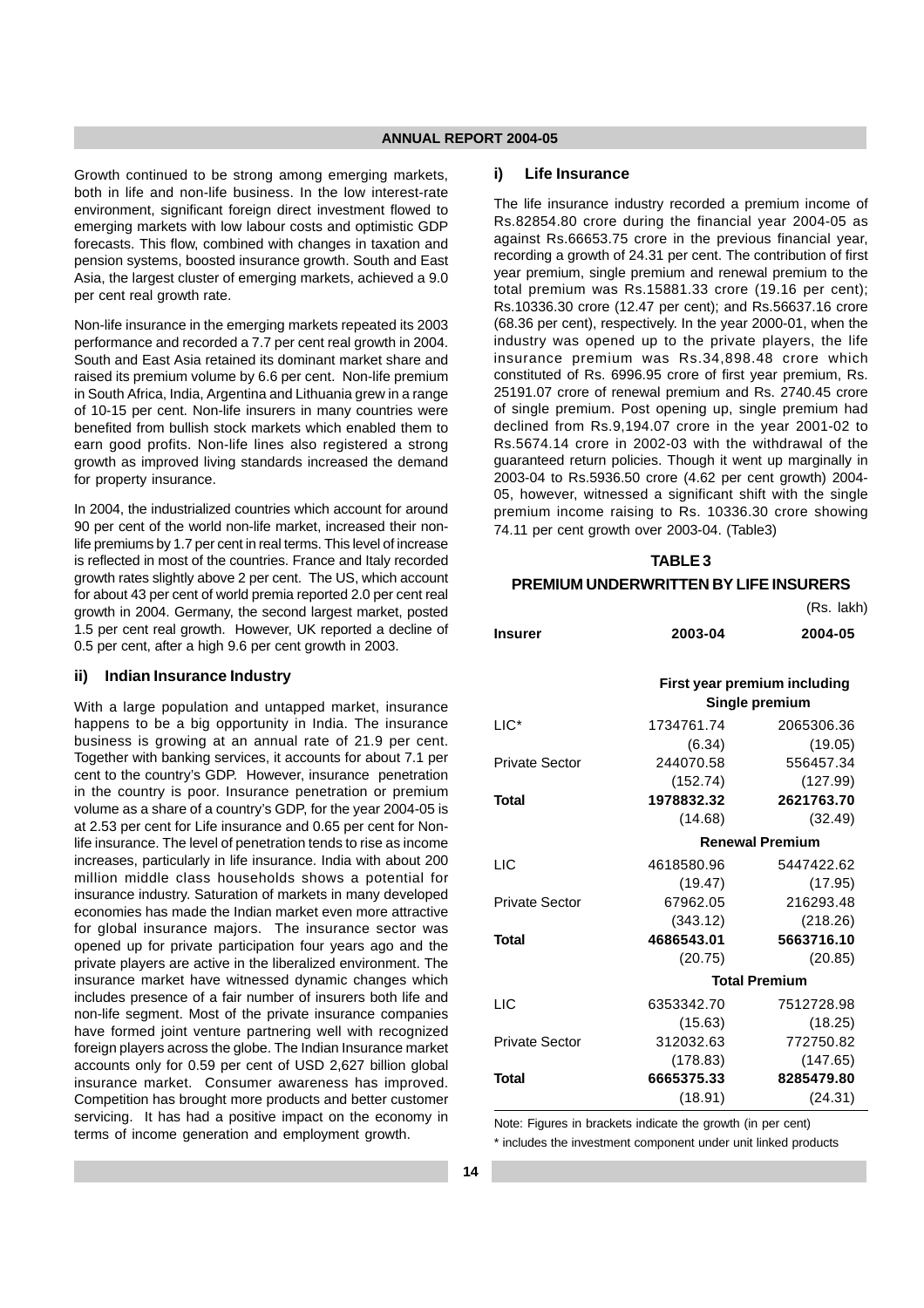#### **Box Item No. 1**

## **RESTRUCTURING OF AMP SANMAR LIFE INSURANCE COMPANY LTD.**

AMP Limited of Australia and Sanmar Group, formed a joint venture to carry on life insurance business in India. AMP Sanmar Life Insurance Company Ltd., was granted registration by the Authority to undertake life insurance business on 3<sup>rd</sup> January, 2002. The company commenced underwriting policies in a small way in the financial year 2001-02 with first year premium of Rs.27.73 lakh going up to Rs.91.33 crore in 2004-05. The paid up equity of the company stood at Rs.217.10 crore. Following AMP's decision to stay focused on its core wealth management business in Australia and New Zealand and keep its Asian focus centred in asset management through AMP Capital investors, AMP Limited decided to sell its stake in the joint venture and concurrently Sanmar decided to take advantage of the opportunity to review its stake in the business. The decision came three and half years after commencement of operations.

When the Authority was apprised of the intent of the promoters to effect changes in the ownership structure for obtaining necessary permission, the prime concern of the regulator was to ensure that the interests of policyholders would continue to be protected and all the extant commitments made by the company would continue to be honoured in the normal course despite ownership changes. It was also clear that the process of change in ownership would necessarily involve a time lag during which various options for the restructuring of the company had to be explored to the satisfaction of all concerned. As the company would however be operating in the usual course in the interim, the Authority took immediate proactive measures to establish regular weekly reporting systems to closely monitor the developments to safeguard the interests of the policyholders. The reporting requirement covered daily and weekly submissions to be made on the business performance, investments and cash flows. These included in particular, the trend in the acceptance of new business, renewal of existing contracts, incidence of fresh claims and other aspects affecting the solvency. Restrictions were also placed on major expenses and in particular on capital expenditure, changes in the Board of Directors and on the various committees of the Board, and any measures which could possibly weaken the company. The management was not permitted to take any policy decision which could have ramifications on the functioning of the company without the explicit concurrence of the Authority.

The funds/investments representing policy liabilities had to be maintained as the insurer was holding them in a fiduciary role. Though in the initial few days after the announcement by the insurance company, there was a noticeable uptrend in redemptions combined with a slow down in the new premium underwritten, the anxiety of policyholder on the future of the company reduced after the regulator assured through the media that the interests of the policyholders would be fully protected as the company was compliant with the stipulations on solvency requirements.

The options for restructuring included merger with an existing insurer and transfer of ownership to buyers, who would comply with the 'fit and proper' requirements of the IRDA regulations and of the Insurance Act, 1938. The Authority was keen on ensuring that the process should be smooth and quick. Since the process of amalgamation as laid down in the Act was long drawn, the Authority vigorously pursued with the owners other options to ensure that the identity of the insurance company is retained and those parties which were interested in acquiring the stake of the promoters could be short listed.

Consequently the promoters entered into an agreement on 31<sup>st</sup> July, 2005 for sale of their 100 per cent holdings to Reliance Capital Ltd. (RCL) and sought regulatory approval for the proposal. The Authority carried out the due diligence of RCL, a Non-Banking Finance Company (NBFC) registered with the Reserve Bank of India (RBI), in consultation with other regulators and looked specially into the capability of the company to carry life insurance business, its ability to honour all the commitments made to the policyholders and to inject funds at periodic intervals to meet the requirements of capital funds. On being satisfied on the above counts and after the company agreed to abide by all the stipulations applied to the insurance company at the time of registration., the Authority granted approval to the transfer of shares on 29<sup>th</sup> September, 2005. The new promoters affirmed, through the media, their commitment to honour all policyholders' contracts and the insurer continued its normal activity without any restrictions thereafter. The process of managing the first ownership change in the insurance sector after it was opened up in 2001 was thus handled without any disruption to the policyholders or systemic implications.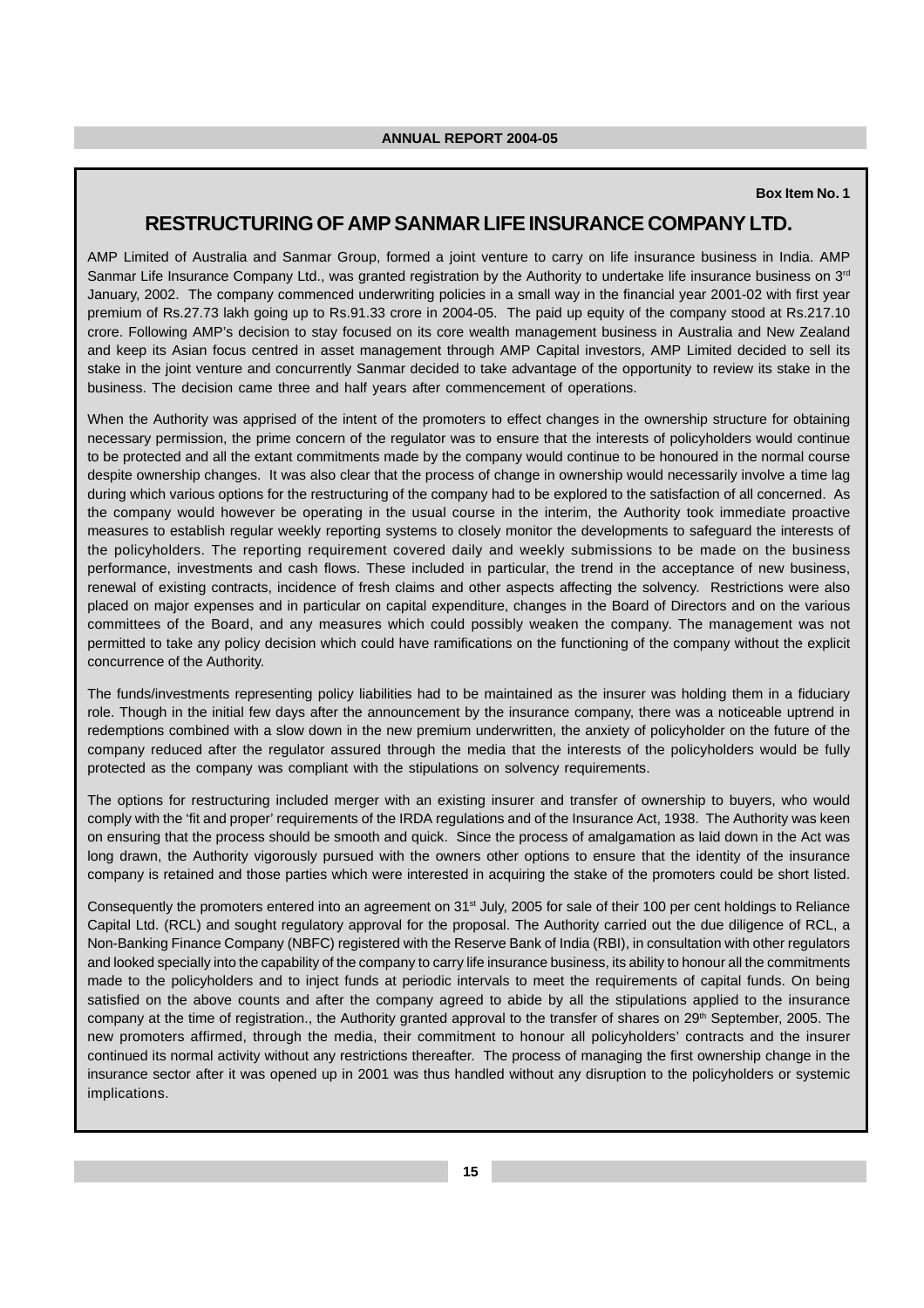The life insurance industry underwrote first year premium (inclusive of single premium) of Rs.26217.64 during 2004- 05 as against Rs.19788.32 crore in 2003-04. The industry clocked a growth of 32.49 per cent driven by a significant jump in unit linked business. Interestingly, the growth in the first year premium (other than single premium) came on the policies issued by the private insurers with a growth rate of 106.46 per cent as against a negative growth exhibited by LIC at 1.25 per cent. As against this, the private insurers and LIC reported single premium growth of 239.46 per cent and 62.32 per cent, respectively.

The size of life insurance market increased on the strength of growth in the economy and concomitant increase in per capita income. This resulted in a favourable growth in total premium both for LIC (18.25 per cent) and to the new insurers (147.65 per cent) in 2004-05. The higher growth for the new insurers is to be viewed in the context of a low base in 2003- 04. However, the new insurers have improved their market share from 4.68 in 2003-04 to 9.33 in 2004-05. (Table 4)

## TABLE 4

#### **MARKET SHARE OF LIFE INSURERS**

|                       |                                                           | (In per cent) |
|-----------------------|-----------------------------------------------------------|---------------|
| <b>Insurer</b>        | 2003-04<br>First year premium including<br>Single premium | 2004-05       |
| <b>LIC</b>            | 87.67                                                     | 78.78         |
| <b>Private Sector</b> | 12.33                                                     | 21.22         |
| Total                 | 100.00                                                    | 100.00        |
|                       | <b>Renewal Premium</b>                                    |               |
| <b>LIC</b>            | 98.55                                                     | 96.18         |
| <b>Private Sector</b> | 1.45                                                      | 3.82          |
| Total                 | 100.00                                                    | 100.00        |
|                       | <b>Total Premium</b>                                      |               |
| <b>LIC</b>            | 95.32                                                     | 90.67         |
| <b>Private Sector</b> | 4.68                                                      | 9.33          |
| Total                 | 100.00                                                    | 100.00        |

Segregation of the first year premium underwritten during 2004-05 indicates that Life, Annuity, Pension and Health contributed 77.27; 6.7; 15.55 and 0.47 per cent respectively to the first year premium. As against this, 81.68; 8.62; 8.97 and 0.72 per cent was respectively underwritten in the above segments in 2003-04. There is a slow but clear shift towards pension business.

New policies underwritten by the industry were 262.11 lakh during 2004-05 showing a decline of 8.44 per cent against 2003-04. Prior to this, in the year 2003-04, the number of new policies underwritten had increased to 286.27 lakh as against 253.70 lakh in 2002-03, exhibiting an increase of 12.83 per cent. While the private insurers exhibited a growth of 34.62 per cent, LIC showed a negative growth of 11.09 per cent. The market share of the private insurers and LIC, in terms of policies underwritten, was 8.52 per cent and 91.48 per cent as against 5.79 per cent and 94.21 per cent respectively in 2003-04. (Table 5)

| <b>NEW POLICIES ISSUED: LIFE INSURERS</b> |                     |                     |
|-------------------------------------------|---------------------|---------------------|
| <b>Insurer</b><br><b>Private Sector</b>   | 2003-04<br>1658847  | 2004-05<br>2233075  |
| LIC.                                      | (5.79)<br>26968069  | (8.52)<br>23978123  |
| Total                                     | (94.21)<br>28626916 | (91.48)<br>26211198 |

TABLE 5

Note: Figures in brackets indicate the ratio (in per cent) of respective insurer

The increase in the renewal premium is a good measure of the quality of the business underwritten by the insurers. It reflects the increase in their persistency ratio and enables insurers to bring down overall cost of doing business. The renewal premium underwritten by the private insurers during 2004-05 reflects that some of the insurers have shown a healthy growth. The average for the private insurers, examined in the context of the renewal premium to the first year premium underwritten (excluding single premium), shows an increase to 68.67 as against 61.56 in 2003-04 and a mere 32.88 in 2002-03.

Analysis of the first year premium in terms of linked and nonlinked premium reflects that linked products continued to rule the roost in 2004-05. LIC, the public sector insurer, too underwrote significant business in this line. While premium underwritten under the linked categories grew by 422.19 per cent, the non-linked premium was almost static with growth of just 0.028 per cent. The linked and non linked business accounted for 32.54 per cent and 67.46 per cent respectively in the year 2004-05, as against 8.46 and 91.54 per cent in 2003-04.

The non-linked and linked new business premium underwritten by LIC in 2004-05 was 78.31 per cent and 21.69 per cent as against 97.70 per cent and 2.29 per cent in 2003- 04. In case of private insurers the percentages were 28.72 and 71.28 in 2004-05 as against 50.18 and 49.82 per cent respectively in the previous year. The data clearly reflects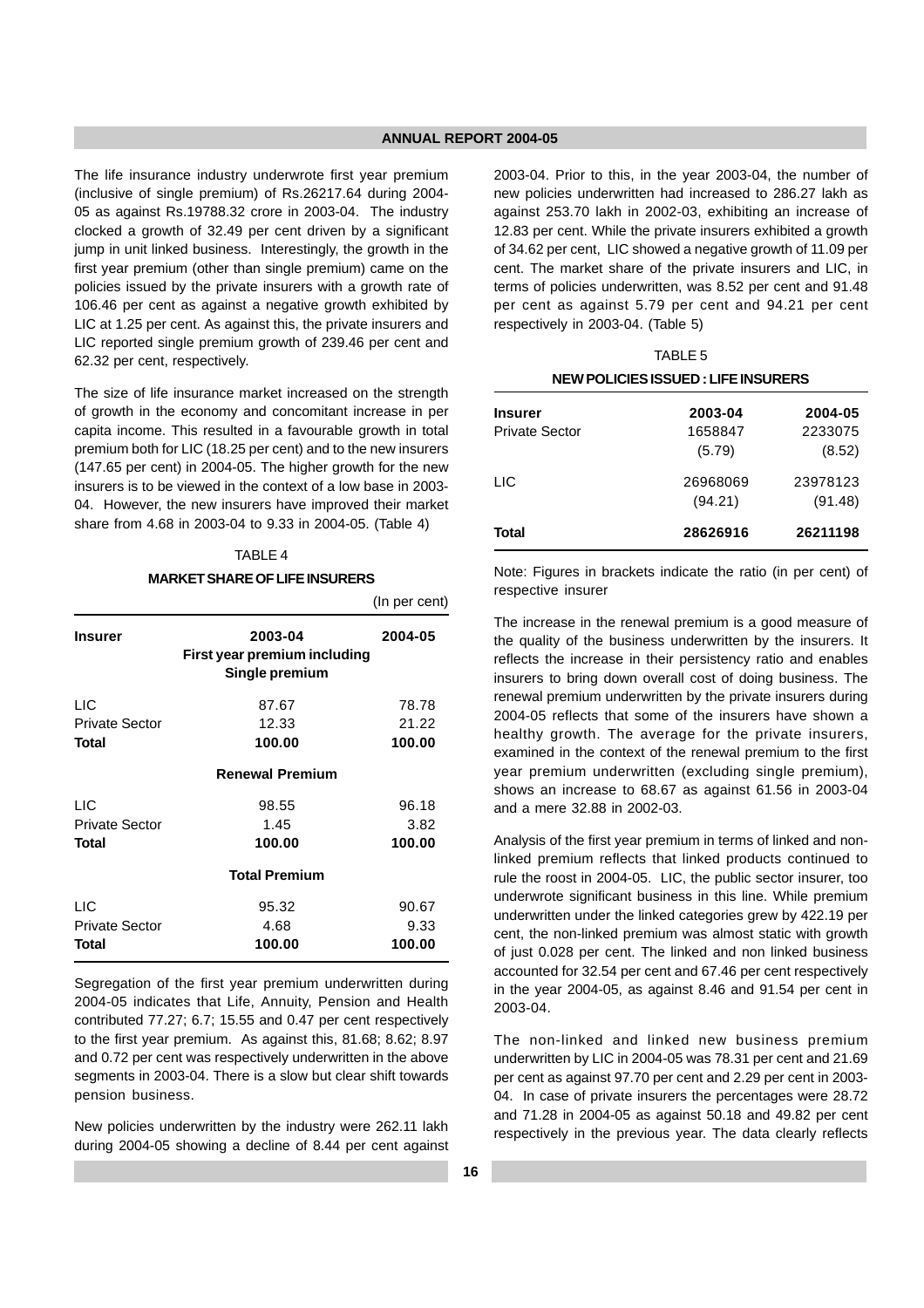LIC's decision to drive its premium growth on the strength of unit linked products. The Group business has also witnessed some churning as the market has become more competitive. This has been true for the term business also. Today Group products are offered by all the life insurers.

#### **Innovations in the products**

With the demographic changes and changing life styles, the demand for insurance cover has also evolved taking into consideration the needs of prospective policyholder for packaged products. There have been innovations in the types of products developed by the insurers, which are relevant to the people of different age groups, and suit their requirements. Continued innovations in product development has resulted in a wide range of flexible products to meet the requirements for cover at different stages of life – today a variety of products are available ranging from traditional to Unit linked providing protection towards child, endowment, capital guarantee, pension and group solutions. A number of new products have been introduced in the life segment with guaranteed additions, which were subsequently withdrawn/toned down; single premium mode has been popularized; unit linked products; and add–on/riders including accidental death; dismemberment, critical illness, fixed term assurance risk cover, group hospital and surgical treatment, hospital cash benefits, etc. Comprehensive packaged products have been popularized with features of endowment, money back, whole life, single premium, regular premium, rebate in premium for higher sum assured, premium mode rebate, etc., together with riders to the base products.

#### **Expenses of the life insurers**

Section 40 B of the Insurance Act provides that no insurer shall in respect of life insurance business transacted by him in India, spend as expenses of management in excess of the prescribed limits. The expense of management includes all commission payments and any amounts of capitalized expenses. The Insurance Rules further lay down the manner of computation of the prescribed limits. A major expense head for the life insurers is commission. As against the industry average of 23.96 per cent (24.71 per cent in 2003-04), LIC incurred an expense of 26.23 per cent (25.79 per cent in 2003-04) towards commission on first year premium. The average for the private insurers worked out to 17.69 (18.47 per cent in 2003-04). The commissions paid by LIC towards the single premium were 0.60 per cent as against the average of the private players at 0.98 per cent. The industry average was 0.65 per cent. Perhaps an increasingly competitive market has caused an upward shift in the commissions paid by some basis points. In case of LIC during 2003-04 it was 0.52 per cent. The average commission paid on renewal premium by the new insurers averaged 4.36 per cent as against LIC's 5.68 per cent. The total pay out by the life insurance industry on account of commissions in 2004-05 stood at Rs.7057.96 crore as against Rs.6158.33 crore in 2003-04. The lower commissions for the new insurers perhaps emanates from the fact that they are exploring a number of alternate channels to underwrite business. In addition, LIC has a major market share in traditional lines of business, which attracts higher commissions. While an overall trend can be drawn from these percentages, given the fact that the insurance industry markets a whole range of products, a true reflection of the commissions paid would be reflected from the segment wise tracking of the commissions. (Table 6)

## **TABLE 6**

#### **COMMISSION EXPENSES OF LIFE INSURERS**

(Rs lakh)

| Insurer               | 2003-04                 | <b>First Year Commission</b><br>2004-05 |
|-----------------------|-------------------------|-----------------------------------------|
| LIC                   | 307341.65               | 311161.18                               |
| <b>Private Sector</b> | 38162.16                | 76036.99                                |
| Total                 | 345503.81               | 387198.17                               |
|                       |                         | <b>Renewal Commission</b>               |
| LIC                   | 266949.91               | 309162.08                               |
| Private Sector        | 3379.43                 | 9435.64                                 |
| Total                 | 270329.34               | 318597.72                               |
|                       | <b>Total Commission</b> |                                         |
| <b>LIC</b>            | 574291.56               | 620323.26                               |
| Private Sector        | 41541.59                | 85472.63                                |
| Total                 | 615833.15               | 705795.89                               |

The management expenses of private insurers exhibited a mixed trend during 2004-05, with some insurers falling within the limits of allowable expenses. While six of the thirteen private sector insurers were within the permitted limits, two were marginally above the limits and two others were substantially higher than the limits laid down in the Act. In respect of one insurer which had started operations only in the second half of 2004-05, the expenses of management were significantly higher than the premium underwritten. Expenses of management of LIC, were well within the allowable limits as set out in the Insurance Act, 1938 and the Rule framed there under.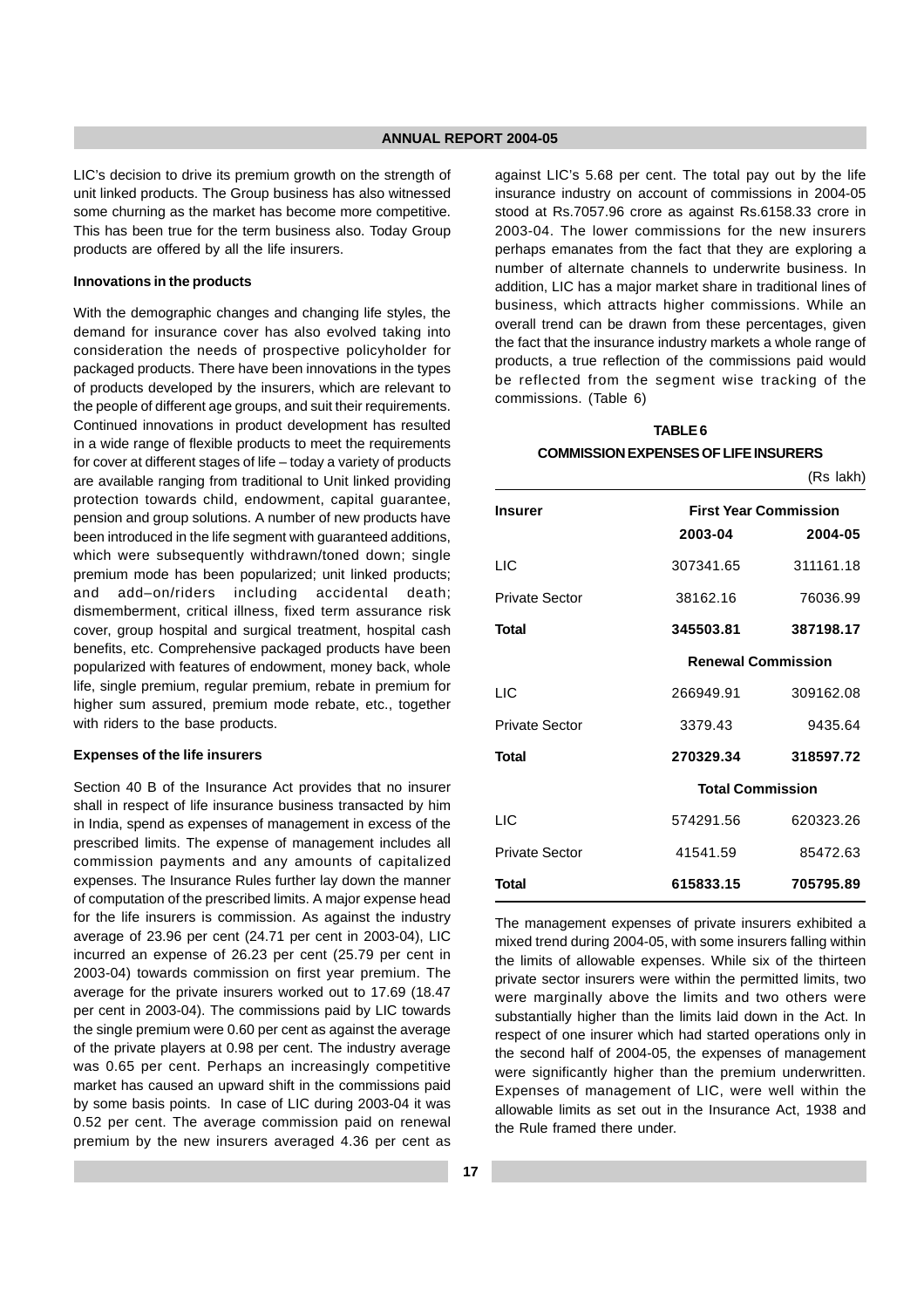Alternate channels of distribution like bancassurance, direct marketing, internet and telemarketing reduce costs and enable insurers to reach a wider customer base. While agency force remains the mainstay of most insurance companies, insurers are making efforts to explore new channels. Most companies have successfully tapped the bancassurance route both with commercial and cooperative banks. Insurers have also initiated on-line sale of policies. It is pertinent to note that the reduction in marketing costs would enable insurers to provide affordable insurance to low income households.

The operating expenses as a per cent to gross premium underwritten, for the private insurers worked out to 28.84 per cent (44.95 in 2003-04). Major expense for the private insurers was employee expenses (inclusive of travel, etc.) at 39.24 per cent (37.87 per cent in 2003-04); training expenses (including agents' training and seminars) at 6.96 per cent (7.65 per cent in 2003-04); advertisement and publicity at 11.31 per cent (13.84 in 2003-04; and depreciation expenses 6.15 per cent (7.11 in 2003-04). In the case of LIC, the operating expenses constitute 8.31 per cent of gross premium. (Table 7)

## **TABLE 7 OPERATING EXPENSES OF LIFE INSURERS**

|                       |           | (Rs lakh) |  |
|-----------------------|-----------|-----------|--|
| <b>Insurer</b>        | 2003-04   | 2004-05   |  |
| <b>LIC</b>            | 518649.79 | 624126.11 |  |
| <b>Private Sector</b> | 140244.38 | 222946.80 |  |
| <b>Total</b>          | 658894.17 | 847072.91 |  |

Its major expenses are those incurred towards employee remuneration & welfare benefits (72 per cent), and expenses relating to recruitment of agents (8 per cent). In comparison employee expenses comprised 35 per cent of the total operating expenses of the private sector insurers – reflecting that while their pay packages are more competitive the private insurers can certainly take pride in having leaner organizational structures.

#### **TABLE 8**

#### **PAID UP CAPITAL : LIFE INSURERS**

|                       |         | (Rs. Crore) |
|-----------------------|---------|-------------|
| <b>Insurer</b>        | 2003-04 | 2004-05     |
| <b>LIC</b>            | 5.00    | 5.00        |
| <b>PRIVATE SECTOR</b> | 3238.71 | 4347.81     |
| <b>TOTAL</b>          | 3243.71 | 4352.81     |

#### **Benefits Paid**

The life industry paid gross benefits of Rs.28700.57 crore in 2004-05 (Rs.24012.12 crore in 2003-04) constituting 34.64 per cent of the premium underwritten, While it is still early for the new insurers to make significant payments towards claims, the benefits paid during the year were Rs.244.86 crore (Rs.81.78 crore in 2003-04), constituting 2.96 per cent of the premium underwritten by them. LIC paid benefits of Rs.28455.71 crore (Rs.23930.34 crore). Given that life insurers traditionally do not reinsure a significant component of their business, the benefits paid net of reinsurance by them were Rs.28668.97 crore.

#### **Retention Ratio**

LIC traditionally re-insures only a small component of its business, and during the financial year 2004-05, LIC ceded Rs.42.95 crore as premium to cover for re-insurance (Rs.38.31 crore in 2003-04). Similarly, in the case of private insurers, only a small component of the business was reinsured, with Group business forming the major component. The private insurers ceded Rs.64.79 crore as premium towards reinsurance as against Rs.32.54 crore in 2003-04. It may be interesting to view this in the context of the fact that the risks pertaining to the investments component of the unit linked insurance products continue to be borne by the policyholders and a significant component of the new business premium underwritten by the industry in 2004-05 was towards unit linked products. (Statement-4)

#### **Investment income**

As the operations of the life insurers stabilize, their investment base gets strengthened, resulting in investment income forming a significant component of their total income. 32.98 per cent of LIC's income was derived as returns from investments in 2004-05, as against 31.93 per cent in 2003- 04**.** As against this, share of investment income for the new life insurers was 4.45 per cent in 2004-05, as against 7.86 per cent in the previous year. While in the case of LIC, contribution of investment income to total income has been around 32 per cent in the last three years, in respect of the private insurers the proportion has been steadily declining from 13.82 per cent in 2002-03.This can be attributed not only to the size of investible funds of the insurers being small but also that yields on investments have exhibited a declining trend on account of declining interest rates. As against this, LIC which holds long duration securities in its portfolio, on an average, is yet to feel the full impact of the declining interest rates. On the flip side, as the private insurers increase their presence in the life insurance industry, their premium income has steadily increased thereby increasing the proportion of premium income to the total income. The investment income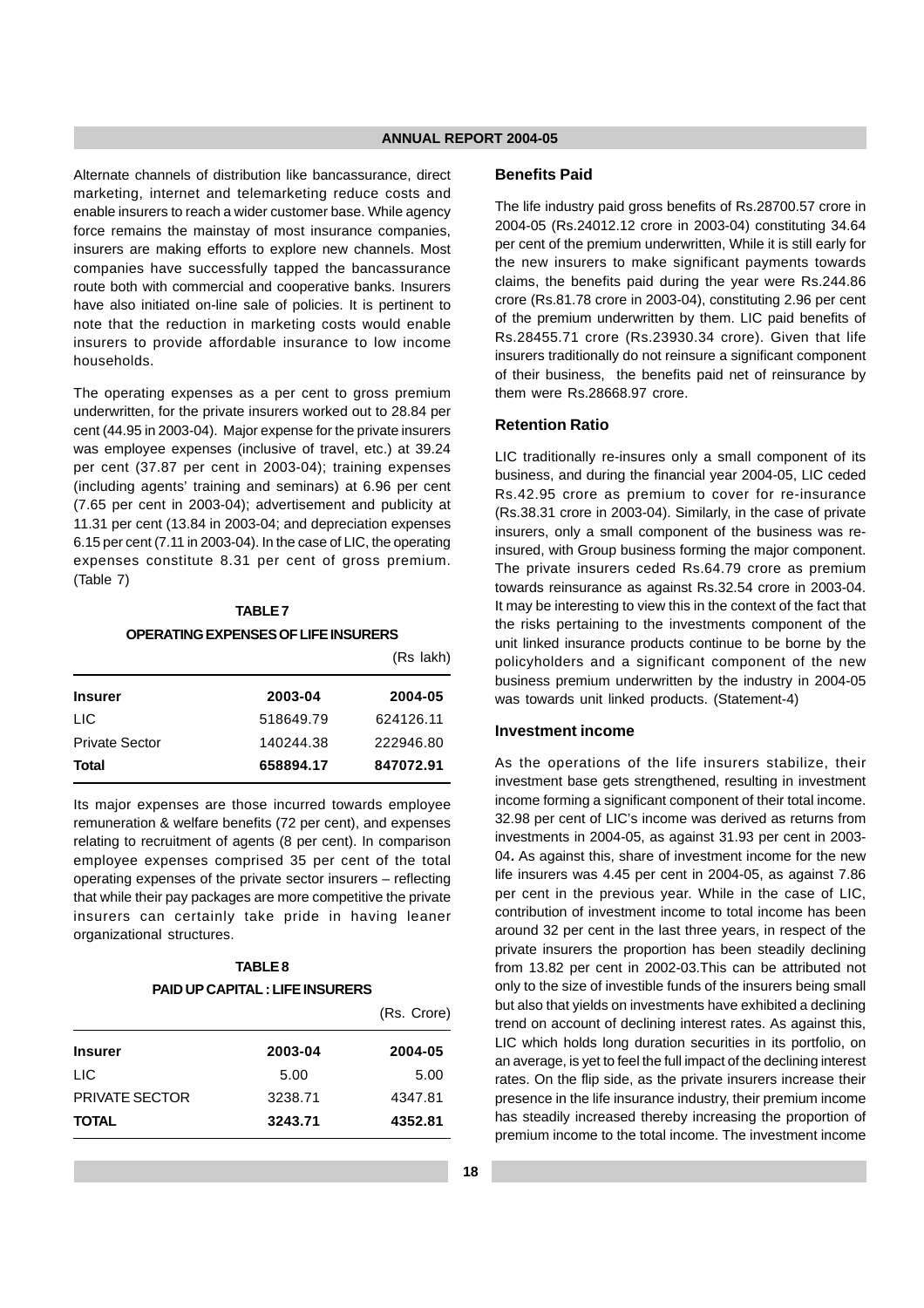



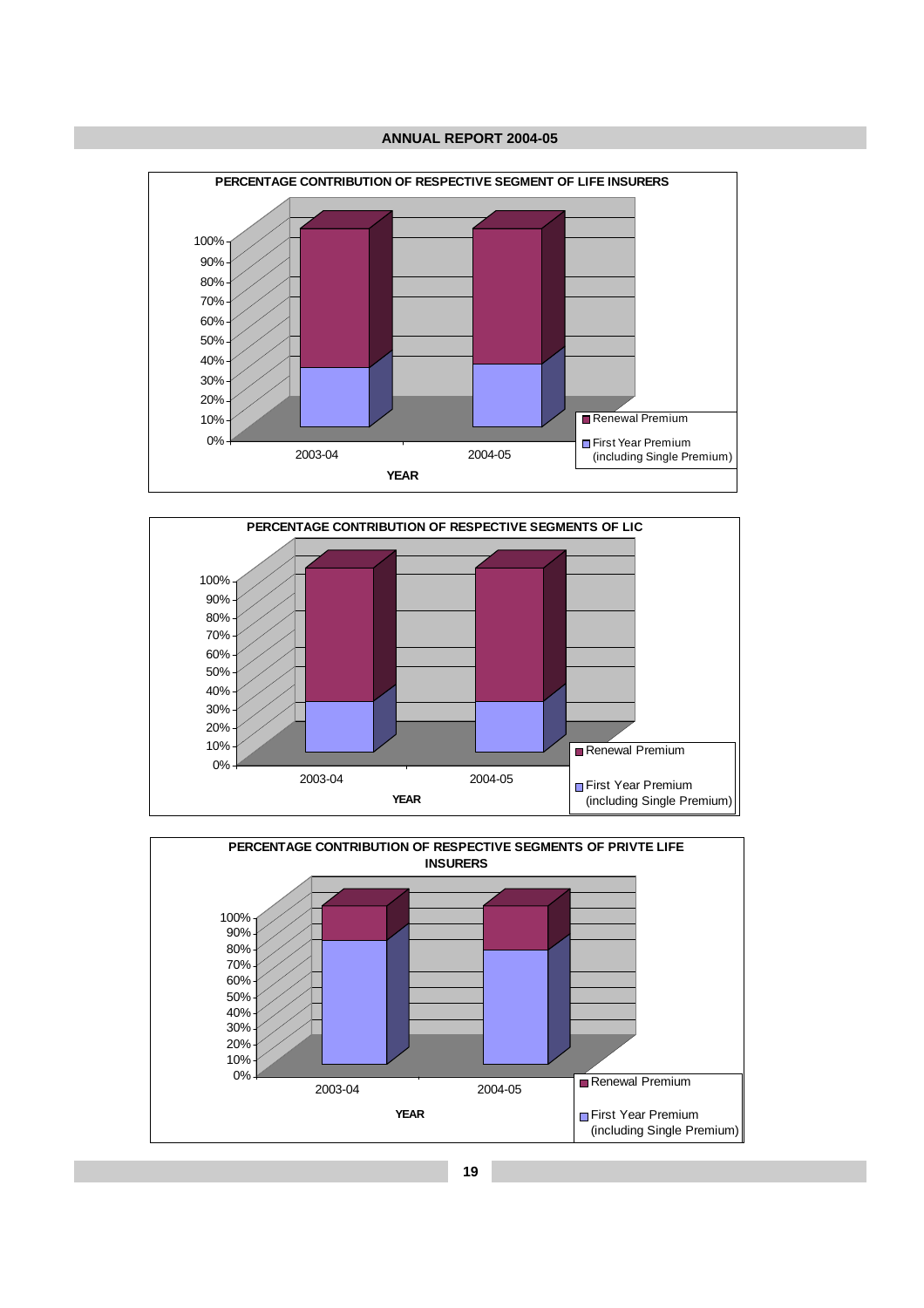of the private insurers, inclusive of capital gains, was Rs.363.39 crore in 2004-05 (Rs.267.59 crore in 2003-04). Investment income of LIC for the year 2004-05, was Rs.37066.76 crore (Rs.29855.86 crore in 2003-04).

## **Profits of the life insurers**

The life insurance industry, by its very nature is capital intensive, and insurers are required to inject capital at frequent intervals to achieve growth in premium income. Given the high rate of commissions payable in the first year, expenses towards setting up operations, training costs incurred towards developing the agency force, creating a niche for its products, achieving reasonable levels of persistency, providing for policy liabilities, and maintaining the solvency margin, make it difficult for the insurers to earn profits in the initial five to seven years of their operations. As such, none of the new insurers have been able to generate surplus on their Revenue Account. Further, most of these insurers have injected capital to bridge the deficits in the Revenue Account during 2004-05. The cumulative losses of the private insurers as on 31<sup>st</sup> March, 2005 stood at Rs.2592.17 crore as against Rs.1679.51 crore, i.e., an increase of 54.34 per cent over the previous year. These losses were funded through infusion of capital by both the Indian promoters and their foreign partners. The continued financial support through equity injections reflected the promoters' commitment in stabilizing the insurers' operations.

During 2004-05 insurers continued to declare bonus despite reporting deficit in the Revenue Account. It would be recalled that in 2003-04, recognizing the need of the new insurers to declare bonuses to maintain their competitive stance in the market, the Authority had permitted declaration of bonus despite non-availability of actuarial surplus. This was, however, permitted subject to compliance with the conditions imposed by the Authority.

LIC, continued to report surplus from operations at Rs.15884.26 crore, as against Rs.10962.60 crore in 2003- 04, of which Rs.696.60 crore were transferred to the Government of India (Rs.548.13 crore in 2003-04). Given the fact that in the previous year, LIC had appropriated funds in compliance with the Authority's stipulations to meet the solvency requirements, to the extent of Rs.6782.25 crore (Rs.8160.80 crore in 2002-03), there is a decline in the post tax surplus generated prior to appropriation to the extent of 10.48 per cent. The provision for taxation saw a significant increase at Rs.5365.16 crore as against Rs.1515.21 crore in 2003-04 (254 per cent). (Statement-5)

#### **i) Non-Life Insurance**

The non-life insurance industry reported premium income within India of Rs.17480.59 crore during 2004-05 as against Rs.15594.92 crore in 2003-04, exhibiting a growth of 12.09 per cent. During the year, the four public sector non-life insurers underwrote premium of Rs.13972.96 crore (Rs.13337.08 crore in 2003-04), i.e., a growth of 4.77 per cent (6.22 per cent in 2003-04). The eight private sector insurers underwrote premium of Rs.3507.62 crore (Rs.2257.83 crore in 2003-04) reporting a growth of 55.35 per cent (68.29 per cent in 2003-04). Over the last five years, the market share of the private insurers has increased to 20.07 per cent (14.48 per cent in 2003-04). In 2003-04, the non-life insurance industry recorded a growth of 11.16 per cent over the previous year. (Table 9).

## **TABLE 9 PREMIUM UNDERWRITTEN BY NON-LIFE INSURERS - SEGMENT WISE**

(Rs. Crore) **Department 2003-04 2004-05** Fire 3150 3331 (20.20) (19.05) Marine 1228 (7.17) (7.03) Misc 11327 12922 (72.63) (73.92) **Total Premium 15595 17481**

Note :Figures in brackets indicate the ratio(in percent) of respective segment.

The financial year continued to exhibit the shift in the business underwritten by private insurers. Segment-wise analysis of the premium underwritten by them reveals that there has been a continued focus on certain lines of business. While the overall fire premium increased from Rs.3150.10 crore in 2003-04 to Rs.3330.92 crore in 2004- 05, i.e., an increase of Rs.180.82 crore, the private insurers reported Rs.215.73 crore over previous year. The contribution of private insurers in fire segment increased to 27.60 per cent in 2004-05 as against 22.34 in 2003-04. This is a significant development since the Fire segment has also been amongst the high profit areas.

In terms of number of policies issued, the industry reported a growth of 13.23 per cent in 2004-05. The number of policies written by the new insurers increased by 54.80 per cent (85.53 per cent in 2003-04) whereas in the case of public sector insurers the increase was 9.66 per cent (based on revised data furnished). (Table-10)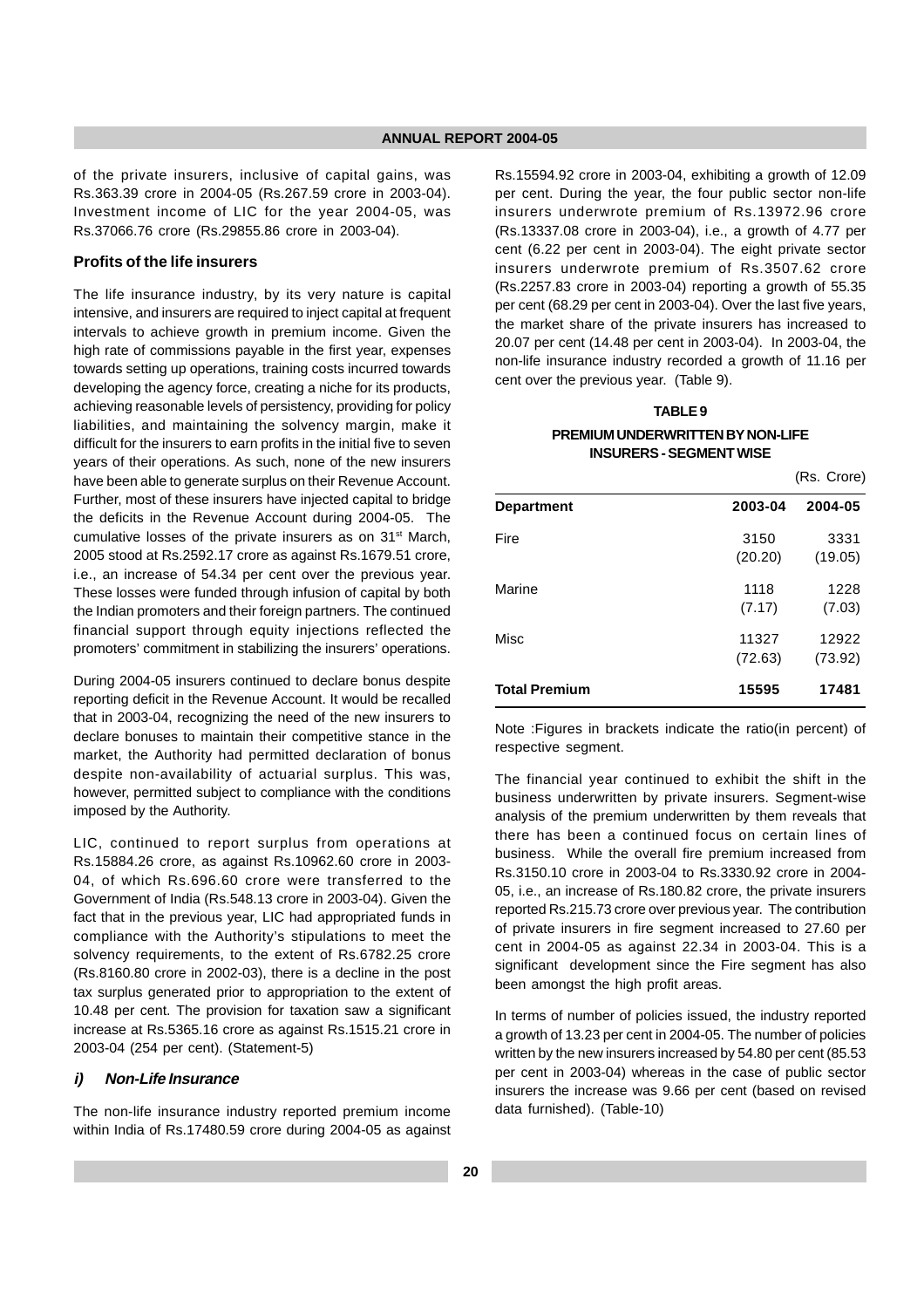#### **Box Item No. 2**

## **PERSPECTIVE ON DE-TARIFFING THE NON LIFE INDUSTRY**

#### **Tariff Scenario in a regulated set up**

In a regulated market, the tariffs are administered by the Regulator. In India, the Tariff Advisory Committee (TAC) established under the Insurance Act 1938 is vested with the functions of administering the rates, terms, advantages and conditions in the general insurance business which are under tariff. The major classes of general insurance business under tariff regime are Fire, Petrochemicals, Engineering and Motor. The Regulator's endeavour has been to ensure that the rates are fixed appropriately and equitably keeping in mind the interests of both insurers and policy holders through a scientific method of rating. Upto 1972, some data was being received at TAC from the insurers. After nationalization in 1972, the data flow reduced and by 1984 no data was available at TAC as both, the owner of the data and the regulator (TAC) were under the Government. Further, there was no system of dissemination of data to the public. Even the PSU insurers were not able to publish consolidated data on each class of insurance. Thus scientific rating became a casualty. As a result pricing of different classification of risks was done in an ad-hoc manner. This resulted in cross subsidization among different class of risks and also within a class the better risks subsidizing the loss making risks.

Apart from this, the insurer in a regulated market did not have flexibility in pricing or innovation of products as they had to adhere to the terms and conditions of the tariff in letter and spirit. Thus, while the parameters or risk factors fixed in the tariff were adhered to for rating purposes, new and emerging risk factors could not be dove-tailed into the tariff for want of data on those factors. Added to that, as the PSU insurers were enjoying monopoly status, profitability was not given priority. Lack of flexibility and increase in level of complacency resulted in erosion of underwriting skills of the insurers on one hand and of their bottomline - especially in the motor portfolio. On the customers' side, the better risks were being charged as much premium if not more than the high risk ones. In short there was no distinction between good risks and bad risks as the same rate applied to all. This scenario continued till liberalization process gathered momentum and IRDA Act was enacted in 1999.

#### **Post IRDA Act 1999**

IRDA Act was enacted with the objective to protect the interests of insurance policy holders and to regulate, promote and ensure orderly growth of the insurance industry. These twin objectivesimplied that products need to be priced equitably based on their individual risk experience and the solvency margin of the insurers had to be maintained. In order to ensure these objectives, collection, compilation, dissemination and analysis of data relating to different classes of risks became paramount. This also meant that new formats had to be devised taking into account various risk factors hitherto not considered by the rigid tariff structure. As a first step, IRDA in consultation with the insurers devised new formats for collection of past data as well as future data in the field of motor and health insurance.

#### **Motor portfolio in a regulated set up**

Generally the countries with a tariff regime and with a controlled market tend to have higher premium than those of the freemarket. In India, however the situation has been different. The motor premium rates are among the lowest in the world. The average motor premium ranges from 2 to 3 per cent of the value of the vehicle as compared to 8 per cent in western countries. This is due to the absence of data in the Indian market to support a justifiable pricing mechanism. However, the public sector insurers were unable to generate adequate database to enable scientific calculations for risk assessment and rating of different groups of vehicles.

In this context it is pertinent to look into motor insurance in the pre-liberalized scenario. Motor Insurance is a regulated business. Prior to liberalization, the public sector insurers were expected to collect and maintain data relating to underwriting,

Contd...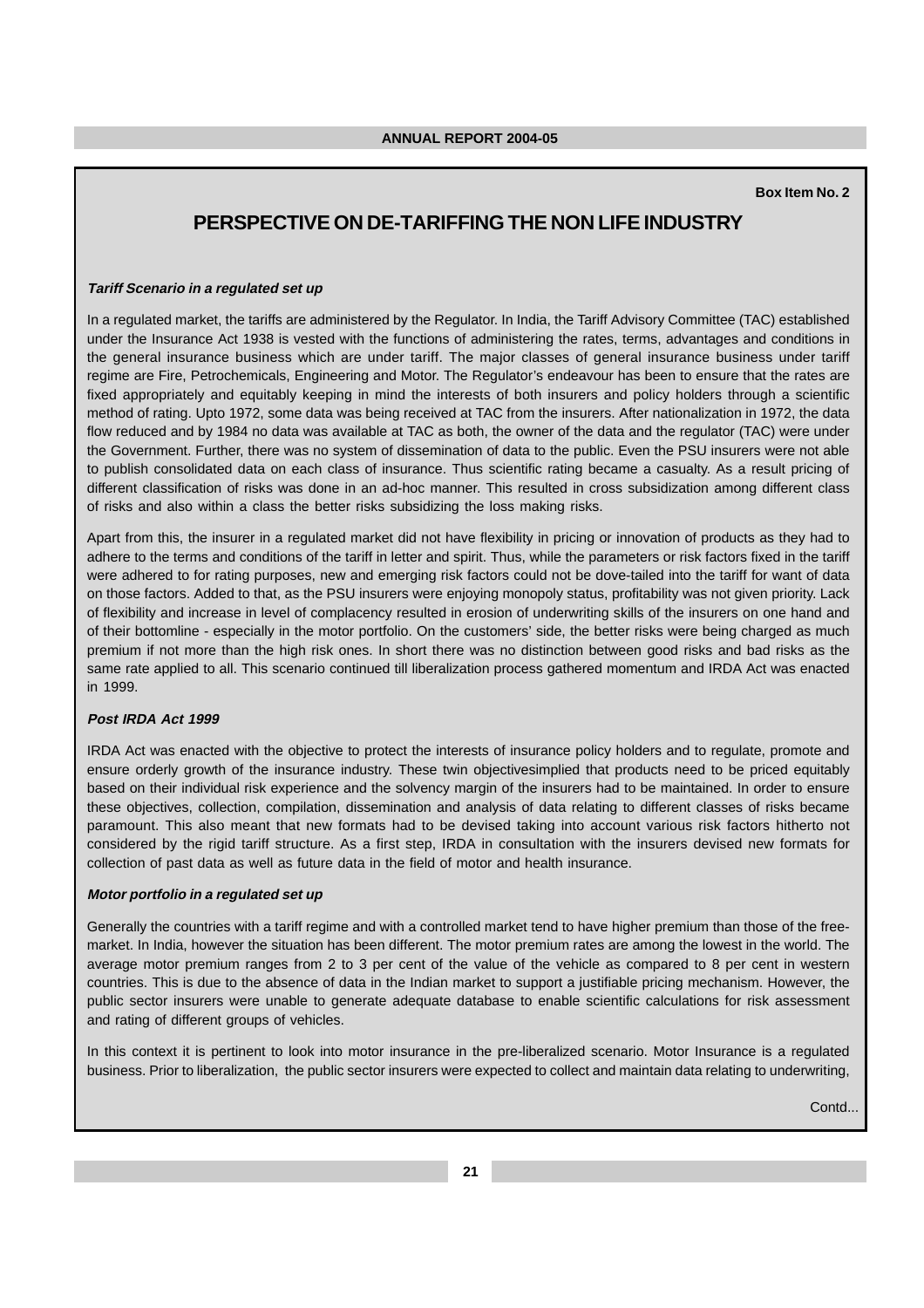claims paid and claims outstanding of motor insurance - policy wise and vehicle wise. However, data collection and maintenance in the regulated market has been assigned a low priority by the insurers. As a result, the data collected for motor tariff revisions suffered from lack of credibility. In the absence of quality database, the tariff revision is being done on an ad-hoc basis based on samples collected from the public sector insurance companies. Further, the actual revision recommended has been time and again diluted. Therefore, underwriting in the transport sector has been a heavily losing proposition, with claims well over 120 per cent of the gross premium income. The net result was that the administered pricing became flawed in the absence of data. For the same reason, the users, lobbyists, Government or the Courts could not be convinced to approve increase in rates even in the wake of deterioration of claims experience of the insurers. The monopoly status of the public sector insurers as also lack of credible and supporting data came handy to the commercial vehicle operators to scuttle increase in premium.

#### **Reasons for transition to detariff regime**

Pursuant to liberalization and the entry of private insurers, the motor underwriting scenario changed drastically. On one hand the private players refrained from underwriting the loss making areas such as stand alone liability policy and on the other, they clamoured for detariffing of motor portfolio. They also had in place sophisticated IT set ups and systems capable of statistical analysis of various risk factors over and above the ones prescribed by the motor tariff. The awareness among customers in the wake of liberalization also resulted in a movement towards risk based rating rather than a rigid tariff structure.

#### **Steps taken by IRDA (For Motor)**

In the wake of liberalization, a change of mind set relating to data collection was imminent. The Regulator's prime concern being the protection of policyholders, the issue of fairness of rates for each class or segment of the insuring community assumed significance. Maintenance of adequate solvency margin implied elimination of cross-subsidization of motor insurance.

As mentioned earlier, in this scenario, collection, compilation and analysis of sums insured, premiums and claims data with full information on risk categories and hazard factors became a necessity. The first step was to ascertain whether the required data on motor insurance was available with the insurers or not. For this the IRDA in consultation with the insurers had devised formats for collection of past and future data.

## **Formats for collection of data in motor insurance**

The salient features of the new format for collection of motor data were the introduction of various code masters. The code masters relate to i) Insurer, ii) Policy, iii) Class of vehicle, iv) Make of vehicle, v) Zone, vi) Cubic Capacity (CC)/Passenger Carrying Capacity (PCC)/Gross Vehicle Weight (GVW) vii) Nature of loss, viii) Nature of goods, ix) Permit, x) Road Type, xi) Driver type, xii) Driver Age, xiii) Driver experience, xiv) Driver education, xv) Incurred claims experience, xvi) Claims History of the vehicle, xvii) Nature of injury, xviii) Occupation, xix) Reasons for Court Hearing and xx) Type of Summons.

These formats covered the details on driver, geographical zone of driving and the vehicle which are indispensable for rate fixing in equitable manner in a detariff regime.

Thereafter, IRDA along with TAC undertook a pilot study. The study collected data from 12 divisional offices in and around Mumbai on 'as is where is' basis. It was found that data was available though scattered. In all, policy records of around 1 lakh were collected with 6230 records of claims. A scrutiny of the data revealed that i) submission of correct data is not considered a priority activity; ii) existing software takes 7 hours of time to run a report; iii) no back up data due to hardware limitations and iv) Extraction of data through the existing system installed in the year 2000 was a cumbersome process.

#### **The data submitted for the pilot study also showed following errors:**

- i) the codes were not as per Tariff mapping errors between local class code masters and current global master as per the Tariff.
- ii) large number of cases with the code 99 (Miscellaneous)

Contd.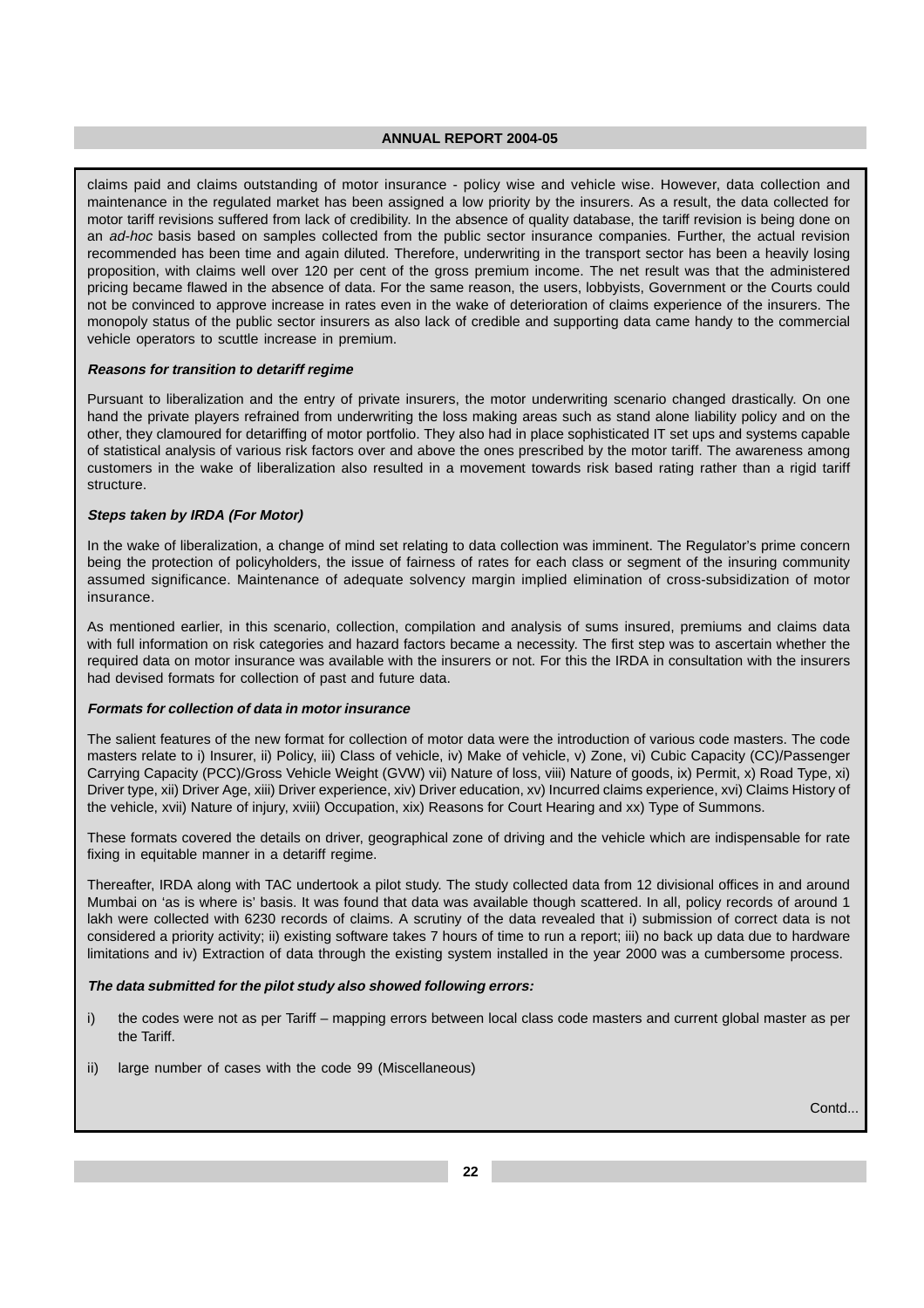- iii) non-uniformity in reporting and
- iv) many records were repetitive.

These errors were notified to the insurers and officials from TAC were sent to physically sort out the issue of code 99. With this, 1922 records which were earlier coded as '99' by the insurers were sorted out. Only 284 records could not be resolved.

The main gain from the pilot study is the knowledge that required data are available with the insurers though scattered. Encouraged, the pilot study was extended to cover all areas. it was decided in consultation with the 4 PSUs to extend the study to cover all areas. The insurers submitted the data in the revised format which was scrutinized. In order to ensure validity of reporting and to verify the original records maintained at the company, a team of IRDA/TAC officials test checked 200 records of each PSU company.

#### **Reasons for existence of code'99'**

Three of the 4 PSU insurers introduced Genisys around 2000-2001. Prior to introduction of Genisys the policies were issued manually. As a result such policy details could not be captured in the system. When claims arose out of such nonsystem policies at a later date, the companies found it difficult to relate such claim to the manual records. Hence in the absence of exact details relating to the policies, they were coded as '99' i.e. 'others'. These 'non-system policies' with no material information contribute to a sizable number in the 3 PSUs which have adopted Genisys package. Scrutiny of data for the years 2003-04 and 2004-05 showed that United India has approximately 70 per cent, New India 60 per cent and National 45 per cent of their TP records under code '99'. 'National' had minimized the occurrence of code '99' by putting conditionalities at time of registering of claim. They have made it mandatory to capture the necessary data at the time a claim is registered on a non system policy and in the event a claim is already registered they have made it mandatory for the required data to be captured when the claim comes up for settlement. The CMC, which designed the 'Genisys' for 3 PSU insurers have provided a utility to carry out the mapping exercise in various operating offices.

#### **Roadmap for tariff free regime**

In the context of ensuring collection and maintenance of quality data by the insurers, indispensable for smooth transition into a detariff regime, IRDA has outlined a roadmap relating to various steps to be taken by the insurers in the areas of Underwriting, Rating of risks, Policy terms and conditions, Corporate governance and the Role of Tariff Advisory Committee. In a nutshell these guidelines emphasize the importance of improved internal capabilities and procedures and need for sophisticated actuarial/statistical analysis for rating of risks. As per the road map, the tariffs will be discontinued effective 31<sup>st</sup> December 2006.

In order to assess the progress of the steps taken by the insurers in the areas outlined in the roadmap, the Authority has established a Steering Committee for smooth transition to non-tariff regime as below:

- Shri K.K. Srinivasan, Member (Non-Life)
- Shri C.N.S Shastri, Advisor
- Dr D.V.S Sastry, DG (R&D)

The Committee will assess the extent of work to be done by the insurers in the market by eliciting information in a "Preparedness Assessment Form" to be filled in by the insurers. The information to be given by the insurers relate to -

- 1. Availability of a statistical database and programmes for analysis of data as rating support
- 2. Availability of technically qualified and trained underwriting staff
- 3. Structured delegation of underwriting and rating authority
- 4. Control on quality of underwriting through management reports and internal technical audit
- 5. Rating structure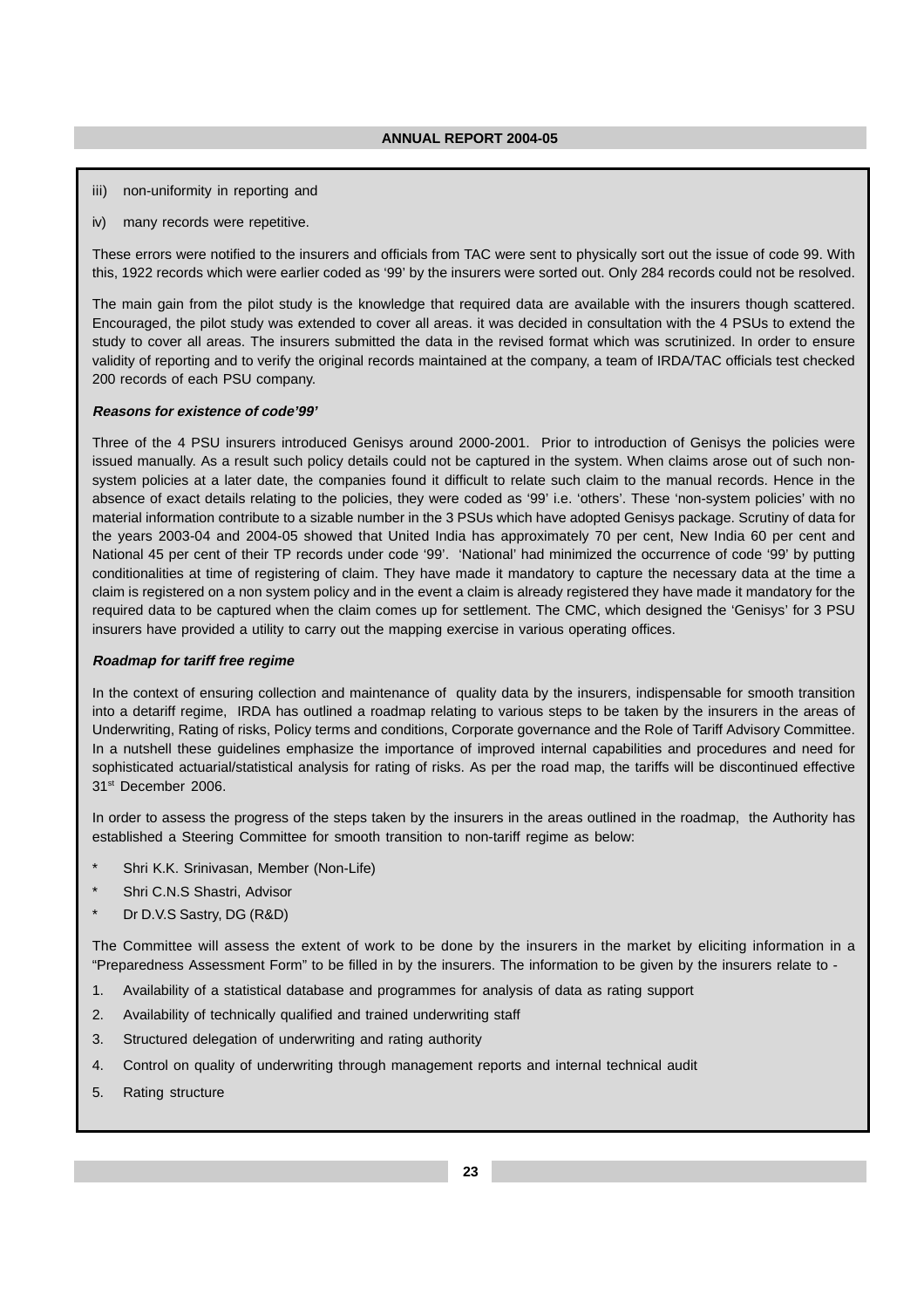| <b>TABLE 10</b>                         |                     |                       |
|-----------------------------------------|---------------------|-----------------------|
| NEW POLICIES ISSUED : NON-LIFE INSURERS |                     |                       |
| <b>Insurer</b>                          | 2003-04             | 2004-05               |
| Private Sector                          | 3298827<br>(7.91)   | 5106653<br>(10.81)    |
| <b>Public Sector</b>                    | 38427204<br>(92.09) | 42141970.5<br>(89.19) |
| Total                                   | 41726031            | 47248623              |

Note: Figures in brackets indicate the ratio (in per cent) of respective insurers and Numbers for 2003-04 are revised in the current year.

Among the public sector insurers, New India held a market share of 24.09 per cent (25.94 in 2003-04), followed by National Insurance Company at 21.74 per cent (21.74) per cent. Oriental Insurance and United India held a market share of 17.26 per cent (18.16) and 16.84 per cent (19.67) respectively. United India reported a decline of 4 per cent in premium underwritten. The private insurers have broadly succeeded in stabilizing their operations and their market share ranged between 5.00 and 0.92 per cent. While all the private insurers reported increase in premium underwritten, except one insurer all of them increased their market share. (Statement-26)

## **Premium Underwritten Outside India**

The public sector non-life insurers have operations outside India and have underwritten premium of Rs.975.86 crore (Rs.947.57 crore in 2003-04) through such operations abroad, which constituted 6.53 per cent (6.98 per cent in 2003-04) of the gross premium underwritten by them. (Table-11)

## **TABLE 11 RATIO OF OUTSIDE INDIA PREMIUM TO TOTAL PREMIUM**

|                |         | (In Per cent) |
|----------------|---------|---------------|
| <b>Insurer</b> | 2003-04 | 2004-05       |
| National       | 0.26    | 0.28          |
| New India      | 17.80   | 17.49         |
| Oriental       | 2.33    | 2.35          |
| United         | 0.00    | 0.00          |

New India has operations in 24 countries through a network of branches, 2 agencies, associate companies and subsidiaries. 17.49 per cent (17.8 per cent in 2003-04) of its premium is being underwritten abroad, the operations in respect of National Insurance and Oriental Insurance constitute a small component of their overall business at 0.28 per cent (0.26 per cent in 2003-04) and 2.35 per cent (2.33 per cent in 2003-04) respectively. National Insurance Company underwrote a premium of Rs.10.74 crore in 2004- 05 (growth of 21 per cent) as against Rs.8.87 crore in 2003- 04. New India too increased the premium underwritten abroad at Rs.892.35 crore as against Rs.875.79 crore in the previous financial year, albeit with a mere growth of 1.89 per cent. Oriental Insurance underwrote a premium of Rs.72.77 crore during the year as against Rs.67.63 crore in the previous year, i.e. a growth of 7.60 per cent. United India has ceased foreign operations since 2003-04. (Table-12)

## **TABLE 12**

## **GROSS DIRECT PREMIUM FROM BUSINESS OUTSIDE INDIA : NON-LIFE INSURERS**

(Rs.lakh)

| <b>Insurer</b> | 2003-04               | 2004-05            |
|----------------|-----------------------|--------------------|
| National       | 886.75<br>(41.00)     | 1073.80<br>(21.09) |
| New India      | 87578.92<br>$(-2.00)$ | 89235.00<br>(1.89) |
| Oriental       | 6763.10<br>(4.00)     | 7277.00<br>(7.60)  |
| United         |                       |                    |

Note : Figures in bracket indicate the growth over previous year (in per cent)

#### **Innovations in Products Introduced**

Insurers have taken steps to introduce new products to meet the specific requirements of the insured. Innovations have been made to cater to the needs arising out of the structural changes in the economy. New products introduced by the non-life insurers include Mutual Fund Package Policy providing cover in respect of the assured's legal liability to third parties for claims towards financial loss caused by negligent act, negligent error or negligent omission on the part of an officer/employee; Third Party Liability and Asset Protection covers are available in respect of mutual funds covering their business operations; Pollution Liability Package Policyintended to cover damage costs of the insured due to slow and gradual pollution activities; Event Insurance Policy indemnifies the insured against the loss or damage due to cancellation of event. Weather insurance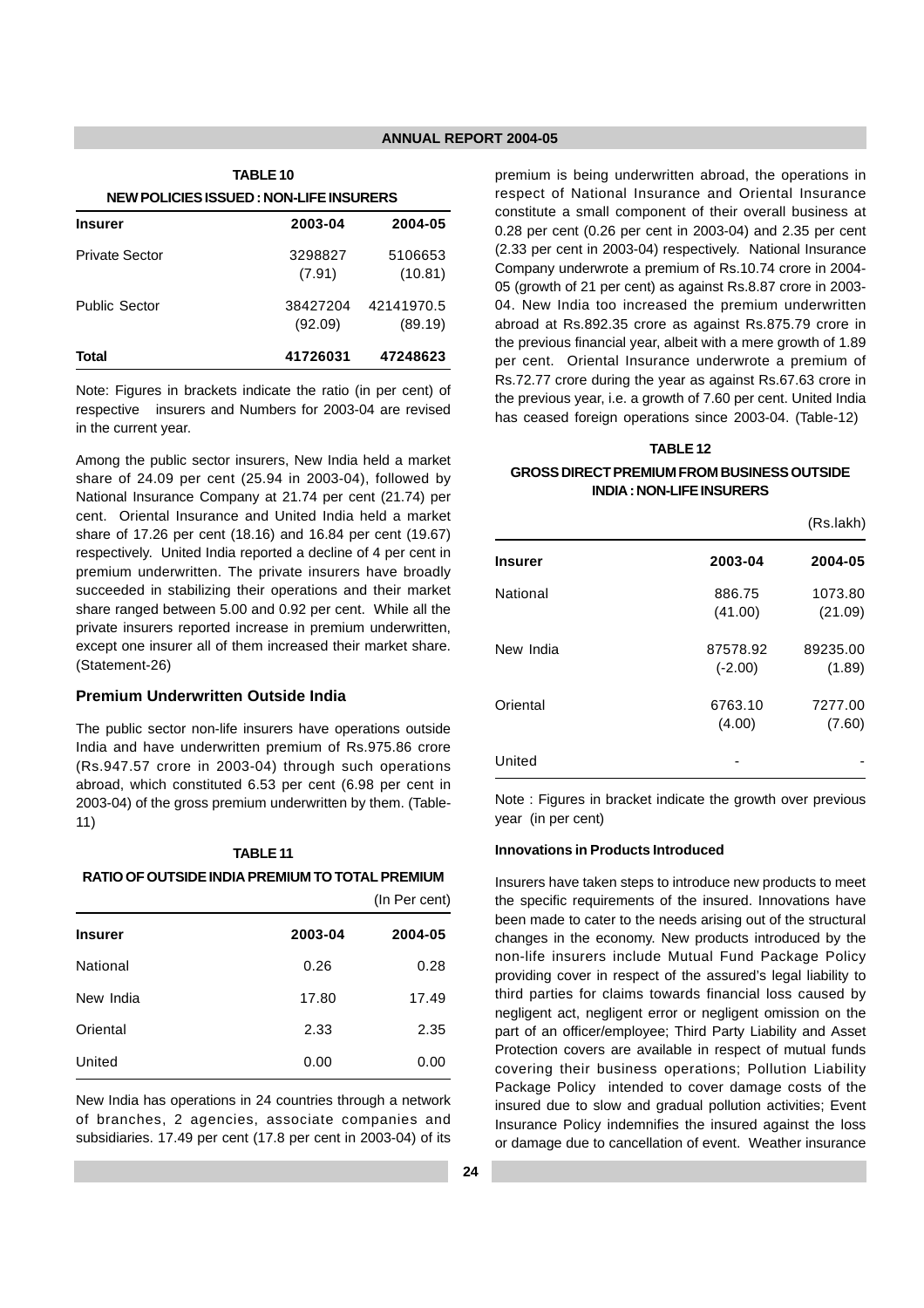cover has been launched for farming community, which suffers high losses year after year due to vagaries of nature. The specific products introduced by the insurers, which were aimed at the rural markets include Weather Insurance, Farm Income Insurance Scheme, Varsha Bima (Rainfall Insurance) and Farmers' Package Policy. Health insurance is another area in which positive developments have been noticed.

#### **Paradigm Shift in the Segments**

The contribution of the private insurers in various industry segments has increased on account of both their capturing a part of the business which was earlier underwritten by the public sector insurers and also creating additional business avenues. To this effect, the public sector insurers have been unable to draw upon their inherent strengths to capture additional premium. Of the growth in premium in 2004-05, 66.27 per cent has been captured by the private insurers despite having 20 per cent market share.

The segment wise fire, marine and miscellaneous breakup of premium underwritten by the private insurers stood at Rs.919.54 crore, Rs.245.11 crore and Rs.2342.99 crore respectively, i.e., a growth of 30.65 per cent, 61.17 per cent 67.12 per cent. Under the miscellaneous segment, the motor and health premium recorded a growth of 70.35 per cent and 148.04 per cent respectively. In terms of number of policies, 2.58 lakh, 1.45 lakh and 47.02 lakh policies were underwritten in fire, marine and miscellaneous segments i.e., a growth of 28, 73 and 56 per cent respectively. The number of policies issued in the motor and health segments stood at 33.52 lakh and 6.73 lakh policies, i.e., a growth of 50 and 75 per cent respectively. (Statement-26)

The segment wise break up of fire, marine and miscellaneous segments in case of the public sector insurers was Rs.2411.38 crore, Rs.982.99 crore and Rs.10578.59 crore, i.e., a growth of (-)1.43 per cent, 1.81 per cent and 6.58 per cent. The public sector insurers reported growth in Motor and Health segments (9 and 24 per cent). These segments accounted for 45 and 10 per cent of the business underwritten by the public sector insurers. Fire and "Others" accounted for 17.26 and 11 per cent of the premium underwritten. Aviation, Liability, "Others" and Fire recorded negative growth of 29, 21, 3.58 and 1.43 per cent.

#### **Retention Ratio**

The retention ratio of the insurers is based on their capability to bear risks. Traditionally, the public sector insurers have retained a significant component of their portfolio, although the net retention is driven by the respective segment in which the premium has been underwritten. The net retention ratio of the public sector insurers increased to 74.37 per cent from the previous year's level of 72.30 per cent. All the four public sector had a higher retention ratio – New India 76.33 per cent (73.86 per cent in 2003-04); National 74.32 (73.78); United 73.79 (70.23); and Oriental 71.77 (70.11) based on the segment wise exposure of the individual insurers, the retention ratios varied within individual segments. While the retention ratio in case of fire segment ranged between 78.12 and 66.61 per cent, in the marine and miscellaneous segments it ranged between 55.97 to 45.63 per cent and 77.87 to 75.02 per cent respectively.

The retention ratios of the new insurers have broadly varied depending upon the composition of their portfolio. While, HDFC Chubb retained 76.44 per cent (previous year: 78.50 per cent; a significant component of its portfolio being Motor); Royal Sundaram, Cholamadalam, IFFCO Tokio and TATA AIG retained 60.97 (60.64); 52.86 (49.80); 47.27 (41.38) and 57.95 (54.91) per cent of their portfolio. Retention ratio of Bajaj Allianz was lower at 56.28 (60.10). ICICI Lombard and Reliance had the least retention levels at 36.72 (26.67) and 23.40 (22.09) per cent respectively.

#### **Expenses of Non-life Insurers**

Section 40C of the Insurance Act, 1938 lays down the limits for management expenses in general insurance business. The expenses of management are required to be within the prescribed limits under Rule 17-E of the Insurance Rules, 1939. The Authority has been stressing the need for insurers to conform to the prescribed limits. During 2004-05, the private sector insurers have more or less met the limits of allowable expenditure. Of the eight insurers, six were well within the specified limits while in the case of two, i.e., Cholamandalam and HDFC Chubb, there was breach of 4 and 13 per cent respectively. It would be recalled that HDFC Chubb had commenced operations in October, 2002. (Table-13)

## **TABLE 13 COMMISSION EXPENSES: PRIVATE SECTOR NON-LIFE INSURERS**

|                   |          | (Rs. Lakh) |
|-------------------|----------|------------|
| <b>Department</b> | 2003-04  | 2004-05    |
| Fire              | 1498.49  | 2456.06    |
| Marine            | 609.61   | 1621.99    |
| Miscellaneous     | 8857.33  | 18741.65   |
| Total             | 10965.43 | 22819.70   |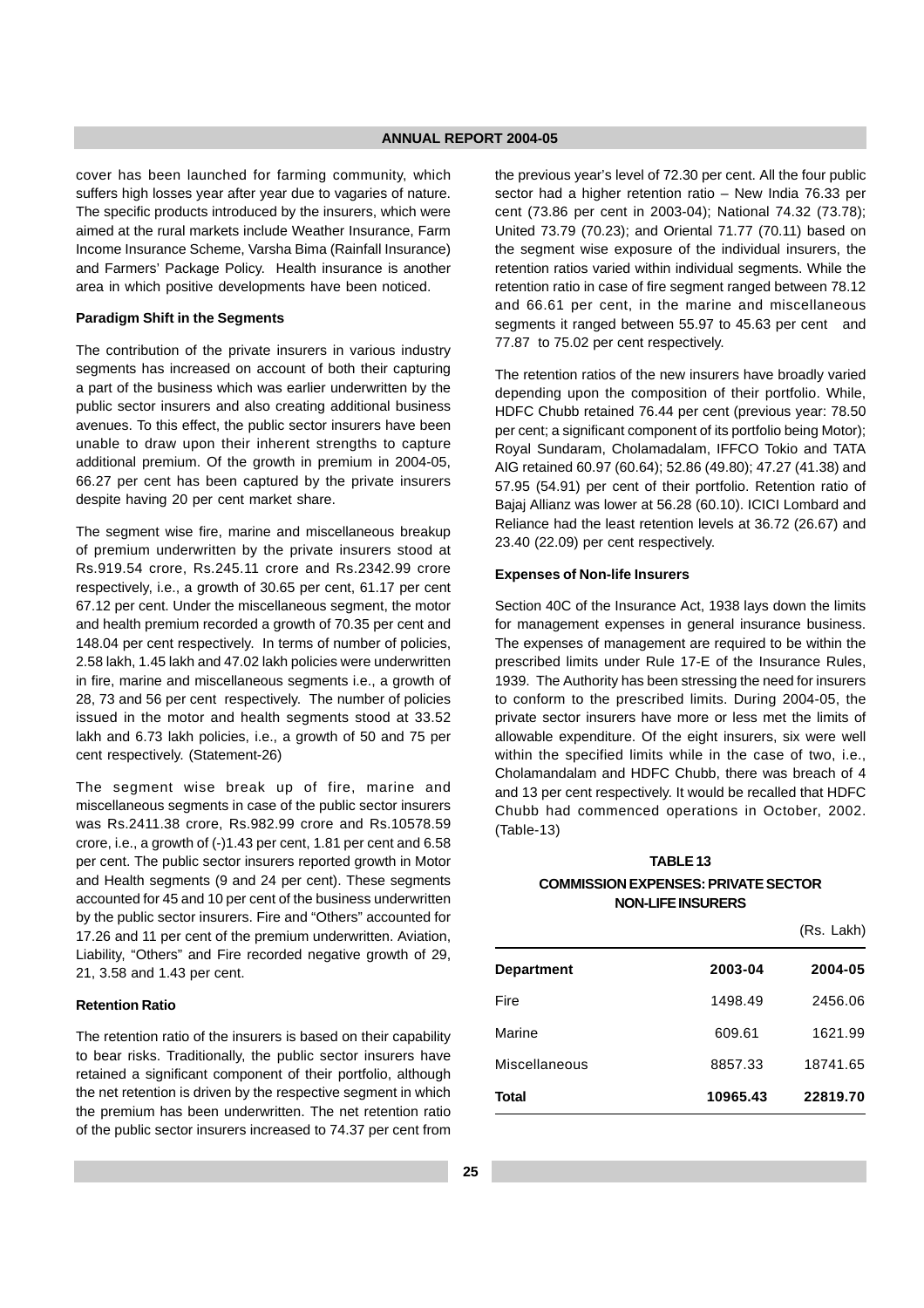In respect of public sector insurers, it would be recalled that management expenses exhibited a sharp increase in 2003- 04, on account of Special Voluntary Retirement Scheme (SVRS) introduced to bring down the staff strength and to streamline the management structures. During 2004-05, the public sector insurers continued to report expenses above the permissible limits on account of additional provisioning for proposed wage revision and amortized costs of SVRS expenses. It was envisaged that by trimming the size, expenses towards employee remuneration and benefits would come down. These expenses presently constitute 78.57 per cent (80 per cent in 2003-04) of the total operating expenses and 19.13 per cent (20.45 per cent in 2003-04) of the gross premium underwritten.(Table-14)

#### **TABLE 14**

#### **COMMISSION EXPENSES: PUBLIC SECTOR NON-LIFE INSURERS**

|                   |           | (Rs.lakh) |
|-------------------|-----------|-----------|
| <b>Department</b> | 2003-04   | 2004-05   |
| Fire              | 16977.29  | 17710.51  |
| Marine            | 5223.79   | 6992.26   |
| Miscellaneous     | 87027.63  | 98616.77  |
| Total             | 109228.71 | 123319.54 |

Six of the eight private sector insurers were in the fourth/fifth year of operations, and have stabilized their operations. Gross commission as per cent of gross premium worked out to 6.58 per cent as against 5.24 per cent in 2003-04. As a per cent of the total expenditure, the commissions were 25 per cent (as against 19.62 per cent in 2003-04). The other major expense heads for these insurers as per cent of total expenditure worked out comprised employee remuneration and welfare benefits 23.97 per cent (22.36 per cent in 2003- 04)); legal & professional charges 6.96 (10.32 per cent); business & sales promotion charges 6.28 (7.22 per cent); rent rates & taxes 5.94 (7.12 per cent); and depreciation 5.11 (4.86 per cent). In addition some insurers have indicated expenses towards insurance brokerage/ service charges/ other acquisition costs /technical service charges, which accounted for 5.89 (7.56 per cent) of the total expenditure.

#### **Incurred Claims Ratio**

The net incurred claims of the public sector insurers during 2004-05 were Rs.9075.40 crore as against Rs.8253.30 crore in 2003-04. Measured in the context of the net premium, i.e., net of reinsurance, the ratio was 81.63 per cent as against 79.91 per cent in the previous year. While the incurred claims ratio of New India and National declined to 74.58 (74.65) and 79.92 (84.10) per cent respectively, the same had increased in the case of United and Oriental to 91.99 (85.63) and 86.04 (78.09) per cent respectively. (Table-15)

## **TABLE 15 INCURRED CLAIMS RATIO : PUBLIC SECTOR NON-LIFE INSURERS**

|               | (Per cent) |         |
|---------------|------------|---------|
| Department    | 2003-04    | 2004-05 |
| Fire          | 30.60      | 39.72   |
| Marine        | 59.77      | 62.81   |
| Miscellaneous | 93.91      | 92.34   |
| Total         | 79.91      | 81.63   |

 The incurred claims ratio continued to be the highest in the miscellaneous business, followed by marine and fire segments. Fire business has traditionally been one of the profitable lines of insurance business. United India had a net incurred claims ratio of 108.63 per cent in the miscellaneous segment. The insurer also had the incurred claims ratio of 70.31 per cent in the marine segment, while Oriental reported the highest incurred claims ratio of 46.19 per cent in Fire segment. (Statement-30)

In the case of the private insurers, the net incurred claims were Rs.911.73 crore as against Rs.543.37 crore in 2003- 04. Overall, the incurred claims ratio was 51.16 per cent as against 50.97 in 2003-04. Net incurred claims ratio increased in the case of TATA AIG 48.31 per cent (44.84), Cholamandalam 61.16 (43.22) per cent HDFC Chubb 58.94 (34.99) per cent and declined in the case of IFFCO-Tokio 50.79 (54.64) per cent, Royal Sundaram 56.39 (57.33) per cent, Bajaj Allianz 47.22 (52.58) per cent, Reliance 61.91 (68.72) per cent and ICICI Lombard 48.23 (53.96) per cent. (Table-16 and Statement-31).

## **TABLE 16 INCURRED CLAIMS RATIO : PRIVATE SECTOR NON-LIFE INSURERS**

|                   | (Per cent) |         |
|-------------------|------------|---------|
| <b>Department</b> | 2003-04    | 2004-05 |
| Fire              | 27.18      | 37.91   |
| Marine            | 81.89      | 87.82   |
| Miscellaneous     | 53.03      | 50.75   |
| <b>Total</b>      | 50.97      | 51.16   |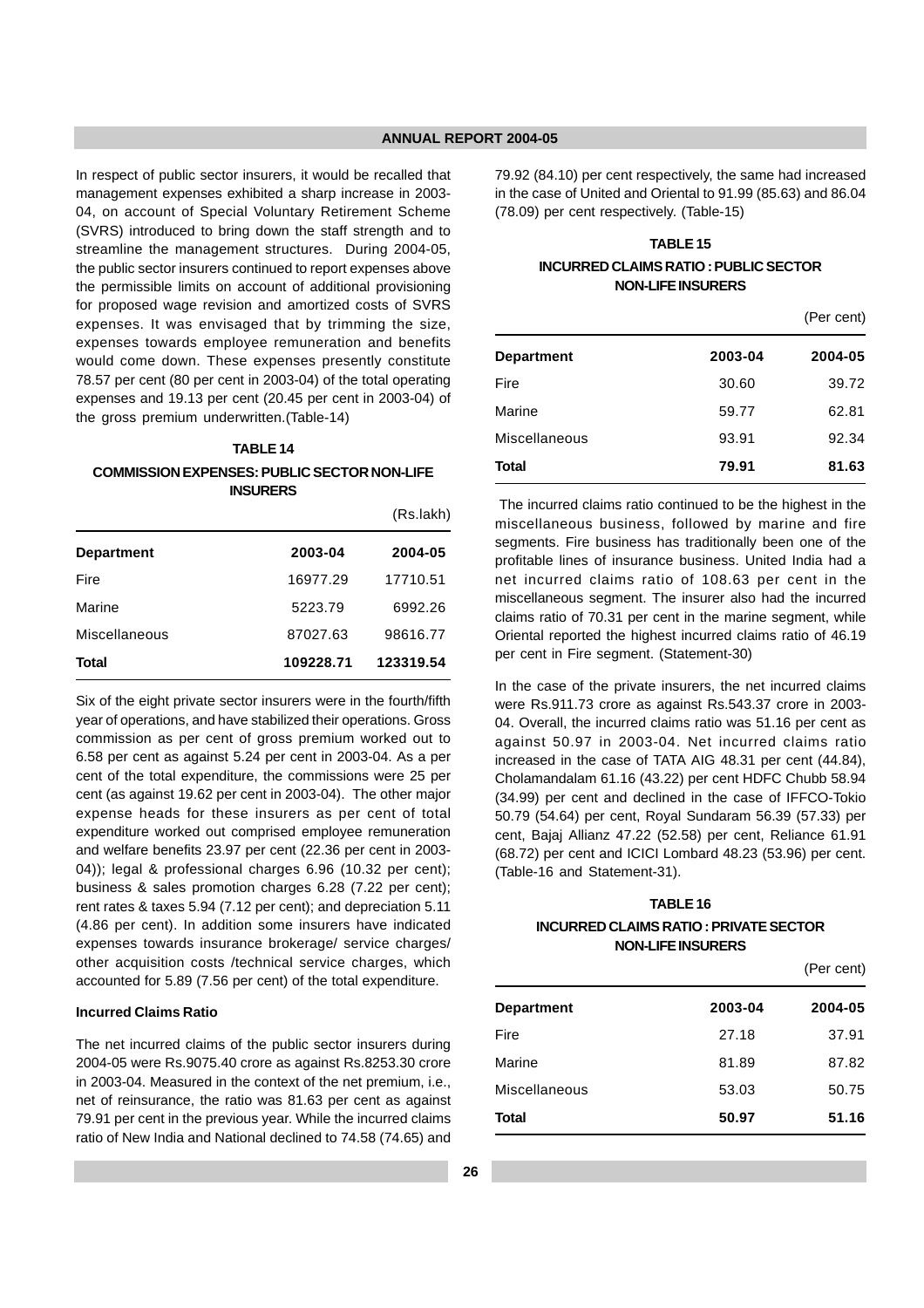#### **Underwriting Experience**

The four public sector insurers continued to incur underwriting losses in 2004-05. The cumulative underwriting losses increased to Rs. 2579.38 crore, i.e., 23.20 per cent of the net premium of four public sector insurers as against Rs.2218.48 crore (21.48 per cent in 2003-04). These losses across the insurers ranged between 17.57 and 34.37 per cent (18.96 and 25.09 per cent in 2003-04). While New India and National reported a decline in underwriting losses 17.57 (18.96) and 18.96 (21) percent, Oriental and United India reported increase in these losses 27.56 (22.77) and 34.37 (25.09) per cent respectively. (Table-17)

## **TABLE 17**

#### **UNDERWRITING EXPERIENCE : NON-LIFE INSURERS**

|                       |          | (Rs.lakh) |
|-----------------------|----------|-----------|
|                       | 2003-04  | 2004-05   |
| <b>Public Sector</b>  | (221848) | (257938)  |
| <b>Private Sector</b> | (6373)   | 250       |

Note : Figures in brackets indicate loss

The strain on underwriting results continues to be on account of increase in net incurred claims ratio to 81.63 per cent (up from 79.91 per cent in the previous year) and high expenses of management although declined from 37.97 per cent as against 39.23 per cent in 2003-04. The Reserves for Unexpired Risk increased to 3.61 per cent as against 2.34 per cent in 2003-04. Other than United India, others showed an increase in the reserves, which was particularly sharp in case of New India at 4.31 per cent as against 1.25 per cent in 2003-04.(Statement-28)

## **TABLE 18 OPERATING EXPENSES : NON-LIFE INSURERS**

| <b>Insurer</b>        | 2003-04   | 2004-05   |  |
|-----------------------|-----------|-----------|--|
| <b>Public Sector</b>  | 364768.00 | 364030.89 |  |
| <b>Private Sector</b> | 49516.66  | 69198.26  |  |
| <b>Total</b>          | 414284.66 | 433229.15 |  |

Note : Public sector does not include ECGC, AIC and GIC

Cumulatively, the private insurers reported underwriting profits of Rs.2.50 crore, i.e., 0.14 per cent of the net premium underwritten in 2004-05 as against underwriting losses of

63.73 crore at 5.98 per cent of the net premium in 2003-04. While four insurers reported underwriting profits, the other four reported a decline in the losses compared to the previous year. The underwriting losses of the four insurers ranged between 3.98 and 15.88 per cent of net premium. Of the four insurers who reported underwriting profits, there was a turnaround in case of two insurers. However, in case of ICICI Lombard the underwriting profits showed a sharp decline at 0.84 per cent as against 13.90 per cent in 2003- 04. Overall, the improvement in results was on the strength of decrease in the expenses of management (27.32 per cent from 27.78 per cent in the previous year); decline in the additional Reserves for Unexpired Risk (21.38 per cent as against 27.23 per cent in the previous year) and reinsurance commissions received by the private insurers. However, the net incurred claims ratio increased to 51.16 per cent as against 50.97 per cent. Cholamandalam and HDFC Chubb reported a sharp increase in the net incurred claims ratio in 2004-05.

#### **Net Profits**

The public non-life insurers reported profit before tax (PBT) of Rs.1729.11 crore in 2004-05 (increase of 10.23 per cent) as against Rs.1568.59 crore in 2003-04. These insurers reported net profits of Rs1171.60 crore during the financial year 2004-05 as against Rs.1358.32 crore in 2003-04. National reported a PBT of Rs.141.22 crore, New India, is Rs. 797.88 crore, Oriental Rs. 471.71 crore and United India Rs. 318.30 crore, While National and Oriental reported increase in net profits at Rs.131.13 crore and Rs.330.53 crore, New India and United India reported lower net profits at Rs.402.23 crore and Rs.307.71 crore respectively. While in the case of the former this was on account of provision for taxation due to capital gains (including for earlier years) and for deferred tax assets, in the case of the latter the higher provision for incurred claims impacted its bottom line. (Statement-28)

## **TABLE 19 PAID UP CAPITAL : NON-LIFE INSURERS AND REINSURER**

 $(D_0 \text{arctan})$ 

|                       | 1.0.0.01 |         |
|-----------------------|----------|---------|
|                       | 2003-04  | 2004-05 |
| <b>Public Sector</b>  | 400      | 450     |
| <b>Private Sector</b> | 1048.96  | 1048.96 |
| GIC                   | 215      | 215     |
| <b>ECGC</b>           | 500      | 600     |
| <b>AIC</b>            | 200      | 200     |
| <b>Total</b>          | 2363.96  | 2513.96 |

(Rs. lakh)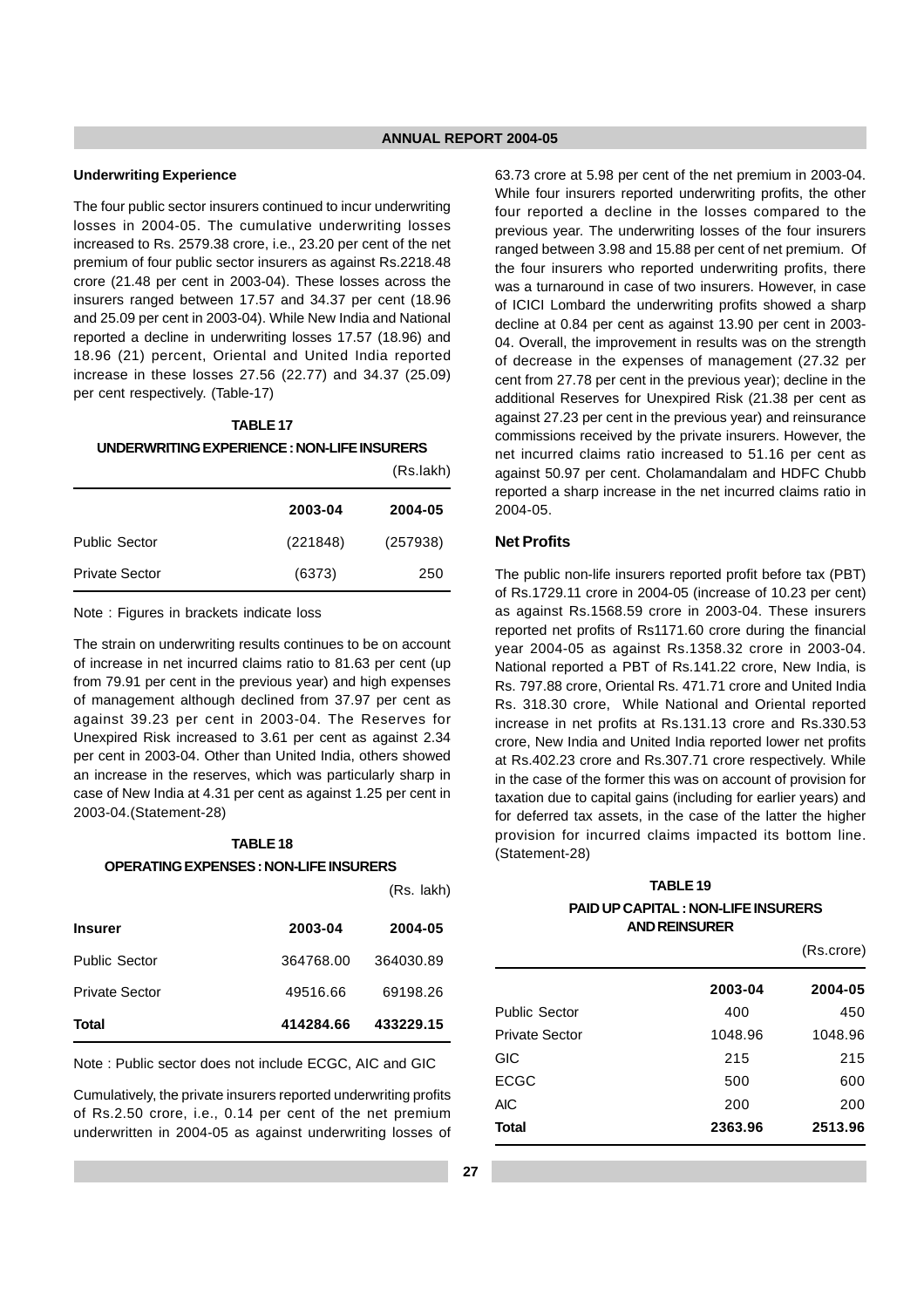For the second consecutive year, six of the private insurers, reported net profits in 2004-05. However, it was a mixed performance across the companies. While three insurers improved their net profits over the previous year, in the case of the other three, the net profits reported were actually lower than 2003-04. For the two insurers who reported net losses, 2004-05 was the second full year of their operations. These two insurers, however, reported a decline in the net losses as compared to the year 2003-04. The combined net profit of the new insurers was Rs.121.90 crore (Rs.67.04 crore in 2003-04).

## **Investment Income**

Favourable investment climate continued to prevail in the economy for the second consecutive year on the strength of persistent economic growth, coupled with sustained bullish conditions in the stock market, facilitated improved financial performance of insurance companies. The continuing low interest rate regime has been a constraint on the investment income. Overall, the returns on investment income have been on account of sale of investments or on account of redemption of high yield investments. Some of the insurers also reported higher collection on restructured accounts. Insurers have also reported favourable returns on their mutual fund portfolios. All the public sector insurers have reported an increase in their investment income, with a total investment income of Rs.4330.18 crore i.e., an increase of 13.41 per cent over the previous year (Rs.3818.20 crore in 2003-04).

 In respect of private insurers, depending on the investment policy followed by the insurers, composition of their respective investment portfolio, and based on the need to fund their business operations, the returns on investments on their portfolio have varied. While some of the insurers reported an increase in their income from investments, in respect of others there was a decline in the returns as against the previous year. The eight private sector insurers reported gross investment income of Rs.184.42 crore as against Rs.154.32 crore in 2003-04, an increase of 19.50 per cent.

## **Return to the Shareholders**

All the public sector non-life insurers contributed to the exchequer by declaring dividend during 2004-05. The four insurance companies had a total dividend payout of Rs.197 crore (Rs.125 crore in 2003-04). In addition, New India also declared bonus shares in the ratio of one for every two shares held. Of the six new insurers who reported profits during the financial year 2004-05, IFFCO-Tokio and ICICI Lombard declared dividends for the third and second consecutive year respectively.

| <b>TABLE 20</b>                         |
|-----------------------------------------|
| DIVIDENDS PAID : PUBLIC SECTOR INSURERS |

|                   |         | (Rs. lakh) |
|-------------------|---------|------------|
| <b>Insurer</b>    | 2003-04 | 2004-05    |
| <b>LIC</b>        | 54813   | 69660      |
| Non-life Insurers | 12500   | 19700      |
| <b>ECGC</b>       | 1371    | 1523       |
| <b>GIC</b>        | 6450    | 6450       |
| <b>Total</b>      | 75134   | 97333      |

#### **General Insurance Corporation (GIC)**

As a sole reinsurer in the domestic reinsurance market, GIC provides reinsurance to the direct general insurance companies in the Indian market. GIC receives statutory cession of 20 per cent on each and every policy subject to certain limits. It leads many of domestic companies' treaty programmes and facultative placements. The Corporation's reinsurance programme has been designed to meet the objectives of optimizing the retention within the country, ensuring adequate coverage for exposures and developing adequate capacities within the domestic market. Marine Hull Pool continues to operate with GIC as the Manager. Similarly, the Terrorism Pool is also being managed by GIC on behalf of the Indian Insurance Industry. In view of the good results of the Terrorism Pool, with effect from 1<sup>st</sup>, February, 2005 the capacity has been increased to Rs.500 crore per location. GIC has taken over the GOI's War Scheme with effect from 1<sup>st</sup> January, 2005. To protect the exposures due to war, an additional cover of Rs.400 crore for war alone has been taken. A vertical capacity to cover a risk up to Rs.1500 crore (PML) has been developed for the benefit of the Indian Market. An additional cover by the name "Peak Risk Facility" is also in place. High value risks are automatically ceded to this facility after cession to various other arrangements. This increases GIC's capacity to Rs.3000 crore (PML) for such risks. A catastrophic peril cover is in place for a limit of Rs.850 crore. An additional Earthquake peril protection for Rs.750 crore has also been taken. A marine cover for Rs. 250 crore is also in place. Protection for Personal Accident business and oil & Energy business has also been put in place.

## **Foreign Inward Treaty and Facultative Business**

The Indian group comprises of the support provided by the Corporation to the Indian market in the form of obligatory Cessions, Company Surplus Treaties, Market Surplus Treaties, XOL protection to direct players in India and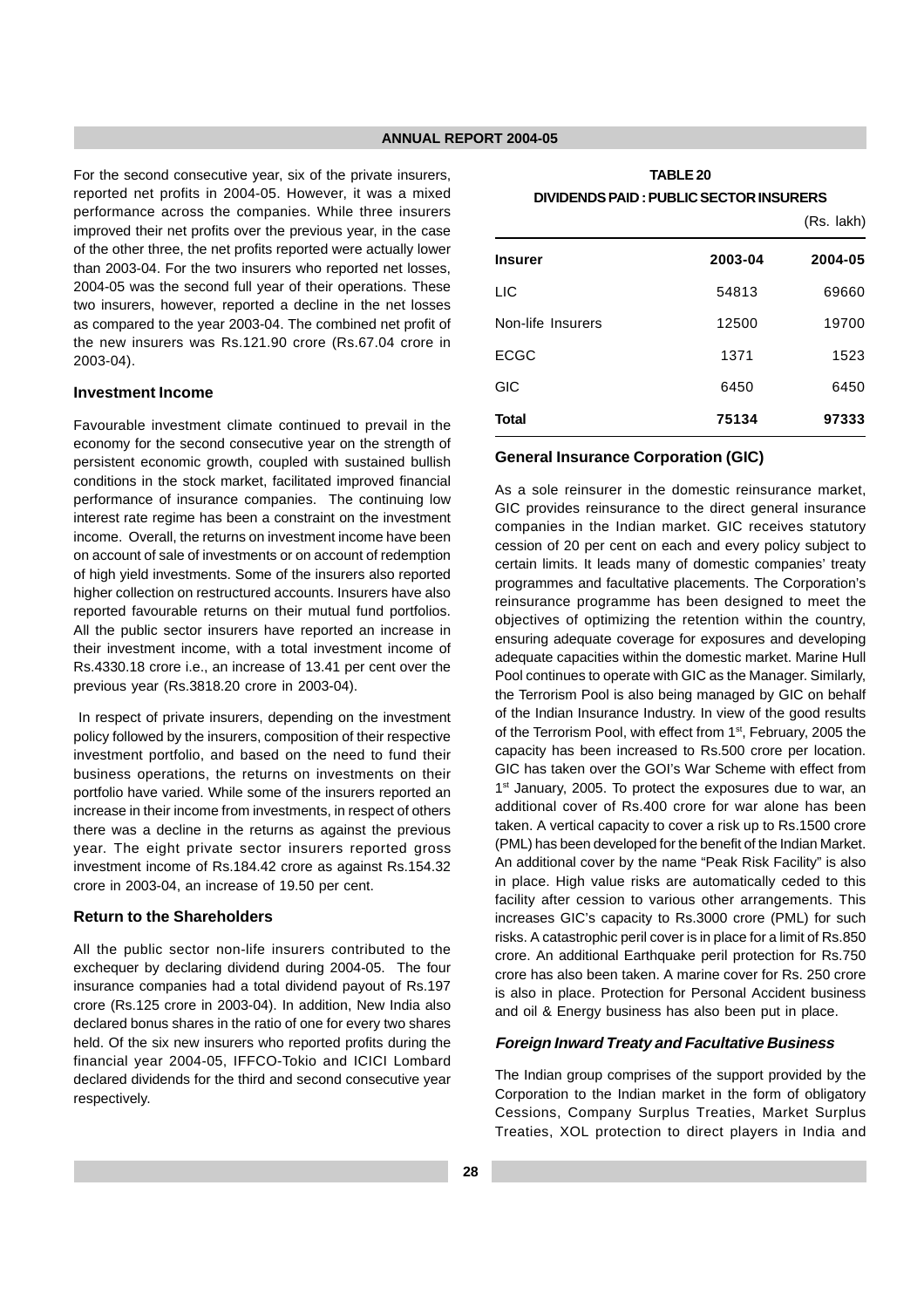



**29**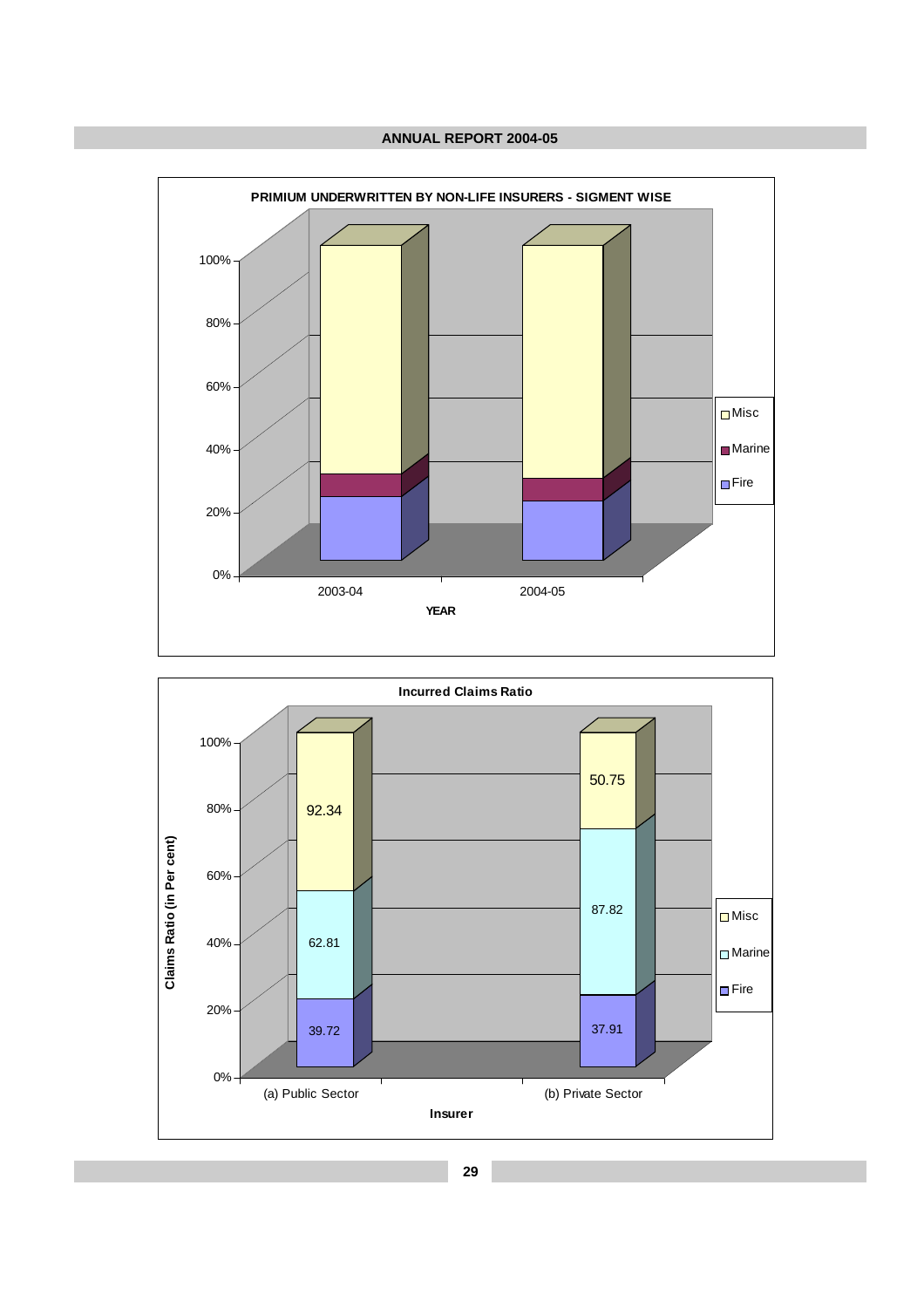Facultative acceptances. Tsunami losses mainly from Srilanka, Indonesia, Maldives and losses from Hurricane Ivan have affected various segments of the foreign inward business.

During the year under review, GIC is spreading its wings to emerge as an effective reinsurance solutions partner for the Afro-Asian region and has started leading the reinsurance programmes of several insurance companies in SAARC countries, South East Asia, Middle East and Africa. Due to increased acceptance of business and better retrocession arrangement, there has been a considerable increase in premiums. For providing its international clientele easy accessibility, efficient service and tailor made reinsurance solutions, GIC has opened liaison/representative offices in London and Moscow.

## **Risks and Concerns**

GIC derives its risks from the claims liability of the insurers, inability to benefit from prompt payment of premiums upfront, running credit risks, currency fluctuation risks, hazards of blind treaties, etc. Further, the international Solvency/Claim Paying ability rating either add or reduce the risks involved with reinsurance as a result of upgradation/ downgradation of sovereign ratings. Failure to undertake a proper security analysis can also increase the level of risk undertaken. The prospects of deregulation of non-life industry in terms of tariffs have also brought about volatility in margins and returns.

GIC's efforts in risk management include need based protection for the corporation's acceptance portfolio, retrocession of risks assumed, XL protection for the overall risks assumed and a catastrophe cover to take of catastrophic losses.

#### **Operating Results**

The total earned premium was Rs.4373.68 crore for 2004- 05 as compared to Rs.3991.79 crore in the previous posting a growth of 9.56 per cent. All the major classes of business namely Fire, Marine, and Miscellaneous contributed to the growth. The incurred claims as a per cent of net earned premium in respect of above segments worked out to 60.6; 101.8; 94.5 per cent respectively as against 45.4; 74.2 and 86.1 per cent in the previous year. Life segment is new entrant to GIC and the incurred claims ratio for 2004-05 was 348.5 per cent; however, the corresponding ratio for the previous year was not available. Incurred claims for all classes put together increased to Rs.3702.80 crore partly due to the losses arising from Tsunami. The overall underwriting results show a loss of Rs.572.28 crore. Income from investment for 2004-05 was Rs.1398.61 crore posting a growth of 3.41 per cent. Net premium in Fire contracted marginally by 4.3 per

cent, Marine showed a 13.1 per cent growth and the Miscellaneous showed a healthy growth of 18.8 per cent. Incurred claims ratio in the respective segments, were 42.58, 54.72, and 21.38 per cent respectively. The Corporation reported a net profit of Rs. 200.02 crore during 2004-05, as against Rs.1037.62 crore in the previous year. A dividend of 15 Per cent was declared for the year as against 30 per cent in the previous year.

#### **Investments**

The total investments of GIC as on 31<sup>st</sup> March, 2005 were Rs.15,434.31 crore as against Rs.12,927.41 crore in the previous year Favourable conditions in the stock market enabled GIC to realize profits to the extent of Rs.464.85 crore.

## **C. RESEARCH & DEVELOPMENT ACTIVITIES UNDERTAKEN**

The department undertook the analysis of motor data collected for the pilot study in association with TAC. Consolidated results were presented at various forums. The department is actively engaged in extending the study to all the offices across the country. Partial analysis of data was done on data so far received and attempts are being made to analyse the data on different aspects on an ongoing basis.. The department prepared a data dictionary for the use of insurers for submission of data. The department is also engaged in cleaning and analysing the data submitted by TPAs on health insurance and some important tabulations have been generated.

## **D. REVIEW**

## **i. Protection of interests of policyholders**

One of the responsibilities of the Authority is to protect the interests of policyholders. To give effect to this objective, the Authority notified the Protection of Policyholders Regulations in April, 2002. In another initiative, the Office of the Appellate Authority has been constituted under Section 110H of the Insurance Act, 1938. The Appellate Authority has been set up to review, on appeal, the directives given by the Authority.

Other steps taken by the Authority to protect the interests of the policyholders include:

● Constitution of a Cell within the Authority headed by a Deputy Director to receive complaints /grievances from the policyholders. The Cell looks into genuine cases of delay in the settlement of grievances. However, the Cell does not function as an underwriter nor does it decide on issues like adoption of underwriting practices, the claims procedure etc., by the insurers;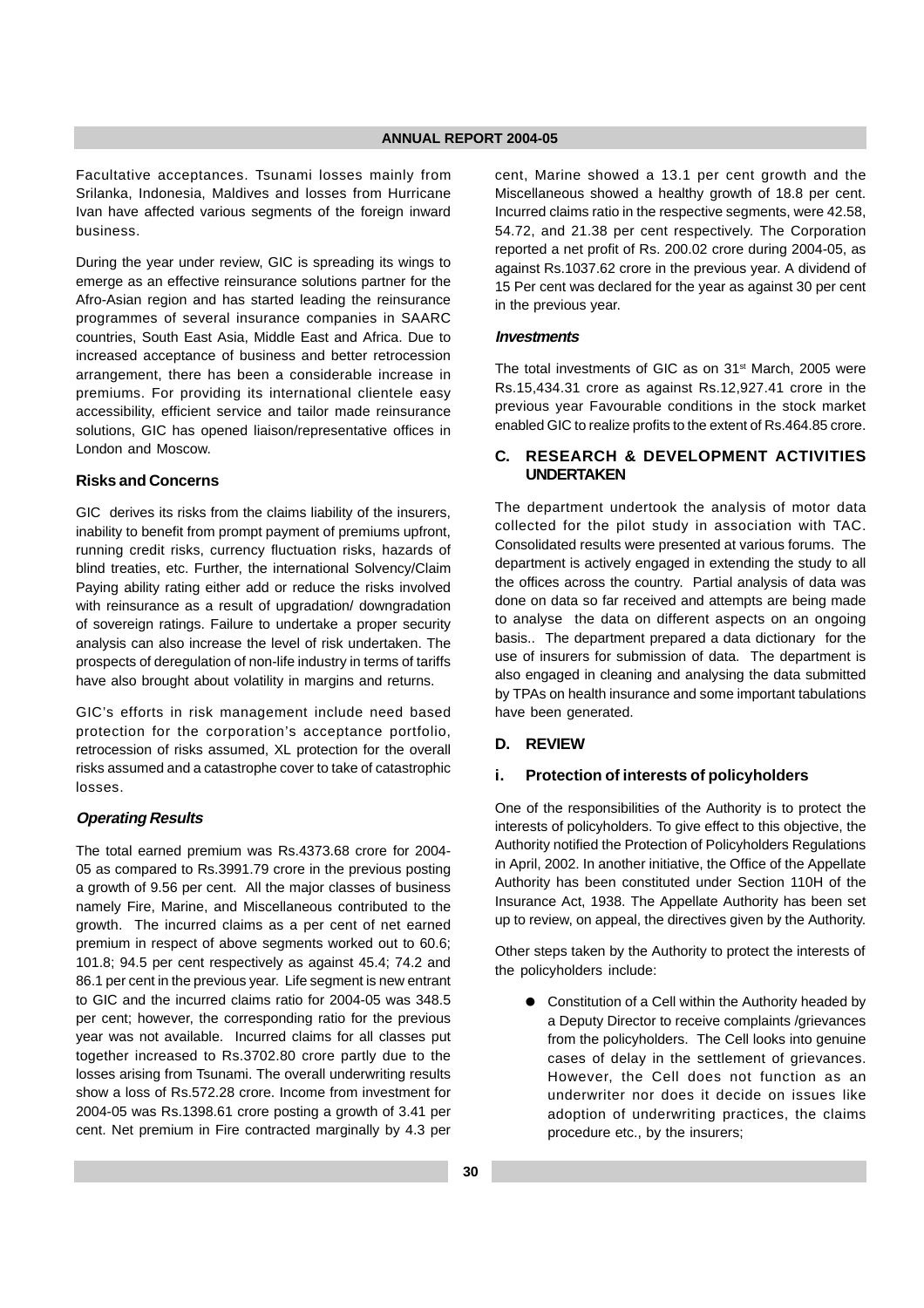- making it compulsory for every life insurer to make available the premium rates with a facility of a premium calculator on its web-site for the information of public;
- making it obligatory for insurance companies to disclose clearly the benefits, terms and conditions of the policy document;
- advertisements issued by the insurers are required to make proper disclosures;
- **•** for redressal of the complaints of the individual policyholders, the Ombudsman scheme has been put in place by the Central Government. The implementation of the scheme has been put in place by the Central Government. The implementation of the scheme is being facilitated by the Authority;
- mandate insurers to set up proper grievance redressal machinery at their head office and at their other offices;
- **•** introducing Third Party Administrators in the health sector, to provide improved health insurance services viz., cashless cover, and other add-on facilities; and
- **•** licensing brokers as intermediaries to serve the interests of the insured public in general and insurance industry in particular. The broker renders advice on appropriate insurance cover and terms thereof, keeps up to date on the variety of available insurance products and submits quotations received from insurers for consideration of the client.

The Authority also protects the interests of the policyholders by ensuring that the insurers maintain the prescribed solvency margin. Maintenance of the solvency margins by the insurers is an indication that they are in a position to meet their obligations towards policyholders with regard to payment of claims.

In this direction, IRDA in order to facilitate expeditious settlement of claims due to floods in Mumbai permitted recently in-house Surveyors to assess damage upto Rs. 50,000/- as against the normal limit of Rs. 20,000/-. IRDA issued instructions to the insurers to expedite the process of claims settlement by simplifying the claims process to help the victims of the Tsunami. Further, IRDA instructed process for settlement of claims where needed to make the claims process more friendly and easy. Life insurance corporation waived some of the necessary documentation for settling claims in this regard.

#### **ii. Maintenance of solvency margins**

Every insurer is required to maintain a Required Solvency Margin as per the Section 64VA of the Insurance Act 1938. Every insurer shall maintain an excess of the value of his assets over the amount of his liabilities of not less than an amount prescribed by the IRDA, which is referred to as a Required Solvency Margin. The IRDA (Assets, Liabilities and Solvency Margin of Insurers) Regulations, 2000 describe in detail the method of computation of the Required Solvency Margin.

In case of Life Insurers the Required Solvency Margin is the higher of an amount of Rs. 50 Crores and a sum which is based on a formula given in the said Regulations.

In case of General Insurers the Required Solvency Margin, shall be highest of the following amounts:

- 1. fifty crores of rupees (one hundred crores of rupees in case of reinsurer) ; or
- 2. a sum equivalent to twenty per cent of net premium income; or
- 3. a sum equivalent to thirty per cent of net incurred claims,

subject to credit for re-insurance in computing net premiums and net incurred claims being actual but a percentage, determined by the regulations, not exceeding fifty per cent.

IRDA has set a working Solvency Margin Ratio (Ratio of Actual Solvency Margin to the Required Solvency Margin) of 1.5 for all insurers.

## **Life insurers**

Of the thirteen insurers who underwrote premiums during the year 2004-05 eleven insurers complied with the stipulated requirement of 1.5. LIC had a solvency ratio of 1.27 which was above the statutorily required ratio but below the regulatory stipulation of 1.5. In respect of Max New York Life, the actual solvency ratio was 1.47. However, the insurer has since filed a revised Return which is being examined by the Authority.

#### **Non-life insurers**

In the non-life segment, of the four non-life insurers in the public sector, two were unable to meet the stipulated solvency ratio of 1.5. While the solvency ratio of Oriental improved to 1.46 as on  $31<sup>st</sup>$  March, 2005 (as against 1.37 on the same day in the previous year), in case of National, the ratio declined to 1.30 from 1.46. New India and United India reported a solvency ratio of above 1.50. While in the case of the former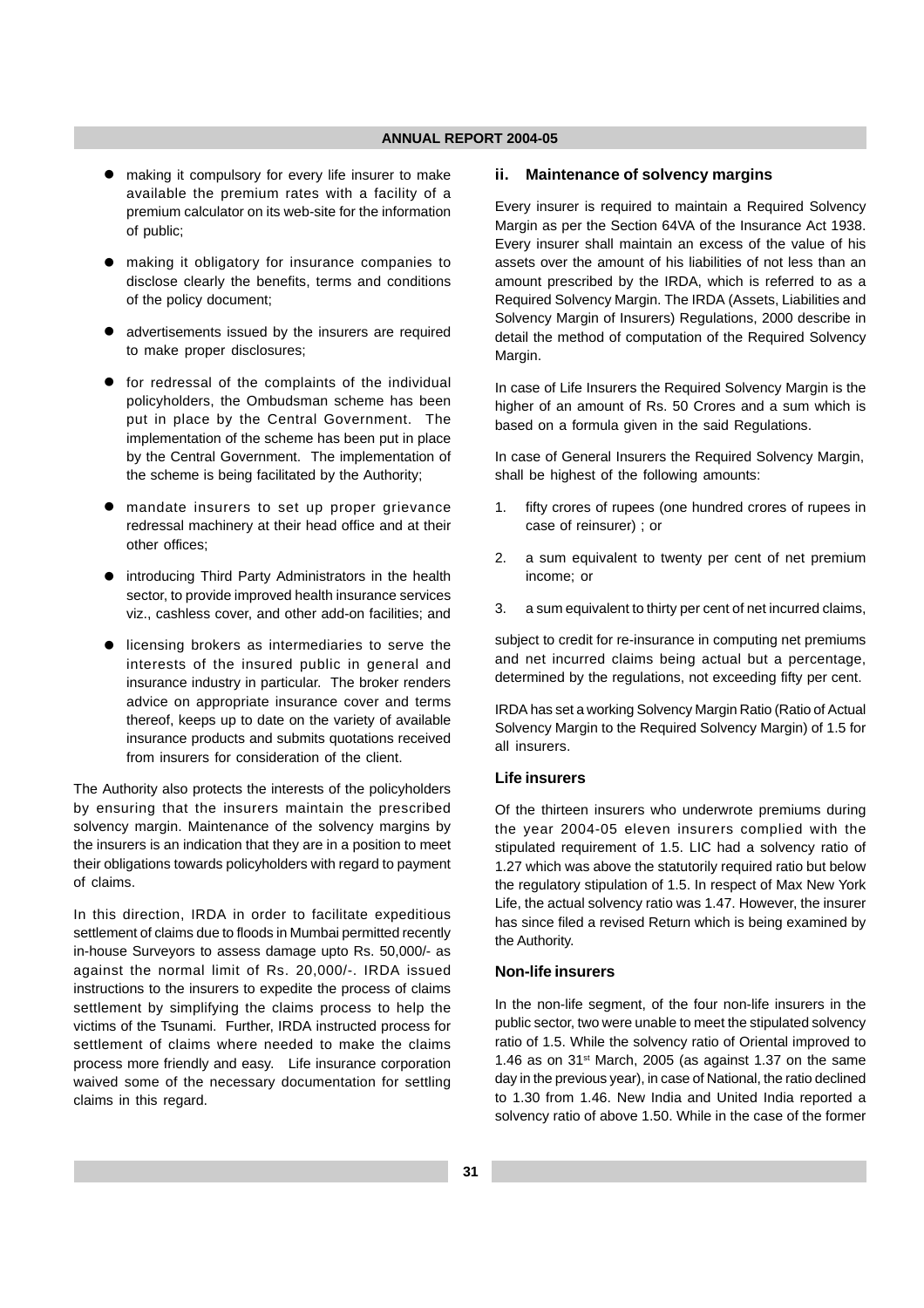## **Box Item No. 3**

# **TOWARDS A RISK FOCUSED SURVEILLANCE FRAMEWORK**

Every insurance company is exposed to various kinds of risks which may endanger its existence. The risks can be categorized into three components, i.e., technical risks, investment risks and non-technical risks. While the technical risks may vary between life and non life insurers, the other two are equally applicable. As life insurance is a long term business, the risks associated with asset liability management (ALM) issues are slightly different. Broadly, a life insurer is driven by mortality and a non-life insurer is driven by claims experience. Risks typical to the insurance industry thus include those relating to insufficiency of tariffs, deviation from the envisaged scenario particularly those related to claims, errors in evaluation of technical provisions, inadequacy or inaccuracy of reinsurance cover, un-covered operational expenses for long duration contracts, occurrence of major losses in case of non-life insurers and catastrophes resulting into huge losses. A Company may also be exposed to risks on account of too low or exponential growth of business.

While, technical risks cover the liabilities side of the insurance companies investment risks relate to the assets. As such huge data on important variables are required to assess the risks. Inadequate data acts as a constraint to assess the future claims. As such an insurer tends to be more cautious than desired. As errors cannot be totally eliminated adequate provisions need to be built in. Concurrently, the technical risks could arise on account of management lapses-conscious or otherwise - (for example the tendency to underestimate the risks in order to acquire a larger market share). The assets could be exposed to a variety of market risks and thereby impact its solvency. Hence, there has to be a conscious and systematic approach to risk management across the company. Besides, insurers are exposed to various types of operational risks in an increasingly competitive environment, and therefore well planned risk management architecture assumes considerable significance. In brief risks facing an insurance company include:

- **Insurance risks:** risk due to inappropriate underwriting strategy if chosen strategy is inadequately implemented, or unexpected losses arise even when an appropriate strategy is in place. These risks could include underwriting risks, catastrophe risks and deterioration of technical reserves.
- **Market risks:** risks that arise primarily due to adverse movements in the value of an insurer's assets, both off and on balance sheet. The adverse movements could be on account of changes in interest rates, foreign exchange rates, equity values, etc., and the corresponding movement in the value of liabilities.
- **Credit risks:** risks which arise when a counter party fails to perform its obligations. An insurer's counter parties include debtors, borrowers, brokers, policyholders, re-insurers and guarantors.
- **Liquidity risks:** risks which relate to the possibility that an insurer will be unable to realize the assets to fund its obligations as and when they arise. It is critical to know whether the cash flows are adequate to meet the obligations to the policyholders and creditors.
- **Operational risks:** risks arising form failure of systems, internal procedures and controls leading to financial loss. The insurer should be adequately able to demonstrate that such risks have been considered and that adequate plans and procedures are in place to deal with adverse scenarios. Adequacy of Business Continuity Management and Disaster Recovery Plans needs to be demonstrated.
- **Group risks:** The members of an insurer in a group can be a potential source of strength to the insurer, but it can also pose risks particularly as a result of contagion.
- **Systemic risk:** could result on account of failure or downgrading of one or more insurer who is significant in a market. Similarly, the failure or downgrading of other financial institutions such as banks, could affect an insurer's operations.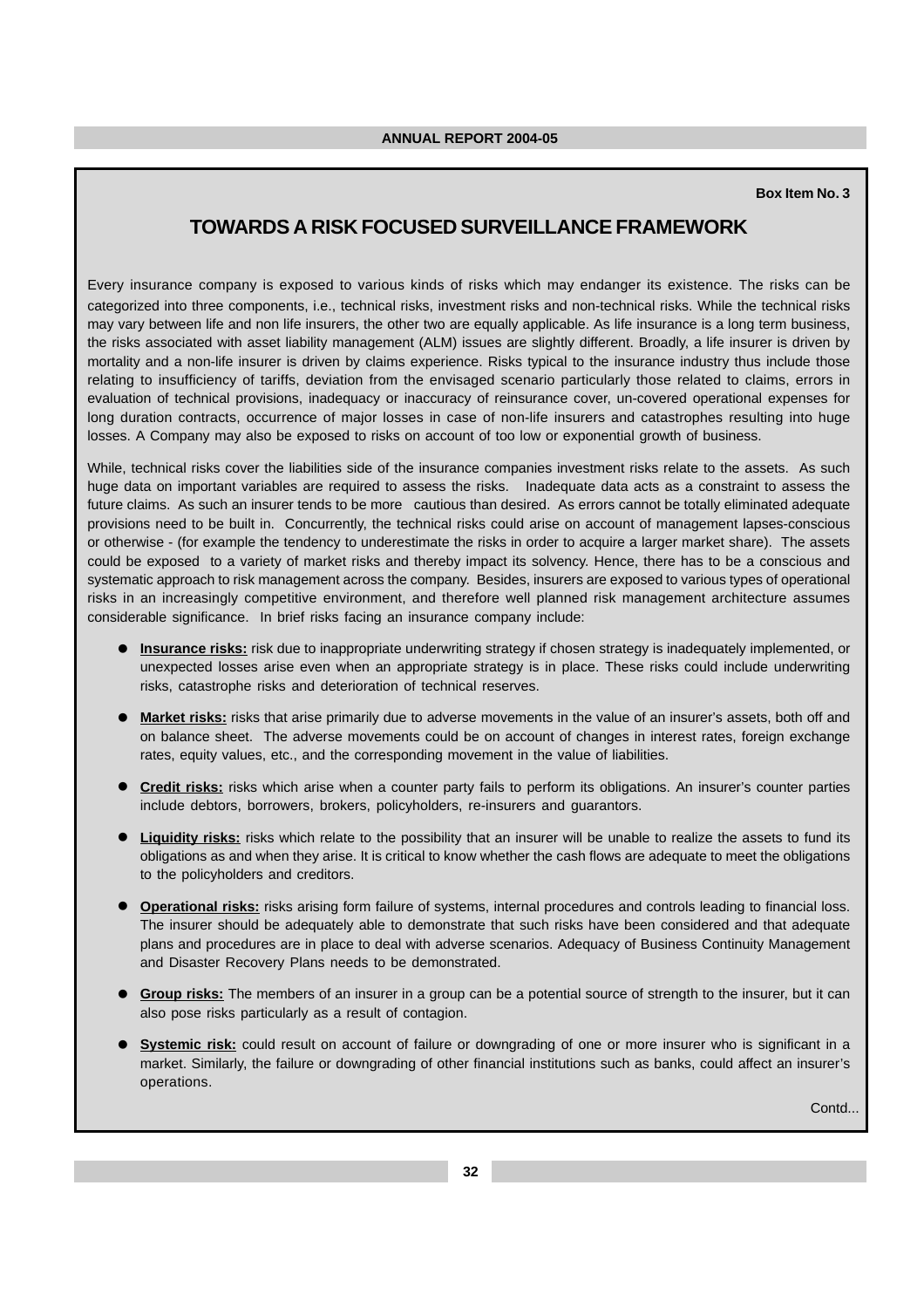Insurance companies have in place risk management framework to review and put in place systems to handle risks pertaining to operations, investments and ALM. The insurers should have risk management committees to closely monitor various risks to which they are exposed to and to take steps to mitigate the same. Having placed strategies for risk mitigation, companies set up systems to monitor their performance with the changes in the environment and may review these strategies if necessary. The system depends on corporate's business strategy, management decisions, size and nature of business.

An important aspect of managing risks is the regulatory stipulations on the investment portfolio to cover all issues pertaining to investment policy, asset mix, valuation, diversification, exposure, asset-liability match and risk management. Investment portfolio also has a spill-over effect on technical provisions and solvency margin. Managing the investment portfolio is thus a balancing act between availability of investment options, particularly those to match the insurer's liability profile and preparedness to meet a potential large payments. The Authority has in place stipulations on investment management including setting up of the Investment Committee, its constitution and meetings, requirements for a half yearly review of the investment policy, asset mix and on exposure norms. The Authority has also permitted use of derivatives to hedge the interest rate risks for the underlying approved component of the investment portfolio. The derivative use must however strictly in incompliance with the guidelines issued by the Authority.

One of the significant sources of risk mitigation is re-insurance. Based on the assessment of its capacity to bear risk, insurers further buy cover for the premium underwritten by them. Traditionally, insurers and re-insurers managed their capital according to their core business of taking on financing risk. At present, the banking sector and the capital markets are also playing an active role in offering capital management solutions. Some innovations have also been witnessed with availability of alternate risk transfer (ART) techniques which are aimed at helping insurers smoothen their balance sheets. The most innovative being the catastrophic bonds which result in transfer of risks from the balance sheets of insurers to the capital market investors. ART technique helps to achieve the dual objectives of "risk transfer" and "financial engineering". ART covers have been used by insurers to manage complex risk exposures, which are often uneconomical in the mainstream insurance market, and tend to be most successful for large financially strong companies with a sophisticated approach to financing of risks. These are bound to evolve in India in due course. In this context, the Authority has taken a view that any cover taken by the insurers which does not result in actual transfer of risk must necessarily be accounted for. Any cover which aims at only seeking regulatory relief in terms of solvency requirements, in case it does not result in actual or adequate transfer of risk, necessarily has to be viewed with proper degree of skepticism.

From the regulator's angle the cover against the risks borne by the insurers is the availability of sufficient assets to honour their liabilities (net of reinsurance cover) as and when these may arise. An insurance company is considered solvent if it is able to fulfill all its obligations at all points of time. The regulators, in order to protect the interests of the policyholders, stipulate minimum capital requirements at the entry level and also for maintenance of adequate capital/assets at all points of time. Across the globe, the approach towards adequacy of capital is three pronged, i.e., minimum capital, supervisory review and enhanced disclosures. The regulatory regime provides for intervention by the supervisor or imposition of certain restrictions in case of the available solvency margin falling below a specified threshold. Moving forward, based on their assessment of the capital requirements, insurers could inject more capital. Such capital planning is fundamentally linked to corporate strategy at the Board level. Senior management also has the responsibility for determining the company's risk profile, which needs to be supported by the corresponding capital level.

Some countries have moved towards Risk Based Capital (RBC) system. The fundamental idea behind this approach is to fix risk categories to which an insurance company is exposed, quantify these risk categories and equip them with a specified capital requirement. This stipulation is based on assessment of risk and is considered as the minimum capital amount which is required to cover each specified risk class. These risk based values are further combined into the enterprise RBC, taking cognizance of the correlation between the various risk classes. A definite advantage of such a system is the integrated system of control levels or trigger points. Taking into account the actual risk based capital the levels of intervention by the regulator are laid down. In India, while the banking sector has moved towards risk based capital, this is still an open issue for the insurance industry.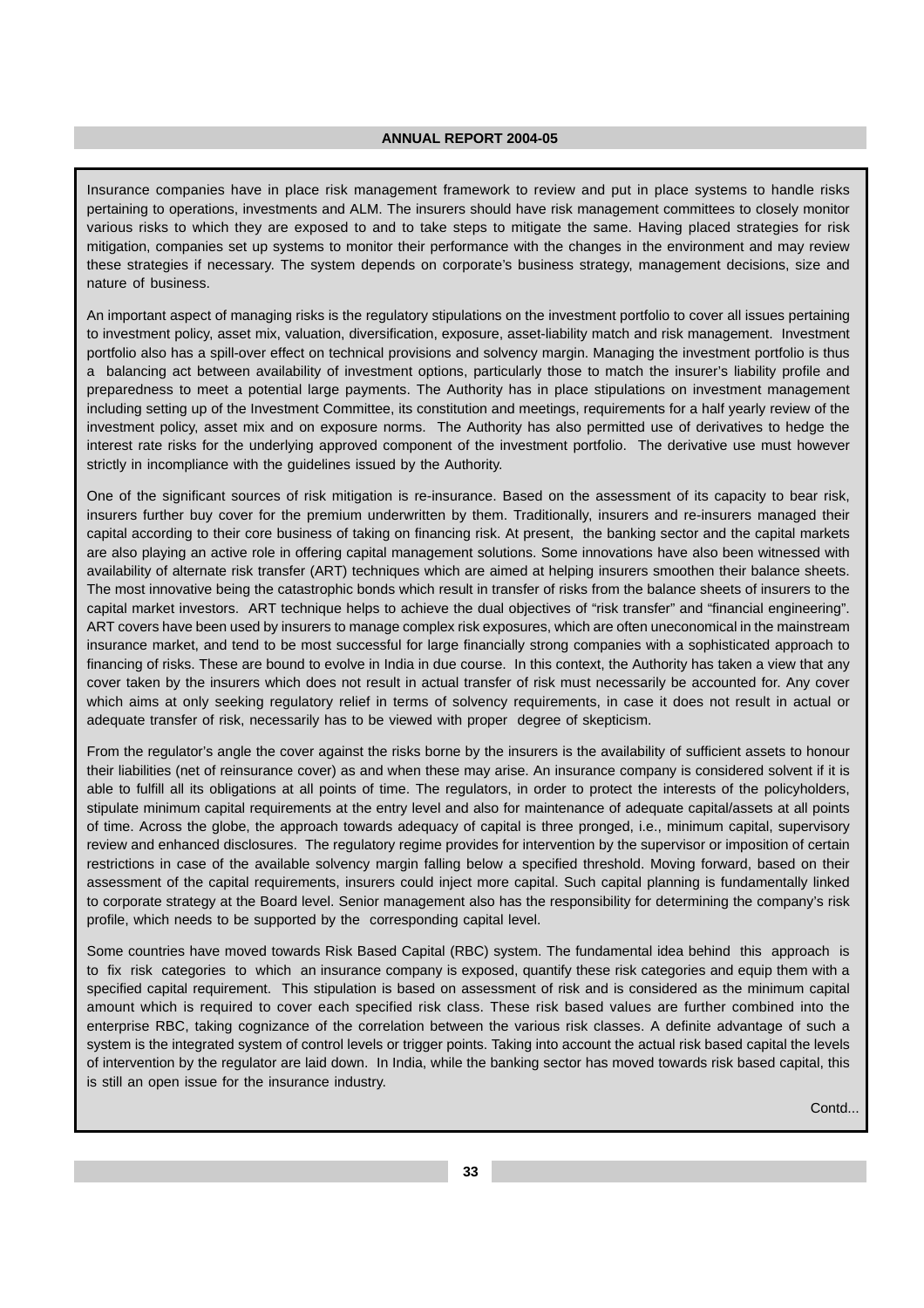In the Indian context, the Insurance Act, 1938 requires all insurers to maintain sufficiency of assets at all times to meet all the liabilities, thereby providing for a solvency margin of 100%. The Authority, as a measure of prudence has prescribed a solvency margin of 150% to be maintained at all points in time. This prescription is equally applicable to all insurers. The regulatory prescription is driven towards ensuring that the insurer has the financial resources at all times to meet its liabilities. The buffer between the stated liabilities and available assets is necessary and is created to absorb discrepancies between the anticipated and actual expenses and profits. Given the nature of the industry despite actuarial and statistical efforts the loss experience can not be precisely predicted. The risk premium is calculated taking into account the margins for adverse deviation. However, it may be insufficient in the face of negative variances and when expected values are of high proportion which can not be covered by the safety margins provided for the purpose. Since an insurer faces other risks besides technical risks from the regulator's perspective, an important instrument of risk mitigation to meet foreseeable obligations to the policyholders under contracts is through adequate allocation of the provisions. Catastrophes can further cause havoc to an insurer's financial stability – thus building buffers over the years can facilitate to tide over such difficult periods.

From the regulator's view point in case an insurer falls below the stipulated solvency margin, the supervisor has sufficient time to prescribe measures to restore the soundness of the insurer. In case such measures do not turn to be successful, other measures may be taken to protect the interests of the insured and other stake holders. For specific purposes like Terrorism, Earthquakes, Catastrophes and the like the industry comes together to build up resources to handle such eventualities which is another step towards risk mitigation.

The supervisor through regulatory pro-active intervention can also take adequate preventive measures to curtail / contain risks, laying down prudent controls and guidelines for undertaking specific activities, and provide for methodologies for computing various critical parameters and formats for reporting on periodic basis. Prudential principles are usually embedded in the regulatory framework to provide for the technical risks, which could include provisioning for technical reserves, sufficiency of new business and even prior approval of tariffs. Investment guidelines and admissible assets help in diversification and spreading of investment to minimize the related risks. The regulator should have the authority and ability to assess the adequacy of the technical provisions and if required such provisions could be increased. The Authority has put these in place based on sound accounting and actuarial standards, covering provisions for claims incurred but not reported, provisions for unearned premium, provision for unexpired risks and life insurance provisions.

The non-technical risks are controlled through various initiatives aimed at corporate governance. In the Indian context, the supervisory framework requires insurers to disclose their overall risk exposure and the strategy adopted to mitigate the same in the Management Report which forms part of the annual financial reports. In cases where the insurer has operations in other countries they are also required to disclose details of the country risks and strategy adopted to hedge such risks.

The need for regulatory supervision towards protection of interests of policyholders stems from the fact that there are economic costs attached to failure of financial markets which could also lead to systemic failures with corporates operating as financial conglomerates and the spiraling impact of the same. Besides the benefits which flow from financial risk management, the costs in setting up systems in-house and with the regulator are high. As against this, the approach adopted by insurers to evaluate and prioritize risks and finally mitigate them, find roots in their desire to align these with the overall strategic decisions to optimize shareholder' value which again is not possible without optimizing the benefits of all stakeholders. Overall, the strategies have to be aligned to the overall financial objectives of an organization.

Viewed in the context of the regulator's perspective, an assurance is required on not only the presence of risk management systems, but also their ability to deliver. Regulators across the globe are putting in place various processes involved in risk focused surveillance framework. These include the following :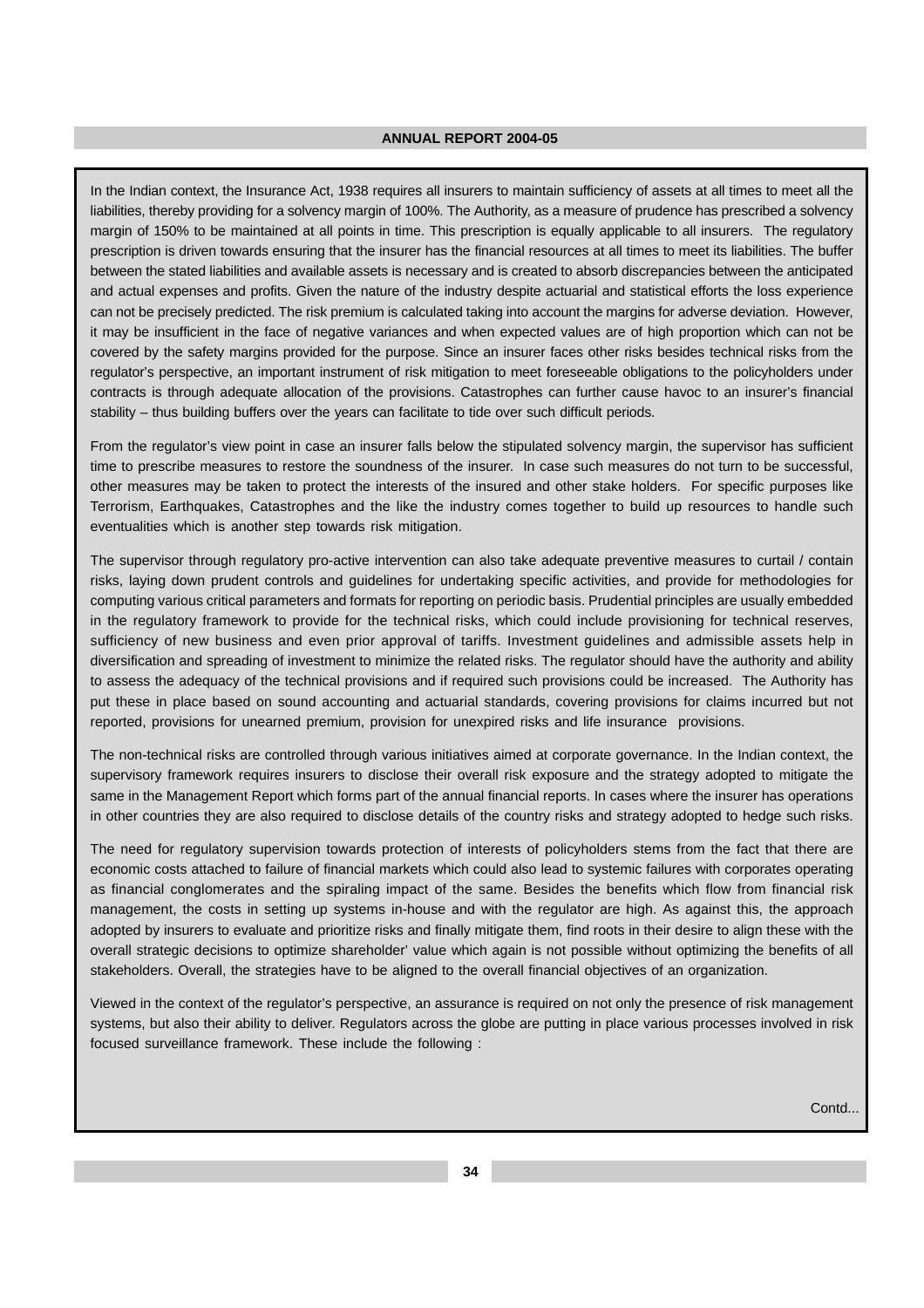- 1. Risk focused examination;
- 2. Off-site risk focused financial analysis;
- 3. Review of internal/external changes;
- 4. Priority systems (CARRMELS); and
- 5. Supervisory Plan

The risk focused examination includes identification of various functional activities and assessing the inherent risks associated with those activities. The process covers identification and evaluation of control processes in place to monitor the identified risks. The assessment includes the policies and procedures established, internal audit processes, reporting systems and corporate governance. The residual risks associated are also determined. The supervisory process includes establishing procedures to conduct an on-site examination which becomes concluded by incorporating the comments of the management.

The off-site risk focused financial analysis includes examining such aspects as frequency and scope of the examination, meetings with company management, follow-up on the recommendations made and continuous monitoring of financial analysis. The process of reviewing the internal/external changes includes keeping tabs on changes in credit ratings, ownership/management/ corporate structure, business strategy/plan, auditors' report, and any changes in the legal and regulatory status.

Given the limitation of the resources available, supervisory bodies world over prioritize their regulated entities for the purpose of monitoring their performance. The "off-site" or "desk audit" is based on ratio analysis which covers Capital Adequacy, Asset Quality, Reinsurance, Reserves, Management, Earnings, Liquidity and Sensitivity to Market – CARRMELS. The overall process of financial examination covers analysis of the financial statements and the actuarial analysis. The risk assessment based approach thus facilitates a more efficient use of resources at the disposal of the supervisor.

For the regulator the issues of concern are driven less by the Balance Sheet approach and more by the prospective risk focused approach which includes seeking confirmation on whether risks are assessable, controls are identifiable, what are the risks to financial solvency, and the extent to which reliance can be placed on auditors' work. The challenges to the supervisor while following the risk based approach are tackling concerns relating to "Confidentiality"; Competence – which encompasses the regulatory resources and expertise; and Consolidated approach of regulating from a group wide perspective.

Overall, the changing equations in the financial markets and emergence of financial conglomerates have only increased the contingencies and uncertainties as the markets have become more integrated. The risks associated in such a scenario have put further pressures on the need for transparency, disclosures and corporate governance. Public disclosure of reliable and timely information facilitates the prospective and existing policyholders and other market participants to assess the financial position of insurers and the risks to which they are exposed to. Regulators are concerned about maintaining efficient, fair, safe and stable insurance markets for the benefit and protection of the policyholders. Risk disclosure is critical to the operation of a sound market. When provided with appropriate timely information market participants can act efficiently, rewarding those companies that manage risk efficiently and penalizing those that do not. This brings in market discipline and acts as an adjunct to supervision.

While the supervisor puts such requirements in place with the intention of ensuring enhanced practices by the insurers, the ultimate responsibility for the development of best practices and proper operation of the insurer must always rest with the respective board of directors. The industry has to put in place systems to self regulate and to minimize its risks to meet its strategic goals, and the regulator anxious to protect the interests of policyholders wants an assurance on a continuing basis that the liabilities would always to honoured. To the regulator that is the ultimate in risk management and mitigation.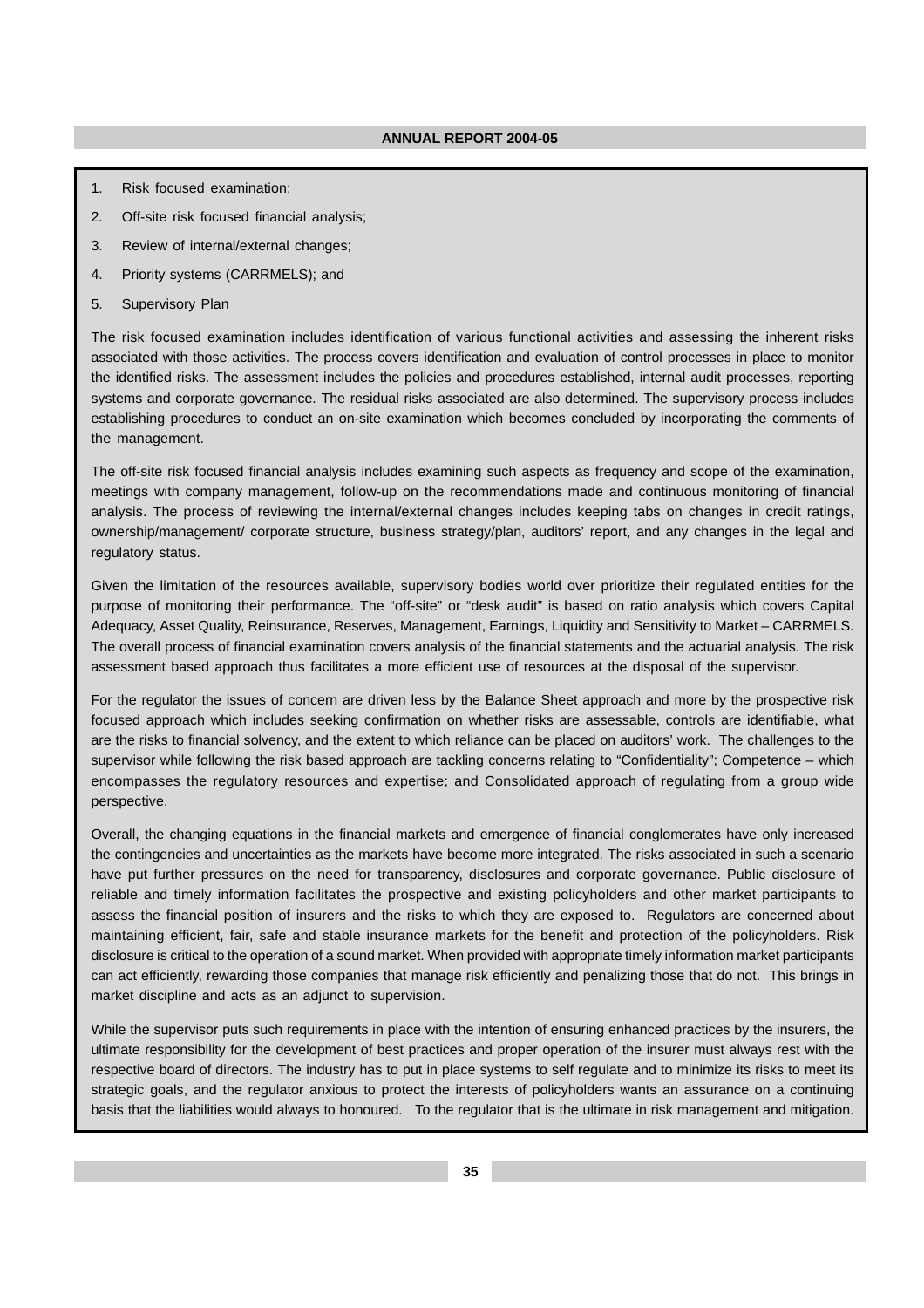it had improved to 4.47 from 3.99 in the previous year, in the case of the latter it improved to 2.04 from 1.90.

ECGC which is underwriting credit business had a solvency ratio of 6.44 as on 31<sup>st</sup> March, 2005 slightly lower than 6.52 in 2004. Agriculture Insurance Company which commenced its operations in 2003-04 has been advised to furnish the Solvency Statements with the Authority.

Of the eight non-life private insurers, except TATA AIG all others have met their solvency requirement of 1.50 as stipulated by the Authority. TATA AIG, which had reported a solvency ratio of 1.31 (1.36 in the previous year), on instructions from the Authority, injected fresh capital to the extent of Rs.40 crore to comply with the solvency margin stipulations. Of the private insurers, two have reported an improvement in the solvency ratio as on 31<sup>st</sup> March, 2005. Insurers are increasing their leverage on the capital funds while maintaining the solvency requirements.

#### **Re-insurer**

The national re-insurer, General Insurance Corporation, reported a lower solvency ratio of 3.81 as on 31<sup>st</sup> March, 2005 as against 4.29 a year ago.

#### **iii. Monitoring of reinsurance**

The mandate to the Authority in respect of reinsurance lies in the provisions of Section 14(1) and 14(2) Sub Section (f) of the IRDA Act, 1999 as well as Sections 34F, 101A, 101B and 101C of the Insurance Act, 1938. In addition the Authority has framed regulations pertaining to reinsurance by general insurers which lays down the ground rules in placing reinsurance with the reinsurers. Under the provisions of the Insurance Act, 1938, the General Insurance Corporation of India has been designated as the "Indian reinsurer" which entitles it to receive obligatory cessions of 20 per cent from all the direct general insurers. The limits have been laid down in consultation with the Reinsurance Advisory Committee.

Every insurer is required to keep the following objectives while drawing up their reinsurance programme:-

- Maximize retention within the country
- Develop adequate reinsurance capacity
- Secure the best possible protection for the reinsurance cost incurred
- Simplify the administration of business

Under the regulations, all general insurers have been filing their reinsurance programme with the Authority. The Authority after examining the reinsurance programmes seeks clarifications wherever required. The Authority has also been receiving copies of the treaty slips and cover notes and compares the retentions, limits, terms and conditions with the reinsurance programme filed earlier. The Authority has also been examining the reinsurance returns filed by the insurance companies for evaluating the performance of their proportional and non-proportional treaties.

The Authority came to know of certain market practices adopted by the insurance companies for mega and large risks wherein the terms of coverage offered by them to the insurance customer differed from those obtained from the reinsurer. The Authority, in order to put in place good corporate governance in the reinsurance arrangements, issued guidelines asking the insurance companies to obtain prior approval of their respective Boards before making such reinsurance placements. It is understood that all the companies have placed the guidelines before their respective Boards.

## **Reinsurance Advisory Committee**

The Authority with the approval of the Government constituted the Reinsurance Advisory Committee under section 101B of the Insurance Act, 1938. The annual meeting of the Reinsurance Advisory Committee took place on 1.12.2004 to finalize the terms of obligatory cessions to be made by the companies to GIC. The meeting was chaired by Mr. C.N.S.Shastri, Advisor to the Authority and included members Mr. G.V.Rao and Mr. K.N.Bhandari. The Committee recommended that the percentages and terms of statutory cessions may remain unaltered for one more year subject to the following changes.

- The maximum cession limit for Fire statutory cessions may be raised from Rs.50 crore to Rs.100 crore PML per risk, MD and LOP combined.
- The cession to be made in respect of mega risks, aviation insurance of all airlines and Oil and Energy insurance may be increased to 20 per cent subject to a maximum limit on property of Rs.120 crore and a corresponding cession on other risks. The cession to GIC must be on average placement terms. Insurers must also provide full access to underwriting information to GIC on all such risks including rates and terms applicable to the insurance and reinsurance of these risks.
- The cession limits for Engineering insurances should be raised to Rs.30 crore PML or Rs.90 crore sum insured whichever is lower in respect of MB. BE and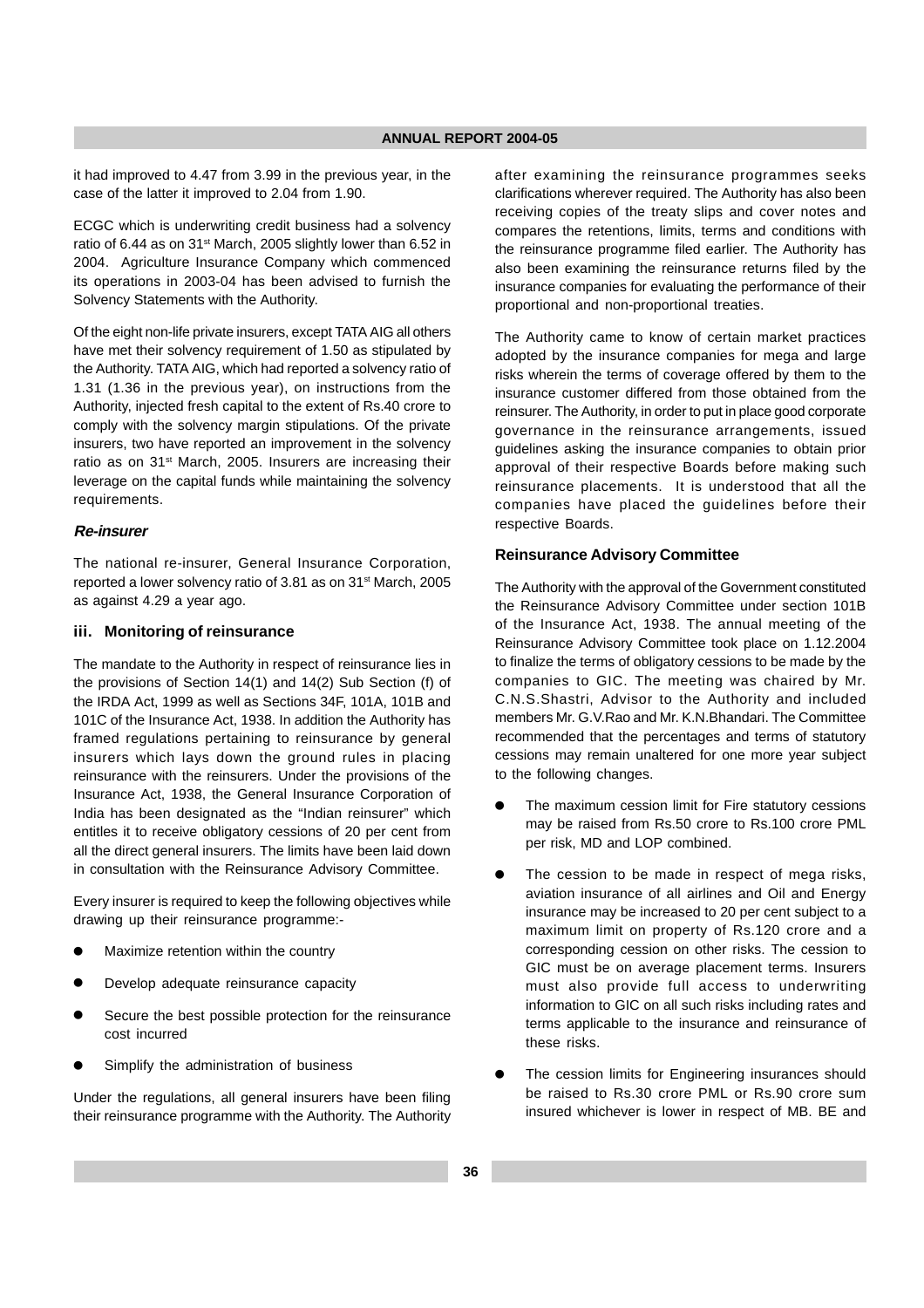LOP and Rs.60 crore PML or Rs.180 crore sum insured whichever is lower in respect of CAR, EAR, ALOP, DSU insurances.

- The cession on all special types of liability insurances that are at present required to be mutually agreed, will be at 20 per cent subject to a liability limit of Rs.5 crore per event.
- While the commission levels may remain as at present, the profit commission should be increased to 25 per cent for Fire and should be 25 per cent for engineering business. All other terms may continue unaltered.

The GIC is required to offer retrocession of the statutory cessions portfolio, after excess of loss protection, to the extent of 50 per cent of the premium ceded by the insurer as statutory cessions to GIC in terms of Regulation 3(11) of the IRDA (General Insurance-Reinsurance) Regulations, 2000. It will be open to each insurer to decline a share in the retrocession or to accept a reduced share. Such retrocession will be at the same percentage across the board and the insurer receiving the retrocession should retain it entirely for its net account. New obligatory cessions received by the GIC along with reinsurance and profit commissions are placed at Annex viii

## **Terrorism Pool**

The Indian Market Terrorism Risk Insurance Pool which came into existence on April 01, 2002 completed its 3<sup>rd</sup> year of operation on March 31, 2005. The cover provided by the Pool which was initially Rs. 200 Cr. per Risk/ Location was increased to Rs.300 Cr. per Risk / Location w.e.f. April 1, 2004 and subsequently to Rs.500 Cr. per Risk/ Location from February 1, 2005. The premium rates charged for Terrorism cover were also revised down from February 1, 2005.

Five meetings of Underwriting Committee / Pool Members were convened in which important matters pertaining to the functioning of the Pool were discussed. The Meetings had also deliberated on various issues raised by Members. Some of the major issues discussed were:

- Increase in cover (limit of liability) provided by the pool
- Revision in Pool Tariff rates
- Treatment of Mega Risks for Terrorism cover
- Refund of premium on cancellation of Terrorism cover
- Coverage of Miscellaneous Policies under Terrorism Pool
- Floater cover for multiple locations

#### **iv. Monitoring of investments of the insurers**

While recommending opening up of the insurance industry, the Malhotra Committee had envisaged inter alia that insurance may serve as an effective instrument for mobilization of financial resources for development. The insurance sector by its business nature attracts long term funds, and therefore required to be invested in a manner which ensures asset liability match and also equip the insurers to meet their obligations to their policyholders in case of claims. Therefore, life insurers invest their funds in long term horizon. Such long term investments meet the requirements of the infrastructure sector in the country. The Rakesh Mohan Committee, while focusing on the infrastructure gaps has also underlined the need for tapping the insurance funds to meet the high cost infrastructure of the country.

The regulatory framework for investments by the life and non-life insurance companies provides for the pattern of investments, including exposure norms/ prudential guidelines. The requirements laid down by the Authority address the dual objective of safety and returns to the insurers combined with socio-economic objectives. The regulations framed under the Insurance Act, 1938 provide for investments in government securities, approved securities, approved investments and in infrastructure and social sectors. Further, the regulations have laid down the pattern of investment separately for life fund; funds relating to pension and general annuity business; and unit linked life insurance business. In the case of unit linked life insurance business, every insurer is required to invest as per the pattern of investment offered to and approved by the policyholders, with a provison that total investment in "other than approved category" shall at no time exceed 25 per cent of the Fund. Prescriptions have also been laid down on the pattern of investments in the case of non-life insurers including re-insurer.

The regulations also require that the insurers carry out all functions related to investment business in-house. As the insurers are in the process of building up capabilities, they have outsourced the investment function. Noticing this, the Authority instructed the insurers to initiate steps to ensure that outsourcing of such functions should be discontinued by 31st December, 2004. On representation from the insurers, the issue was discussed at length. The Authority recognized the problem and allowed Life insurers to outsource only the NAV calculation pertaining to unit linked business.

The Authority has also laid down the requirement for demarcation of the "front" and "back" office investment functions of an insurer to ensure that adequate internal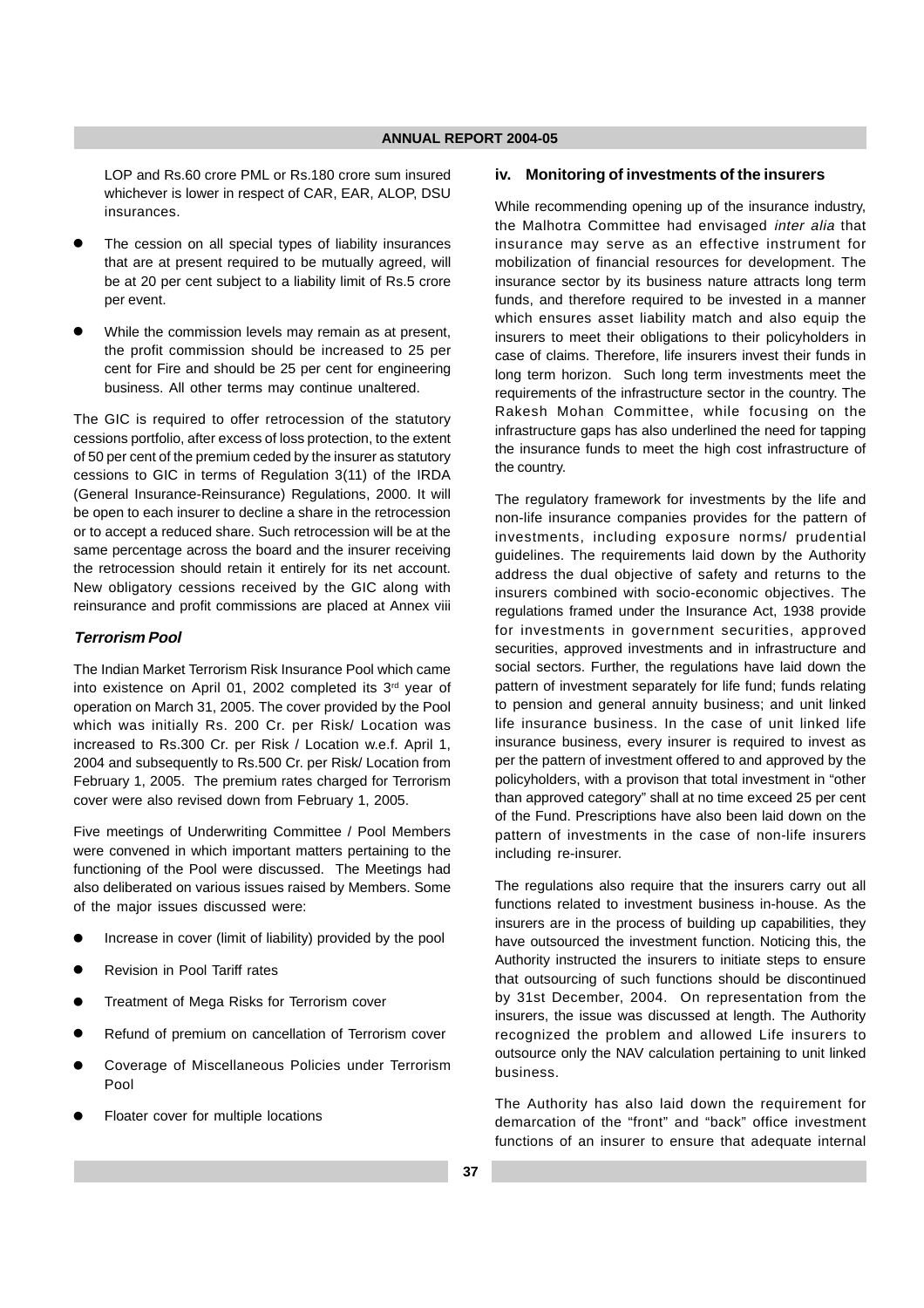checks and controls are in place. The requirements have been prescribed to facilitate prudent investment decisions with adequate checks and balances thereby ensuring Asset Liability Management. The Investment Committee of an insurer frames the Investment Policy on an annual basis and reviews it at half yearly and periodically.

The Authority has initiated steps towards investment inspection on a periodic basis with a view to monitoring the investment decisions of the insurers, compliance with the regulations, prudent investment of funds and adequate provisioning on a regular basis. Inspections are carried out by contracted chartered accountants with an officer of the Authority as part of the inspection team. The inspection enables the Authority to make on-site assessment of the compliance with the regulations and to initiate corrective action if necessary. During the financial year 2004-05, based on the issues that arose on scrutiny of the returns filed by the insurers, on-site investment audit was carried out on 26 insurers.

The Authority has also been issuing clarifications/ guidance notes to the insurers from time to time. The Returns submitted by the life and non-life insurers indicated that they are broadly complying with the investment regulations as laid down by the Authority. Wherever necessary IRDA sought clarifications. The insurers had difficulty in complying with the social sector investments due to lack of adequate avenues for such investment. However, these shortfalls have been made good by making additional investments under the infrastructure category. One insurer each in the life and non-life segments, showed a shortfall in the Infrastructure and social sectors and they were asked to make good the shortfall in 2004-05.

As on 31st March, 2005, the total investments by the insurance industry were Rs.465863.89 crore as against Rs.386699.42 crore in the previous year, recording an increase of 20.47 per cent.

Rs. Crore

## **TABLE 21 INVESTMENTS OF INSURERS**

| <b>INSURER</b> |           | Life      | Non-Life  |           |           | <b>Total</b> |
|----------------|-----------|-----------|-----------|-----------|-----------|--------------|
|                | 31-Mar-04 | 31-Mar-05 | 31-Mar-04 | 31-Mar-05 | 31-Mar-04 | 31-Mar-05    |
| Public sector  | 347959.14 | 418288.99 | 32224.60  | 34856.53  | 380183.75 | 453145.52    |
|                |           | (20.21)   |           | (8.17)    |           | (19.19)      |
| Private sector | 4665.38   | 10162.94  | 1850.29   | 2555.43   | 6515.67   | 12718.37     |
|                |           | (117.84)  |           | (38.11)   |           | (95.19)      |
| <b>TOTAL</b>   | 352624.52 | 428451.93 | 34074.89  | 37411.96  | 386699.42 | 465863.89    |
|                |           | (21.5)    |           | (9.79)    |           | (20.47)      |

Note: Investment figures pertaining to AIC of India and ECGC has not been included.

While investments by the life insurers increased by 21.5 per cent to Rs.428451.93 crore, the corresponding increase in the case of non-life insurers was 9.79 per cent to Rs.37411.96 crore. While investments by LIC increased by 20.21 per cent, in the case of other life insurers, the increase was 117.84 per cent. Similarly, the increase in the case of public sector nonlife companies was 8.17 per cent and for private sector nonlife insurers it was 38.11 per cent. (Table-21)

Of the total investments, investments from Life Fund, constituted 85.48 per cent, 'Pension and General Annuity'

(including Group) (12.77 per cent) and Unit Linked Fund (1.76 per cent) as on 31st March, 2005. As against the composition of investments as on 31st March, 2004, were at 87.15: 12.37 and 0.48 per cent respectively. It may be observed that a shift had taken place in favour of investments from Unit Linked Funds which is reasonable to expect. The shift is more pronounced in the case of private insurers, in whose case the investments out of Unit Linked Funds accounted for 46.92 per cent as against 31.68 per cent in the previous year highlighting the reliance of new insurers on unit linked products to underwrite new business. (Table-22)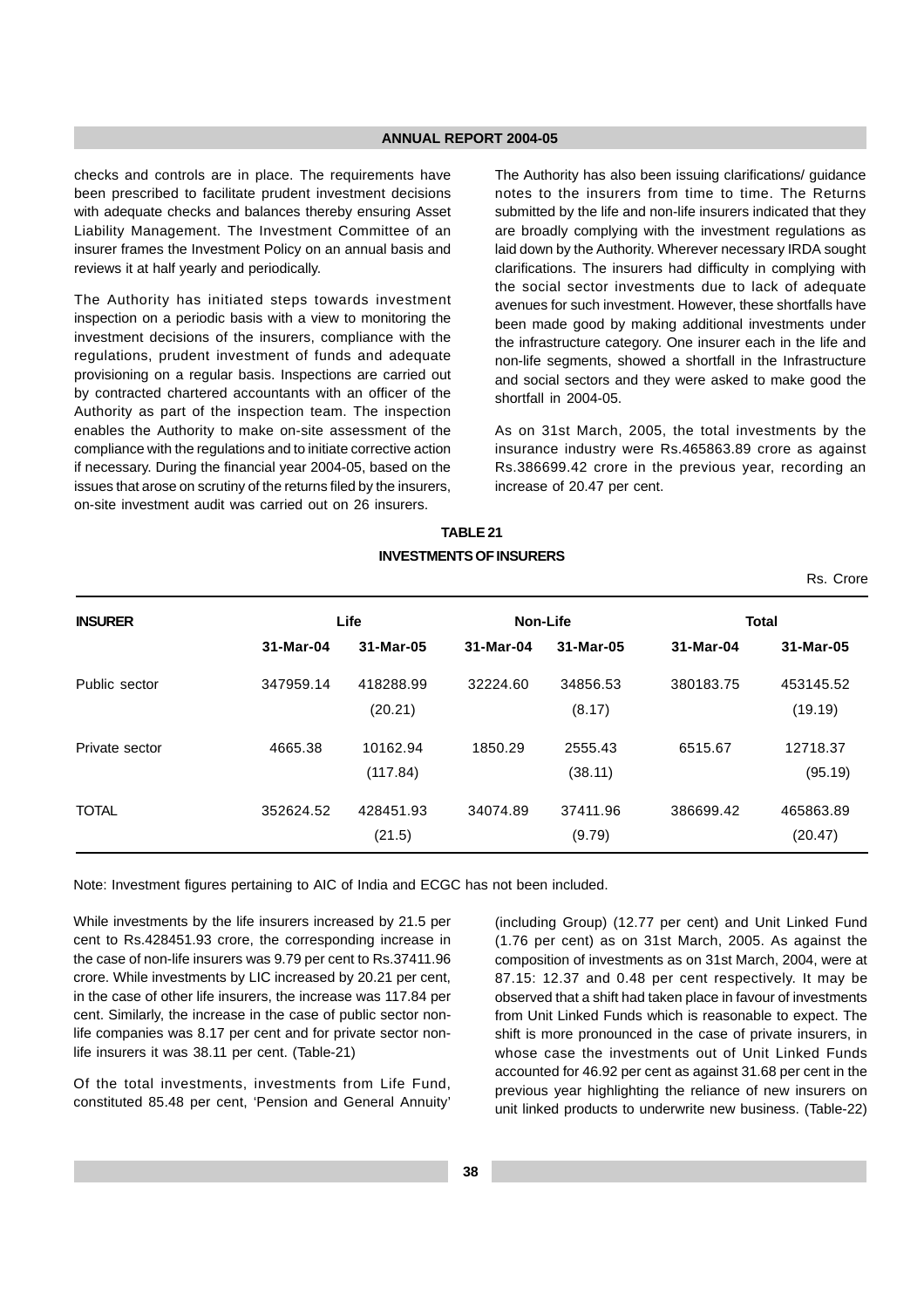## **TABLE 22 INVESTMENTS OF LIFE INSURERS: FUND WISE**

(Rs. Crore)

| <b>LIFE FUND</b><br><b>INSURER</b> |                      | <b>PENSION AND</b><br><b>GENERAL</b><br><b>ANNUITY FUND</b> |                    | <b>GROUP FUND</b><br><b>EXCLUDING</b><br><b>GROUP PENSION</b><br>& ANNUITY |                    | <b>UNIT LINKED</b><br><b>FUNDS</b> |                   | <b>TOTAL OF ALL</b> |          |          |
|------------------------------------|----------------------|-------------------------------------------------------------|--------------------|----------------------------------------------------------------------------|--------------------|------------------------------------|-------------------|---------------------|----------|----------|
|                                    | 2005                 | 2004                                                        | 2005               | 2004                                                                       | 2005               | 2004                               | 2005              | 2004                | 2005     | 2004     |
| <b>LIC</b>                         | 361428.87            | 304436.88                                                   | 11462.03           | 9244.06                                                                    | 42639.42           | 34068.32                           | 2758.67           | 209.87              | 418289   | 347959.1 |
| PRIVATE SECTOR                     | 4790.98              | 2872.03                                                     | 561.75             | 307.77                                                                     | 41.43              | 7.15                               | 4768.77           | 1478.4              | 10162.93 | 4665.38  |
| <b>TOTAL</b>                       | 366219.85<br>(85.48) | 307308.91<br>(87.15)                                        | 12023.78<br>(2.81) | 9551.83<br>(2.71)                                                          | 42680.85<br>(9.96) | 34075.47<br>(9.66)                 | 7527.44<br>(1.76) | 1688.3<br>(0.48)    | 428451.9 | 352624.5 |

Note : Figures in brackets are percentages to the respective totals

Life insurers held Rs.209908.18 crore in Central Govt and State Govt Securities and other approved Securities, Rs.45521.01 crore in Infrastructure and Social sectors and Rs.110790.66 crore in Investment subject to exposure Norms as on 31st March, 2005. The corresponding investments on 31st March 2004 were Rs.174693.64 crore, Rs.38636.84 crore, Rs.93978.43 crore, respectively. In the case of LIC, 57.2 per cent of the investments out of Life fund were invested in Central Government and State Government Securities and other approved Securities, 12.35 per cent were invested in Infrastructure and Social Sector and 30.4 per cent were invested in Investment subject to exposure Norms as on 31 March, 2005 as against. 56.79 per cent, 12.52 per cent and 30.6 per cent respectively in the previous year. Correspondingly, the private insurers held 62.25 per cent of the investments out of Life fund were invested in Central Govt and State Govt Securities and other approved Securities, 28.67 per cent in Infrastructure and Social sectors and 19.39 per cent in Investment subject to exposure Norms as on 31st March, 2005. The corresponding investments on 31<sup>st</sup> March 2004 were. (Statement 36).

#### **Investments of Non- Life Insurers**

Of the total investments by non-life insurers, investments of Rs.14964.24 crore were held in Central Govt and State Govt Securities, Rs.4389.70 crore in Infrastructure and Social Sector and Rs.15410.64 crore in Investment subject to exposure norms as on 31st March, 2005, as against Rs.13355.23 crore, Rs.3600.36 crore and Rs.14771.99 crore a year ago.

Public sector non-life companies' investment in central Govt and State Govt securities stood at Rs.13725.20 crore (39.38

per cent of their total investment), in infrastructure and social sector stood at Rs.4001.17 crore, (11.48 per cent of their total investment) and in Investment subject to exposure norms stood at Rs.14695.38 crore (42.16 per cent of their investment) against Rs.12389.58 crore (38.45 per cent), Rs.3309.45 crore (10.27 per cent) and Rs.14338.67 crore (44.5 per cent) respectively in the previous year. The investments of the private insurers in the said sectors stood at Rs.1239.04 crore (48.49 per cent), Rs.388.53 crore (15.2 per cent) and Rs.715.41 crore (28 per cent) as against Rs.965.65 crore (52.19 per cent), Rs.290.90 crore (15.72 per cent) and Rs.433.32 crore (23.42 per cent) respectively as on 31<sup>st</sup> March 2004.

#### **v) Health insurance**

The health insurance in the country presently covers only 1 per cent of the population. The share of health insurance in health financing accounts for a mere 1.2 per cent of the total expenditure on health. The Working Group on Health Insurance constituted by the Insurance Regulatory and Development Authority with representatives drawn from various stakeholders looked into areas related to the promotion and development of health insurance. Towards this end, the Working Group set up three Committees to examine the following issues:

- 1. Implementation of the agreed recommendations of the Health Insurance Data Sub Group. ( Committee on Health Insurance Data - CHID)
- 2. Examination of regulatory issues pertaining to registration of standalone health insurance companies.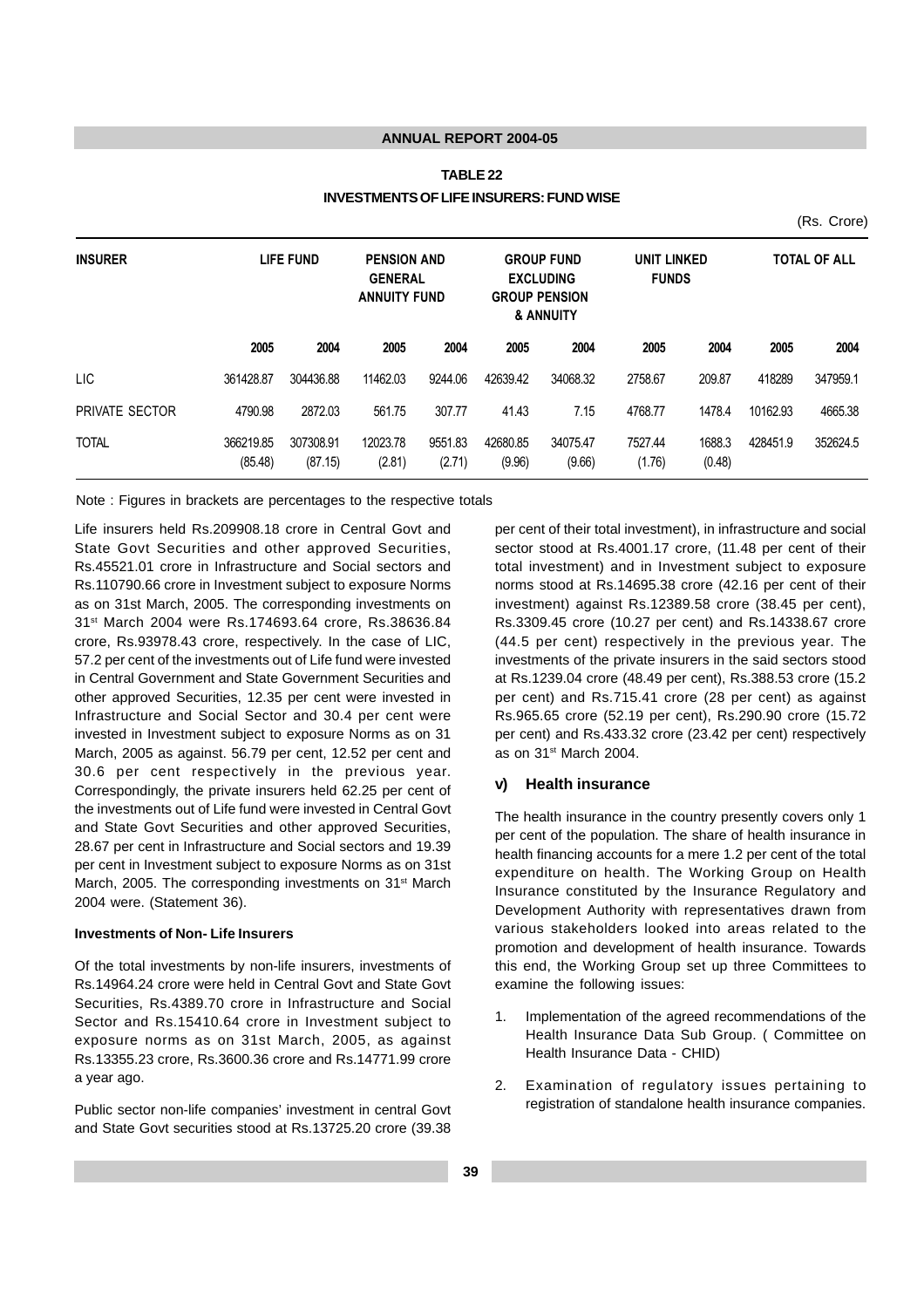



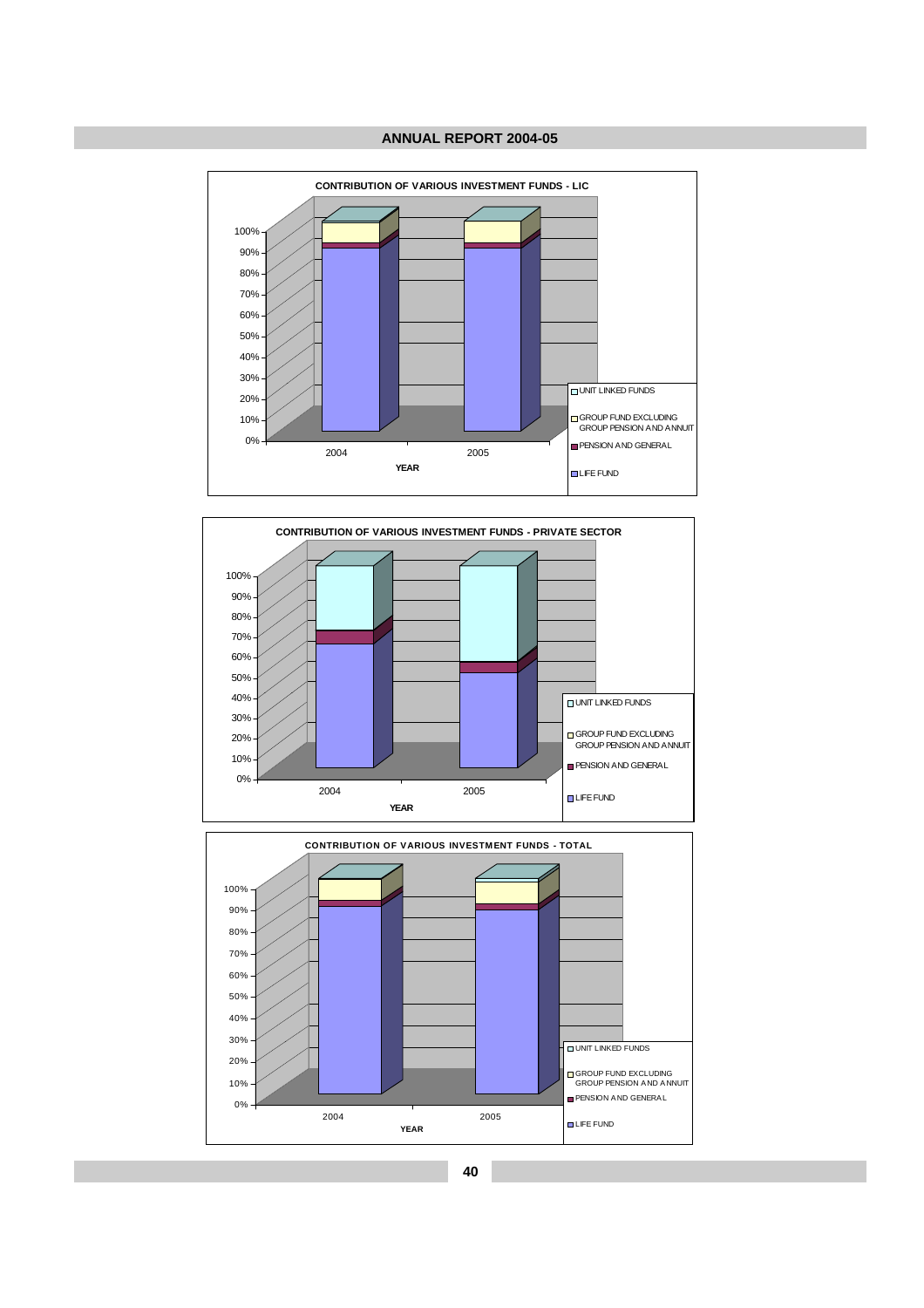3. Examination of issues related to introduction of innovations in approach to new product design for popularizing Health Insurance including aspects related to exclusions like "Pre-existing conditions".

The Committee on Health Insurance Data recommended that the Tariff Advisory Committee as the custodian of data may collect data from the TPAs for two years i.e. 2003-04 and 2004-05 in the formats prescribed by CHID. TAC has collected around 2 million records so far and are examining the quality of data. As diagnostic coding becomes important for finer analysis, CHID recommended training of TPAs on ICD-10 Diagnostic Codes in consultation with WHO and Government of India. Accordingly, IRDA is nominating officials from TPA and the Government arranges such training programmes. Three batches have already been trained at Mohali, Bangalore by the Central Bureau of Health Intelligence.

One of the reasons for low penetration of health insurance in India is the lack of regulations in the health sector resulting in exposure of the beneficiaries to various wrong practices present in the system. Keeping in mind that any regulation on health insurance should ensure the patient is provided with the choice of provider and insurer while managing the cost environment, the Committee on Examination of Regulatory Issues pertaining to Registration of Stand-alone health insurance companies recommended:

- (1) A Minimum Capital Requirement of Rs.50 crore for a stand-alone health insurance company. The committee felt that this would not only render stand-alone health insurance viable, but also provide sufficient entry hurdle for non-serious players to enter into the sector. Evaluation of financial soundness and market reputation of the promoters would be equally important factors for consideration of a licence.
- (2) Adoption of a Risk Based Capital Model for stand-alone Health Insurance companies.
- (3) Stand-alone health insurers be allowed to write Personal Accident covers as combined and add-on covers. Similarly, the committee felt that stand-alone health insurance companies should also be permitted to sell overseas travel policies, since these cover the eventuality of sickness and accident while on overseas travel.
- (4) The level of foreign direct investment in stand-alone health insurance ventures be permitted up to 51 per cent. This, the committee felt was required in order to develop the domestic health insurance market and to provide depth by introduction of newer products, contemporary underwriting practices, claims management techniques etc.
- (5) Continuation of the existing practice of health insurance being written both by life and non life insurance companies. In addition to the current practice, it has suggested legislative changes to allow licensing of stand-alone health insurance companies.
- (6) Agents of both life and general insurance companies should be allowed to take agency of stand-alone Health Insurance companies.

The Model of Stand – Alone Health Insurance Company includes Revenues from Health Insurance, personal Accident and Overseas Health & Personal Accident Insurance. It is a welcome sign that one company has come forward to establish a Stand-Alone health insurance company even with the existing framework of Rs. 100 crore entry capital.

IRDA is also seized of the requirement of standardization of medical definitions across all health insurance products from different companies, as inconsistent definitions by the insurers result in inconsistent pricing and inconsistent incorporation of health insurance products. The Working Group on Innovations in Health Insurance Policies has arrived at a standard definition and interpretation for preexisting ailments.

Overall the thrust of the recommendations of the Working Group is to create an environment to popularize the concept of Health Insurance by i) diversification of products, ii) alleviation of grievances by reframing the policies if necessary, iii) clear definitions of benefit coverage, preexisting disease etc., iv) training on ICD -10 coding, v) setting up a Rural Health Insurance Committee.

Some of the innovative features proposed to be offered in health insurance include:

- i) inclusion of cervical cancer and hysterectomy in the critical illness cover specially designed for women; and
- ii) Offering of tele-medicine consultations as a rider to the stand – alone health insurance policy.

#### **Third Party Administrators**

In the post liberalization era, and subsequent to the notification of TPA-Health Services Regulations-2001, few companies were licensed to act as TPA-Health services to strengthen and encourage the health insurance and increase its penetration. The idea was to bring in more professionalism in claims management, facilitate cashless services to the policy holders and to reduce the claims ratio. The cashless services to the consumer is an impetus to the growth of health insurance as it saves the consumer from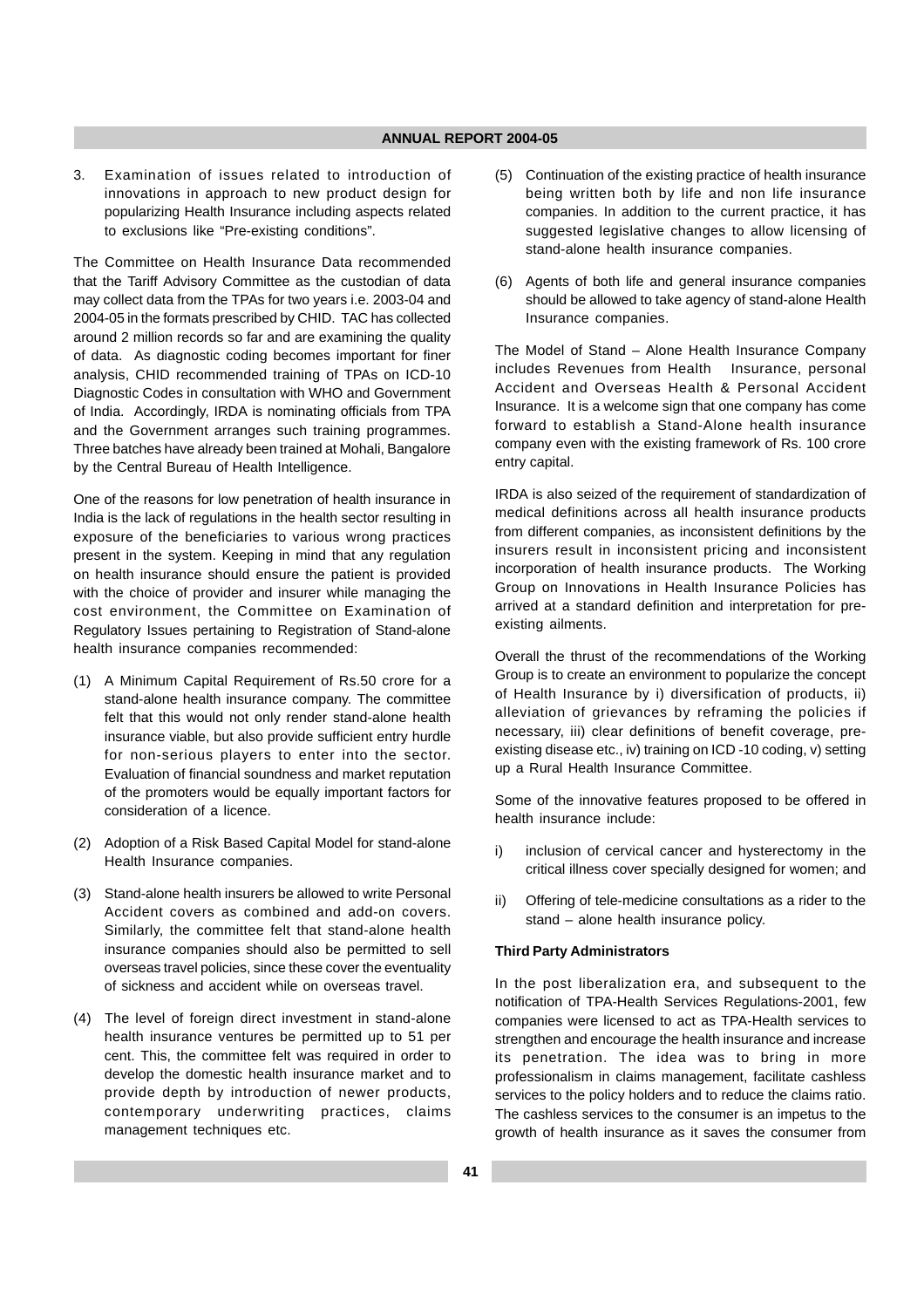the problems of reimbursement of medical claims. As on today there are 25 licensed Third Party Administrators.

In the earlier stages there were grievances against the TPAs mostly relating to issuance of identity cards, delayed payment/ reimbursement of bills etc. Now, the functioning of the TPAs has been streamlined. According to TPA-Health Services Regulations, TPAs have to submit their Annual Reports to the Authority. Based on their annual accounts the Authority assesses their financial strength. The grievances referred to IRDA on medical claims are looked into and followed up with the companies as a part of protection of policyholder's interest. In case of grievances relating to policy conditions etc, the insurance companies are advised to re-look into the existing clauses of the policy conditions. As per the returns submitted by the TPAs an analysis on their functioning was made. The following table gives the data on claims received and settled by the TPAs during 2004-05.

# **TABLE 23 THIRD PARTY ADMINISTRATORS**

## **CLAIMS DATA**

| Claims<br>received | claims settled    |                                          |                 |                    | Outstanding     |
|--------------------|-------------------|------------------------------------------|-----------------|--------------------|-----------------|
|                    | Month             | Within 1 within 1-3 within 3-6<br>months | months          | Beyond<br>6 months |                 |
| 807114             | 511794<br>(63.41) | 183171<br>(22.69)                        | 30531<br>(3.78) | 9621<br>(1.19)     | 71997<br>(8.93) |

- Note: 1) Analysis based on claims data furnished by the TPAs.
	- 2) No. of claims settled includes those outstanding as on 1st April, 2004
	- 3) Figures in brackets indicate the ratio (in per cent) of claims settled to the total claims received.

The above figures show that there has been steady improvement in settling claims. The number of claims settled has increased from 424804 to 735117. The percentage of claims settled within one month has increased from 53.65 per cent to 63.41 per cent, within three months have reduced from 25.44 per cent to 22.69 per cent, within six months reduced from 8.42 per cent to 3.78 per cent and beyond six months from 1.93 per cent to 1.19 per cent. The reasons for abnormal delay in settling the claims are being analyzed and looked into.

One TPA has been granted license in the financial year. TPAs have been consolidating their plans towards business growth. Towards this end, they are improving infrastructure facilities for faster settlement of claims. Various additions made by the six large TPAs to the existing infrastructure will give an idea on how the TPAs are reinforcing themselves. Figures of the following six big companies will show that the TPAs are actually steadily trying to reinforce themselves. (Table 24)

| <b>TABLE 24</b>             |
|-----------------------------|
| <b>TPA (INFRASTRUCTURE)</b> |

| Name of                           | Hospital<br>added in the Offices/<br>net work | No. of<br>branches<br>opened | <b>Manpower</b><br>including<br>Doctors/<br>professionals<br>added |
|-----------------------------------|-----------------------------------------------|------------------------------|--------------------------------------------------------------------|
| Family Health Plan                | 1142                                          | 2                            | 179                                                                |
| Med Save Health Care 527          |                                               | 1                            | 12                                                                 |
| Heritage Health h                 | 246                                           | 2                            | 23                                                                 |
| Raksha TPA Pvt Ltds               | 143                                           | 2                            | 35                                                                 |
| <b>TTK Healthcare</b><br>services | 868                                           | 1                            | 94                                                                 |
| Paramount Health<br>services      | 1065                                          | 3                            | 106                                                                |

It is imperative that

- (a) The TPAs function as per the provisions of the TPA Health Services Regulations and also conduct their operations as per the code of conduct applicable to them.
- (b) TPAs may have to standardize their systems and procedures for the use of various stake holders for their multiple uses.
- (c) Impart training on ICD-10 coding to their employees on the basis of the training organized in 2005 for the representatives of the TPAs to enable them to process data in newly designed and updated forms.

#### **vi) Business in the rural and social sector**

Regulations were framed by the Authority on the obligations of the insurers towards the rural and social sectors and all insurers are required to fulfill these obligations on an annual basis. The regulations require insurers to underwrite business based on the year of commencement of their operations. For meeting these obligations the regulations further provide that in case the first financial year of the insurer is less than 12 months, proportionate percentage or number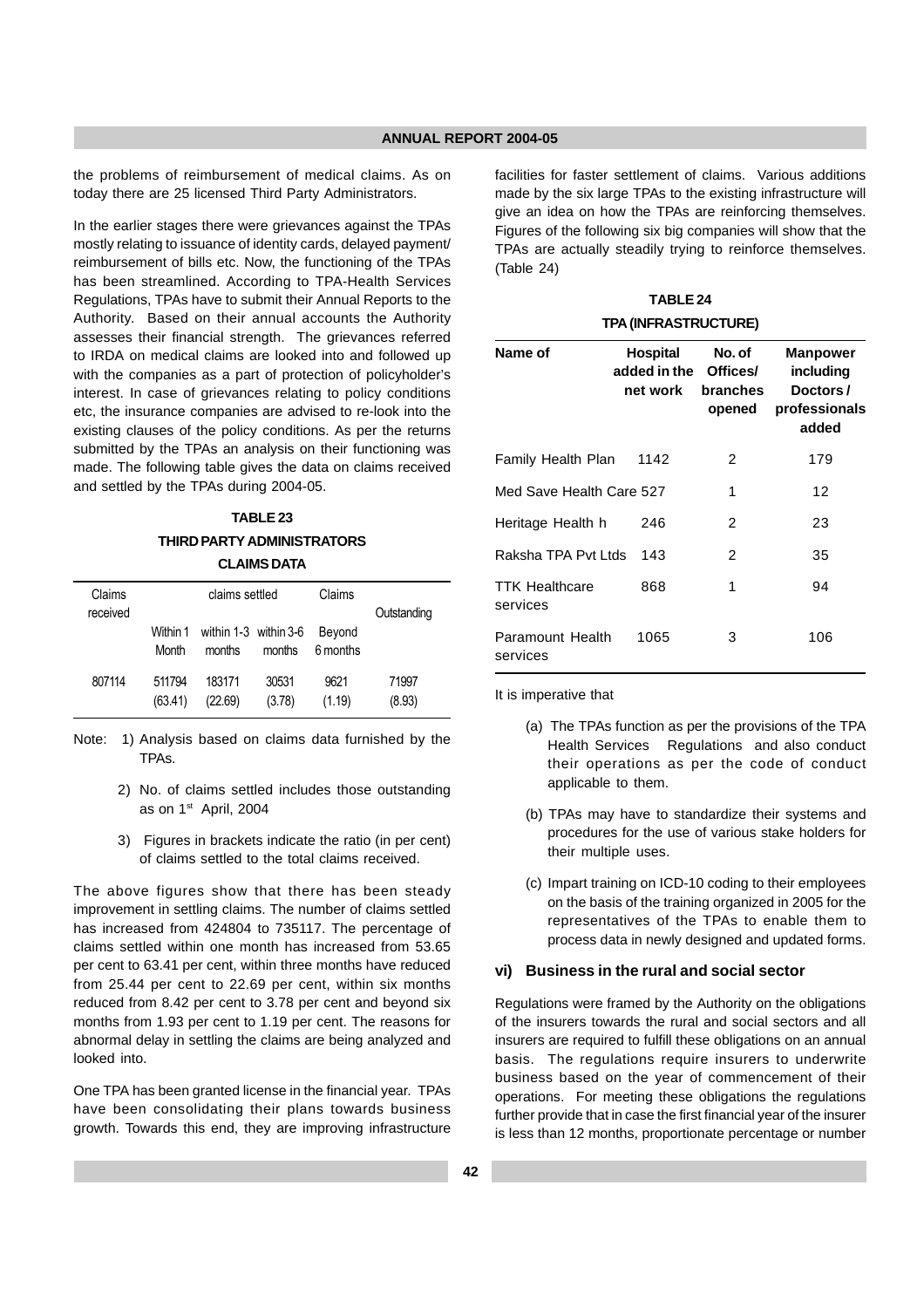of lives, as the case may be, shall be underwritten. In addition, the existing public sector insurance companies are required to ensure that the quantum of insurance business in the rural and social sector underwritten by them shall not be less than what has been recorded in 2001-02.

#### **Obligations of life insurers:**

All the thirteen insurers who are in life insurance operations during the last five years have met their rural and social sector obligations. The number of policies underwritten by them in the rural sector as a per cent of the total policies underwritten in the year was as per obligations applicable to them. The number of lives covered in the social sector, were above the stipulated obligations.

In the case of LIC it is stipulated that the percentage of policies issued in the rural sector for the year should not fall below the quantum of insurance business done in the accounting year ended 31<sup>st</sup> March, 2002. The insurer complied with its obligations in this regard. In addition, the number of lives covered by the insurer in the social sector was more than those covered in the year 2001-02. LIC has been extending coverage to economically weaker sections of the society through various social security group schemes targeting masses and non-conventional groups in the unorganized sector. Insurance coverage is also provided to the underprivileged through a separate fund created by the Government. Subsidies for the insurance cover are provided for power loom workers, handicraft artisans and hand loom weavers. Subsidies are also provided to the Aanganwadi workers/helpers and unorganized labour. Under the Shiksha Sahayog Yojana, scholarships are offered to children whose parents are covered under the Janashree Bima Yojana.

#### **Obligations of non-life insurers:**

All the eight private sector non-life insurers met their rural and social sector obligations in the financial year 2004-05. While the four public sector insurers complied with the rural sector obligations for the year 2004-05, in case of two insurers there was a shortfall in the compliance with respect to their social sector obligations. The number of lives covered by these two insurers was less than those covered in the year 2001-02, which is the benchmark year for the non-life public sector insurers. The Authority sought clarifications from the two insurers on the shortfall. The public sector insurers have also covered lives under the Universal Health Insurance Scheme of the Government of India which was launched in the financial year 2003-04.

## **vii) Pensions**

As per Section 2(1) of the Insurance Act, 1938, IRDA supervises the functions relating to i) the granting of annuities upon human life, and ii) the granting of superannuation allowance and annuities payable out of any fund applicable solely to the relief and maintenance of persons engaged or who have been engaged in any particular profession, trade or employment or of the dependents of such persons. Under the said section, these functions are governed by the definition of "life insurance business". Products under these heads are scrutinized by the Authority before clearance.

The existing life insurers are offering a range of pension products, which are based on their experience of "administrative and commission" costs, claims experience and other actuarial inputs.

## **viii) Accounting and Actuarial Standards**

## **I. Accounting Standards**

The Authority issued regulations for preparation of financial statements and Auditor's Report of insurance companies in the year 2000. Incorporating various clarifications issued on the same from time to time, the regulations were modified in March, 2002. The regulations broadly conform to the Accounting Standards (AS) issued by the Institute of Chartered Accountants of India (ICAI). Modifications have been made in respect of the accounting standards pertaining to preparation of Cash Flow Statement (AS - 3) which is required to be furnished to the Authority only under the direct method. The requirements under Segment Reporting (AS– 17) have been made more stringent for the insurers. The regulations further require that the financial statements shall be accompanied by the Management Report, in a prescribed format, duly certified by the management. The Responsibility Statement, as required under section 217(2AA) of the Companies Act, 1956 as part of corporate governance, also forms part of the Management Report. The Authority has also prescribed a format for the Auditors' Report, and requires accounts to be jointly audited by two auditors.

Section 12 of the Insurance Act, 1938 prescribes that all insurance companies must be audited annually by the auditors. Regulation 3(4) of the IRDA (Preparation of Financial Statements and Auditors' Report of Insurance Companies) Regulations, 2002 further provides that 'The Authority may, from time to time, issue separate directions/ guidelines in the matter of appointment, continuance or removal of auditors of an insurer or reinsurer, as the case may be, and such directions/guidelines may include prescriptions regarding qualifications and experience of auditors, their rotation, period of appointment, etc., as may be deemed necessary". The Authority had been maintaining a panel of auditors based on the applications received consequent to the Circular issued in February, 2001. The procedure for maintaining the panel was reviewed in the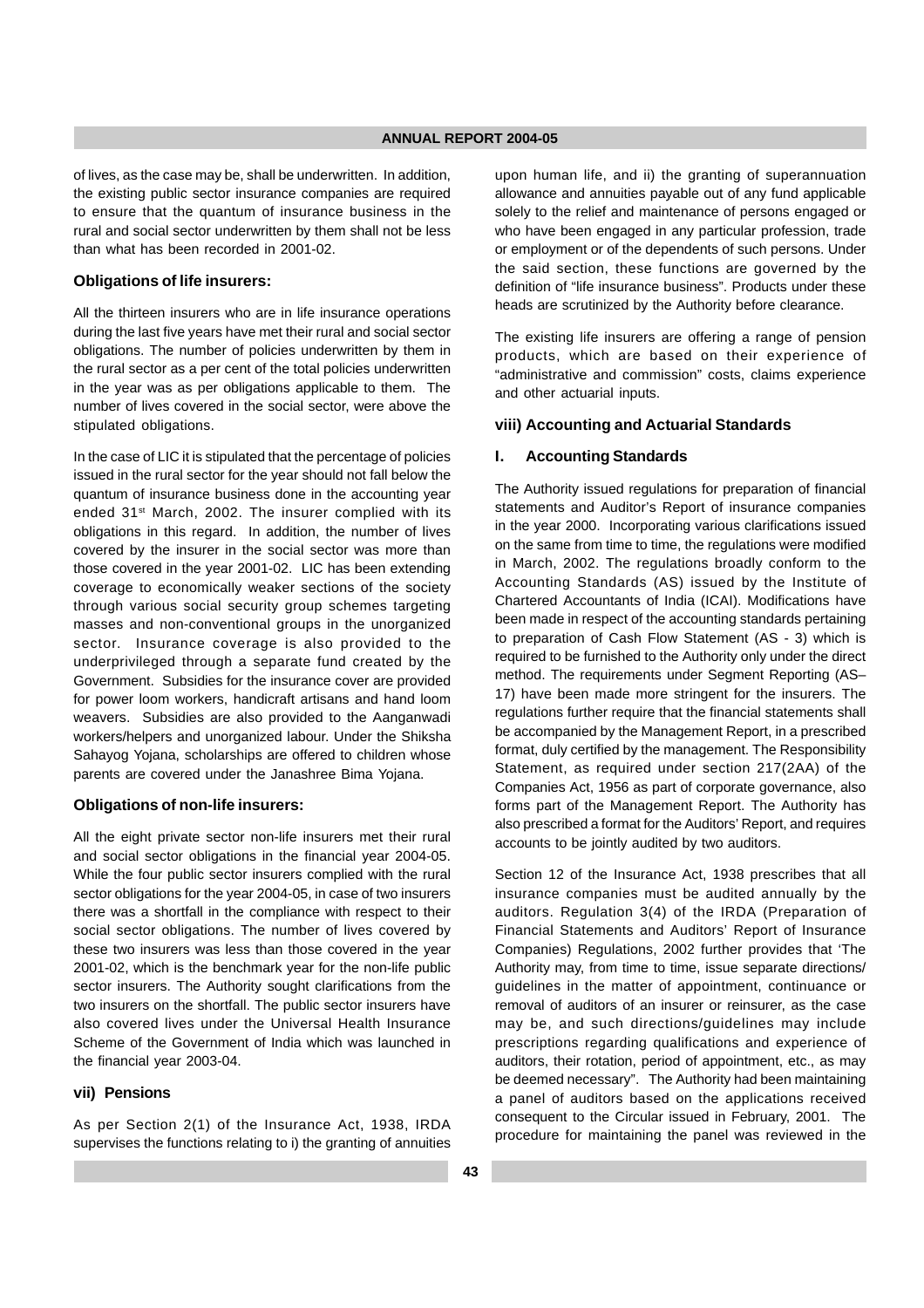context of (i) the constraints in verifying and processing applications received and (ii) the need to provide more opportunities to eligible audit firms and prescriptions have been laid down as to the requirements to be complied with by firms seeking appointment as statutory auditors of insurance companies. Insurers are required to satisfy themselves as to the eligibility while appointing the statutory auditors. The revised guidelines which are applicable effective financial year 2006-07 require insurers to inform the Authority about the appointments. As part of corporate governance practices, the requirements of rotation and cooling off have been retained in the revised guidelines.

The Authority has periodically been issuing clarifications on the preparation of financial statements. In order to increase transparency, the Authority advised insurers to furnish details of loan assets which are subject to re-structuring; and break up of commission expenses separately for the intermediary used to underwrite business – agents, brokers, corporate agents or through referral arrangement. Clarifications were issued on allocation of depreciation expenses between policyholders and shareholders' accounts; on presentation of service tax heads in the financial statements and on valuation of investments transferred to the policyholders' account with the objective of meeting the deficit in the said account. The Authority also directed non-life insurers to account for all Alternate Risk Transfer (ART) arrangement based on the principle of "Substance over Form". If the agreement is in the nature of reinsurance coupled with financing arrangement, and the components are capable of separation, each element should be accounted for as per the Generally Accepted Accounting Principles (GAAP). However, in cases where the aforesaid components are not separable, the entire arrangement should be treated as a financial transaction and should be accounted for accordingly.

The Authority has set up a Committee to examine various issues that may arise from time to time, on the regulations for preparation of financial statements of the life and non-life insurers. This Committee was re-constituted in January, 2004 with the appointment of two more Members in January, 2005.

The Committee now comprise of

- 1. M/s T.S. Vishwanath, FCA, New Delhi Chairman
- 2. Asish Bhattacharyya, IIM, Kolkata
- 3. Amal Ganguli, FCA, New Delhi
- 4. P.B. Ramanujan, Chennai.

The Committee has examined issues pertaining to (i) norms for recognition of income, provisioning and asset classification for insurance companies; (ii) requirement of quarterly/half yearly reporting by the insurers and the proforma in which such reports are required to be submitted by the insurers; (iii) investment in derivatives including the accounting aspects; (iv) accounting and disclosure issues relating to Alternate Risk Transfer (ART) agreements being entered into by non-life insurers; and (v ) tax implications of treatment of profit or loss on sale of investments in case of non-life insurance companies.

#### **II (a) Appointed Actuary System**

The Authority introduced the system of Appointed Actuary (AA) in the year 2000. The regulatory framework lays down that no insurer can transact any life insurance business in India without an Appointed Actuary. While in the case of life insurers, an AA must be a full time employee, in the case of non-life insurers, AA could be a consultant and need not necessarily be an employee of the company. Every AA has certain privileges and obligations which have been specified in the regulations.

During 2003-04, the Authority notified the "Qualification of Actuary" Regulations, defining an Actuary for the purpose of the Insurance Act, 1938. The regulations while laying down the qualification of an Actuary, further provide that the Authority may relax the provisions in such circumstances as it deems fit and may permit such a person to sign as an Actuary for specified purposes.

The powers and duties of an Appointed Actuary are laid down by the Authority in the regulations pertaining to their appointments which include the right to attend all management and board meetings; right to participate in discussions; rendering actuarial advice to the management particularly on product design and pricing, contract wording, investments and reinsurance; ensure maintenance of required solvency margin of the insurer at all times; certifying the value of assets and liabilities of the insurer; drawing the attention of management towards such matters as may prejudice the interests of policyholders; certifying the "Actuarial Report and Abstract" and other returns under Section 13 of the Insurance Act, 1938; complying with Section 40-B of the Act in regard to the basis of premium; complying with Section 112 of the Act on recommendation of interim bonus/bonuses payable; making available requisite records for conducting the valuation; ensuring that the premium rates of the insurance products are fair; certifying that mathematical reserves are set taking into account the Guidance Note (GN) of the Actuarial Society of India; ensuring that the Policyholders' Reasonable Expectations (PRE) have been considered in the matter of valuation of liabilities and distribution of surplus to participating policyholders; submit actuarial advice in the interests of the insurance industry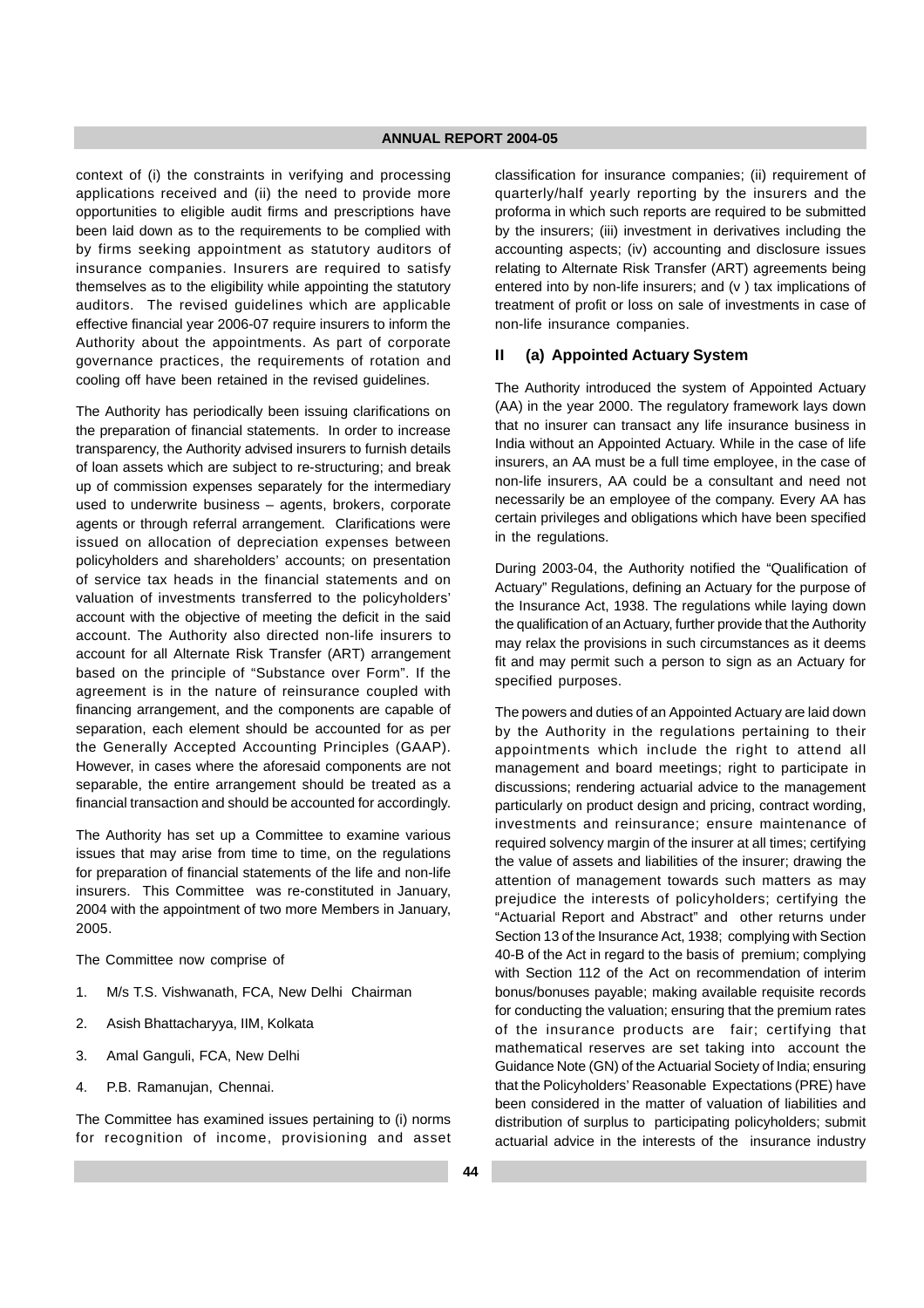and the policyholders; and informing the Authority if the insurer has contravened the provisions of the Act.

In the case of a non-life insurer, the AA is required to certify the rates for in-house non-tariff products and Incurred But Not Reported (IBNR) Reserves which are indicated under "Outstanding Claims" in the financial statements.

The growth of the insurance industry coupled with the entry of private insurers in the last four years, has augured well for the actuarial profession. The developments in the profession signal evolution in the system of Appointed Actuaries seeking their rightful place in a corporate environment. The profession is expected to make significant contribution in terms of actuarial inputs in life and general insurance business and risk management and pensions. Actuaries are concerned with the assessment of financial and other risks relating to various contingent events and for scientific valuation of financial products in insurance, retirement and other benefits, investment and other related areas.

## **Peer Review**

A major development in the profession of actuaries pertains to peer review. Professionals in the industry have been veering around the view that peer review could result in improving the quality of actuarial services. World over, peer review has provided comfort levels to the regulators as to the quality of actuarial work, as the regulators are concerned about the protection of interests of the policyholders.

## **Review Committee**

The Authority decided to have a Review Committee to review the Statutory Report furnished to the Authority in respect of Actuarial Report and Abstract required under Section 13 of the Insurance Act, 1938. The Authority constituted Actuarial Review Committee in the year 2002, comprising

- 1. N.K.Shinkar Consultant Actuary;
- 2. K.P.Narasimhan Past President of ASI;
- 3. P.A.Balasubramanian Member (Actuary)

The Authority reconstituted the committee on 17-05-2005 in which Shri N.M.Govardhan, past President ASI has replaced Shri N.K.Shinkar. Shri P.A.Balasubramanian who retired as a Member of the Authority on 31st May, 2005 continued as a Member of the said Committee.

The Committee reviews the statutory returns of the insurers and examines the functions of the Appointed Actuary (AA) in the backdrop of the requirements of the regulations. The efforts of the Committee have enabled the Authority to understand the effectiveness of the functioning of Appointed Actuary (AA) system in the Industry in the context of high growth of business and introduction of innovative insurance products with varying dimension of risk for Insurers requiring appropriate risk management practices. The Committee has focused on AA's compliance to the provisions of IRDA (Asset, Liability and Solvency Margins of Insurers) Regulations 2000 and IRDA (Actuarial Report and Abstract) Regulations 2000.

The Committee has reported overall improvement in the quality of Actuarial Report and Abstract and in adherence to the provisions of related regulations while observing that in the details presented there were, in some cases, issues like inadequate understanding and explanation of certain requirements such as margin for adverse deviation in the valuation assumptions, provision for expenses overrun in the initial years, reserve for likely revival of lapsed policies, inconsistency of data and reconciliation between different forms of the returns as also between Actuarial Report and Account statements, taking actuarial liability without netting of reinsurance ceded and reporting format inadequacies were noticed. The validity of the valuation results, however, was not significantly affected as a result of the inadequacies cited above.

The observations of the Committee relating to Actuarial Report and Abstract are discussed with the AAs of respective insurers and deficiencies pointed out by the Committee are asked to be corrected through revised filing, wherever required.

#### **Institute of Actuaries Bill**

The Actuarial Society of India (ASI) was formed for advancement of the actuarial profession in India, providing opportunities for interaction among members of the profession, facilitating research, arranging lectures on relevant subjects, presenting and discussing papers, providing facilities and guidance to those studying for actuarial examinations etc. The ASI has laid down the Code of Conduct for its members. The Memorandum of Professional Conduct & Practice which was revised in May 2003 provides guidance for professional conduct. Actuaries are expected to maintain a high level of professional competence to serve public interest. Another step towards professionalizing the role of actuaries is the proposed legislation to establish the Institute of Actuaries of India. In June 2003, the Standing Committee examined the Authority on matters relating to the Institute of Actuaries Bill. While the Bill lapsed in the financial year 2003-04 due to dissolution of Lok Sabha, it is expected to be reintroduced in the Parliament. The Authority expects that the profession would get a fillip with the grant of statutory status to the Society.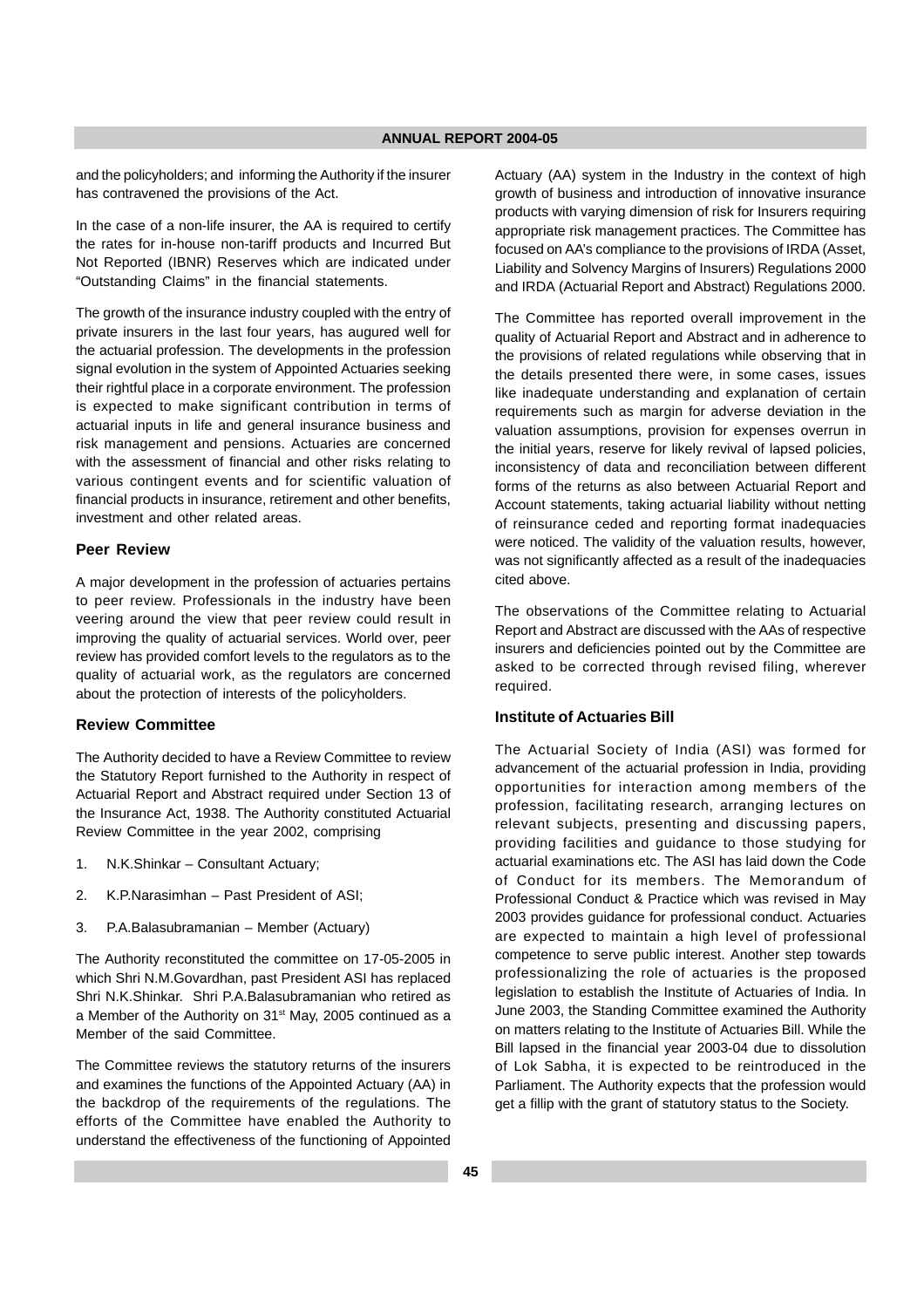#### **II (b) Actuarial Standards**

The Actuarial Society of India (ASI) issues Guidance Notes (GN) (actuarial standards) to its members. The GNs issued by the ASI are intended at protecting public interest. GNs emanating from the regulations framed by the Authority require its concurrence prior to issuance by ASI. The ASI issued the first Guidance Note (GN-I) on "Appointed Actuaries and Life Insurance". The GN is a mandatory professional standard and covers the responsibilities of the Appointed Actuary towards maintaining the solvency of the insurer, meeting reasonable expectations of the policyholders, and to ensure that the new policyholders are not misled with regard to their expectations. ASI issued the GN-21 for the appointed actuaries of general insurers. GN-21 covers such aspects as nature and responsibility of appointed actuaries, considerations effecting their position, the extent of their responsibility and duties, premium rates and policy conditions for new products and existing products on sale, capital requirements, actuarial investigations, premium and claims reserving, written notes and guidance to actuaries who are directors on the boards of, employees or consultants to a General insurance company. The Authority issues clarifications to the Appointed Actuaries on interpretation of the regulations framed by the Authority.

## **ix) Crop Insurance**

Agricultural Insurance Company of India Limited (AIC), besides implementing the government supported National Agricultural Insurance Scheme (NAIS), has also been introducing new insurance products from time to time. About 18 million farmers were insured during 2004-05, ( 12 million in the previous year) at a total premium of Rs.550 crore on administered premium structure, which otherwise would be roughly equivalent to Rs.2200 crore if based in actuarial rates. The company is also planning to expand its product base, expertise, including providing consultancy services to other countries. The company secured the World Bank's technical assistance project in premium rating and design of area yield based insurance products. In the private sector ICICI Lombard has insured about one lakh farmers against crop failure. In the current scenario, the AIC is the largest body offering insurance cover to cultivators in India.

The AIC introduced Varsha Bima scheme, a scheme intended to protect the interests of farmers in case of an adverse rainfall season, during the year 2004 kharif season as a pilot project in 20 rain gauge station areas, across four States. Based on the experience, the scheme was designed and fine-tuned before being launched as Varsha Bima 2005. The scheme is being implemented in 10 States initially, in areas that correspond to 140 India Meteorological Department rain gauge stations. The States selected for implementation are Andhra Pradesh, Chhattisgarh, Gujarat, Karnataka, Madhya

Pradesh, Maharashtra, Orissa, Tamil Nadu, Uttaranchal and Uttar Pradesh. The scheme offers coverage to both shortsowing periods and entire crop seasons and to large, small and marginal farmers both for loanees and for non-loanees. However, it is compulsory for loanee farmers. Under this scheme, the sum insured is pre-specified, which lies between the cost of production and the value of production and the premium rates are flexible. Besides this, the AIC has offered the Sookha Suraksha Kavach (SSK) an exclusive product for drought-prone Rajasthan. The SSK is being made available in 23 districts of Rajasthan, and it covers major crops such as bajra, jowar, maize, guar, soybean and groundnut. The sum insured will be roughly equal to the cost of production and there will be a flexible premium rate. The insurance period lasts from June to September for short-duration crops, from June to October for medium-duration crops and June to November for longduration crops. But this period of insurance differs from State to State, since the cropping and land-use pattern are different. Farmers can also opt for the rainfall distribution index where they are covered against deviations of 20 per cent or more in the actual rainfall index from the normal rainfall indeed. This index is constructed in such a way that it assigns key factor weights for the area's weekly rainfall within the season. These weights are based on yield response factors (these are based on research conducted by the Food and Agriculture Organization) and the Crop Weather Calendar, which is issued by the IMD. The farmers have the option of group insurance, so that a group of cultivators can opt for Varsha Bima or SSK by submitting a single crop-wise proposal, followed by a summary sheet containing details of each insured individual. Farmers who buy Varsha Bima cannot simultaneously take other crop insurance schemes for the same crop in the same area, and for the same time period.

The NAIS covers all food crops, oilseeds and commercial and horticultural crops This nation-wide crop insurance programme offers yield protection, and is implemented in 23 States and two Union Territories. The NAIS covers the most number of farmers in the world. Overall, it covers over 30 crops during the kharif season and over 25 crops during the rabi season. Since its inception the scheme has offered coverage to 46.21 million farmers. The total sum insured for the year came to Rs.40,298 crore, with premiums worth earned Rs.1,243 crore. AIC has also implemented various other crop-related insurance schemes such as the Farm Income Insurance Scheme (FIIS), launched in the rabi season of 2003-04. The AIC is also trying to spread awareness through crop insurance education programmes. It has set up a research and development department as part of the attempt to design farmer-friendly and affordable insurance products.It is already using remote-sensing technology for crop insurance, as was done in six districts of Andhra Pradesh, Gujarat, Karnataka and Maharashtra. This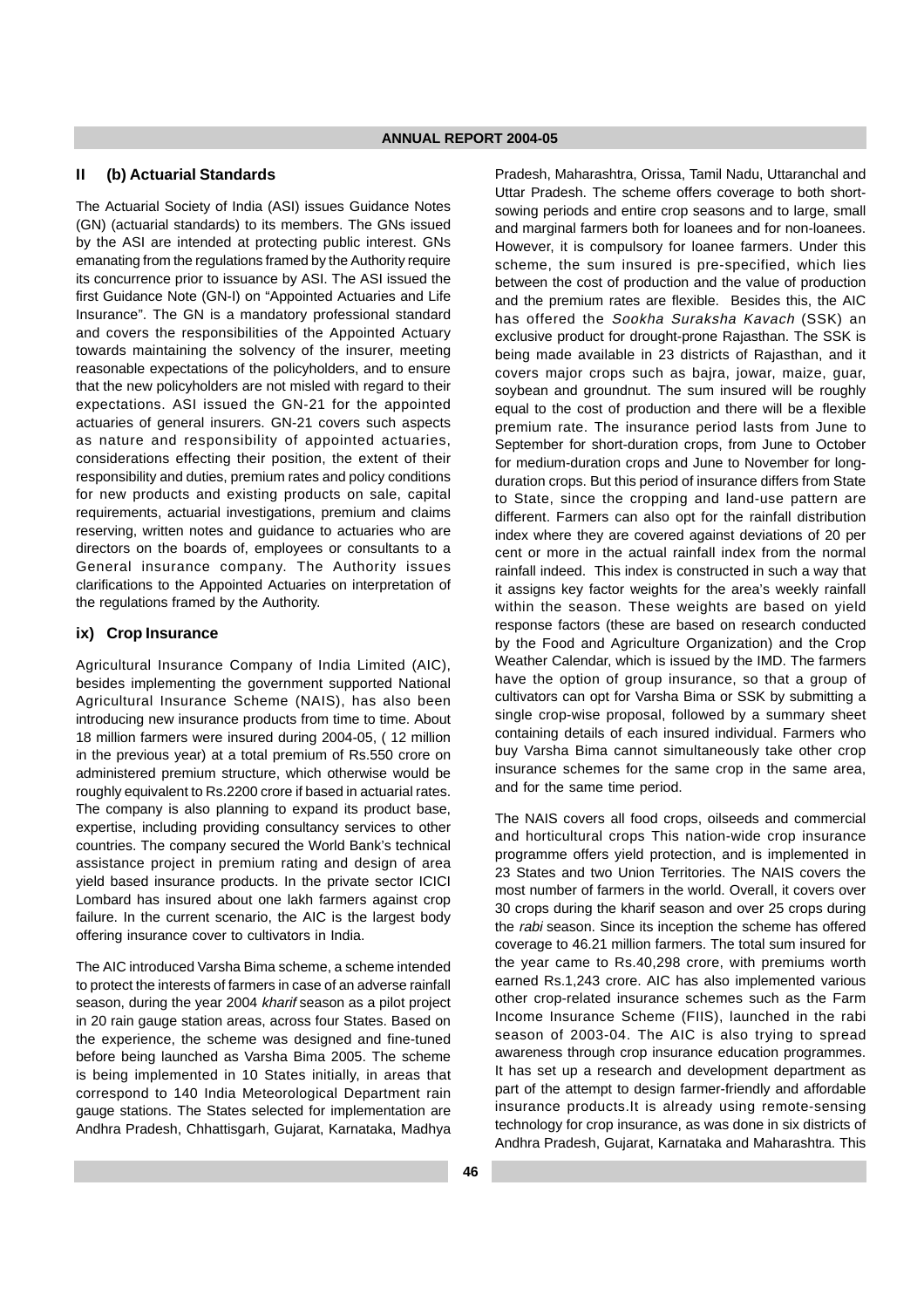involves acreage estimation, stress detection, crop health and yield modeling. The AIC is planning to expand further and bring all eligible crop loans and more areas, into its fold over the next three to five years. Since, farm income is directly linked to crops, which are vulnerable to adverse weather Insurance where it has compensated the farmers against the diminished value of crops/losses due to adverse weather fluctuations. The success of this experiment has led to similar products being developed by IFFCO Tokio. Taking a cue from this, other insurers are also taking initiatives and doing R&D in this segment.

Indian agriculture continues to depend on weather fluctuations resulting in inconsistent output growth and large deviations in agriculture income. Therefore the output needed to be smoothened ensuring reasonable income to the farmer in each year. In this context, imparting stability to agriculture through measures of weather-proofing and protecting farm income assumes significance, as it would lead to stability of increased output, increased capital formation and enhanced productivity of Indian agriculture. Towards this end there has been a growing interest in linking credit to some form of weather insurance. Weather insurance provides cover against defined deviations from normal weather conditions, not just against extreme conditions like severe drought or flood.

#### **x) Credit Insurance**

ECGC provides (a) a range of insurance covers to Indian exporters against the risk of non-realization of export proceeds due to commercial or political causes; and (b) different types of guarantees to banks and other financial institutions to enable them to extend credit facilities to exporters on liberal basis. ECGC took several measures during the year 2004- 05 to strengthen its business and Government released additional equity amount of Rs.100 crore during the year. With this the total paid up capital of ECGC is Rs.600 crore. Government has also agreed, in principle, to set up National Export Insurance Account to provide support to medium and long-term export of capital goods, projects and services. The Corporation is the first insurance company to obtain license from the Bureau of Indian Standard. ECGC has entered into Bancassurance Agreement so as to reach exporters located in remote places and facilitate not only easy export finances but also provide adequate credit insurance support. In a competitive environment, ECGC has started offering a range of products catering to the specific needs of the exporters. Some of the tailor-made products launched by the ECGC include policies covering Consignment Exports, Buyer Exposure Policy, and Software Project Policy. Further, the Corporation has also incorporated marine insurance cover as an add-on facility for customers of Specific Shipment Policy.

The total premium income earned during the year was

Rs.476.13 crore as against Rs.587.04 crore in the previous year. However, the total claim payments for the year 2004-05 have come down to Rs.403.87 crore from Rs.569.55 crore in the previous year. As a result, the operations for the year have ended up with a pretax profit of Rs.125 crore as compared to Rs.90 crore earned in the previous year. During 2004-05, ECGC declared a dividend of 20 per cent.

The Corporation is striving to implement effective procedural changes for improving quality of service to its customers. The Corporation is endeavouring to further simplify its claim settlement procedures to provide expeditious service to its customers. It is also taking steps to improve its risk management strategy for such high risk sectors as there has been a significant number of high value claims in a few high risk commodity sectors. The corporation has renewed the quota Share treaty with the national Reinsurer, GIC in respect of the covers issued under Specific Shipment Policy Scheme (SSP). ECGC has been in constant negotiations with GIC as well as other global reinsurers including Multilateral Investment Guarantee Agency of the World Bank Group and African Trade Insurance Agency for reinsurance cover for long term and medium term project Exports and Guarantee business. The Corporation has been successful in recovering Rs.4.73 crore from various reinsurers for the claims preferred to them pertaining to the underwriting periods 1996-2004.

#### **xi) Micro-Insurance**

For a long time a need has been felt for having insurance products which can be afforded by the rural and urban poor. Keeping in perspective the abysmal insurance coverage to the poor (rural & urban) the Authority as part of its developmental role put across the concept of microinsurance. The term micro was kept to differentiate it from insurance which is available otherwise.

The concept paper on micro-insurance was put on the website of the Authority in August 2004 for comments from the interested parties. A large number of comments from the stakeholders were received. Suggestions which were found useful were incorporated in the draft regulations. The draft regulations were discussed in the Insurance Advisory Committee and also in the IRDA Board. The draft regulations have now been notified.

The focus of the micro-insurance regulations is to provide a platform and rules to provide insurance to the targeted segment of the society. The regulations provide for a tie up between a life & a non-life insurance company for distribution of insurance products to improve the penetration of insurance in the selected segment. Thus cross selling which is not being allowed in general for other insurance products is allowed for micro-insurance. This is one of the major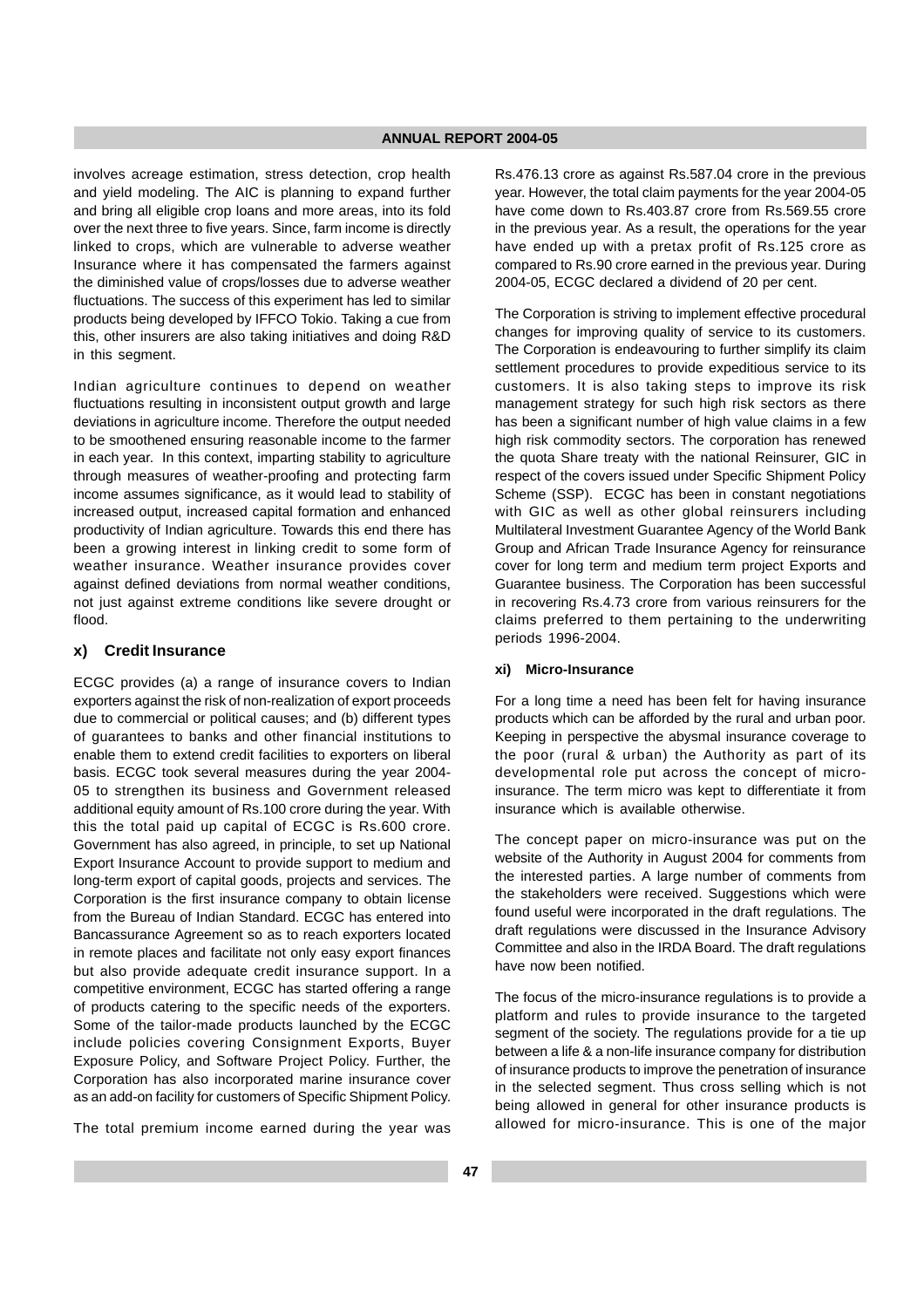## **Box Item No. 4**

# **GROUP INSURANCE**

The concept of group insurance existed in the laws of the sea many centauries earlier : "If goods are thrown overboard in order to lighten the ship, what is sacrificed for the common benefit may be made good by a common contribution." In fact all insurance may be considered group insurance, since an individual can be insured only by being part of a group on which the law of averages may operate.

Group Insurance is a means through which a group of persons who usually have a business or professional relationship to the contract owner are provided insurance coverage under a single contract. Over time, innovative underwriting techniques of group insurers and liberalized regulatory actions have broadened the definition. Group insurance can be described as an economical way of providing insurance protection against financial losses (such as those caused by death, disability, medical care expenses or retirement) of a group of individuals who are associated with the policyholder by some relationship other than insurance.

In its broadest concept, group insurance includes a considerable list of insurance coverages: life insurance, health insurance, annuities, and property & casualty insurances.

#### **Distinguishing characteristics of group insurance:**

In comparison with other forms of insurance written by life insurance companies, several distinguishing features are evident:

- the substitution of group underwriting for individual underwriting,
- the use of a master contract,
- lower administrative cost,
- flexibility in contract design, and
- the use of experience rating.

#### **Group underwriting:**

Group underwriting normally aims to obtain a group of individual lives or an aggregation of such groups of lives that will yield a predictable rate of mortality or morbidity. The point is that the group becomes the unit of underwriting, and insurance principles may be applied to it just as in the case of the individual.

In underwriting group insurance, certain important features should be present that either are inherent in the nature of the group itself or may be applied in a positive way to avoid adverse selection. They are:

- Insurance incidental to Group: The insurance should be incidental to the group; that is the members of the group should have come together for some purpose other than to obtain business. For example, the group insurance furnished to the employees of a given employer must not be the feature that motivates the formation and existence of the group.
- Automatic determination of benefits: Group insurance underwriting commonly requires an automatic basis for determining the amount of benefits on individual lives which is beyond the control of the employer or the employees. If the amount of benefits taken were optional, it would be possible to select against the insurer. For e.g., those in poor health would tend to insure heavily and the healthy ones might tend to elect minimum coverage. However, as the group mechanism has evolved, more flexibility has crept in the form of options in excess of basic coverage.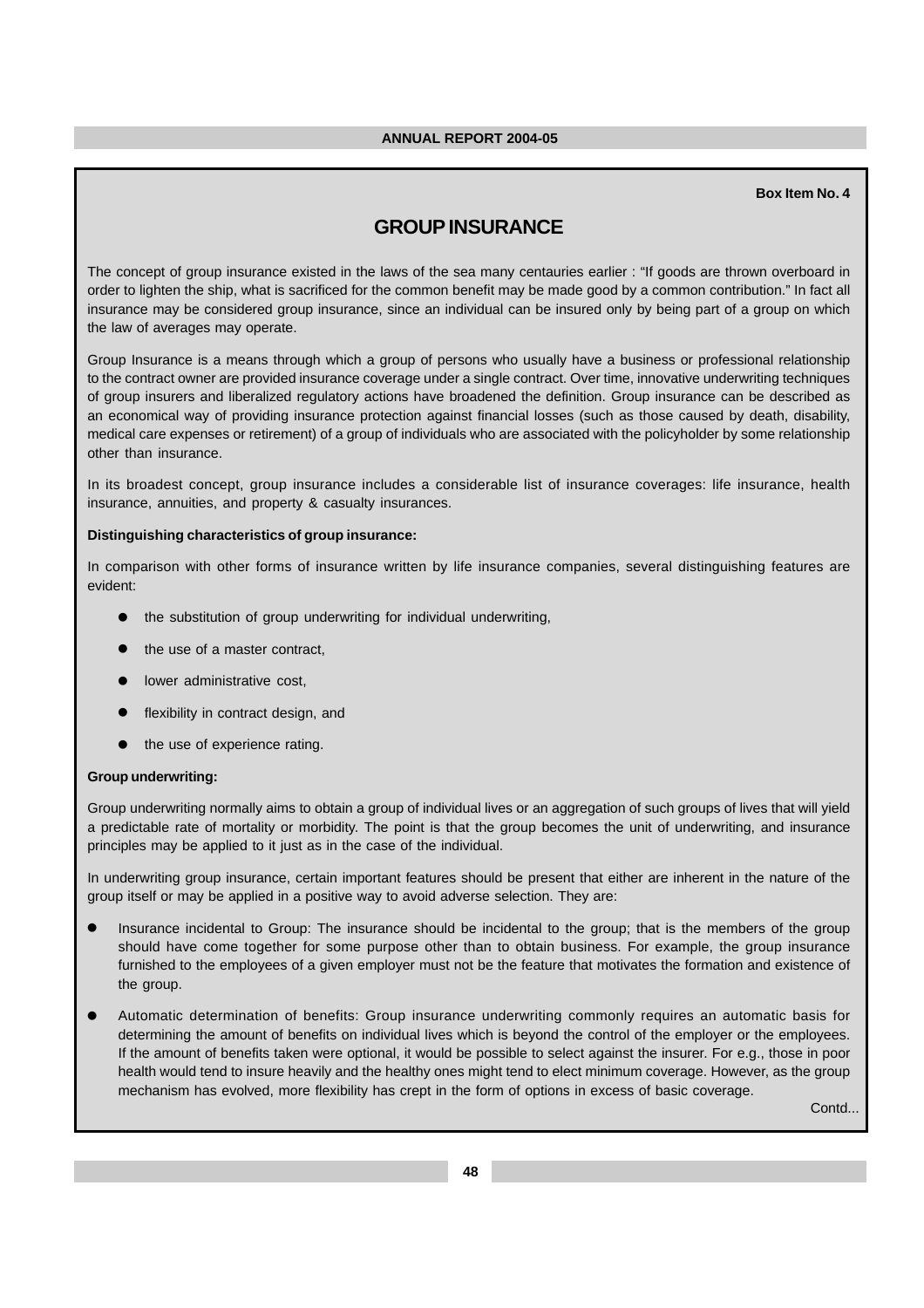- Minimum participation by the Group: Another underwriting control is the requirement that substantially all eligible persons in a given group be covered by insurance for the scheme to be effective.
- Efficient Administrative Organization: A single administrative point / organization should be able and willing to act on behalf of the insured group. In the usual case, this is the employer. In the case of contributory plan, there must be a reasonably simple method, such as payroll deduction by which the master policy owner can collect premium.

## **Group Policy**

Second characteristic of group insurance is the use of a group policy (contract) held by the owner as group policyholder. The master contract is a detailed document setting forth the contractual relationship between the group contract owner and the insurance company. The insured persons under the contract are not actually parties to the contract although they may enforce their rights as third-party beneficiaries. In the United States the issue whether the participants are "parties to the contract" or merely "third-party beneficiaries" is under litigation.

#### **Lower cost**

A third feature of group insurance is that it is usually lower-cost protection than which is available in individual insurance. The nature of the group approach permits use of mass-distribution and mass-administration that afford economies of operation not available in individual insurance. The premium for the group is also based on an actuarial assessment of the group as a whole. Employer subsidization of the cost is a beneficial factor in group insurance plan design.

## **Flexibility:**

The group insurance plan usually is an integral part of an employee benefit program and in most cases the contract can be tailored to meet the objectives of the contract owner as long as the flexibility does not result in adverse result.

## **Experience Rating:**

Group premiums are often amenable to experience rating. The experience of the individual group may have an important bearing on loading or discounts.

## **Advantages of Group Insurance**

The group insurance mechanism has proved to be a remarkably effective solution to the need for employee benefits. The increasing complexity of industrial / service economies has brought increasingly large numbers of persons together, and the group mechanism has enabled insurance companies to reach vast numbers of individuals within a relatively short period and at low cost. Equally important has been the fact that the employer usually pays a large share of the cost. Under group insurance scheme, an individual who could otherwise be uninsurable gets coverage.

## **Limitations**

From the viewpoint of the employee, especially for health insurance products the group insurance has one limitation i.e., the temporary nature of coverage. If the employer terminates the group plan, the employee loses the coverage unless it is converted in an individual policy (which usually is more expensive). The individual may lose the discount applicable to the group and may have to incur administrative costs apart from higher premium. The individual policy also may not be as flexible as the group policy.

## **Eligible Groups**

The types of groups eligible for group insurance coverage have broadened significantly over the years. This wider eligibility is reflected in both regulations and the underwriting philosophy of group writing insurers. Within the United States, four specific categories of groups are covered. They are: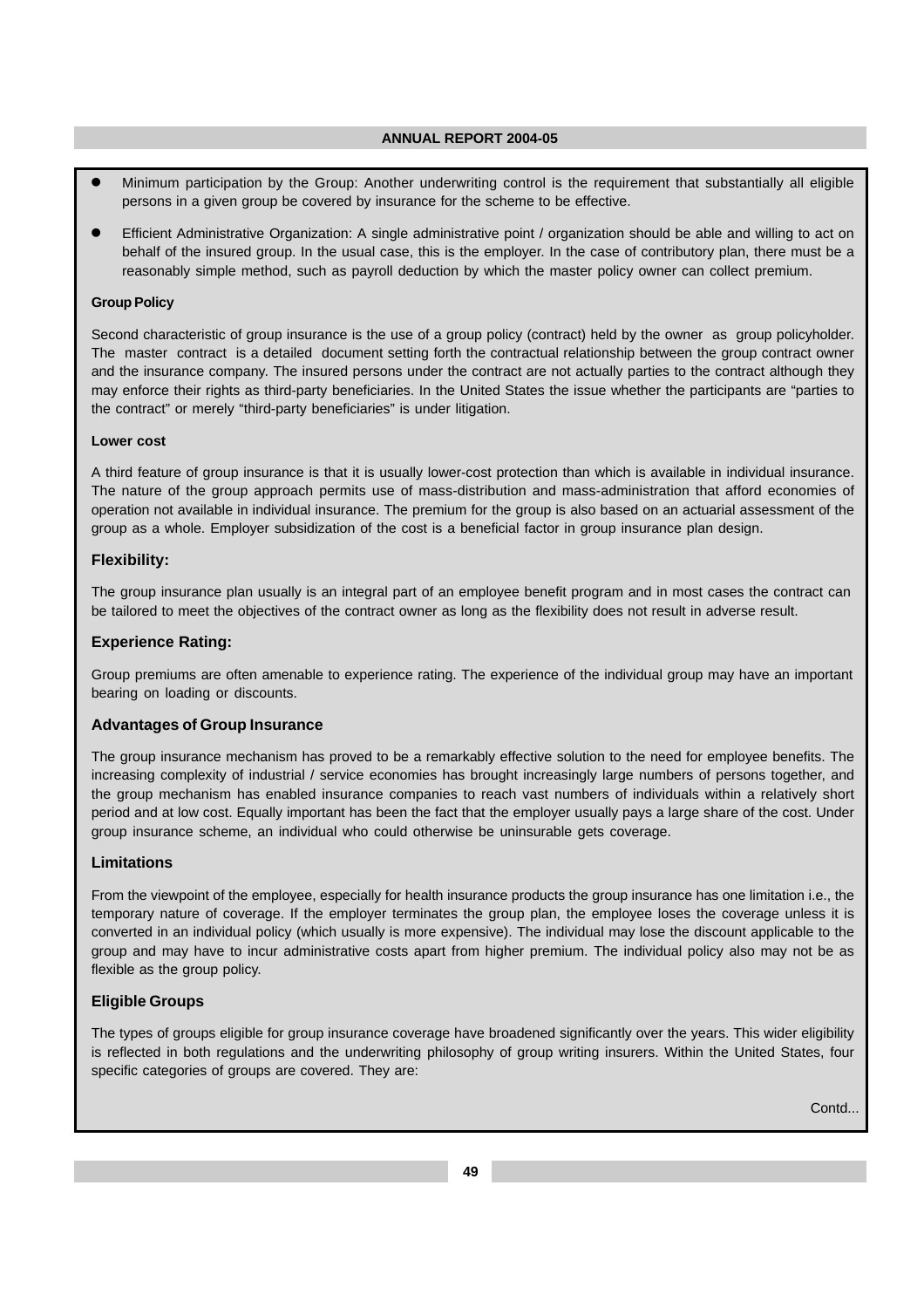- The employees of a single employer comprise the first category. The employer may be a sole proprietorship, a partnership or a corporation.
- Debtor Creditor Groups: Group credit insurance (life and disability income) has grown rapidly in the United States, reflecting a credit-oriented society. The contract owner in these plans is the creditor, such as a bank, a credit union, or any business that has significant accounts receivable, including those that rely on credit card customers.
- Labour Union Groups. The Contract may be issued to the union itself. The insurance must be for the benefit of persons other than the union or its officials.
- Multiple Employers groups such as Negotiated Trusteeships, Voluntary Trade Associations, Multiple Employee Trusts (METs), Professional Associations and Credit Groups

Numerous other types of groups such as alumni associations, professional associations, veterans' groups, and savings account depositors may also be eligible for group insurance depending on the underwriting practices of the insurance companies.

## **Indian scenario**

The contingencies of death, accident and ill health could result in financial hardship to anyone at any time. Therefore group life and health insurance has become a major consumer product in India too, involving insurers, employer-employees, health care providers and various other groups.

In the life insurance area, the common group policies are – Group Savings Linked Policy, Group Superannuation Policy, Group Term Insurance Policy, Group Gratuity Scheme etc. In the General Insurance Business, the common group policies are the Group Personal Accident Policy and Group Mediclaim Policy. In fact the erstwhile Personal Accident Tariff had two types of 'group coverages' i) with employer-employee relationship and ii) with no employer-employee relationship. In both cases the emphasis was on well defined group. Under the first category employees of firm, company, association or a club will figure where as under the second, the members of an institution, society, association or club with no employeremployee relationship form the group. Group Health insurance business constitutes nearly 35 per cent of the health insurance business.

## **Various aspects relating to constitution of "group".**

There are various aspects that are connected with the group; the most important one being 'what shall constitute a "group"?' If the regulations were designed to sell health insurance at an institutional level, the definition of a group has been widely misused by both the players as well as their distribution channels. Lack of clear-cut definition of what constitutes a 'group' led to heterogeneous groups being formed just to fulfill legal obligation to avail of the benefits without any commonality of purpose. The sole purpose is to avail substantial discounts in the premia for health insurance. This has led group health insurance to be written on grossly inadequate rates and adverse loss ratios. This misuse has also resulted in lack of transparency and unethical insurance activity without accountability on the part of those managing such heterogeneous groups. In such cases, the buyer of the group policy has neither insurable interest nor any sustainable relationship with the members of the 'group'. These group schemes thus become an instrument to sidestep the provisions of the Insurance Act and enable persons to sell insurance without being properly regulated and the buyers being misled about the true nature of the contract. The certificate issued by the policyholder and the funding activity carried out by him could mislead the consumer into thinking that they are a TPA offering cashless service.

With a view to rationalizing the approach to be adopted by the insurers in dealing with various groups and keeping in mind the interests of the individual members of a group, the IRDA issued 'Guidelines on Group Policies' to be adhered to by all insurers. The salient features of the guidelines are: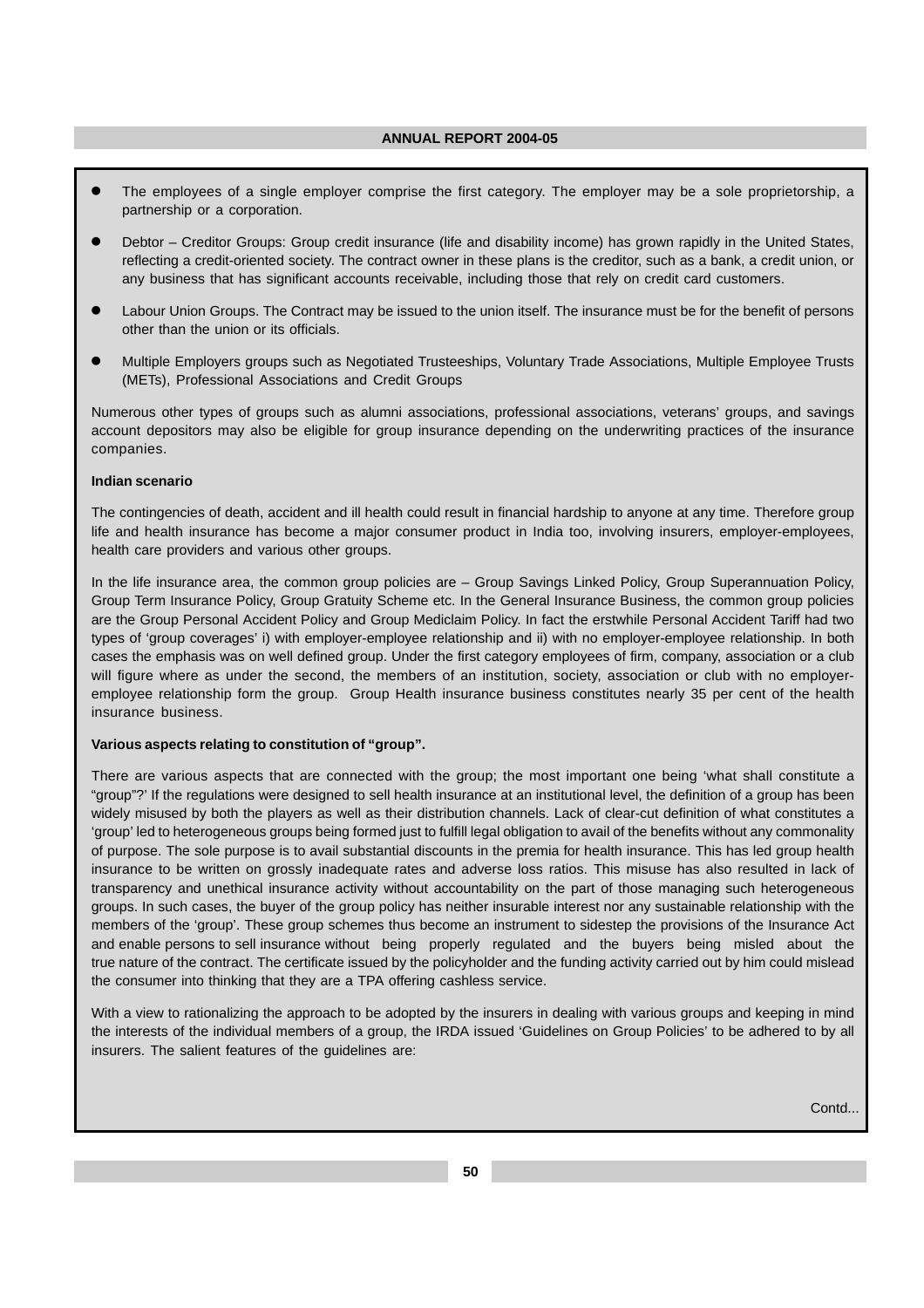## **Definition of a Group:**

- 1. There has to be a commonality of purpose in a group. eg. employees. Non-employer-employee group members must authorize the group's organizer to arrange insurance on their behalf.
- 2. No group should be formed with the main purpose of availing insurance. Relationship between the members and the policy buyer (group manager) should be other than insurance.
- 3. Minimum size of the group left to the prudence of the insurer.
- 4. Entry into group policy of a member will be from a well defined date and not merely the date of joining.

## **Marketing of Group Insurance:**

- 1. Insurer may sell group insurance policies either directly or through insurance agent or insurance intermediary.
- 2. Insurer's agreement of sale of insurance must be with a person or entity licensed under the Insurance Act only. All arrangements contrary to these guidelines to be terminated forthwith. The Authority may relax this condition in case of sale of micro-insurance products.

Insurer using corporate agent for sale should require such corporate agent to file certificates at least once a year confirming compliance of Section 40A, 40C and 64 VB of the Insurance Act,1938, IRDA (Insurance Advertisements & Disclosures) 1. Regulations 2000, IRDA (Protection of Policyholders' Interest) Regulations 2002.

## **Group Insurance Administration :**

- 1. The premium and benefits applicable to each member should be clearly specified in the group policy. Any changes should be in the nature of policy change to be agreed to by the insurer.
- 2. Group discount should not be appropriated as additional remuneration but shall be passed on to the members. It may also be shared in proportion to the premium paid.
- 3. The Percentage of commission paid to the agent / corporate agent should be as approved by the Authority or as specified in the Insurance Act, 1938 read with the IRDA Act, 1999 and the Regulations framed thereunder. Commission should be predetermined and published and not determined on a case to case basis. No other payment to the agent/ corporate agent or group manager is permissible.
- 4. Each group insurance policy should clearly refer to a list of persons insured which cannot be subsequently manipulated.
- 5. In non-employer-employee cases, the individual group member would be treated as the insured beneficiary and the group manager will be only the holder of the group policy. The insurer is totally responsible to ensure that the claim payment is made in the name of the insured member. The insurer is also responsible for the certificate of insurance issued by a group organizer or administrator. In such cases it will be prudent to have the certificates with in-built security features and pre-numbered lots.
- 6. The insurer shall be held responsible to the insured persons, in respect of the group policy in case of failure of the group organizer or manager to account for the business to the insurer.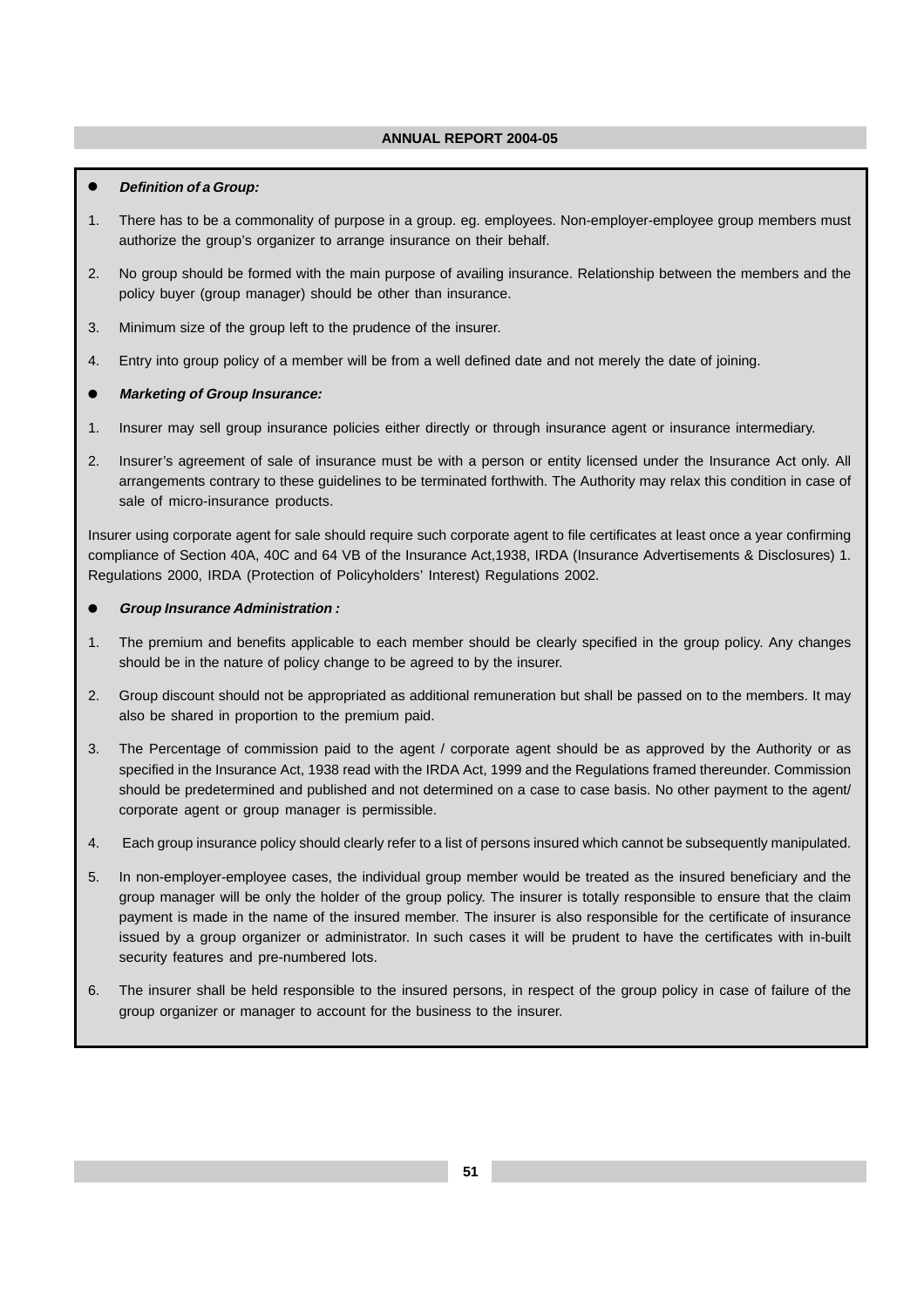initiatives taken in the micro-insurance regulations. The regulations also define micro-insurance agents, which can be Self Help Groups, Micro-Finance Institutions and Non-Governmental Organizations. A major departure from the existing norms for licensing agents is that the microinsurance agents would have to undergo a capacity building training of twenty five hours which will be provided by the insurance company to whom the agent is attached and that the micro-insurance agent need not have to pass the test to become a certified agent. This change is designed to provide a much needed fillip to the distribution channels in rural India for marketing low value products which till date was an area of concern since getting agents in rural areas has been a perennial problem.

Since distribution will be one of the important keys to the success of micro-insurance, the Authority has taken care to provide enough incentives for micro-insurance agents to take the task of spreading insurance to the poor earnestly. The micro-insurance agent would also perform functions like collection of proposal forms, remittance of premium to the insurance company, help in settlement of claims, administration of policies; etc .The micro-insurance agent would be trained in all these functions as part of capacity building by the insurance company at their cost. In life insurance products the commission on renewal premiums taper from 7.5 percent in the second year to 5 per cent from fourth year onwards, however, the commission/remuneration/ fee on micro-life insurance products is pegged at a constant twenty percent for the premium paying term of the micro-life insurance product and ten percent on single premium microinsurance products. For non-life micro-insurance products the commission is fixed at fifteen percent.

In order to ensure that the benefits of micro-insurance reach the people who require it the most and to see that the products are not priced out of reach of the needy, the Authority believed in putting limitations in the design of products. Thus the Authority has allowed term & endowment insurance to a maximum of Rs 50,000 and a minimum of Rs 5,000. In the case of term insurance, the term of the insurance has been restricted to fifteen years with a minimum term of 5 years. No riders would be allowed and the micro-life insurance products are to be kept as simple as possible for the people to understand them. In the case of general insurance, the cover for dwellings, livestock, tools and implements range from Rs 5,000 to 50,000 per asset. Health insurance would also be provided under micro-insurance for families as well as individuals and the maximum cover will be Rs 30,000 while the minimum for individuals is Rs 5,000. For families it is Rs 10,000.

Thus micro-insurance regulations which were framed on the above would spur the insurance companies to take insurance to the poor on an economic model which would be viable socially and economically to the micro-insurance agents, insurance companies and to the insured. For encouraging the sale of micro-insurance products, it is clarified that these would form part of the mandated social and rural obligations of an insurer prescribed under the provisions of the Insurance act, 1938.

## **xii) Directions, orders and regulations issued by the Authority**

With a view to providing quidance to the insurers and to clarify various issues raised by them, the Authority has been issuing Clarifications, Directions and Orders from time to time. The gist of these Orders/Directions issued in the year 2004-05 (and up to September, 2005) is placed at Annex xii.

## **xiii) Powers and Functions Delegated by the Authority**

In exercise of the powers under Section 64UM (2) of the Insurance Act, 1938, the Authority vide order dated 3<sup>rd</sup> August 2005 raised the limit of losses required to be surveyed by a licensed surveyors and loss assessor for settlement of claims, from Rs. 20,000/- to Rs. 50,000/- for the recent floods in Maharashtra and Gujarat alone for a period of two months from the date of order, as a special case. The insurers may utilize the services of in-house surveyors for assessing losses upto Rs. 50,000/-. This special dispensation is given to insurers to ensure expeditious disposal of claims and for mitigating hardships to policyholders.

## **xiv) Right to Information Act**

The provisions of the Right to Information Act, 2005 effective 12 October, 2005, provides for simple, clear and regular procedure for accessing information easily by the citizens. The Right to Information is fundamental to the realizations of Economic and Social Rights as well as Civil and Political Rights. Free flow of information from the Government and Public Authorities will create an enlightened and informed public opinion and also make Authorities accountable to the public. IRDA established under an Act of Parliament is a 'Public Authority" in terms of Right to Information Act.

With the coming into force of the Act, IRDA has initiated steps to comply with the provisions of the Act in a manner that facilitates the Right to Information under the Act.

It has also designated the Central Public Information Officer as well as the Appellate Authority under the provisions of the Act to deal with the requests from the citizens seeking information under the provisions of the Act.

Mrs. Veda Kumari, Executive Director (Admin) has been designated as the Central Public Information Officer under Section 5 of the Act and Shri.C.R.Muralidharan, Member has been designated as the Appellate Authority under Section 19 of the said Act.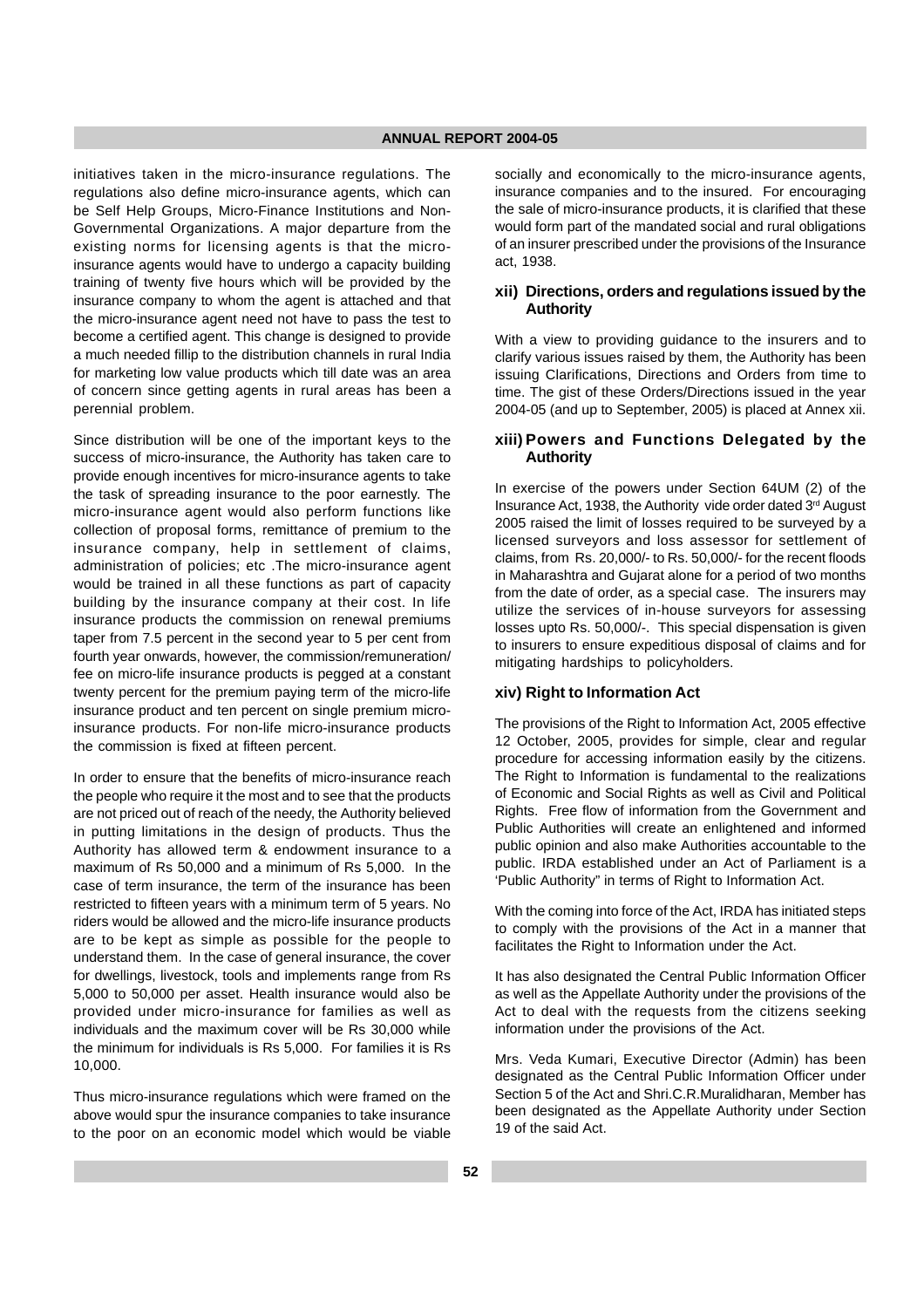# **PART II REVIEW OF WORKING AND OPERATIONS**

## **i) Regulation of Insurance and reinsurance companies**

The Authority has issued the IRDA (Obligations of Insurers to Rural or Social Sectors) (Amendment) Regulations, 2004, w.e.f 30-07-2004. The Amendment redefined 'Rural Sector". As per the new definition, 'Rural Sector' means the places or areas classified as "rural" while conducting the latest decennial population Census (Census of India). Prior to this, the definition read as under:

**'(c) "Rural Sector"** shall mean any place as per the latest Census which meets the following criteria – '

- i. A population of less than five thousand:
- ii. A density of population of less than four hundred per sq km: and
- iii. More than twenty-five per cent of the male working population is engaged in agricultural pursuits.

The new definition eliminates the difficulties in identifying areas fulfilling the above requirements. The regulation is placed at Annexure II.

#### **Status of exempted insurers**

The Central Government has granted exemption to State Government Insurance Funds under Section 36 of the General Insurance Business (Nationalization) Act, (GIBNA) 1972. These funds are required to ensure compliance with the provisions of the Insurance Act, 1938 and with the regulations framed there under, to the extent applicable to them under Section 110F of the Insurance Act. Further, Section 118 of the Insurance Act, 1938 provides for exemption of specified entities from the provisions of the Act. The LIC Act 1956 under Section 44 provides for exemption from the provisions of the said Act to specified insurers/schemes.

Broadly, the exempted insurers fall under the following three categories:

- (a) State Government Insurance Departments transacting non-life insurance business in respect of assets owned/ financed by them;
- (b) Exempted insurers transacting health insurance for its members; and

 (c) State Government Insurance Departments transacting Crop Insurance Business.

## **ii) Intermediaries associated with the insurance business**

Intermediaries associated with insurance business are brokers, third party administrators (TPAs) and surveyors. The insurance agents, including the corporate agents, are in the nature of intermediaries but are not so defined in the IRDA Act. However, since the agents represent their principals, i.e., the insurers, and their functions are akin to intermediaries they are treated as intermediaries. The Authority has issued standard instructions and guidelines for approval/renewal of On-line agents training institutes and also revised guidelines for licensing of corporate agents. In order to streamline the system of licensing of Corporate agency, the Authority has in addition to the Regulations already in force has issued fresh guidelines for compliance by the Insurance Companies.

## **Insurance Agents**

A critical element of insurance sector reforms is the development of a pool of human resources having right skill and expertise in each segment of the industry to provide quality intermediation to market participants. Quality intermediation requires personnel working in the industry need to (i) follow a certain code of conduct and (ii) have an understanding of business and skills to service different constituents in the market. It was recognized that agents are a critical link between the insurer and the insured and they should be fully equipped to sell insurance. The Authority has issued guidelines for agents' on-line training.

## **Guidelines for agent's on-line training institutes**

The Authority received complaints that the minimum requirements prescribed by the Authority for agents' on-line training institutes were not complied with. It was also reported that the institutes were giving the 100 hours completion certificates within a short duration of time. It was, therefore, felt necessary to issue fresh guidelines and the Authority issued Standard instructions and guidelines applicable for approval/renewal of On-line agents' training institutes.

The guidelines provide number of hours, duration of training in life, general or composite insurance business and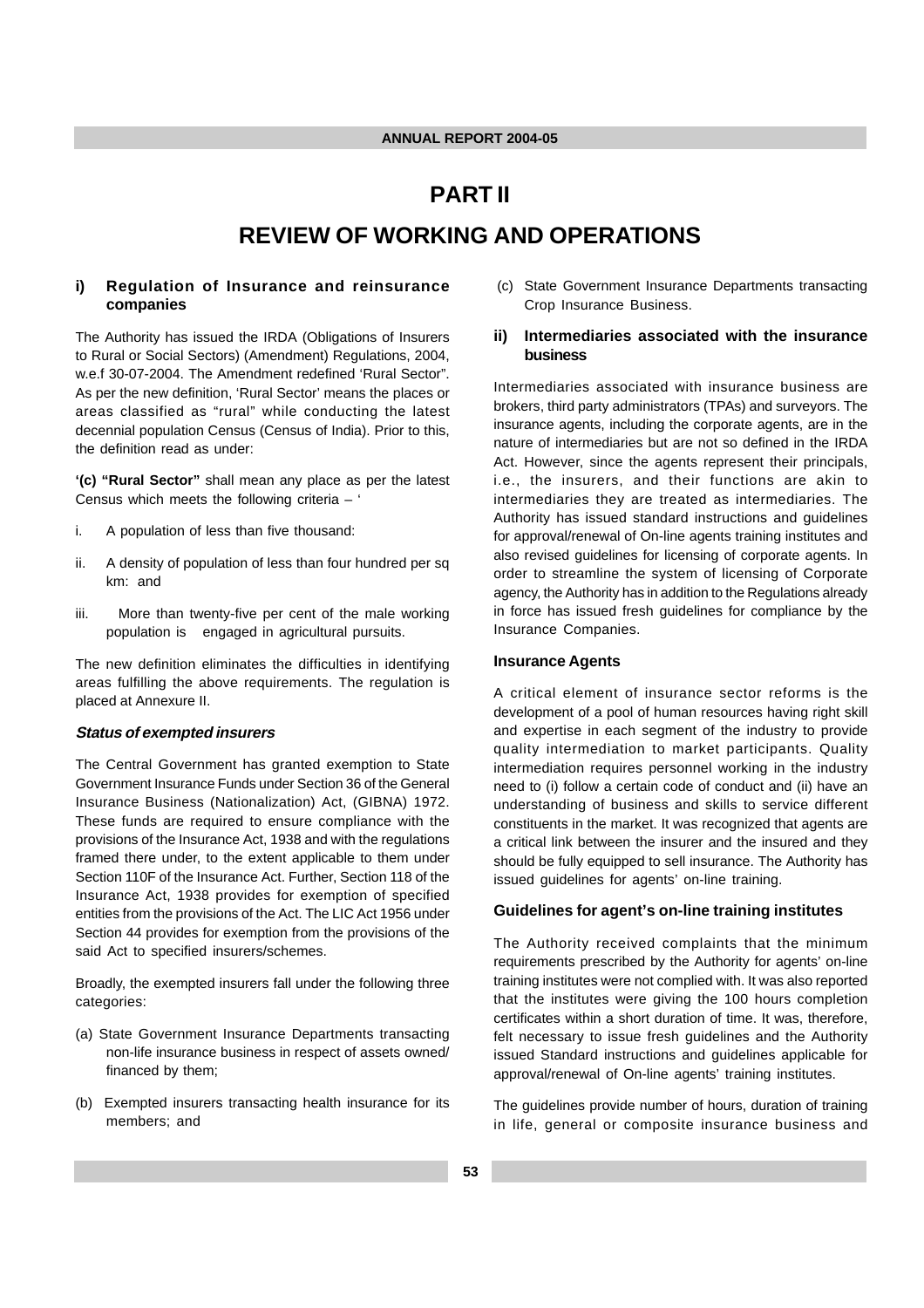maintenance of attendance records. The initial accreditation will be for a period of one year. The institutes are mandated to maintain i) database of details of the candidates who have completed the training, ii) name of the faculty / administrator who helped in solving the online user's problems during the tenure of the training and iii) a record of test at the end of each chapter or at the end of the training. Prior approval of the Authority must be obtained if the Training Institute intends to change any of the particulars or details of provisions already approved by the Authority. Such changes would be simultaneously incorporated on the IRDA web-site.

In addition to the above, the Authority also prescribed technical checks to be complied with by the On-line training institutes.

## **Corporate Agents**

IRDA has issued revised guidelines for licensing of corporate agents. The guidelines has stipulated that the decision to engage any person as corporate agent will be taken only in the corporate office of the insurance company and the proceedings appointing the person as corporate agent will be issued by an officer who will specially be designated by the chief executive officer of the insurance company. Insurers have been directed to carry out 'surprise inspection' of the books and records of the group organizer or manager at least once a year to ensure total compliance.

It has come to the notice of the Authority that corporate agents resorted to use of introducers or finders or sub-agents who, in fact, sold the contracts and the corporate agent passed on varying levels of insurance companies or by improperly charging to the public a higher premium than paid to the insurer and using the margin to pay the sales persons. The Authority also noticed that a large number of firms are floated by the same set of individuals under different or similar names and utilized the services of people who did not have the requisite qualifications to sell insurance products and paid their remuneration for procuring the contracts. In view of the above, the Authority had decided to suspend the issuance of fresh Corporate Agency licences in September, 2004.

In order to streamline the system of licensing of Corporate agency licenses, the Authority has in addition to the Regulations already in force, decided to issue fresh guidelines for compliance by the Insurance Companies while issuing the licences to the Corporate Agents.

## **The salient features of the new guidelines include**

- (1) The corporate agent should be a Public Limited Company with a minimum share capital of Rs. 15 Lakh if its sole function is to act as a Corporate Agent.
- (2) The business shall be transacted only by full time employees of the corporate agent having required qualifications as per the regulations.
- (3) Ordinarily one license can be granted to one group provided the group does not have any other insurance activity such as broker, insurer etc. the chief Insurance Executive, and other specified persons who will be employees by the applicant.

At least one of the persons should have insurance qualification to the extent of FIII or AIII or such other qualification or experience that IRDA may, at its sole discretion, consider adequate. NGOs and SHG who work as a Corporate Agent in the area of Micro-insurance may apply to IRDA and secure exemption from the requirement to maintain any specified shareholder fund. They will be guided by the provisions of micro-insurance regulations. In the corporate agency system there shall be no "sub-agents" or "introducers" or "referral providers" or lead "generators" by whatever name called. Sale of insurance products shall only be done by persons qualified as "specified persons". Where group insurance is sold through corporate agents, the same should comply with the guidelines on group insurance.

## **Insurance Brokers**

The presence of professional insurance brokers and independent financial advisers, who represent the interest of the client, is a major motivating factor for insurers to raise efficiency and to give better value to policyholders. The Authority has assured the insurance broking community that it would examine the five per cent special discount currently offered by insurers directly in favour of the corporate entities, which brokers felt was a hindrance to their survival.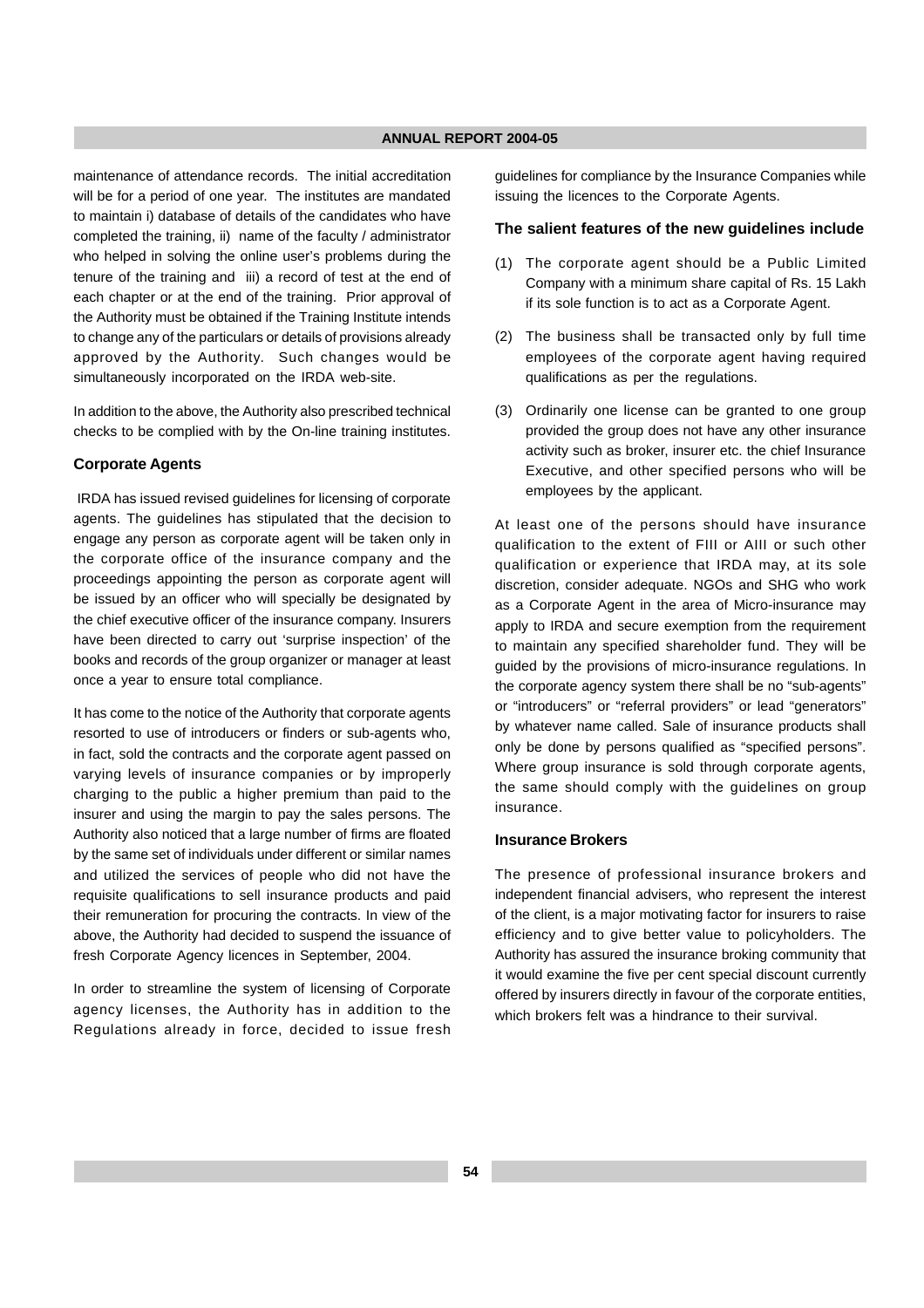# **TABLE 25 NEW BUSINESS (LIFE) UNDERWRITTEN THROUGH VARIOUS INTERMEDIARIES: 2004-05**

(Per cent)

| <b>Insurer</b>        | <b>Individual</b><br><b>Agents</b> | <b>Corporate Agents</b><br><b>Banks</b> | <b>Others</b> | <b>Brokers</b> | <b>Referrals</b> | <b>Direct</b><br><b>Business</b> |
|-----------------------|------------------------------------|-----------------------------------------|---------------|----------------|------------------|----------------------------------|
| <b>Private Sector</b> | 59.30                              | 15.42                                   | 7.75          | 1.23           | 6.25             | 10.05                            |
| <b>LIC</b>            | 98.79                              | 0.87                                    | 0.3           | 0.04           | 0.00             | 0.00                             |
| <b>TOTAL</b>          | 88.65                              | 4.61                                    | 2.21          | 0.35           | 1.60             | 2.58                             |

#### **Surveyors and Loss Assessors**

Setting up of the 'Indian Institute of Insurance Surveyors and Loss Assessors':

The Government of India proposed the establishment of a professional body for streamlining, regulating and developing the profession of surveyors and loss assessors, on the similar lines of the professions like Chartered Accountants, Cost and Works Accountants and Company Secretaries. The Government appointed a Committee under the chairmanship of Mr. K.N.Bhandari to look into the suitability of forming an Institute for Surveyors and Loss Assessors. The Committee, in its report submitted in June, 2003, recommended that the Government, IRDA and the industry should do everything possible to promote establishment of an Institute for Surveyors. As a follow up, IRDA constituted an Adhoc Committee of Surveyors and Loss Assessors to set in motion the establishment of the Institute. The institute has been incorporated under Section 25 of the Companies Act, 1956 under the name 'Indian Institute of Insurance Surveyors and Loss Assessors' with registered office at Hyderabad. The Memorandum of Understanding and Articles were drawn with the approval of the Regional Director, Chennai. The IRDA along with the Adhoc Committee is now working towards Membership drive, election process etc to put in place the first elected Council of the Institute.

#### **iii) Litigations, appeals and court pronouncements**

The Authority has been impleaded either as the main party or proforma party, in regard to litigations on diverse matters filed before various courts. The court cases pertain mainly to settlement of claims by insurers, non-renewal of insurance policies, renewal of license of insurance agents, classification and categorization of surveyors and loss assessors, loading of motor insurance premium, non-implementation of awards of Ombudsman, etc.

The Authority, while defending the cases on merit, keeping in view the provisions of laws and regulations, seeks to highlight the philosophy behind various provisions of law and instructions issued on different issues relating to the supervision and conduct of insurance business. Wherever the Authority feels that it is not involved in the case either on point of law or point of facts i.e. when the subject matter of the case is outside its regulatory provisions, it arranges for deletion of its name from the array of respondents.

## **iv) International Cooperation in Insurance**

## **International Association of Insurance Supervisors**

The International Association of Insurance Supervisors (IAIS) represents insurance regulators and supervisors of some 180 jurisdictions and was established in 1994. India was one of the founding members of IAIS.

Since 1999, the IAIS has welcomed insurance professionals as Observers. Currently there are more than 100 Observers representing industry associations, professional associations, insurers and reinsurers, consultants and international financial institutions. The IAIS issues global insurance principles, standards and guidance papers, provides training and support on issues related to insurance supervision, and organises meetings and seminars for insurance supervisors.

The IAIS works closely with other financial sector standard setting bodies and international organisations to promote financial stability. It holds an Annual Conference where supervisors, industry representatives and other professionals discuss developments in the insurance sector and topics affecting insurance regulation.

An Executive Committee, whose members represent different geographical regions, heads the IAIS. It is supported by three main committees - the Technical Committee, the Implementation Committee and the Budget Committee. These committees form subcommittees and working parties (working groups, task forces and groups) to accomplish their objectives.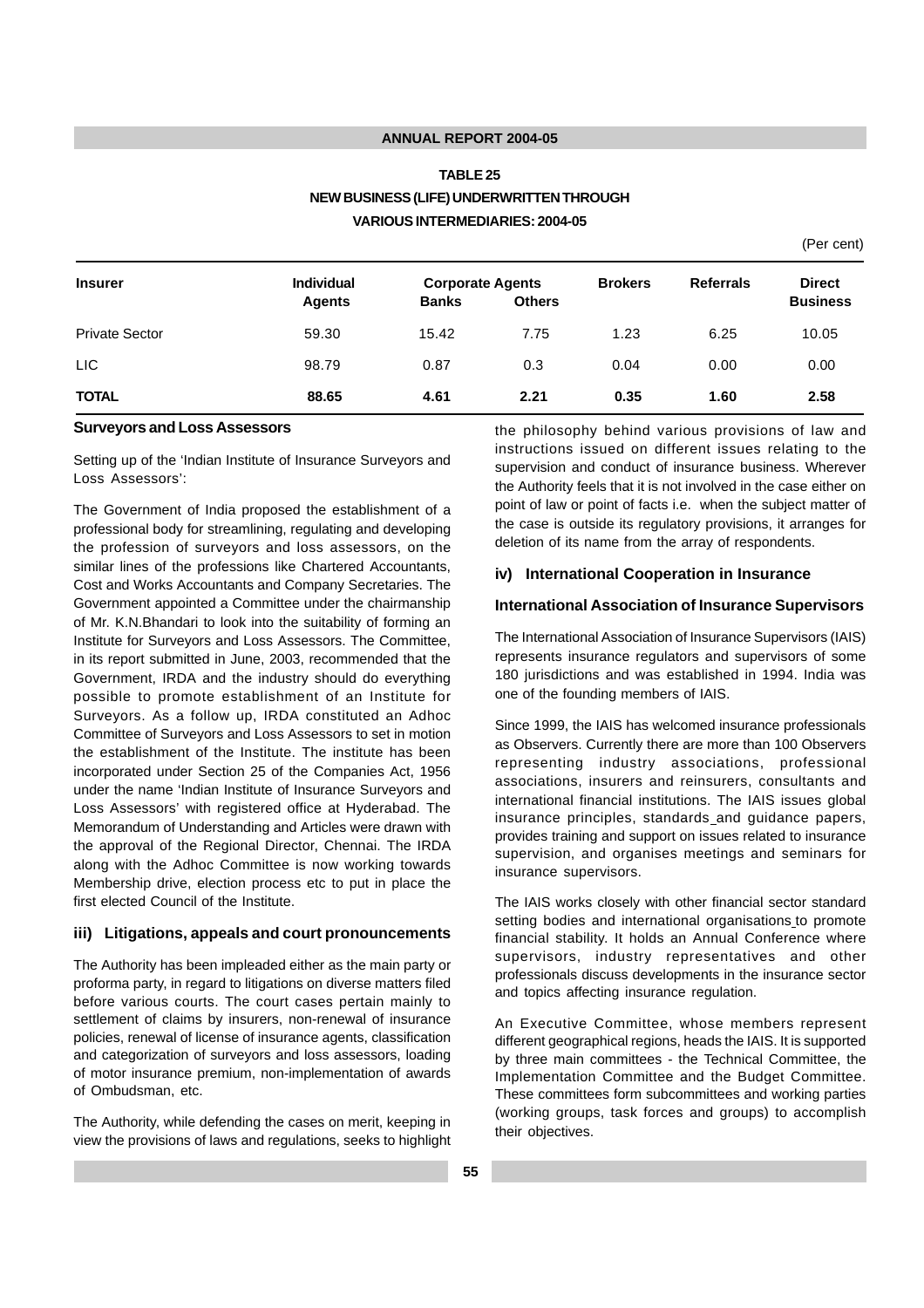

The Authority is an active member of the IAIS and the Chairman of the Authority is Member of its Executive Committee. The Authority is also represented on various Committees. Officers of the Authority are also involved, on a continuing basis, in developing the core curriculum for insurance supervisors training.

## **IAIS principles, standards and guidance papers**

The IAIS has issued the principles, standards and guidance papers for use by the respective home regulators. They represent best practices, or targets, for supervisors to work towards and can be implemented in a flexible manner depending on the circumstances within each jurisdiction.

The sub-committees are currently working on the following papers:

- 1. A new framework for insurance supervision: Towards a common structure and common standards for the assessment of insurance solvency.
- 2. Towards a common structure and common standards for the assessment of insurer solvency: cornerstones for the formulation of regulatory financial requirements.

The Authority hosted a Seminar on Regulatory Issues for Senior Offices of Insurance Regulatory Agencies**,** coorganised by the IAIS and the Institute of Insurance and Risk Management (IIRM) from 14-16 November 2005 in Hyderabad, India. The seminar covered topics such as corporate governance, investments, on-site inspection, micro insurance, as well as regional developments. Regulators from other Asian countries also participated in the seminar.

## **v) Public Complaints**

The Mission Statement of the Authority attaches importance 'to protect the interest of and secure fair treatment to policyholders'. Keeping in mind this primary objective the Authority frames the regulations. Consumer Grievance Cell (CGC) in IRDA tries to ensure speedy redressal of the complaints from the policyholders of life and non-life insurance products.

#### **Non-life insurers**

It is pertinent to view the complaints with respect to the number of policies underwritten by the insurance companies. As per statistics furnished 472.61 lakh (excluding policies issued by Agricultural Insurance Corporation) policies were issued in the year 2004-05. The total number of policies issued by the Public sector is 421.42 lakh and by the Private sector is 51.66 lakh Table 26 gives a perspective of the complaints received by the Authority.

| STATUS OF COMPLAINTS - NON-LIFE INSURERS (2004-05) |      |                           |                                       |                     |                                       |                                       |               |                                |              |  |
|----------------------------------------------------|------|---------------------------|---------------------------------------|---------------------|---------------------------------------|---------------------------------------|---------------|--------------------------------|--------------|--|
| <b>Insurer</b>                                     |      | Pending as<br>on 31/03/04 | Reported<br>during Apr<br>'04-Mar '05 | Total<br>complaints | <b>Resolved</b><br>during the<br>year | Pending as<br><b>on</b><br>31/03/2005 |               | Break up of pending complaints |              |  |
|                                                    |      |                           |                                       |                     |                                       | (1)                                   | (II)          | III)                           | (IV)         |  |
| <b>Public Sector</b>                               | 1072 | 1571                      | 2643                                  | 1937<br>(73.3)      | 706                                   | 486                                   | 85            | 126                            | 09           |  |
| <b>Private Sector</b>                              | 1    | 162                       | 163                                   | 139<br>(85.2)       | 24                                    | 07                                    | 02            | 15                             | 0            |  |
| Total                                              | 1073 | 1733                      | 2806                                  | 2076                | 730                                   | 493<br>(67.53)                        | 87<br>(11.92) | 141<br>(19.32)                 | 09<br>(1.23) |  |

| TABLE 26                                           |
|----------------------------------------------------|
| STATUS OF COMPLAINTS - NON-LIFE INSURERS (2004-05) |

Note: Figures in brackets are percentages to the respective totals.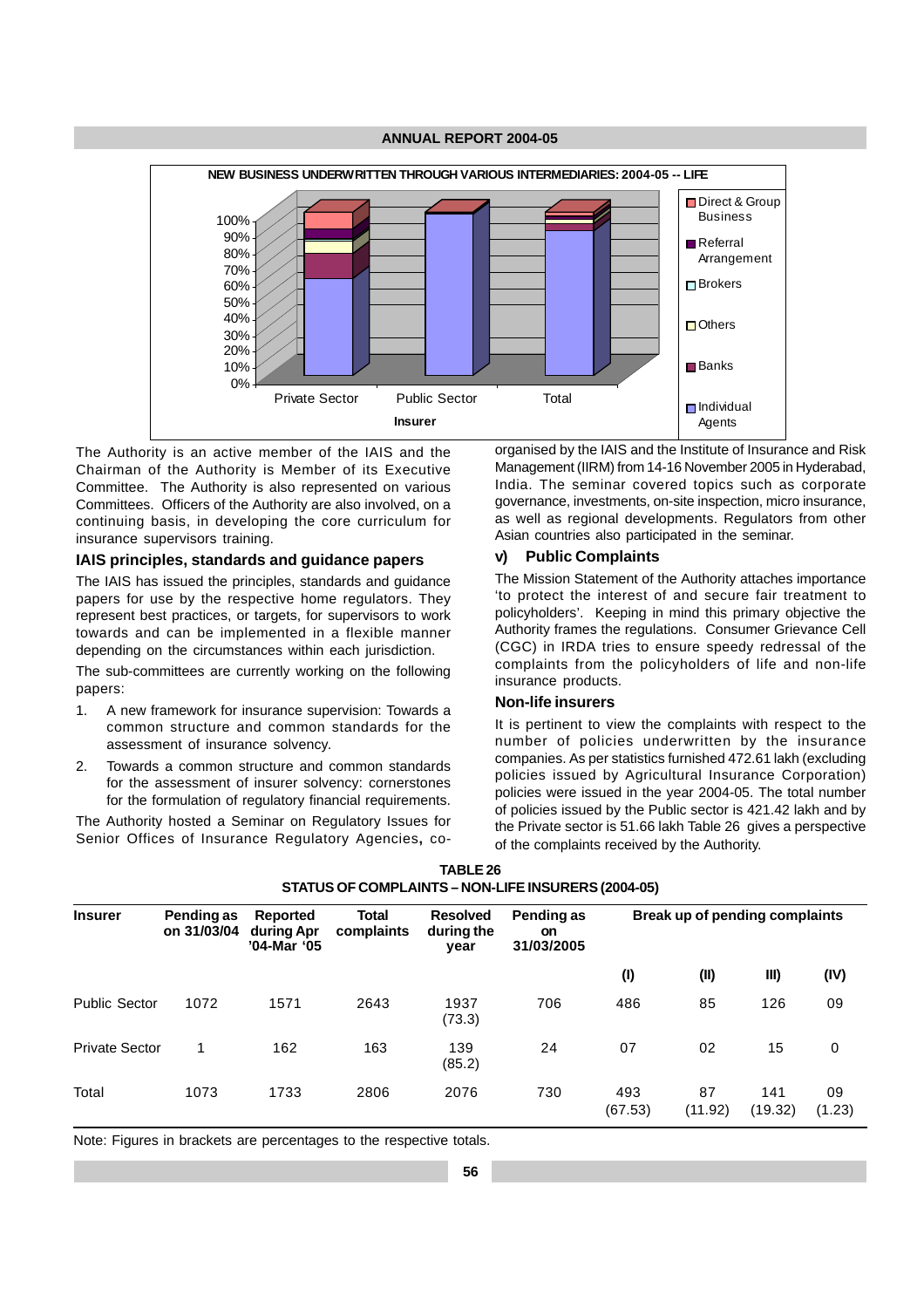Note:

- i) Non settlement / delay in settlement of claim
- ii) Repudiation / partial settlement of claim
- iii) Policy issues (non renewal/cancellation/non issuance / other issues related to policy)
- iv) Other reasons

There has been significant improvement in disposing of the complaints in 2004-05. As on 31<sup>st</sup> March 2005, 74 per cent of the complaints were resolved by the non-life insurance companies as against 64 per cent in the last year. The outstanding complaints as on 31<sup>st</sup> March, 2005 were 730. Of this 67.53 per cent relate to non-settlement / delay in settlement of claims; 19.32 per cent to non-renewal/nonissuance/cancellation of policy documents; 11.92 per cent related to repudiation of / partial settlement of claim; and 1.23 per cent to the rest.

## **TABLE 27 STATUS OF COMPLAINTS – NON-LIFE INSURERS (HALF YEAR ENDED SEPTEMBER, 2005)**

| <b>Insurer</b>        | Pending as<br>on 31/03/04 | Reported<br>during Apr<br>'04-Mar '05 | Total<br>complaints | <b>Resolved</b><br>during the<br>year | Pending as<br><b>on</b><br>31/03/2005 |                |               | Break up of pending complaints |              |
|-----------------------|---------------------------|---------------------------------------|---------------------|---------------------------------------|---------------------------------------|----------------|---------------|--------------------------------|--------------|
|                       |                           |                                       |                     |                                       |                                       | (1)            | (II)          | III)                           | (IV)         |
| <b>Public Sector</b>  | 706                       | 669                                   | 1375                | 755                                   | 620                                   | 362            | 76            | 172                            | 10           |
| <b>Private Sector</b> | 24                        | 104                                   | 128                 | 112                                   | 16                                    | 05             | 01            | 08                             | 02           |
| Total                 | 730                       | 773                                   | 1503                | 867                                   | 636                                   | 367<br>(57.70) | 77<br>(12.10) | 180<br>(28.30)                 | 12<br>(1.89) |

Note: Ratio (in per cent) of breakup of pending Complaints as on 31/09/2005

Of the total complaints of 1503 during the half year 867 (58 per cent) were settled and 636 are outstanding for settlement. Of the total complaints, outstanding 57.70 per cent relate to non-settlement / delay in settlement of claims; 28.30 per cent to non-renewal/non-issuance/cancellation of policy documents; 12.10 per cent related to repudiation of partial settlement of claim; and 1.89 per cent to the rest.

Disposal of complaints by private insurers is faster as they are relatively new and do not have many complaints as the number of policies issued by them are also comparatively low. Another reason could be that underwriting of policies and claims settlement are centralized at the corporate offices resulting in a lesser run time and faster disposal of complaints.

Overall, the number of complaints pending for resolution has been slowly and steadily going down when compared to the previous year because of intervention by the Authority through writing / over telephone / through e-mail. In addition, review meetings with the insurers involving face-to-face interaction with their customer services/grievance redressal departments has helped put pressure on the insurers to increase their disposal ratio and reduce the time-lag involved in disposal.

Statements 38 and 39 give details of status of company wise complaints.

## **Life Insurers**

In the case of life policies, complaints pertained to issues relating to surrender value, pension, maturity value, extra premium, agent related, product related, policy servicing, non receipt of policy bond, death claim, lapsed policy, proposal stage, transfer policy, annuity payment, rider benefit, revival of policy, advertisement related, refund of premium / deposit / cooling off cancellation etc.

As on 31<sup>st</sup> March, 2005 total pending claims were 1125 and relate to i) death claims (96), ii) Agent related (187), iii) Policy servicing (501) and iv) Others (341).

During the year 1433 complaints have been received of which 1202 complaints were about LIC and 231 about new life insurers. The number of complaints outstanding as on  $30<sup>th</sup>$ September 2005 were 1410.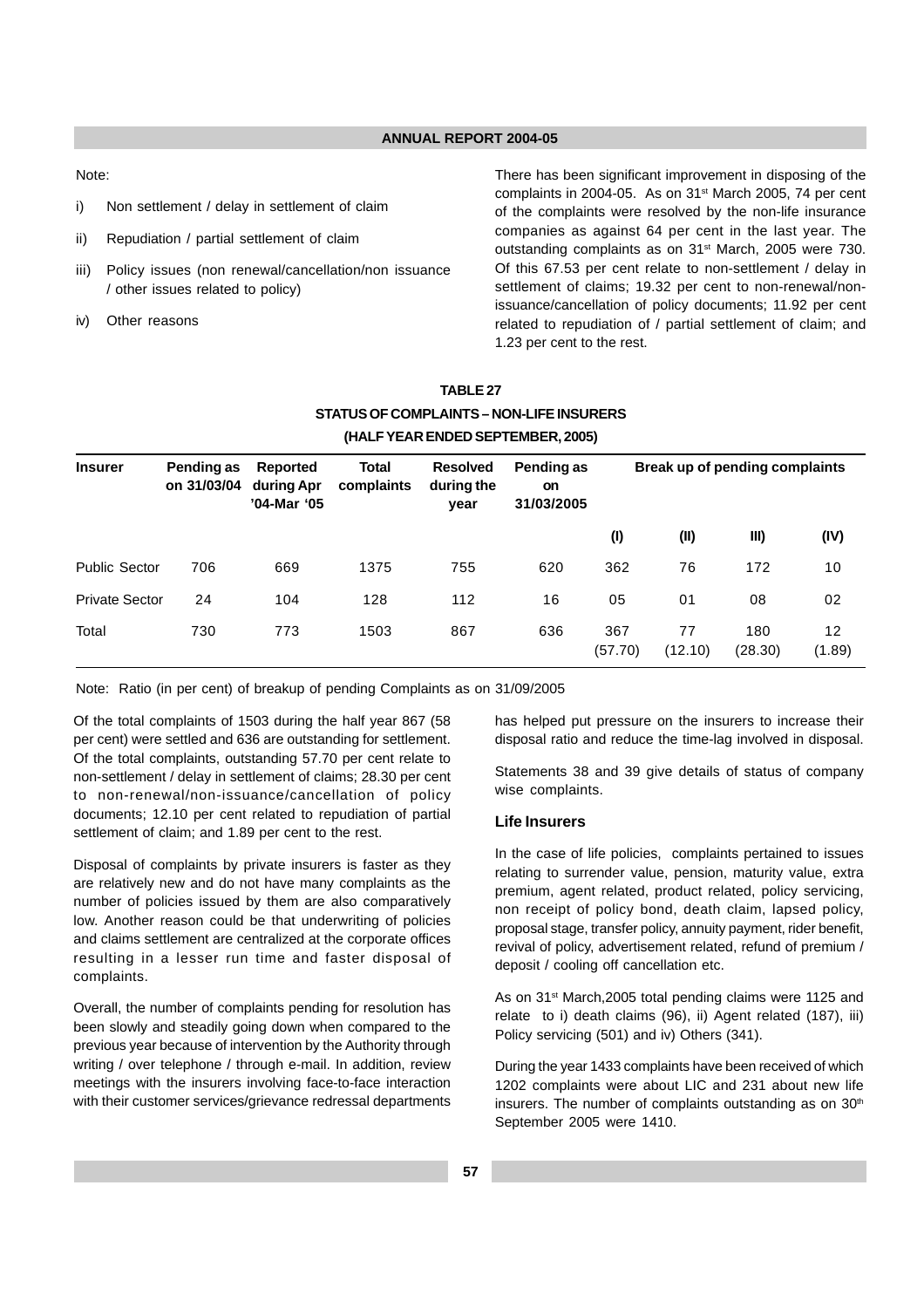| STATUS OF COMPLAINTS-LIFE INSURERS (2004-05) |                           |     |                                       |                     |                                       |                                       |      |                                |      |  |
|----------------------------------------------|---------------------------|-----|---------------------------------------|---------------------|---------------------------------------|---------------------------------------|------|--------------------------------|------|--|
| <b>Insurer</b>                               | Pending as<br>on 31/03/04 |     | Reported<br>during Apr'<br>04-Mar '05 | Total<br>complaints | <b>Resolved</b><br>during<br>the year | Pending as<br><b>on</b><br>31/03/2005 |      | Break up of pending complaints |      |  |
|                                              |                           |     |                                       |                     |                                       | (1)                                   | (II) | III)                           | (IV) |  |
| <b>Public Sector</b>                         | 498                       | 704 | 1202                                  | 210                 | 992                                   | 78                                    | 160  | 445                            | 309  |  |
| <b>Private Sector</b>                        | 36                        | 195 | 231                                   | 98                  | 133                                   | 18                                    | 27   | 56                             | 32   |  |
| <b>Total</b>                                 | 534                       | 899 | 1433                                  | 308                 | 1125                                  | 96                                    | 187  | 501                            | 341  |  |

## **TABLE 28 STATUS OF COMPLAINTS -LIFE INSURERS (2004-05)**

The increase in complaints this year compared to the preceding year may be attributed to awareness among the policy holders regarding their rights facilitated through publicity campaigns. Of the 1410 pending complaints as on 30<sup>th</sup> September, i) 110 relate to death claims, ii) 231 relate to Agent iii) 575 relate to Policy servicing and iv) others 494.

> **TABLE 29 STATUS OF COMPLAINTS -LIFE INSURERS (HALF YEAR ENDED SEPTEMBER, 2005)**

| <b>Insurer</b>        | Pending as<br>on 31/03/04 | Reported<br>during Apr'<br>04-Mar '05 | Total<br>complaints | <b>Resolved</b><br>during<br>the year | Pending as<br><b>on</b><br>31/03/2005 | Break up of pending complaints |      |      |      |
|-----------------------|---------------------------|---------------------------------------|---------------------|---------------------------------------|---------------------------------------|--------------------------------|------|------|------|
|                       |                           |                                       |                     |                                       |                                       | (1)                            | (II) | III) | (IV) |
| <b>Public Sector</b>  | 992                       | 489                                   | 1481                | 335                                   | 1146                                  | 87                             | 174  | 479  | 406  |
| <b>Private Sector</b> | 133                       | 268                                   | 401                 | 137                                   | 264                                   | 23                             | 57   | 96   | 88   |
| <b>Total</b>          | 1125                      | 757                                   | 1882                | 472                                   | 1410                                  | 110                            | 231  | 575  | 494  |

#### **vi) Insurance Associations and Insurance Councils**

## **Life Insurance Council**

Life Insurance Council is a statutory body under section 64 J of the Insurance Act 1938. It is a forum of all licensed life insurers with functions of setting up Codes of Conduct, Standards of Service, advising IRDA on management expenses of life insurers, bringing to the attention of IRDA matters relating to errant insurers etc. The Council held several meetings during the year 2004-05 and over a few initial meetings, clarity of role, issues for discussions etc emerged. The Council did not have any staff or an office. In April 2005 Council's office was opened in Mumbai and Council's website was launched. The Member (Life) of the IRDA was the Chairman of the council. After interaction with the IRDA the Council agreed on common approach to subjects such as: benefit illustrations, format in which monthly data to be submitted to IRDA etc. On several issues the IRDA have followed the practice of getting the industry's views through the Council. In October 2005 Mr. S. V. Mony was appointed as Secretary General of the Council. The Council took up for discussions with the IRDA, issues such as outsourcing of Fund accounting and NAV calculation in respect of linked products, tax regime and changes thereof, matters relating to product approvals, common standards in respect of ULIP products etc. The Council has come to stay as a regular forum of interaction between the IRDA and the life insurance industry. During the year the Council signed an MOU with the Actuarial Society of India to set up the 'Mortality and Morbidity Investigation Bureau' (MMIB) which is expected to appoint a CEO and start functioning during the year 2005-06. On matters relating to taxation the Council held meetings with officials of the Ministry of Finance. On the Pensions Bill, the life insurance industry's views were articulated in different forums, including the Ministry of Finance, PFRDA (provisional), and the Standing Committee of Finance on Pension Bill. Life insurance industry's views were put forth through several meetings and conferences of FICCI, CII, and Chambers of Commerce. Internally the Council has set up sub-committees for Finance,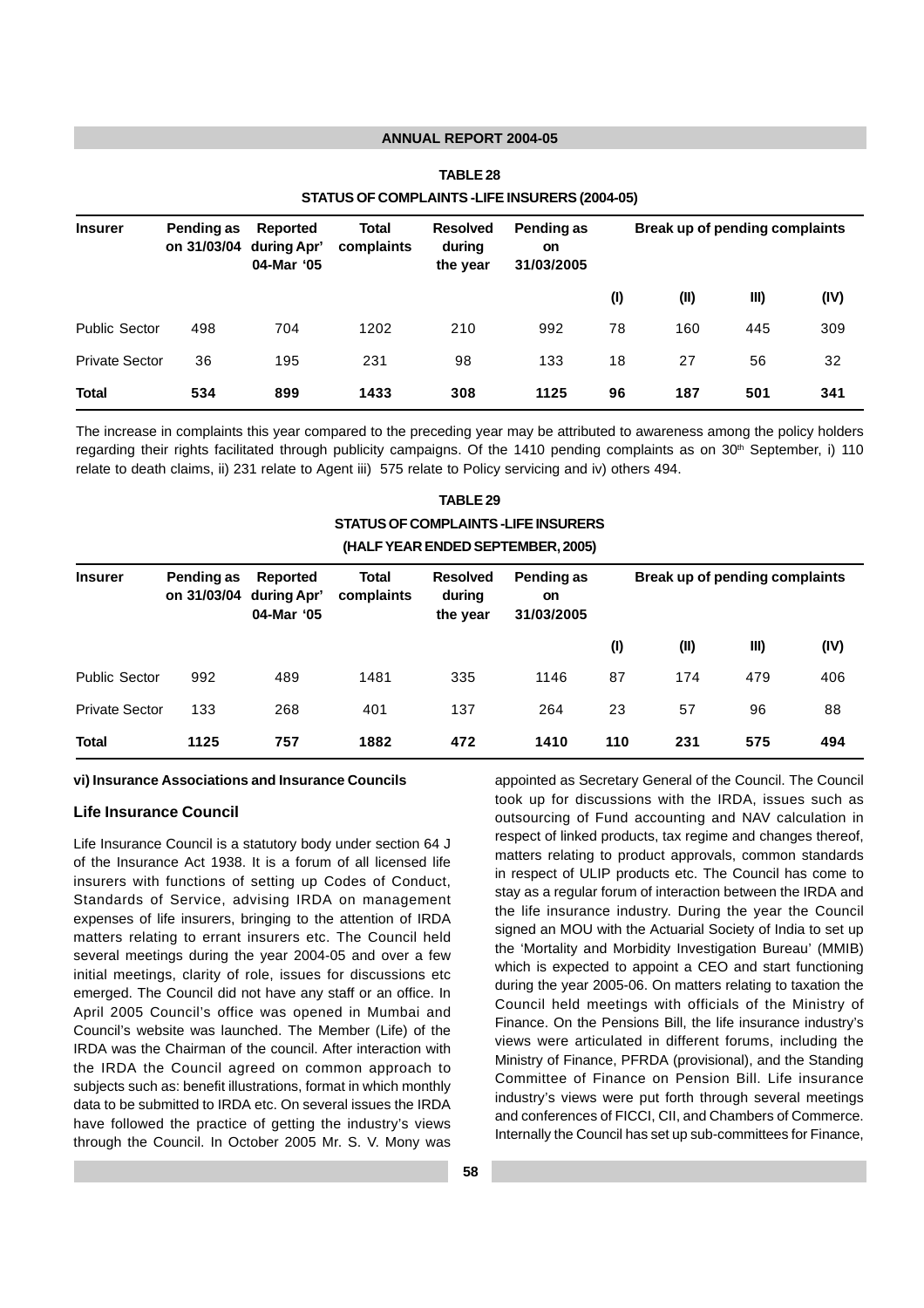Actuarial, Underwriting, Legal, and one for drafting a Code of Conduct. It is the intention of IRDA that the Council may emerge as a strong and effective 'Self Regulatory Body' in the life insurance sector and complement its efforts to establish a sound, healthy and competitive life insurance industry.

## **General Insurance Council**

The endeavour of the Authority was to ensure that the General Insurance Council should establish itself as a self regulating organization (SRO) for which considerable progress has been made. The council is in the process of establishing a Secretariat at Mumbai and also appoint a Secretary General to run the day to day affairs of the council. It will function as an industry association which will liaise with the Government, IRDA and give the feed back of the industry on various issues to the IRDA in addition to addressing market conduct issues. It may also function as a clearing house for co-insurance agreements and may also take up issue of agency licenses as has been done in other countries.

During the financial year 2004-05, five General Insurance Council meetings were held and major issues discussed were:

1. Amendments to Motor Vehicles Act, 1988

The major amendment suggested in the Motor Vehicle's Act is in respect of jurisdiction and limitation clause. At present the petitioner can file the case in any of the court in India. The council members were also of the view that there should be a limitation of period in filing the case.

2. De-tariffing of motor insurance/ submission of statistics by insurers

The council members favoured total detariffing of the general insurance business across the board than detariffing on a piece meal basis.

3. De-tariffing of marine hull and small fire insurance policies.

Marine Hull has been detariffed by the TAC in view of the favourable claim ratio in the portfolio and to pass on the benefit to the consumers.

4. Need of earthquake / natural hazard pool

A committee was set up for the establishment of earthquake pool. The committee could not complete its task because of lack of data on the subject.

5. Professional liability cover for brokers

Initially very few insurers were providing such a cover to the brokers as this is mandated in the regulations for brokers. Members discussed the issue of providing covers to brokers.

6. Solatium Fund of contributions made by insurers

The solatium fund for hit and run cases of road accidents was managed by General Insurance Corporation, when it was a holding company of the public sector insurers. The Council members after deliberations have come up with a new scheme for management of solatium fund which will be now managed by non-life insurers who are doing motor business.

7. Working groups / committees on health insurance

Members discussed the report of the working group constituted by IRDA to look into the issue of preexisting disease and innovations in health insurance policy.

## **vii) Insurance Advisory Committee**

The Insurance Advisory Committee met on 22<sup>nd</sup> March 2004 and deliberated on the following issues.

- $\leftrightarrow$  Report of the Expert Committee on remuneration system for insurance brokers, agents etc
- $\rightsquigarrow$  Report of the Government Committee on Surveyors and Loss Assessors
- $\lambda$ Guidelines on derivatives
- $\leftrightarrow$ Surveyors' Institute
- $\Leftrightarrow$  Tariff Advisory Committee (Election of Members, meetings, functions and miscellaneous) Regulations
- $\leftrightarrow$ Rural and Social Sector Regulations
- $\leftrightarrow$ Protection of policyholders Regulations

The reconstituted Insurance Advisory Committee met on 17<sup>th</sup> August 2005 and deliberated on the following issues:

- $\rightarrow$ Guidelines on Micro-insurance
- $\lambda$ Rural and Social Sector Obligations
- $\leftrightarrow$  Maternity Leave – Proposed amendments to the Regulations
- $\rightsquigarrow$  Availment of Sick Leave – Proposed amendments to the Regulation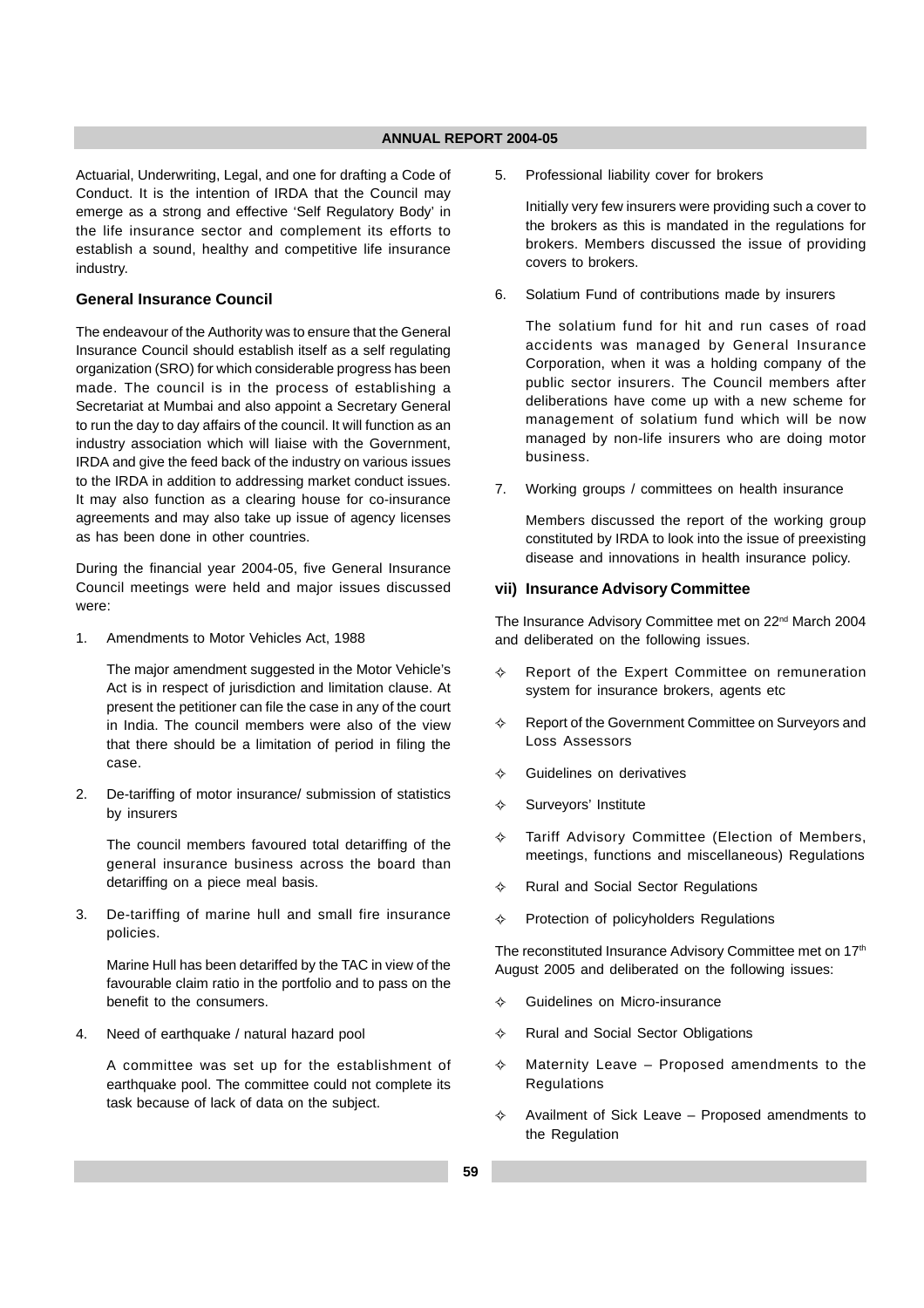The Insurance Advisory Committee was reconstituted on 6<sup>th</sup> June 2005. The list of members in the reconstituted committee is at Annexure xi.

#### **viii) Functioning of Ombudsman**

The details of the complaints handled by the Ombudsmen in 2004-05 are at Table 30. The total number of complaints during the year including the outstanding carried forward was 12281 as against 9675 of last year recording an increase of 26.93 per cent. The disposal rate was 83 per cent for the current financial year and the highest ever achieved since the inception of Ombudsman scheme in 1999-2000. The disposal rate for 2003-04 was 70.45 per cent. The high disposal rate this year was possible due to posting of Ombudsmen in all the 12 centres. During 2003-04, 110 complaints were received against private sector life and

general insurance companies. This year the number increased to 393. With the high disposal rate this year, the number of complaints pending beyond 3 months was 1113 as against 1836 of last year. Similarly the number of complaints pending beyond one year was negligible (12) compared to last year's figure of 372.The number of awards and recommendations made by Ombudsmen during the current financial year is 2873 as against 1666 for the year 2003-04 showing a growth rate of 72.45 per cent. However, the pending compliance level of awards / agreed recommendations has gone up to 64 from last year's figure of 31. Delhi and Mumbai Centres together contribute to about 70% of pending compliance levels. The awards and recommendations worth Rs 9.94 crores were made by Insurance Ombudsmen against Rs 8.30 crores during the financial year 2003-04. The average size of award / recommendation this year being Rs 34,632/-.

## **TABLE 30 DISPOSAL OF COMPLAINTS BY OMBUDSMAN: 2004-05**

(per cent)

| <b>Particulars</b> | No. of<br>complaints | No. of complaints disposed off by way of |                 |                                   |                               |                  |                                 |                  |
|--------------------|----------------------|------------------------------------------|-----------------|-----------------------------------|-------------------------------|------------------|---------------------------------|------------------|
|                    |                      | Recommen-<br>dation                      | Awards          | withdrawal /<br><b>Settlement</b> | <b>Non</b><br>accept-<br>ance | <b>Dismissal</b> | <b>Not</b><br>enterain-<br>able | disposed         |
| Life               | 5567                 | 195<br>(3.88)                            | 903<br>(17.99)  | 1080<br>(21.51)                   | 41<br>(0.82)                  | 448<br>(8.92)    | 2353<br>(46.87)                 | 5020<br>(90.17)  |
| Non-Life           | 6714                 | 339<br>(6.55)                            | 1436<br>(27.76) | 718<br>(13.88)                    | 39<br>(0.75)                  | 1125<br>(21.75)  | 1516<br>(29.31)                 | 5173<br>(77.04)  |
| Combined           | 12281                | 534<br>(5.24)                            | 2339<br>(22.95) | 1798<br>(17.64)                   | 80<br>(0.78)                  | 1573<br>(15.43)  | 3869<br>(37.96)                 | 10193<br>(82.99) |

## **ix) Committees**

## **RBI/ SEBI/ IRDA Technical Committee**

Following the decision of the HLCCFM to have 3 Technical Committees one each on RBI/ SEBI/ IRDA Regulated Entities with the following terms of reference:

- i) The primary responsibility of the Committee would be to provide an inter-agency forum to review exposure of the insurance sector to the capital market with a view to identifying any unusual developments resulting from such exposures.
- ii) To decide on sharing of information with investigative/ intelligence agencies in case of suspected market misconduct.

iii) To develop benchmarks for parameters that may serve as early warning signals of emerging irregularities, relating to insurance sector exposure in the capital market.

iv) To coordinate action with other regulators based on the early warning system developed by the committee

So far four meetings of the Technical Committee on RBI regulated entities organized by the Reserve Bank of India have been convened. The issues discussed in these meetings cover the following topics:

1. Approach to the "Integrated System of Alerts" for capturing warning signals regarding banks exposure to capital markets through clearing settlement banks and operationalising the system.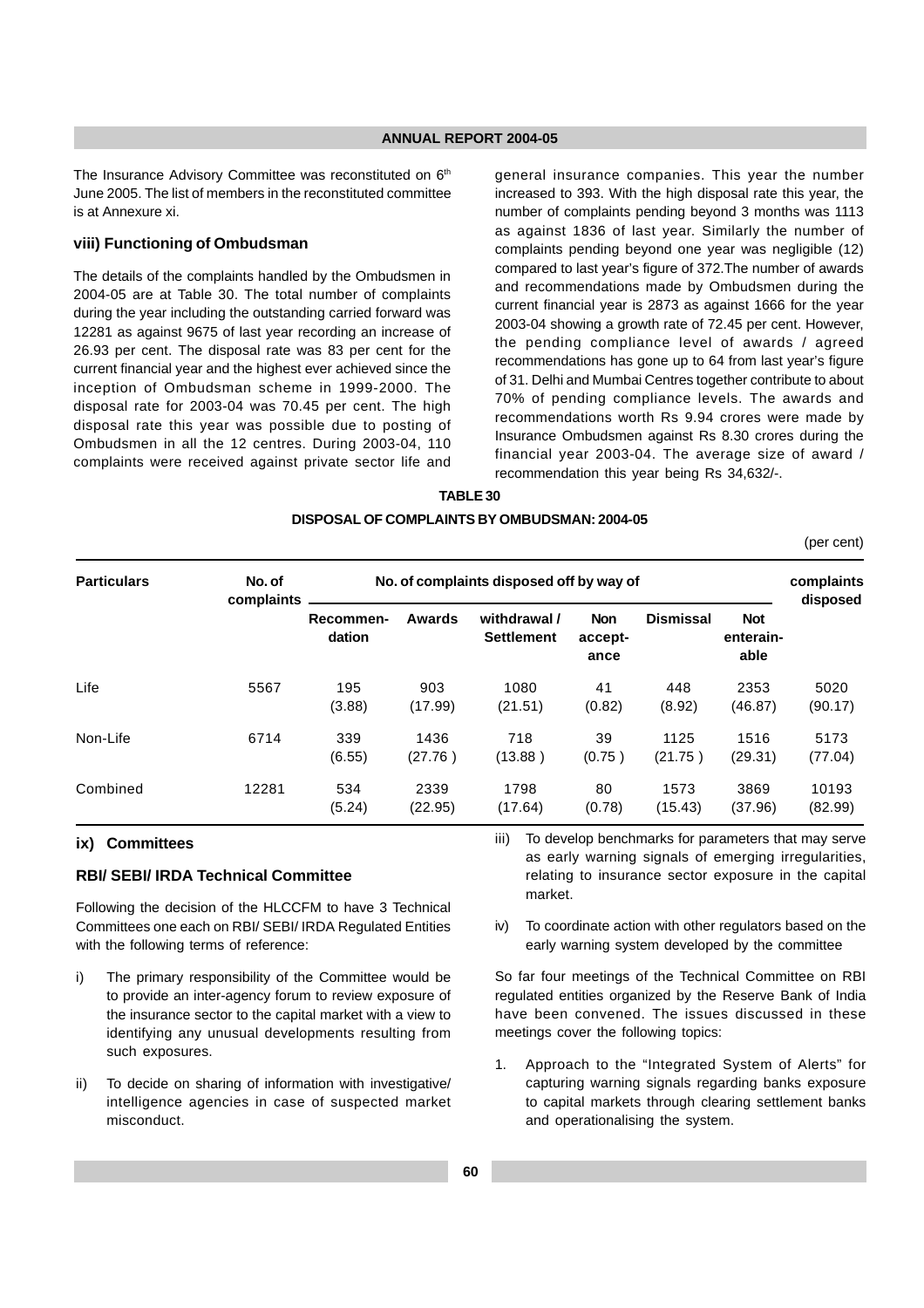- 2. Analysis of capital market exposure of various entities based on data received by Capital Market Division from DBS, DNBS, FED and UBD.
- 3. Operationalising the suggested information system for financial conglomerates (SIFI's).
- 4. Exploring the feasibility of collecting the capital market exposure data on more frequent basis from the banks designated as clearing banks to BSE and NSE.
- 5. Evolving a strategy for real time monitoring of action by companies and individuals associated with financial markets.

Regular meetings of the committees have been held during the year and issues of common interest have been taken up.

#### K.P.Narasimhan Committee

The Law Commission felt that in respect of a few specialized areas, a detailed examination by experts would be necessary for suggesting amendments to the statutory framework of the Insurance Act. Accordingly the Authority constituted a Committee headed by Shri K.P. Narasimhan to give a report on the following:

- 1. The areas in which the Commission suggested examination by insurance experts.
- 2. The areas in which the Commission did not recommend any modification at all.
- 3. Suggestions if any, on the recommendations made by Law Commission.
- 4. Any new sections, which may be created to suit to the needs of the stakeholders of the insurance industry.

The Committee has since submitted its report to the IRDA. The report is kept on the IRDA Website at http:// www.irdaindia.org for suggestions / views on the recommendations.

## **Financial Conglomerates**

The emergence of groups having operations in multiple sectors has, from a regulatory perspective, prompted an effort towards an integrated supervisory mechanism. Accordingly, an inter-regulatory Working Group has been constituted involving the three financial sector regulators - RBI, SEBI and IRDA. The Working Group submitted its report to Governor, RBI. To operationalize the system, the group has identified 28 financial conglomerates operating in India. To supervise their functioning, reporting formats have been developed which are being used to collect information on a quarterly basis. The IRDA has been designated as the principal regulator in respect of the following financial conglomerates:

- i) Life Insurance Corporation of India
- ii) TATA AIG Life Insurance Company Limited
- iii) Bajaj Allianz General Insurance Company Limited
- iv) Birla Sun Life Insurance Company Limited

The financial conglomerates are furnishing information which is being analyzed and sent to the RBI which is acting as a central nodal agency for storing of information. The formats seek information from the financial conglomerates on the financial transactions between the

- a) Subsidiaries, joint ventures, associates or any other related party of the parent as defined in terms of AS 18 of ICAI;
- b) Entities having a common brand name;
- c) Other entities in which the investments by any of the entities specified at (a) and (b) above, exceed 20% of the equity of the 'other' entity.

## **Working Group on Health Insurance**

IRDA constituted a Working Group on Health Insurance in September, 2003 for promoting and developing Health Insurance in the country. The Working Group through its Data Sub-Group recommended the setting up of three committees to examine the following issues:

- (1) Implementation of the recommendations of the Health Insurance Data Sub Group on Health Insurance data.
- (2) Product innovations in health insurance and definition of 'pre-existing disease'.
- (3) Regulatory issues pertaining to registration of Standalone Health Insurance Companies.

Accordingly, IRDA constituted three committees, to look into the above issues and make specific recommendations on the three areas.

- I. Sub-committee for Health Insurance data:
- II. Sub-committee to examine Product Innovations in Health Insurance and the definition of 'Pre-existing disease'.
- III. Sub-group on registration of stand-alone health insurance companies: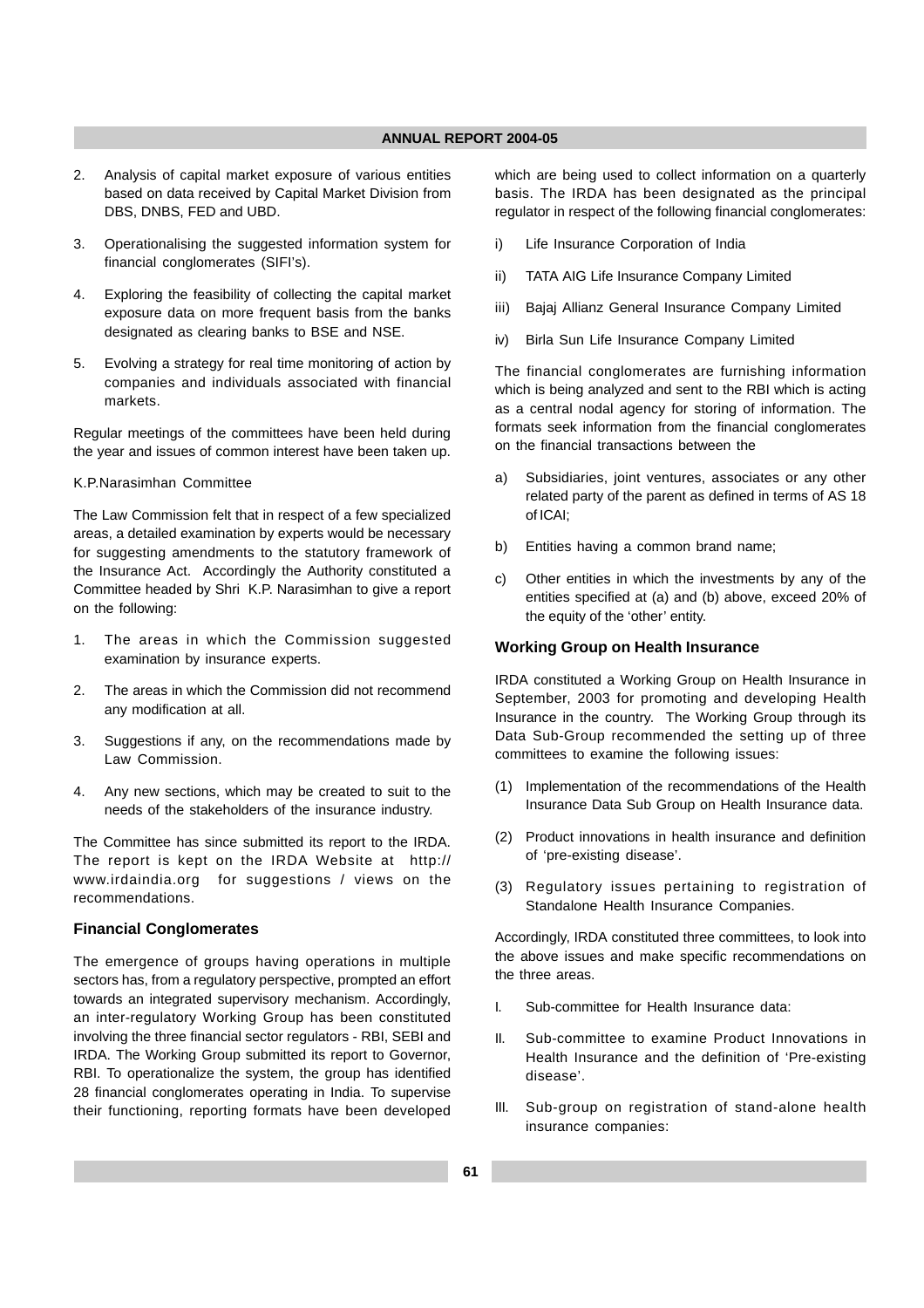#### x) **Review of the Advisory Functions performed by the Authority**

#### **Ministry of Statistics and Programme Implementation**

The Authority is coordinating with the Ministry of Statistics and Programme Implementation based on the recommendations of the National Statistical Commission. The scope of the statistics proposed to be compiled for the insurance sector include income and expenditure; assets and liabilities; sources and uses of funds; investments; and operations of insurance companies covering aspects such as life and non-life business, reinsurance, pensions, superannuation, health insurance and crop insurance. The Authority has been made the nodal point for collection and dissemination of statistics pertaining to the insurance sector.

However, it is difficult to collect critical data since the public sector insurers who account for nearly 90 per cent of the insurance business in the country are at various stages of computerization. A study of the formats adopted by the insurers for capturing basic data reveals that certain fields have been identified as mandatory while others are not mandatory. Further, it has been observed that at the time of keying in data at the branch level, while information pertaining to the mandatory fields is captured, those pertaining to the non-mandatory fields need not necessarily be captured.

Consequently, the recommendations of the National Statistical Commission cannot be implemented straight away unless information pertaining to these non-mandatory fields is also made available.

Working Group on Conflicts of Interest in the Indian Financial Services Sector

There is an increasing concern internationally about the impact of conflicts of interest in the financial sector. Legislative and regulatory measures have been adopted by different countries to ensure that conflicts of interest are not allowed to compromise the interest of stakeholders and public at large. These measures are intended to have a positive impact on investor confidence, efficacy of the regulatory framework and, above all, the credibility of those associated with the financial services. Accordingly, the RBI in consultation with Chairman, SEBI and Chairman, IRDA constituted a Working Group on avoidance of conflicts of interest. The Working Group which is headed by Shri Deepak Satwalekar, MD, HDFC Life with members from regulatory agencies and other associated entities will identify the sources and nature of potential conflicts of interest, the international practices to mitigate this problem, the existing mechanisms in India in this regard and make suitable recommendations. The Working Group will submit its report shortly.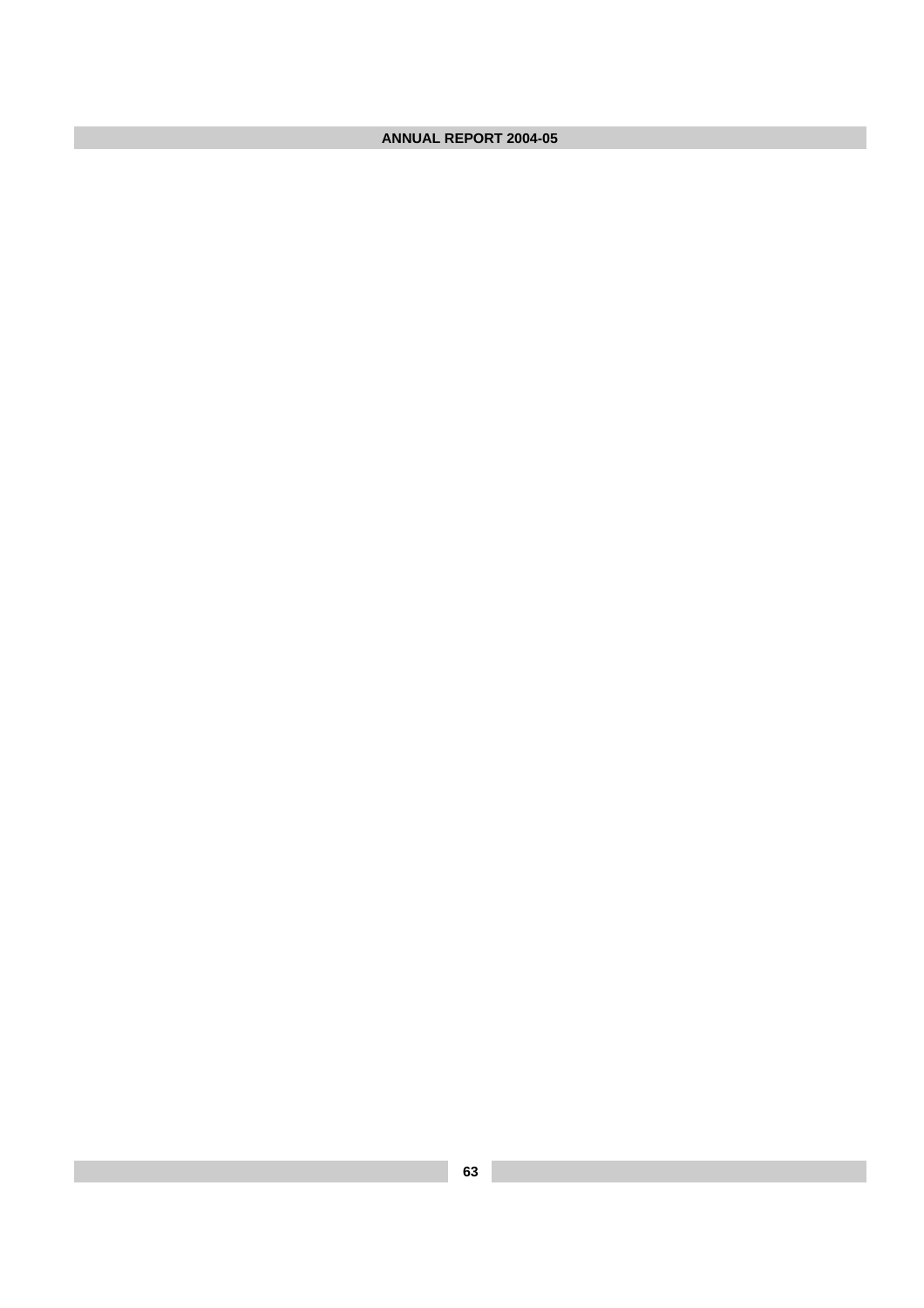# **PART III STATUTORY FUNCTIONS OF THE AUTHORITY**

## **a) Issue to the applicant a certificate of registration, renew, modify, withdraw, suspend or cancel such registration.**

The Authority has not issued new certificate of registration during the financial year 2004-05. The Certificate of registration issued to the existing life and non-life insurance company has been renewed in terms of Section 3 (A) of the Insurance Act 1938. The Authority has imposed penalty equivalent to 10 per cent of the renewal fee on one Life Insurer due to late submission of application for renewal of registration.

The Authority did not modify, withdraw, suspend or cancel the certificate of registration of any insurer.

The Authority suspended the licences of the following brokers for contravention of the provisions of the Insurance Brokers' Regulations 2002:

- i) The broking licence of M/s Corporate Risks India Pvt. Ltd was suspended on 27th March, 2004 on account of reinsurance irregularities. The suspension was revoked on 31st May, 2005 following an undertaking by the company to adhere to the norms of reinsurance business.
- ii) The broking licence of M/s Pegasus Insurance Brokers Pvt. Ltd. was suspended on 13<sup>th</sup> October 2004 when it came to the notice of the Authority that the Principal Officer of the company had unfortunately expired and the company was functioning without trained manpower.
- iii) The broking licence of M/s Avani Ins. Services Pvt. Ltd. was suspended on 5<sup>th</sup> May 2004 when the Authority came to know that the broking company has been sold without its prior knowledge or concurrence. The suspension was revoked on 15<sup>th</sup> April 2005 after hearing the representation made by the new promoters and also satisfying itself that the new promoters fulfilled all the eligibility requirements.
- iv) The broking licence of M/s Mass Insurance Brokers Pvt. Ltd. was suspended on  $8<sup>th</sup>$  June 2004 on account of its failure to submit its un-audited balance sheet on time. The same was revoked on  $30<sup>th</sup>$  July, 2004 after the promoters submitted the un-audited balance sheet and also promised to be diligent in future in submitting the regulatory returns on time.

The Authority issued a circular addressed to all the Principal Officers of the broking companies and the CEOs of the registered insurers on the subject of Standards of Practices to be followed by the insurers and insurance / reinsurance brokers for insurance and reinsurance of general insurance risks. The same was issued after it came to the notice of the Authority that insurance/ reinsurance brokers are following improper practices in contravention of Code of Conduct prescribed by the Regulations. The said circular prescribed the code of conduct relating to business, documentation and post insurance servicing, handling of reinsurance monies, co-broking etc.

The Authority also carried out Market Conduct Examination on some of the broking companies on receipt of certain complaints against them. Investigations / inspections were carried out to ascertain the factual position and to take corrective punitive action wherever due.

**b) Protection of the interests of the policyholders in matters concerning assigning of policy, nomination by policyholders, insurable interest, settlement of insurance claim, surrender value of policy and other terms and conditions of contracts of insurance**

In line with its Mission Statement, the Authority attaches importance to the protection of policy holders of insurance. The Grievance cell diligently takes up each complaint with the concerned insurer for early resolution. Overall, the number of complaints pending for resolution has been slowly and steadily going down compared to the previous years because of vigorous follow up with the insurers by the Authority in writing/over telephone/through e-mail. In addition, review meetings with the insurers involving face-to-face interaction with their customer services/grievance redressal departments has helped put pressure on the insurers to increase their disposal ratio and reduce the time-lag involved in disposal.

## **c) Specifying requisite qualifications, code of conduct and practical training for intermediaries or insurance intermediaries and agents**

The Authority has prescribed qualifications and training for Agents as per Regulations 4 and 5 respectively of the IRDA (Licensing of Insurance Agents) Regulations 2002. Similarly in case of Corporate Agents, Regulation 4 of IRDA (Licensing of Corporate Agents) Regulations, 2002 prescribes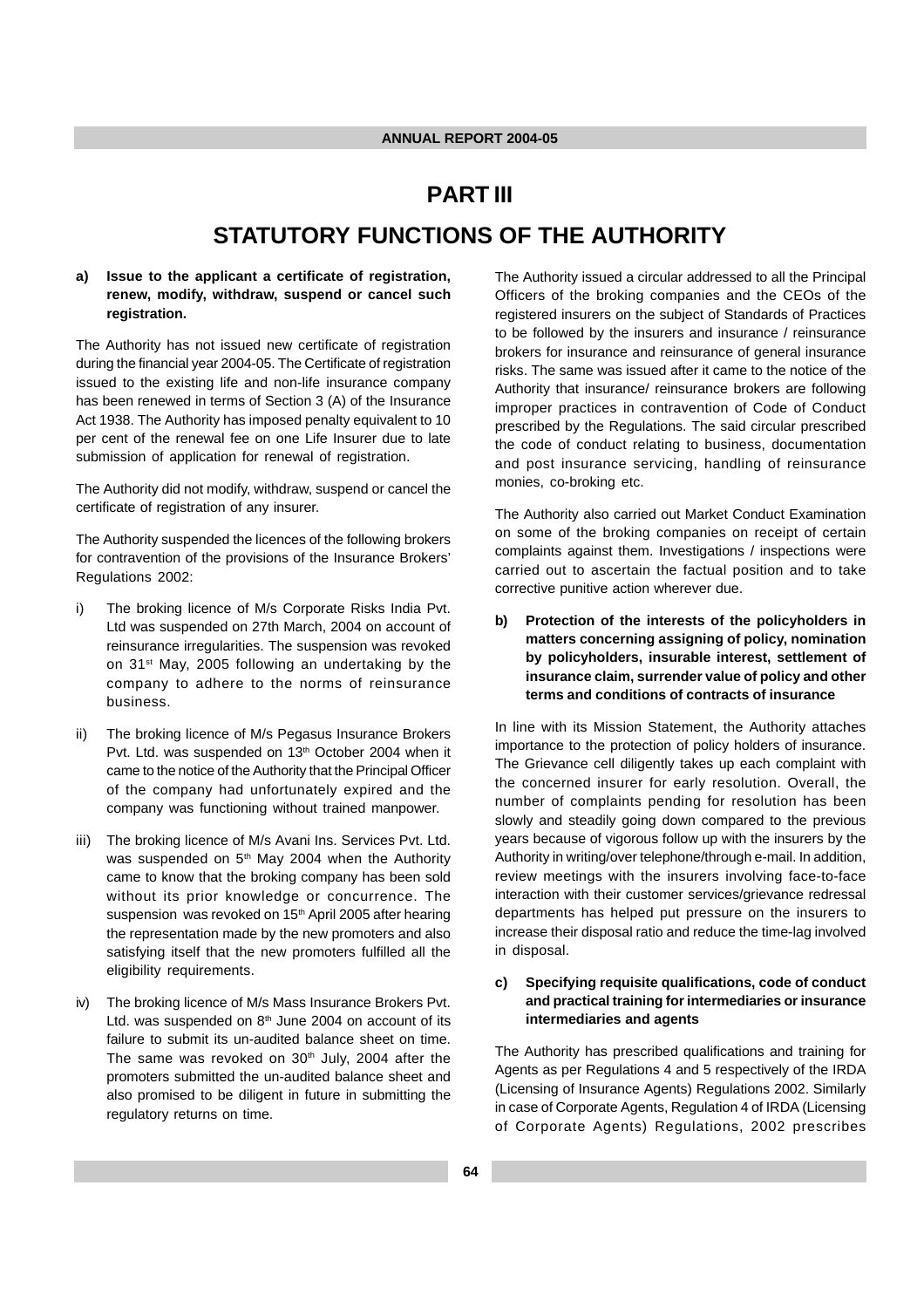minimum qualifications for the corporate insurance executive/ specified person. The agent, corporate executive and the specified persons shall also not suffer from any of the disqualifications specified under section 42 D of the Insurance Act, 1938.

With a view to ensuring that the offline and online agents' training institutes adhere to the minimum requirements prescribed, the Authority has issued fresh guidelines for the agents' training institutes. The guidelines relate to approval / renewal of offline and online agents' training institutes separately.

The guidelines provide for a minimum training period, coverage of training, maintenance of attendance record of the trainees, appointment of one qualified faculty for each stream to solve the online queries of the trainees, maintenance of data base by the web administrator, barring of marketing fee / consultancy fee payment for getting the trainees etc. The accreditation for offline institutes will be for three years and the initial accreditation for online and offline training institutes will be for one year.

In addition, the Authority also prescribed technical checks to be complied with by the online training institutes.

The Authority received information that Corporate Agents resort to use of introducers or finders or sub-agents who sold contracts. Further, varying levels of commission were being passed on to such introducers, finders or sub-agents within the overall commission received from the Insurance Companies or by improperly charging the public a higher premium than paid to the insurer and using the margin to pay the sales persons. The Authority also noticed a large number of firms floated by the same set of individuals under different or similar names and utilized the services of a large army of people who did not have the requisite qualifications to sell insurance products and paid remuneration for procuring the contracts.

In view of this, the Authority decided to suspend the issuance of fresh corporate agency licences in September, 2004.

In order to streamline the system of licensing of corporate agents, the Authority decided to issue fresh guidelines for compliance by the Insurance Companies. The salient features of the new guidelines are:

 $\leftrightarrow$  In case corporate agency is sought for exclusively doing insurance intermediation, the corporate agent should be a public limited company with a minimum share capital of Rs 15 lakh.

- $\rightsquigarrow$  The business shall be transacted only by full time employees of the corporate agents having required qualifications as per the Regulations.
- $\rightsquigarrow$  One licence only to be granted to one group provided the group does not have any other insurance activity such as broker, insurer etc.
- $\rightsquigarrow$  The Chief Insurance Executive and other 'specified persons' shall be whole time employees of the applicant.
- $\leftrightarrow$  NGOs and SHGs who work as a Corporate Agent in the area of Micro-insurance may apply to IRDA and secure exemption from the requirement to maintain shareholder fund. They will be guided by the provisions of Micro-insurance regulations as and when that is introduced.
- $\color{black}\diamondsuit$  There shall be no 'sub-agents' or ' introducers' or 'referral providers' or 'lead generators' by whatever names called.
- $\rightsquigarrow$  Sale of insurance products shall be done by 'specified persons'.
- $\rightsquigarrow$  Where group insurance is sold through corporate agents, the guidelines on group insurance should be complied with.

Qualifications and training have been prescribed for surveyors and loss assessors also under Regulation 14 of IRDA (Licensing, Professional Requirements and Code of Conduct) Regulations, 2000. Categorization of surveyors and loss assessors are being done on the basis of professional qualifications, training undergone, experience as a surveyor and loss assessor and any other criteria as may be specified by the Authority from time to time.

With the incorporation of the 'Indian Institute of Insurance Surveyors and Loss Assessors', a higher quality and professionalism is expected to be infused in the future.

### **d) Specifying the code of conduct for surveyors and loss assessors**

The **'**Indian Institute of Insurance Surveyors and Loss Assessors' (IIISLA) was incorporated on 4<sup>th</sup> October, 2005 under Section 25 of the Companies Act, 1956. The Institute has its registered office at Hyderabad.

The main objectives of the Institute, *inter alia*, are promotion of quality in the profession of surveyors and loss assessors through education and training, introduction of best practices amongst its members, conduct of professional examinations relating to the profession of surveyors and loss assessors,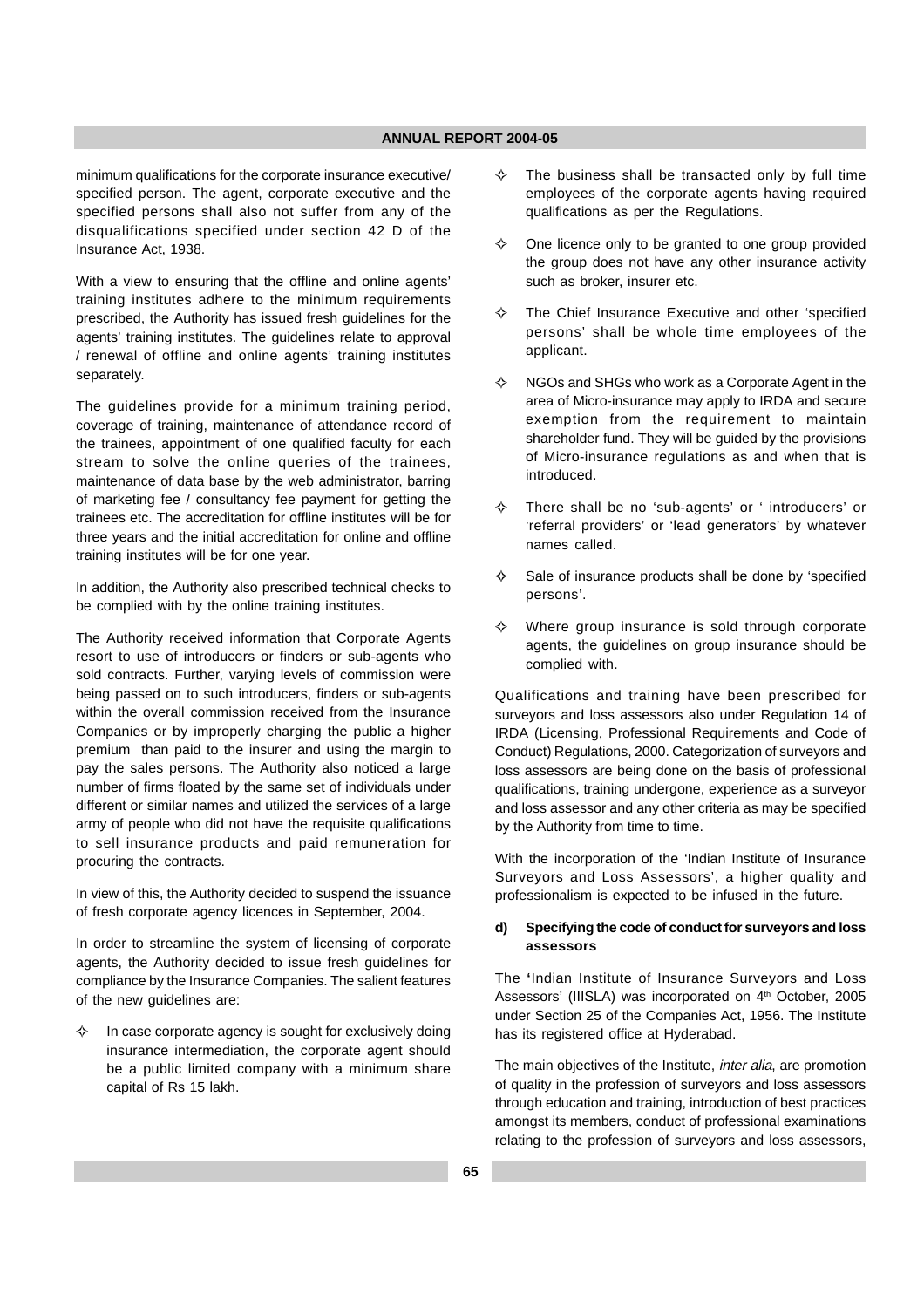promotion of research and studies in loss control and minimization techniques, development and administration of code of conduct and ethics among the surveyors and loss assessors and ensuring compliance of the same.

Article 32 of the Articles of Association of the IIISLA prescribes the procedure in inquiries relating to misconduct of members of the Institute.

## **e) Promoting efficiency in the conduct of insurance business**

Consequent upon heavy rains in Mumbai, a number of claims were reported against losses sustained by them. All the insurers have announced steps to ensure speedy settlement of claims by setting up special cells besides waiving some of the procedural requirements in case of genuine claims. On its part, the IRDA has (vide order dated 3<sup>rd</sup> August 2005) permitted the in-house Surveyors to assess damage upto Rs 50000/- against the normal limit of Rs 20000/- to facilitate expeditious clearance of claims. The Authority has also directed all insurance companies to submit returns on a weekly basis giving the number of claims reported, number of claim settled, claims outstanding both in number and in quantum with a view to monitoring settlement of claims on a weekly basis. As on 30<sup>th</sup> September, 30 per cent of the reported clams due to floods have been settled.

The devastation caused by the tsunami on December 26, 2004 and its aftermath has been one of the worst natural disasters to have affected the eastern coast of India. Insurers rose to the occasion by initiating proactive steps to ensure expeditious settlement of claims through the setting up of special cells besides waiving some of the procedural requirements in case of genuine claims. In some cases they have also publicized the measures adopted by inserting advertisements in the national dailies.

IRDA on its part issued a circular with a directive to be kept informed about the estimated amount of loss and the measures adopted by the insurance companies to ensure discharge of their policy liabilities under the insurance contracts. A format was prescribed for sending monthly status report of tsunami related claims.

The Authority dealt with the problem with regard to denial of Motor insurance cover and set in motion a road map for detariffing by the end of December 2006. The road map outlines the steps the insurers will have to take to be prepared for the eventuality. In the specific area of Motor insurance, IRDA had repeatedly stressed the need for collection and collation of qualitative data by the insurers. A pilot study was conducted in November 2004 in and around Mumbai and the results were encouraging regarding availability of data.

In the area of Health Insurance, the working group that deliberated on developing the Health insurance portfolio had a special focus on data capturing and data mining for scientific rating of the business. It has also been considered the need for reducing the entry levels for standalone health insurance companies in order to encourage their creation.

Another initiative the Authority has taken is to nurture the concept of self regulation among various classes of stakeholders. The Authority is actively pursuing this concept, enabled by the Insurance Act, 1938. The Life Insurance Council has been tackling issues of significance like mis selling (uniform benefit illustrations during selling process) and disclosure (bringing clarity into the potentially confusing area of complex products). The General Insurance Council will be setting up their own infrastructure shortly. The Authority has already set in motion the system of dealing with one organization in each segment that will comprehensively represent the interests of that sector and insurance brokers and third party administrators (TPAs) are at various stages of building their self-regulatory organizations. In the case of intermediaries like brokers, the Authority has insisted on their formulating suitable code of conduct for market discipline and conducting their business in a healthy and responsible way. Code of conduct for individual and corporate agents has been incorporated in the regulations. In the case of insurers, the Authority has worked to catalyze the councils into becoming self regulatory organizations (SROs) that consider, determine and maintain market discipline, codes of conduct, and best practices. The incorporation of Indian Institute of Insurance Surveyors and Loss Assessors (IIISLA) is another milestone in this area.

Lastly, the Authority has put in place Regulations on Microinsurance. While this is a logical extension of the idea of social and rural sector obligations imposed by the Authority on insurers, these regulations enable the mechanisms and modalities to spread this protection among targeted sections of the population.

#### **f) Promoting and regulating professional organizations connected with insurance and reinsurance business**

#### **Institute of Insurance & Risk Management (IIRM)**

Having been Advisor to IIRM in 2004-05 and inducted to its Board on 19th April, 2005 Shri Vepa Kamesam assumed charge as Managing Director on 4<sup>th</sup> May, 2005.

In keeping with its objective of imparting expertise in the subjects of insurance, actuarial science, risk management and related disciplines in the context of the contemporary challenges facing the Indian insurance industry, the IIRM has been taking innovative measures in the areas of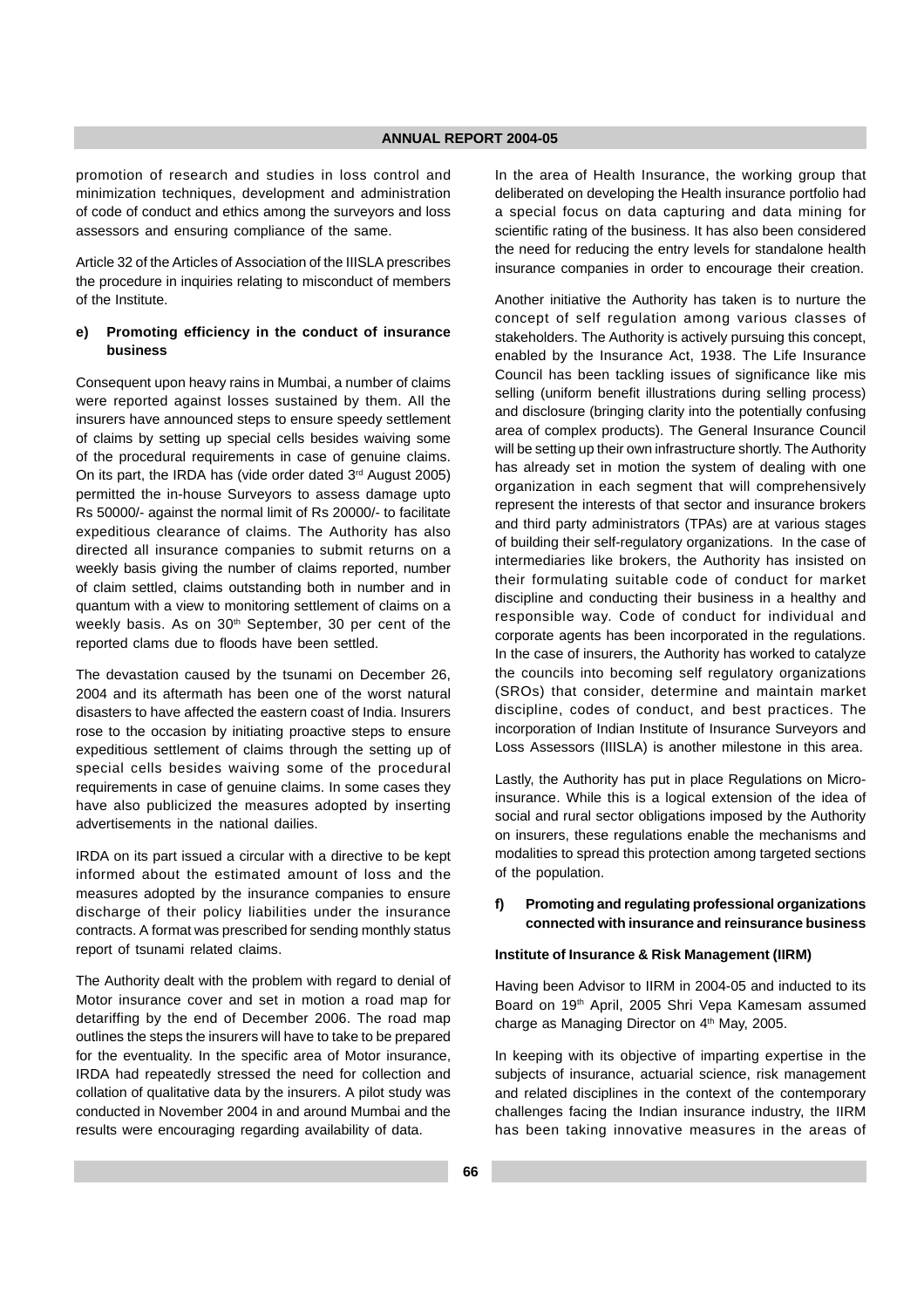marketing and improving visibility of IIRM and also for the IPGDI intake while toning up internal administration, accounting & tax related areas. Visiting faculty staff arrangements for conducting the IPGDI programme have been firmed up.

A series of advertisements were released in the print media and in the main frontline papers all over the country and well designed posters and brochures were sent to about 1200 degree colleges in the State of Andhra Pradesh and other major metros and important educational centres all over the country. The posters and literatures were also sent to all Engineering colleges of Andhra Pradesh to be displayed on their notice boards. Adequate coverage appeared in print media apart from one Telugu TV channel telecasting on 9th May.

IIRM website was revamped and the facility for online registration of applications by prospective candidates was made available. An MOU was firmed up with Andhra Bank to act as preferred banker for grant of Educational Loan to the students on soft interest at 9 per cent per annum.

IIRM also proposes to start a Bancassurance programme. Broad contours have been drawn up on the Bancassurance syllabus. IIRM is also in correspondence with CII, London who have come forward to share the ready solution. A seminar on Bancassurance was conducted by IIRM on 29th August 2005.

During the year, a batch of 24 candidates was taken for the IPGDI course at Jasindo, Jakarta.

IIRM has conducted a seminar on 'Human Resource Needs in Indian Insurance Industry' to assess the training needs of insurance companies in India on 30<sup>th</sup> August, 2005. IIRM has also on behalf of IRDA and USAID, Bearing Point has conducted a two day workshop on "Micro-Insurance" on 14<sup>th</sup> and 15th October 2005.

On behalf of International Association of Insurance Supervisors (IAIS), Switzerland, IIRM has conducted a three day Annual seminar on "Regulatory Issues for Senior Officers of Insurance Regulatory Agencies" from 14 to 16 November, 2005.

## **Indian Institute of Insurance Surveyors and Loss Assessors**

The 'Indian Institute of Insurance Surveyors and Loss Assessors' was incorporated on 4<sup>th</sup> October, 2005 under Section 25 of the Companies Act 1956. The Institute has its registered office at Hyderabad.

The main objectives of the Institute are:

- 1. To promote quality in the profession of Surveyors and Loss Assessors through education and training, facilitate introduction of best practices amongst its members and to disseminate technical information among its members to upgrade their skills and knowledge.
- 2. To conduct professional examination relating to the profession of Surveyors and Loss Assessors.
- 3. To promote research and studies in loss control and minimization techniques and measures and share the same with the Insurance Industry and general public and to update its members on application of new technologies for improving service to the users and consumers.
- 4. To bring out guidance notes, instructions manuals, periodicals for the use and benefit of members and others connected with the profession of surveyors and loss assessors.
- 5. To develop and administer the code of conduct and ethics from time to time with the concurrence of the IRDA and ensure compliance of the same by its members and also ensure that the members maintain / adhere to high standards of integrity, transparency, discipline and professional conduct.

## **g) Levying fees and other charges for carrying out the purposes of the Act**

The Authority levies both registration and renewal fees from the insurers and various intermediaries associated with the insurance business. The renewal registration fees stand at 10 percent of 1 percent of the gross premium or Rs 50000 (Fifty thousand) whichever is higher. This follows amendment of Regulation 20 of IRDA (Registration of Indian Insurance Companies) Regulations, 2000 w.e.f February 2003.

The schedule giving details of fee structure for insurers and various intermediaries is placed at Statement 33.

**h) Calling for information from, undertaking inspection of, conducting enquiries and investigations including audit of the insurers, intermediaries, insurance intermediaries and other organizations connected with the insurance business**

The Authority carried out inspections / investigations of Brokers and TPAs. In respect of brokers, the investigations were carried out to look into the complaints received for placement of jewellers block insurance account with the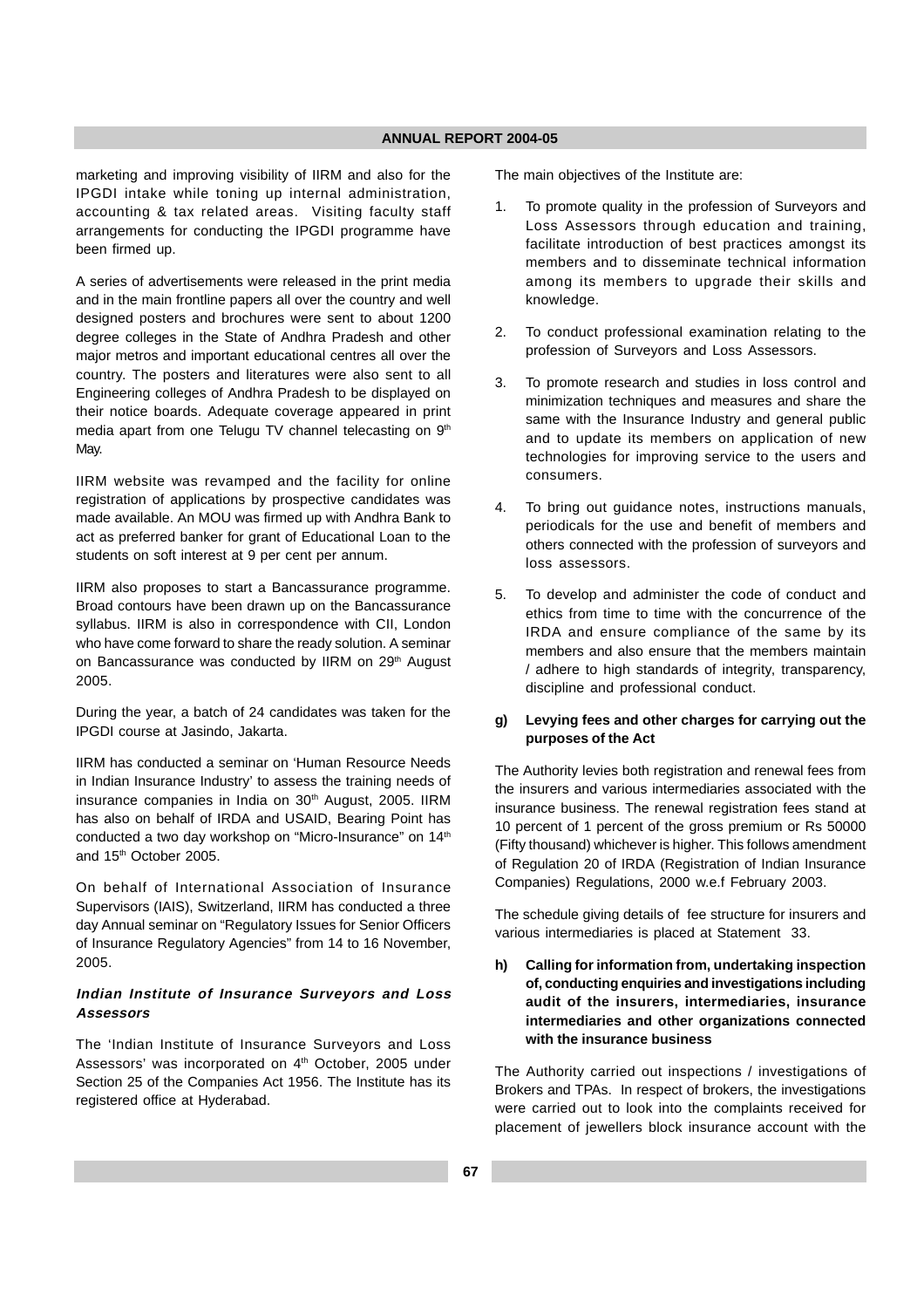re-insurer and to check any violations of provisions of Insurance Act 1938 and Regulations. The inspections were also carried out in case of TPA companies to look into complaint relating to unsatisfactory functioning of the TPA companies and for non-payment of hospital bills by the TPA to the various health service providers. The other issues which were looked into include restructuring of their share holding pattern, transfer of shares, net worth of the purchasers and financial condition of the company.

The Authority has been conducting On-site inspections wherever i) the findings of off-site inspections necessitated a more detailed on-site inspection; and ii) where the Authority has received specific complaints; and iii) investment audit as part of the annual exercise.

For conducting Investment Audit of insurers the Authority took into account the following aspects:

- $\leftrightarrow$ Constitution of Investment Committee
- $\leftrightarrow$ Decision support systems
- $\leftrightarrow$  Investment policy, its review in the light of investment performance
- $\leftrightarrow$ Delegation of Authority for day to day functioning
- $\leftrightarrow$ Methodology adopted for Asset Liability Management
- $\leftrightarrow$ Review of Investment Systems
- $\Leftrightarrow$ Adequacy of Internal Audit / Concurrent Audit
- $\leftrightarrow$ Outsourcing of Investment Functions
- $\leftarrow$ Adherence to Act, Regulations, Guidelines & Circulars
- $\leftrightarrow$ Transfer between funds from the end of adherence
- $\leftrightarrow$ Filing of Returns and its completeness.

The IRDA undertook investment audit of the life and general insurance companies for the year 2003-04 by appointing a group of chartered accountant firms. Some of the observations made by the chartered accountant firms after carrying out the investment audit were:

- $\leftrightarrow$ Delay in submission of Returns
- $\leftrightarrow$  No interface with the books of Accounts causing reconciliation problem
- $\leftrightarrow$ No- system of monitoring of exposure norms
- $\leftrightarrow$ Outsourcing of Investment functions
- $\leftrightarrow$ No clear segregation of responsibilities of CFO/ CIO
- $\leftrightarrow$  Non-constitution of Investment Committee as per IRDA **Regulations**
- **i) Control and regulation of rates, advantages, terms and conditions that may be offered by the insurers in respect of general insurance business not so controlled and regulated by the Tariff Advisory Committee under Section 64 U of the Insurance Act 1938 (4 of 1938)**

The IRDA had issued a circular in December, 2000 for filing of insurance products with the Authority under File & Use procedures. Subsequently, based on the review of the responses received from the insurers, the circular was modified and a revised circular no. IRDA/Gen/FuP/Feb 2001 was issued on February, 26, 2001 which is still in vogue. In line with the guidelines mentioned therein the Authority has given clearance to a number of non-tariff products under File & Use procedures.

Whenever a new product (non-tariff) is filed under the File & Use procedures, besides checking the application and verifying the forms / information submitted therewith, the following are the key areas which are being looked into by the department –

- $\leftrightarrow$ Policy wordings
- $\leftrightarrow$ Premium rating and underwriting systems
- $\leftrightarrow$ Target segment and sales process
- $\rightsquigarrow$ Claims management
- ے Protection of Policyholders' interests

However, whenever a revision of the existing product is filed, besides the above parameters, IRDA seeks from the company the past experience of the existing product in the market and the reasons for bringing out another version. All rates and rating plans intended for use are required to be filed by insurance companies with supporting data to substantiate the filing.

The supporting data needs to show that the rate / rating plan is not inadequate, excessive or unfairly discriminatory. This assumes more importance once the de-tariffing takes place, as it would be essential for each and every product to sustain on its own merits. Further the companies need to have detailed underwriting guidelines for each line of products for maintaining its own merits and for maintaining its own solvency.

**j) Specifying the form and manner in which books of accounts shall be maintained and statements of**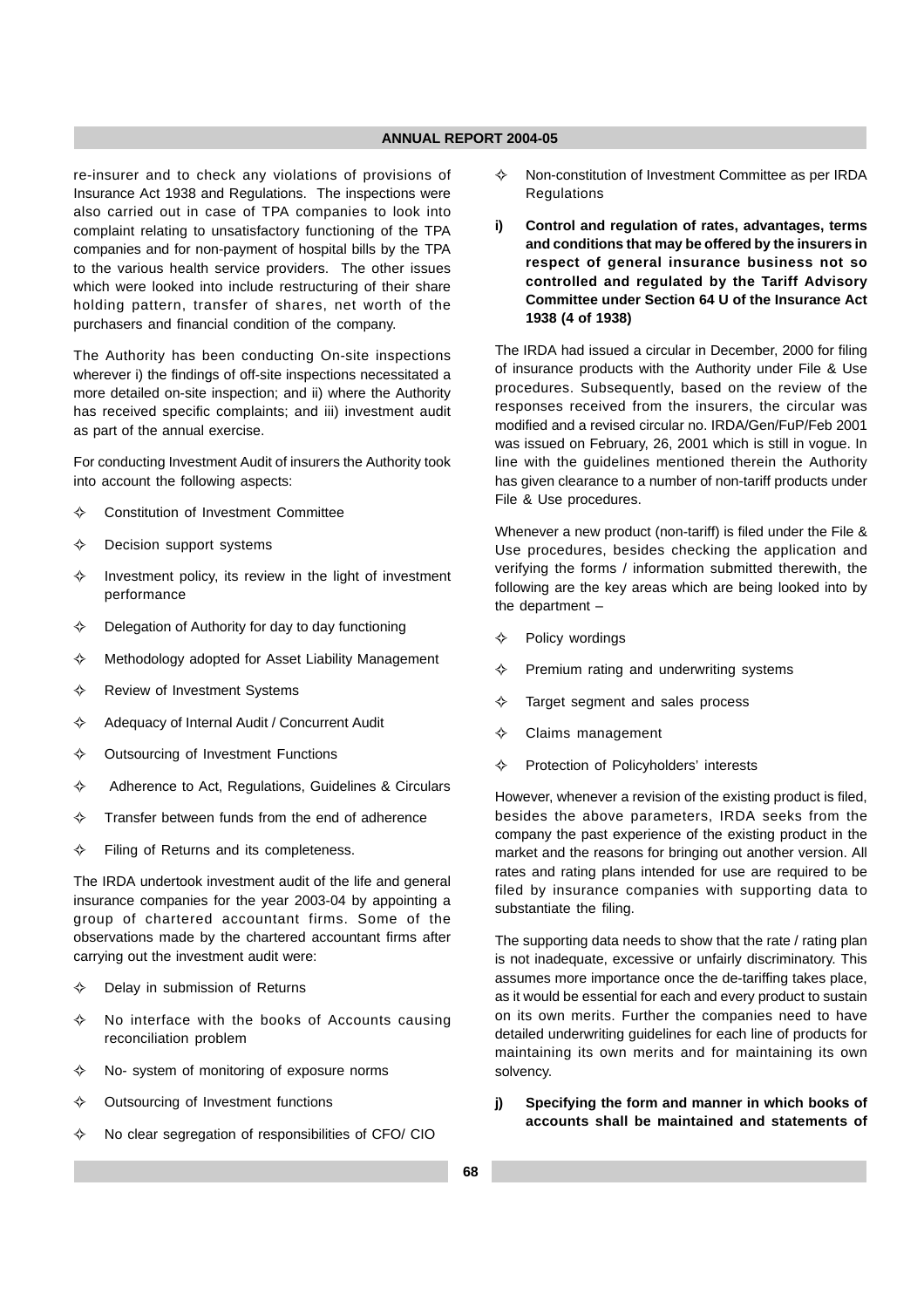#### **accounts shall be rendered by Insurers and other Insurance Intermediaries.**

The Authority issued regulations for the preparation of financial statements and Auditor's Report of insurance companies in the year 2000. Incorporating various clarifications issued on the same from time to time, the regulations were modified in March, 2002. The regulations broadly conform to the Accounting Standards (AS) issued by the Institute of Chartered Accountants of India (ICAI). Modifications have been made in respect of the accounting standards pertaining to preparation of Cash Flow Statement (AS - 3) which is required to be furnished to the Authority only under the direct method. The requirements under Segment Reporting (AS–17) have been made more stringent for the insurers. The regulations further require that the financial statements shall be accompanied by the Management Report, in a prescribed format, duly certified by the management. The Responsibility Statement, as required under section 217(2AA) of the Companies Act, 1956 as part of corporate governance, also forms part of the Management Report. The Authority has also prescribed a format for the Auditors' Report, and requires accounts to be jointly audited by two auditors.

Section 12 of the Insurance Act, 1938 prescribes that all insurance companies must be audited annually by auditors. Regulation 3(4) of the IRDA (Preparation of Financial Statements and Auditors' Report of Insurance Companies) Regulations, 2002 further provides that 'The Authority may, from time to time, issue separate directions/guidelines in the matter of appointment, continuance or removal of auditors of an insurer or reinsurer, as the case may be, and such directions/guidelines may include prescriptions regarding qualifications and experience of auditors, their rotation, period of appointment, etc., as may be deemed necessary'. The Authority had been maintaining a panel of auditors based on the applications received consequent to the Circular issued in February, 2001. The procedure for maintaining the panel was reviewed in the context of (i) the constraints in verifying and processing applications received and (ii) the need to provide more opportunities to eligible audit firms. Instead, prescriptions have been laid down as to the requirements to be complied with by firms seeking appointment as statutory auditors of insurance companies. Insurers are required to satisfy themselves as to the eligibility while appointing the statutory auditors. The revised guidelines which are applicable effective financial year 2006-07 require insurers to inform the Authority about the appointments. As part of corporate governance practices, the requirements of rotation and cooling off have been retained in the revised guidelines.

The Authority has periodically been issuing clarifications on

the preparation of financial statements. As part of the process to increase disclosure, the Authority advised insurers to furnish details of loan asset which are subject to re-structuring; and break up of commission expenses based on the intermediary used to underwrite business – agents, brokers, corporate agency or through referral arrangement. Clarifications were issued on allocation of depreciation expenses between policyholders and shareholders' accounts; on presentation of service tax heads in the financial statements and on valuation of investments transferred to the policyholders' account with the objective of meeting the deficit in the said account. The Authority also directed non-life insurers to account for all Alternate Risk Transfer (ART) arrangement based on the principle of "Substance over Form". If the agreement is in the nature of re-insurance coupled with financing arrangement, and the components are capable of separation, each element should be accounted for as per the Generally Accepted Accounting Principles (GAAP). However, in cases where the aforesaid components are not separable, the entire arrangement should be treated as a financial transaction and should be accounted for accordingly.

The Committee set up to examine various issues as may arise from time to time, on the regulations for preparation of financial statements of the life and non-life insurers, was re-constituted in January, 2004. With the appointment of two more members in January, 2005, the Committee presently comprises of:

- 1. M/s T.S. Vishwanath, FCA, New Delhi Chairman
- 2. Asish Bhattacharyya, IIM, Kolkata
- 3. Amal Ganguli, FCA, New Delhi
- 4. P B Ramanujan, Chennai.

During the period under report, the Committee examined issues pertaining to (i) norms for recognition of income, provisioning and asset classification for insurance companies; (ii) requirement of quarterly/half yearly reporting by the insurers and the pro forma in which such reports are required to be submitted by the insurers; (iii) investment in derivatives including the accounting aspects; (iv) accounting and disclosure issues relating to Alternate Risk Transfer (ART) agreements being entered into by non-life insurers; and (v ) tax implications of treatment of profit or loss on sale of investments in case of non-life insurance companies.

## **k) Regulating investment of funds by the insurance companies**

Timely submission: The Authority closely monitors timely submission of returns by the insurers. For the quarter ended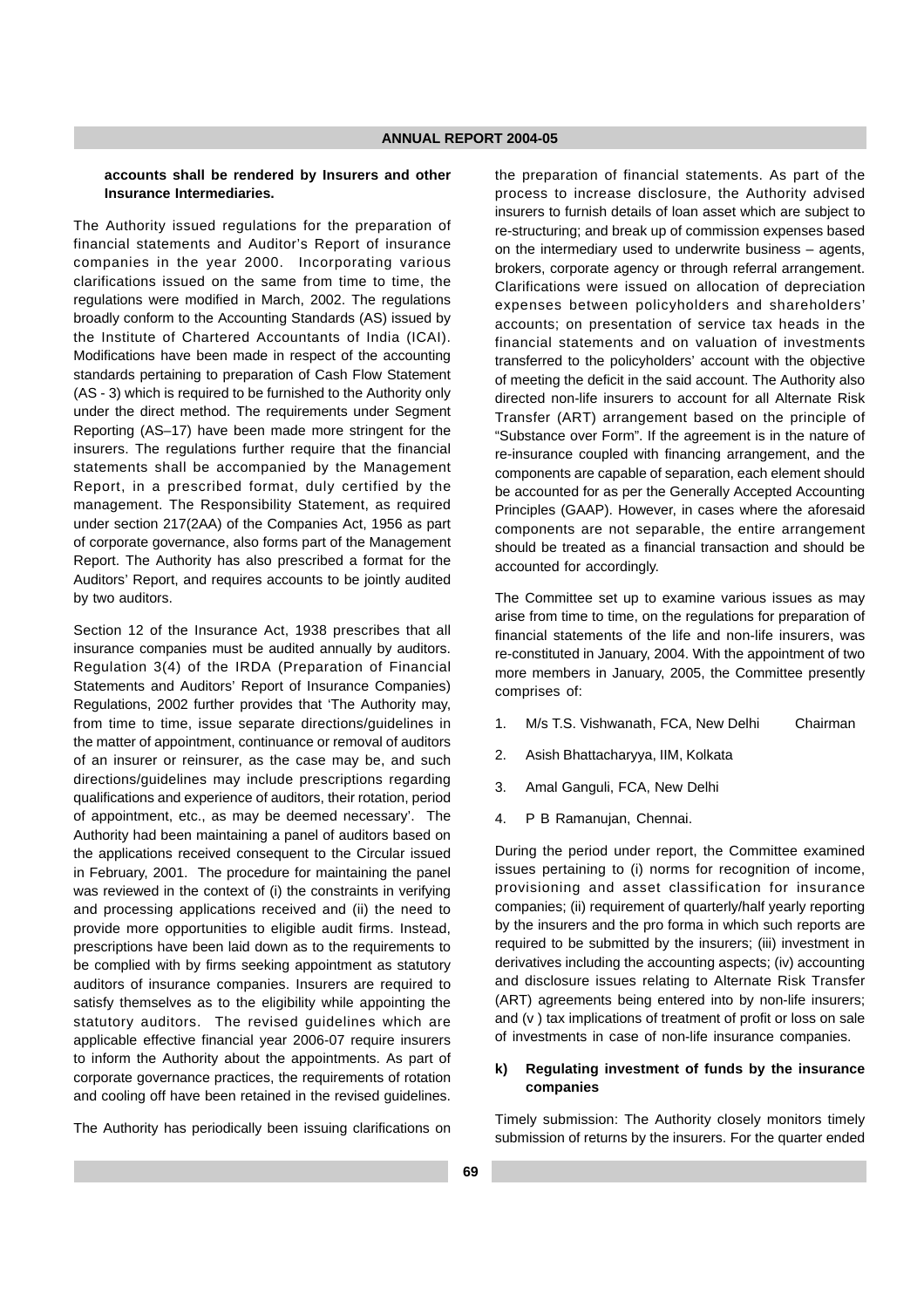September 2005, returns are expected from LIC and three Public Sector General Insurers. The Authority has been accepting 'e-mail' with attachments as a means of timely submission or returns. This is to ensure that there is no delay in sending the returns through conventional channels like post or courier. Compliance checking is done only after receipt of signed hardcopies.

Adherence to Pattern of Investment: All Insurers except CHNHB Association have adhered to the pattern of investment laid down in Form 3A / Form 3B).

Certificate under 28 (2A) / (2B) and 28 (3C) of Insurance Act 1938 (FORM 6): Some companies have not filed the above certificate (FORM 6) duly signed, as required by the Act.

Form 5: In the absence of operational software, verification of the reconciliation of (Purchase and Sale of Investments) Statement (FORM 5), had been checked at head office level for PSU insurers at FORM 5 level and not at individual category code level with the closing balance of previous quarters.

Authority is also considering suggestions from some insurers regarding split between Shareholders Fund and Policyholders Fund.

#### **l) Regulating maintenance of margin of solvency**

In the non-life segment, of the four non-life insurers in the public sector, two did not meet the stipulated solvency ratio of 1.50. Oriental maintained a solvency ratio of 1.46 as on 31<sup>st</sup> March, 2005; for National it was 1.30 (1.46). New India and United India reported a solvency ratio of above 1.50.

ECGC underwriting credit business had a solvency ratio of 6.44 (6.2) as on 31st March, 2005. Agriculture Insurance Company which commenced operations in the year 2003- 04 has been advised to furnish the Solvency Statements with the Authority.

Of the eight non-life private insurers, except TATA AIG all others have met their solvency requirement of 1.50 as stipulated by the Authority. TATA AIG had reported a solvency ratio of 1.31 and injected fresh capital to the extent of Rs 40 crore to comply with the solvency margin stipulations. Insurers are increasing their operations to leverage on the capital funds in place while maintaining the solvency requirements as stipulated by the Authority. The national re-insurer, General Insurance Corporation, reported a solvency ratio of 3.81 as on 31<sup>st</sup> March, 2005.

#### **m) Adjudication of disputes between Insurers and Intermediaries or Insurance Intermediaries**

Whenever a reference comes to the Authority relating to disputes between Insurers and intermediaries or Insurance Intermediaries, the Authority examines the nature of the disputes. If only clarification is sought, the same is sent immediately through the Grievance Cell of the Authority. However in cases involving any violation of Regulations, the Authority takes the reference seriously and action is initiated as per the laid out process and explanations are sought. Serious cases of disputes have been few. However, the Authority is also in the process of setting up a mechanism of adjudication in anticipation of increase in such references and for speedier disposal of the same.

### **n) Supervising the functioning of the Tariff Advisory Committee**

General insurance companies and other stakeholders in the insurance market have been voicing the demand for the removal of tariff as the existence of tariff was considered contrary to free market principles and insurance products need to be priced based on free market forces. The Authority has accordingly considered moving to a tariff free regime in due course. The Authority has put in place a roadmap for smooth transition from tariff to non-tariff regime.

With the abolition of tariffs, the role of Tariff Advisory Committee will undergo a change. It is expected that TAC may perform the following functions in the changed scenario.

- $\rightarrow$  Collection of data on premiums and claims, analysis of such data and dissemination of the results to the insurers.
- $\lambda$  Report to IRDA on the underwriting health of the market and any aberrations in market behaviour.
- $\rightsquigarrow$  Constitution of Expert Groups at the request of the General Insurance Council, to look into underwriting issues and recommend necessary action.
- $\rightarrow$  Organize training to underwriters at the market level; and
- $\rightsquigarrow$  Attend to public grievances on non-availability of insurance and try to resolve the issues by discussion with insurers.

TAC has been preparing itself for the detariff market by equipping itself to facilitate determination of rates, terms and advantages which insurers could offer on non-tariff products. The World Bank has been working on a Technical Assistance Project for enhancing TAC's capacities in the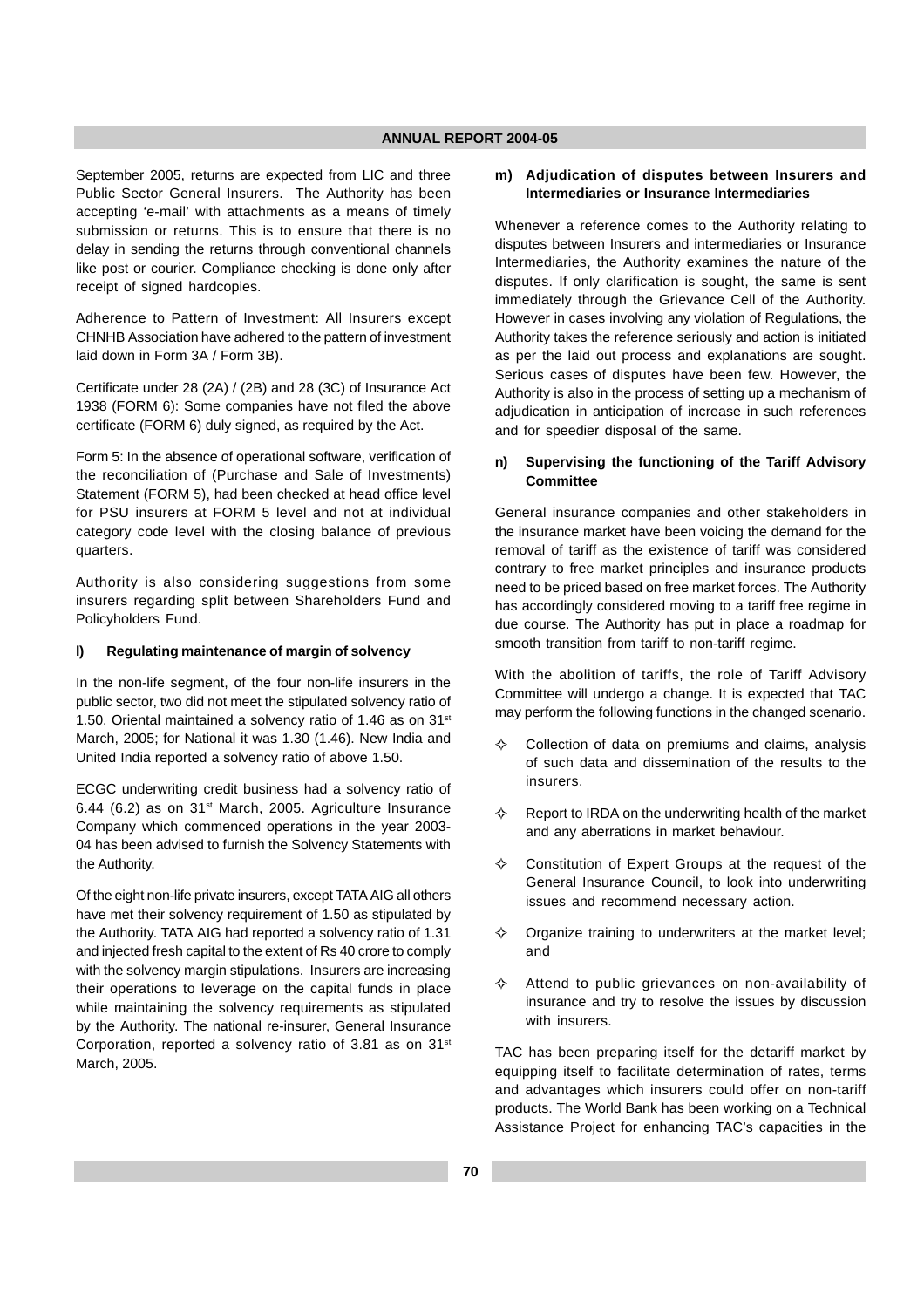fields of rate making, actuarial aspects and data management which would be of prime importance in a de-tariffed scenario. The report of World Bank has been submitted to TAC Board for their consideration.

TAC continued to examine the non-life insurance products filed under the 'file and use' procedures, for both the tariff and the hybrid products (which have both tariff and non-tariff components) prior to approval by the Authority. TAC also disposed of 105 'breach of tariff' cases.

TAC Chennai Regional Office has been maintaining data base on "Declined Lives" of life insurance. Around 42000 records have been collected so far.

No tariff revision was undertaken in 2004-05. Marine Hull portfolio was detariffed w.e.f. 1<sup>st</sup> April 2005. On tariff areas, TAC issued clarificatory circulars on the applicability of the tariffs to various non-life insurance companies. TAC is continuing to render advice to the non-life insurers and chambers of commerce on issues pertaining to tariff business.

The details of the tariffed business monitored by TAC are placed at Annex X.

## **o) Specifying the percentage of the premium income of the insurer to finance schemes for promoting and regulating professional organizations referred to in clause (f)**

The Authority has not prescribed any percentage of the premium income of the insurer to finance schemes for promoting and regulating professional organizations referred to in clause (f).

## **p) Specifying the percentage of life insurance business and general insurance business to be undertaken by the Insurers in the rural or social sector**

The regulations require the insurers to underwrite business based on the year of commencement of their operations. The regulations further provide that in case the first financial year of the insurer is less than 12 months, proportionate percentage or number of lives, as the case may be, shall be underwritten. In addition, the existing public sector insurance companies are required to ensure that the quantum of insurance business underwritten by them shall not be less than what has been recorded in 2001-2002. During the period under reporting, the Authority clarified that the term "lives" refers to the new lives insured during the financial year and in force as on 31st March on the year. The amendment is effective financial year 2005-06.

Obligations of life insurers :

All the thirteen insurers who commenced life insurance operations during the last five years have met their rural and social sector obligations. The number of policies underwritten by them in the rural sector as a per cent of the total policies underwritten in the year was as per obligations applicable to them. The number of lives covered in the social sector, were above the stipulated obligations.

In the case of LIC it was stipulated that the percentage of policies issued in the rural sector for an year should not fall below the quantum of insurance business done in the accounting year ended 31<sup>st</sup> March, 2002. LIC complied with its obligations towards the rural sector. In addition, LIC covered more number of lives in the social sector than those covered in the year 2001-02. LIC has been extending coverage to economically weaker sections of the society through its various social security group schemes targeting masses and non-conventional groups in the unorganized sector. Insurance coverage is also provided to the under privileged through a separate fund created by the Government. Subsidies for the insurance cover are provided for power loom workers, handicraft artisans and handloom weavers. Subsidies are also provided to the Aanganwadi workers/ helpers and unorganized labour. Under the Shiksha Sahayog Yojana, scholarships are offered to children whose parents are covered under the Janashree Bima Yojna.

#### Obligations of non-life insurers :

All the eight private sector non-life insurers met their rural and social sector obligations in the financial year 2004-05.

Among the public sector non-life insurers, while the four insurers complied with the rural sector obligations for the year 2004-05, in case of two insurers there was shortfall in compliance with the social sector obligations. The number of lives covered by these two insurers was less than those covered in the year 2001-02, which is the benchmark year for the non-life public sector insurers. The Authority has sought clarifications from the two insurers for the reasons for the shortfall. The public sector insurers have also covered lives under the Universal Health Insurance scheme of the Government of India which was launched in the financial year 2003-04.

#### **q) Exercising such other powers as may be prescribed**

The Authority had no occasion to exercise any powers under this function.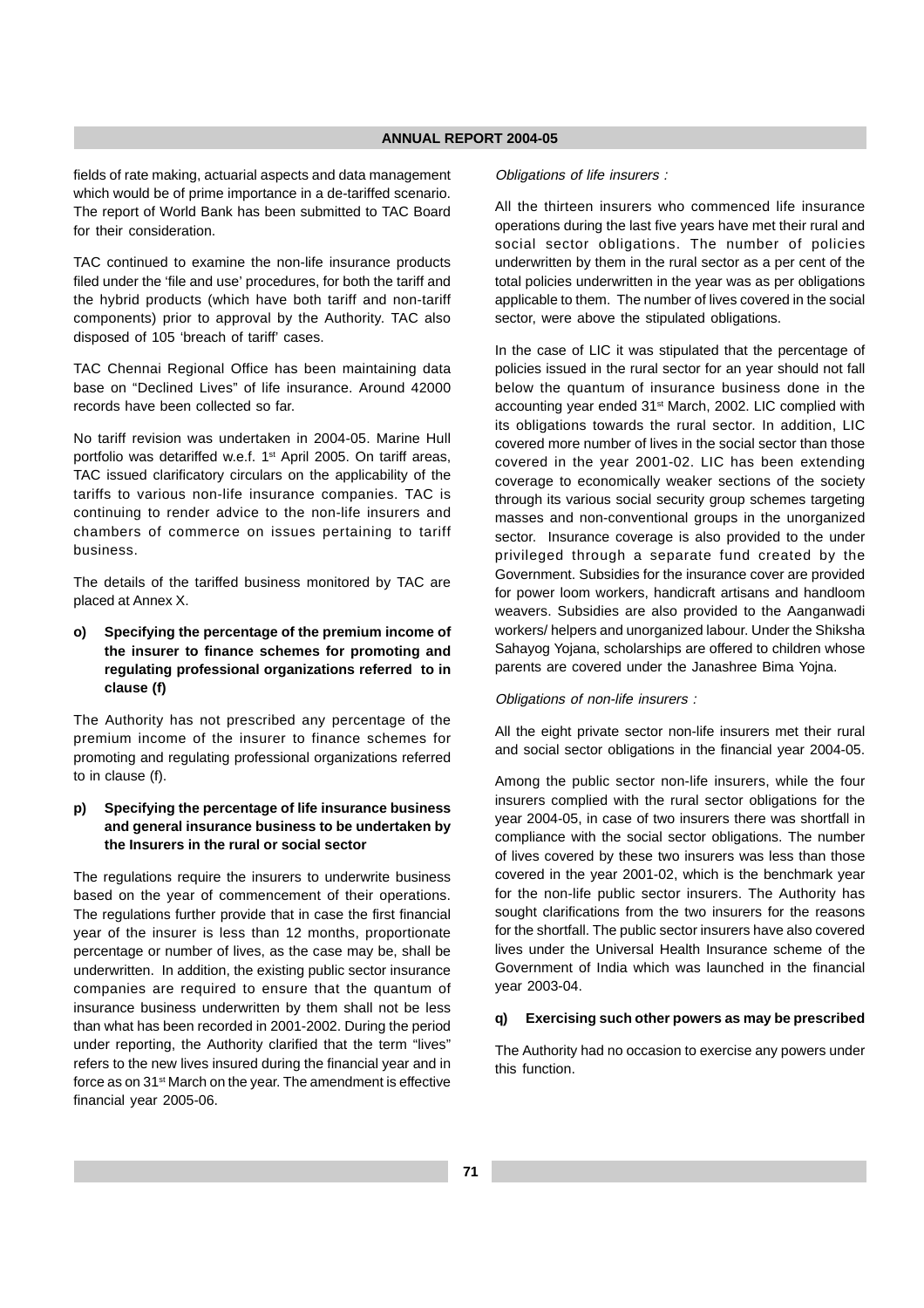# **PART IV ORGANIZATIONAL MATTERS**

#### **i) Organization**

Section 4 of the IRDA Act, 1999 provides that the Authority shall consist of a Chairman, five whole time members and four part-time members. The composition of the Authority underwent changes during the financial year under report. Mr. C. S. Rao continued as Chairman.

Shri P. A. Balasubramanian, Member (Actuary) retired on superannuation on 31<sup>st</sup> May, 2005.

Mr. T. K. Banerjee who joined the Authority as whole time member on 18th August, 2003 retired on superannuation on 1<sup>st</sup> August, 2005. Mr. Mathew Verghese who joined the Authority on 27th October, 2003 retired on superannuation on 31<sup>st</sup> August, 2005. He is replaced by Mr. K.K. Srinivasan who had wide experience in general insurance and served as Secretary, TAC prior to his joining the Authority.

Mr. C R Muralidharan joined on May 06, 2005 as a wholetime member of the Authority. He brings with him vast experience from RBI Inspections and operations. The composition the Authority during the year 2004-2005 is as under:

- 1. Mr. C. S. Rao, Chairman
- 2. Mr. C R Muralidharan, Member (Investments)
- 3. Mr. K K Srinivasan, Member (Non-Life)

During the financial year 2004-05, Mr. Vivek Mehrotra continued to be a part-time member. Mr. Kamlesh Vikamsey joined the Authority on taking over as President, Institute of Chartered Accountant of India (ICAI) from Mr. Sunil Goyal. Mr. Gautam Hari Singhania, CMD of Raymond's limited and Mr. Vijay Mahajan, MD of Bhartiya Samruddhi Finance Ltd. have joined the Authority as part-time members.

#### **ii) Meetings of the Authority**

During March 2004 to September 2005 six meetings of the Authority were held.

#### **iii) Human Resources**

Motivated manpower is the backbone of any organization, and this is particularly true in case of a regulatory body which is relatively young like IRDA. The insurance industry has stepped into a liberalized environment, from a controlled one. The changing role of the officers of the Authority has to evolve from the regulatory regime. With the notification of the IRDA Act, 1999, the Authority took up the task of framing the regulations and registered new insurance companies and various intermediaries. The developments of the last four years have witnessed the insurance sector changing at a faster pace requiring the regulatory body to gear up to meet the challenges. The Authority has provided exposure to the employees through various training programmes, workshops and seminars organized by the regulatory bodies across the globe. The exposure at various levels, enables the Authority to draw upon the experiences of regulators in other countries, and is aimed at maintaining international standards in regulating the insurance industry. Among the various training programmes and seminars attended by the officers of the Authority, were those organized on Insurance Supervision by IAIS; Financial Sector Services Negotiations by CECA, Singapore; Training Programmes on Life Insurance and Pensions organized by Australian APEC Study Centre; Seminar on On-site Inspection, at State of Oregon; Catastrophe Insurance by IAIS; Bancassurance; Advanced Risk Management Practices by Financial Stability Institute of Bank of International Settlements; Workshop on Micro-Insurance and study tour organized by USAID, etc. Officers of the Authority have also presented papers on technical subjects at various domestic/international conferences. In another initiative, officers of the Authority are participating in implementation of the Core Curriculum Project of the International Association of Insurance Supervisors (IAIS). Promoting the implementation of the Insurance Core Principles (ICPs) and Standards is a core activity of the IAIS. A critical element in the delivery of this objective is the Core Curriculum Project established in 2003. The IAIS has established the Core Curriculum Task Force that is steering this project which is expected to be completed within a threeyear period. The goal of the project is to translate each of the twenty-eight ICPs into practical training Modules together with delivery mechanisms for use by supervisors in both developing and developed economies. The project has already developed several high quality training Modules based on various elements of the IAIS Insurance Core Principles and Methodology and these are being progressively tested through pilot seminars and are also available on the website of IAIS. The Task Force has drawn officers from the regulatory authorities across the globe as Authors and Reviewers to prepare and review the training modules. Overall 11 officers were sponsored for various training programmes abroad.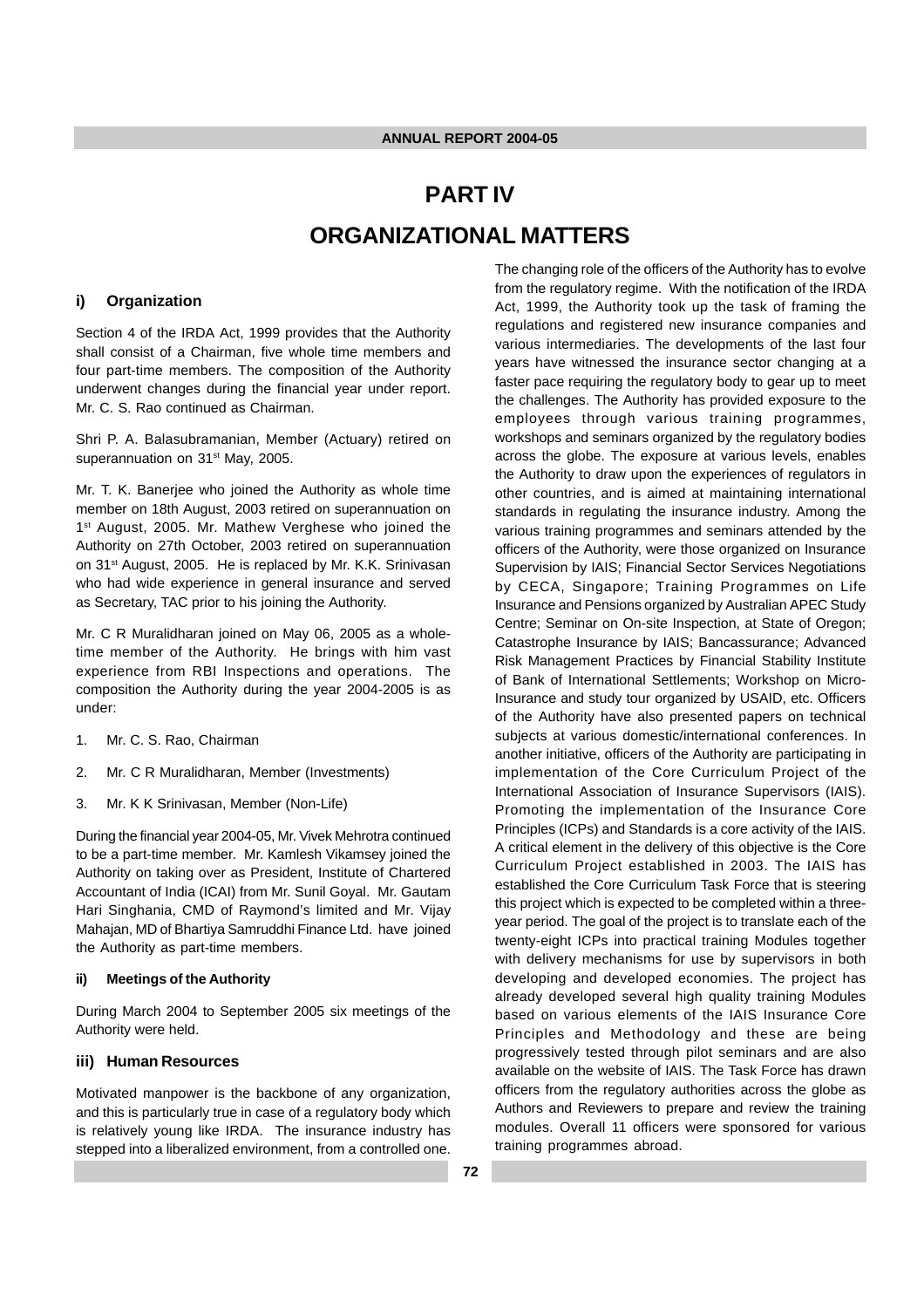#### **iv) Promotion of Official Language**

It has been the endeavour of IRDA to ensure progressive use of Hindi in official work. Implementation of various statutory provisions, policies etc. as laid down by Department Of Official Language, Ministry Of Home Affairs in the Official Language Act, 1963 and Official Language Rules, 1976. IRDA has also been making available various regulations, notifications, annual report and other useful material issued by it in bi-lingual form. The monthly IRDA Journal has a Hindi section.

#### **v) Status of Information Technology in IRDA**

IT Systems are crucial for the day-to-day activities of the Authority and hence it has become imperative to fully computerize all the functional units of the Authority over a period of time. Emphasis is given more on establishment of data bases of financial statements of all regulated entities. In achieving its objective towards this direction, Authority has planned to introduce on-line filling system for all its stake holders wherever feasible to ensure speedy and smooth filing of financial statements. All software applications being developed are based on centralized system for data storage which will facilitate access for the users across the local area network based on their credentials.

As a part of Authority's constant effort to computerize its operational departments, the existing single user based policy holder's Grievances Management System has been completely upgraded to a web-based system which includes following features:

- 1. Back office module to process the complaints from multiple workstations.
- 2. Automatic acknowledgements and forwarding letters to policy holders and insurers respectively as and when complaints are fed into the systems.
- 3. Periodical reminders to the Insurers to speed up the processing of un-resolved complaints.
- 4. Closure of complaints.
- 5. MIS reports for the top management.

As the back office module for Grievance Department is fully operational, Authority has planned to make this system online which will facilitate the policy holders to track the status of their complaints on-line. Automatic reminders can be sent to the insurers without any manual intervention and making the system on-line would also facilitate insurers to update the status of complaints on-line.

In addition to the above, the Agent Training Institute database for both off-line and on-line training Institutes has also been implemented.

As envisaged, Authority is in the process of implementing the following systems

- On-line filing of Advertisements by Insurers
- Brokers- On-line filing of financial statements

Third-Party Administrators - On-line filing of financial statements

- On-line filing of new business statistics by Insurers
- Computerization Investment monitoring

Content Management System and hosting of revamped website

Efforts are on with a view to implementing the above systems by January'2006.

Standing Committee on Information Technology (SCIT)

The Authority is moving towards regulatory regime with globally accepted standards. In an effort in moving towards this direction, Authority is in the process of implementing central repository facilities for collection and collation of data of Insurers for establishing bench marks for the Industry. The Tariff Advisory Committee (TAC) located in Mumbai has been identified as data repository for this purpose. In order to have appropriate guidelines to implement the data repository and also to guide the Authority in its IT initiatives, a Standing Committee on Information Technology comprising academics, experts drawn from IT and Insurance Industry was constituted in 2004-05. The Chairman of the Authority is Chairman of the Standing Committee. The Committee held two meetings and discussed important issues regarding connectivity and data collection at IRDA / TAC.

#### **Intranet:**

Intranet which is single point reference to its officers is updated on a regular basis and new features are added to the intranet based on the user feedback.

#### **Networking and other IT infrastructures:**

In order to ensure increased availability for the staff of the Authority, the existing ISDN dial-up internet connectivity has been upgraded to 128 Kilo-bytes per second (Kbps) leased line. Two mega bytes per second (2 Mbps) connectivity is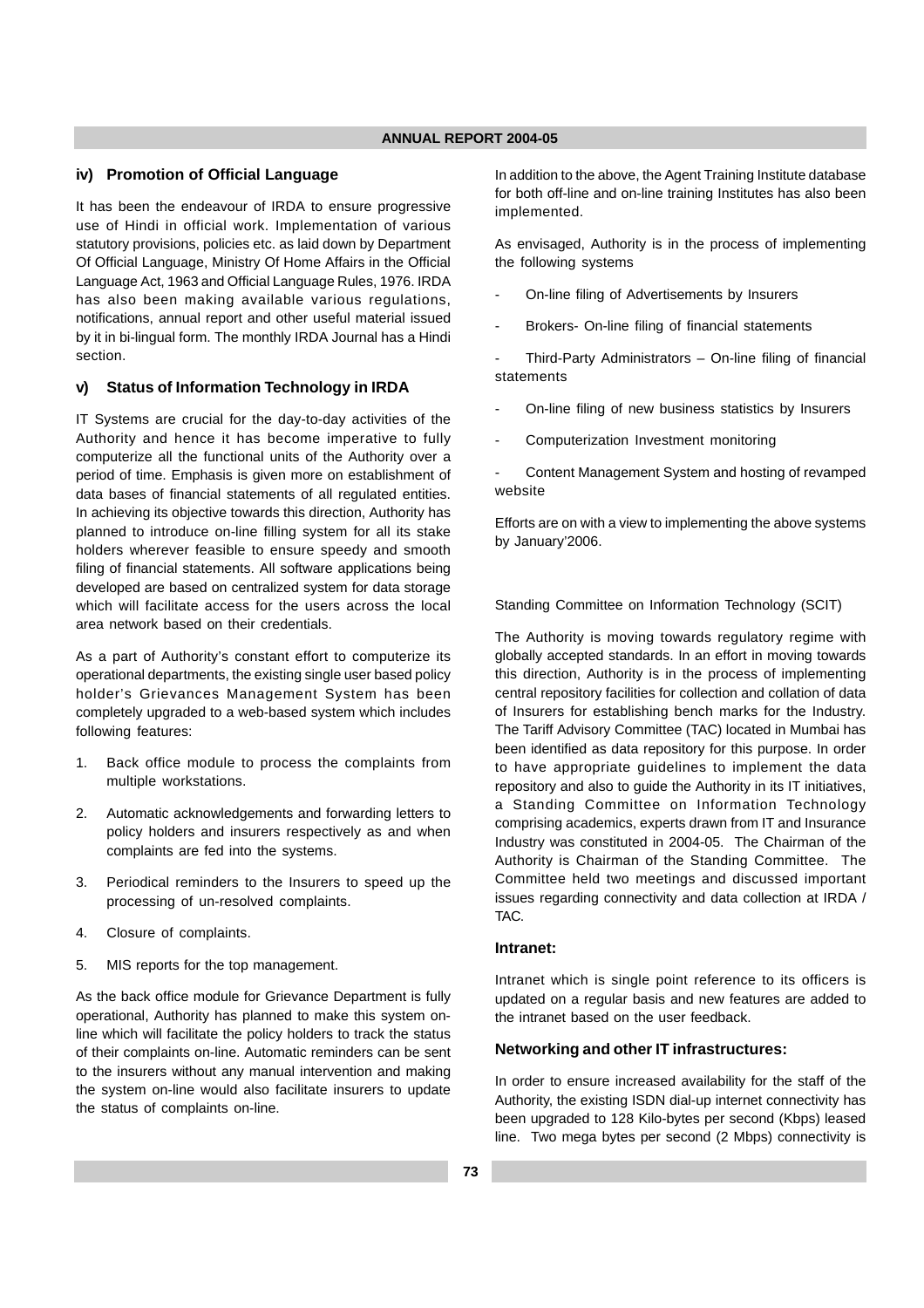also being implemented between TAC, Mumbai and IRDA to ensure smooth data transfer between IRDA and TAC. In addition to the above, Local Area Network (LAN) facility has been enhanced. Additional desktops and laptops have been procured and installed to cater to the needs of the staff.

#### **vi) Accounts**

The accounts of the Authority for the financial year 2003-04 and 2004-05 have been audited by the Comptroller and Auditor General of India (C&AG). Pursuant to the provisions of Section 17 of IRDA Act, 1999, the Audited Accounts along with the Audit Report have been forwarded to the Government of India to be placed in both Houses of Parliament. A copy of the accounts for the year 2003-04 and 2004 – 2005 together with comments of the C&AG is placed at Annexure **xiii**. A copy of the same, as submitted to C&AG, is placed at **xiv** to this Report.

#### **vii) ISO 9001- 2000 registration**

The Authority was given ISO accreditation based on the assessment of its operations. The certification is a confirmation that the Authority has established a quality management system that is in compliance with the International Quality Systems Standard ISO 9001 and Q9001- 2000. The certification is also a recognition of the quality policy followed by the Authority, which states that "The Authority is committed to act as a responsive regulatory body to protect the interests of the policyholders, to regulate, to promote and ensure orderly growth of the insurance industry and for all matters connected therewith or incidental thereto in a transparent manner and achieve their satisfaction through continued improvement by implementing Quality Management System." The certification is valid for a period of three years commencing May, 2003. However, an annual review of the effectiveness of the Quality Management System (QMS) is conducted through independent audits as per the specified procedures. The first surveillance audit of the Authority was conducted during the current financial year 2004-05 to confirm continued compliance with the documented QMS and requirements of ISO 9001-2000.

Timely corrective steps were taken by the Authority to rectify the non-conformities. The independent auditors confirmed the presence of effective internal audit system, and commended continuation of ISO 9001 certification for another year.

## **viii) IRDA Journal**

The Authority's monthly publication, IRDA Journal, completed three years of its existence with the November 2005 issue. In this period it has come to be recognized as an important forum of communication for the numerous stakeholders and observers of the industry. It has also become a resource for the industry, researchers and analysts being the authentic source of timely data about the industry. The scope of the statistics being published in the Journal was enhanced in order to ensure higher access to information to enable analyses and understanding of the trends in the industry.

During 2005, various themes were explored in the issues of the Journal including the economic benefits of insurance, self regulation, the system of Insurance Ombudsman, Microinsurance, the concept of Plain Language and its significance to the insurance industry, the importance of underwriting in the context of the imminent detariffing of the Non-Life insurance industry and consumer protection.

#### **ix) Acknowledgements**

The Authority would like to place on record its appreciation and sincere thanks to the members of the Insurance Advisory Committee, the Reinsurance Advisory Committee, Insurance Division (Ministry of Finance), all insurers and intermediaries for their invaluable guidance and co-operation in its proper functioning and to the compact team of its officers and employees of the Authority for efficient discharge of their duties. The Authority also records its special thanks to the members of the public, the press, all the professional bodies and international agencies connected with the insurance profession for their valuable contribution from time to time.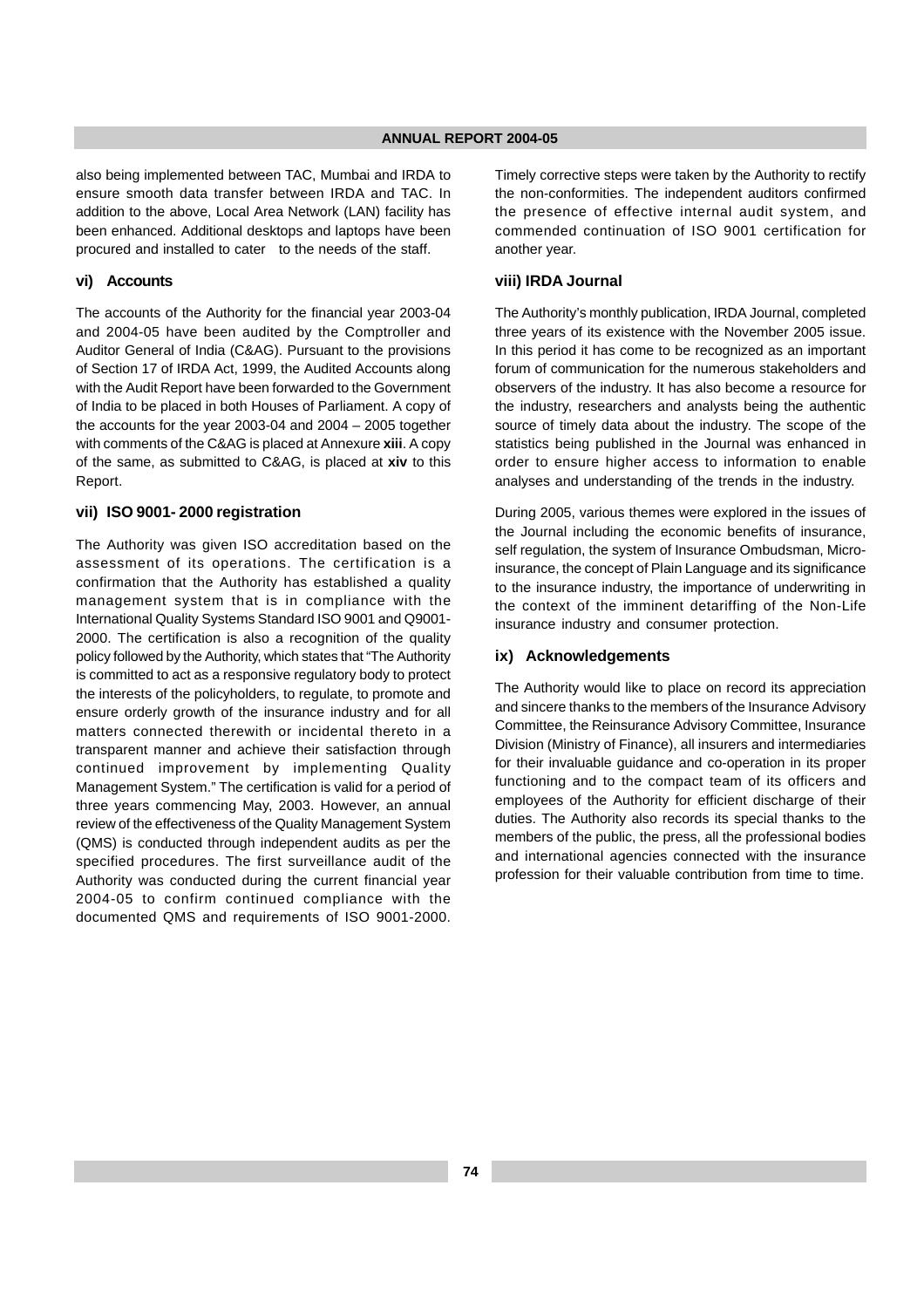# **CONCLUDING REMARKS**

The regulatory Authority since its inception believed that sustainable growth in the insurance industry is possible in an environment which values and promotes financial stability, increased management capability and total public accountability. These values formed the back bone of the regulations framed by the Authority. The Authority has issued many regulations in the business conduct of the insurance companies so as to promote growth of insurance business in India without disturbing the financial stability. The growth was observed not only in the number of insurance companies but also in the premium collected. A similar increase was also observed in the insurance penetration. Considering the improvements, it is now time to consolidate and review some of the regulations with the changing scenario of global integration, high growth in domestic products caused by increased contribution from the services sector, interest of FIIs in the Indian markets and the operations of financial conglomerates. In the light of the above, importance now need to be attached to trace the market practices and putting in a strong supervisory system. The regulatory role now is being turned towards watching market practices and a strong supervisory. The Authority believes in putting in regulations only after an open and transparent practice of prior consultation with stakeholders. The experience so far confirmed the benefits of the openness as the regulatory regime is now more expected as it has incorporated globally acceptable standards.

It is needless to say that in order to have an increased management capability, it is necessary that good corporate governance practices are followed in the companies as well as with the regulator. This problem to some extent has been addressed through a rigorous system of scrutiny of applications submitted to the Authority for setting up of insurance companies. The Authority has not fixed any limit on the number of insurance companies to enter into the Indian market; however, it has put in place a strict criteria for awarding such licenses. The Authority while considering a company's application for license emphasized on i) financial strength, track record and reputation of the promoters, and ii) strength of internal control systems, commitment of the applicant to contribute to India's development of the insurance industry.

For any industry to grew it is necessary that there should be many innovative products available to the consumers which are affordable by the consumer at appropriate prices suitable to their needs. The Authority was able to bring such a competition among the insurance companies operating in India. As of now there are many products that are available which are tailor-made to different segments of the population. These innovations to some extent have brought in shifts in the market share between the public sector and private sector companies.

The stability and robustness of the insurance industry depends not only on the selection of sound players to enter the market but also in ensuring that they remain financially sound throughout their operations. As the Authority is committed to safeguarding the policyholders' interest, the Authority has put in place stringent solvency requirements. In case a company falls short of the solvency requirement the companies are asked to provide for additional infusion of capital. Further, in order to reinforce the safeguards, the Authority had laid down quantitative restrictions on the investments by the insurance companies.

Rigorous scrutiny of the companies at the entry level coupled with diligent monitoring of the activities with special reference to maintenance of solvency margins and prudent investment policy ensures that the management of the companies is not lax and proper corporate governance practices are adopted by them. For the monitoring purposes an effective supervision model is required and a conscious decision was taken in India to have separate regulators for each financial sector activity so that each supervisor is able to develop a consistent framework of regulations and supervision for that segment of the financial sector. With this underpinning the supervisory role of the activities of the insurance companies vests with the Authority and the Authority conducts off-site and on-site supervision at periodic intervals in order to assess the soundness of the insurance company.

It is well known that insurance business mainly spread through an agency force. The insurers have therefore, been recruiting agency force on a continuous basis. As at the end of March 2005 there are 20 lakh individual agents and 4,711 corporate agents. As bank assurance is now allowed in India, the insurers are making arrangements with banks for marketing the contracts either as corporate agents or on referral basis providing database on the depositors to the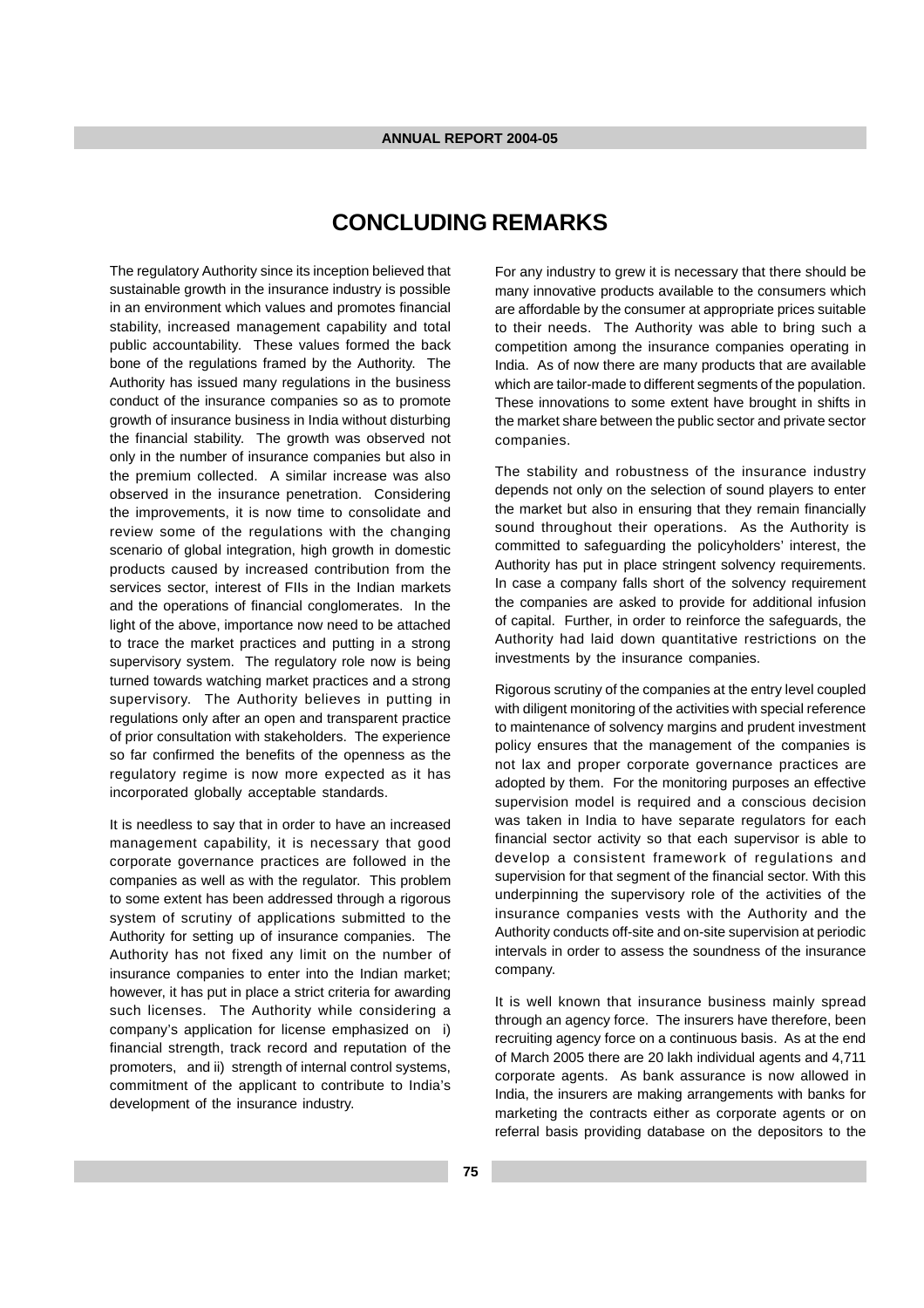insurers. The regulators role does not end at prescribing a code of conduct for the insurers but also vests with putting in place proper code of conduct for agents and other intermediaries who are willing to sale the insurance contracts. In this connection, the Authority has issued regulations on the number of hours for training, entry level requirements, and the conduct of examinations. The Authority is keen that the agency force should be properly equipped as in future the insurance products will no longer be simple but more complex. The agents therefore should be able to understand the complexity to assess the requirement of the populace and then only advice on the appropriate policy which suits to the needs of the population. Further, the Authority is in close contact with the Insurance Institute of India for streamlining the examination system as instances have been noticed where the sanctity of the examination process was sought to be compromised by a few interested parties. Based on these observations the Authority instructed the CEOs to exercise vigilance to ensure that the examination process is in no way compromised.

In a similar way the Authority has come across cases where corporate agents have resorted to use of introducers or finders or sub-agents who in fact, sold the contracts and the corporate agent passed on varying levels of commission to them. The Authority has stipulated that the canvassing should be done only by specified persons "who are qualified" public agents. Further the system of licensing of corporate agents is also streamlined through a set of instructions to be followed by the insurers while issuing licenses to corporate agents. There are still some aberrations that have crept into the sale of group insurance products. The Authority believes that unless appropriate standards are set and followed by the insurers and the intermediaries there is a distinct possibility of the insurance market getting distorted which would affect the interests of the insured as well as the insurer.

The tariff regime in the general insurance market did not deter brokers for seeking licenses. The opportunities for the brokers were enlarged by increasing the threshold limit at which the discount in premium is allowed for contracts concluded directly with the insurers without intermediation by brokers. This may facilitate entry of brokers in the general insurance market. Brokers need to provide value added services to the employees. Many insurers argued tariffs and free markets do not go together and the insurers should be able to determine what risks they are prepared to underwrite and the rate at which they would underwrite this risk. The persistent demand by such insurers for freeing the general insurance market was recognized by the Authority. The Authority was convinced that de-tariffing is an essential prerequisite for the healthy growth of the markets. In line with this, the Authority has drawn up a road map and provided the insurers a one year time to get prepared for such a de-tariffed regime. The Authority also advised the insurers to equip

themselves with the necessary skills and the relevant data to backup their decisions regarding underwriting the risks. The recent experience of IRDA in assessing the availability and the quality of data at the insurer level was not happy. The pilot study by the Authority and the subsequent extension of the coverage throughout the country brought to light the deficiencies in the quality of data available with the insurers. It is essential that credible data is available while assessing the risks specifically in the case of general insurance business. It heavily depends on the expected claim amount and the probability of a claim for different segments for which rates have to be fixed. The general insurers need to focus their attention towards building up a proper analysis of data available with them. As many of the variables for which the data are available at some place with the insurers at present may not be relevant in the future detariff regime. The insurers need to identify such variables and lay stress on collecting data for their future operations.

Another area of concern is the low penetration of health insurance in India. The concerted efforts by the Authority in constituting Working Group on Health Insurance to look into various issues regarding improving the health insurance in India together with collection of data for underwriting purposes and tracing the claim histories are yielding results. The three Committees submitted their reports. A vigorous follow up action is called for.

The Authority also realizes that one of its roles is to establish a dynamic insurance industry. In this direction the Authority sets an enabling environment for the healthy development of the insurance industry and to deal with market imperfections and failures. For achieving these some tradeoff between the security, concerns for competitiveness and product diversification may be required. In terms of products, trade-offs are inherent between product innovation and homogeneity. In a society where the consumers are still not able to understand the value of insurance, the consumer protection becomes upper most in the minds of the regulator thus conflicts with the market efficiency which is an objective in a global economy. It is the responsibility of the regulator to establish adequate balance between product design and pricing and need for fair and simple information to the consumers. Though the intentions of the regulators are well known some times the priorities may force certain restrictions on the ideal market principles. As there are clear consumer benefits and efficiency gains to be secured through competition regulation should not be construed in a way that impairs it. Regulations should reinforce, not replace, market discipline, and the regulatory regime should be structured so as to provide greater incentives than exist at present of markets to monitor insurance companies. Market discipline through disclosure should be strengthened. Regulations and supervision should complement and support the operations of market discipline.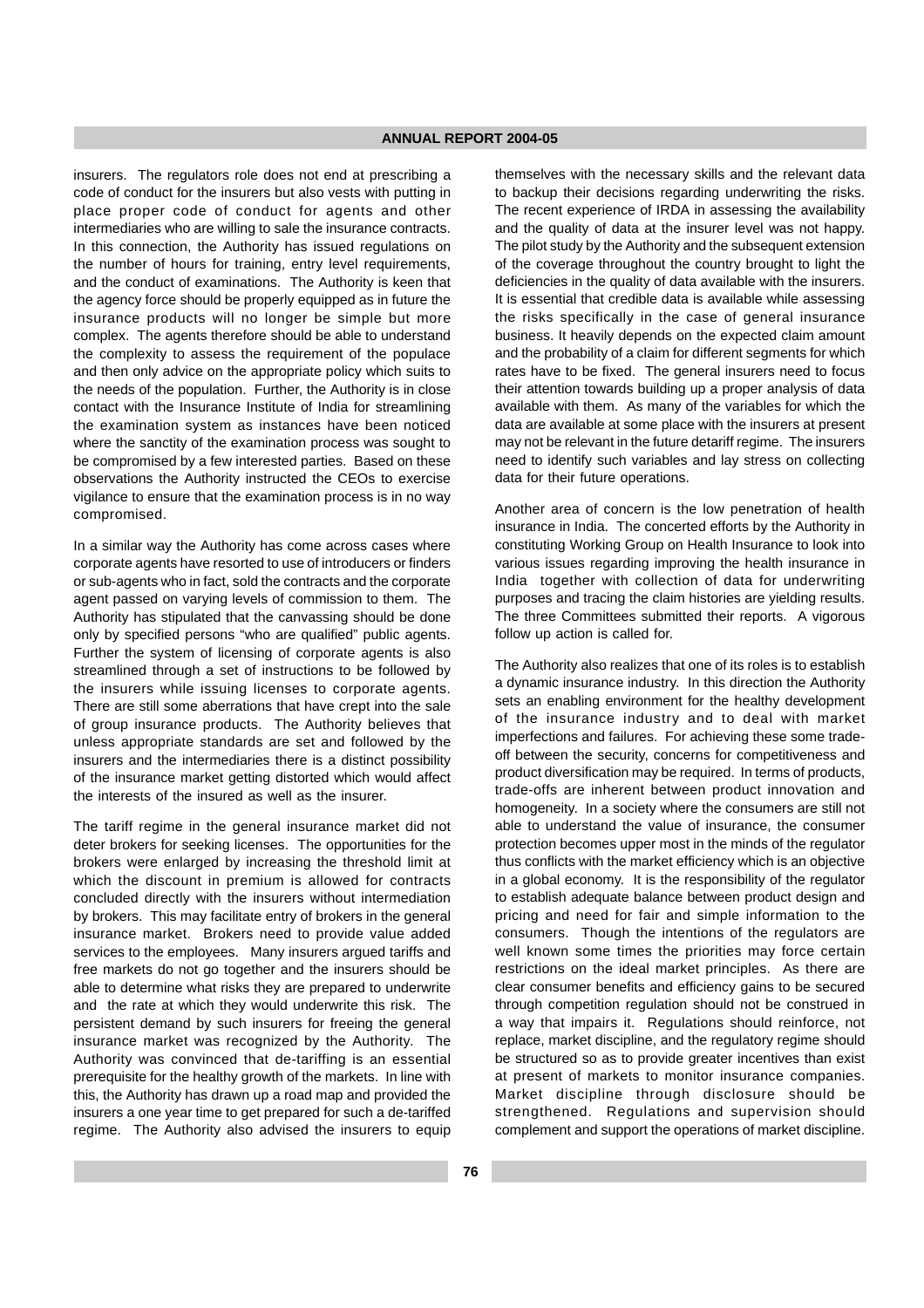## **STATEMENT 1**

# **FINANCIAL SAVING OF THE HOUSEHOLD SECTOR (GROSS)**

|    |                                            |          |          |          |          | (Per cent) |
|----|--------------------------------------------|----------|----------|----------|----------|------------|
|    | Item                                       | 2004-05# | 2003-04P | 2002-03P | 2001-02P | 2000-01    |
|    |                                            | (1)      | (2)      | (3)      | (4)      | (5)        |
|    | <b>Financial Saving (Gross)</b>            | 100.0    | 100.0    | 100.0    | 100.0    | 100.0      |
|    |                                            | (13.7)   | (14.0)   | (13.1)   | (12.7)   | (11.9)     |
| a) | <b>Currency</b>                            | 9.2      | 10.5     | 8.9      | 9.7      | 6.3        |
|    |                                            | (1.3)    | (1.5)    | (1.2)    | (1.2)    | (0.7)      |
| b) | <b>Deposits</b>                            | 39.4     | 41.6     | 40.9     | 39.4     | 41.0       |
|    |                                            | (5.4)    | (5.8)    | (5.4)    | (5.0)    | (4.9)      |
|    | With banks<br>i)                           | 37.1     | 36.7     | 35.5     | 35.3     | 32.5       |
|    | With non-banking companies<br>ii)          | 0.4      | 0.9      | 2.7      | 2.6      | 2.9        |
|    | iii) With co-operative banks and societies | 2.0      | 4.0      | 2.8      | 3.6      | 5.6        |
|    | iv) Trade debt (net)                       | 0.0      | 0.0      | $-0.1$   | $-2.1$   | 0.1        |
| C) | <b>Shares and debentures</b>               | 1.1      | 0.1      | 1.7      | 2.7      | 4.1        |
|    |                                            | (0.2)    | (0.0)    | (0.2)    | (0.3)    | (0.5)      |
|    | Private corporate business<br>i)           | 1.4      | 1.1      | 0.8      | 1.5      | 3.1        |
|    | Banking<br>ii)                             | 0.0      | 0.0      | 0.0      | 0.1      | 0.0        |
|    | Units of Unit Trust of India<br>iii)       | $-0.7$   | $-2.2$   | $-0.5$   | $-0.6$   | $-0.4$     |
|    | Bonds of public sector undertakings<br>iv) | 0.0      | 0.0      | 0.1      | 0.0      | 0.1        |
|    | Mutual fund (other than UTI)<br>V)         | 0.4      | 1.2      | 1.3      | 1.8      | 1.3        |
| d) | <b>Claims on government</b>                | 24.0     | 20.2     | 17.4     | 17.9     | 15.7       |
|    |                                            | (3.3)    | (2.8)    | (2.3)    | (2.3)    | (1.9)      |
|    | Investment in government securities<br>i)  | 5.0      | 4.7      | 2.5      | 5.8      | 1.7        |
|    | Investment in small savings, etc<br>ii)    | 19.0     | 15.5     | 14.9     | 12.1     | 14.0       |
| e) | Insurance funds                            | 13.2     | 13.5     | 16.1     | 14.2     | 13.6       |
|    |                                            | (1.8)    | (1.9)    | (2.1)    | (1.8)    | (1.6)      |
|    | Life insurance funds<br>$\mathbf{I}$       | 12.4     | 12.8     | 15.5     | 13.5     | 12.9       |
|    | Postal insurance<br>ii)                    | 0.3      | 0.3      | 0.3      | 0.3      | 0.2        |
|    | iii) State insurance                       | 0.4      | 0.4      | 0.4      | 0.4      | 0.5        |
| f) | <b>Provident and pension funds</b>         | 13.2     | 14.1     | 15.0     | 16.1     | 19.3       |
|    |                                            | (1.8)    | (2.0)    | (2.0)    | (2.0)    | (2.3)      |

P : Provisional. # : Preliminary estimates.<br>**Note :** 1. Figures in brackets are perce

**Note :** 1.Figures in brackets are percentage at GDP at current market prices.

2. Components may not add up to the totals due to rounding off. Source : The Reserve Bank of India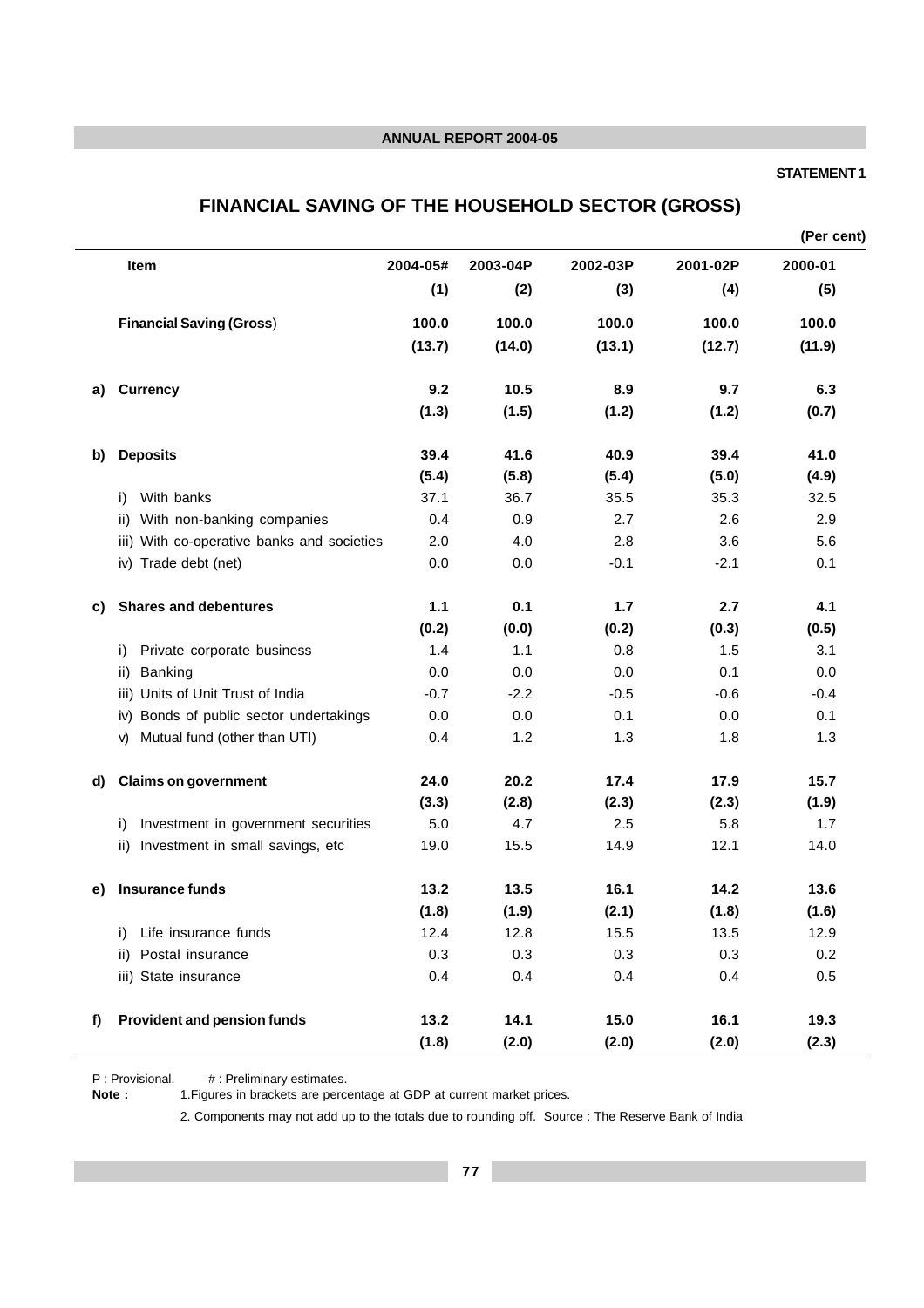## **STATEMENT 2**

# **INTERNATIONAL COMPARISON OF INSURANCE PENETRATION\***

| <b>Continent/Country</b>           |              | 2002** |          |              | 2003** |          |              | 2004** |               |
|------------------------------------|--------------|--------|----------|--------------|--------|----------|--------------|--------|---------------|
|                                    | <b>Total</b> | Life   | Non-Life | <b>Total</b> | Life   | Non-Life | <b>Total</b> |        | Life Non-Life |
| <b>North America</b>               | 9.39         | 4.48   | 4.90     | 9.40         | 4.25   | 5.15     | 9.17         | 4.12   | 5.05          |
| <b>United States</b>               | 9.58         | 4.60   | 4.98     | 9.61         | 4.38   | 5.23     | 9.36         | 4.22   | 5.14          |
| Canada                             | 6.69         | 2.81   | 3.88     | 6.82         | 2.63   | 4.19     | 7.02         | 2.97   | 4.05          |
| <b>Latin America and Caribbean</b> | 2.39         | 0.92   | 1.47     | 2.45         | 0.94   | 1.51     | 2.47         | 1.01   | 1.46          |
| <b>Bahamas</b>                     | 8.81         | 4.84   | 3.97     | 7.98         | 4.38   | 3.60     | N/A          | N/A    | N/A           |
| <b>Barbados</b>                    | 8.86         | 2.78   | 6.08     | 11.29        | 3.87   | 7.42     | N/A          | N/A    | N/A           |
| Trinidad and Tobago                | 5.02         | 3.42   | 1.60     | 5.11         | 3.49   | 1.63     | 7.85         | 5.77   | 2.08          |
| Chile                              | 4.04         | 2.53   | 1.52     | 4.09         | 2.61   | 1.47     | 3.93         | 2.55   | 1.38          |
| Jamaica                            | 5.57         | 2.35   | 3.22     | 5.56         | 2.35   | 3.21     | 5.00         | 1.88   | 3.11          |
| Panama                             | 3.34         | 1.17   | 2.17     | 3.64         | 1.19   | 2.45     | 3.07         | 1.12   | 1.96          |
| Honduras                           | 2.81         | 0.72   | 2.09     | N/A          | N/A    | N/A      | N/A          | N/A    | N/A           |
| Argentina                          | 2.35         | 0.73   | 1.61     | 2.54         | 0.72   | 1.82     | 2.68         | 0.88   | 1.80          |
| Colombia                           | 2.62         | 0.68   | 1.94     | 2.56         | 0.70   | 1.86     | 2.51         | 0.69   | 1.82          |
| Venezuela                          | 2.06         | 0.06   | 2.00     | 2.89         | 0.09   | 2.80     | 2.55         | 0.08   | 2.47          |
| Dominican Republic                 | 2.42         | 0.20   | 2.22     | 2.43         | 0.20   | 2.23     | 2.05         | 0.18   | 1.86          |
| <b>Brazil</b>                      | 2.79         | 1.05   | 1.74     | 2.96         | 1.28   | 1.68     | 2.98         | 1.36   | 1.63          |
| Costa Rica                         | 2.03         | 0.08   | 1.95     | 1.88         | 0.17   | 1.72     | 1.87         | 0.15   | 1.72          |
| Uruguay                            | 2.45         | 0.54   | 1.91     | 2.16         | 0.48   | 1.68     | N/A          | N/A    | N/A           |
| El Salvador                        | 2.28         | 0.67   | 1.61     | 2.35         | 0.70   | 1.66     | 2.28         | 0.68   | 1.60          |
| Mexico                             | 2.01         | 0.94   | 1.07     | 1.80         | 0.70   | 1.10     | 1.86         | 0.79   | 1.06          |
| Ecuador                            | 1.54         | 0.18   | 1.37     | 1.72         | 0.17   | 1.54     | 1.68         | 0.20   | 1.48          |
| Peru                               | 1.19         | 0.41   | 0.78     | 1.44         | 0.60   | 0.83     | 1.31         | 0.59   | 0.72          |
| Guatemala                          | 1.15         | 0.20   | 0.96     | 1.12         | 0.20   | 0.92     | 1.09         | 0.17   | 0.92          |
| <b>Europe</b>                      | 8.06         | 4.83   | 3.22     | 7.98         | 4.64   | 3.35     | 7.89         | 4.68   | 3.20          |
| United Kingdom                     | 14.75        | 10.19  | 4.56     | 13.37        | 8.62   | 4.75     | 12.60        | 8.92   | 3.68          |
| Switzerland                        | 13.36        | 8.41   | 4.95     | 12.74        | 7.72   | 5.02     | 11.75        | 6.73   | 5.02          |
| Netherlands                        | 9.51         | 4.98   | 4.52     | 9.77         | 4.93   | 4.84     | 10.10        | 5.43   | 4.67          |
| Ireland                            | 8.55         | 5.42   | 3.14     | 9.59         | 6.04   | 3.55     | 8.97         | 5.74   | 3.23          |
| Finland                            | 8.98         | 6.98   | 2.00     | 8.69         | 6.81   | 1.88     | 8.77         | 6.89   | 1.88          |
| France                             | 8.58         | 5.61   | 2.97     | 9.15         | 5.99   | 3.15     | 9.52         | 6.38   | 3.14          |
| Belgium                            | 8.42         | 5.57   | 2.86     | 9.77         | 6.81   | 2.96     | 9.62         | 6.73   | 2.89          |
| Sweden                             | 6.62         | 4.55   | 2.07     | 6.97         | 4.74   | 2.23     | 6.96         | 4.56   | 2.39          |
| Denmark                            | 7.52         | 4.84   | 2.68     | 7.92         | 5.18   | 2.74     | 8.07         | 5.15   | 2.92          |

Contd...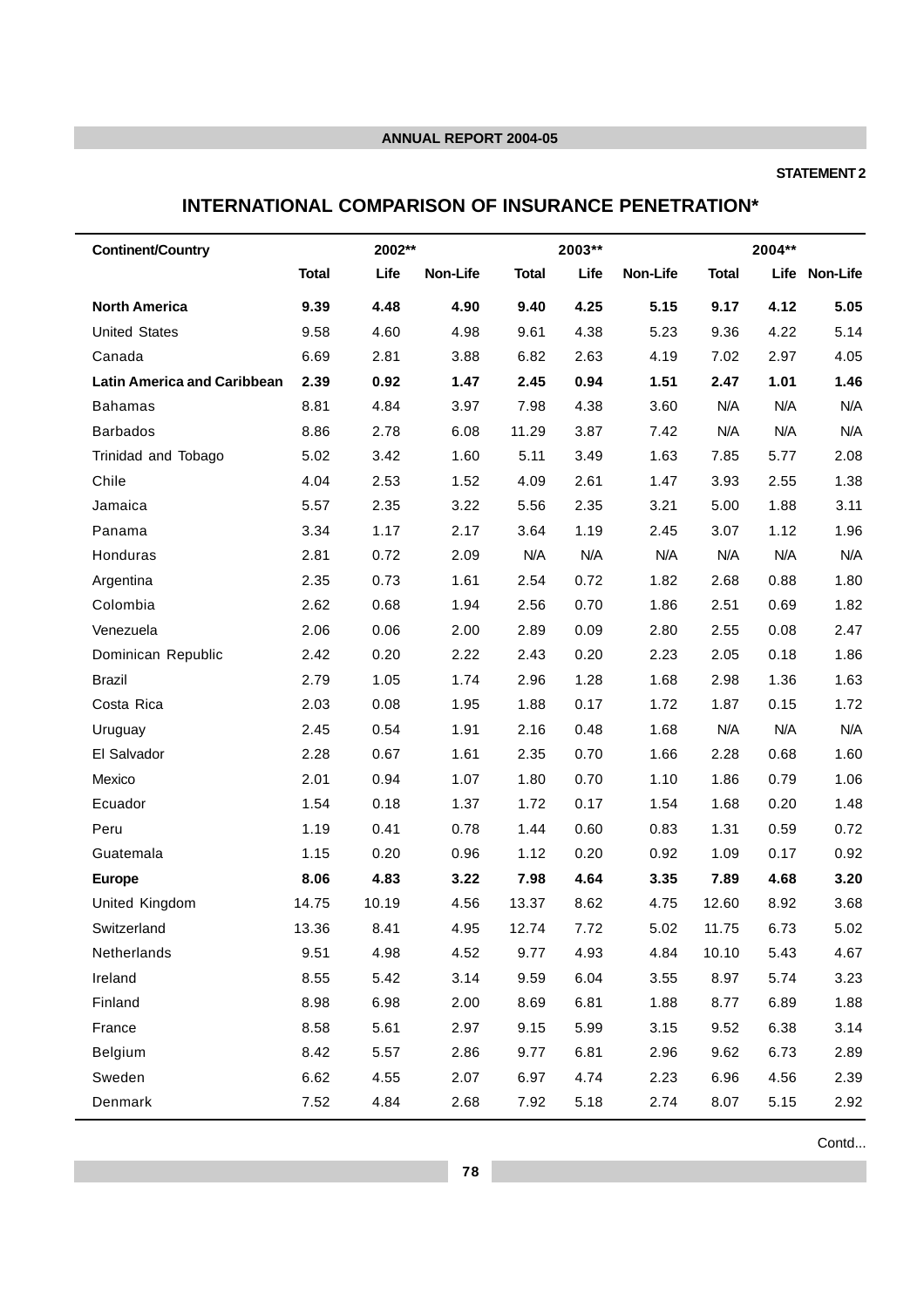|                          |              |        | <b>ANNUAL REPORT 2004-05</b> |              |        |          |              |        |               |
|--------------------------|--------------|--------|------------------------------|--------------|--------|----------|--------------|--------|---------------|
| <b>Continent/Country</b> |              | 2002** |                              |              | 2003** |          |              | 2004** |               |
|                          | <b>Total</b> | Life   | Non-Life                     | <b>Total</b> | Life   | Non-Life | <b>Total</b> |        | Life Non-Life |
| Germany                  | 6.76         | 3.06   | 3.70                         | 6.99         | 3.17   | 3.82     | 6.97         | 3.11   | 3.86          |
| Italy                    | 6.97         | 4.39   | 2.58                         | 7.45         | 4.82   | 2.63     | 7.60         | 4.86   | 2.74          |
| Spain                    | 6.77         | 3.65   | 3.12                         | 5.58         | 2.38   | 3.20     | 5.63         | 2.38   | 3.25          |
| Austria                  | 5.84         | 2.61   | 3.23                         | 5.89         | 2.59   | 3.30     | 5.95         | 2.63   | 3.32          |
| Portugal                 | 6.60         | 3.46   | 3.14                         | 7.31         | 4.14   | 3.17     | 7.85         | 4.66   | 3.19          |
| Slovenia                 | 5.05         | 1.15   | 3.91                         | 5.23         | 1.25   | 3.98     | 5.61         | 1.65   | 3.96          |
| Cyprus                   | 4.57         | 2.39   | 2.18                         | 4.57         | 2.29   | 2.28     | 4.39         | 2.31   | 2.08          |
| Norway                   | 4.53         | 2.57   | 1.96                         | 4.89         | 2.79   | 2.10     | 5.20         | 3.14   | 2.06          |
| Malta                    | 4.66         | 2.14   | 2.52                         | 5.04         | 2.52   | 2.52     | 5.61         | 2.84   | 2.78          |
| Czech Republic           | 3.99         | 1.50   | 2.49                         | 4.48         | 1.72   | 2.76     | 4.15         | 1.63   | 2.53          |
| Luxembourg               | 4.02         | 1.75   | 2.28                         | 4.49         | 2.09   | 2.40     | 3.64         | 1.43   | 2.21          |
| Slovakia                 | 3.38         | 1.46   | 1.92                         | 3.38         | 1.38   | 2.00     | 3.61         | 1.46   | 2.15          |
| Iceland                  | 3.30         | 0.29   | 3.01                         | 3.23         | 0.29   | 2.94     | 3.01         | 0.29   | 2.72          |
| Poland                   | 2.96         | 1.04   | 1.92                         | 3.02         | 1.12   | 1.91     | 3.07         | 1.17   | 1.90          |
| Russia                   | 2.77         | 0.96   | 1.81                         | 3.25         | 1.12   | 2.13     | 2.83         | 0.61   | 2.21          |
| Croatia                  | 3.16         | 0.65   | 2.51                         | 3.25         | 0.72   | 2.53     | 3.20         | 0.76   | 2.44          |
| Hungary                  | 2.88         | 1.18   | 1.70                         | 3.01         | 1.20   | 1.80     | 2.83         | 1.15   | 1.67          |
| Yugoslavia               | N/A          | N/A    | N/A                          | N/A          | N/A    | N/A      | N/A          | N/A    | N/A           |
| Greece                   | 2.05         | 0.94   | 1.11                         | 2.10         | 0.93   | 1.17     | 2.10         | 0.93   | 1.17          |
| <b>Bulgaria</b>          | 1.90         | 0.44   | 1.47                         | 1.90         | 0.21   | 1.69     | 1.92         | 0.26   | 1.65          |
| Ukraine                  | 2.01         | 0.01   | 2.00                         | 3.54         | 0.03   | 3.52     | 4.82         | 0.05   | 4.77          |
| Turkey                   | 1.31         | 0.24   | 1.07                         | 1.35         | 0.24   | 1.12     | 1.54         | 0.29   | 1.25          |
| Romania                  | 1.09         | 0.27   | 0.81                         | 1.45         | 0.34   | 1.11     | 1.51         | 0.35   | 1.15          |
| Serbia and Montenegro    | 2.24         | 0.03   | 2.22                         | 2.25         | 0.08   | 2.17     | 2.20         | 0.16   | 2.04          |
| Latvia                   | 1.91         | 0.08   | 1.83                         | 2.06         | 0.09   | 1.97     | N/A          | N/A    | N/A           |
| Lithuania                | 1.46         | 0.28   | 1.19                         | 1.51         | 0.40   | 1.11     | 1.48         | 0.38   | 1.10          |
| Asia                     | 7.61         | 5.81   | 1.80                         | 7.51         | 5.74   | 1.77     | 7.37         | 5.58   | 1.79          |
| South Korea              | 11.61        | 8.23   | 3.38                         | 9.63         | 6.77   | 2.86     | 9.52         | 6.75   | 2.77          |
| Japan                    | 10.86        | 8.64   | 2.22                         | 10.81        | 8.61   | 2.20     | 10.51        | 8.26   | 2.25          |
| Tiwan                    | 10.16        | 7.35   | 2.81                         | 11.31        | 8.28   | 3.02     | 14.13        | 11.06  | 3.07          |
| Hong Kong                | 6.65         | 5.20   | 1.45                         | 7.88         | 6.38   | 1.50     | 9.27         | 7.88   | 1.39          |
| Israel                   | 6.28         | 2.94   | 3.34                         | 6.54         | 2.90   | 3.65     | 6.16         | 2.76   | 3.40          |
| Malaysia                 | 4.91         | 2.94   | 1.97                         | 5.35         | 3.29   | 2.05     | 5.40         | 3.52   | 1.88          |
| Singapore                | 4.91         | 3.48   | 1.43                         | 7.59         | 6.09   | 1.50     | 7.50         | 6.02   | 1.48          |
| Thailand                 | 3.24         | 2.09   | 1.15                         | 3.45         | 2.25   | 1.19     | 3.52         | 1.94   | 1.58          |
| India                    | 3.26         | 2.59   | 0.67                         | 2.88         | 2.26   | 0.62     | 3.17         | 2.53   | 0.65          |

Contd...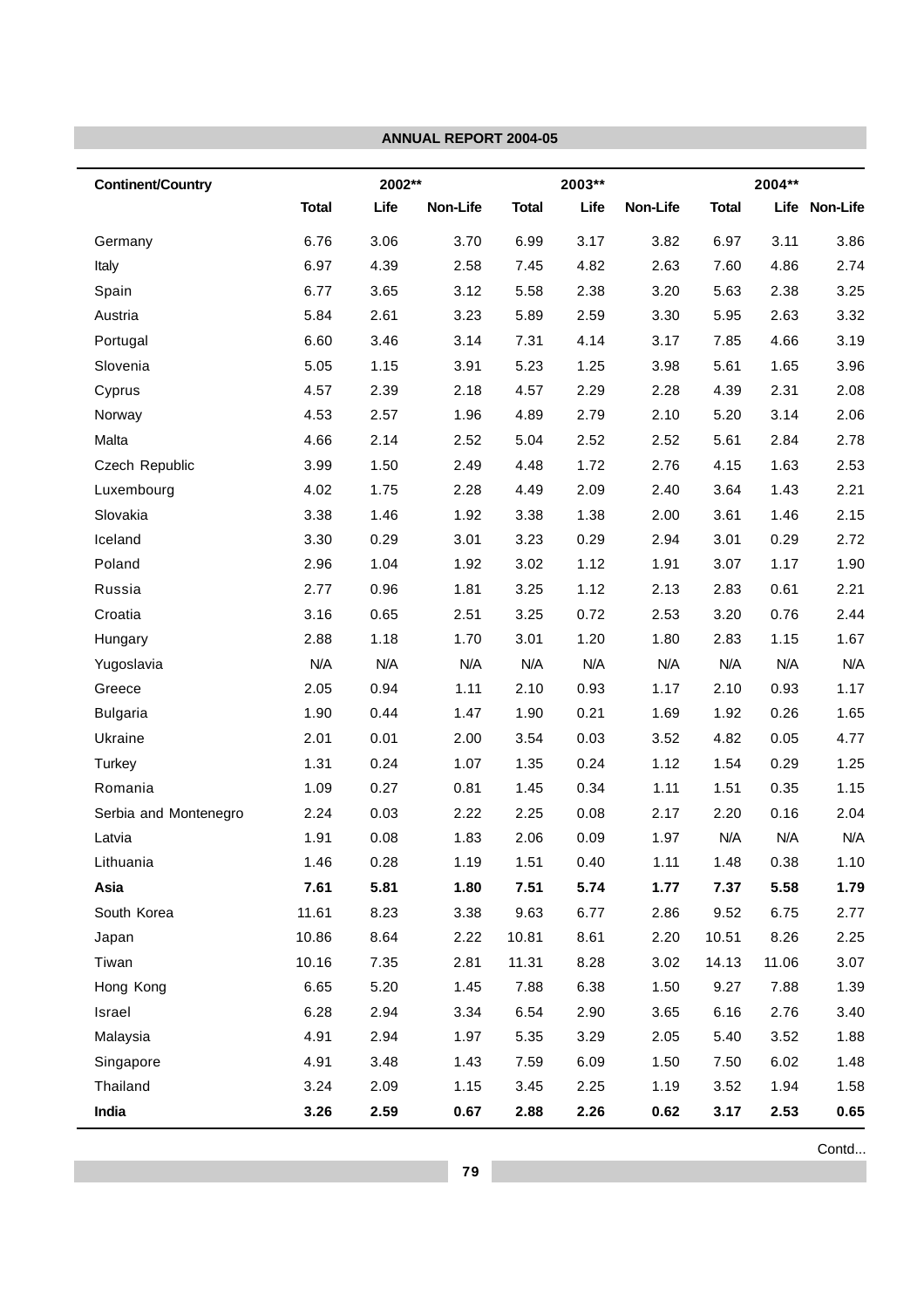|                          |              |        | <b>ANNUAL REPORT 2004-05</b> |              |        |          |              |        |               |
|--------------------------|--------------|--------|------------------------------|--------------|--------|----------|--------------|--------|---------------|
| <b>Continent/Country</b> |              | 2002** |                              |              | 2003** |          |              | 2004** |               |
|                          | <b>Total</b> | Life   | Non-Life                     | <b>Total</b> | Life   | Non-Life | <b>Total</b> |        | Life Non-Life |
| Lebanon                  | 2.78         | 0.56   | 2.22                         | 2.91         | 0.78   | 2.13     | 3.06         | 0.95   | 2.10          |
| PR China                 | 2.98         | 2.03   | 0.96                         | 3.33         | 2.30   | 1.03     | 3.26         | 2.21   | 1.05          |
| <b>Bahrain</b>           | 2.08         | 0.46   | 1.62                         | N/A          | N/A    | N/A      | N/A          | N/A    | N/A           |
| Jordan                   | 2.23         | 0.28   | 1.95                         | 2.22         | 0.28   | 1.94     | 2.67         | 0.31   | 2.36          |
| Phillipines              | 1.48         | 0.87   | 0.61                         | 1.48         | 0.87   | 0.61     | 1.49         | 0.91   | 0.59          |
| <b>UAE</b>               | 1.28         | 0.30   | 0.98                         | 1.12         | 0.26   | 0.86     | 1.65         | 0.28   | 1.37          |
| Sri Lanka                | 1.30         | 0.55   | 0.74                         | 1.30         | 0.55   | 0.74     | 1.37         | 0.60   | 0.77          |
| Indonesia                | 1.49         | 0.66   | 0.83                         | 1.49         | 0.66   | 0.83     | 1.31         | 0.63   | 0.68          |
| Oman                     | 1.01         | 0.18   | 0.83                         | 1.24         | 0.17   | 1.06     | 1.28         | 0.18   | 1.10          |
| Vietnam                  | 1.45         | 0.87   | 0.57                         | 1.45         | 0.87   | 0.57     | 2.02         | 1.35   | 0.68          |
| Iran                     | 1.16         | 0.11   | 1.04                         | 1.16         | 0.09   | 1.07     | 1.15         | 0.09   | 1.06          |
| Kuwait                   | 0.95         | 0.23   | 0.72                         | 0.92         | 0.23   | 0.69     | 0.93         | 0.22   | 0.70          |
| Pakistan                 | 0.62         | 0.24   | 0.39                         | 0.62         | 0.24   | 0.39     | 0.71         | 0.28   | 0.43          |
| Saudia Arabia            | 0.48         | 0.02   | 0.46                         | 0.47         | 0.02   | 0.45     | 0.48         | 0.02   | 0.46          |
| Bangladesh               | 0.46         | 0.29   | 0.18                         | 0.57         | 0.37   | 0.20     | 0.57         | 0.37   | 0.20          |
| Africa                   | 4.45         | 3.28   | 1.17                         | 4.09         | 2.93   | 1.16     | 4.89         | 3.41   | 1.48          |
| South Africa             | 18.78        | 15.92  | 2.86                         | 15.88        | 12.96  | 2.92     | 14.38        | 11.43  | 2.95          |
| <b>Mauritius</b>         | 4.32         | 2.62   | 1.70                         | 4.59         | 2.78   | 1.81     | 4.61         | 2.78   | 1.83          |
| Zimbabwe                 | 4.08         | 2.35   | 1.73                         | 4.17         | 2.40   | 1.77     | N/A          | N/A    | N/A           |
| Morocco                  | 3.00         | 0.99   | 2.01                         | 2.85         | 0.80   | 2.05     | 2.70         | 0.64   | 2.06          |
| Kenya                    | 3.09         | 0.81   | 2.28                         | 2.98         | 0.78   | 2.20     | 2.81         | 0.82   | 1.99          |
| Ivory Coast              | 1.38         | 0.45   | 0.93                         | N/A          | N/A    | N/A      | N/A          | N/A    | N/A           |
| Tunisia                  | 1.80         | 0.15   | 1.65                         | 1.82         | 0.16   | 1.66     | 2.01         | 0.16   | 1.86          |
| Nigeria                  | 0.62         | 0.11   | 0.51                         | 0.77         | 0.14   | 0.63     | 0.94         | 0.17   | 0.76          |
| Egypt                    | 0.59         | 0.18   | 0.41                         | 0.68         | 0.22   | 0.47     | 0.79         | 0.27   | 0.52          |
| Algeria                  | 0.65         | 0.03   | 0.63                         | 0.64         | 0.02   | 0.61     | 0.58         | 0.03   | 0.55          |
| Oceania                  | 8.05         | 4.48   | 3.57                         | 7.70         | 3.99   | 3.71     | 7.65         | 3.75   | 3.90          |
| Australia                | 8.48         | 5.02   | 3.46                         | 7.99         | 4.42   | 3.57     | 8.02         | 4.17   | 3.85          |
| New Zealand              | 6.19         | 1.41   | 4.78                         | 6.23         | 1.39   | 4.83     | 5.74         | 1.32   | 4.42          |
| World                    | 8.14         | 4.76   | 3.38                         | 8.06         | 4.59   | 3.48     | 7.99         | 4.55   | 3.43          |

Source: Swiss Re, Sigma volumes 8/2003, 3/2004 and 2/2005

\* Insurance penetration is measured as ratio (in Per Cent) of premium to GDP

\*\* Data relates to Calendar years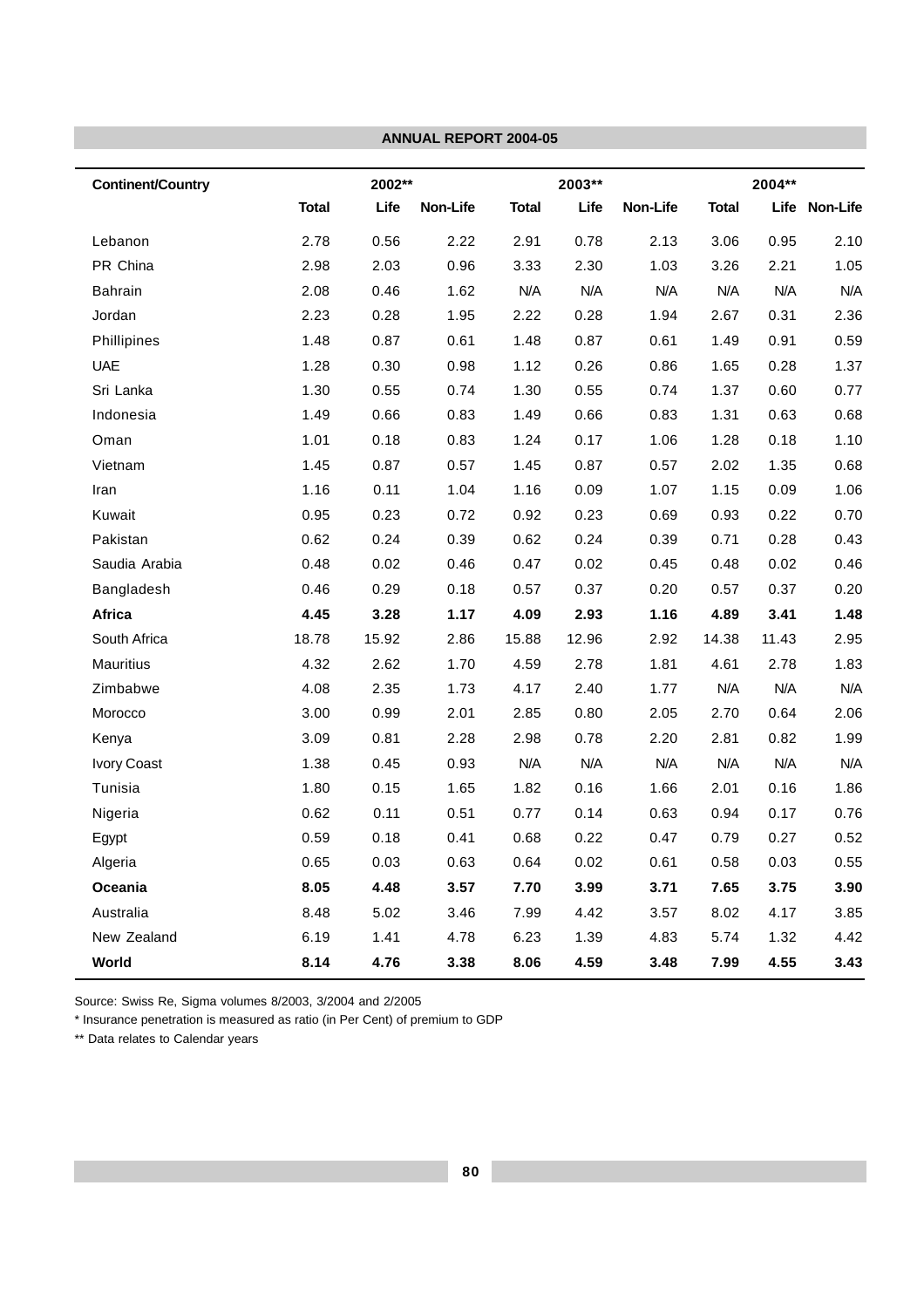## **STATEMENT 3**

# **INTERNATIONAL COMPARISON OF INSURANCE DENSITY\***

| <b>Continent/Country</b>           |              | 2002** |          |              | 2003**        |          |                      | 2004**        |               |
|------------------------------------|--------------|--------|----------|--------------|---------------|----------|----------------------|---------------|---------------|
|                                    | <b>Total</b> | Life   | Non-Life | <b>Total</b> | Life          | Non-Life | <b>Total</b>         |               | Life Non-Life |
| <b>North America</b>               | 3275.0       | 1563.8 | 1711.2   | 3464.3       | 1565.7        | 1898.6   | 3601.1               | 1617.2        | 1984.0        |
| <b>United States</b>               | 3461.6       | 1662.6 | 1799.0   | 3637.7       | 1657.5        | 1980.2   | 3755.1               | 1692.5        | 2062.6        |
| Canada                             | 1563.2       | 657.3  | 905.8    | 1871.8       | 722.9         | 1148.9   | 2188.7               | 926.1         | 1262.6        |
| <b>Latin America and caribbean</b> | 75.5         | 29.1   | 46.4     | 78.3         | 30.0          | 48.2     | 90.9                 | 37.2          | 53.7          |
| <b>Bahamas</b>                     | 1248.6       | 685.5  | 563.1    | 1274.1       | 699.5         | 574.6    | N/A                  | N/A           | N/A           |
| <b>Barbados</b>                    | 820.2        | 257.0  | 563.2    | 1064.1       | 364.6         | 699.6    | N/A                  | N/A           | N/A           |
| Trinidad and Tobago                | 381.6        | 260.3  | 121.4    | 383.9        | 261.8         | 122.1    | 659.3                | 484.5         | 174.8         |
| Chile                              | 165.6        | 103.5  | 62.1     | 216.3        | 138.3         | 78.0     | 253.1                | 164.5         | 88.6          |
| Jamaica                            | 171.1        | 72.3   | 98.8     | 155.1        | 65.6          | 89.5     | 161.6                | 60.8          | 100.7         |
| Panama                             | 127.3        | 44.6   | 82.7     | 129.7        | 42.4          | 87.3     | 139.3                | 50.6          | 88.7          |
| Honduras                           | 28.2         | 7.2    | 21.0     | N/A          | N/A           | N/A      | N/A                  | N/A           | N/A           |
| Argentina                          | 62.9         | 19.7   | 43.2     | 85.9         | 24.2          | 61.7     | 105.1                | 34.5          | 70.6          |
| Colombia                           | 48.3         | 12.5   | 35.8     | 45.1         | 12.4          | 32.7     | 51.9                 | 14.3          | 37.6          |
| Venezuela                          | 81.3         | 2.5    | 78.8     | 84.5         | 2.5           | 82.0     | 101.1                | 3.1           | 98.0          |
| Dominican Republic                 | 60.4         | 4.9    | 55.5     | 45.7         | 3.7           | 42.0     | 41.3                 | 3.7           | 37.6          |
| <b>Brazil</b>                      | 72.2         | 27.2   | 45.0     | 82.6         | 35.8          | 46.8     | 101.1                | 45.9          | 55.2          |
| Costa Rica                         | 86.7         | 3.3    | 83.4     | 79.1         | 7.0           | 72.0     | 85.7                 | 6.8           | 78.8          |
| Uruguay                            | 80.8         | 17.8   | 63.0     | 69.9         | 15.4          | 54.5     | N/A                  | N/A           | N/A           |
| El Salvador                        | 49.7         | 14.5   | 35.2     | 52.7         | 15.6          | 37.1     | 52.7                 | 15.8          | 36.9          |
| Mexico                             | 126.7        | 59.2   | 67.5     | 106.5        | 41.3          | 65.3     | 117.8                | 50.2          | 67.6          |
| Ecuador                            | 23.7         | 2.7    | 21.0     | 34.4         | 3.5           | 30.9     | 37.1                 | 4.5           | 32.6          |
| Peru                               | 25.3         | 8.7    | 16.6     | 32.1         | 13.5          | 18.7     | 32.1                 | 14.5          | 17.5          |
| Guatemala                          | 21.6         | 3.7    | 17.9     | 22.0         | 3.9           | 18.1     | 23.0                 | 3.5           | 19.5          |
| <b>Europe</b>                      | 1034.4       | 620.4  | 414.0    | 1251.8       | 726.9         | 524.9    | 1427.9               | 848.1         | 579.8         |
| United Kingdom                     | 3879.1       | 2679.4 | 1199.7   |              | 4058.5 2617.1 | 1441.4   |                      | 4508.4 3190.4 | 1318.0        |
| Switzerland                        | 4922.4       | 3099.7 | 1822.6   |              | 5660.3 3431.8 |          | 2228.5 5716.4 3275.1 |               | 2441.2        |
| Netherlands                        | 2472.4       | 1296.1 | 1176.3   | 3094.0       | 1561.7        | 1532.4   | 3599.6               | 1936.5        | 1663.1        |
| Ireland                            | 2703.0       | 1712.2 | 990.7    |              | 3669.5 2312.5 | 1356.9   |                      | 4091.2 2617.4 | 1473.8        |
| Finland                            | 2272.1       | 1765.3 | 506.8    |              | 2714.5 2126.8 | 587.7    | 3134.1               | 2461.0        | 673.1         |
| France                             | 2064.2       | 1349.5 | 714.7    | 2698.3       | 1767.9        | 930.5    | 3207.9               | 2150.2        | 1057.7        |
| Belgium                            | 2002.9       | 1323.6 | 679.3    |              | 2875.7 2004.8 | 870.9    |                      | 3275.6 2291.2 | 984.4         |
| Sweden                             | 1792.7       | 1232.2 | 560.5    | 2357.9       | 1602.3        | 755.6    | 2690.0               | 1764.3        | 925.7         |
| Denmark                            | 2448.3       | 1574.9 | 873.4    |              | 3116.0 2037.5 | 1078.5   |                      | 3620.4 2310.5 | 1309.9        |

Contd...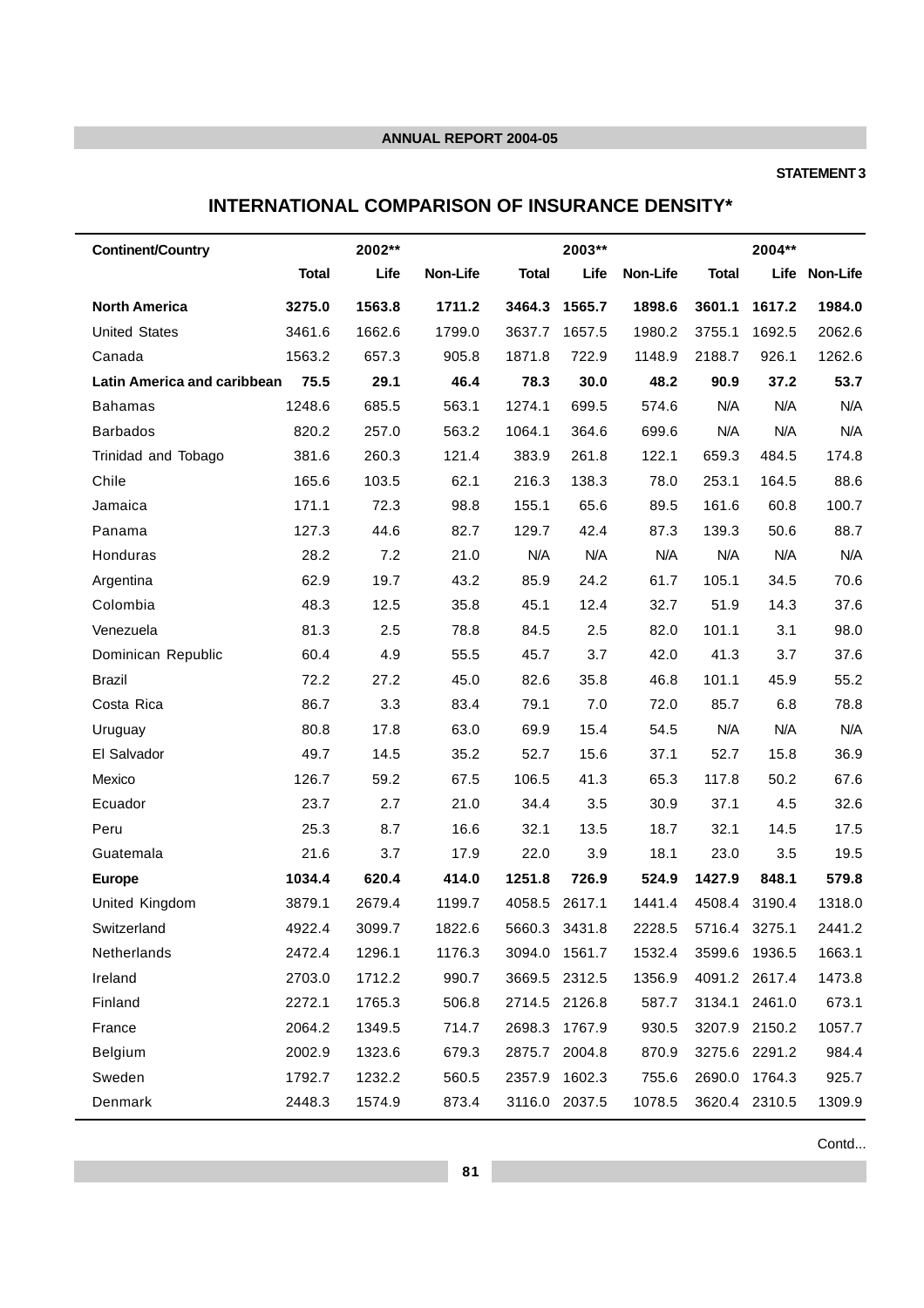| 2002**<br>2003**<br><b>Continent/Country</b><br><b>Total</b><br>Life<br>Non-Life<br><b>Total</b><br>Life<br>Non-Life<br><b>Total</b><br>736.7<br>930.4<br>1627.7<br>891.1<br>2051.2<br>1120.8<br>2286.6<br>Germany<br>530.5<br>1435.4<br>904.9<br>1913.1<br>1238.3<br>674.8<br>2217.9<br>Italy<br>1091.5<br>588.0<br>503.5<br>1146.1<br>488.6<br>657.5<br>1355.2<br>Spain<br>1452.1<br>648.7<br>803.4<br>1846.8<br>811.0<br>1035.7<br>2159.7<br>Austria<br>380.8<br>611.4<br>Portugal<br>799.4<br>418.6<br>1079.6<br>468.2<br>1293.5<br>557.0<br>126.4<br>430.6<br>725.8<br>173.6<br>552.1<br>919.6<br>Slovenia<br>603.9<br>315.8<br>288.1<br>765.4<br>383.0<br>382.3<br>861.5<br>Cyprus<br>830.8<br>1939.0<br>1101.0<br>2321.3<br>1322.5<br>998.8<br>2842.2<br>Norway<br>Malta<br>457.7<br>210.3<br>247.4<br>589.2<br>294.7<br>728.6<br>294.5<br>Czech Republic<br>272.6<br>102.6<br>170.0<br>363.4<br>139.4<br>224.0<br>430.5<br>1161.1<br>1934.3<br>840.0<br>1094.3<br>2496.0<br>1335.0<br>2562.9<br>Luxembourg<br>Slovakia<br>148.8<br>64.3<br>84.5<br>210.6<br>85.8<br>124.8<br>276.0 | 2004**<br>Life Non-Life<br>1021.3<br>1417.2<br>571.9<br>955.3<br>768.1<br>270.0<br>453.3 | 1265.3<br>800.7<br>783.3<br>1204.4<br>525.4<br>649.5 |
|--------------------------------------------------------------------------------------------------------------------------------------------------------------------------------------------------------------------------------------------------------------------------------------------------------------------------------------------------------------------------------------------------------------------------------------------------------------------------------------------------------------------------------------------------------------------------------------------------------------------------------------------------------------------------------------------------------------------------------------------------------------------------------------------------------------------------------------------------------------------------------------------------------------------------------------------------------------------------------------------------------------------------------------------------------------------------------------------|------------------------------------------------------------------------------------------|------------------------------------------------------|
|                                                                                                                                                                                                                                                                                                                                                                                                                                                                                                                                                                                                                                                                                                                                                                                                                                                                                                                                                                                                                                                                                            |                                                                                          |                                                      |
|                                                                                                                                                                                                                                                                                                                                                                                                                                                                                                                                                                                                                                                                                                                                                                                                                                                                                                                                                                                                                                                                                            |                                                                                          |                                                      |
|                                                                                                                                                                                                                                                                                                                                                                                                                                                                                                                                                                                                                                                                                                                                                                                                                                                                                                                                                                                                                                                                                            |                                                                                          |                                                      |
|                                                                                                                                                                                                                                                                                                                                                                                                                                                                                                                                                                                                                                                                                                                                                                                                                                                                                                                                                                                                                                                                                            |                                                                                          |                                                      |
|                                                                                                                                                                                                                                                                                                                                                                                                                                                                                                                                                                                                                                                                                                                                                                                                                                                                                                                                                                                                                                                                                            |                                                                                          |                                                      |
|                                                                                                                                                                                                                                                                                                                                                                                                                                                                                                                                                                                                                                                                                                                                                                                                                                                                                                                                                                                                                                                                                            |                                                                                          |                                                      |
|                                                                                                                                                                                                                                                                                                                                                                                                                                                                                                                                                                                                                                                                                                                                                                                                                                                                                                                                                                                                                                                                                            |                                                                                          |                                                      |
|                                                                                                                                                                                                                                                                                                                                                                                                                                                                                                                                                                                                                                                                                                                                                                                                                                                                                                                                                                                                                                                                                            |                                                                                          |                                                      |
|                                                                                                                                                                                                                                                                                                                                                                                                                                                                                                                                                                                                                                                                                                                                                                                                                                                                                                                                                                                                                                                                                            |                                                                                          | 408.2                                                |
|                                                                                                                                                                                                                                                                                                                                                                                                                                                                                                                                                                                                                                                                                                                                                                                                                                                                                                                                                                                                                                                                                            | 1714.4                                                                                   | 1127.8                                               |
|                                                                                                                                                                                                                                                                                                                                                                                                                                                                                                                                                                                                                                                                                                                                                                                                                                                                                                                                                                                                                                                                                            | 368.2                                                                                    | 360.4                                                |
|                                                                                                                                                                                                                                                                                                                                                                                                                                                                                                                                                                                                                                                                                                                                                                                                                                                                                                                                                                                                                                                                                            | 168.6                                                                                    | 261.9                                                |
|                                                                                                                                                                                                                                                                                                                                                                                                                                                                                                                                                                                                                                                                                                                                                                                                                                                                                                                                                                                                                                                                                            | 1007.1                                                                                   | 1555.8                                               |
|                                                                                                                                                                                                                                                                                                                                                                                                                                                                                                                                                                                                                                                                                                                                                                                                                                                                                                                                                                                                                                                                                            | 111.8                                                                                    | 164.2                                                |
| 108.1<br>978.7<br>87.0<br>891.7<br>1205.6<br>1097.5<br>1310.2<br>Iceland                                                                                                                                                                                                                                                                                                                                                                                                                                                                                                                                                                                                                                                                                                                                                                                                                                                                                                                                                                                                                   | 126.9                                                                                    | 1183.3                                               |
| 50.7<br>93.8<br>Poland<br>144.5<br>162.2<br>59.9<br>102.3<br>192.7                                                                                                                                                                                                                                                                                                                                                                                                                                                                                                                                                                                                                                                                                                                                                                                                                                                                                                                                                                                                                         | 73.3                                                                                     | 119.4                                                |
| 23.1<br>43.5<br>66.6<br>98.2<br>33.9<br>64.3<br>114.4<br>Russia                                                                                                                                                                                                                                                                                                                                                                                                                                                                                                                                                                                                                                                                                                                                                                                                                                                                                                                                                                                                                            | 24.8                                                                                     | 89.6                                                 |
| 33.2<br>46.3<br>160.7<br>127.5<br>207.9<br>161.6<br>247.9<br>Croatia                                                                                                                                                                                                                                                                                                                                                                                                                                                                                                                                                                                                                                                                                                                                                                                                                                                                                                                                                                                                                       | 58.7                                                                                     | 189.2                                                |
| 76.7<br>186.9<br>110.2<br>247.8<br>99.1<br>148.7<br>287.3<br>Hungary                                                                                                                                                                                                                                                                                                                                                                                                                                                                                                                                                                                                                                                                                                                                                                                                                                                                                                                                                                                                                       | 117.3                                                                                    | 170.0                                                |
| N/A<br>N/A<br>N/A<br>N/A<br>N/A<br>N/A<br>N/A<br>Yugoslavia                                                                                                                                                                                                                                                                                                                                                                                                                                                                                                                                                                                                                                                                                                                                                                                                                                                                                                                                                                                                                                | N/A                                                                                      | N/A                                                  |
| 253.1<br>116.0<br>152.1<br>402.1<br>137.2<br>342.8<br>190.7<br>Greece                                                                                                                                                                                                                                                                                                                                                                                                                                                                                                                                                                                                                                                                                                                                                                                                                                                                                                                                                                                                                      | 177.9                                                                                    | 224.1                                                |
| 33.1<br>43.1<br>9.9<br>49.2<br>5.5<br>43.7<br>59.4<br><b>Bulgaria</b>                                                                                                                                                                                                                                                                                                                                                                                                                                                                                                                                                                                                                                                                                                                                                                                                                                                                                                                                                                                                                      | 8.2                                                                                      | 51.2                                                 |
| 17.1<br>0.1<br>17.0<br>35.4<br>0.3<br>35.1<br>60.9<br>Ukraine                                                                                                                                                                                                                                                                                                                                                                                                                                                                                                                                                                                                                                                                                                                                                                                                                                                                                                                                                                                                                              | 0.6                                                                                      | 60.3                                                 |
| 35.0<br>6.5<br>28.5<br>47.7<br>8.4<br>39.3<br>64.5<br>Turkey                                                                                                                                                                                                                                                                                                                                                                                                                                                                                                                                                                                                                                                                                                                                                                                                                                                                                                                                                                                                                               | 12.0                                                                                     | 52.6                                                 |
| Romania<br>5.6<br>16.7<br>35.8<br>8.4<br>27.3<br>48.2<br>22.3                                                                                                                                                                                                                                                                                                                                                                                                                                                                                                                                                                                                                                                                                                                                                                                                                                                                                                                                                                                                                              | 11.3                                                                                     | 36.9                                                 |
| 33.0<br>32.6<br>40.8<br>1.4<br>39.4<br>44.7<br>Serbia and Montenegro<br>0.4                                                                                                                                                                                                                                                                                                                                                                                                                                                                                                                                                                                                                                                                                                                                                                                                                                                                                                                                                                                                                | 3.2                                                                                      | 41.5                                                 |
| 68.5<br>65.6<br>90.1<br>4.0<br>86.1<br>N/A<br>2.9<br>Latvia                                                                                                                                                                                                                                                                                                                                                                                                                                                                                                                                                                                                                                                                                                                                                                                                                                                                                                                                                                                                                                | N/A                                                                                      | N/A                                                  |
| 57.9<br>10.9<br>47.0<br>Lithuania<br>76.6<br>20.1<br>56.4<br>95.7                                                                                                                                                                                                                                                                                                                                                                                                                                                                                                                                                                                                                                                                                                                                                                                                                                                                                                                                                                                                                          | 24.6                                                                                     | 71.1                                                 |
| Asia<br>167.8<br>128.1<br>39.7<br>183.4<br>140.1<br>43.3<br>194.3                                                                                                                                                                                                                                                                                                                                                                                                                                                                                                                                                                                                                                                                                                                                                                                                                                                                                                                                                                                                                          | 147.2                                                                                    | 47.1                                                 |
| South Korea<br>1159.8<br>821.9<br>337.8<br>1243.0<br>873.6<br>369.4<br>1419.3                                                                                                                                                                                                                                                                                                                                                                                                                                                                                                                                                                                                                                                                                                                                                                                                                                                                                                                                                                                                              | 1006.8                                                                                   | 412.5                                                |
| 3498.6<br>2783.9<br>714.7<br>3770.9<br>3002.9<br>768.0<br>3874.8<br>Japan                                                                                                                                                                                                                                                                                                                                                                                                                                                                                                                                                                                                                                                                                                                                                                                                                                                                                                                                                                                                                  | 3044.0                                                                                   | 830.8                                                |
| Tiwan<br>1279.2<br>925.1<br>1433.3<br>1050.1<br>383.2<br>1909.0<br>354.1                                                                                                                                                                                                                                                                                                                                                                                                                                                                                                                                                                                                                                                                                                                                                                                                                                                                                                                                                                                                                   | 1494.6                                                                                   | 414.4                                                |
| 1583.0<br>1237.9<br>345.2<br>1832.6<br>1483.9<br>348.7<br>Hong Kong                                                                                                                                                                                                                                                                                                                                                                                                                                                                                                                                                                                                                                                                                                                                                                                                                                                                                                                                                                                                                        | 2217.2 1884.3                                                                            | 332.9                                                |
| Israel<br>981.1<br>459.3<br>521.8<br>1040.6<br>460.8<br>579.8<br>1043.4                                                                                                                                                                                                                                                                                                                                                                                                                                                                                                                                                                                                                                                                                                                                                                                                                                                                                                                                                                                                                    | 467.4                                                                                    | 576.0                                                |
| Malaysia<br>198.0<br>118.7<br>79.3<br>227.0<br>139.8<br>87.2<br>256.5                                                                                                                                                                                                                                                                                                                                                                                                                                                                                                                                                                                                                                                                                                                                                                                                                                                                                                                                                                                                                      | 167.3                                                                                    | 89.3                                                 |
| 1030.7<br>730.1<br>300.6<br>1620.5<br>1300.2<br>320.3<br>1849.3<br>Singapore                                                                                                                                                                                                                                                                                                                                                                                                                                                                                                                                                                                                                                                                                                                                                                                                                                                                                                                                                                                                               | 1483.9                                                                                   | 365.5                                                |
| Thailand<br>65.2<br>42.1<br>23.1<br>79.6<br>52.0<br>27.6<br>92.1                                                                                                                                                                                                                                                                                                                                                                                                                                                                                                                                                                                                                                                                                                                                                                                                                                                                                                                                                                                                                           | 50.8                                                                                     | 41.4                                                 |
| 14.7<br>India<br>11.7<br>3.0<br>16.4<br>12.9<br>3.5<br>19.7                                                                                                                                                                                                                                                                                                                                                                                                                                                                                                                                                                                                                                                                                                                                                                                                                                                                                                                                                                                                                                | 15.7                                                                                     | 4.0                                                  |

Contd...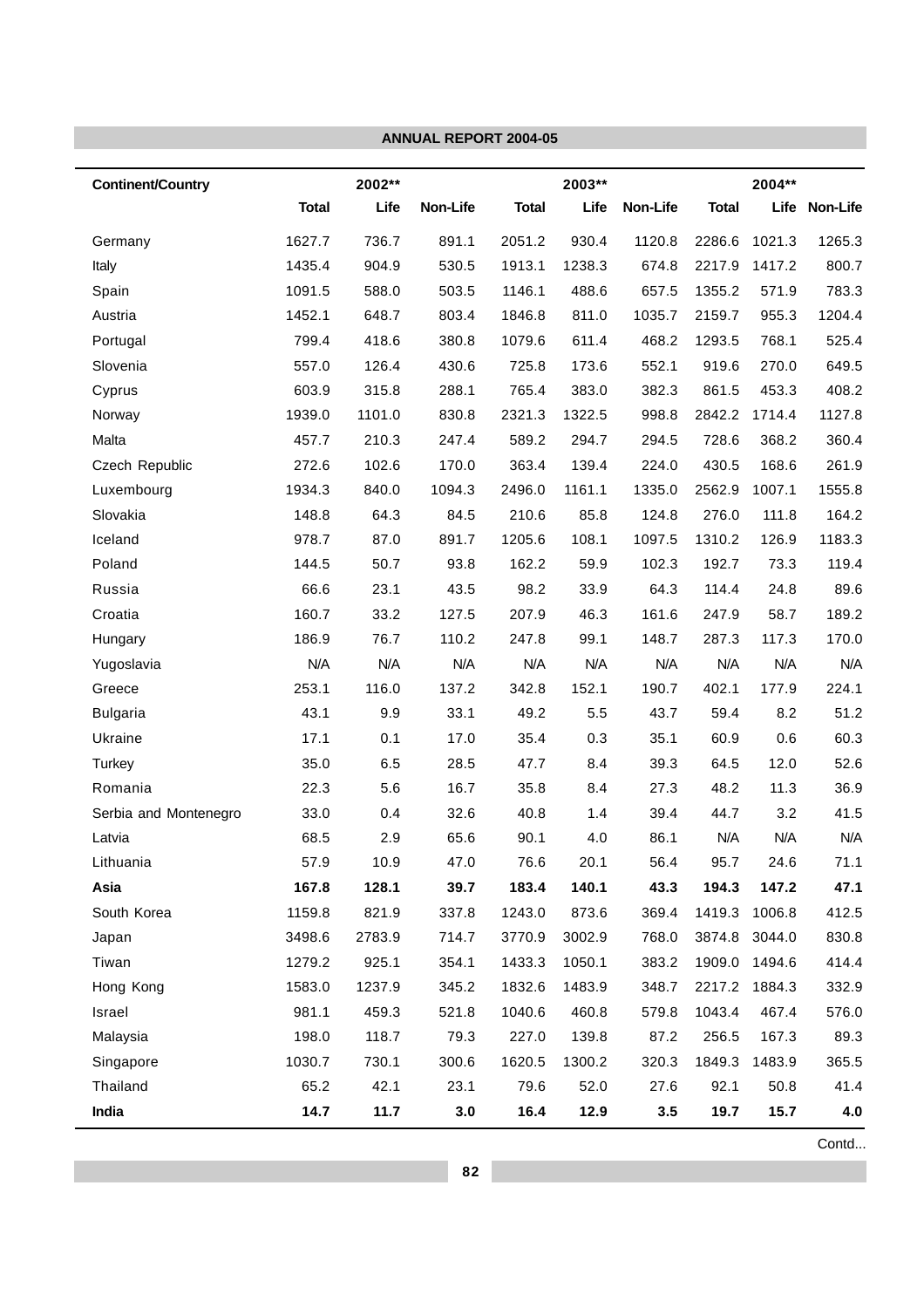|                          |              |        | <b>ANNUAL REPORT 2004-05</b> |              |        |          |              |        |               |
|--------------------------|--------------|--------|------------------------------|--------------|--------|----------|--------------|--------|---------------|
| <b>Continent/Country</b> |              | 2002** |                              |              | 2003** |          |              | 2004** |               |
|                          | <b>Total</b> | Life   | Non-Life                     | <b>Total</b> | Life   | Non-Life | <b>Total</b> |        | Life Non-Life |
| Lebanon                  | 116.1        | 23.2   | 92.9                         | 115.6        | 31.0   | 84.7     | 126.7        | 39.6   | 87.2          |
| PR China                 | 28.7         | 19.5   | 9.2                          | 36.3         | 25.1   | 11.2     | 40.2         | 27.3   | 12.9          |
| <b>Bahrain</b>           | 295.2        | 65.3   | 229.9                        | N/A          | N/A    | N/A      | N/A          | N/A    | N/A           |
| Jordan                   | 40.1         | 5.1    | 35.1                         | 41.4         | 5.2    | 36.2     | 52.1         | 6.0    | 46.2          |
| Phillipines              | 14.7         | 8.7    | 6.1                          | 14.6         | 8.6    | 6.0      | 15.6         | 9.4    | 6.1           |
| <b>UAE</b>               | 317.0        | 74.0   | 243.1                        | 310.7        | 72.5   | 238.2    | 350.2        | 59.7   | 290.6         |
| Sri Lanka                | 10.6         | 4.5    | 6.1                          | 12.5         | 5.3    | 7.1      | 14.1         | 6.2    | 7.9           |
| Indonesia                | 11.9         | 5.2    | 6.6                          | 14.5         | 6.4    | 8.1      | 15.5         | 7.5    | 8.1           |
| Oman                     | 84.0         | 14.8   | 69.3                         | 99.0         | 13.8   | 85.2     | 103.1        | 14.2   | 88.9          |
| Vietnam                  | 6.3          | 3.8    | 2.5                          | 6.7          | 4.1    | 2.7      | 11.0         | 7.3    | 3.7           |
| Iran                     | 15.7         | 1.5    | 14.1                         | 22.3         | 1.7    | 20.5     | 27.9         | 2.3    | 25.7          |
| Kuwait                   | 154.1        | 36.8   | 117.3                        | 148.0        | 36.9   | 111.1    | 161.2        | 39.1   | 122.2         |
| Pakistan                 | 2.7          | 1.0    | 1.7                          | 2.9          | 1.1    | 1.8      | 3.7          | 1.5    | 2.2           |
| Saudia Arabia            | 41.6         | 1.7    | 39.9                         | 41.2         | 1.7    | 39.5     | 51.4         | 2.1    | 49.3          |
| Bangladesh               | 1.6          | 1.0    | 0.6                          | 2.1          | 1.4    | 0.7      | 2.3          | 1.5    | 0.8           |
| <b>Africa</b>            | 29.2         | 21.5   | 7.7                          | 36.4         | 26.1   | 10.3     | 43.4         | 30.3   | 13.1          |
| South Africa             | 425.3        | 360.5  | 64.8                         | 583.9        | 476.5  | 107.4    | 686.5        | 545.5  | 141.0         |
| <b>Mauritius</b>         | 171.0        | 103.7  | 67.4                         | 196.5        | 119.1  | 77.4     | 220.8        | 133.1  | 87.7          |
| Zimbabwe                 | 13.5         | 7.8    | 5.7                          | 37.2         | 21.4   | 15.8     | N/A          | N/A    | N/A           |
| Morocco                  | 37.0         | 12.2   | 24.8                         | 42.8         | 12.0   | 30.8     | 44.9         | 10.6   | 34.3          |
| Kenya                    | 11.6         | 3.0    | 8.5                          | 12.9         | 3.4    | 9.5      | 12.6         | 3.7    | 8.9           |
| Ivory Coast              | 9.7          | 3.2    | 6.5                          | N/A          | N/A    | N/A      | N/A          | N/A    | N/A           |
| Tunisia                  | 38.8         | 3.2    | 35.5                         | 45.9         | 4.0    | 42.0     | 55.3         | 4.3    | 51.0          |
| Nigeria                  | 2.5          | 0.5    | 2.1                          | 3.0          | 0.6    | 2.5      | 4.0          | 0.7    | 3.3           |
| Egypt                    | 7.8          | 2.4    | 5.4                          | 8.4          | 2.7    | 5.7      | 8.9          | 3.1    | 5.8           |
| Algeria                  | 11.7         | 0.5    | 11.2                         | 12.5         | 0.5    | 12.0     | 14.8         | 0.8    | 14.0          |
| Oceania                  | 1201.8       | 668.7  | 533.1                        | 1449.3       | 750.7  | 698.5    | 1736.9       | 851.0  | 885.9         |
| Australia                | 1705.9       | 1010.4 | 695.6                        | 2041.4       | 1129.3 | 912.1    | 2471.4       | 1285.1 | 1186.3        |
| New Zealand              | 926.2        | 211.1  | 715.1                        | 1215.1       | 272.0  | 943.1    | 1382.2       | 318.0  | 1064.2        |
| World                    | 422.9        | 247.3  | 175.6                        | 469.6        | 267.1  | 202.5    | 511.5        | 291.5  | 220.0         |

Source: Swiss Re, Sigma volumes 8/2003, 3/2004 and 2/2005

\* Insurance density is measured as ratio (in Per Cent) of premium to total population

\*\* Data relates to Calendar years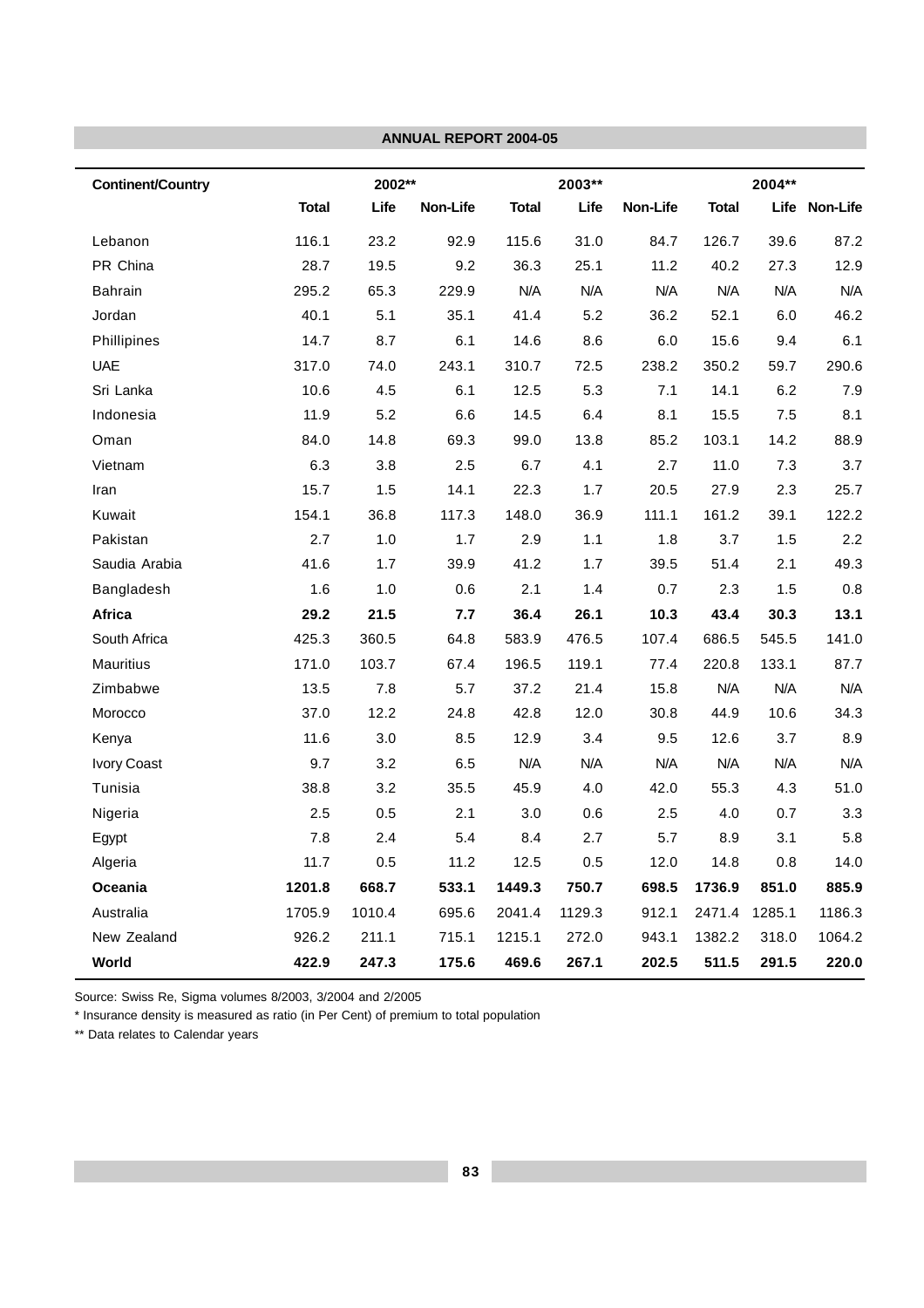# REVENUE ACCOUNT : ALL LIFE INSURERS

| <b>Particulars</b>                                  |        | <b>BSLI</b>     |         | <b>ICICI PRU</b> | <b>ING VYSYA</b> |       | LIC            |                 |                | <b>HDFC STD LIFE</b> |       | <b>MNYL</b>     |
|-----------------------------------------------------|--------|-----------------|---------|------------------|------------------|-------|----------------|-----------------|----------------|----------------------|-------|-----------------|
|                                                     |        | 2004-05 2003-04 | 2004-05 | 2003-04          | 2004-05 2003-04  |       | 2004-05        | 2003-04         | 2004-05        | 2003-04              |       | 2004-05 2003-04 |
| Premiums earned - net                               |        |                 |         |                  |                  |       |                |                 |                |                      |       |                 |
| (a) Premium @                                       | 91547  | 53754           | 236382  | 98928            | 33886            | 8851  | 7090190        | 6316760         | 68663          | 29776                | 41343 | 21525           |
| Reinsurance ceded<br>(b)                            | (1388) | (770)           | (382)   | (191)            | (121)            | (22)  | (4295)         | (3831)          | (1371)         | (794)                | (471) | (318)           |
| Reinsurance accepted<br>(c)                         |        |                 |         |                  |                  |       | (97)           | 137             |                |                      |       |                 |
| Income from Investments                             |        |                 |         |                  |                  |       |                |                 |                |                      |       |                 |
| (a) Interest, Dividends & Rent - Gross              | 4501   | 1312            | 3839    | 2656             | 522              | 102   | 3371785        | 2721569         | 2671           | 1424                 | 2131  | 929             |
| (b) Profit on sale/redemption of investments        | 511    | 128             | 1131    | 2315             | 76               |       | 430727         | 349699          | 1087           | 1428                 | 9     |                 |
| (c) (Loss on sale/ redemption of investments)       | (243)  | (91)            | (251)   | (20)             |                  |       | (96922)        | (86694)         | (1139)         | (11)                 | (0)   |                 |
| (d) Transfer/Gain on revaluation/                   |        |                 | 1087    | (115)            | (175)            |       |                |                 | 340            |                      | 40    |                 |
| change in fair value                                |        |                 |         |                  |                  |       |                |                 |                |                      |       |                 |
| Other Income                                        | 690    | 193             | 5139    | 1690             | 56               | 39    | 20697          | 11250           | 96             | (83)                 | (78)  | (38)            |
| Transfer from Shareholders' Account                 | 6762   | 8216            | 23335   | 23677            | 9822             | 7503  |                |                 | 9547           | 2864                 | 10267 | 24501           |
| TOTAL (A)                                           | 102380 | 62743           | 270279  | 128939           | 44067            |       | 16472 10812085 | 9308890         | 79896          | 34604                | 53241 | 46598           |
| Commission                                          | 12922  | 7779            | 17796   | 9562             | 4107             | 1993  | 619866         | 573384          | 7309           | 3871                 | 6509  | 4028            |
| Operating Expenses related to                       | 17744  | 14446           | 46161   | 28728            | 14649            | 9891  | 623608         | 504233          | 23075          | 9817                 | 24641 | 16273           |
| <b>Insurance Business</b>                           |        |                 |         |                  |                  |       |                |                 |                |                      |       |                 |
| Provision for doubtful debts                        |        |                 |         |                  |                  |       | 109937         | 50849           |                |                      | 17    |                 |
| Bad debts written off                               |        | 1               |         |                  |                  |       |                |                 |                |                      | 3     |                 |
| Provision for Tax                                   |        |                 |         | 1257             |                  |       | 536516         | 150628          |                |                      |       |                 |
| Provisions (other than taxation)                    |        |                 |         |                  |                  |       | 16480          | 720805          |                |                      |       |                 |
| (a) For diminution in the value of investments(Net) |        |                 |         |                  |                  |       |                |                 |                |                      |       |                 |
| (b) Others                                          |        |                 |         |                  |                  |       |                |                 |                |                      |       |                 |
| TOTAL (B)                                           | 30666  | 22226           | 63957   | 39546            | 18755            | 11883 | 1906409        | 1999899         | 30384          | 13688                | 31171 | 20301           |
| Benefits Paid (Net)                                 | 3303   | 772             | 1796    | 816              | 226              | 96    | 2844045        | 2392375         | 1572           | 270                  | 1242  | 1164            |
| Interim Bonuses Paid                                |        |                 |         |                  | 35               | 11    | 19529          | 23362           | $\overline{2}$ | $\overline{2}$       |       |                 |
| Change in valuation of liability in                 |        |                 |         |                  |                  |       |                |                 |                |                      |       |                 |
| respect of life policies                            |        |                 |         |                  |                  |       |                |                 |                |                      |       |                 |
| (a) Gross*                                          | 69100  | 40377           | 22467   | 24843            | 25090            | 4487  | 5972441        | 4838442         | 50465          | 21644                | 21068 | 9558            |
| (b) Amount ceded in Reinsurance                     | (688)  | (633)           |         |                  | (40)             | (3)   |                |                 | (2527)         | (999)                | (240) | (139)           |
| Amount accepted in Reinsurance<br>(c)               |        |                 |         |                  |                  |       |                |                 |                |                      |       |                 |
| (d) Transfer to Linked Fund                         |        |                 | 178884  | 63734            |                  |       |                |                 |                |                      |       |                 |
| TOTAL (C)                                           | 71714  | 40516           | 203147  | 89393            | 25311            | 4589  |                | 8836016 7254178 | 49512          | 20916                | 22070 | 10584           |
| SURPLUS/ (DEFICIT) (D) =(A)-(B)-(C)                 |        |                 | 3175    |                  |                  |       | 69660          | 54813           |                |                      |       | 15713           |
| Deficit at the beginning of the year                |        |                 |         |                  |                  |       |                |                 |                |                      |       | (15713)         |
| Surplus available for appropriations                |        |                 | 3175    |                  |                  |       | 69660          | 54813           |                |                      |       |                 |
| <b>APPROPRIATIONS</b>                               |        |                 |         |                  |                  |       |                |                 |                |                      |       |                 |
| Transfer to Shareholders' Account                   |        |                 |         |                  |                  |       | 69660          | 54813           |                |                      |       |                 |
| Transfer to Other Reserves                          |        |                 |         |                  |                  |       |                |                 |                |                      |       |                 |
| Balance being Funds for Future Appropriations       |        |                 | 3175    |                  |                  |       |                |                 |                |                      |       |                 |
| Deficit transferred to Balance Sheet                |        |                 |         |                  |                  |       |                |                 |                |                      |       |                 |
| TOTAL (D)                                           |        |                 | 3175    |                  |                  |       | 69660          | 54813           |                |                      |       |                 |

Note:

:<br># Insurer commenced operations during 2004-05<br>@ In case of LIC Unit\_Linked premium of Rs.4075.76 crore has been classified as liability - Insurer has been advised to furnish the revised statements. Figures in brackets represents negative values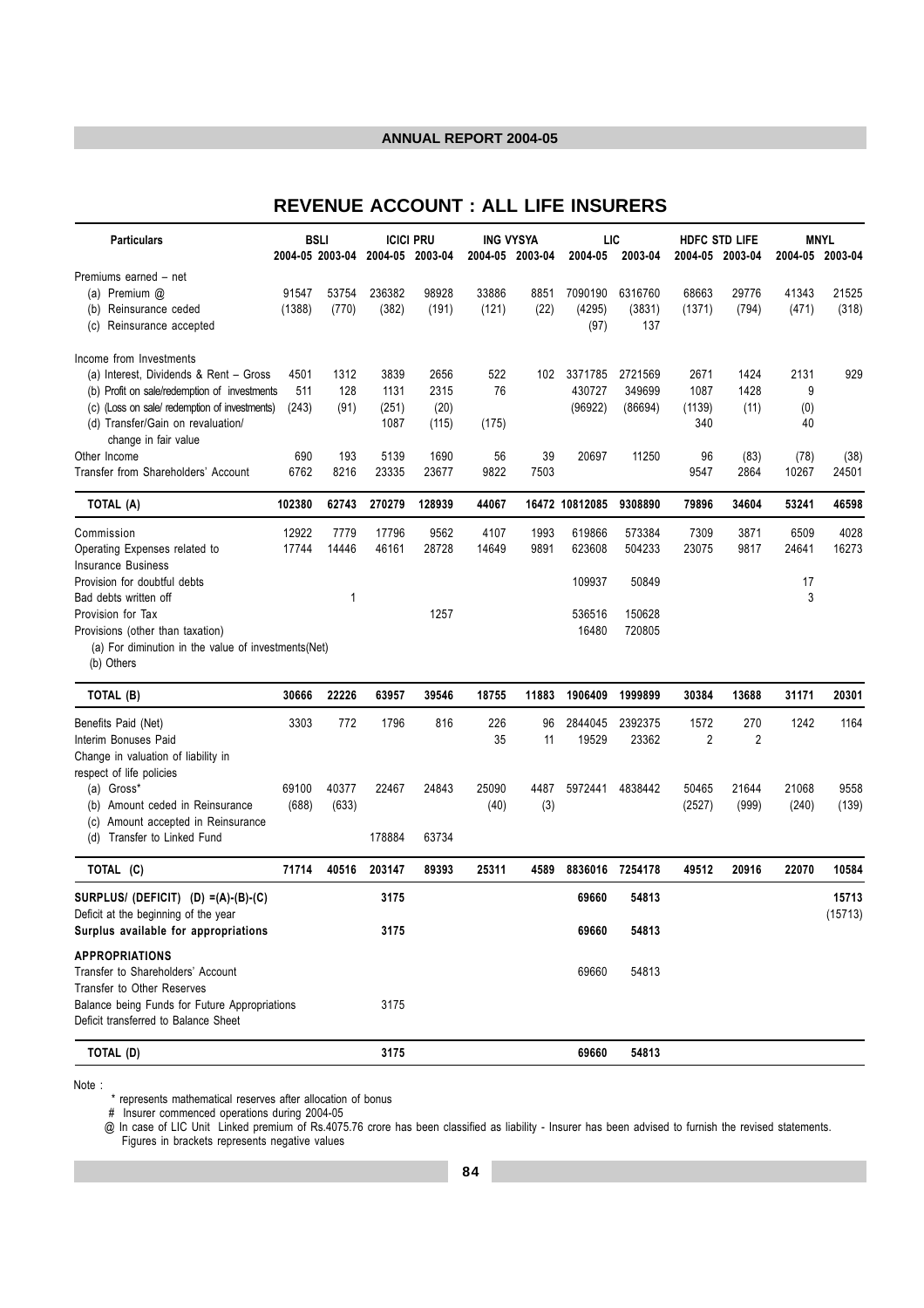## **STATEMENT 4**

(Rs. lakh)

| <b>AMP SANMAR</b>          |                         | <b>BAJAJ ALLIANZ</b>  |                     |                            | <b>SBI LIFE</b>     | <b>KOTAK LIFE</b>           |                         | <b>TATA AIG</b><br>2004-05 2003-04 2004-05 2003-04 2004-05 2003-04 2004-05 2003-04 2004-05 2003-04 2004-05 2003-04 2004-05 2003-04 2004-05 2004-05 2004-05 2004-05 2004-05 2003-04 |                | <b>MET LIFE</b>  |                  |                           | AVIVA                    | SAHARA#   |                                                | <b>TOTAL</b>                   |
|----------------------------|-------------------------|-----------------------|---------------------|----------------------------|---------------------|-----------------------------|-------------------------|------------------------------------------------------------------------------------------------------------------------------------------------------------------------------------|----------------|------------------|------------------|---------------------------|--------------------------|-----------|------------------------------------------------|--------------------------------|
| 10655<br>(147)             | 3106<br>(96)            | 100168<br>(364)       | 22080<br>(155)      | 60118<br>(189)             | 22567<br>(14)       | 46616<br>(678)              | 15072<br>(398)          | 49704<br>(849)                                                                                                                                                                     | 25353<br>(416) | 8153<br>(214)    | 2873<br>(39)     | 25342<br>(305)            | 8150<br>(40)             | (0)       | 174 7862941 6628793<br>(10774)<br>(97)         | (7085)<br>137                  |
| 269<br>111<br>(16)<br>(10) | 48<br>14<br>(4)<br>(15) | 856<br>24<br>(37)     | 318<br>134          | 2776<br>1133<br>(2)<br>(0) | 1041<br>159<br>(12) | 1239<br>369<br>(273)<br>484 | 448<br>255<br>(3)<br>74 | 1727<br>(0)                                                                                                                                                                        | 754<br>26      | 231              | 77               | 498<br>183<br>(85)<br>843 | 116<br>248<br>(4)<br>177 |           | 0 3393045 2730795<br>435363<br>(98968)<br>2608 | 354404<br>(86839)<br>121       |
| 12<br>5742                 | 9<br>8638               | 530<br>4512           | 135<br>4000         | 217<br>2170                | 2699                | 26<br>2173                  | 7<br>9758               | 565<br>5364                                                                                                                                                                        | 21<br>6307     | 5<br>5629        | 1976             | 9637                      | 7678                     | 1<br>1152 | 27956<br>96113                                 | 13222<br>107817                |
| 16616                      | 11699                   | 105688                | 26512               | 66225                      | 26439               | 49956                       | 25213                   | 56510                                                                                                                                                                              | 32045          | 13803            | 4887             | 36114                     | 16324                    |           | 1327 11708186 9741366                          |                                |
| 787<br>7680                | 547<br>5219             | 14584<br>21439<br>107 | 5044<br>13237       | 2339<br>12446              | 945<br>5735         | 3890<br>11133               | 1920<br>8984            | 8994<br>19802                                                                                                                                                                      | 4158<br>11504  | 1449<br>9538     | 673<br>4465      | 4593<br>14357             | 1936<br>9950             | 66<br>177 | 705211<br>846451<br>110062<br>3                | 615838<br>642483<br>50849<br>1 |
|                            |                         |                       |                     |                            |                     |                             |                         | 5                                                                                                                                                                                  |                |                  |                  |                           |                          |           | 536521<br>16480                                | 151885<br>720805               |
|                            |                         |                       |                     |                            |                     | 243                         | 77                      |                                                                                                                                                                                    |                |                  |                  |                           |                          |           | 243                                            | 77                             |
| 8466                       | 5766                    | 36130                 | 18281               | 14786                      | 6679                | 15266                       | 10981                   | 28801                                                                                                                                                                              | 15662          | 10987            | 5138             | 18950                     | 11886                    |           | 243 2214971 2181938                            |                                |
| 695<br>$\pmb{0}$           | 50<br>$\mathbf 0$       | 5651<br>3             | 278<br>$\mathbf{1}$ | 4636                       | 2145                | 456                         | 408                     | 2282                                                                                                                                                                               | 852            | 350              | 54               | 522                       | 77                       |           | 19570                                          | 2866776 2399357<br>23375       |
| 7557<br>(102)              | 1647                    | 64169                 | 7459                | 47981<br>(1178)            | 17634<br>(20)       | 8297                        | 4389                    | 14951<br>(259)                                                                                                                                                                     | 13424          | 3814<br>(112)    | 1488<br>(42)     | 16829<br>(186)            | 4368<br>(7)              |           | 1084 6325310 4989759<br>(5331)                 | (1843)                         |
|                            |                         |                       |                     |                            |                     | 28404                       | 5031                    | 7718                                                                                                                                                                               | 2107           |                  |                  |                           |                          |           | 215006                                         | 70872                          |
| 8150                       | 1697                    | 69823                 | 7738                | 51439                      | 19759               | 37156                       | 9829                    | 24691                                                                                                                                                                              | 16383          | 4052             | 1500             | 17164                     | 4437                     |           | 1084 9421330 7481520                           |                                |
| (0)                        | 4236<br>(4236)          | (265)<br>904          | 493<br>411          |                            |                     | (2467)<br>(2256)            | 4404                    | 3018                                                                                                                                                                               |                | (1236)<br>(4721) | (1751)<br>(2970) |                           |                          |           | 71886<br>(6072)                                | 77908<br>(22508)               |
| (0)                        |                         | 640                   | 904                 |                            |                     | (4723)                      | 4404                    | 3018                                                                                                                                                                               |                | (5957)           | (4721)           |                           |                          |           | 65813                                          | 55400                          |
|                            |                         |                       |                     |                            |                     |                             |                         |                                                                                                                                                                                    |                |                  |                  |                           |                          |           | 69660                                          | 54813                          |
|                            |                         | 640                   | 904                 |                            |                     | 244                         | 74                      | 3018                                                                                                                                                                               |                |                  |                  |                           |                          |           | 3262<br>3815                                   | 74<br>904                      |
|                            |                         |                       |                     |                            |                     | (4967)                      | 4330                    |                                                                                                                                                                                    |                | (5957)           | (4721)           |                           |                          |           | (10924)                                        | (391)                          |
|                            |                         | 640                   | 904                 |                            |                     | (4723)                      | 4404                    | 3018                                                                                                                                                                               |                | (5957)           | (4721)           |                           |                          |           | 65813                                          | 55400                          |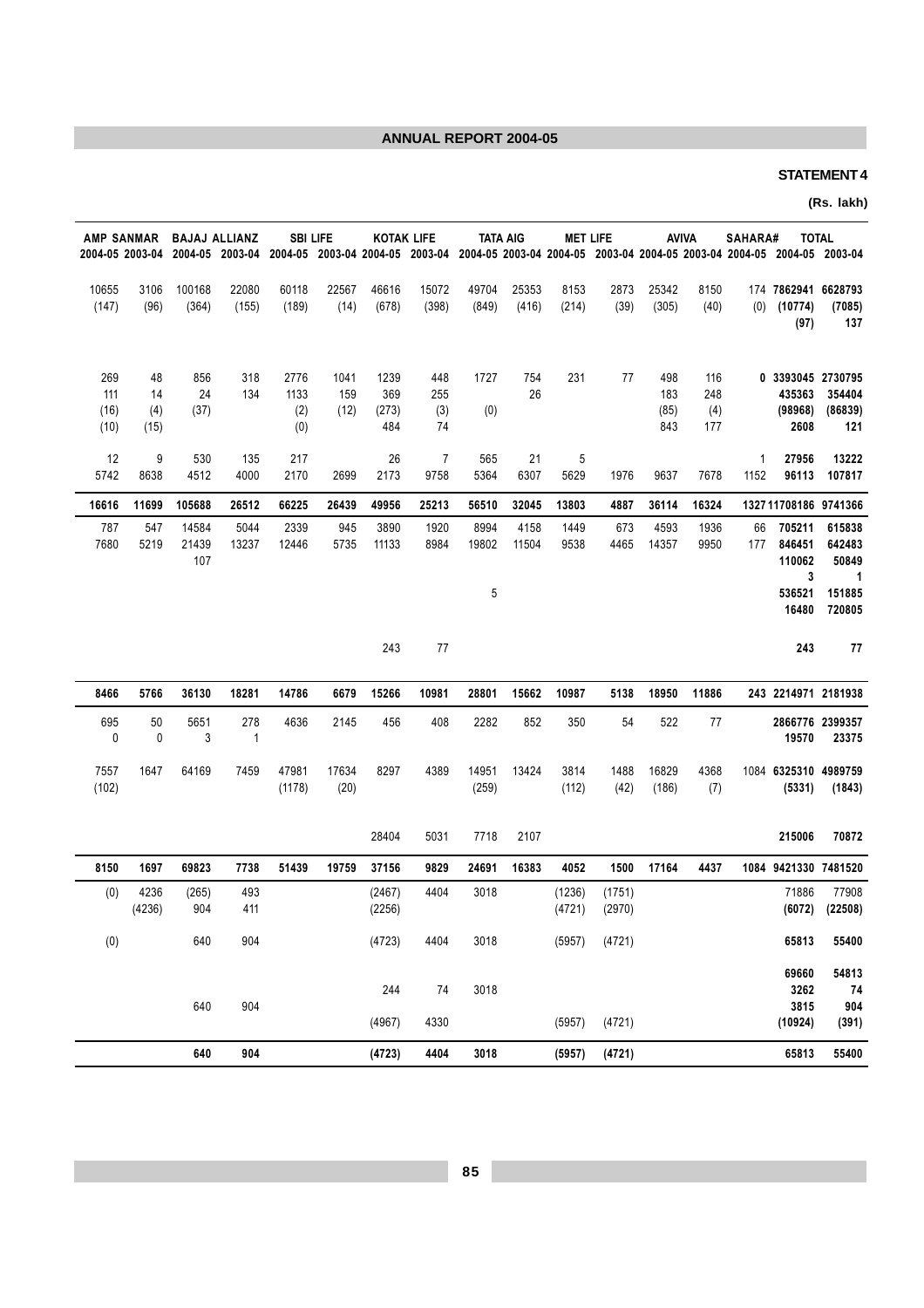# PROFIT AND LOSS ACCOUNT : ALL LIFE INSURERS

|     | <b>Particulars</b>                                                                                                                     | <b>BSLI</b>       | 2004-05 2003-04     | <b>ICICI PRU</b><br>2004-05 2003-04 |                    | <b>ING VYSYA</b><br>2004-05 2003-04 |            | 2004-05    | LIC<br>2003-04 | 2004-05 2003-04    | <b>HDFC STD LIFE</b> | <b>MNYL</b> | 2004-05 2003-04     |
|-----|----------------------------------------------------------------------------------------------------------------------------------------|-------------------|---------------------|-------------------------------------|--------------------|-------------------------------------|------------|------------|----------------|--------------------|----------------------|-------------|---------------------|
|     | Amounts transferred from the<br>Policyholders Account<br>(Technical Account)                                                           |                   |                     |                                     |                    |                                     |            | 69660      | 54813          |                    |                      |             |                     |
|     | Income From Investments:                                                                                                               |                   |                     |                                     |                    |                                     |            |            |                |                    |                      |             |                     |
| (b) | (a) Interest, Dividends & Rent - Gross<br>Profit on sale/redemption of investments<br>(c) (Loss on sale/ redemption of<br>investments) | 937<br>26<br>(14) | 564<br>12<br>(33)   | 963<br>313<br>(156)                 | 975<br>477<br>(18) | 503<br>108<br>(81)                  | 548<br>731 | 1063<br>22 | 1012           | 653<br>102<br>(40) | 929<br>704<br>(51)   | 356<br>106  | 800<br>58           |
|     | Other Income                                                                                                                           | (213)             | (81)                | 15                                  | 12                 |                                     |            |            |                | (36)               | (49)                 | 10          | 525                 |
|     | TOTAL (A)                                                                                                                              | 736               | 461                 | 1135                                | 1446               | 530                                 | 1279       | 70746      | 55825          | 679                | 1534                 | 472         | 1384                |
|     | Expenses other than those directly<br>related to the insurance business                                                                | 36                | 19                  | 41                                  | 159                | 82                                  | 75         | (91)       | 644            | 105                | 1013                 | 171         | 159                 |
|     | Bad debts written off                                                                                                                  |                   |                     |                                     |                    |                                     |            |            |                |                    |                      |             |                     |
|     | Provisions (Other than taxation)                                                                                                       |                   |                     |                                     |                    |                                     |            |            |                |                    |                      |             |                     |
|     | (a) For diminution in the value of<br>investments (Net)<br>(b) Provision for doubtful debts                                            |                   |                     |                                     |                    |                                     |            |            |                |                    |                      |             |                     |
|     | (c) Others<br>Contribution to Policyholders Account                                                                                    | 6762              | 8216                | 23335                               | 23677              | 9822                                | 7503       |            |                | 9547               | 2864                 | 10267       | 24501               |
|     | TOTAL (B)                                                                                                                              | 6797              | 8235                | 23376                               | 23836              | 9904                                | 7578       | (91)       | 644            | 9652               | 3877                 | 10438       | 24660               |
|     | Profit/ (Loss) before tax<br>Prior Period Items                                                                                        | (6061)            | (7774)              | (22241)                             | (22390)            | (9374)                              | (6299)     | 70837      | 55181          | (8973)             | (2344)               | (9966)      | (23276)             |
|     | Provision for Taxation<br>Profit / (Loss) after tax                                                                                    |                   | $(6061)$ $(7774)$   | (1079)<br>(21162)                   | (233)<br>(22157)   | $\overline{2}$<br>(9376)            | (6299)     | 70837      | 55181          | (8973)             | (2344)               | (9966)      | (23276)             |
|     | <b>APPROPRIATIONS</b><br>(a) Balance at the beginning<br>of the year<br>(b) Interim dividends paid during                              |                   | $(18312)$ $(10538)$ | (47407)                             | (25251)            | (13179)                             | (6880)     |            |                | (9808)             | (7465)               | (23261)     | 15                  |
|     | the year<br>(c) Proposed final dividend                                                                                                |                   |                     |                                     |                    |                                     |            | 69660      | 54813          |                    |                      |             |                     |
|     | (d) Dividend distribution on tax<br>(e) Transfer to reserves/ other accounts                                                           |                   |                     |                                     |                    |                                     |            | 1176       | 368            |                    |                      |             |                     |
|     | Profit carried to the Balance Sheet                                                                                                    |                   |                     | (24373) (18312) (68570) (47407)     |                    | (22555)                             | (13179)    | (0)        | (0)            | (18782)            | (9808)               |             | $(33228)$ $(23261)$ |

Note : Figures in brackets represents negative values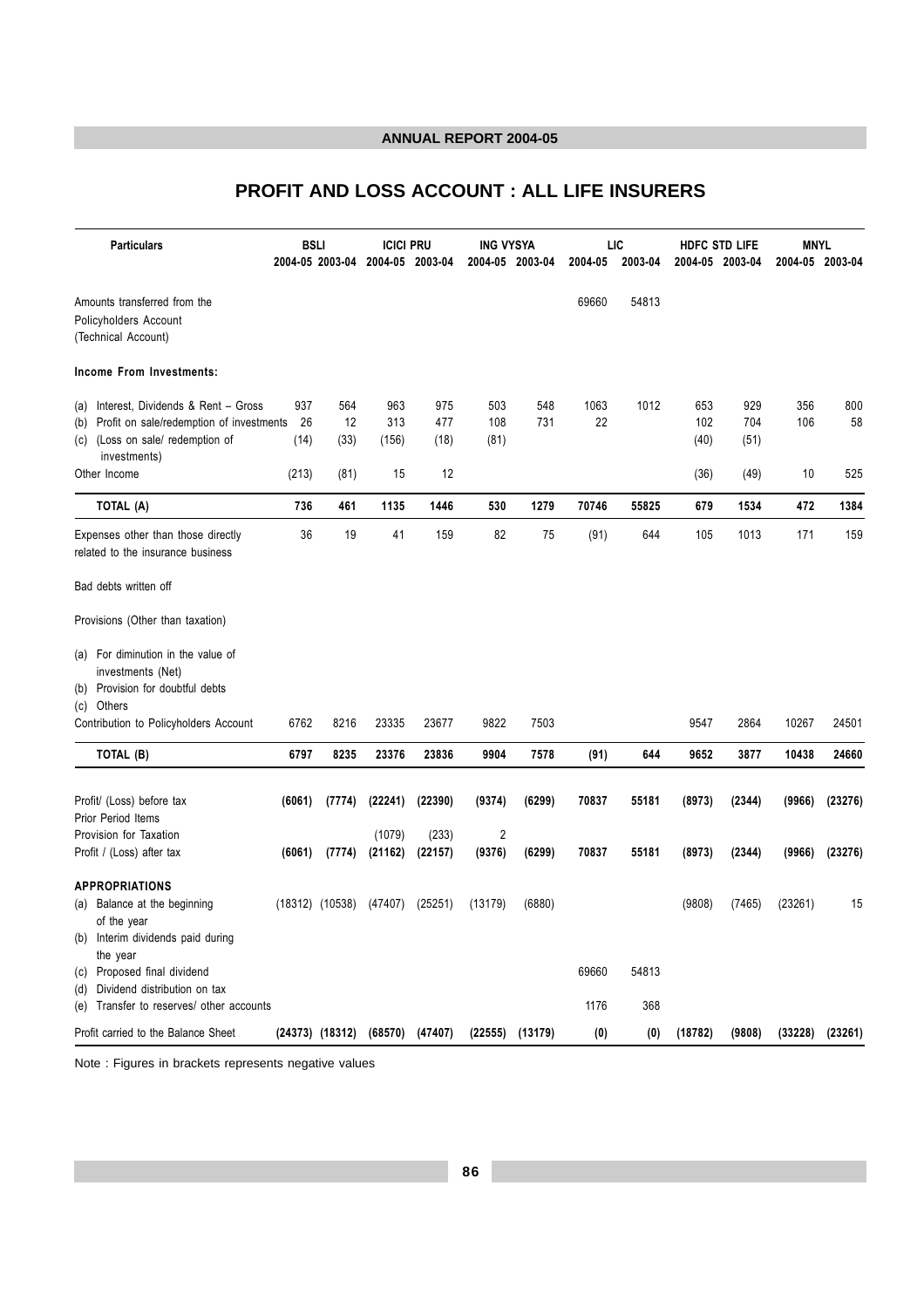## **STATEMENT 5**

 $(747)$   $(248293)$   $(160974)$ 

(Rs. lakh)

|       | <b>AMP SANMAR</b> | <b>BAJAJ ALLIANZ</b> |                 |                | <b>SBI LIFE</b> |       | <b>KOTAK LIFE</b>               |      | <b>TATA AIG</b> | <b>MET LIFE</b> |                                                         | AVIVA |      | <b>SAHARA</b> | <b>TOTAL</b> |                 |
|-------|-------------------|----------------------|-----------------|----------------|-----------------|-------|---------------------------------|------|-----------------|-----------------|---------------------------------------------------------|-------|------|---------------|--------------|-----------------|
|       | 2004-05 2003-04   |                      | 2004-05 2003-04 |                |                 |       | 2004-05 2003-04 2004-05 2003-04 |      |                 |                 | 2004-05 2003-04 2004-05 2003-04 2004-05 2003-04 2004-05 |       |      |               |              | 2004-05 2003-04 |
|       |                   |                      |                 |                |                 |       |                                 |      |                 |                 |                                                         |       |      |               | 69660        | 54813           |
|       |                   |                      |                 |                |                 |       |                                 |      |                 |                 |                                                         |       |      |               |              |                 |
| 702   | 764               | 782                  | 1008            | 1025           | 811             | 545   | 615                             | 657  | 613             | 725             | 732                                                     | 664   | 611  | 1154          | 10729        | 9981            |
| 77    | 409               | 127                  | 352             | 124            | 259             |       | 132                             | 22   | 9               | 11              | 65                                                      | 36    | 791  | 39            | 1113         | 4000            |
| (71)  | (9)               | (26)                 | (1)             |                |                 | (10)  | (2)                             | (12) | (3)             |                 |                                                         | (55)  | (1)  | (70)          | (535)        | (118)           |
| (253) | (273)             |                      |                 | $\overline{2}$ | 5               | (224) | (225)                           |      |                 | 13              | (33)                                                    |       | 0    | (262)         | (948)        | (118)           |
| 455   | 891               | 883                  | 1359            | 1152           | 1075            | 311   | 520                             | 668  | 619             | 748             | 763                                                     | 646   | 1402 | 861           | 80019        | 68558           |
| 115   | 142               | 46                   | 40              | 132            | 17              | 7     | 4                               | 263  | 121             |                 | (0)                                                     | 105   | 144  | 455           | 1466         | 2537            |

| 107817                    | 96113             | 1152  | 7678   | 9637   | 1976   | 5629   | 6307   | 5364    | 9758   | 2173   | 2699   | 2170   | 4000   | 4512                  | 8638            | 5742   |
|---------------------------|-------------------|-------|--------|--------|--------|--------|--------|---------|--------|--------|--------|--------|--------|-----------------------|-----------------|--------|
| 110354                    | 97579             | 1608  | 7822   | 9743   | 1976   | 5629   | 6428   | 5627    | 9762   | 2180   | 2716   | 2302   | 4040   | 4558                  | 8780            | 5857   |
| (41797)<br>(108)<br>(233) | (17560)<br>(1077) | (747) | (6420) | (9097) | (1213) | (4881) | (5809) | (4959)  | (9242) | (1869) | (1641) | (1150) | (2681) | (3675)<br>$\mathbf 0$ | (7889)<br>(108) | (5401) |
| (41456)                   | (16483)           | (747) | (6420) | (9097) | (1213) | (4881) | (5809) | (4959)  | (9242) | (1869) | (1641) | (1150) | (2681) | (3676)                | (7780)          | (5401) |
| (64337)                   | (160974)          |       | (3422) | (9842) | 520    | (693)  | (7172) | (12981) | 12     | (9230) | (759)  | (2400) | (4220) | (6901)                | 822             | (6958) |
| 54813                     | 69660             |       |        |        |        |        |        |         |        |        |        |        |        |                       |                 |        |
| 368                       | 1176              |       |        |        |        |        |        |         |        |        |        |        |        |                       |                 |        |

(9230) (17940) (12981) (5574) (693) (18939) (9842)

 $(3550)$   $(2400)$   $(11099)$ 

 $(12360)$   $(6958)$   $(10577)$   $(6901)$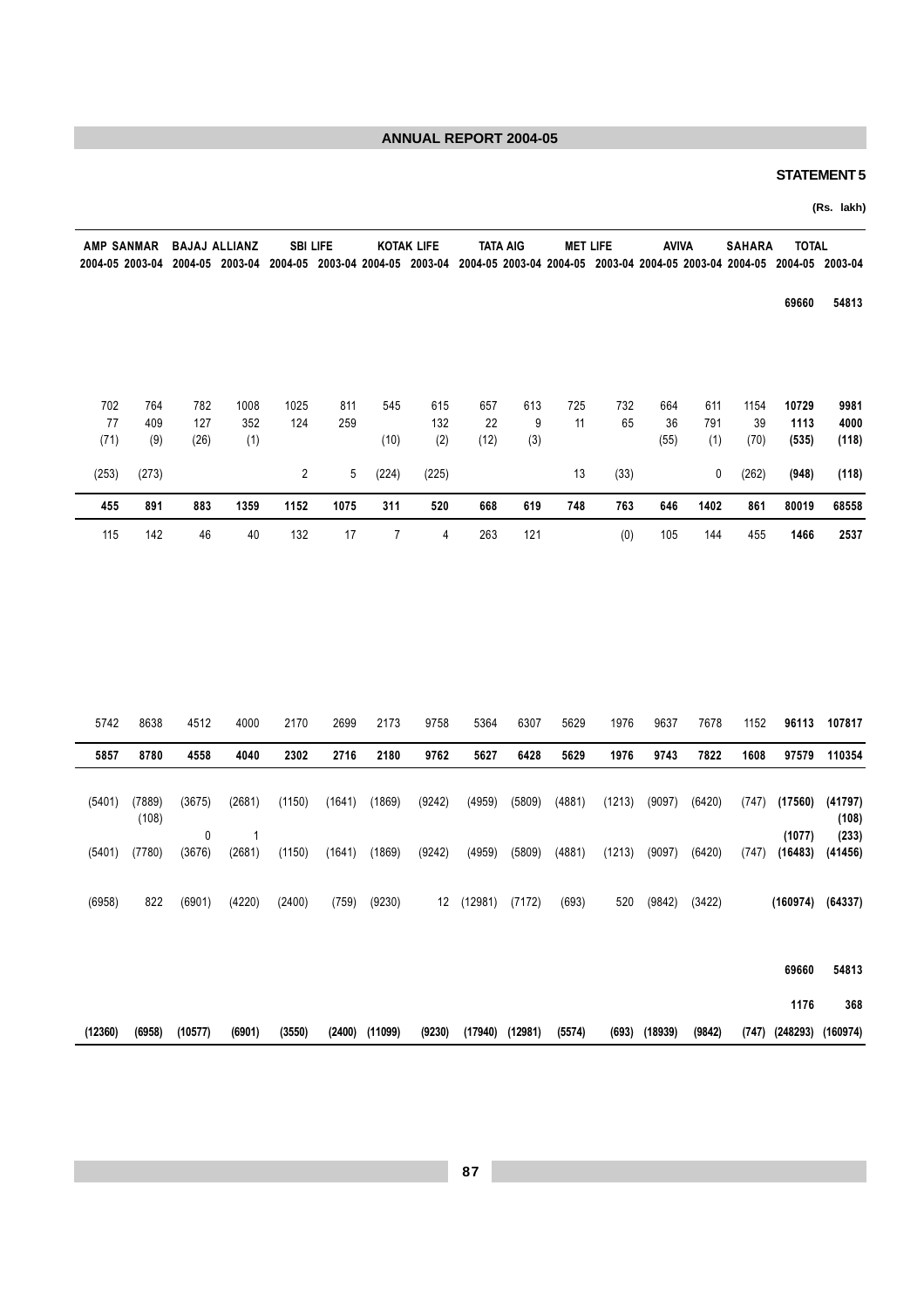# **BALANCE SHEET : ALL LIFE INSURERS (as on 31st March)**

|                                                                             |            | <b>BSLI</b> |              | <b>ICICI PRU</b> | <b>ING VYSYA</b> |            |                         | LIC               |             | HDFC STD LIFE |           | <b>MNYL</b>    |
|-----------------------------------------------------------------------------|------------|-------------|--------------|------------------|------------------|------------|-------------------------|-------------------|-------------|---------------|-----------|----------------|
|                                                                             | 2005       | 2004        | 2005         | 2004             | 2005             | 2004       | 2005                    | 2004              | 2005        | 2004          | 2005      | 2004           |
| <b>SOURCES OF FUNDS</b><br>SHAREHOLDERS' FUNDS:                             |            |             |              |                  |                  |            |                         |                   |             |               |           |                |
| SHARE CAPITAL                                                               | 35000      | 29000       | 92500        | 67500            | 32476            | 24458      | 500                     | 500               | 31909       | 25441         | 46608     | 34608          |
| SHARE APPLICATION MONEY                                                     |            |             |              |                  | 6500             |            | 13219                   | 12043             |             |               |           |                |
| RESERVES AND SURPLUS                                                        |            |             |              |                  |                  |            |                         |                   |             |               | 690       |                |
| CREDIT/[DEBIT] FAIR VALUE                                                   |            |             |              |                  |                  |            |                         |                   |             |               |           |                |
| CHANGE ACCOUNT                                                              |            |             | 1            | 5                | 3                | 4          |                         |                   | 36          | 29            | 7         | $\overline{4}$ |
| Sub-Total                                                                   | 35000      | 29000       | 92501        | 67505            | 38979            | 24461      | 13719                   | 12543             | 31945       | 25469         | 47305     | 34612          |
| <b>BORROWINGS</b><br>POLICYHOLDERS' FUNDS:                                  |            |             |              |                  | 185              | 185        |                         |                   |             |               |           |                |
| CREDIT/[DEBIT] FAIR VALUE                                                   |            |             |              |                  |                  |            |                         |                   |             |               |           |                |
| CHANGE ACCOUNT                                                              |            |             | 2074         | 1333             | 46               | 12         | 2822635                 | 2167263           | 1750        | 344           |           |                |
| POLICY LIABILITIES                                                          | 4901       | 3067        | 79353        | 56886            | 11535            |            | 3169 38102229 32135683  |                   | 63774       | 33364         | 33498     | 16012          |
| <b>INSURANCE RESERVES</b>                                                   |            |             |              |                  |                  |            | 290775                  | 247095            |             |               |           |                |
| PROVISION FOR LINKED<br><b>LIABILITIES</b>                                  | 116327     | 50840       | 265406       | 86500            | 18807            | 2124       | 459712                  | 37173             | 19183       | 1655          | 2533      |                |
|                                                                             |            |             |              |                  |                  |            |                         |                   |             |               |           |                |
| Sub-Total                                                                   | 121228     | 53907       | 346833       | 144720           | 30388            |            | 5305 41675351 34587214  |                   | 84707       | 35363         | 36031     | 16012          |
| <b>FUNDS FOR FUTURE</b>                                                     |            |             |              |                  |                  |            |                         |                   |             |               |           |                |
| <b>APPROPRIATIONS</b>                                                       | 3          | 3           | 3175         |                  |                  |            | 1966                    | 2498              |             |               |           |                |
| <b>TOTAL</b>                                                                | 156230     | 82910       | 442509       | 212224           | 69552            |            | 29951 41691036 34602254 |                   | 116651      | 60833         | 83337     | 50624          |
| <b>APPLICATION OF FUNDS</b>                                                 |            |             |              |                  |                  |            |                         |                   |             |               |           |                |
| <b>INVESTMENTS</b>                                                          |            |             |              |                  |                  |            |                         |                   |             |               |           |                |
| Shareholders'                                                               | 12351      | 10738       | 32095        | 21853            | 13516            | 3942       | 12063                   | 11613             | 9843        | 6395          | 11379     | 8520           |
| Policyholders'                                                              | 4627       | 2412        | 80454        | 57449            | 11535            |            | 3097 35568558 29696518  |                   | 60879       | 33995         | 34390     | 16012          |
| ASSETS HELD TO COVER                                                        |            |             |              |                  |                  |            |                         |                   |             |               |           |                |
| LINKED LIABILITIES                                                          | 116327     | 50840       | 265406       | 86500            | 18807            | 2124       | 243868                  | 20987             | 19183       | 1655          | 2533      |                |
| LOANS<br><b>FIXED ASSETS</b>                                                | 35<br>3086 | 10<br>3091  | 252<br>6301  | 216<br>5481      | 9<br>3927        | 11<br>3003 | 5199193<br>121843       | 4355818<br>113897 | 120<br>7318 | 58<br>5028    | 2<br>5625 | 0<br>5548      |
| Deferred Tax Assets (Net)                                                   |            |             | 1079         |                  |                  |            |                         |                   |             |               |           |                |
| <b>CURRENT ASSETS</b>                                                       |            |             |              |                  |                  |            |                         |                   |             |               |           |                |
| Cash and Bank Balances                                                      | 5478       | 5107        | 19959        | 5032             | 17298            | 6351       | 1035391                 | 1007389           | 7335        | 5826          | 1601      | 1694           |
| Advances and Other Assets                                                   | 2046       | 1666        | 7144         | 4664             | 2359             | 1534       | 1627007                 | 1365278           | 4095        | 2344          | 4381      | 2719           |
| Sub-Total (A)                                                               | 7524       | 6773        | 27102        | 9697             | 19656            | 7885       | 2662398                 | 2372667           | 11430       | 8170          | 5982      | 4413           |
| <b>CURRENT LIABILITIES</b>                                                  | 10334      | 8050        | 37909        | 16184            | 20162            | 3169       | 551914                  | 499802            | 10696       | 4094          | 10295     | 7096           |
| <b>PROVISIONS</b>                                                           | 1759       | 1216        | 842          | 195              | 292              | 121        | 1564972                 | 1469444           | 207         | 183           | 33        | 34             |
| Sub-Total (B)                                                               | 12093      | 9266        | 38750        | 16379            | 20454            | 3290       | 2116886                 | 1969247           | 10904       | 4277          | 10328     | 7130           |
| NET CURRENT ASSETS $(C) = (A - B)$                                          | (4569)     | (2494)      | (11648)      | (6683)           | (797)            | 4595       | 545512                  | 403421            | 527         | 3893          | (4347)    | (2717)         |
| MISCELLANEOUS EXPENDITURE<br>(to the extent not written off or adjusted)    |            |             |              |                  |                  |            |                         |                   |             |               | 527       |                |
| DEBIT BALANCE IN PROFIT &                                                   | 24373      | 18312       | 68570        | 47407            | 22555            | 13179      |                         |                   | 18782       | 9808          | 33228     | 23261          |
| LOSS ACCOUNT (Shareholders' Account)<br>Debit balance in Policyholders' A/c |            |             |              |                  |                  |            |                         |                   |             |               |           |                |
| <b>TOTAL</b>                                                                | 156230     |             | 82910 442509 | 212224           | 69552            |            | 29951 41691036 34602254 |                   | 116651      | 60833         | 83337     | 50624          |

Note : Figures in brackets represents negative values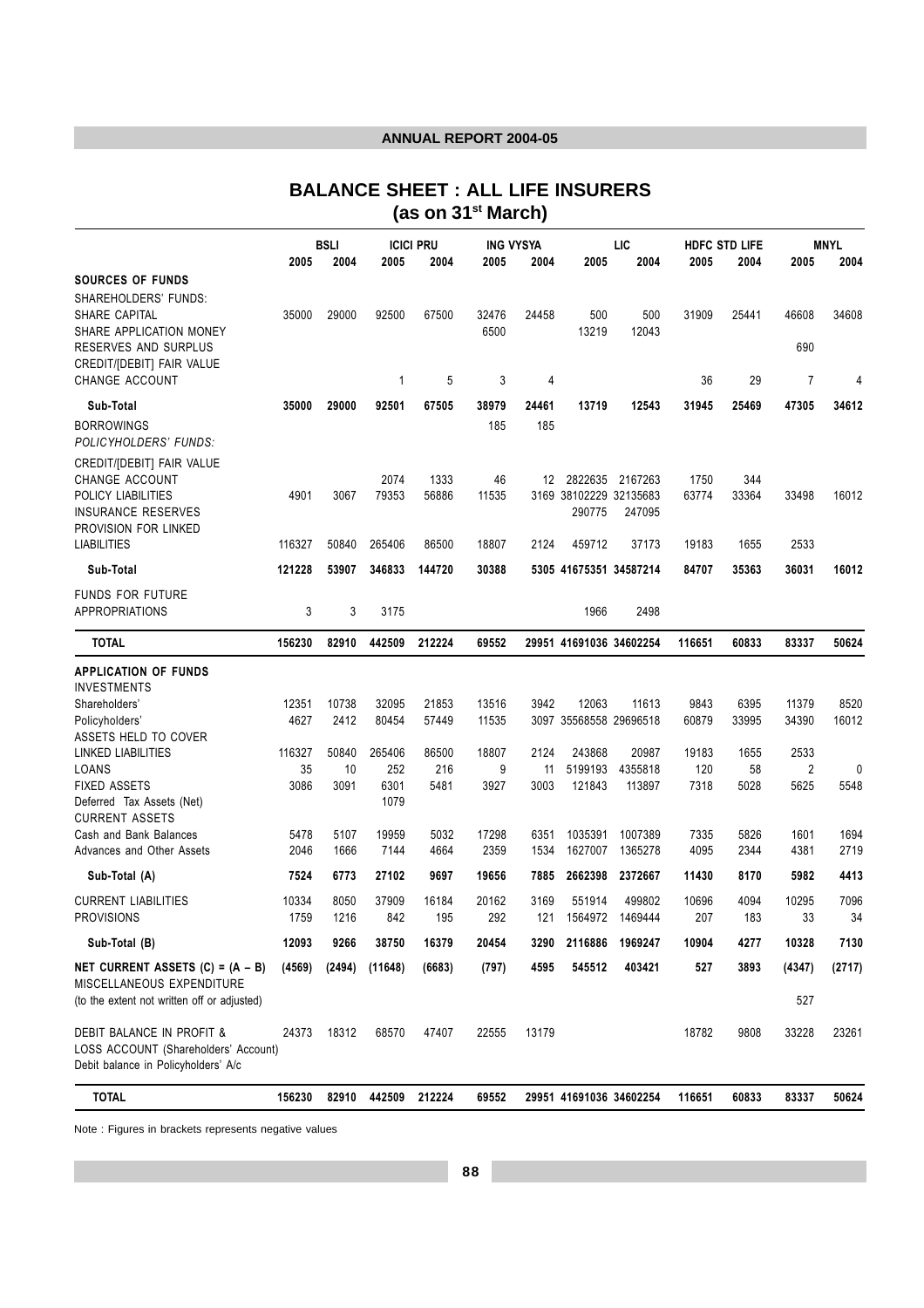## **STATEMENT 6**

## (Rs. lakh)

| <b>TOTAL</b>        |                         | <b>SAHARA#</b> | <b>AVIVA</b> |              | <b>MET LIFE</b> |              |               | <b>TATA AIG</b> | <b>KOTAK LIFE</b> |               | <b>SBI LIFE</b>    |                    | <b>BAJAJ ALLIANZ</b> |                | <b>AMP SANMAR</b>   |              |
|---------------------|-------------------------|----------------|--------------|--------------|-----------------|--------------|---------------|-----------------|-------------------|---------------|--------------------|--------------------|----------------------|----------------|---------------------|--------------|
| 2004                | 2005                    | 2005           | 2004         | 2005         | 2004            | 2005         | 2004          | 2005            | 2004              | 2005          | 2004               | 2005               | 2004                 | 2005           | 2004                | 2005         |
|                     |                         |                |              |              |                 |              |               |                 |                   |               |                    |                    |                      |                |                     |              |
| 308226              | 435092                  | 15700          | 24280        | 31980        | 16000           | 23500        | 22935         | 32100           | 15062             | 21133         | 17500              | 35000              | 14943                | 14976          | 16000               | 21710        |
| 12043<br>9867       | 19904<br>12456          | 185            |              |              |                 |              |               |                 |                   |               |                    |                    | 9867                 | 11766          |                     |              |
|                     |                         |                |              |              |                 |              |               |                 |                   |               |                    |                    |                      |                |                     |              |
| 5673                | 6024                    | 0              | 5            | (0)          | 3               | 31           | 341           | 572             | 5204              | 5204          | 75                 | 160                | (1)                  |                | 6                   | 11           |
| 335809              | 473477                  | 15885          | 24285        | 31980        | 16003           | 23531        | 23276         | 32672           | 20265             | 26337         | 17575              | 35160              | 24809                | 26742          | 16006               | 21721        |
| 760                 | 1055                    |                |              |              | 232             | 452          |               |                 |                   |               |                    |                    |                      |                | 343                 | 419          |
|                     |                         |                |              |              |                 |              |               |                 |                   |               |                    |                    |                      |                |                     |              |
| 2169272<br>32310555 | 2827163<br>38450282     | 1084           | 57<br>187    | 122<br>813   | 1985            | (3)<br>5473  | 18460         | 10<br>36170     | 22<br>7142        | 151<br>15683  | 239<br>72673 26079 | 299                | 7687                 | 70<br>21308    | $\mathbf{1}$<br>832 | 9<br>1790    |
| 247095              | 290775                  |                |              |              |                 |              |               |                 |                   |               |                    |                    |                      |                |                     |              |
| 193982              | 1008026                 |                | 5009         | 21026        |                 | 215          | 1812          | 8342            | 5031              | 33434         |                    | 210                | 2856                 | 55350          | 983                 | 7480         |
| 34920903            | 1084 42576247           |                | 5254         | 21961        | 1985            | 5685         | 20272         | 44523           | 12195             | 49269         | 73181 26318        |                    | 10543                | 76727          | 1816                | 9279         |
|                     |                         |                |              |              |                 |              |               |                 |                   |               |                    |                    |                      |                |                     |              |
| 3415                | 5795                    |                |              |              |                 |              |               |                 | 10                | 10            |                    |                    | 904                  | 641            |                     |              |
|                     | 16969 43056573 35260888 |                | 29539        | 53941        | 18220           | 29668        | 43548         | 77194           | 32471             | 75616         |                    | 108341 43893       | 36256                | 104110         | 18166               | 31419        |
|                     |                         |                |              |              |                 |              |               |                 |                   |               |                    |                    |                      |                |                     |              |
|                     |                         |                |              |              |                 |              |               |                 |                   |               |                    |                    |                      |                |                     |              |
| 135506<br>29869503  | 201624<br>35912440      | 12994<br>1086  | 12656<br>187 | 10614<br>813 | 9231<br>1985    | 9850<br>5473 | 7342<br>18051 | 12151<br>34880  | 5718<br>7271      | 5882<br>15717 | 14806<br>23116     | 33837<br>70219     | 14076<br>8591        | 16370<br>22018 | 8617<br>819         | 8679<br>1790 |
|                     |                         |                |              |              |                 |              |               |                 |                   |               |                    |                    |                      |                |                     |              |
| 177854<br>4356168   | 792485<br>5199693       |                | 5066         | 21070        |                 | 215          | 1812<br>22    | 8342<br>50      | 5031<br>26        | 33692<br>23   |                    | 210                | 2856<br>5            | 55350<br>10    | 983                 | 7482         |
| 146638              | 164430                  | 764            | 1042         | 1177         | 984             | 2238         | 1662          | 3945            | 2296              | 2307          | 690                | 1580               | 3112                 | 3071           | 805                 | 1247         |
|                     | 1079                    |                |              |              |                 |              |               |                 |                   |               |                    |                    |                      |                |                     |              |
| 1051279             | 1120001                 | 350            | 2128         | 5202         | 1396            | 1785         | 3251          | 5239            | 2942              | 5270          | 5072               | 5588               | 4400                 | 8473           | 690                 | 1032         |
| 1391423             | 1670154                 | 781            | 870          | 1591         | 853             | 2000         | 4197          | 6516            | 1704              | 2051          | 2580               | 5304               | 2329                 | 4008           | 686                 | 874          |
| 2442702             | 2790155                 | 1131           | 2998         | 6792         | 2249            | 3785         | 7449          | 11755           | 4645              | 7320          | 7653               | 10892              | 6729                 | 12481          | 1376                | 1906         |
| 563781              | 696338                  | 200            | 2197         | 5308         | 1568            | 3298         | 5683          | 11487           | 3895              | 5165          | 4766               | 11934              | 5895                 | 15611          | 1382                | 2025         |
| 1471653             | 1569293                 | 108            | 55           | 156          | 74              | 125          | 88            | 383             | 108               | 228           | 6                  | 13                 | 119                  | 155            | 10                  | 20           |
| 2035435             | 2265630                 | 307            | 2252         | 5465         | 1642            | 3423         | 5771          | 11870           | 4002              | 5392          | 4772               | 11947              | 6014                 | 15766          | 1392                | 2044         |
| 407268              | 524525                  | 824            | 746          | 1328         | 607             | 362          | 1678          | (115)           | 643               | 1928          | 2881               | (1055)             | 715                  | (3285)         | (16)                | (139)        |
|                     | 1081                    | 554            |              |              |                 |              |               |                 |                   |               |                    |                    |                      |                |                     |              |
| 160974              | 248293                  | 747            | 9842         | 18939        | 693             | 5574         | 12981         | 17940           | 9230              | 11099         | 2400               | 3550               | 6901                 | 10577          | 6958                | 12360        |
| 6977                | 10924                   |                |              |              | 4721            | 5957         |               |                 | 2256              | 4967          |                    |                    |                      |                |                     |              |
|                     | 16969 43056573 35260888 |                | 29539        | 53941        | 18220           | 29668        | 43548         | 77194           | 32471             | 75616         |                    | 36256 108341 43893 |                      | 104110         | 18166               | 31419        |
|                     |                         |                |              |              |                 |              |               |                 |                   |               |                    |                    |                      |                |                     |              |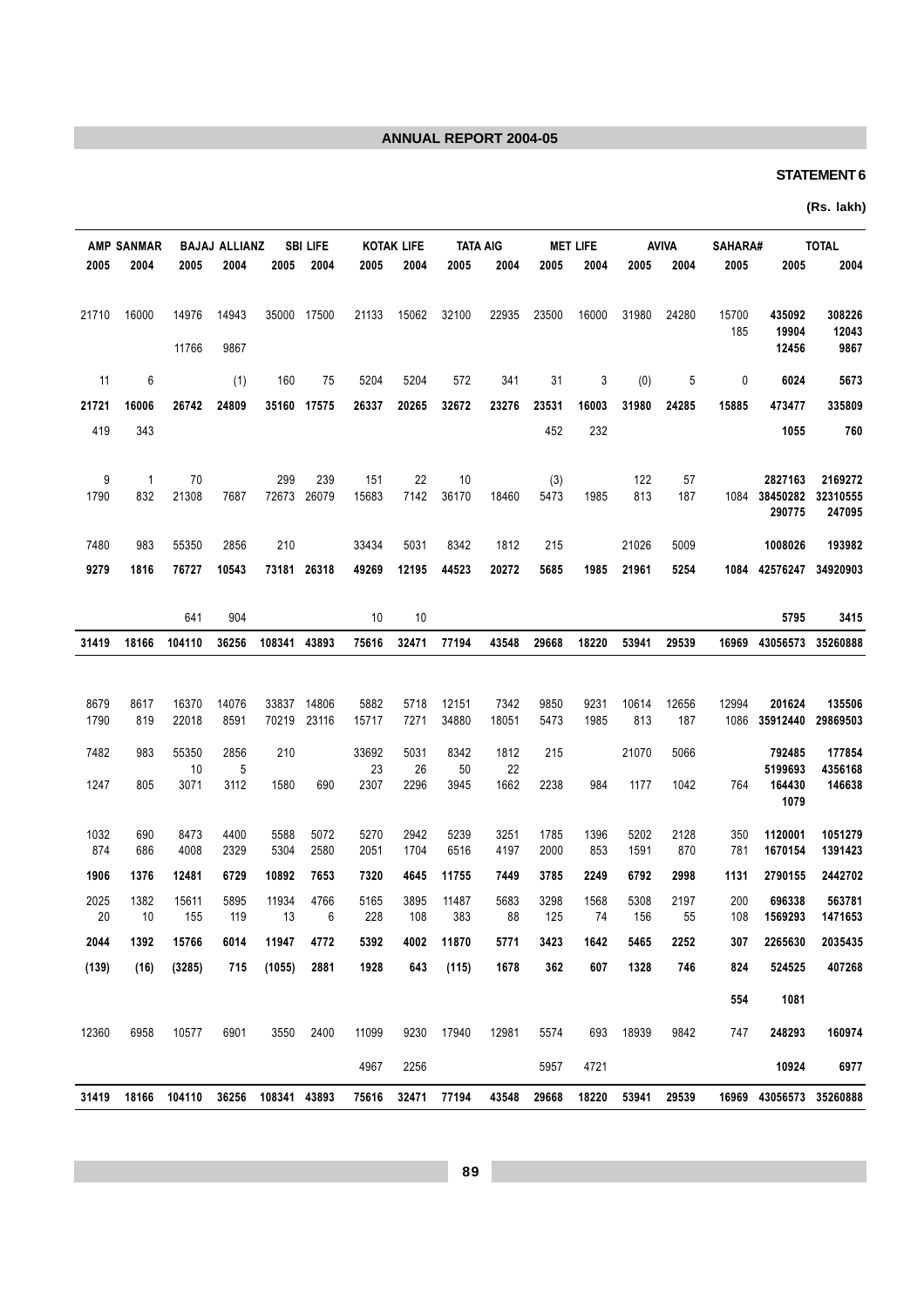#### **STATEMENT 7**

## **LIFE INSURANCE CORPORATION OF INDIA : CAPITAL REDEMPTION AND ANNUITY CERTAIN BUSINESS ( NON-PARTICIPATING)**

# **REVENUE ACCOUNT**

**(Rs. lakh)**

|                                                  | 2004-05 | 2003-04 |  |
|--------------------------------------------------|---------|---------|--|
| Premiums earned (Net)                            | 1231    | 1306    |  |
| Profit/ Loss on sale/redemption of Investments   | 2912    | (2)     |  |
| Change in Policy Liabilities                     | (5091)  | (4042)  |  |
| Others                                           | 1       | 1       |  |
| Interest, Dividend & Rent -(Gross)               | 533     | 328     |  |
| <b>TOTAL(A)</b>                                  | (414)   | (2409)  |  |
| Claims Incurred (Net)                            | 444     | 423     |  |
| Commission                                       | 26      | 41      |  |
| Operating Expenses related to Insurance Business | 62      | 109     |  |
| Others- Amortizations, Write offs and Provisions |         | 11      |  |
| Foreign Taxes                                    |         |         |  |
| TOTAL (B)                                        | 532     | 584     |  |
| Operating Profit/(Loss) C= (A - B)               | (946)   | (2993)  |  |
| <b>APPROPRIATIONS</b>                            |         |         |  |
| Transfer to Shareholders' Account                |         |         |  |
| Transfer to Catastrophe Reserve                  |         |         |  |
| <b>Transfer to Other Reserves</b>                |         |         |  |
| TOTAL(C)                                         | (946)   | (2993)  |  |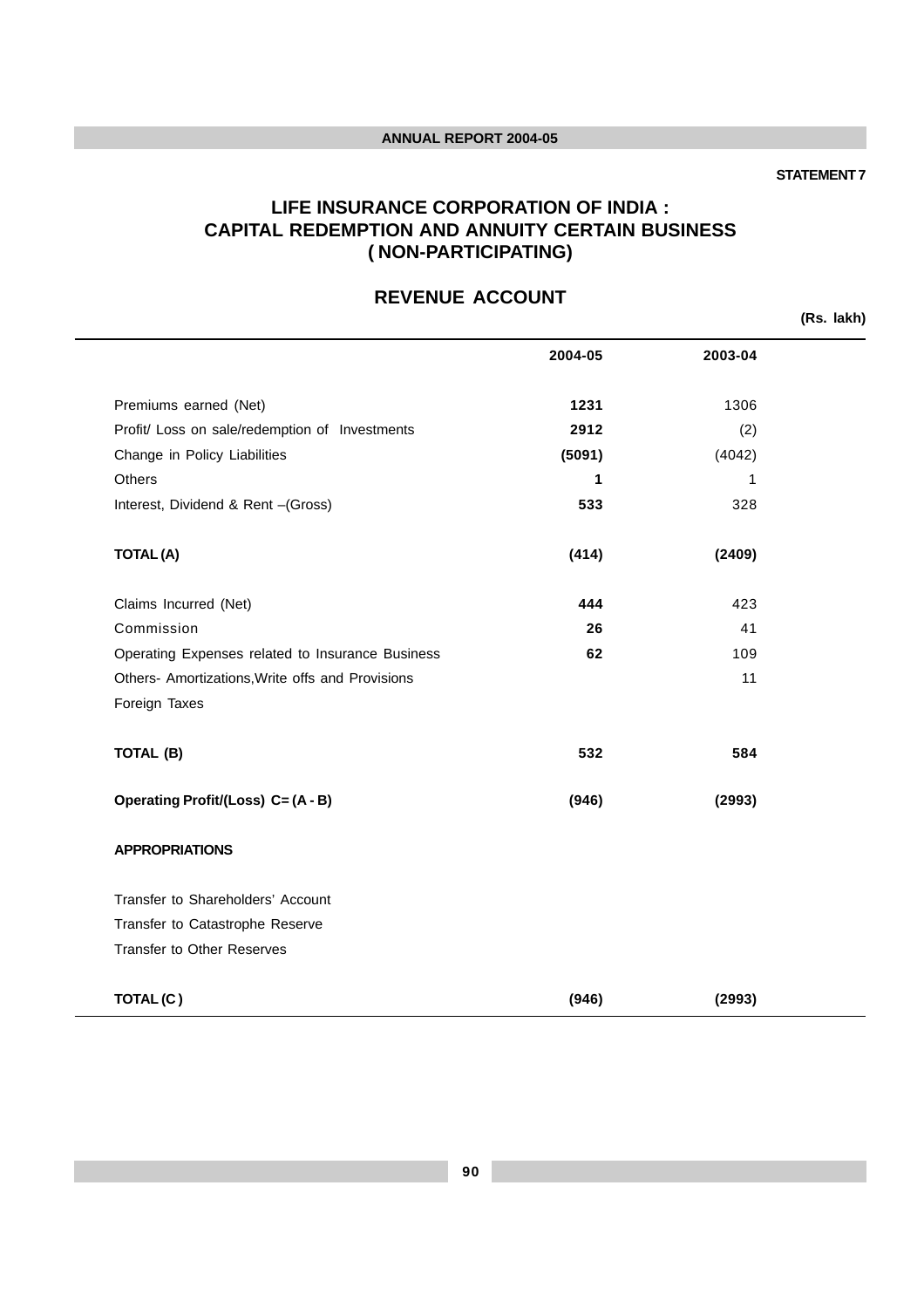#### **STATEMENT 8**

# **LIFE INSURANCE CORPORATION OF INDIA : CAPITAL REDEMPTION AND ANNUITY CERTAIN BUSINESS ( NON PARTICIPATING)**

# **PROFIT AND LOSS ACCOUNT**

|                                               |                                                                                                                                                                                                                                                                                          |         |         | (Rs. lakh) |
|-----------------------------------------------|------------------------------------------------------------------------------------------------------------------------------------------------------------------------------------------------------------------------------------------------------------------------------------------|---------|---------|------------|
|                                               |                                                                                                                                                                                                                                                                                          | 2004-05 | 2003-04 |            |
|                                               | <b>OPERATING PROFIT/(LOSS)</b>                                                                                                                                                                                                                                                           |         |         |            |
| (a)<br>(b)<br>(C)                             | Fire Insurance<br>Marine Insurance<br>Miscellaneous Insurance                                                                                                                                                                                                                            | (946)   | (2993)  |            |
|                                               | <b>INCOME FROM INVESTMENTS</b>                                                                                                                                                                                                                                                           |         |         |            |
| (a)<br>(b)                                    | Interest, Dividend & Rent - Gross<br>Profit on sale of investments<br>Less: Loss on sale of investments                                                                                                                                                                                  |         |         |            |
|                                               | <b>OTHER INCOME</b>                                                                                                                                                                                                                                                                      |         |         |            |
|                                               | <b>TOTAL (A)</b>                                                                                                                                                                                                                                                                         | (946)   | (2993)  |            |
|                                               | PROVISIONS (Other than taxation)                                                                                                                                                                                                                                                         |         |         |            |
| (a)<br>(b)<br>(C)                             | For diminution in the value of investments<br>For doubtful debts<br>Others                                                                                                                                                                                                               |         |         |            |
|                                               | <b>OTHER EXPENSES</b>                                                                                                                                                                                                                                                                    |         |         |            |
| (a)<br>(b)<br>(c)                             | Expenses other than those related to Insurance Business<br>Bad debts written off<br>Others                                                                                                                                                                                               |         |         |            |
|                                               | TOTAL(B)                                                                                                                                                                                                                                                                                 |         |         |            |
|                                               | <b>Profit Before Tax</b>                                                                                                                                                                                                                                                                 | (946)   | (2993)  |            |
|                                               | Provision for Taxation                                                                                                                                                                                                                                                                   |         |         |            |
|                                               | <b>Profit after Tax</b>                                                                                                                                                                                                                                                                  | (946)   | (2993)  |            |
|                                               | <b>APPROPRIATIONS</b>                                                                                                                                                                                                                                                                    |         |         |            |
| (a)<br>(b)<br>(c)<br>(d)<br>(e)<br>(f)<br>(g) | Interim dividends paid during the year<br>Proposed final dividend<br>Dividend distribution tax<br>Transfer to any Reserves or Other Accounts<br><b>Transfer to General Reserve</b><br>Balance of profit/ loss brought forward from last year<br>Balance carried forward to Balance Sheet | (946)   | (2993)  |            |
|                                               |                                                                                                                                                                                                                                                                                          |         |         |            |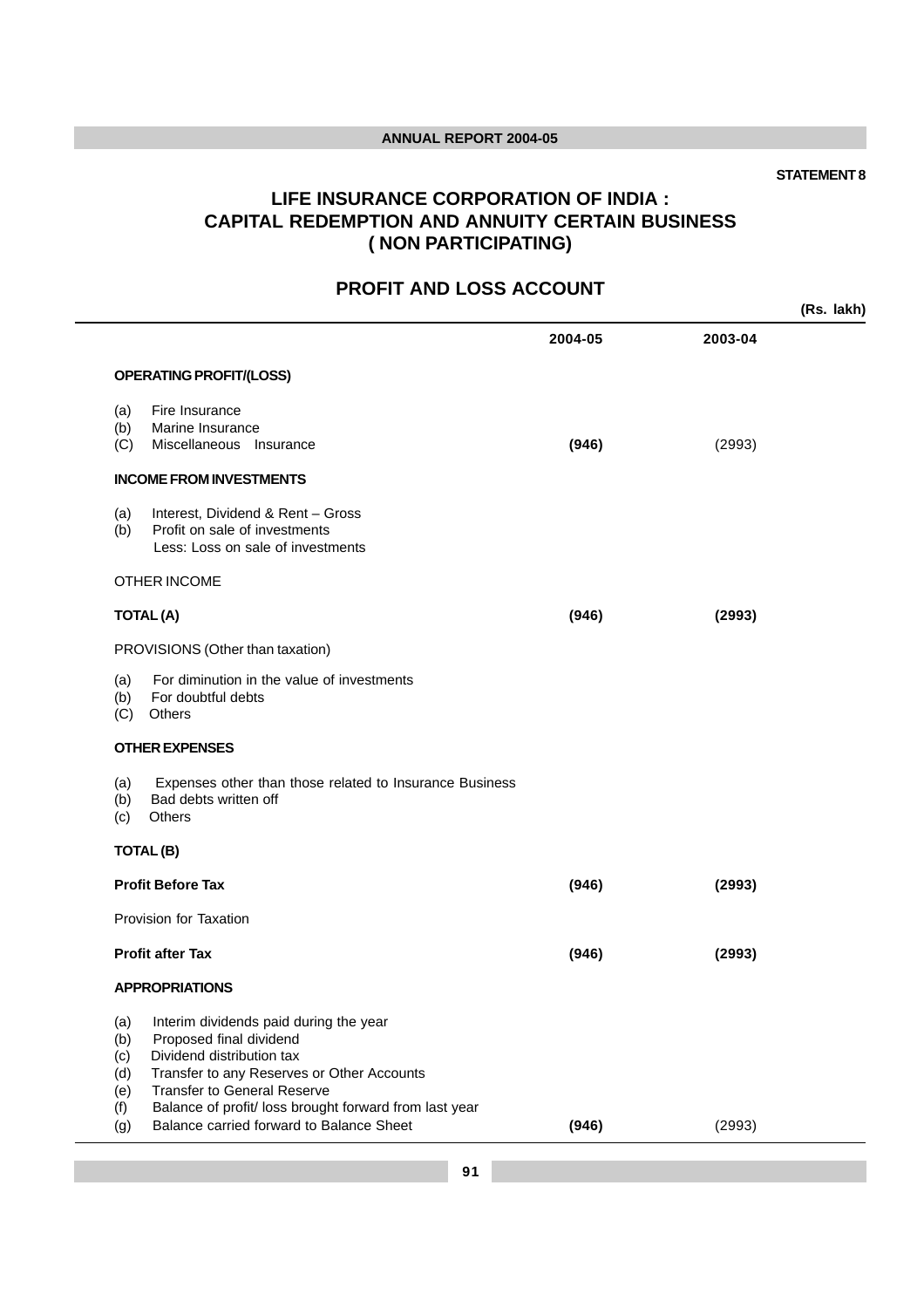#### **STATEMENT 9**

## **LIFE INSURANCE CORPORATION OF INDIA : CAPITAL REDEMPTION AND ANNUITY CERTAIN BUSINESS ( NON PARTICIPATING)**

# **BALANCE SHEET (As on 31st March)**

**(Rs. lakh)**

|                                                                              | 2005                    | 2004       |  |
|------------------------------------------------------------------------------|-------------------------|------------|--|
| SOURCES OF FUNDS                                                             |                         |            |  |
| Share Capital<br>Policy Liabilities                                          | 10963                   | 6819       |  |
| Reserves and Surplus                                                         | 36                      | 36         |  |
| Fair value change account                                                    | $\overline{\mathbf{r}}$ | 2772       |  |
| Borrowings                                                                   |                         |            |  |
| <b>TOTAL</b>                                                                 | 11006                   | 9626       |  |
| <b>APPLICATION OF FUNDS</b><br>Investments                                   | 10497                   | 8386       |  |
| Loans                                                                        |                         |            |  |
| <b>Fixed Assets</b>                                                          |                         |            |  |
| <b>Current Assets</b><br>Cash and Bank Balances<br>Advances and Other Assets | 16<br>571               | 15<br>1299 |  |
| <b>Total Current Assets (A)</b>                                              | 587                     | 1314       |  |
| <b>Current Liabilities</b>                                                   | 79                      | 74         |  |
| Provisions                                                                   |                         |            |  |
| <b>Total Current Liabilities (B)</b>                                         | 79                      | 74         |  |
| Net Current Assets (C) = (A - B)                                             | 509                     | 1240       |  |
| Miscelleneous Expenditure (to the extent not written off)                    |                         |            |  |
| Debit balance in Profit and Loss A/c                                         |                         |            |  |
| <b>TOTAL</b>                                                                 | 11006                   | 9626       |  |
|                                                                              |                         |            |  |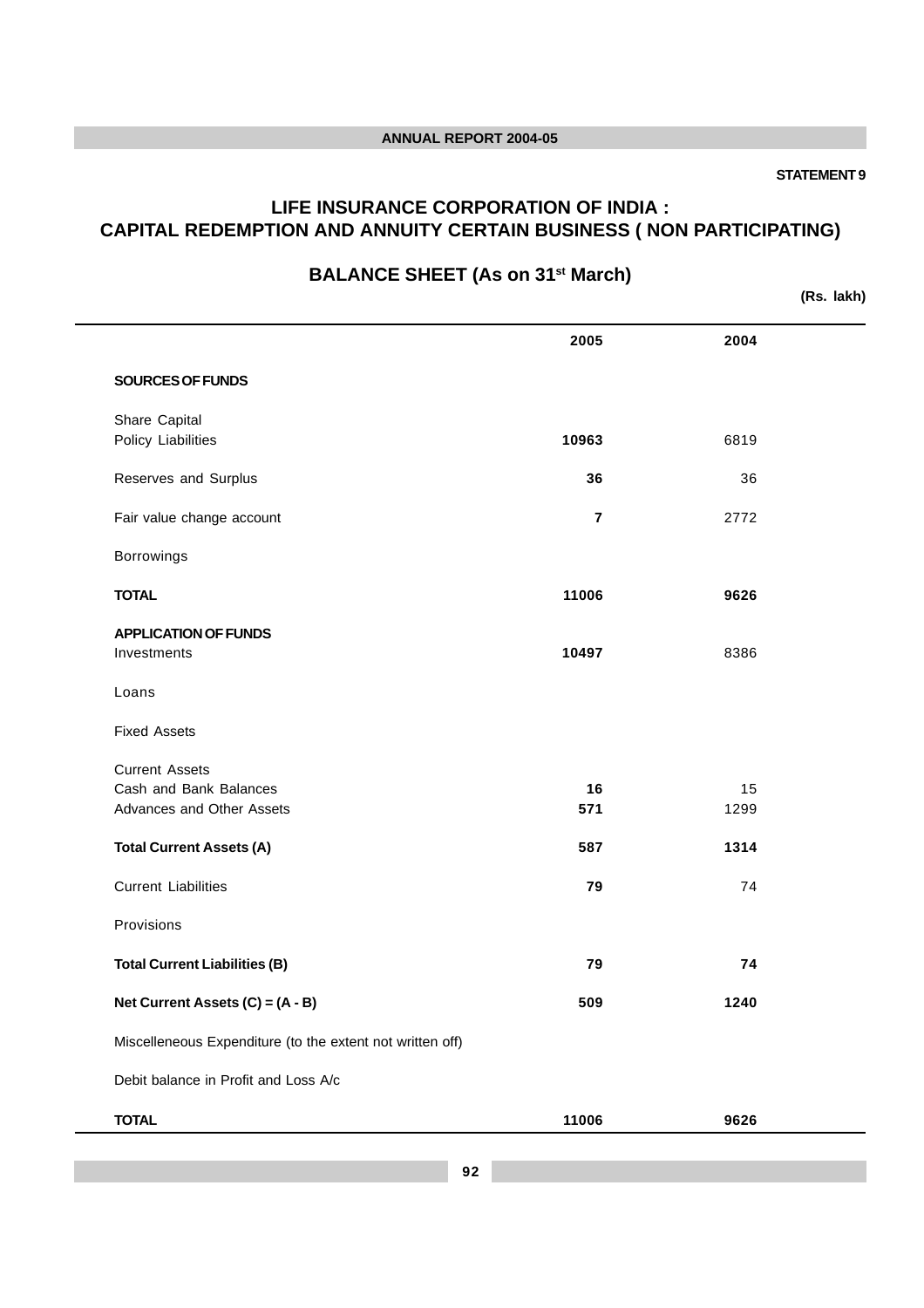| 279536<br>358932<br>Misc<br>30465<br>43626<br>247946<br>24490<br>2004-05<br>353627<br>2126<br>84371<br>22465<br>17297<br>2125<br>043<br>9850<br>579<br>5389<br>146<br>16964<br>Marine<br>ო<br>Fire<br>Eire<br>92329<br>69246<br>79884<br>7328<br>7119<br>32702<br>29058<br>366<br>5117<br>Operating Expenses related to Insurance Business<br>Profit/ Loss on sale/redemption of Investments<br>Others- Amortizations, Write offs & Provisions<br>Interest, Dividend & Rent - Gross | 53996<br>Total<br>468420<br>290498<br>376717<br>37707 | $\frac{1}{10}$<br>NEW INDIA<br>79419 |        |               |             |       |                    |         |          |        |                      |        |        |
|-------------------------------------------------------------------------------------------------------------------------------------------------------------------------------------------------------------------------------------------------------------------------------------------------------------------------------------------------------------------------------------------------------------------------------------------------------------------------------------|-------------------------------------------------------|--------------------------------------|--------|---------------|-------------|-------|--------------------|---------|----------|--------|----------------------|--------|--------|
|                                                                                                                                                                                                                                                                                                                                                                                                                                                                                     |                                                       |                                      |        |               |             |       |                    |         | ORIENTAL |        |                      |        |        |
|                                                                                                                                                                                                                                                                                                                                                                                                                                                                                     |                                                       |                                      |        | 2003-04       |             |       |                    | 2004-05 |          |        | 2003-04              |        |        |
|                                                                                                                                                                                                                                                                                                                                                                                                                                                                                     |                                                       |                                      | Marine | Misc          | Total       |       | <b>Fire Marine</b> | Misc    | Total    |        | Fire Marine          | Misc   | Total  |
|                                                                                                                                                                                                                                                                                                                                                                                                                                                                                     |                                                       |                                      | 20043  | 259483        | 358946      | 33690 | 11784              | 166843  | 212317   | 32914  | 12879                | 151453 | 197246 |
|                                                                                                                                                                                                                                                                                                                                                                                                                                                                                     |                                                       | 4133                                 | 1859   | 19623         | 25615       | 3103  | 1680               | 30048   | 34831    | 4594   | 2235                 | 33877  | 40706  |
|                                                                                                                                                                                                                                                                                                                                                                                                                                                                                     |                                                       |                                      |        |               |             | 88    | 36                 | (27)    | 107      | 15     | $\widehat{\epsilon}$ | 60     | 74     |
|                                                                                                                                                                                                                                                                                                                                                                                                                                                                                     |                                                       | 8737                                 | 3929   | 41482         | 54148       | 4235  | 2292               | 41013   | 47540    | 3980   | 1936                 | 29349  | 35265  |
|                                                                                                                                                                                                                                                                                                                                                                                                                                                                                     |                                                       | 92290                                | 25831  | 320589        | 438710      | 41126 | 15791              | 237878  | 294795   | 41503  | 17049                | 214738 | 273291 |
|                                                                                                                                                                                                                                                                                                                                                                                                                                                                                     |                                                       | 26134                                | 8194   | 237030        | 271358      | 15885 | 7959               | 166994  | 190838   | 10616  | 6749                 | 141399 | 158765 |
|                                                                                                                                                                                                                                                                                                                                                                                                                                                                                     | 33188                                                 | 3937                                 | 286    | 17140         | 21362       | (543) | 626                | 8374    | 8457     | (1496) | (614)                | 5001   | 2890   |
|                                                                                                                                                                                                                                                                                                                                                                                                                                                                                     | 118819                                                | 32508                                | 6299   | 95004         | 133812      | 13094 | 4581               | 55313   | 72989    | 15806  | 4748                 | 57657  | 78211  |
|                                                                                                                                                                                                                                                                                                                                                                                                                                                                                     | 2638                                                  | 174                                  | 78     | 826           | 1078        | 104   | 57                 | 1011    | 1172     | 414    | 201                  | 3053   | 3668   |
|                                                                                                                                                                                                                                                                                                                                                                                                                                                                                     |                                                       | S9                                   | မာ     | 181           | 246         |       |                    |         |          |        |                      |        |        |
|                                                                                                                                                                                                                                                                                                                                                                                                                                                                                     | 445142                                                | 62813                                | 14862  | 350181        | 427856      | 28542 | 13222              | 231692  | 273456   | 25340  | 11085                | 207109 | 243534 |
| Operating Profit/(Loss) from Fire/Marine/                                                                                                                                                                                                                                                                                                                                                                                                                                           |                                                       |                                      |        |               |             |       |                    |         |          |        |                      |        |        |
| (5305)<br>5500<br>23083<br>Miscellaneous Business C= (A - B)                                                                                                                                                                                                                                                                                                                                                                                                                        | 23278                                                 | 29477                                |        | 10969 (29592) | 10854       | 12585 | 2569               | 6185    | 21339    | 16163  | 5964                 | 7629   | 29756  |
|                                                                                                                                                                                                                                                                                                                                                                                                                                                                                     |                                                       |                                      |        |               |             |       |                    |         |          |        |                      |        |        |
| (5305)<br>5500<br>23083<br>Transfer to Shareholders' Account                                                                                                                                                                                                                                                                                                                                                                                                                        | 23278                                                 | 29477                                |        | 10969 (29592) | 10854       | 12585 | 2569               | 6185    | 21339    | 16163  | 5964                 | 7629   | 29756  |
| Transfer to Catastrophe Reserve                                                                                                                                                                                                                                                                                                                                                                                                                                                     |                                                       |                                      |        |               |             |       |                    |         |          |        |                      |        |        |
|                                                                                                                                                                                                                                                                                                                                                                                                                                                                                     |                                                       |                                      |        |               |             |       |                    |         |          |        |                      |        |        |
| (5305)<br>500<br>ဟ<br>23083                                                                                                                                                                                                                                                                                                                                                                                                                                                         | 23278                                                 | 29477                                |        | 10969 (29592) | 10854 12585 |       | 2569               | 6185    | 21339    | 16163  | 5964                 | 7629   | 29756  |

93

STATEMENT10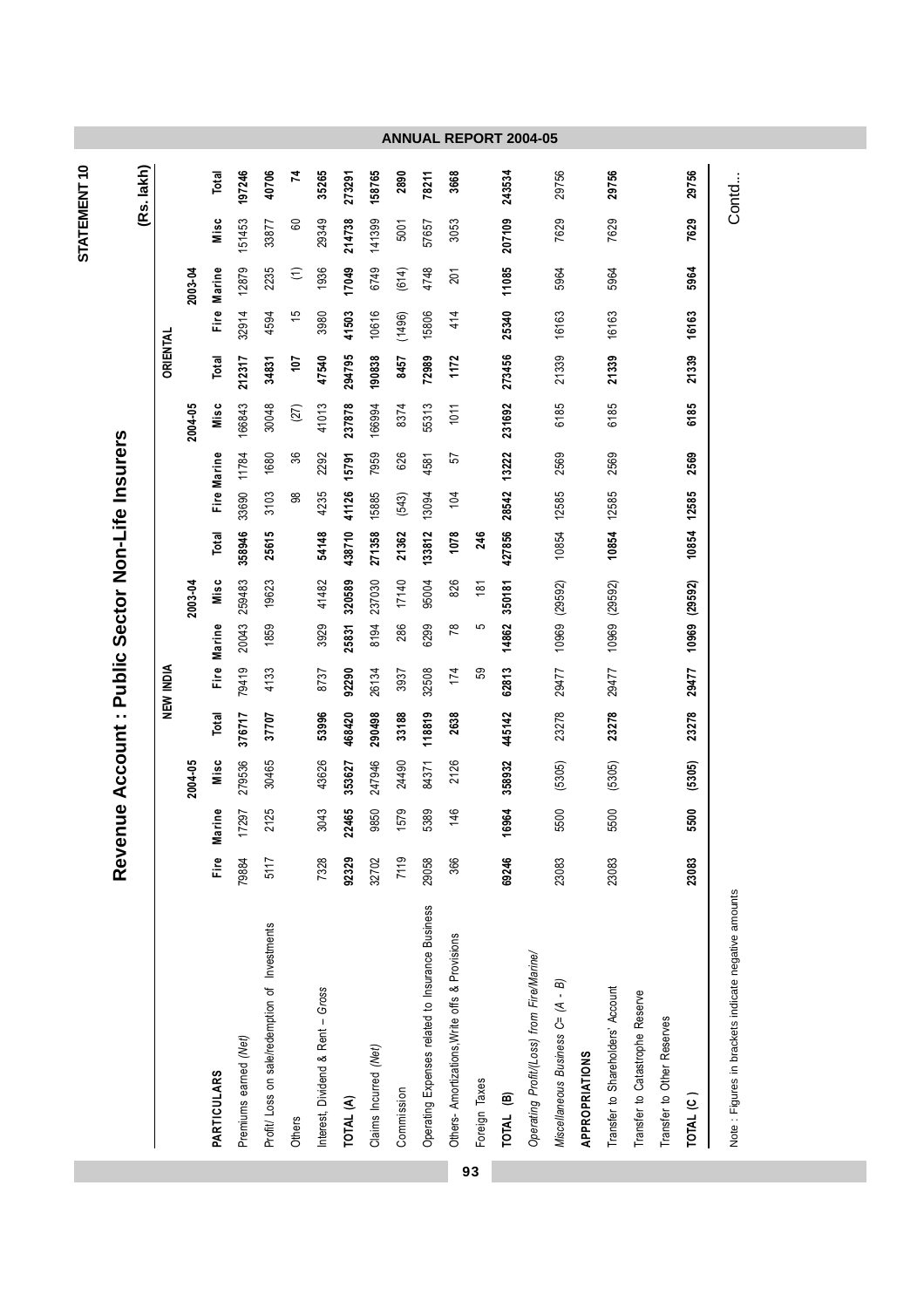|    |                                          |        |             | Reve         |                       |                |               |               |        | nue Account : Public Sector Non-Life Insurers |               |              |        |                |                      |              |        |                 |                 |
|----|------------------------------------------|--------|-------------|--------------|-----------------------|----------------|---------------|---------------|--------|-----------------------------------------------|---------------|--------------|--------|----------------|----------------------|--------------|--------|-----------------|-----------------|
|    |                                          |        |             |              |                       |                |               |               |        |                                               |               |              |        |                |                      |              |        |                 | (Rs. lakh)      |
|    |                                          |        |             |              |                       | NATIONAL       |               |               |        |                                               |               |              |        | UNITED         |                      |              |        |                 |                 |
|    |                                          |        |             | 2004-05      |                       |                |               | 2003-04       |        |                                               |               | 2004-05      |        |                | 2003-04              |              |        | <b>TOTAL</b>    |                 |
|    | <b>PARTICULARS</b>                       |        | Fire Marine | Misc         | Total                 |                | Fire Marine   | Misc          | Total  |                                               | Fire Marine   | Misc         | Total  | e<br>تأ        | Marine               | Misc         | Total  |                 | 2004-05 2003-04 |
|    | Premiums earned (Net)                    | 35259  | 11300       | 219855       | 6414<br>ສ             | 34828          | 19816         | 184137        | 238781 | 42548                                         | 11329         | 162387       | 216265 | 42117          | 13170                | 158377       | 213663 | 1071713         | 1008636         |
|    | Profit/ Loss on sale/redemption          | 1447   | 840         | 16779        | 9066                  | 1599           | 1239          | 13395         | 16232  | 3186                                          | 1487          | 28504        | 33177  | 3152           | 1439                 | 22358        | 26950  | 124780          | 109503          |
|    | of Investments                           |        |             |              |                       |                |               |               |        |                                               |               |              |        |                |                      |              |        |                 |                 |
|    | <b>Others</b>                            | 99     |             | 109          | 165                   |                |               |               |        | 67                                            | $\frac{6}{5}$ | 133          | 215    | $\overline{4}$ | $\widehat{\epsilon}$ | (329)        | (316)  | 487             | (242)           |
|    | Interest, Divident & Rent-Gross          | 2598   | 1508        | 30127        | 34234                 | 3362           | 2605          | 28166         | 34133  | 4177                                          | 1949          | 37373        | 43499  | 5131           | 2343                 | 36392        | 43866  | 179270          | 167413          |
|    | TOTAL (A)                                | 39360  | 13648       | 266870       | 19878<br>స్           | 39789          | 23660         | 225698        | 289147 | 49979                                         | 14781         | 228396       | 293156 | 50415          | 16951                | 216798       | 284164 | 1376250         | 1285311         |
|    | Claims Incurred (Net)                    | 14411  | 7244        | 204696       | \$350<br>$\mathbf{z}$ | 9009           | 9145          | 192836        | 210990 | 15246                                         | 7822          | 176785       | 199853 | 11082          | 7170                 | 165965       | 184217 | 907539          | 825330          |
|    | Commission                               | (2069) | (515)       | 10334        | 7749                  | (807)          | 191           | 7789          | 7173   | (3088)                                        | (590)         | 5676         | 1999   | (2329)         | (966)                | 4181         | 885    | 51393           | 32311           |
|    | Operating Expenses related               | 13150  | 4514        | 68276        | 5939                  | 11833          | 3101          | 58100         | 73034  | 19075                                         | 5503          | 61706        | 86284  | 17986          | 5995                 | 55729        | 79711  | 364031          | 364768          |
|    | to Insurance Business                    |        |             |              |                       |                |               |               |        |                                               |               |              |        |                |                      |              |        |                 |                 |
|    | Others - Amortizations,                  |        | 5           |              | ౚ                     | $\overline{a}$ | $\Rightarrow$ | 246           | 267    | 269                                           | 125           | 2404         | 2798   | 330            | 150                  | 2337         | 2817   | 6689            | 7830            |
|    | Write offs & Provisions                  |        |             |              |                       |                |               |               |        |                                               |               |              |        |                |                      |              |        |                 |                 |
| 94 | Foreign Taxes                            |        |             |              |                       |                |               |               |        |                                               |               |              |        |                |                      |              |        |                 | 246             |
|    | TOTAL <sup>(B)</sup>                     |        | 25491 11323 | 283305       | 320119                | 20046          |               | 12447 258970  | 291464 | 31502                                         | 12861         | 246571       | 290934 | 27069          |                      | 12350 228212 | 267630 | 1329652 1230484 |                 |
|    | Operating Profit/(Loss)<br>$C = (A - B)$ | 13869  |             | 2325 (16435) | (241)                 | 19743          | 11213         | (33272)       | (2317) | 18477                                         | 1920          | (18175)      | 2222   | 23346          | 4601                 | (11414)      | 16533  | 46598           | 54827           |
|    | APPROPRIATIONS                           |        |             |              |                       |                |               |               |        |                                               |               |              |        |                |                      |              |        |                 |                 |
|    | Transfer to Shareholders'                | 13869  |             | 2325 (16435) | (241)                 | 19743          |               | 11213 (33272) | (2317) | 18477                                         | 1920          | (18175)      | 2222   | 23346          |                      | 4601 (11414) | 16533  | 46598           | 54827           |
|    | Account                                  |        |             |              |                       |                |               |               |        |                                               |               |              |        |                |                      |              |        |                 |                 |
|    | Transfer to Catastrophe                  |        |             |              |                       |                |               |               |        |                                               |               |              |        |                |                      |              |        |                 |                 |
|    | Transfer to Other Reserves<br>Reserve    |        |             |              |                       |                |               |               |        |                                               |               |              |        |                |                      |              |        |                 |                 |
|    | TOTAI (C)                                | 13869  |             | 2325 (16435) | (241)                 | 19743          |               | 11213 (33272) | (2317) | 18477                                         |               | 1920 (18175) | 2222   | 23346          |                      | 4601 (11414) | 16533  | 46598           | 54827           |
|    |                                          |        |             |              |                       |                |               |               |        |                                               |               |              |        |                |                      |              |        |                 |                 |

Note : Figures in brackets indicate negative amounts

**ANNUAL REPORT 2004-05**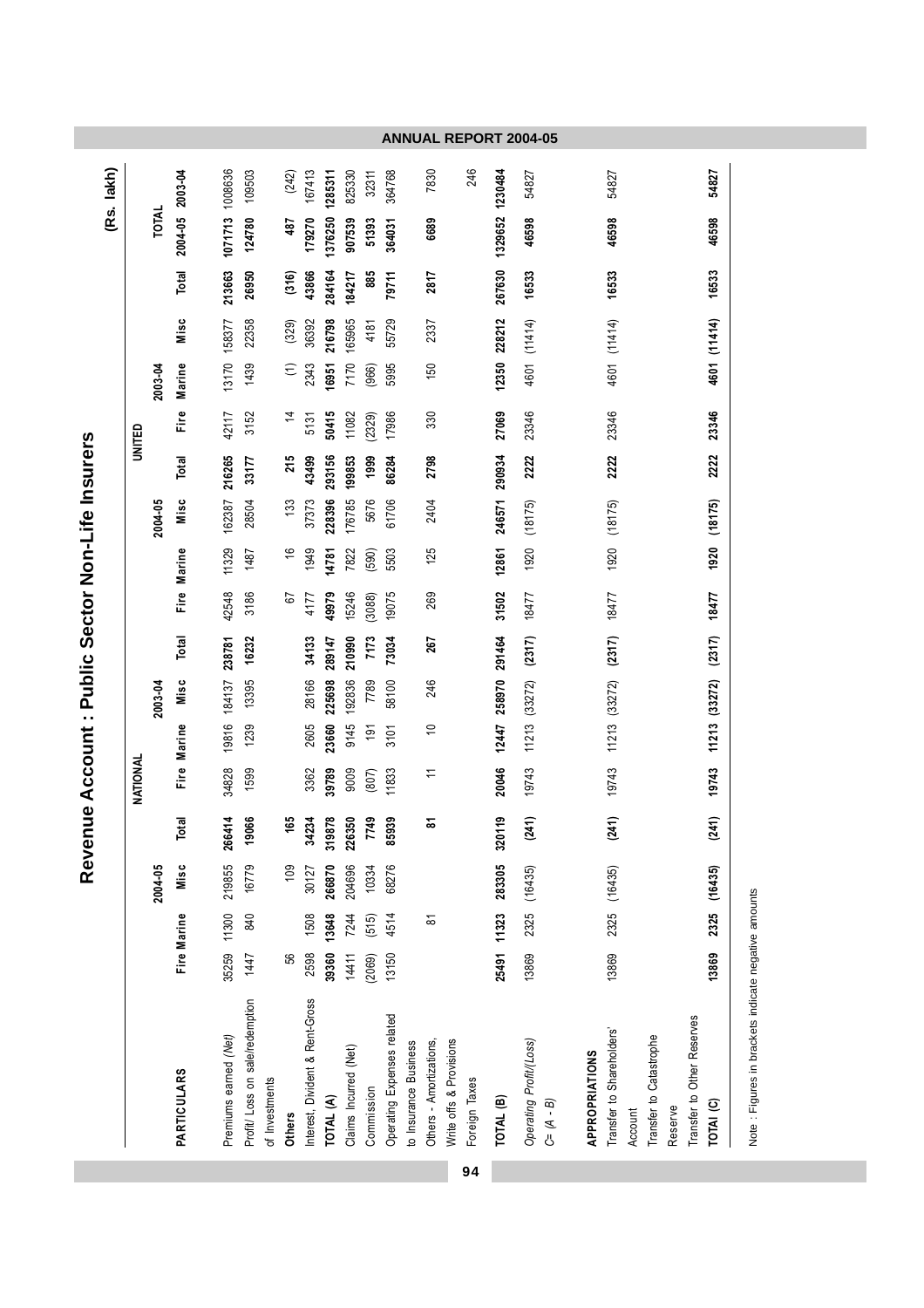| (Rs. lakh)         | 2003-04 | 32748<br>88729<br>(66650)                                             | 54827                       | 65848<br>(222)<br>39277                                                                                                                       | 2718<br>162447                   | 2658<br>5667<br>(69)                                                                                                       | 950                                                                                     | (3620)<br>5585                                                  | 156862<br>21026<br>135835                                       | 12500<br>1602                                                                                                                                                   | 92907                                                                              | 28827                                     |
|--------------------|---------|-----------------------------------------------------------------------|-----------------------------|-----------------------------------------------------------------------------------------------------------------------------------------------|----------------------------------|----------------------------------------------------------------------------------------------------------------------------|-----------------------------------------------------------------------------------------|-----------------------------------------------------------------|-----------------------------------------------------------------|-----------------------------------------------------------------------------------------------------------------------------------------------------------------|------------------------------------------------------------------------------------|-------------------------------------------|
| <b>TOTAL</b>       | 2004-05 | 68013<br>12315<br>(33730)                                             | 46598                       | 75798<br>53398<br>(228)                                                                                                                       | 178969<br>3403                   | 1415<br>1109<br>516                                                                                                        | 127                                                                                     | 2995<br>6059<br>(103)                                           | 172910<br>117159<br>55751                                       | 3250<br>16450<br>2740                                                                                                                                           | 65076                                                                              | 29644                                     |
| UNITED             | 2003-04 | 23346<br>(11414)<br>4601                                              | 16533                       | 14708<br>9039<br>$\odot$                                                                                                                      | 40284                            | 225<br>(156)                                                                                                               | 876                                                                                     | 345                                                             | 39339<br>1295<br>38044                                          | 3000<br>384                                                                                                                                                     | 34660                                                                              |                                           |
|                    | 2004-05 | 1920<br>18477<br>(18175)                                              | 2222                        | 17220<br>13136<br>$\widetilde{\mathcal{E}}$                                                                                                   | 363<br>32938                     | $\frac{9}{4}$<br>(90)                                                                                                      | 39                                                                                      | 1110<br>1108                                                    | 31830<br>1059<br>30771                                          | 6200<br>877                                                                                                                                                     | 23694                                                                              |                                           |
|                    | 2003-04 | 19743<br>11213<br>(33272)                                             | (2317)                      | 5126<br>10777<br>$\widehat{E}$                                                                                                                | 755<br>14341                     | 126<br>5757                                                                                                                | 74                                                                                      | 7040<br>1083                                                    | 178<br>7123<br>7301                                             | 2500<br>320                                                                                                                                                     | 4303                                                                               |                                           |
| NATIONAL           | 2004-05 | 2325<br>13869<br>(16435)                                              | (241)                       | 9774<br>5445<br>$\widetilde{2}$                                                                                                               | 1055<br>16031                    | 196<br>551                                                                                                                 | 88                                                                                      | 1075<br>1910                                                    | 1009<br>13112<br>14121                                          | 2500<br>351                                                                                                                                                     | 10262                                                                              |                                           |
| ORIENTAL           | 2003-04 | 16163<br>7629<br>5964                                                 | 29756                       | 8514<br>9828                                                                                                                                  | (11)<br>48087                    | 1766<br>160<br>(257)                                                                                                       |                                                                                         | 985<br>2654                                                     | 45433<br>13786<br>31647                                         | 2500<br>320                                                                                                                                                     |                                                                                    | 28827                                     |
|                    | 2004-05 | 2569<br>12585<br>6185                                                 | 21339                       | 14918<br>10930                                                                                                                                | 685<br>47871                     | 179<br>308<br>236                                                                                                          |                                                                                         | (103)<br>$\overline{5}$<br>$\approx$                            | 47170<br>14118<br>33052                                         | 1250<br>1750<br>409                                                                                                                                             |                                                                                    | 29644                                     |
| <b>NEW INDIA</b>   | 2003-04 | 10969<br>29477<br>(29592)                                             | 10854                       | 31849<br>15285<br>(218)                                                                                                                       | 59735<br>1967                    | 323<br>541<br>(230)                                                                                                        |                                                                                         | (5054)<br>5688)                                                 | 64789<br>5768<br>59021                                          | 4500<br>577                                                                                                                                                     | 53944                                                                              |                                           |
|                    | 2004-05 | 23083<br>5500<br>(5305)                                               | 23278                       | 33886<br>23887<br>(224)                                                                                                                       | 82129<br>1301                    | 825<br>507<br>280                                                                                                          |                                                                                         | 729<br>2341                                                     | 79788<br>39565<br>40223                                         | 2000<br>6000<br>1103                                                                                                                                            | 31120                                                                              |                                           |
| <b>PARTICULARS</b> |         | OPERATING PROFIT/(LOSS)<br>(b) Marine Insurance<br>(a) Fire Insurance | (c) Miscellaneous Insurance | Loss on sale of investments<br>(a) Interest, Dividend & Rent - Gross<br>(b) Profit on sale of investments<br>INCOME FROM INVESTMENTS<br>Less: | <b>OTHER INCOME</b><br>TOTAL (A) | (a) For diminution in the value of investments<br>PROVISIONS (Other than taxation)<br>(b) For doubtful debts<br>(c) Others | (a) Expenses other than those<br>related to Insurance Business<br><b>OTHER EXPENSES</b> | (b) Bad debts written off<br>TOTAL <sub>(B)</sub><br>(c) Others | Provision for Taxation<br>Profit Before Tax<br>Profit after Tax | (a) Interim dividends paid during the year<br>(d) Transfer to any Reserves or<br>(c) Dividend distribution tax<br>(b) Proposed final dividend<br>APPROPRIATIONS | Balance of Profit / Loss B/f from<br>Transfer to General Reserve<br>Other Accounts | Balance C/f to Balance Sheet<br>last year |
|                    |         |                                                                       |                             |                                                                                                                                               |                                  | 95                                                                                                                         |                                                                                         |                                                                 |                                                                 |                                                                                                                                                                 |                                                                                    |                                           |

Note : Figures in brackets indicate negative amounts Note : Figures in brackets indicate negative amounts

STATEMENT 11 **STATEMENT 11**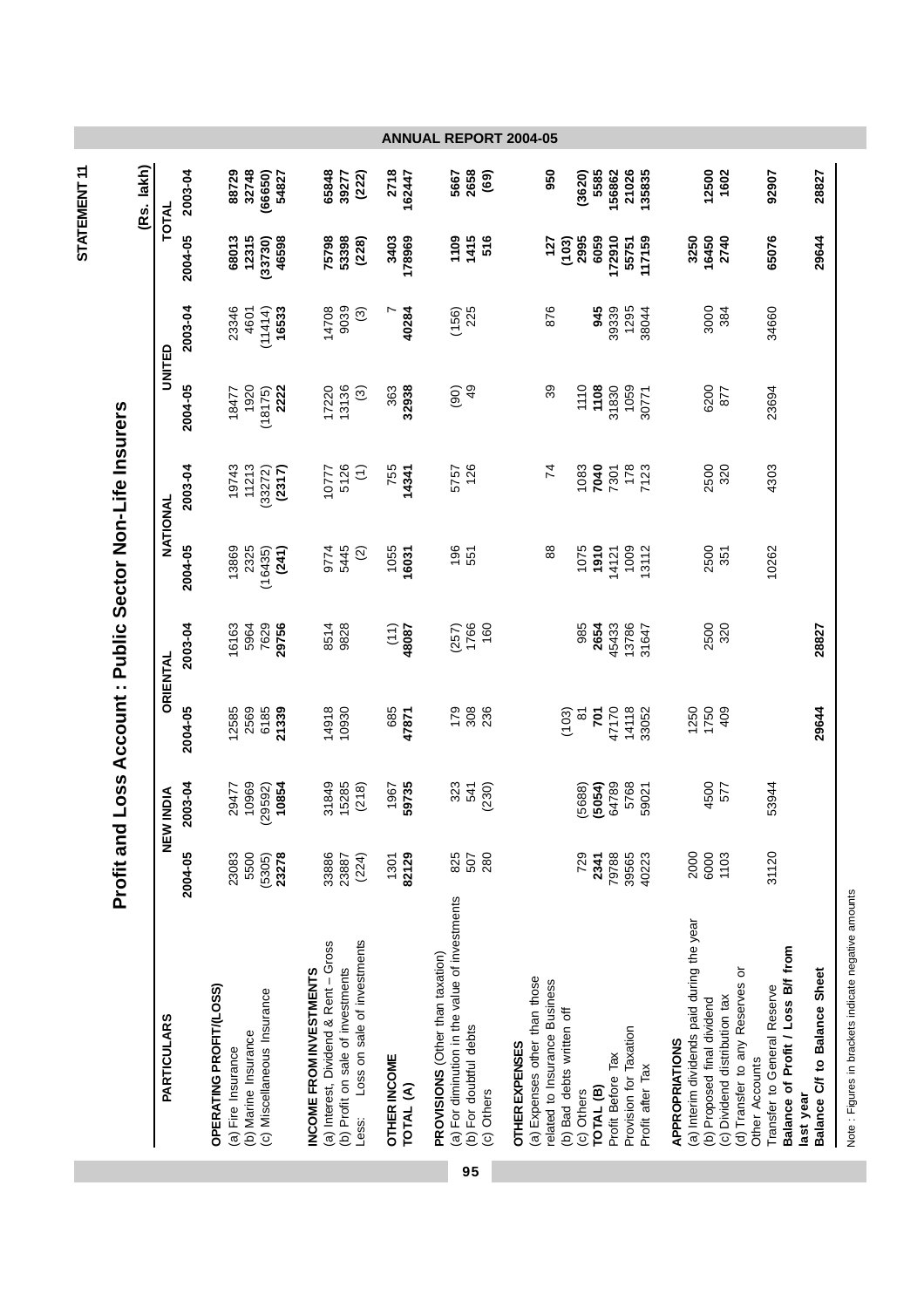|             |                                                                  |          |      |                  |               |                    |                                                |                        |              |                      |             |        |              | <b>ANNUAL REPORT 2004-05</b> |                       |                     |                           |               |                            |            |               |                               |                                                                  |                                       |         |  |
|-------------|------------------------------------------------------------------|----------|------|------------------|---------------|--------------------|------------------------------------------------|------------------------|--------------|----------------------|-------------|--------|--------------|------------------------------|-----------------------|---------------------|---------------------------|---------------|----------------------------|------------|---------------|-------------------------------|------------------------------------------------------------------|---------------------------------------|---------|--|
| STATEMENT12 | (Rs. lakh)                                                       | TOTAL    | 2004 |                  | 40000         | 757352             | 1506416                                        |                        | 2303767      |                      | 3393207     | 272256 | 31470        | 4413                         |                       | 454288              | 352949                    | 807236        | 1657315                    | 641872     | 2299188       | (1491951)                     | 94372                                                            |                                       | 2303767 |  |
|             |                                                                  |          | 2005 |                  | 45000         | 853088             | 1744440                                        |                        | 2642528      |                      | 3787412     | 258050 | 33268        | 14088                        |                       | 530086              | 422567                    | 952654        | 1760976                    | 713391     | 2474367       | (1521713)                     | 71422                                                            |                                       | 2642528 |  |
|             |                                                                  | UNITED   | 2004 |                  | 10000         | 169264             | 269554                                         |                        | 448818       |                      | 792722      | 75742  | 7325         |                              |                       | 71034               | 60226                     | 31261         | 453978                     | 133605     | 587582        | (456322)                      | 29350                                                            |                                       | 448818  |  |
|             |                                                                  |          | 2005 |                  | 10000         | 192958             | 293940                                         |                        | 496898       |                      | 825814      | 70299  | 6493         |                              |                       | 79524               | 81811                     | 61335         | 441934                     | 146974     | 588908        | (427572)                      | 21864                                                            |                                       | 496898  |  |
|             | : Public Sector Non-Life Insurers (As on 31 <sup>st</sup> March) | NATIONAL | 2004 |                  | 10000         | 101520             | 329631                                         |                        | 441151       |                      | 643011      | 51384  | 7973         | 888                          |                       | 01292               | 88075                     | 189366        | 326528                     | 147945     | 474473        | (285106)                      | 23001                                                            |                                       | 441151  |  |
|             |                                                                  |          | 2005 |                  | 10000         | 111627             | 396656                                         |                        | 518284       |                      | 737656      | 50846  | 8985         |                              |                       | 120103              | 109505                    | 229609        | 361627                     | 165524     | 527152        | (297543)                      | 18340                                                            |                                       | 518284  |  |
|             |                                                                  | ORIENTAL | 2004 |                  | 10000         | 102218             | 323442                                         |                        | 435660       |                      | 684632      | 51041  | 5754         |                              |                       | 84528               | 52740                     | 37268         | 331622                     | 132606     | 464228        | (326960)                      | 21193                                                            |                                       | 435660  |  |
|             |                                                                  |          | 2005 |                  | 10000         | 131861             | 369147                                         |                        | 511008       |                      | 766420      | 49491  | 6350         | 5681                         |                       | 01850               | 57395                     | 159245        | 348889                     | 143036     | 491925        | (332680)                      | 15746                                                            |                                       | 511008  |  |
|             |                                                                  | NDIA     | 2004 |                  | 10000         | 384350             | 583789                                         |                        | 978139       |                      | 1272842     | 94089  | 10418        | 3525                         |                       | 97434               | 151908                    | 349342        | 545188                     | 227717     | 772905        | 423563)                       | 20828                                                            |                                       | 978139  |  |
|             | <b>Balance Sheet</b>                                             | NEW II   | 2005 |                  | 15000         | 416641             | 684697                                         |                        | 1116338      |                      | 1457523     | 87413  | 11441        | 8407                         |                       | 228609              | 173856                    | 402465        | 608525                     | 257857     | 866382        | (463918)                      | 15472                                                            |                                       | 1116338 |  |
|             |                                                                  |          |      | SOURCES OF FUNDS | Share Capital | Reserves & Surplus | Fair Value Change Account<br><b>Borrowings</b> | Deferred Tax Liability | <b>TOTAL</b> | APPLICATION OF FUNDS | Investments | Loans  | Fixed Assets | Deferred Tax Assets          | <b>CURRENT ASSETS</b> | Cash & Bank Balance | Advances and Other Assets | Sub-Total (A) | <b>CURRENT LIABILITIES</b> | Provisions | Sub-Total (B) | Net Current Assets (C)= (A-B) | Misc. Expenditure (to the extent<br>not written off or adjusted) | Profit & Loss Account (Debit Balance) | TOTAL   |  |
|             |                                                                  |          |      |                  |               |                    |                                                |                        |              |                      |             |        |              | 96                           |                       |                     |                           |               |                            |            |               |                               |                                                                  |                                       |         |  |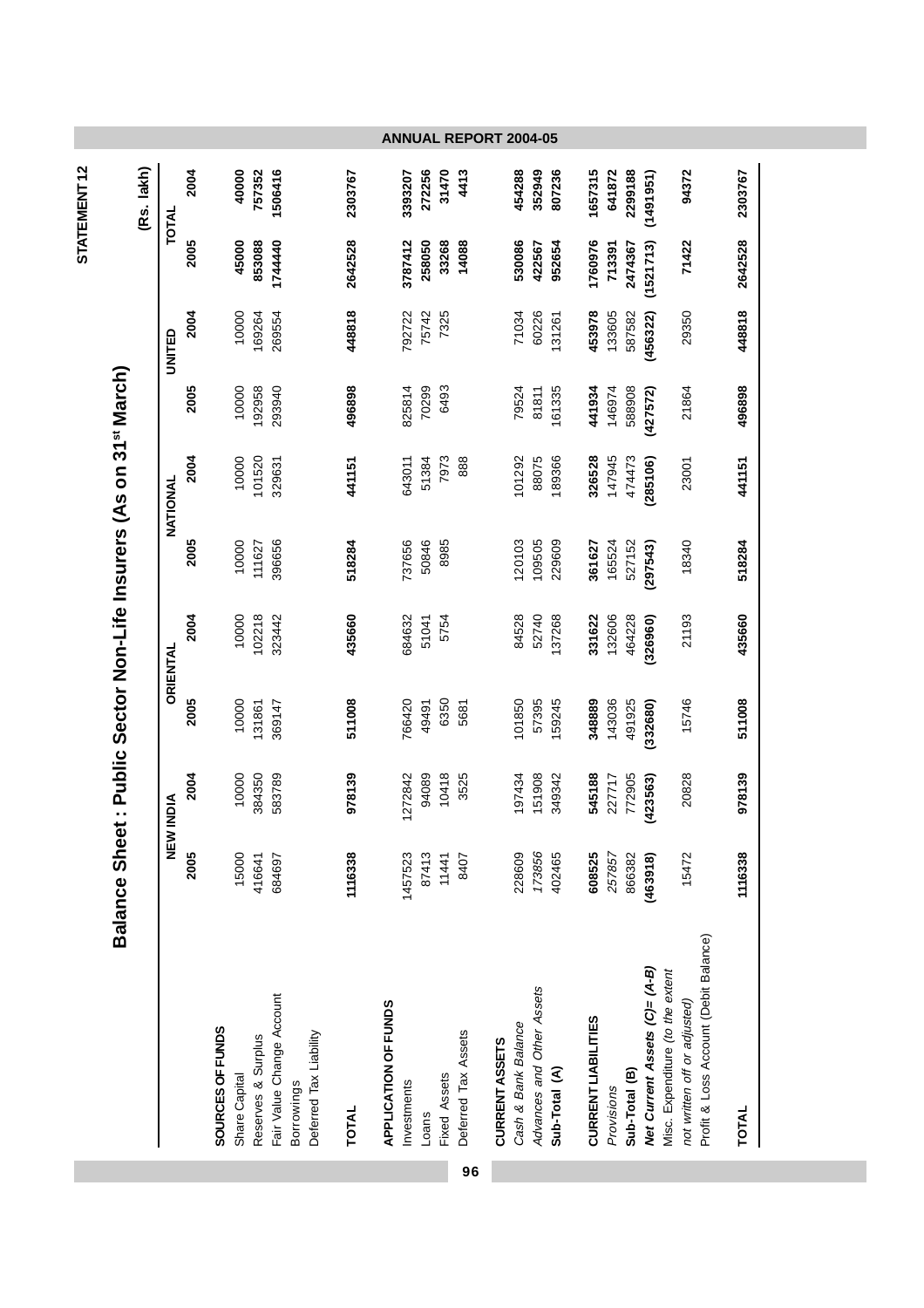|                         |                                           |                         |                       |                                                |                   |                                   |           |                       |               | <b>ANNUAL REPORT 2004-05</b>                        |                    |                      |                                    |                       |                                   |                                 |                            |                        |                                                     |
|-------------------------|-------------------------------------------|-------------------------|-----------------------|------------------------------------------------|-------------------|-----------------------------------|-----------|-----------------------|---------------|-----------------------------------------------------|--------------------|----------------------|------------------------------------|-----------------------|-----------------------------------|---------------------------------|----------------------------|------------------------|-----------------------------------------------------|
| STATEMENT <sub>13</sub> | (Rs. lakh)                                | 2003-04                 | 23064                 | 444                                            | 29                | 1645                              | 25182     | 15061                 | (2307)        | 10066                                               | 133                | 22953                | 2229                               |                       | 2229                              |                                 |                            | 2229                   |                                                     |
|                         |                                           | 2004-05                 | 37092                 | 534                                            | $\mathbf{z}$      | 2319                              | 40015     | 22633                 | (4194)        | 14905                                               | r                  | 33351                | 6664                               |                       | 6664                              |                                 |                            | 6664                   |                                                     |
|                         |                                           | BAJAJ ALLIANZ<br>Misc.  | 30241                 | 368                                            | თ                 | 1599                              | 32216     | 18197                 | 760           | 10713                                               | 5                  | 29721                | 2496                               |                       | 2496                              |                                 |                            | 2496                   |                                                     |
|                         |                                           | Marine                  | 1586                  | $28$                                           | $\overline{5}$    | 122                               | 1768      | 1890                  | (166)         | 642                                                 | (44)               | 2323                 | (555)                              |                       | (555)                             |                                 |                            | (555)                  |                                                     |
|                         |                                           | Fire                    | 5264                  | 138                                            | $\mathfrak{S}$    | 597                               | 6031      | 2546                  | (4789)        | 3550                                                |                    | 1307                 | 4724                               |                       | 4724                              |                                 |                            | 4724                   |                                                     |
|                         |                                           | 2003-04                 | 13223                 | 343                                            | $\mathbf{\Omega}$ | 617                               | 14185     | 8961                  | (1338)        | 6576                                                |                    | 14199                | (14)                               |                       | (14)                              |                                 |                            | (14)                   |                                                     |
|                         | Account: Private Sector Non-Life Insurers | 2004-05                 | 17328                 | (16)                                           | S                 | 841                               | 18156     | 11371                 | (523)         | 7282                                                |                    | 18130                | 27                                 |                       | 27                                |                                 |                            | 27                     |                                                     |
|                         |                                           | ROYAL SUNDARAM<br>Misc. | 14581                 | (14)                                           | ო                 | 724                               | 15294     | 9855                  | 407           | 5742                                                |                    | 16003                | (710)                              |                       | (710)                             |                                 |                            | (710)                  |                                                     |
|                         |                                           | larine<br>2             | 838                   | $\widehat{\left( \cdot \right)}$               |                   | 57                                | 875       | 545                   | $\frac{6}{3}$ | 317                                                 |                    | 881                  | $\odot$                            |                       | $\widehat{\mathbf{e}}$            |                                 |                            | $\widehat{\mathbf{e}}$ |                                                     |
|                         | Revenue                                   | Fire                    | 1909                  | $\widehat{\omega}$                             |                   | $\rm ^{80}$                       | 1988      | 971                   | (948)         | 1223                                                |                    | 1246                 | 742                                |                       | 742                               |                                 |                            | 742                    |                                                     |
|                         |                                           | <b>PARTICULARS</b>      | Premiums earned (Net) | Profit/ Loss on sale/redemption of Investments | Others            | Interest, Dividend & Rent - Gross | TOTAL (A) | Claims Incurred (Net) | Commission    | Operating Expenses related to<br>Insurance Business | Premium Deficiency | TOTAL <sub>(B)</sub> | Operating Profit/(Loss) C= (A - B) | <b>APPROPRIATIONS</b> | Transfer to Shareholders' Account | Transfer to Catastrophe Reserve | Transfer to Other Reserves | <b>TOTAL (C</b>        | Note: Figures in brackets indicate negative amounts |
|                         |                                           |                         |                       |                                                |                   |                                   |           |                       |               | 97                                                  |                    |                      |                                    |                       |                                   |                                 |                            |                        |                                                     |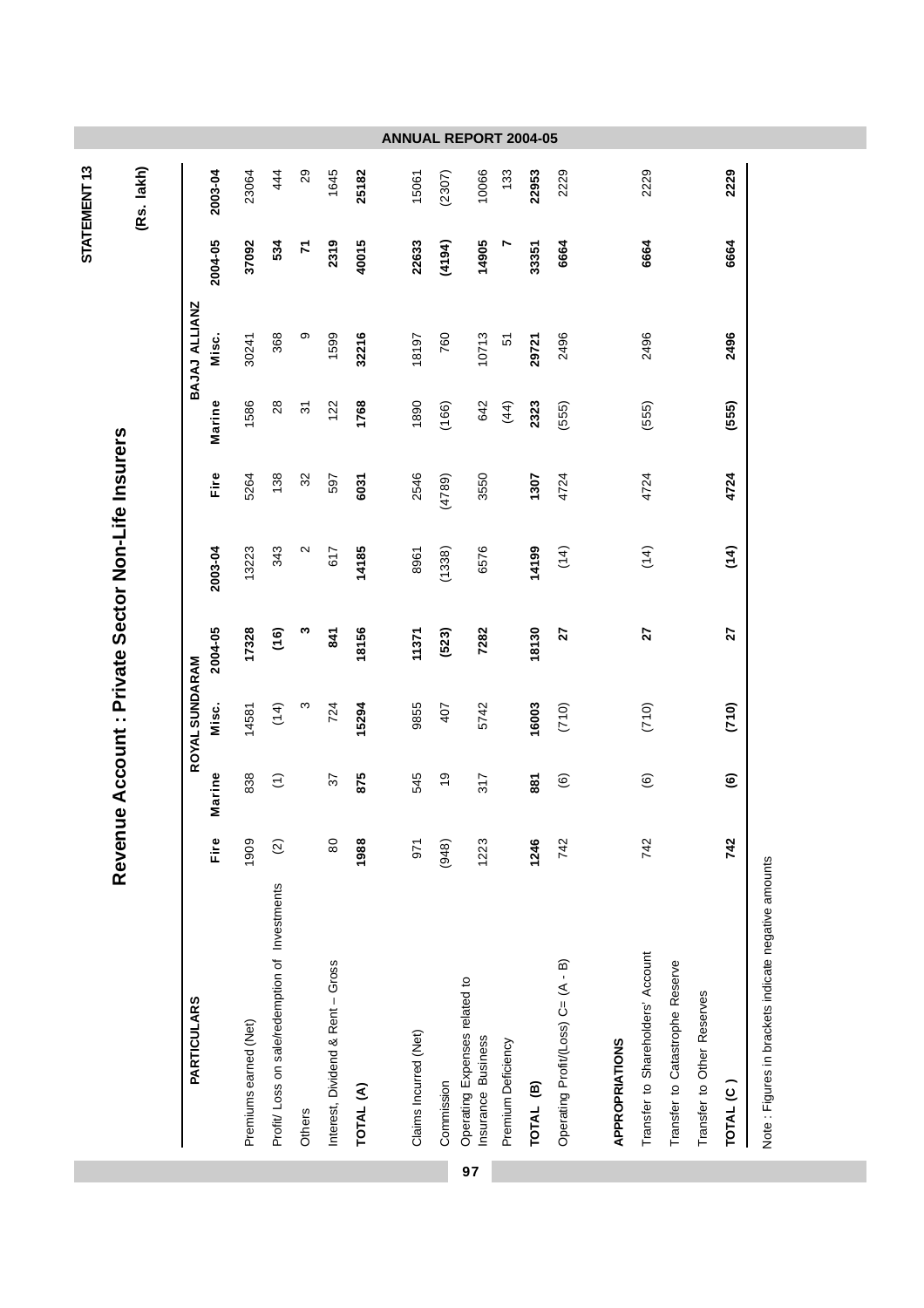|    |                                                      |               |        |                 |         |            |                |        |                 |                 | (Rs. lakh)     |
|----|------------------------------------------------------|---------------|--------|-----------------|---------|------------|----------------|--------|-----------------|-----------------|----------------|
|    | <b>PARTICULARS</b>                                   |               |        | <b>TATA AIG</b> |         |            |                |        | <b>RELIANCE</b> |                 |                |
|    |                                                      | Fire          | Marine | Misc.           | 2004-05 | 2003-04    | Fire           | Marine | Misc.           | 2004-05         | 2003-04        |
|    | Premiums earned (Net)                                | 810           | 1802   | 20148           | 22760   | 14362      | 1625           | 330    | 2847            | 4803            | 2632           |
|    | Profit/ Loss on sale/redemption of Investments       | $\circ$       | 0      | ω               | ო       | 1059       | $\overline{2}$ | Ю      | 57              | 2               | 99             |
|    | Others                                               | $\frac{4}{3}$ |        | 112             | 127     |            |                |        | $\overline{c}$  | $\overline{20}$ |                |
|    | Interests, Dividend & Rent - Gross                   | 107           | 180    | 1391            | 1679    | 218        | 142            | 34     | 253             | 429             | 472            |
|    | TOTAL (A)                                            | 931           | 1983   | 21655           | 24569   | 15639      | 1788           | 369    | 3158            | 5315            | 3203           |
|    |                                                      |               |        |                 |         |            |                |        |                 |                 |                |
|    | Claims Incurred (Net)                                | 321           | 1301   | 10928           | 12549   | 8458       | 785            | 250    | 2801            | 3836            | 2374           |
|    | Commission                                           | (1878)        | ဖ      | 1222            | (649)   | (587)      | (843)          | (84)   | (1040)          | (1967)          | (2535)         |
|    | Operating Expenses related to Insurance              |               |        |                 |         |            |                |        |                 |                 |                |
|    | <b>Business</b>                                      |               |        |                 |         |            |                |        |                 |                 |                |
| 98 | Premium Deficiency                                   | 696           | 761    | 9198            | 10655   | 7609       | 1112           | 286    | 2034            | 3431            | 3332           |
|    |                                                      |               |        |                 |         | $\ddot{ }$ |                |        |                 |                 |                |
|    | TOTAL <sub>(B)</sub>                                 | (862)         | 2069   | 21348           | 22555   | 15497      | 1054           | 452    | 3795            | 5301            | 3172           |
|    | Operating Profit/(Loss) C= (A - B)                   | 1793          | (86)   | 307             | 2014    | 142        | 734            | (83)   | (637)           | 15              | $\overline{5}$ |
|    | APPROPRIATIONS                                       |               |        |                 |         |            |                |        |                 |                 |                |
|    | Transfer to Shareholders' Account                    | 1793          | (86)   | 307             | 2014    | 142        | 734            | (83)   | (637)           | 15              | $\overline{5}$ |
|    | Transfer to Catastrophe Reserve                      |               |        |                 |         |            |                |        |                 |                 |                |
|    | Transfer to Other Reserves                           |               |        |                 |         |            |                |        |                 |                 |                |
|    | TOTAL <sup>(C)</sup>                                 | 1793          | (86)   | 307             | 2014    | 142        | 734            | (83)   | (637)           | 15              | $\overline{5}$ |
|    | Note: Figures in brackets indicates negative amounts |               |        |                 |         |            |                |        |                 |                 |                |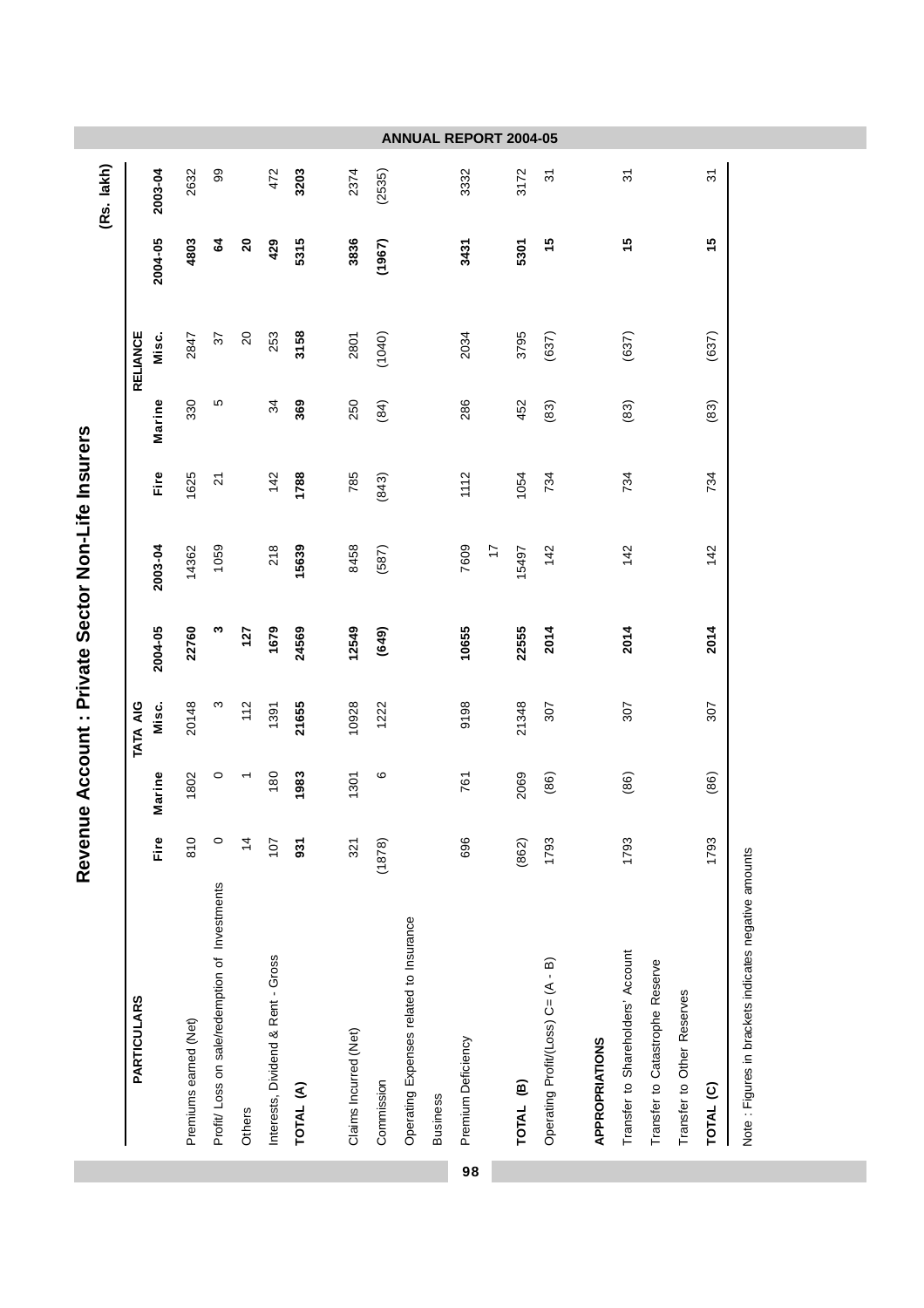|                                                |                   |                |            |                |         |         |        |                |         | (Rs. lakh) |
|------------------------------------------------|-------------------|----------------|------------|----------------|---------|---------|--------|----------------|---------|------------|
| <b>PARTICULARS</b>                             |                   |                | IFFCOTOKIO |                |         |         |        | ICICI LOMB ARD |         |            |
|                                                | Fire              | Marine         | Misc.      | 2004-05        | 2003-04 | Fire    | Marine | Misc.          | 2004-05 | 2003-04    |
| Premiums earned (Net)                          | 3158              | 1602           | 12777      | 17537          | 10023   | 3616    | 1591   | 16353          | 21561   | 7908       |
| Profit/ Loss on sale/redemption of Investments | $\mathbf{\Omega}$ |                | L          | $\tilde{\tau}$ |         | 269     | 118    | 986            | 1373    | 246        |
|                                                | $\frac{8}{1}$     |                | 57         | 69             | 25      | $\circ$ |        | ତ୍ର            | ତ୍ର     | $\dot{r}$  |
| Interest, Dividend & Rent - Gross              | 212               | 136            | 666        | 1014           | 625     | 196     | 86     | 720            | 1003    | 638        |
|                                                | 3390              | 1739           | 13501      | 18631          | 10673   | 4081    | 1795   | 18058          | 23934   | 8803       |
|                                                | 1245              | 1797           | 8881       | 11923          | 7285    | 1445    | 2107   | 11925          | 15476   | 7005       |
|                                                | (4045)            | (24)           | (466)      | (4535)         | (3610)  | (7395)  | (803)  | (729)          | (8927)  | (10164)    |
|                                                |                   |                |            |                |         |         |        |                |         |            |
| Operating Expenses related to                  | 3376              | 607            | 5735       | 9718           | 6430    | 4796    | 1420   | 8878           | 15094   | 8941       |
|                                                |                   |                |            |                |         |         |        |                |         |            |
|                                                |                   | $\overline{0}$ |            | $\frac{1}{2}$  |         |         | (110)  | (242)          | (352)   | 322        |
|                                                | 576               | 2390           | 14150      | 17115          | 10105   | (1154)  | 2614   | 19831          | 21291   | 6104       |
| Operating Profit/(Loss) C= (A - B)             | 2815              | (651)          | (649)      | 1515           | 568     | 5235    | (819)  | (1773)         | 2643    | 2699       |
|                                                |                   |                |            |                |         |         |        |                |         |            |
| Transfer to Shareholders' Account              | 2815              | (651)          | (649)      | 1515           | 568     | 5235    | (819)  | (1773)         | 2643    | 2699       |
| Transfer to Catastrophe Reserve                |                   |                |            |                |         |         |        |                |         |            |
| Transfer to Other Reserves                     |                   |                |            |                |         |         |        |                |         |            |
|                                                | 2815              | (651)          | (649)      | 1515           | 568     | 5235    | (819)  | (1773)         | 2643    | 2699       |

**99**

Note : Figures in brackets indicate negative amounts Note : Figures in brackets indicate negative amounts

Revenue Account : Private Sector Non-Life Insurers **Revenue Account : Private Sector Non-Life Insurers**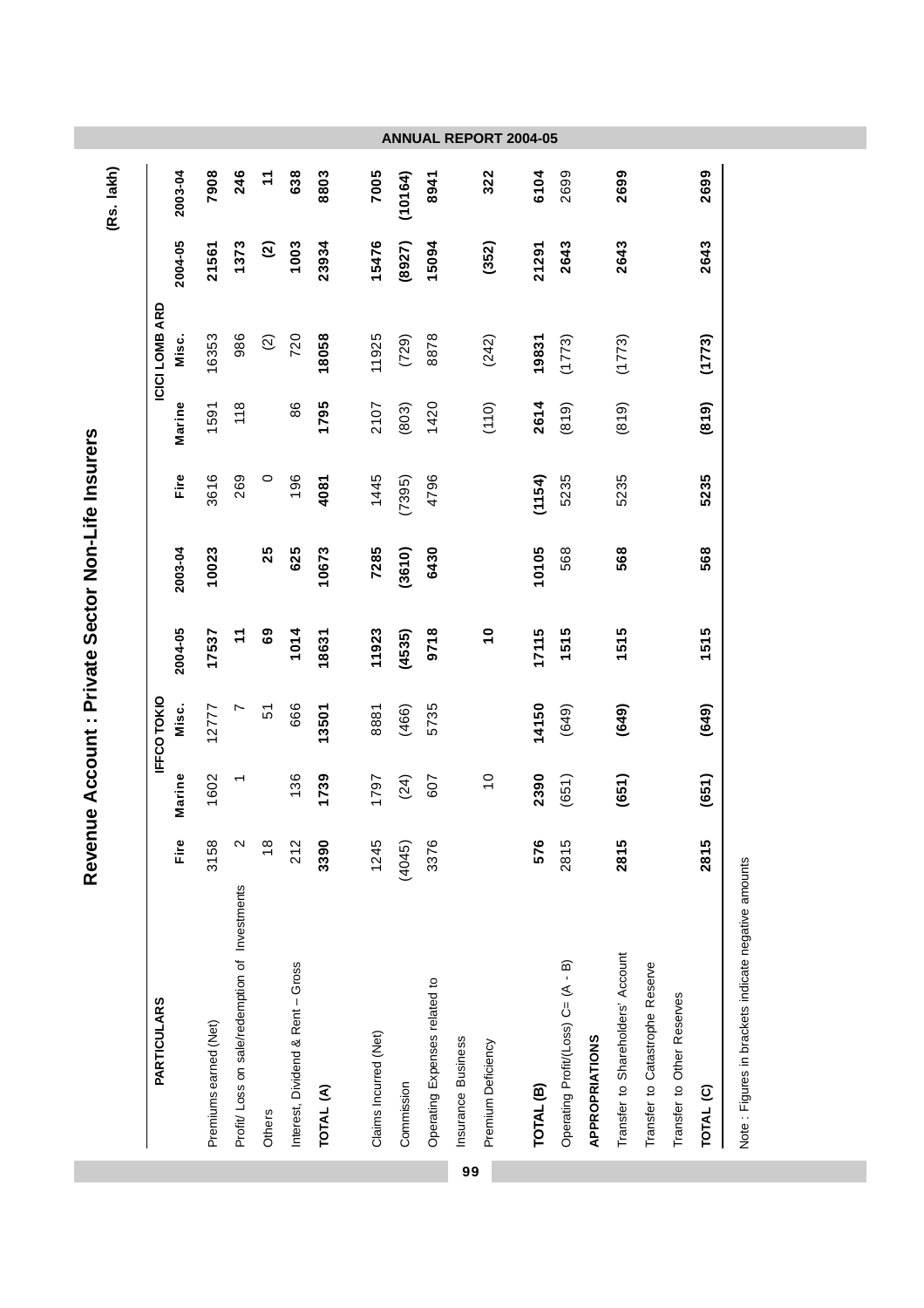|     |                                               |               |                   |               |               |               |          |                      |           |         |         |                     | (Rs. lakh)   |
|-----|-----------------------------------------------|---------------|-------------------|---------------|---------------|---------------|----------|----------------------|-----------|---------|---------|---------------------|--------------|
|     | <b>PARTICULARS</b>                            |               |                   | CHOLAMANDALAM |               |               |          |                      | HDFCCHUBB |         |         | TOTAL               |              |
|     |                                               | Fire          | Marine            |               | Misc. 2004-05 | 2003-04       | Fire     | Marine               | Misc.     | 2004-05 | 2003-04 | 2004-05             | 2003-04      |
|     | Premiums earned (Net)                         | 1085          | 380               | 5639          | 7104          | 2383          | 109      | $\frac{6}{1}$        | 11801     | 11925   | 3985    | 140109              | 77581        |
|     | Profit/loss on sale/redemption of Investments | $\frac{5}{1}$ | ო                 | 35            | 53            | 236           | 0        | 0                    | 33        | 34      | 181     | 2056                | 2608         |
|     | Others                                        | $\circ$       |                   |               | თ             | ო             | Ξ        | $\widehat{\circ}$    | (93)      | (94)    |         | 203                 | $\mathbf{z}$ |
|     | Interest, Dividend & Rent - Gross             | 110           | 23                | 251           | 383           | 211           | ဖ        |                      | 525       | 532     | 189     | 8199                | 4613         |
|     | TOTAL (A)                                     | 1219          | 406               | 5925          | 7550          | 2834          | 11<br>14 | $\frac{6}{1}$        | 12267     | 12397   | 4355    | 150568              | 84873        |
|     |                                               |               |                   |               |               |               |          |                      |           |         |         |                     |              |
|     | Claims Incurred (Net)                         | 756           | 340               | 4376          | 5472          | 2089          | 52       | $^{\circ}$           | 7853      | 7913    | 3103    | 91173               | 54336        |
|     | Commission                                    | (934)         | (219)             | (73)          | (1226)        | (841)         | (32)     | $\widehat{\epsilon}$ | 1104      | 1071    | 234     | $(20950)$ $(21148)$ |              |
|     | Operating Expenses related to                 | 1218          | 402               | 2672          | 4293          | 3293          | 121      | $\frac{6}{5}$        | 4470      | 4608    | 4032    | 69985               | 50279        |
|     | Insurance Business                            |               |                   |               |               |               |          |                      |           |         |         |                     |              |
|     | Premium Deficiency                            |               | $\widehat{\circ}$ | $\circledast$ | (14)          | $\frac{4}{3}$ |          |                      |           |         |         | (349)               | 486          |
| 100 | TOTAL <sup>(B)</sup>                          | 1040          | 518               | 6967          | 8524          | 4555          | 141      | 23                   | 13427     | 13591   | 7368    | 139859              | 83953        |
|     | Operating Profit/(Loss) C= (A - B)            | 179           | (111)             | (1042)        | (974)         | (1722)        | (27)     | $\widehat{\in}$      | (1160)    | (194)   | (3013)  | 10709               | 920          |
|     | <b>APPROPRIATIONS</b>                         |               |                   |               |               |               |          |                      |           |         |         |                     |              |
|     | Transfer to Shareholders' Account             | 179           | (111)             | (1042)        | (974)         | (1722)        | (27)     | $\widehat{\in}$      | (1160)    | (1194)  | (3013)  | 10709               | 920          |
|     | Transfer to Catastrophe Reserve               |               |                   |               |               |               |          |                      |           |         |         |                     |              |
|     | Transfer to Other Reserves                    |               |                   |               |               |               |          |                      |           |         |         |                     |              |
|     | TOTAL (C)                                     | 179           | (111)             | (1042)        | (974)         | (1722)        | (27)     | $\mathcal{L}$        | (1160)    | (1194)  | (3013)  | 10709               | 920          |
|     |                                               |               |                   |               |               |               |          |                      |           |         |         |                     |              |

Note : Figures in brackets indicate negative amounts Note : Figures in brackets indicate negative amounts

Revenue Account : Private Sector Non-Life Insurers **Revenue Account : Private Sector Non-Life Insurers**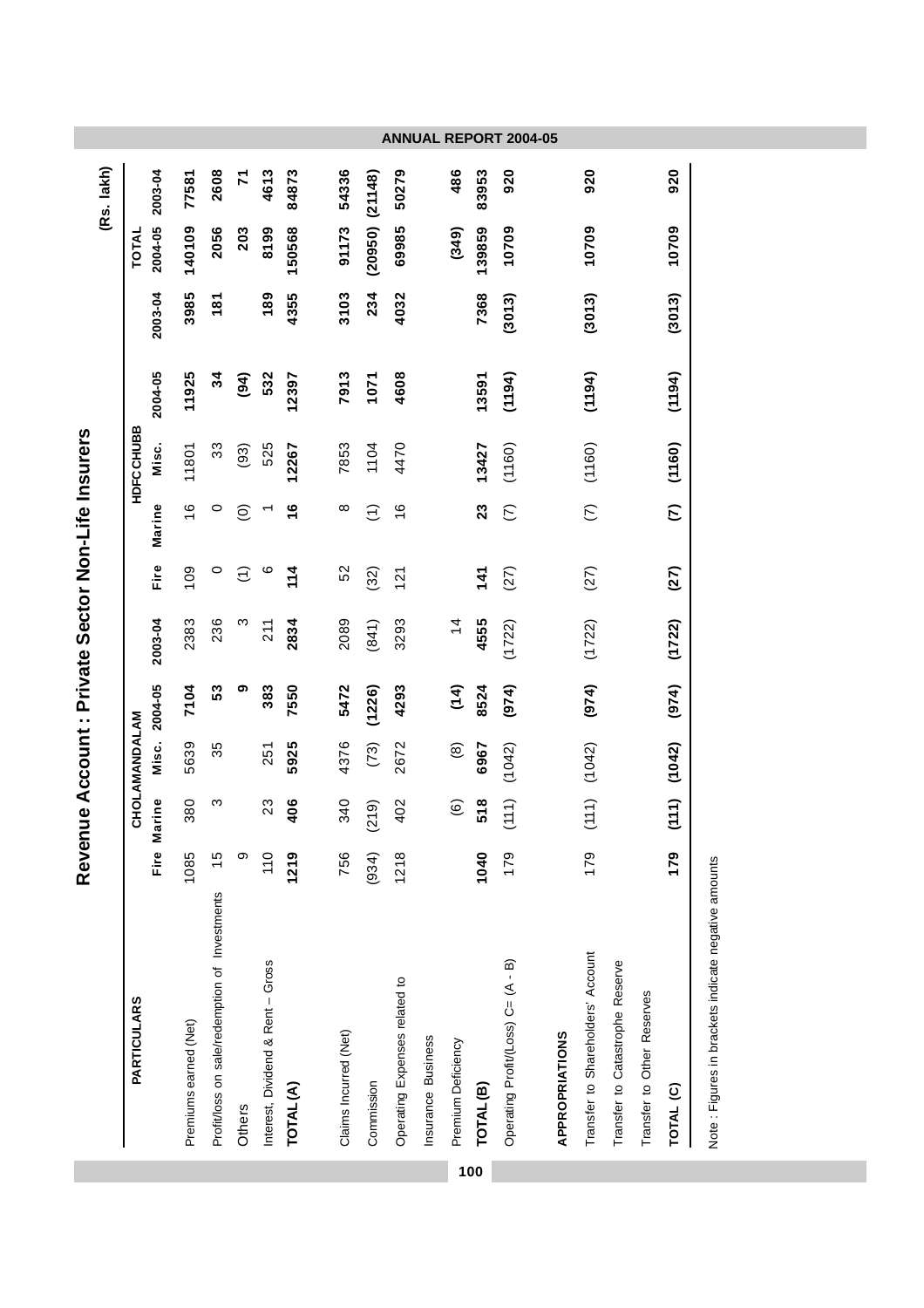|                                                            | 2003-04                                                         | 11121                                        | (1671)                        | (8531)                                                |                          | 6020         | 2205                                                       | $(21)$<br>165                           | 9288      |                                                                                                                                                                                 | <b>ANNUAL REPORT 2004-05</b><br>298                        | 428                                                        | 726                    | 8562              | 1861<br>6701                               |                                                     | 1761                                           | ទី និ                         |                                                              | (7159)                                                | (3009)                                                |
|------------------------------------------------------------|-----------------------------------------------------------------|----------------------------------------------|-------------------------------|-------------------------------------------------------|--------------------------|--------------|------------------------------------------------------------|-----------------------------------------|-----------|---------------------------------------------------------------------------------------------------------------------------------------------------------------------------------|------------------------------------------------------------|------------------------------------------------------------|------------------------|-------------------|--------------------------------------------|-----------------------------------------------------|------------------------------------------------|-------------------------------|--------------------------------------------------------------|-------------------------------------------------------|-------------------------------------------------------|
| (Rs. lakh)                                                 | TOTAL                                                           | 16195                                        | (2318)                        | (3169)                                                |                          | 6166         | 2253                                                       | (233)<br>$\overline{z}$                 | 18922     | 111                                                                                                                                                                             | 343                                                        | 457                                                        | 51                     | 18011             | 5819<br>12192                              |                                                     | 2800                                           | 372                           |                                                              | (3009)                                                | 6011                                                  |
|                                                            |                                                                 |                                              | $(54)$<br>$(3)$<br>$(2958)$   |                                                       |                          | 447          | 429                                                        |                                         | (2138)    |                                                                                                                                                                                 | 54                                                         | 17                                                         | $\bf \overline{\bf 8}$ | (2219)            | (2219)                                     |                                                     |                                                |                               |                                                              | (633)                                                 | (2852)                                                |
|                                                            | HDFC CHUBB                                                      |                                              | $\widetilde{S}_{\mathcal{C}}$ | (1160)                                                |                          | 539          | 34                                                         | $\widehat{\circ}\,\widehat{\mathbf{g}}$ | (717)     |                                                                                                                                                                                 | 64                                                         | 17                                                         | ៵                      | (799)             | (799)                                      |                                                     |                                                |                               |                                                              | (2852)                                                | (3650)                                                |
|                                                            |                                                                 |                                              |                               | (1680)                                                |                          | 522          | 585                                                        |                                         | (615)     |                                                                                                                                                                                 |                                                            |                                                            |                        | (615)             | (615)                                      |                                                     |                                                |                               |                                                              | (311)                                                 | (926)                                                 |
|                                                            | 2004-05 2003-04 2004-05 2003-04 2004-05<br>CHOLAMANDALAM        | 179                                          |                               | $(111)$<br>$(1042)$                                   |                          | 562          | 78                                                         |                                         | (334)     |                                                                                                                                                                                 |                                                            |                                                            |                        | (334)             | (334)                                      |                                                     |                                                |                               |                                                              | (926)                                                 | (1259)                                                |
|                                                            |                                                                 |                                              | 3831<br>(702)<br>(430)        |                                                       |                          | 1199         | 464                                                        | $\widehat{\omega}$                      | 4364      |                                                                                                                                                                                 | 23                                                         | 117                                                        | 140                    | 4224              | 1046<br>3178                               |                                                     | 1761                                           | 226                           |                                                              | (598)                                                 | 593                                                   |
|                                                            | 2003-04 2004-05 2003-04<br>ICICI LOMBARD                        | 5235                                         | (819)                         | (1773)                                                |                          | 1166<br>1694 |                                                            | (98)<br>$\infty$                        | 5412      |                                                                                                                                                                                 | 25                                                         |                                                            | 25                     | 5387              | 553<br>4835                                |                                                     | 2200                                           | 288                           |                                                              | 593                                                   | 2941                                                  |
|                                                            | TOKIO                                                           |                                              | 1566<br>(438)                 | (560)                                                 |                          | 877          |                                                            |                                         | 1446      |                                                                                                                                                                                 | 25                                                         |                                                            | 25                     | 1421              | 462<br>958                                 |                                                     | 500                                            | 54                            |                                                              | 654                                                   | 1048                                                  |
| Profit and Loss Account : Private Sector Non-Life Insurers | <b>IFFCO</b><br>2004-05                                         | 2815                                         | (651)                         | (649)                                                 |                          | 847          | တ                                                          | $\overline{1}$                          | 2389      |                                                                                                                                                                                 | 25                                                         |                                                            | 25                     | 2364              | 892<br>1472                                |                                                     | 600                                            | $\frac{2}{3}$                 |                                                              | 1048                                                  | 1836                                                  |
|                                                            |                                                                 | 600                                          | 57                            | (605)                                                 |                          | 870          | 199                                                        | (16)                                    | 1085      |                                                                                                                                                                                 |                                                            | 57                                                         | 2                      | 1048              | 149<br>899                                 |                                                     |                                                |                               |                                                              | 2159                                                  | 3057                                                  |
|                                                            | 2004-05 2003-04<br>RELIANCE                                     | 734                                          | (83)                          | (537)                                                 |                          | 789          | 142                                                        | $\left(\frac{25}{8}\right)$             | 912       | $\widetilde{\tau}$                                                                                                                                                              | 42                                                         | 37                                                         | $\tilde{e}$            | 721               | 138                                        |                                                     |                                                |                               |                                                              | 3057                                                  | 3641                                                  |
|                                                            | 2003-04<br>$rac{6}{4}$                                          | 1963                                         | (206)                         | (1615)                                                |                          | 832          |                                                            | 120                                     | 1093      |                                                                                                                                                                                 | 140                                                        | 228                                                        | 368                    | 725               | $(804)$<br>1529                            |                                                     |                                                |                               |                                                              | (4391)                                                | (2862)                                                |
|                                                            | <b>TATA</b><br>2004-05                                          | 1793                                         | (86)                          | 307                                                   |                          | 892<br>2     |                                                            | $\ddot{4}$                              | 2955      |                                                                                                                                                                                 | 140                                                        | 374                                                        | 514                    | 2440              | 1216<br>1224                               |                                                     |                                                |                               |                                                              | (2862)                                                | (1638)                                                |
|                                                            |                                                                 |                                              | 2252<br>(336)<br>313          |                                                       |                          | 741<br>233   |                                                            | 36<br>ᢛ                                 | 3235      |                                                                                                                                                                                 | $\overline{a}$                                             | $\frac{8}{1}$                                              | ន                      | 3177              | 1008<br>2169                               |                                                     |                                                |                               |                                                              | $\overline{\phantom{0}}$                              | 2<br>$\ddot{z}$                                       |
|                                                            |                                                                 | 4724                                         | (555)                         | 2496                                                  |                          | 841          | 255                                                        | (61)<br>.<br>56                         | 7756      |                                                                                                                                                                                 | 42                                                         | $\frac{8}{1}$                                              | 6                      | 7696              | 4709<br>2987                               |                                                     |                                                |                               |                                                              | 2170                                                  | 6879                                                  |
|                                                            | 2004-05 2003-04 2004-05 2003-04<br>ROYAL SUNDARAM BAJAJ ALLIANZ | 923                                          | 59                            | (996)                                                 |                          | 532          | 296                                                        | က                                       | 817       |                                                                                                                                                                                 | 5                                                          | S                                                          | 46                     | 801               | 801                                        |                                                     |                                                |                               |                                                              | (4040)                                                | (3239)                                                |
|                                                            |                                                                 | 742                                          | $\circledcirc$                | (710)                                                 |                          | 530          | $38$                                                       | (48)<br>S                               | 550       |                                                                                                                                                                                 | 5                                                          | $\tilde{0}$                                                | 45                     | 535               | $\mathfrak{z}$<br>501                      |                                                     |                                                |                               |                                                              | (3239)                                                |                                                       |
|                                                            | Particulars                                                     | OPERATING PROFIT/(LOSS<br>(a) Fire Insurance | (b) Marine Insurance          | INCOME FROM INVESTMENTS<br>c) Miscellaneous Insurance | (a) Interest, Dividend & | Rent - Gross | (b) Profit on sale of investments<br>Less: Loss on sale of | Other Income<br>investments             | TOTAL (A) | Provisions (Other than taxation)<br>(a) Expenses other than those<br>value of investments<br>(a) For diminution in the<br>(b) For doubtful debts<br>OTHER EXPENSES<br>c) Others | related to Insurance Business<br>(b) Bad debts written off | pre-operative, amortizations<br>(c) Others - preliminary & | TOTAL (B)              | Profit Before Tax | Provision for Taxation<br>Profit After Tax | (a) Interim dividends paid<br><b>APPROPRIATIONS</b> | (b) Proposed final dividend<br>during the year | (c) Dividend distribution tax | (d) Transfer to any Reserves or<br>Deferred Tax of last year | (e) catastrophe Reserve<br>Balance of profit/loss B/f | Balance C/f to Balance Sheet (2738)<br>from last year |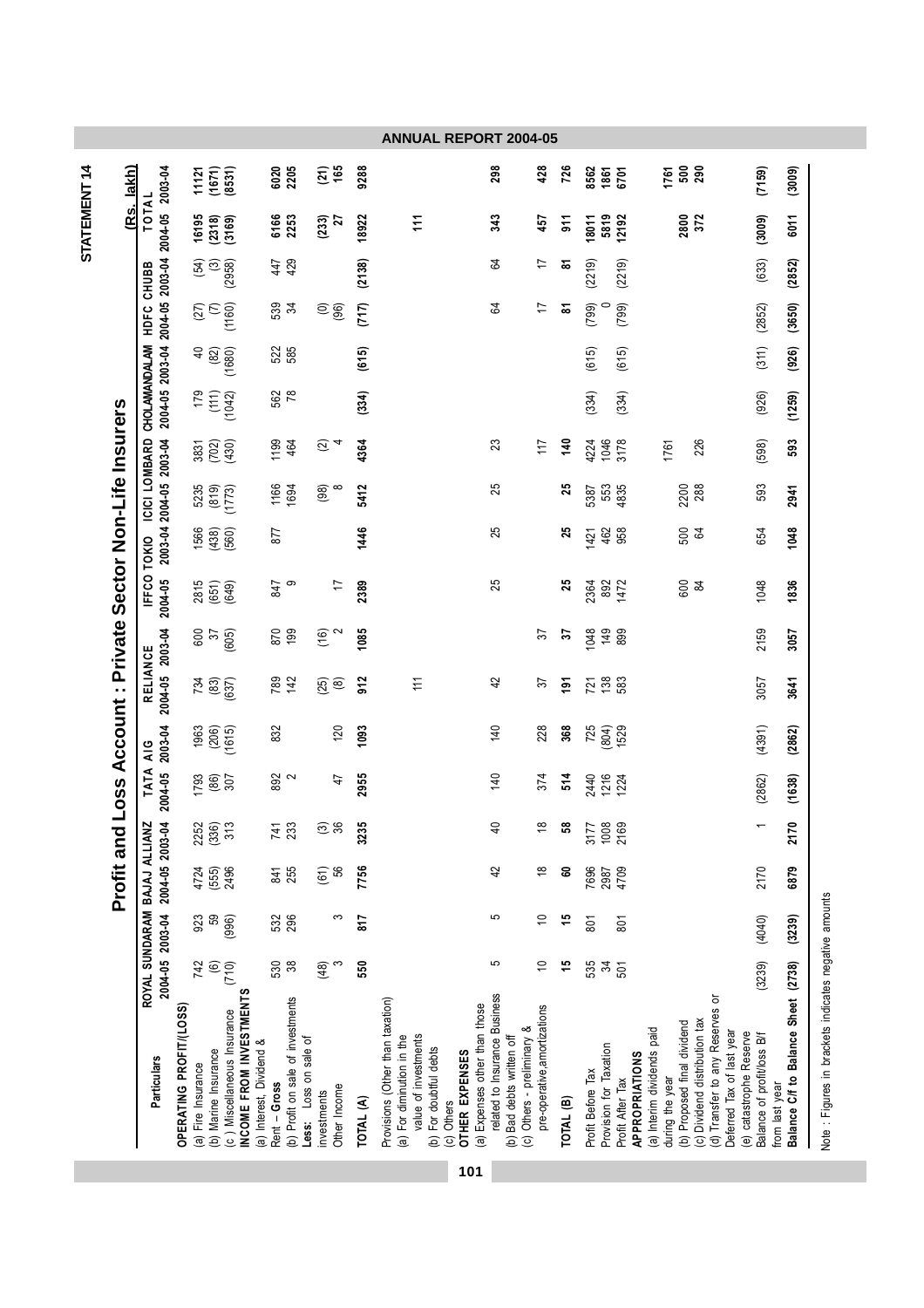| 2005<br>14196<br>19818<br>896<br>5565<br>1259<br>(7776)<br>2442<br>4653<br>10218<br>14197<br>951<br>1491<br>22000<br>593<br>332<br>22925<br>1066<br>2004<br>350<br>6293<br>22923<br>31768<br>(11778)<br>33287<br>13697<br>19990<br>8844<br>2005<br>25606<br>3366<br>(24512)<br>22000<br>665<br>46409<br>2940<br>343<br>21774<br>26774<br>32776<br>51286<br>5001<br>18511<br>1288<br>(4314)<br>10000<br>14170<br>2004<br>1060<br>11144<br>$\circ$<br>3633<br>8279<br>$\frac{8}{4}$<br>7892<br>8224<br>1857<br>16171<br>2005<br>10000<br>1848<br>19359<br>(9191)<br>11848<br>1280<br>400<br>16083<br>14003<br>28155<br>2880<br>14152<br>8964<br>10200<br>18210<br>236<br>2004<br>13257<br>3238<br>6513<br>1952<br>8465<br>(5227)<br>561<br>57<br>3057<br>2677<br>(3731)<br>2005<br>10200<br>17283<br>13841<br>283<br>6<br>3025<br>1629<br>8385<br>4872<br>3512<br>3641<br>4654<br>(15244)<br>12350<br>12348<br>22073<br>2004<br>1562<br>804<br>3608<br>10486<br>21713<br>2862<br>$\widehat{\infty}$<br>2862<br>6470<br>34<br>11227<br>257<br>$(24428)$ $(21330)$<br>2005<br>12500<br>92<br>12592<br>6195<br>1638<br>30244<br>$\tilde{c}$<br>5315<br>31052<br>1911<br>9722<br>4407<br>14857<br>117<br>13804<br>34863<br>32135<br>2004<br>10964<br>670<br>2892<br>4215<br>2170<br>3492<br>477<br>6467<br>5667<br>7707<br>$(16897)$ $(11923)$ $(44025)$<br>2005<br>10982<br>380<br>18242<br>58355<br>27215<br>55515<br>6879<br>3069<br>842<br>7313<br>28300<br>4177<br>11490<br>2004<br>12990<br>20605<br>1775<br>3239<br>13050<br>$\circ$<br>3999<br>60<br>1129<br>2224<br>8010<br>7911<br>15921<br>2005<br>13000<br>13026<br>2738<br>26<br>25825<br>2545<br>11518<br>10845<br>5466<br>22363<br>1360<br>2921<br>Advances and Other Assets<br>APPLICATION OF FUNDS<br>Fair Value Change Account<br>Cash and Bank Balances<br>CURRENT LIABILITIES<br>SOURCES OF FUNDS<br>(to the extent not written<br>Profit & Loss Account<br>ഌ<br>Deferred Tax Liability<br>CURRENT ASSETS<br>Reserves & Surplus<br>ASSETS $(C) = (A -$<br>Deferred Tax Asset<br>Misc. Expenditure<br>NET CURRENT<br>(Debit Balance)<br>off or adjusted)<br>Sub-Total (A)<br>Sub-Total (B)<br>Share Capital<br>Fixed Assets<br>Investments<br><b>Borrowings</b><br>Provisions<br>Others<br><b>TOTAL</b><br>Loans |              | ROYAL SUNDARAM BAJAJ ALLIANZ |       |       |       | TATA AIG |       | RELIANCE |       | <b>FFCO TOKIO</b> |       |       | ICICI LOMBARD |       | CHOLAMANDALAM | HDFC    | CHUBB               |        | TOTAL   |
|-------------------------------------------------------------------------------------------------------------------------------------------------------------------------------------------------------------------------------------------------------------------------------------------------------------------------------------------------------------------------------------------------------------------------------------------------------------------------------------------------------------------------------------------------------------------------------------------------------------------------------------------------------------------------------------------------------------------------------------------------------------------------------------------------------------------------------------------------------------------------------------------------------------------------------------------------------------------------------------------------------------------------------------------------------------------------------------------------------------------------------------------------------------------------------------------------------------------------------------------------------------------------------------------------------------------------------------------------------------------------------------------------------------------------------------------------------------------------------------------------------------------------------------------------------------------------------------------------------------------------------------------------------------------------------------------------------------------------------------------------------------------------------------------------------------------------------------------------------------------------------------------------------------------------------------------------------------------------------------------------------------------------------------------------------------------------------------------------------------------------------------------------------------------------------------------------------------------------------------------------------------------------------|--------------|------------------------------|-------|-------|-------|----------|-------|----------|-------|-------------------|-------|-------|---------------|-------|---------------|---------|---------------------|--------|---------|
|                                                                                                                                                                                                                                                                                                                                                                                                                                                                                                                                                                                                                                                                                                                                                                                                                                                                                                                                                                                                                                                                                                                                                                                                                                                                                                                                                                                                                                                                                                                                                                                                                                                                                                                                                                                                                                                                                                                                                                                                                                                                                                                                                                                                                                                                               |              |                              |       |       |       |          |       |          |       |                   |       |       |               |       | 2004          | 2005    | 2004                | 2005   | 2004    |
|                                                                                                                                                                                                                                                                                                                                                                                                                                                                                                                                                                                                                                                                                                                                                                                                                                                                                                                                                                                                                                                                                                                                                                                                                                                                                                                                                                                                                                                                                                                                                                                                                                                                                                                                                                                                                                                                                                                                                                                                                                                                                                                                                                                                                                                                               |              |                              |       |       |       |          |       |          |       |                   |       |       |               |       | 14196         | 11957   | 11940               | 104835 | 104639  |
|                                                                                                                                                                                                                                                                                                                                                                                                                                                                                                                                                                                                                                                                                                                                                                                                                                                                                                                                                                                                                                                                                                                                                                                                                                                                                                                                                                                                                                                                                                                                                                                                                                                                                                                                                                                                                                                                                                                                                                                                                                                                                                                                                                                                                                                                               |              |                              |       |       |       |          |       |          |       |                   |       |       |               |       |               |         |                     | 15308  | 6881    |
|                                                                                                                                                                                                                                                                                                                                                                                                                                                                                                                                                                                                                                                                                                                                                                                                                                                                                                                                                                                                                                                                                                                                                                                                                                                                                                                                                                                                                                                                                                                                                                                                                                                                                                                                                                                                                                                                                                                                                                                                                                                                                                                                                                                                                                                                               |              |                              |       |       |       |          |       |          |       |                   |       |       |               |       |               | $\circ$ | 2                   | 1139   | 1002    |
|                                                                                                                                                                                                                                                                                                                                                                                                                                                                                                                                                                                                                                                                                                                                                                                                                                                                                                                                                                                                                                                                                                                                                                                                                                                                                                                                                                                                                                                                                                                                                                                                                                                                                                                                                                                                                                                                                                                                                                                                                                                                                                                                                                                                                                                                               |              |                              |       |       |       |          |       |          |       |                   |       |       |               |       |               | 30      | $\frac{15}{2}$      | 56     | 75      |
|                                                                                                                                                                                                                                                                                                                                                                                                                                                                                                                                                                                                                                                                                                                                                                                                                                                                                                                                                                                                                                                                                                                                                                                                                                                                                                                                                                                                                                                                                                                                                                                                                                                                                                                                                                                                                                                                                                                                                                                                                                                                                                                                                                                                                                                                               |              |                              |       |       |       |          |       |          |       |                   |       |       |               |       |               |         |                     |        | 0       |
|                                                                                                                                                                                                                                                                                                                                                                                                                                                                                                                                                                                                                                                                                                                                                                                                                                                                                                                                                                                                                                                                                                                                                                                                                                                                                                                                                                                                                                                                                                                                                                                                                                                                                                                                                                                                                                                                                                                                                                                                                                                                                                                                                                                                                                                                               |              |                              |       |       |       |          |       |          |       |                   |       |       |               |       |               |         |                     |        | ತ       |
|                                                                                                                                                                                                                                                                                                                                                                                                                                                                                                                                                                                                                                                                                                                                                                                                                                                                                                                                                                                                                                                                                                                                                                                                                                                                                                                                                                                                                                                                                                                                                                                                                                                                                                                                                                                                                                                                                                                                                                                                                                                                                                                                                                                                                                                                               |              |                              |       |       |       |          |       |          |       |                   |       |       |               |       | 14196         | 11986   | 11956               | 121337 | 112680  |
|                                                                                                                                                                                                                                                                                                                                                                                                                                                                                                                                                                                                                                                                                                                                                                                                                                                                                                                                                                                                                                                                                                                                                                                                                                                                                                                                                                                                                                                                                                                                                                                                                                                                                                                                                                                                                                                                                                                                                                                                                                                                                                                                                                                                                                                                               |              |                              |       |       |       |          |       |          |       |                   |       |       |               |       |               |         |                     |        |         |
|                                                                                                                                                                                                                                                                                                                                                                                                                                                                                                                                                                                                                                                                                                                                                                                                                                                                                                                                                                                                                                                                                                                                                                                                                                                                                                                                                                                                                                                                                                                                                                                                                                                                                                                                                                                                                                                                                                                                                                                                                                                                                                                                                                                                                                                                               |              |                              |       |       |       |          |       |          |       |                   |       |       |               |       | 17081         | 17696   | 15386               | 234990 | 175674  |
|                                                                                                                                                                                                                                                                                                                                                                                                                                                                                                                                                                                                                                                                                                                                                                                                                                                                                                                                                                                                                                                                                                                                                                                                                                                                                                                                                                                                                                                                                                                                                                                                                                                                                                                                                                                                                                                                                                                                                                                                                                                                                                                                                                                                                                                                               |              |                              |       |       |       |          |       |          |       |                   |       |       |               |       |               |         |                     | 12     | z       |
|                                                                                                                                                                                                                                                                                                                                                                                                                                                                                                                                                                                                                                                                                                                                                                                                                                                                                                                                                                                                                                                                                                                                                                                                                                                                                                                                                                                                                                                                                                                                                                                                                                                                                                                                                                                                                                                                                                                                                                                                                                                                                                                                                                                                                                                                               |              |                              |       |       |       |          |       |          |       |                   |       |       |               |       | 705           | 966     | 892                 | 13132  | 9771    |
|                                                                                                                                                                                                                                                                                                                                                                                                                                                                                                                                                                                                                                                                                                                                                                                                                                                                                                                                                                                                                                                                                                                                                                                                                                                                                                                                                                                                                                                                                                                                                                                                                                                                                                                                                                                                                                                                                                                                                                                                                                                                                                                                                                                                                                                                               |              |                              |       |       |       |          |       |          |       |                   |       |       |               |       |               |         |                     | 1591   | 1632    |
|                                                                                                                                                                                                                                                                                                                                                                                                                                                                                                                                                                                                                                                                                                                                                                                                                                                                                                                                                                                                                                                                                                                                                                                                                                                                                                                                                                                                                                                                                                                                                                                                                                                                                                                                                                                                                                                                                                                                                                                                                                                                                                                                                                                                                                                                               |              |                              |       |       |       |          |       |          |       |                   |       |       |               |       |               |         |                     |        |         |
|                                                                                                                                                                                                                                                                                                                                                                                                                                                                                                                                                                                                                                                                                                                                                                                                                                                                                                                                                                                                                                                                                                                                                                                                                                                                                                                                                                                                                                                                                                                                                                                                                                                                                                                                                                                                                                                                                                                                                                                                                                                                                                                                                                                                                                                                               |              |                              |       |       |       |          |       |          |       |                   |       |       |               |       | 892           | 940     | 859                 | 41549  | 26875   |
|                                                                                                                                                                                                                                                                                                                                                                                                                                                                                                                                                                                                                                                                                                                                                                                                                                                                                                                                                                                                                                                                                                                                                                                                                                                                                                                                                                                                                                                                                                                                                                                                                                                                                                                                                                                                                                                                                                                                                                                                                                                                                                                                                                                                                                                                               |              |                              |       |       |       |          |       |          |       |                   |       |       |               |       | 1032          | 1590    | 969                 | 40492  | 30137   |
|                                                                                                                                                                                                                                                                                                                                                                                                                                                                                                                                                                                                                                                                                                                                                                                                                                                                                                                                                                                                                                                                                                                                                                                                                                                                                                                                                                                                                                                                                                                                                                                                                                                                                                                                                                                                                                                                                                                                                                                                                                                                                                                                                                                                                                                                               |              |                              |       |       |       |          |       |          |       |                   |       |       |               |       | 1924          | 2529    | 1828                | 82041  | 57012   |
|                                                                                                                                                                                                                                                                                                                                                                                                                                                                                                                                                                                                                                                                                                                                                                                                                                                                                                                                                                                                                                                                                                                                                                                                                                                                                                                                                                                                                                                                                                                                                                                                                                                                                                                                                                                                                                                                                                                                                                                                                                                                                                                                                                                                                                                                               |              |                              |       |       |       |          |       |          |       |                   |       |       |               |       | 3640          | 6021    | 3605                | 119250 | 79825   |
|                                                                                                                                                                                                                                                                                                                                                                                                                                                                                                                                                                                                                                                                                                                                                                                                                                                                                                                                                                                                                                                                                                                                                                                                                                                                                                                                                                                                                                                                                                                                                                                                                                                                                                                                                                                                                                                                                                                                                                                                                                                                                                                                                                                                                                                                               |              |                              |       |       |       |          |       |          |       |                   |       |       |               |       | 2799          | 6999    | 5625                | 100743 | 62018   |
|                                                                                                                                                                                                                                                                                                                                                                                                                                                                                                                                                                                                                                                                                                                                                                                                                                                                                                                                                                                                                                                                                                                                                                                                                                                                                                                                                                                                                                                                                                                                                                                                                                                                                                                                                                                                                                                                                                                                                                                                                                                                                                                                                                                                                                                                               |              |                              |       |       |       |          |       |          |       |                   |       |       |               |       | 6440          | 13020   | 9230                | 219994 | 141843  |
|                                                                                                                                                                                                                                                                                                                                                                                                                                                                                                                                                                                                                                                                                                                                                                                                                                                                                                                                                                                                                                                                                                                                                                                                                                                                                                                                                                                                                                                                                                                                                                                                                                                                                                                                                                                                                                                                                                                                                                                                                                                                                                                                                                                                                                                                               |              |                              |       |       |       |          |       |          |       |                   |       |       |               |       |               |         |                     |        |         |
|                                                                                                                                                                                                                                                                                                                                                                                                                                                                                                                                                                                                                                                                                                                                                                                                                                                                                                                                                                                                                                                                                                                                                                                                                                                                                                                                                                                                                                                                                                                                                                                                                                                                                                                                                                                                                                                                                                                                                                                                                                                                                                                                                                                                                                                                               |              |                              |       |       |       |          |       |          |       |                   |       |       |               |       | (4516)        | (10491) | $(7402)$ $(137953)$ |        | (84831) |
|                                                                                                                                                                                                                                                                                                                                                                                                                                                                                                                                                                                                                                                                                                                                                                                                                                                                                                                                                                                                                                                                                                                                                                                                                                                                                                                                                                                                                                                                                                                                                                                                                                                                                                                                                                                                                                                                                                                                                                                                                                                                                                                                                                                                                                                                               |              |                              |       |       |       |          |       |          |       |                   |       |       |               |       |               | 163     | 228                 | 280    | 522     |
|                                                                                                                                                                                                                                                                                                                                                                                                                                                                                                                                                                                                                                                                                                                                                                                                                                                                                                                                                                                                                                                                                                                                                                                                                                                                                                                                                                                                                                                                                                                                                                                                                                                                                                                                                                                                                                                                                                                                                                                                                                                                                                                                                                                                                                                                               |              |                              |       |       |       |          |       |          |       |                   |       |       |               |       |               |         |                     |        |         |
|                                                                                                                                                                                                                                                                                                                                                                                                                                                                                                                                                                                                                                                                                                                                                                                                                                                                                                                                                                                                                                                                                                                                                                                                                                                                                                                                                                                                                                                                                                                                                                                                                                                                                                                                                                                                                                                                                                                                                                                                                                                                                                                                                                                                                                                                               |              |                              |       |       |       |          |       |          |       |                   |       |       |               |       |               |         |                     |        |         |
|                                                                                                                                                                                                                                                                                                                                                                                                                                                                                                                                                                                                                                                                                                                                                                                                                                                                                                                                                                                                                                                                                                                                                                                                                                                                                                                                                                                                                                                                                                                                                                                                                                                                                                                                                                                                                                                                                                                                                                                                                                                                                                                                                                                                                                                                               |              |                              |       |       |       |          |       |          |       |                   |       |       |               |       |               |         |                     |        |         |
|                                                                                                                                                                                                                                                                                                                                                                                                                                                                                                                                                                                                                                                                                                                                                                                                                                                                                                                                                                                                                                                                                                                                                                                                                                                                                                                                                                                                                                                                                                                                                                                                                                                                                                                                                                                                                                                                                                                                                                                                                                                                                                                                                                                                                                                                               |              |                              |       |       |       |          |       |          |       |                   |       |       |               |       | 926           | 3651    | 2852                | 9286   | 9878    |
|                                                                                                                                                                                                                                                                                                                                                                                                                                                                                                                                                                                                                                                                                                                                                                                                                                                                                                                                                                                                                                                                                                                                                                                                                                                                                                                                                                                                                                                                                                                                                                                                                                                                                                                                                                                                                                                                                                                                                                                                                                                                                                                                                                                                                                                                               | <b>TOTAL</b> | 13026                        | 13050 | 18242 | 13804 | 12592    | 12348 | 13841    | 13257 | 11848             | 11144 | 25606 | 22925         | 14197 | 14196         | 11986   | 11956               | 121337 | 112680  |

Note : Figures in brackets indicates negative amounts Note : Figures in brackets indicates negative amounts

STATEMENT15 **STATEMENT 15**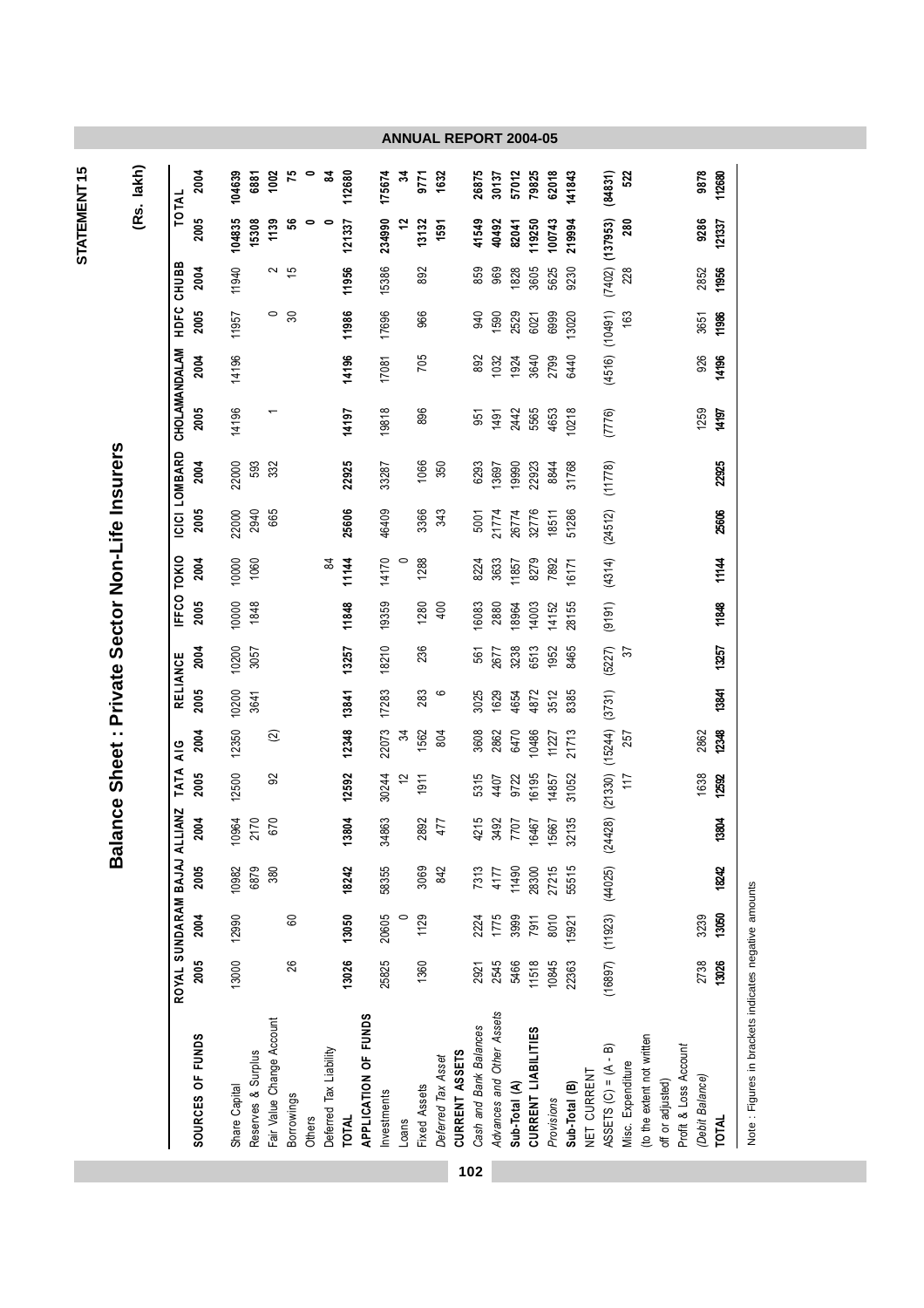#### **STATEMENT 16**

# **GENERAL INSURANCE CORPORATION (GIC) REVENUE ACCOUNT**

**(Rs. lakh)**

|                                                                   |        |               | 2004-05     |       |        |        |               | 2003-04     |      |              |
|-------------------------------------------------------------------|--------|---------------|-------------|-------|--------|--------|---------------|-------------|------|--------------|
|                                                                   | Fire   | <b>Marine</b> | <b>Misc</b> | Life  | Total  | Fire   | <b>Marine</b> | <b>Misc</b> | Life | <b>Total</b> |
| Premiums earned (Net)                                             | 134099 | 29617         | 273583      | 70    | 437368 | 125527 | 26257         | 247388      | 7    | 399178       |
| Profit/ Loss on sale/<br>redemption of Investments                | 5989   | 2386          | 19908       |       | 28282  | 6854   | 2798          | 23697       |      | 33349        |
| Others                                                            | 419    | (19)          | (21)        | (0)   | 379    | (590)  | (115)         | (219)       |      | (925)        |
| Interest, Dividend & Rent - Gross                                 | 12044  | 4799          | 40037       | 3     | 56882  | 10856  | 4432          | 37533       |      | 52820        |
| TOTAL (A)                                                         | 152550 | 36783         | 333506      | 72    | 522912 | 142647 | 33372         | 308398      | 7    | 484423       |
| Claims Incurred (Net)                                             | 81270  | 30159         | 258607      | 244   | 370280 | 56999  | 19492         | 213045      |      | 289536       |
| Commission                                                        | 45863  | 8184          | 66702       |       | 120749 | 39145  | 7006          | 61012       |      | 107164       |
| Operating Expenses related to<br>Insurance Business Foreign Taxes | 1273   | 244           | 2528        | 16    | 4060   | 1166   | 209           | 1989        | 19   | 3383         |
| TOTAL (B)                                                         | 128406 | 38586         | 327836      | 260   | 495089 | 97311  | 26707         | 276046      | 19   | 400083       |
| Operating Profit/(Loss) $C = (A - B)$                             | 24144  | (1803)        | 5670        | (188) | 27823  | 45336  | 6665          | 32352       | (12) | 84340        |
| <b>APPROPRIATIONS</b>                                             |        |               |             |       |        |        |               |             |      |              |
| Transfer to Shareholders' Account                                 | 24144  | (1803)        | 5670        | (188) | 27823  | 45336  | 6665          | 32352       | (12) | 84340        |
| Transfer to Catastrophe Reserve                                   |        |               |             |       |        |        |               |             |      |              |
| Transfer to Other Reserves                                        |        |               |             |       |        |        |               |             |      |              |
| TOTAL (C)                                                         | 24144  | (1803)        | 5670        | (188) | 27823  | 45336  | 6665          | 32352       | (12) | 84340        |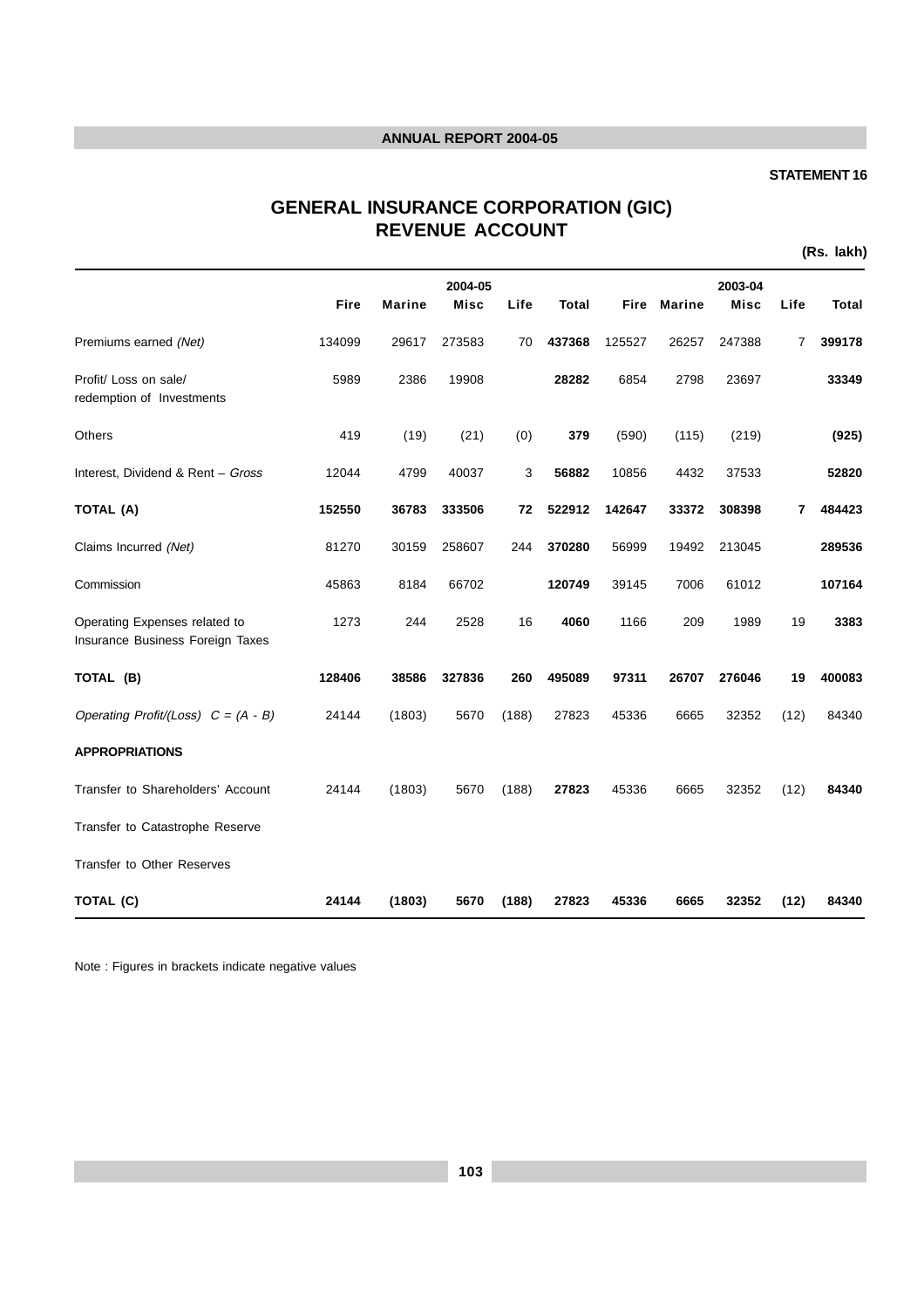#### **STATEMENT 17**

# **GENERAL INSURANCE CORPORATION (GIC) PROFIT AND LOSS ACCOUNT**

**(Rs. lakh)**

| <b>PARTICULARS</b>                              | 2004-05 | 2003-04 |  |
|-------------------------------------------------|---------|---------|--|
| <b>OPERATING PROFIT/(LOSS)</b>                  |         |         |  |
| (a) Fire Insurance                              | 24144   | 45336   |  |
| (b) Marine Insurance                            | (1803)  | 6665    |  |
| (c) Miscellaneous Insurance                     | 5670    | 32352   |  |
| (d) Life Insurance                              | (188)   | (12)    |  |
|                                                 | 27823   | 84340   |  |
| <b>INCOME FROM INVESTMENTS</b>                  |         |         |  |
| (a) Interest, Dividend & Rent - Gross           | 36608   | 30139   |  |
| (b) Profit on sale of investments               | 18202   | 19028   |  |
| Less: Loss on sale of investments               |         |         |  |
| <b>OTHER INCOME</b>                             | 5595    | 1269    |  |
| <b>TOTAL(A)</b>                                 | 88228   | 134777  |  |
| <b>PROVISIONS (Other than taxation)</b>         |         |         |  |
| (a) For diminution in the value of investments  | 1228    | 2348    |  |
| (b) For doubtful debts                          | 3580    | 1170    |  |
| (c) Others                                      | 3338    | 2329    |  |
| <b>OTHER EXPENSES</b>                           |         |         |  |
| (a) Expenses other than those related           |         |         |  |
| Insurance business                              |         |         |  |
| (b) Bad debts written off                       |         |         |  |
| (c) Others                                      | 73      | 1239    |  |
| TOTAL(B)                                        | 8220    | 7086    |  |
| Profit before Tax                               | 80008   | 127691  |  |
| Provision for Taxation                          | 60006   | 23927   |  |
| <b>Profit after Tax</b>                         | 20002   | 103764  |  |
| <b>APPROPRIATIONS</b>                           |         |         |  |
| (a) Interim dividends paid during the year      |         |         |  |
| (b) Proposed final dividend                     | 6450    | 6450    |  |
| (c) Dividend distribution tax                   | 905     | 826     |  |
| (d) Transfer to any Reserves or other Accounts  |         |         |  |
| (e) Transfer to General Reserve                 | 12650   | 96480   |  |
| (f) Balance of Profit / Loss B/f from last year | 8       | 3       |  |
| (g) Balance c/f to Balance Sheet                | 6       | 8       |  |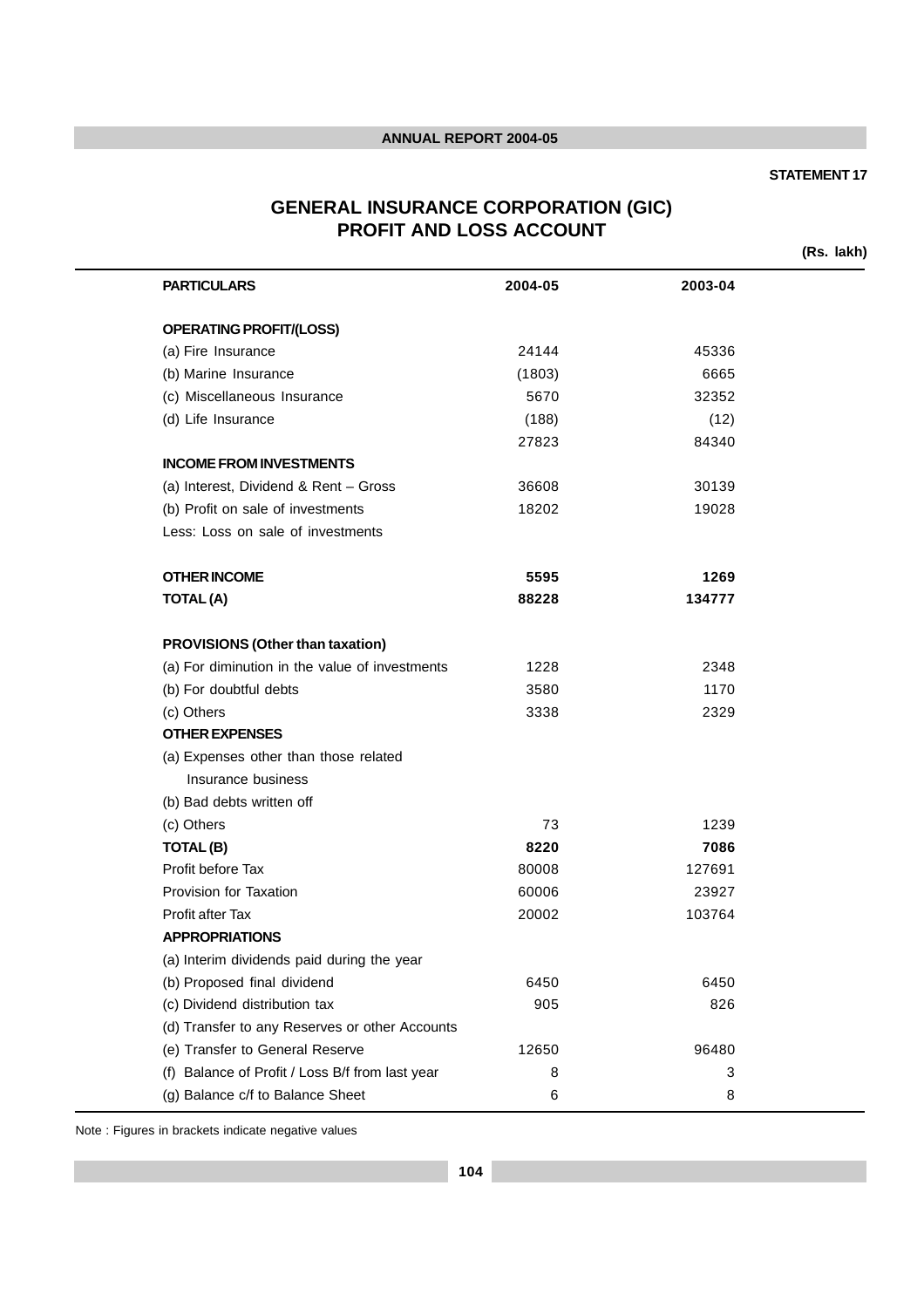#### **STATEMENT 18**

# **GENERAL INSURANCE CORPORATION (GIC) BALANCE SHEET (As on 31st March)**

**(Rs. lakh)**

| SOURCES OF FUNDS                            | 2005     | 2004     |
|---------------------------------------------|----------|----------|
|                                             |          |          |
| Share Capital                               | 21500    | 21500    |
| Reserves & Surplus                          | 404426   | 391778   |
| Fair Value Change Account                   | 514414   | 415409   |
| Borrowings                                  |          |          |
| Deferred Tax Liability                      | 402      | 529      |
| <b>TOTAL</b>                                | 940742   | 829216   |
|                                             |          |          |
| <b>APPLICATION OF FUNDS</b>                 |          |          |
| Investments                                 | 1463026  | 1212696  |
| Loans                                       | 80405    | 80045    |
| <b>Fixed Assets</b>                         | 4031     | 3794     |
| <b>CURRENT ASSETS</b>                       |          |          |
| Cash & Bank Balance                         | 149437   | 178791   |
| Advances and Other Assets                   | 258286   | 168788   |
| Sub-Total (A)                               | 407723   | 347579   |
| <b>CURRENT LIABILITIES</b>                  | 649893   | 510854   |
| Provisions                                  | 364550   | 304043   |
| Sub-Total (B)                               | 1014442  | 814898   |
| Net Current Assets (C)= (A-B)               | (606719) | (467319) |
| Misc. Expenditure                           |          |          |
| (to the extent not written off or adjusted) |          |          |
| Profit & Loss Account (Debit Balance)       |          |          |
| <b>TOTAL</b>                                | 940742   | 829216   |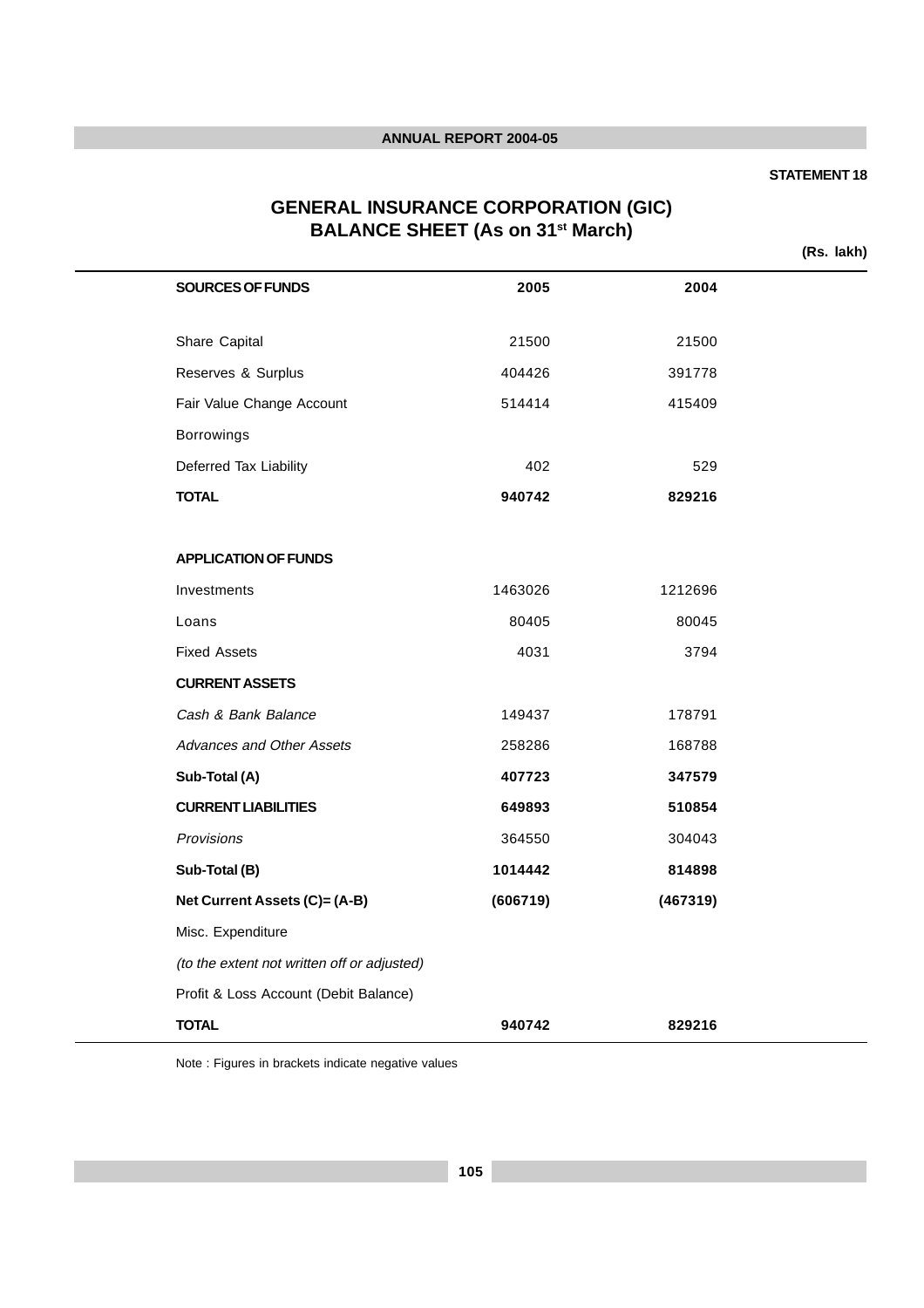#### **STATEMENT 19**

# **REVENUE ACCOUNT : EXPORT CREDIT GUARANTEE CORPORATION OF INDIA LTD (ECGC)**

**(Rs. lakh)**

| <b>PARTICULARS</b>                               | 2004-05 | 2003-04 |  |
|--------------------------------------------------|---------|---------|--|
| Premiums earned (Net)                            | 47613   | 58704   |  |
| Profit/ Loss on sale/redemption of Investments   | 1       |         |  |
| <b>Others</b>                                    | 71      | 29      |  |
| Interest, Dividend & Rent - Gross                | 7066    |         |  |
| <b>TOTAL(A)</b>                                  | 54751   | 58733   |  |
| Claims Incurred (Net)                            | 40386   | 56956   |  |
| Commission                                       | (49)    | (87)    |  |
| Operating Expenses related to Insurance Business | 5628    | 4757    |  |
| Others- Amortizations, Write offs & Provisions   |         |         |  |
| Foreign Taxes                                    |         |         |  |
| <b>TOTAL (B)</b>                                 | 45966   | 61625   |  |
| <b>Operating Profit/(Loss) from Fire/Marine/</b> |         |         |  |
| Miscellaneous Business C= (A - B)                | 8785    | (2893)  |  |
| <b>APPROPRIATIONS</b>                            |         |         |  |
| Transfer to Shareholders' Account                | 8785    | (2893)  |  |
| Transfer to Catastrophe Reserve                  |         |         |  |
| <b>Transfer to Other Reserves</b>                |         |         |  |
| TOTAL(C)                                         | 8785    | (2893)  |  |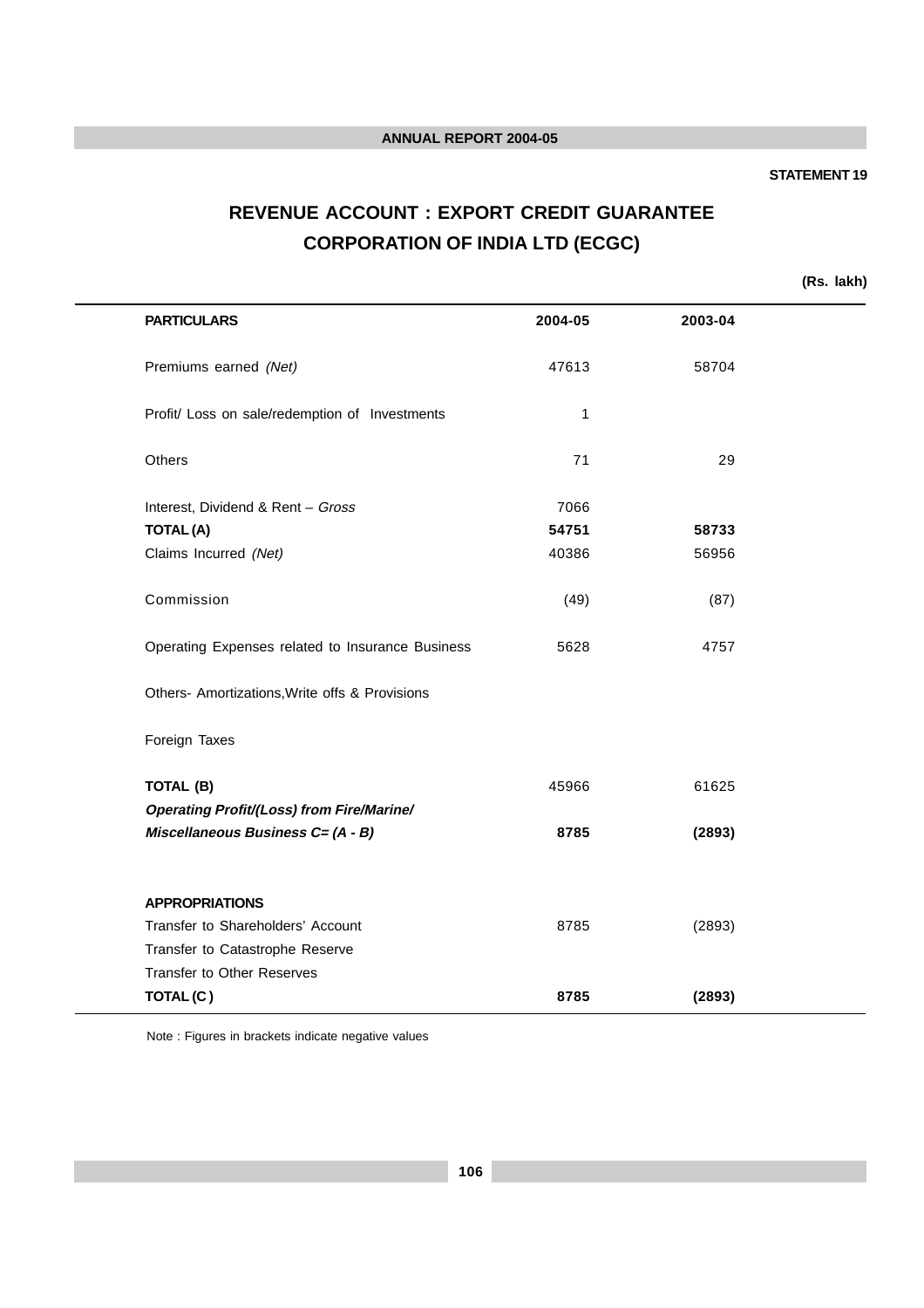# **STATEMENT 20**

# **PROFIT AND LOSS ACCOUNT : EXPORT CREDIT GUARANTEE CORPORATION OF INDIA LTD (ECGC)**

**(Rs. lakh)**

| <b>PARTICULARS</b>                             | 2004-05     | 2003-04      |  |
|------------------------------------------------|-------------|--------------|--|
| <b>OPERATING PROFIT/(LOSS)</b>                 |             |              |  |
| (a) Fire Insurance                             |             |              |  |
| (b) Marine Insurance                           |             |              |  |
| (c) Miscellaneous Insurance                    | 8785        | (2893)       |  |
|                                                | 8785        | (2893)       |  |
| <b>INCOME FROM INVESTMENTS</b>                 |             |              |  |
| (a) Interest, Dividend & Rent - Gross          | 4343        | 11891        |  |
| (b) Profit on sale of investments              |             |              |  |
| Less: Loss on sale of investments              |             | (1)          |  |
| <b>OTHER INCOME</b>                            | 104         | 123          |  |
| <b>TOTAL(A)</b>                                | 13232       | 9121         |  |
| <b>PROVISIONS</b> (Other than taxation)        |             |              |  |
| (a) For diminution in the value of investments |             |              |  |
| (b) For doubtful debts                         | 713         | 28           |  |
| (c) Others                                     |             |              |  |
| <b>OTHER EXPENSES</b>                          |             |              |  |
| (a) Expenses other than those related to       |             |              |  |
| <b>Insurance Business</b>                      |             |              |  |
| (b) Bad debts written off                      |             |              |  |
| (c) Others                                     |             |              |  |
| TOTAL(B)                                       | 713         | 28           |  |
| <b>Profit Before Tax</b>                       | 12519       | 9093         |  |
| Provision for Taxation                         | 4338        | 2523         |  |
| Prior Period Adjustments                       | 568         | (286)        |  |
| Profit after Tax                               | 7614        | 6856         |  |
| <b>APPROPRIATIONS</b>                          |             |              |  |
| (a) Interim dividends paid during the year     |             |              |  |
| (b) Proposed final dividend                    | 1523        | 1371         |  |
| (c) Dividend distribution tax                  | 199         | 176          |  |
| (d) Transfer to any Reserves or Other Accounts |             |              |  |
| <b>Transfer to General Reserve</b>             | 5892        | 5309         |  |
| Balance of Profit / Loss B/f from last year    | 2           | 2            |  |
| <b>Balance C/f to Balance Sheet</b>            | $\mathbf 2$ | $\mathbf{2}$ |  |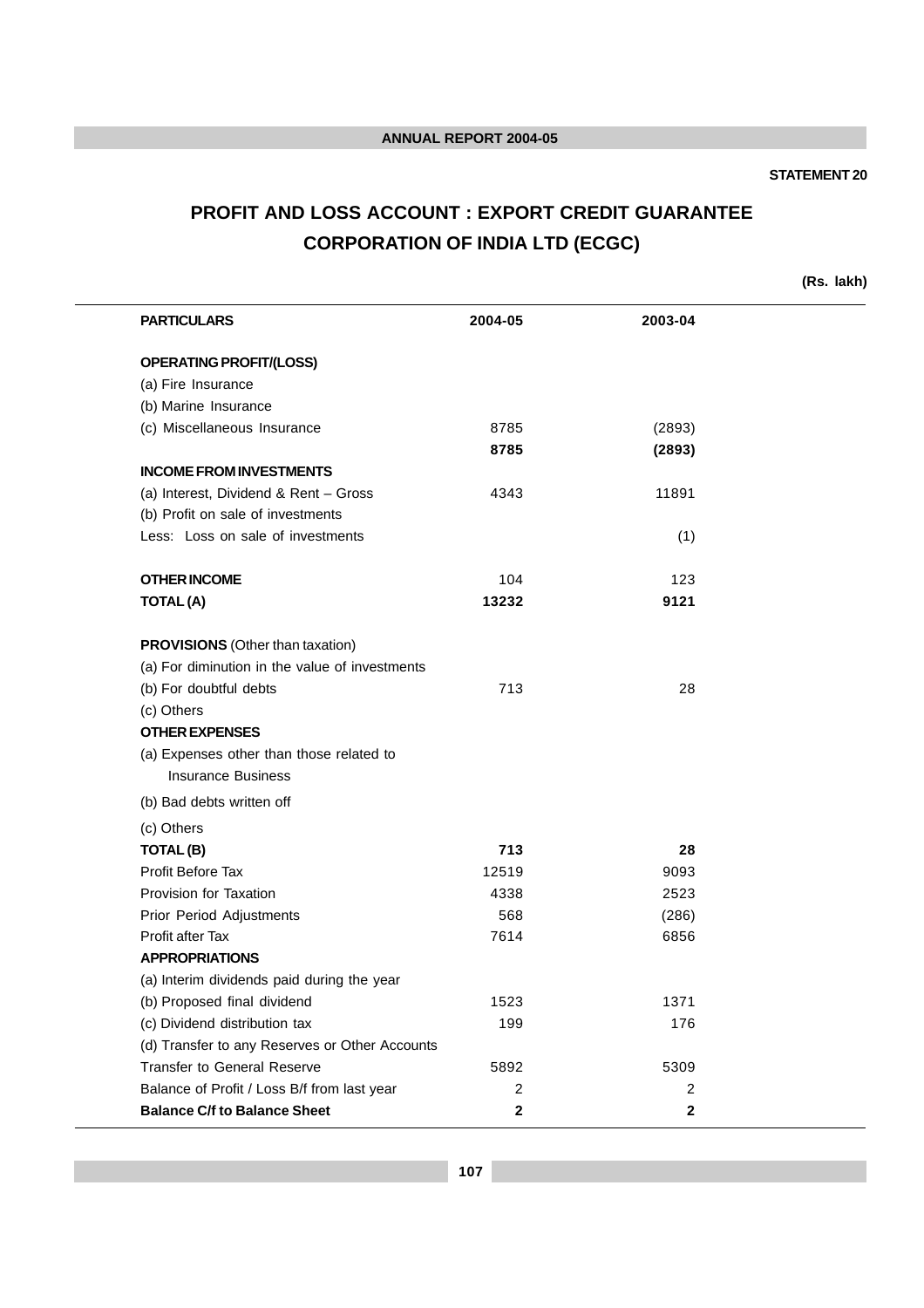### **STATEMENT 21**

# **BALANCE SHEET : EXPORT CREDIT GUARANTEE CORPORATION OF INDIA LTD (ECGC)**

**(As on 31st March)**

**(Rs. lakh)**

| <b>SOURCES OF FUNDS</b>                                          | 2005   | 2004   |  |
|------------------------------------------------------------------|--------|--------|--|
| Share Capital                                                    | 60000  | 50000  |  |
| Reserves & Surplus                                               | 22588  | 16696  |  |
| Fair Value Change Account                                        |        |        |  |
| Borrowings                                                       |        |        |  |
| Deferred Tax Liability                                           |        | 131    |  |
| <b>TOTAL</b>                                                     | 82588  | 66827  |  |
| <b>APPLICATION OF FUNDS</b>                                      |        |        |  |
| Investments                                                      | 4672   | 4672   |  |
| Loans                                                            | 964    | 1105   |  |
| <b>Fixed Assets</b>                                              | 5660   | 5648   |  |
| <b>CURRENT ASSETS</b>                                            |        |        |  |
| Cash & Bank Balance                                              | 201062 | 169677 |  |
| <b>Advances and Other Assets</b>                                 | 12302  | 12422  |  |
| Sub-Total (A)                                                    | 213364 | 182099 |  |
| <b>CURRENT LIABILITIES</b>                                       | 114151 | 102245 |  |
| Provisions                                                       | 28301  | 24451  |  |
| Sub-Total (B)                                                    | 142452 | 126696 |  |
| Net Current Assets (C)= (A-B)                                    | 70912  | 55403  |  |
| Deferred Tax Assets                                              | 381    |        |  |
| Misc. Expenditure (to the extent not written off or<br>adjusted) |        |        |  |
| Profit & Loss Account (Debit Balance)                            |        |        |  |
| <b>TOTAL</b>                                                     | 82588  | 66827  |  |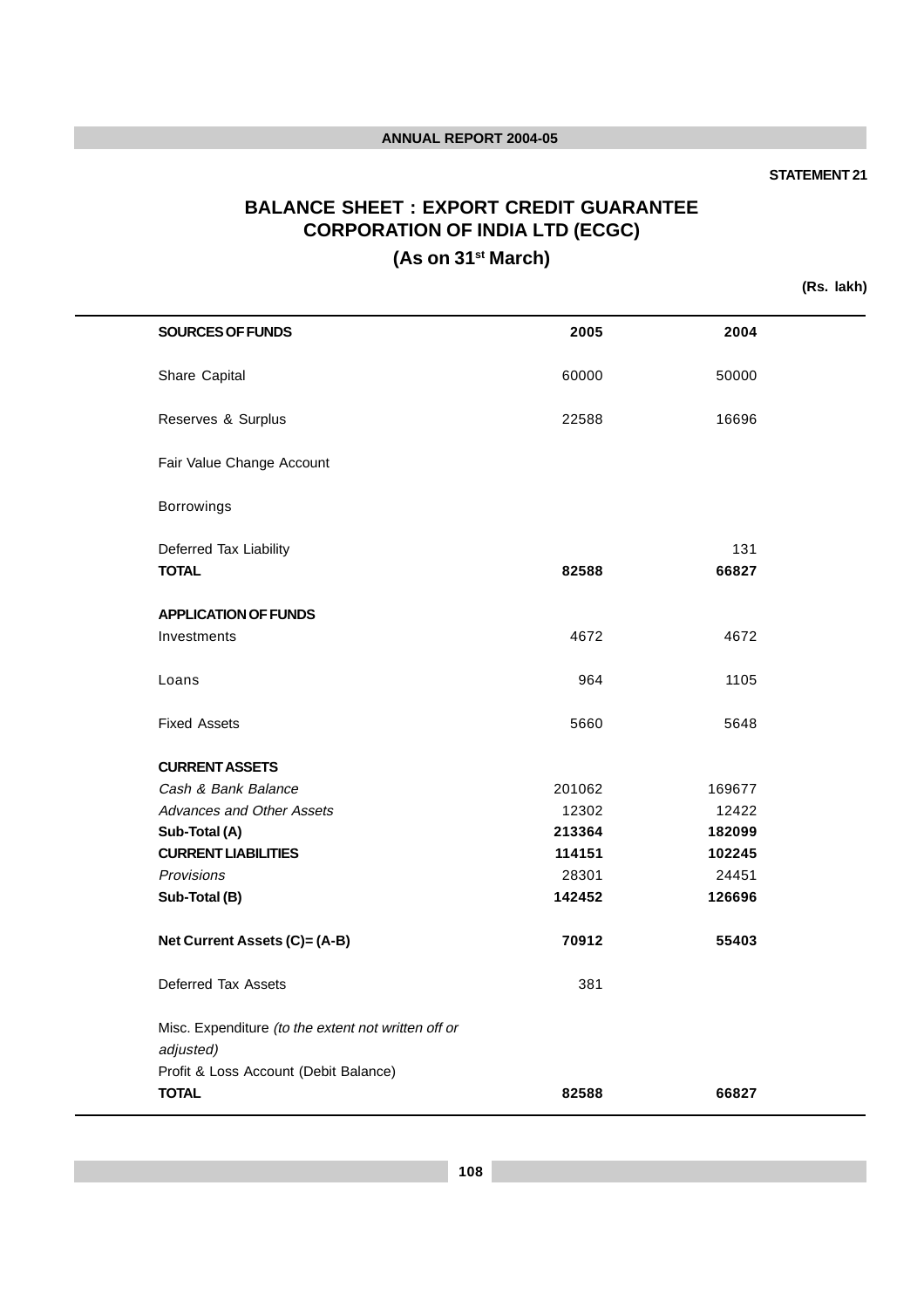#### **STATEMENT 22**

# **REVENUE ACCOUNT : AGRICULTURE INSURANCE COMPANY OF INDIA LTD (AIC)\***

**(Rs. lakh)**

| <b>PARTICULARS</b>                               | 2004-05 | <b>Previous Period</b><br>from 20.12.02 to 31.03.04 |
|--------------------------------------------------|---------|-----------------------------------------------------|
| Premiums earned (Net)                            | 45537   | 18910                                               |
| Profit/ Loss on sale/redemption of Investments   |         |                                                     |
| Others                                           |         |                                                     |
| Interest, Dividend & Rent - Gross                | 4771    | 588                                                 |
| <b>TOTAL(A)</b>                                  | 50309   | 19498                                               |
| Claims Incurred (Net)                            | 27685   | 28251                                               |
| Commission                                       | (10)    |                                                     |
| Operating Expenses related to Insurance Business | 845     | 541                                                 |
| Others- Amortizations, Write offs & Provisions   | 57      |                                                     |
| Foreign Taxes                                    |         |                                                     |
| TOTAL (B)                                        | 28576   | 28792                                               |
| <b>Operating Profit/(Loss) from Fire/</b>        |         |                                                     |
| Marine/Miscellaneous Business C= (A - B)         | 21732   | (9294)                                              |
| <b>APPROPRIATIONS</b>                            |         |                                                     |
| Transfer to Shareholders' Account                | 21732   | (9294)                                              |
| Transfer to Catastrophe Reserve                  |         |                                                     |
| <b>Transfer to Other Reserves</b>                |         |                                                     |
| TOTAL(C)                                         | 21732   | (9294)                                              |

\* Accounts as approved by Board and pending CAG audit.

For recognition of premium, the period is considered as June-May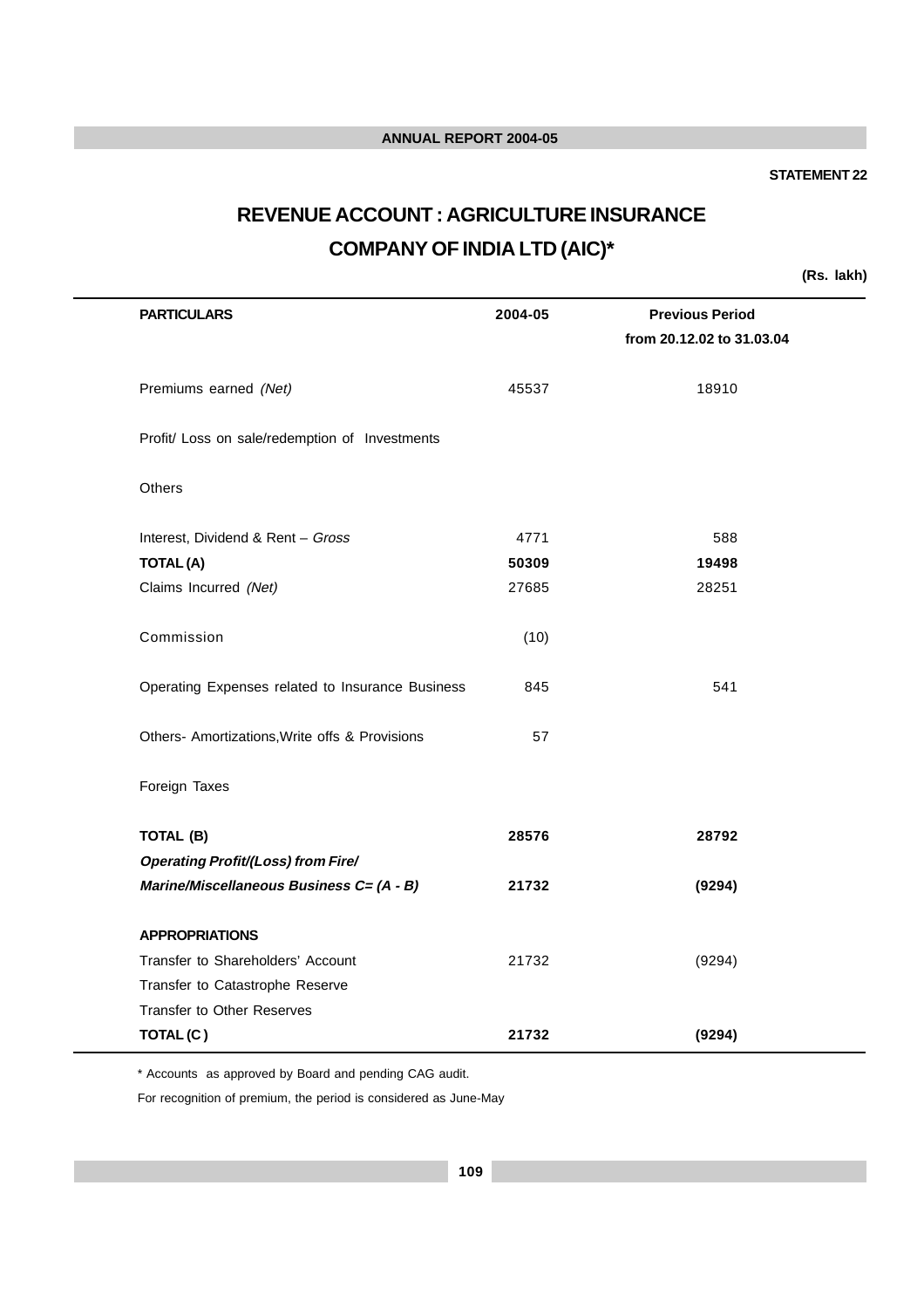### **STATEMENT 23**

# **PROFIT AND LOSS ACCOUNT : AGRICULTURE INSURANCE COMPANY OF INDIA LTD (AIC)**

**(Rs. lakh)**

| <b>PARTICULARS</b>                                          | 2004-05 | <b>Previous Period</b>    |  |
|-------------------------------------------------------------|---------|---------------------------|--|
|                                                             |         | from 20.12.02 to 31.03.04 |  |
| <b>OPERATING PROFIT/(LOSS)</b>                              |         |                           |  |
| (a) Fire Insurance                                          |         |                           |  |
| (b) Marine Insurance                                        |         |                           |  |
| (c) Miscellaneous Insurance                                 | 21732   | (9294)                    |  |
|                                                             | 21732   | (9294)                    |  |
| <b>INCOME FROM INVESTMENTS</b>                              |         |                           |  |
| (a) Interest, Dividend & Rent - Gross                       | 749     | 1070                      |  |
| (b) Profit on sale of investments                           |         |                           |  |
| Loss on sale of investments<br>Less:                        |         |                           |  |
|                                                             | 5       |                           |  |
| <b>OTHER INCOME</b><br><b>TOTAL(A)</b>                      | 22486   |                           |  |
| PROVISIONS (Other than taxation)                            |         | (8224)                    |  |
| (a) For diminution in the value of investments              |         |                           |  |
| (b) For doubtful debts                                      |         |                           |  |
| (c) Others                                                  |         |                           |  |
|                                                             | 21      | 5                         |  |
| <b>OTHER EXPENSES</b>                                       |         |                           |  |
| (a) Expenses other than those related to Insurance Business | 3       |                           |  |
| (b) Bad debts written off                                   |         |                           |  |
| (c) Others                                                  | 45      | 63                        |  |
| TOTAL(B)                                                    | 69      | 68                        |  |
| Profit Before Tax                                           | 22417   | (8292)                    |  |
| Provision for Taxation                                      | 5571    |                           |  |
| Profit after Tax                                            |         |                           |  |
|                                                             | 16846   | (8292)                    |  |
| <b>APPROPRIATIONS</b>                                       |         |                           |  |
| (a) Interim dividends paid during the year                  |         |                           |  |
| (b) Proposed final dividend                                 |         |                           |  |
| (c) Dividend distribution tax                               |         |                           |  |
| (d) Transfer to any Reserves or Other Accounts              | 92      |                           |  |
| <b>Transfer to General Reserve</b>                          | 8462    |                           |  |
| Balance of Profit / Loss B/f from last year                 | (8292)  |                           |  |
| Balance C/f to Balance Sheet                                | (0)     | (8292)                    |  |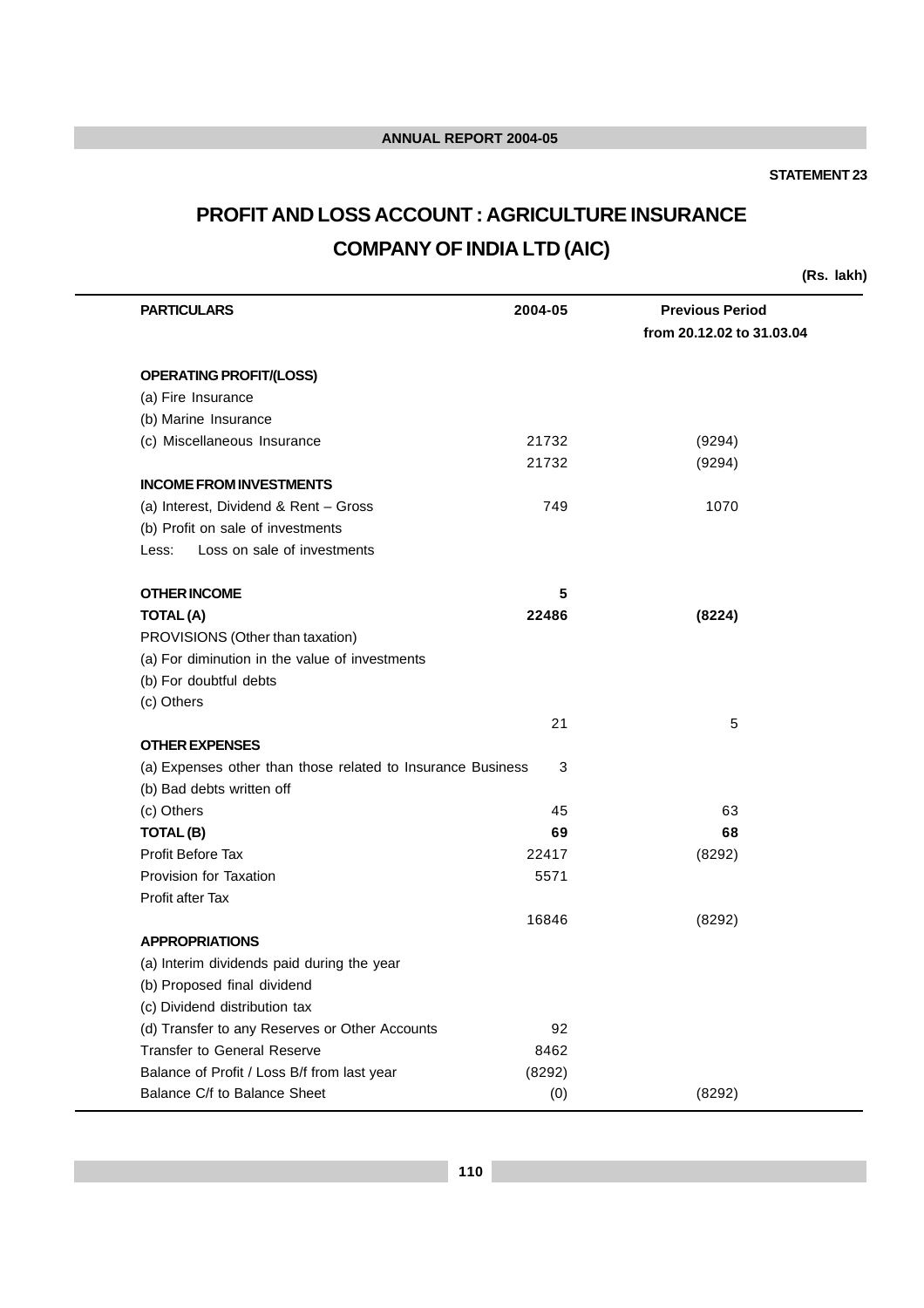### **STATEMENT 24**

# **BALANCE SHEET : AGRICULTURE INSURANCE COMPANY OF INDIA LTD (AIC)**

**(As on 31st March)**

**(Rs. lakh)**

| SOURCES OF FUNDS                                              | 2005    | 2004  |  |
|---------------------------------------------------------------|---------|-------|--|
| Share Capital                                                 | 20000   | 20000 |  |
| Reserves & Surplus                                            | 8462    |       |  |
| Fair Value Change Account                                     | 73      |       |  |
| Borrowings                                                    | 2061    |       |  |
| <b>TOTAL</b>                                                  | 30595   | 20000 |  |
| <b>APPLICATION OF FUNDS</b>                                   |         |       |  |
| Investments                                                   | 40666   | 9688  |  |
| Loans                                                         | 25      | 10    |  |
| <b>Fixed Assets</b>                                           | 484     | 396   |  |
| Deferred Tax Assets                                           |         |       |  |
| <b>CURRENT ASSETS</b>                                         |         |       |  |
| Cash & Bank Balance                                           | 63808   | 81294 |  |
| Advances and Other Assets                                     | 6284    | 4496  |  |
| Sub-Total (A)                                                 | 70093   | 85790 |  |
| <b>CURRENT LIABILITIES</b>                                    | 50861   | 66335 |  |
| Provisions                                                    | 29948   | 18031 |  |
| Sub-Total (B)                                                 | 80809   | 84366 |  |
| Net Current Assets (C)= (A-B)                                 | (10717) | 1424  |  |
| Misc. Expenditure (to the extent not written off or adjusted) | 136     | 189   |  |
| Profit & Loss Account (Debit Balance)                         |         | 8292  |  |
| <b>TOTAL</b>                                                  | 30595   | 20000 |  |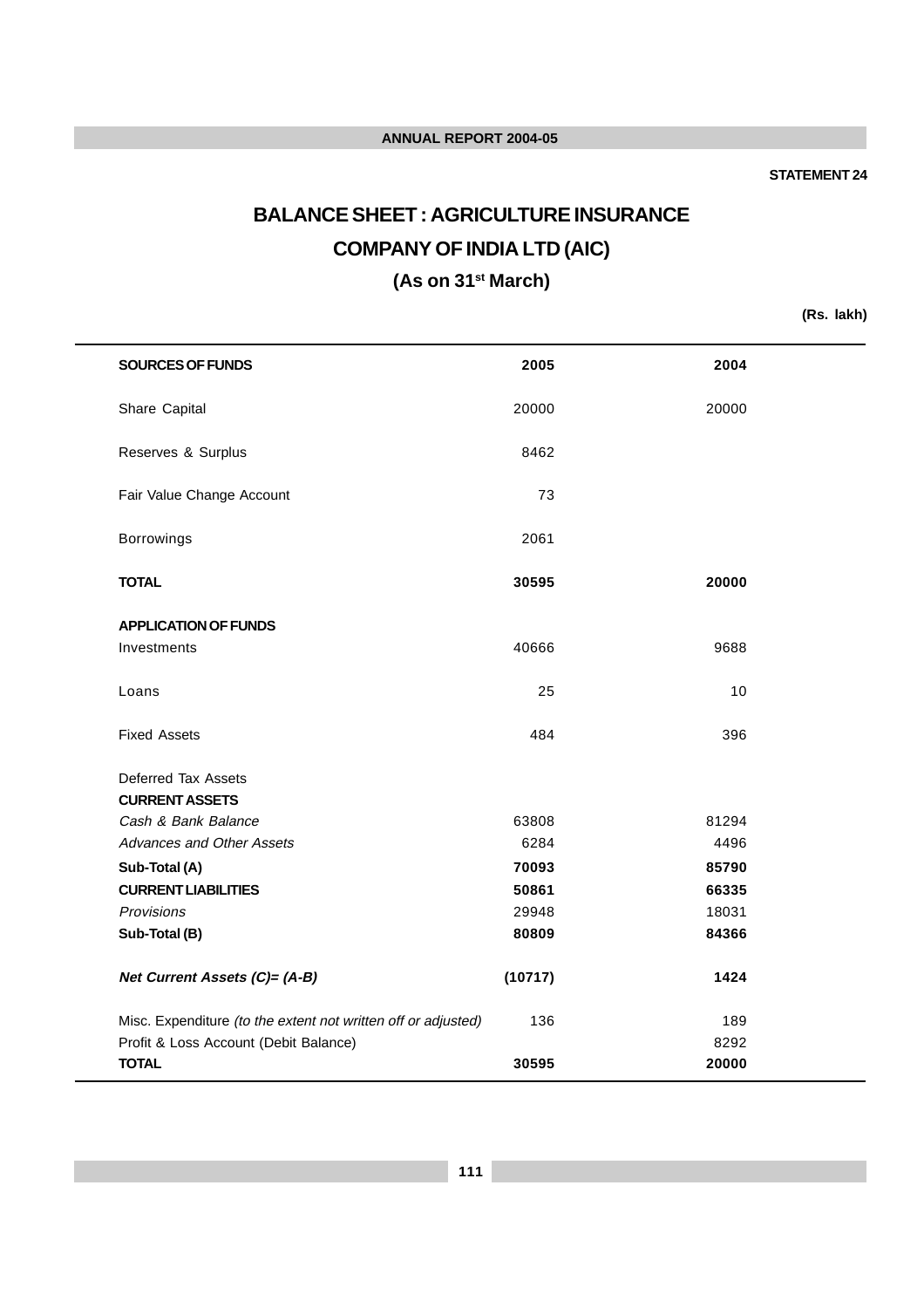### **STATEMENT 25**

# **NET RETENTIONS OF NON-LIFE INSURERS**

# **2004-05**

**(Per cent)**

| <b>Department</b>            | <b>Net Retentions</b> |  |
|------------------------------|-----------------------|--|
| Fire                         | 76.00                 |  |
| Marine cargo                 | 85.07                 |  |
| Marine Hull                  | 25.55                 |  |
| <b>Miscellaneous (Total)</b> | 88.35                 |  |
| Engineering                  | 75.78                 |  |
| Motor                        | 99.64                 |  |
| Aviation                     | 23.53                 |  |
| <b>Total</b>                 | 86.45                 |  |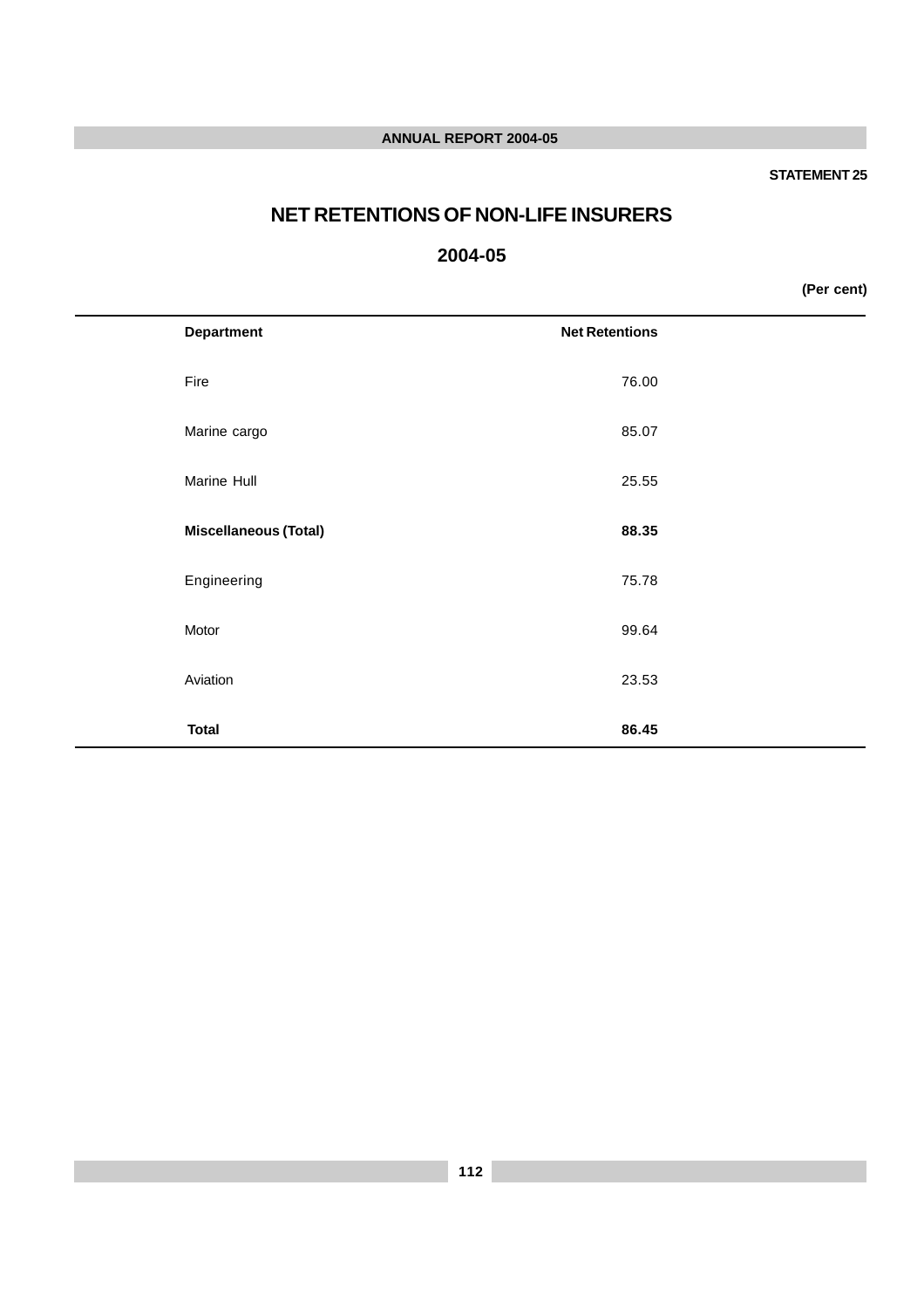| (Rs. Lakh) | TOTAL  | 2003-04               | 339110   | 404568    | 283211   | 306819 | 1333708   | 25776          | 16104    | 32223       | 34350    | 48673         | 47651         | 9703          | 11293      | 225773    | 1559481     |
|------------|--------|-----------------------|----------|-----------|----------|--------|-----------|----------------|----------|-------------|----------|---------------|---------------|---------------|------------|-----------|-------------|
|            |        | 2004-05               | 379991   | 421081    | 301778   | 294446 | 1397296   | 33070          | 16169    | 49664       | 44824    | 87387         | 85162         | 16925         | 17563      | 350764    | 1748060     |
|            |        | 2003-04               | 18718    | 25921     | 21893    | 30014  | 96546     | 1338           | 1319     | 2449        | 3089     | 4359          | 2072          | 582           |            | 15208     | 111754      |
|            | Marine | 2004-05               | 25129    | 25249     | 23541    | 24380  | 98299     | 1680           | 1270     | 3087        | 4085     | 8253          | 4496          | 1590          | 50         | 24511     | 122810      |
|            |        | 2003-04               | 268815   | 301127    | 208918   | 213673 | 992533    | 19385          | 10149    | 15486       | 23417    | 20368         | 33550         | 6577          | 11257      | 140189    | 1132722     |
|            | Misc   | 2004-05               | 301098   | 316944    | 228842   | 210975 | 1057859   | 25089          | 9541     | 29299       | 32368    | 51389         | 58724         | 10557         | 17332      | 234299    | 1292158     |
|            | Fire   | $\frac{5}{2}$<br>2003 | 51577    | 77520     | 52400    | 63132  | 244629    | 5053           | 4636     | 14288       | 7844     | 23946         | 12029         | 2544          | 36         | 70376     | 315005      |
|            |        | 2004-05               | 53764    | 78888     | 49395    | 59091  | 241138    | 6301           | 5358     | 17278       | 8371     | 27745         | 21942         | 4778          | 181        | 91954     | 333092      |
|            |        | Company               | NATIONAL | NEW INDIA | ORIENTAL | UNITED | Sub-Total | ROYAL SUNDARAM | RELIANCE | IFFCO-TOKIO | TATA AIG | ICICI LOMBARD | BAJAJ ALLIANZ | CHOLAMANDALAM | HDFC CHUBB | Sub-Total | Grand Total |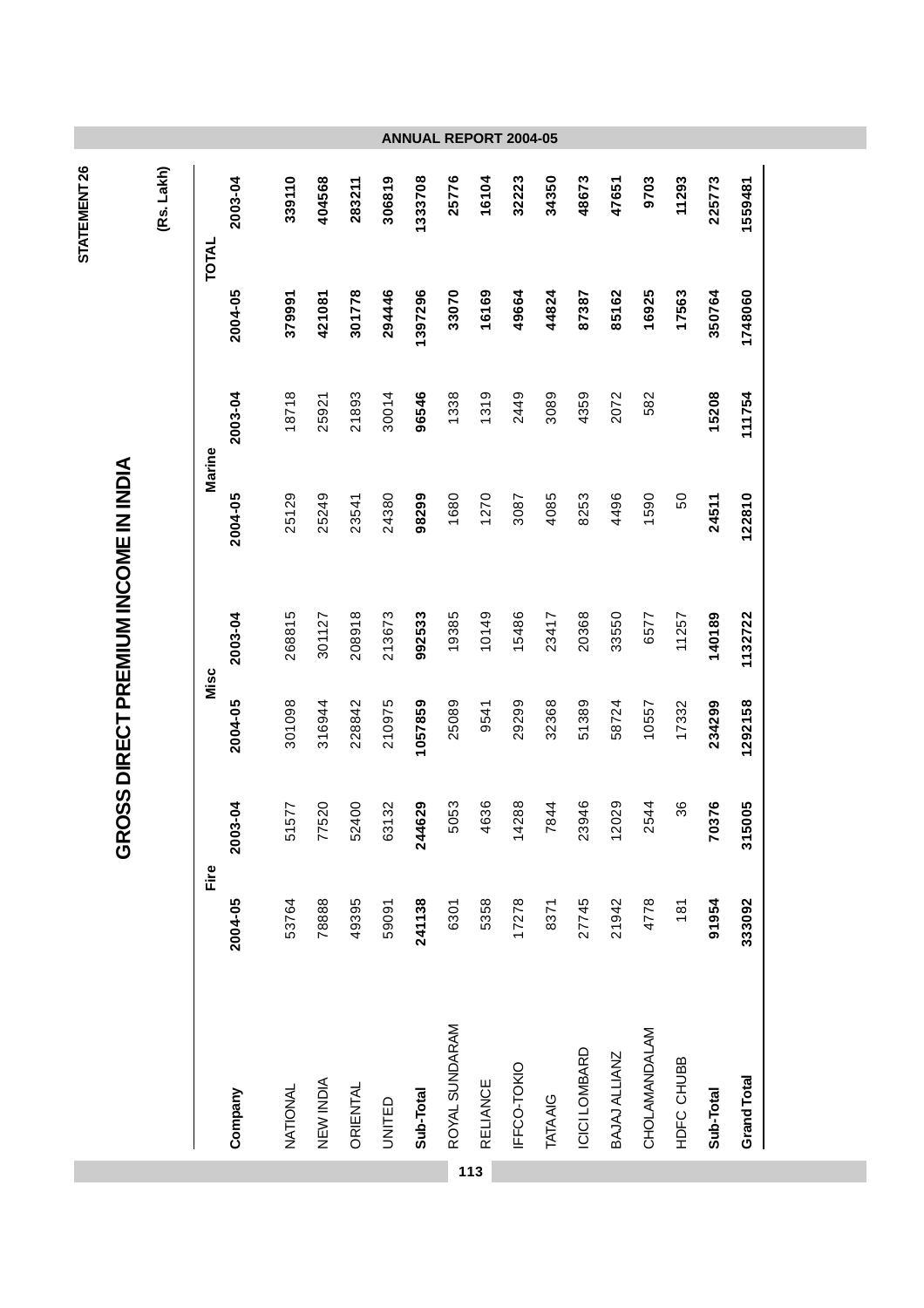|     |                 |         |         |         | NET PREMIUM INCOME (Earned)* |               |         |         |            |
|-----|-----------------|---------|---------|---------|------------------------------|---------------|---------|---------|------------|
|     |                 |         |         |         |                              |               |         |         | (Rs. Lakh) |
|     |                 | Fire    |         | Misc    |                              |               | Marine  |         | TOTAL      |
|     | Company         | 2004-05 | 2003-04 | 2004-05 | 2003-04                      | 2004-05       | 2003-04 | 2004-05 | 2003-04    |
|     | NATIONAL        | 35259   | 34828   | 219855  | 184137                       | 11300         | 19816   | 266414  | 238781     |
|     | NEW INDIA       | 79884   | 79419   | 279536  | 259483                       | 17297         | 20043   | 376717  | 358945     |
|     | ORIENTAL        | 33690   | 32914   | 166843  | 151453                       | 11784         | 12879   | 212317  | 197246     |
|     | UNITED          | 42548   | 42117   | 162387  | 158377                       | 11329         | 13170   | 216264  | 213664     |
|     | Sub-Total       | 191381  | 89278   | 828621  | 753450                       | 51710         | 65908   | 1071712 | 1008636    |
|     | ROYAL SUNDARAM  | 1909    | 1340    | 14581   | 11191                        | 838           | 692     | 17328   | 13223      |
|     | RELIANCE        | 1625    | 900     | 2847    | 1551                         | 330           | 181     | 4802    | 2632       |
| 114 | IFFCO TOKIO     | 3158    | 2432    | 12777   | 6572                         | 1602          | 1019    | 17537   | 10023      |
|     | <b>TATA AIG</b> | 810     | 823     | 20148   | 12020                        | 1802          | 1519    | 22760   | 14362      |
|     | ICICI LOMBARD   | 3616    | 2388    | 16353   | 4872                         | 1591          | 649     | 21560   | 7909       |
|     | BAJAJ ALLIANZ   | 5264    | 2641    | 30241   | 19728                        | 1586          | 696     | 37091   | 23065      |
|     | CHOLAMANDALAM   | 1085    | 338     | 5639    | 1895                         | 380           | 150     | 7104    | 2383       |
|     | HDFC CHUBB      | 109     |         | 11801   | 3986                         | $\frac{6}{5}$ |         | 11926   | 3986       |
|     | Sub-Total       | 17576   | 10862   | 114387  | 61815                        | 8145          | 4906    | 140108  | 77583      |
|     | Grand Total     | 208957  | 200140  | 943008  | 815265                       | 59855         | 70814   | 1211820 | 1086219    |

STATEMENT 27 **STATEMENT 27**

> \*Premiums net of unexpired risk reserve \*Premiums net of unexpired risk reserve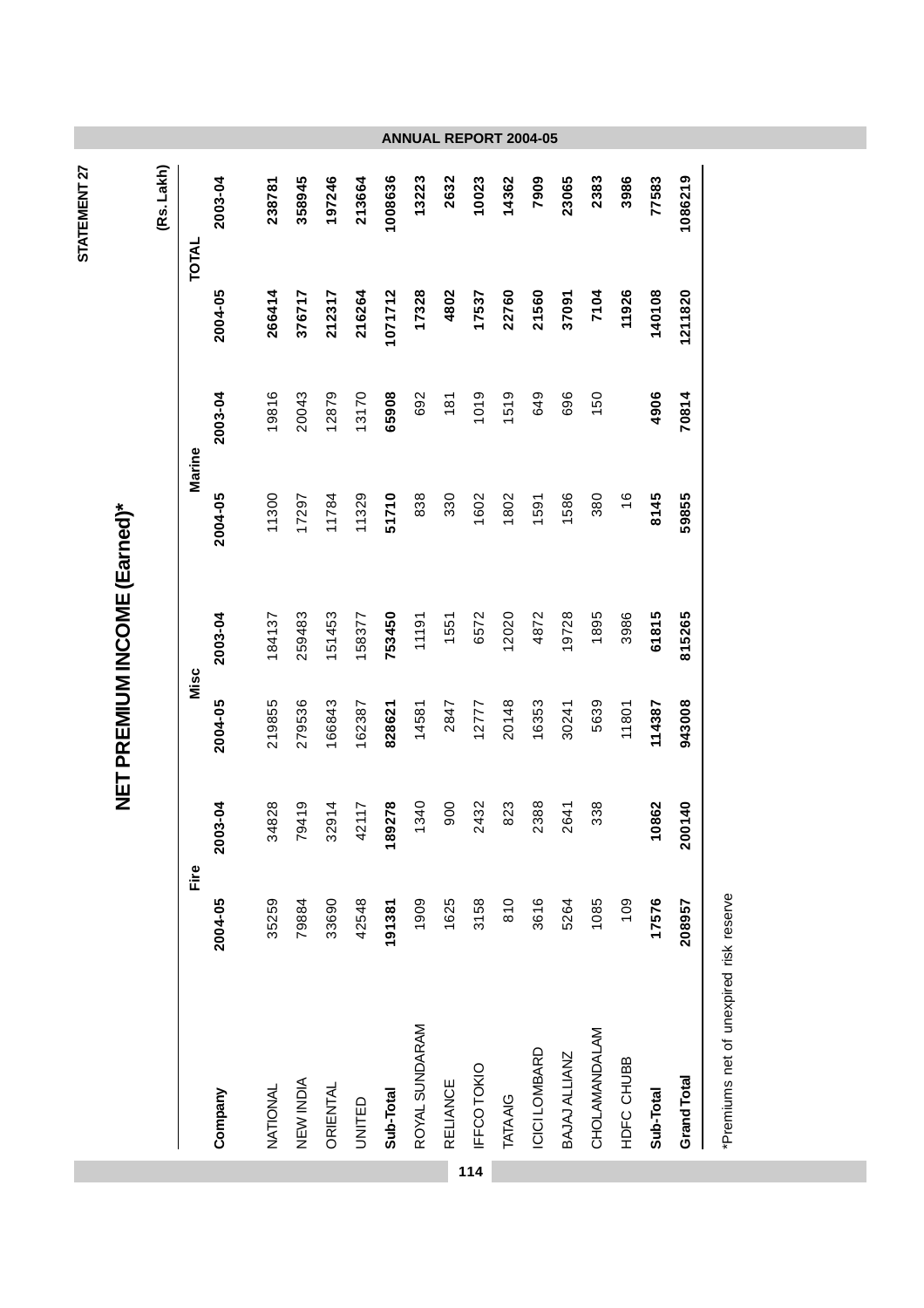|                                                |                 |         |            |                    |        |                                   | <b>ANNUAL REPORT 2004-05</b>    |                         |                       |                         |           |                         |                                  |                   |                                                        |                      |                                                      |
|------------------------------------------------|-----------------|---------|------------|--------------------|--------|-----------------------------------|---------------------------------|-------------------------|-----------------------|-------------------------|-----------|-------------------------|----------------------------------|-------------------|--------------------------------------------------------|----------------------|------------------------------------------------------|
| (Rs. Lakh)                                     |                 | 2003-04 | 1032800    | 825330             | 79.91% | 405154                            | 39.23%                          | 24164                   | 2.34%                 | (221848)                | $-21.48%$ | 381820                  | (3113)                           | 156859            | 21027                                                  | 135832               |                                                      |
|                                                | TOTAL           | 2004-05 | 1111795    | 907539             | 81.63% | 422112                            | 37.97%                          | 40082                   | 3.61%                 | (257938)                | $-23.20%$ | 433018                  | (2169)                           | 172911            | 55751                                                  | 117160               |                                                      |
|                                                |                 | 2003-04 | 215136     | 184217             | 85.63% | 83413                             | 38.77%                          | 1473                    | 0.68%                 | (53967)                 | $-25.09%$ | 94560                   | (1254)                           | 39339             | 1295                                                   | 38044                |                                                      |
|                                                | UNITED          | 2004-05 | 217266     | 199853             | 91.99% | 91081                             | 41.92%                          | 1001                    | 0.46%                 | (74669)                 | $-34.37%$ | 107029                  | (530)                            | 31830             | 1059                                                   | 30771                |                                                      |
| ERIENCE AND PROFITS OF PUBLIC SECTOR COMPANIES |                 | 2003-04 | 250865     | 210990             | 84.10% | 80474                             | 32.08%                          | 12084                   | 4.82%                 | (52683)                 | $-21.00%$ | 66268                   | (6285)                           | 7300              | 178                                                    | 7122                 |                                                      |
|                                                | NATIONAL        | 2004-05 | 283216     | 226350             | 79.92% | 93769                             | 33.11%                          | 16802                   | 5.93%                 | (53705)                 | $-18.96%$ | 68517                   | (690)                            | 14122             | 1009                                                   | 13113                |                                                      |
|                                                |                 | 2003-04 | 203304     | 158765             | 78.09% | 84769                             | 41.70%                          | 6058                    | 2.98%                 | (46288)                 | $-22.77%$ | 94313                   | (2595)                           | 45430             | 13786                                                  | 31644                |                                                      |
|                                                | ORIENTAL        | 2004-05 | 221802     | 190838             | 86.04% | 82618                             | 37.25%                          | 9485                    | 4.28%                 | (61139)                 | $-27.56%$ | 108219                  | $\overline{5}$                   | 47171             | 14118                                                  | 33053                |                                                      |
|                                                | ≤               | 2003-04 | 363495     | 271358             | 74.65% | 56498<br>$\overline{\phantom{0}}$ | 43.05%                          | 4549                    | 1.25%                 | (68910)                 | $-18.96%$ | 126679                  | 7021                             | 64790             | 5768                                                   | 59022                |                                                      |
|                                                | <b>NEW INDI</b> | 2004-05 | 389511     | 290498             | 74.58% | 154644                            | 39.70%                          | 12794                   | 4.31%                 | (68425)                 | $-17.57%$ | 149253                  | (1040)                           | 79788             | 39565                                                  | 40223                |                                                      |
|                                                |                 |         | NETPREMIUM | NET CLAIMS PAYABLE |        | COMMISSION, EXPENSES OF           | MANAGEMENT AND<br>OTHER CHARGES | INCREASE IN RESERVE FOR | <b>UNEXPIRED RISK</b> | UNDERWRITING PROFT/LOSS |           | GROSS INVESTMENT INCOME | OTHER INCOME LESS OTHER<br>OUTGO | PROFIT BEFORE TAX | SOURCE AND PROVISION FOR TAX<br>INCOME TAX DEDUCTED AT | NET PROFIT AFTER TAX | Note: Figures in brackets indicates negative amounts |
|                                                |                 |         |            |                    |        |                                   |                                 |                         | 115                   |                         |           |                         |                                  |                   |                                                        |                      |                                                      |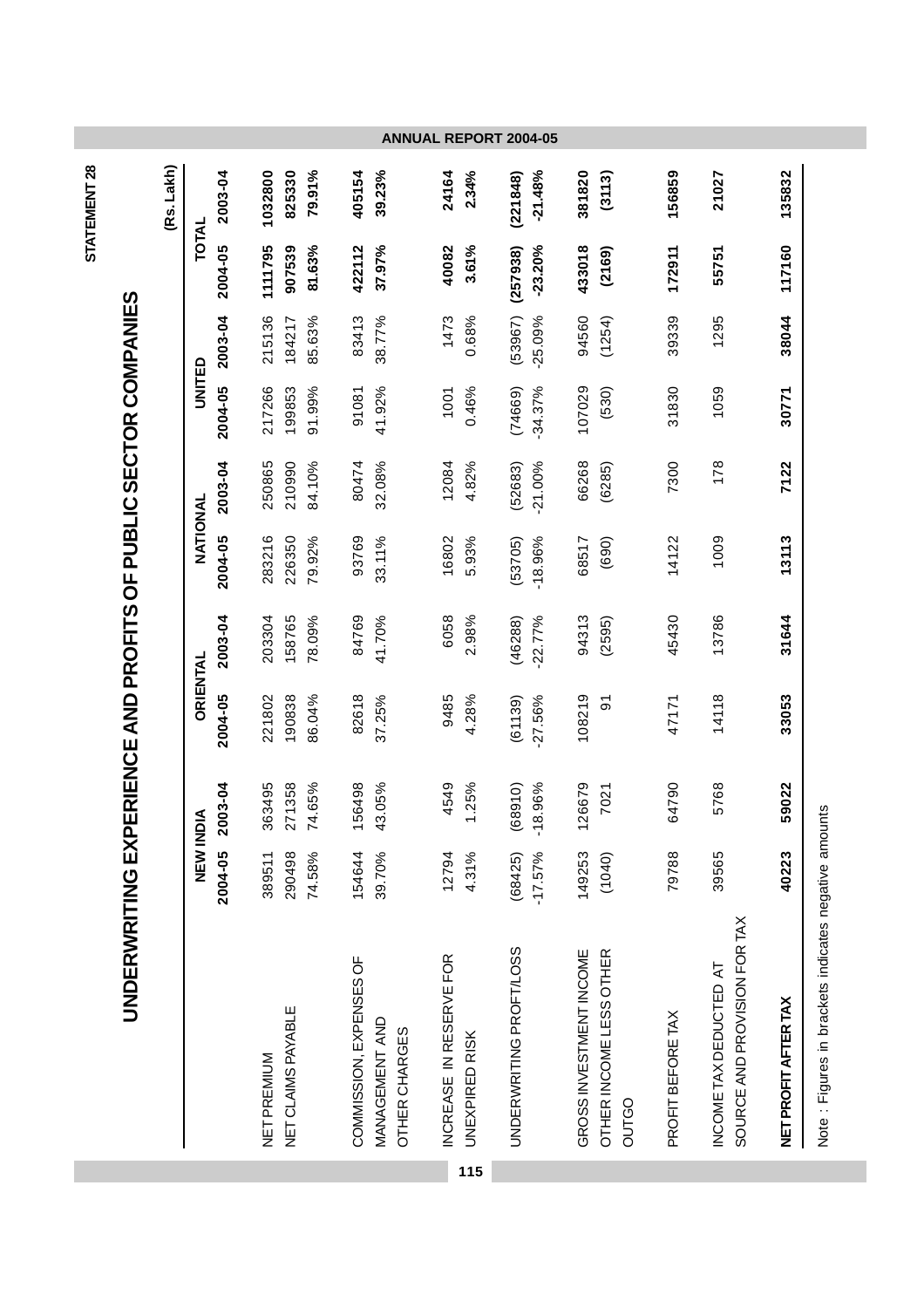|                                                         | (Rs. lakh) | 2003-04                                                             | 106603      | 54336<br>50.97%        | 27.78%<br>29617                                            | 29023<br>27.23%                           | $-5.98%$<br>(6373)                        | 15432                             | (494)                            | 8565              | 1861                                                      | 6704                 |
|---------------------------------------------------------|------------|---------------------------------------------------------------------|-------------|------------------------|------------------------------------------------------------|-------------------------------------------|-------------------------------------------|-----------------------------------|----------------------------------|-------------------|-----------------------------------------------------------|----------------------|
| STATEMENT 29                                            |            | TOTAL<br>2004-05                                                    | 178202      | 91173<br>51.16%        | 27.32%<br>48687                                            | 38092<br>$21.38\%$                        | 250<br>0.14%                              | 18442                             | (682)                            | 18010             | 5820                                                      | 12190                |
|                                                         |            | CHUBB                                                               | 8867        | 34.99%<br>3103         | 4265                                                       | 4882<br>55.06%                            | $-38.15%$<br>(3383)                       | 1246                              | (82)                             | (2219)            |                                                           | (2219)               |
|                                                         |            |                                                                     | 13425       | 58.94%<br>7913         | 42.30% 48.10%<br>5679                                      | 11.17%<br>1500                            | (1667)                                    | 1139                              | (271)                            | (799)             |                                                           | (799)                |
|                                                         |            |                                                                     | 4832        | 43.23%<br>2089         | 51.03%<br>2466                                             | 50.68%<br>2449                            | (2172)                                    | 1554                              | က                                | (615)             |                                                           | (615)                |
| <b>PERIENCE AND PROFITS OF PRIVATE SECTOR COMPANIES</b> |            | 2004-05 2003-04 2004-05 2003-04<br>ICICI LOMBARD CHOLAMANDALAM HDFC | 8947        | 61.16%<br>5472         | 34.12%<br>3053                                             | 1843<br>20.60%                            | $-15.88\% -44.95\% -12.42\%$<br>(1421)    | 1076                              | ≓                                | (334)             |                                                           | (334)                |
|                                                         |            |                                                                     | 12981       | 53.96%<br>7005         | $-6.94%$<br>(901)                                          | 5073<br>39.08%                            | 13.90%<br>1804                            | 2547                              | (127)                            | 4224              | 1046                                                      | 3178                 |
|                                                         |            |                                                                     | 32089       | 48.23%<br>15476        | 18.12%<br>5815                                             | 10528<br>32.81%                           | 0.84%<br>270                              | 5138                              | (21)                             | 5387              | 553                                                       | 4834                 |
|                                                         |            | 2003-04 2004-05 2003-04                                             | 13334       | 54.63%<br>7285         | 21.15%<br>2820                                             | 24.83%<br>3311                            | (82)<br>$-0.61%$                          | 1502                              |                                  | 1420              | 462                                                       | 958                  |
|                                                         |            | IFFCO TOKIO<br>2004-05                                              | 23476       | 11923<br>50.79%        | 5193<br>22.12%                                             | 5939<br>25.30%                            | 1.79%<br>421                              | 1881                              | 82                               | 2364              | 892                                                       | 1472                 |
|                                                         |            |                                                                     | 3454        | 68.73%<br>2374         | 798<br>23.10%                                              | 822<br>23.80%                             | $-15.63%$<br>(540)                        | 1624                              | (35)                             | 1049              | 149                                                       | $\frac{8}{2}$        |
|                                                         |            | 2004-05 2003-04<br>RELIANCE                                         | 6196        | 61.91%<br>3836         | 23.63%<br>1464                                             | 22.49%<br>1393                            | $-8.03%$<br>(497)                         | 1399                              | (181)                            | 721               | 138                                                       | 583                  |
|                                                         |            | 2003-04<br>$\frac{6}{4}$                                            | 18864       | 8458<br>44.84%         | 7039<br>37.31%                                             | 4502<br>23.87%                            | $-6.02%$<br>(1135)                        | 2109                              | (248)                            | 726               | (804)                                                     | 1530                 |
|                                                         |            | <b>TATA</b><br>2004-05                                              | 25977       | 12549<br>48.31%        | 38.52%<br>10006                                            | 3217<br>12.39%                            | 205<br>0.79%                              | 2576                              | (341)                            | 2440              | 1216                                                      | 1224                 |
|                                                         |            |                                                                     | 28641       | 15061                  | 7892                                                       | 5577                                      | 0.39%<br>$\overline{11}$                  | 3060                              | $\overline{ }$                   | 3178              | 1008                                                      | 2170                 |
|                                                         |            |                                                                     | 47929       | 47.22% 52.59%<br>22633 | 22.36% 27.55%<br>10718                                     | 22.61% 19.47%<br>10837                    | 3741<br>7.81%                             | 3888                              | 57                               | 7696              | 2987                                                      | 4709                 |
| <b>UNDERWRITING EXI</b>                                 |            | ROYAL SUNDARAM BAJAJ ALLIANZ<br>2003-04 2004-05 2003-04             | 15630       | 57.33%<br>8961         | 33.51%<br>5238                                             | 15.40%<br>2407                            | $-6.24%$<br>(976)                         | 1790                              | (12)                             | 802               |                                                           | 802                  |
|                                                         |            | 2004-05                                                             | 20162       | 56.40%<br>11371        | 6759<br>33.52%                                             | 2834<br>14.06%                            | $-3.98%$<br>(802)                         | 1345                              | $\circledR$                      | 535               | 34                                                        | 501                  |
|                                                         |            |                                                                     | NET PREMIUM | NET CLAIMS PAYABLE     | COMMISSION, EXPENSES<br>AND OTHER CHARGES<br>OF MANAGEMENT | INCREASE IN RESERVE<br>FOR UNEXPIRED RISK | <b>UNDERWRITING</b><br><b>PROFIT/LOSS</b> | GROSS INVESTMENT<br><b>INCOME</b> | OTHER INCOME LESS<br>OTHER OUTGO | PROFIT BEFORE TAX | INCOME TAX DEDUCTED<br>PROVISION FOR TAX<br>AT SOURCE AND | NET PROFIT AFTER TAX |
|                                                         |            |                                                                     |             |                        |                                                            |                                           |                                           | 116                               |                                  |                   |                                                           |                      |

**College**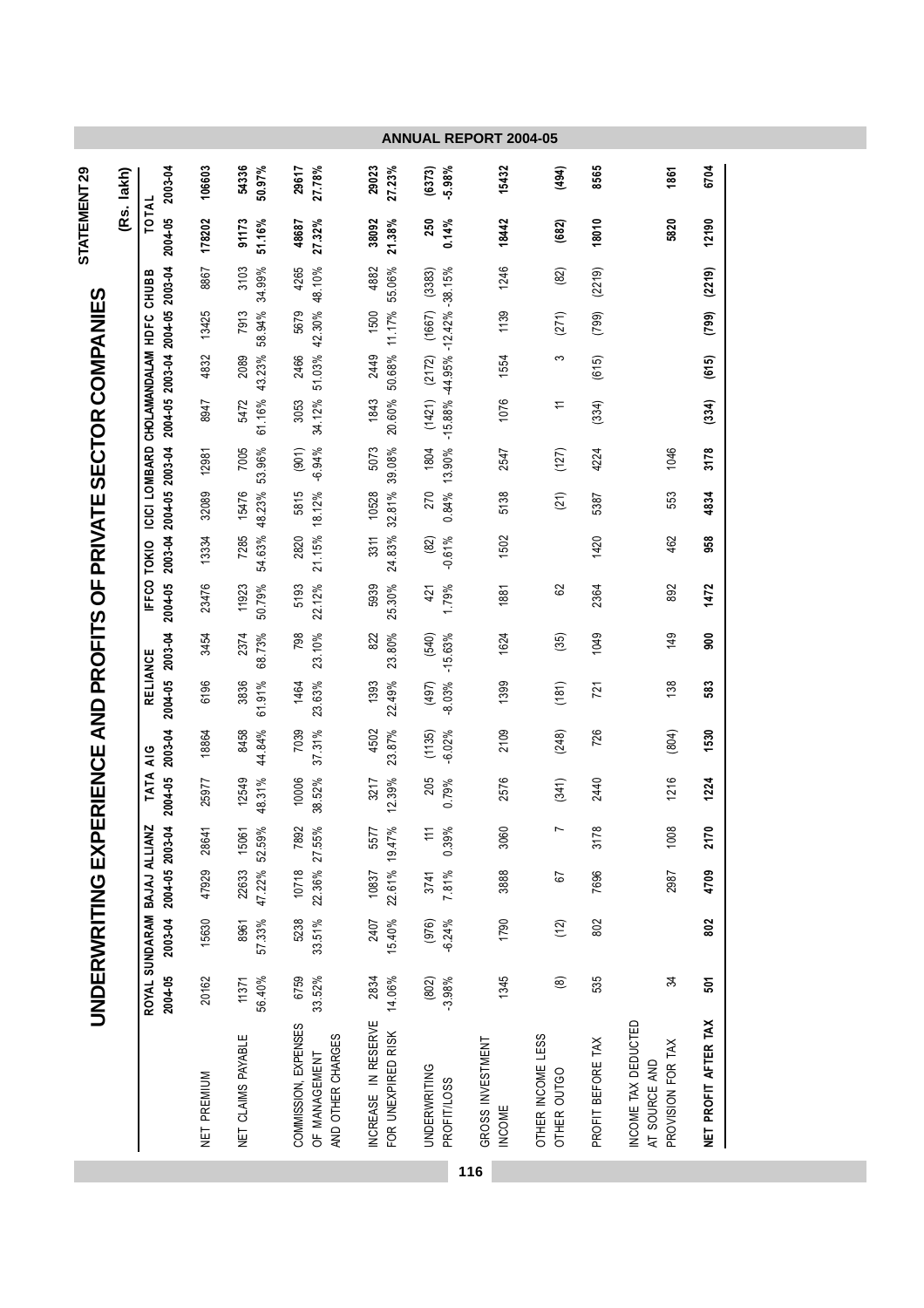STATEMENT 30 **STATEMENT 30**

| Incurred Claims Ratio                              |
|----------------------------------------------------|
|                                                    |
| Misc                                               |
| (Per cent)<br>Fire Marine                          |
| 58.42<br>39.35                                     |
| 271358                                             |
| 158765<br>Misc 2004-05 2003-04<br>290498<br>190838 |
| (Rs. lakh)<br>247946<br>166994                     |
| Marine                                             |
| Fire                                               |
| 2003-04                                            |
| 2004-05<br>(Rs. lakh)                              |
| Misc                                               |
|                                                    |
|                                                    |
| <b>PARTICULARS</b>                                 |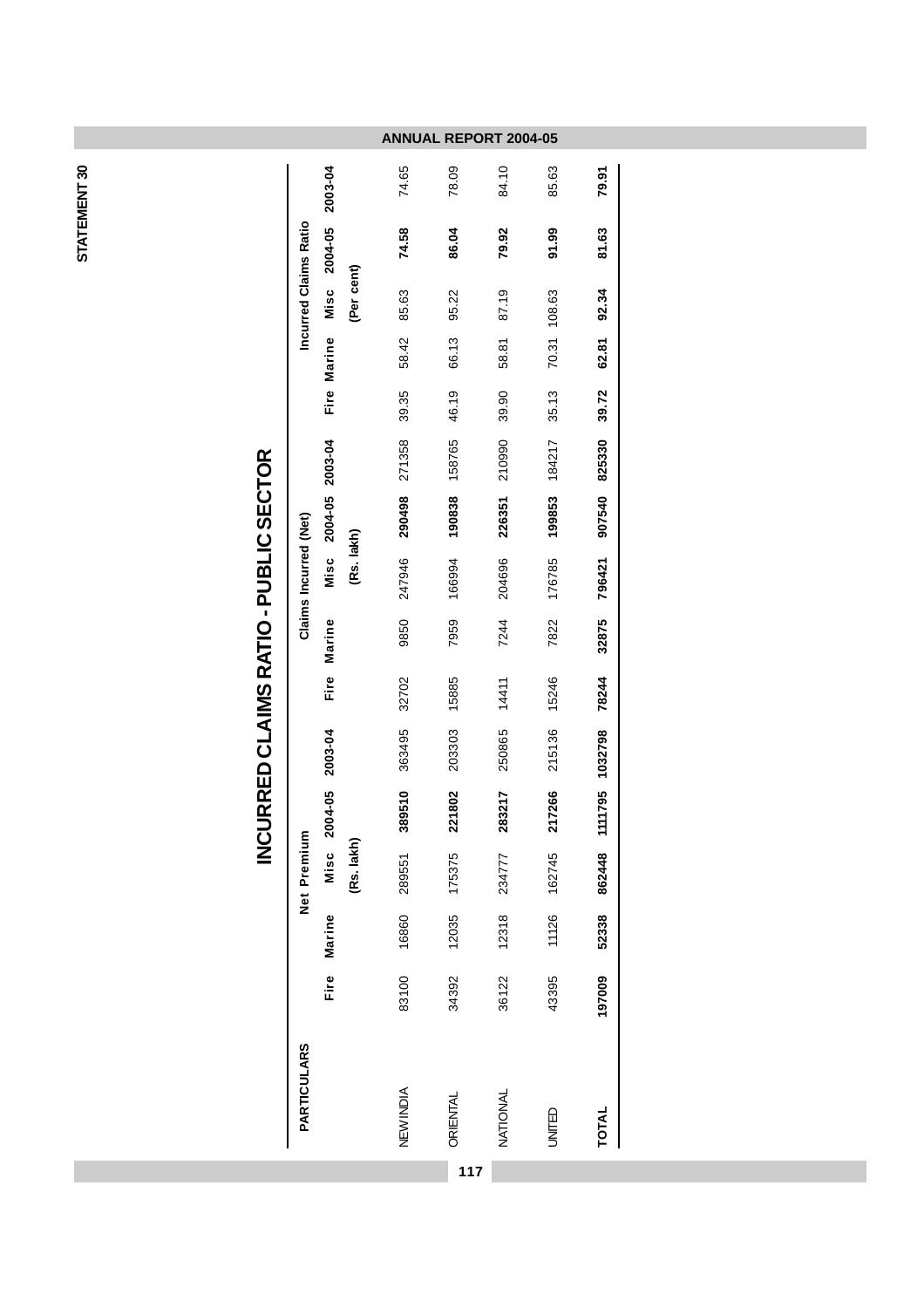|                       |                 |            |                |               |                 | ANNUA           | <b>REPORT</b> | 2004-05       |               |                  |              |
|-----------------------|-----------------|------------|----------------|---------------|-----------------|-----------------|---------------|---------------|---------------|------------------|--------------|
|                       | 2003-04         |            | 57.33          | 52.58         | 44.84           | 68.72           | 54.64         | 53.96         | 43.22         | 34.99            | 50.97        |
| Incurred Claims Ratio | Misc 2004-05    |            | 56.39          | 47.22         | 48.31           | 61.91           | 50.79         | 48.23         | 61.16         | 58.94            | 51.16        |
|                       |                 | (Per cent) | 58.61          | 46.78         | 47.35           | 71.95           | 48.10         | 45.60         | 63.31         | 59.54            | 50.75        |
|                       | Fire Marine     |            | 57.05          | 88.48         | 62.17           | 54.42           | 113.36        | 126.69        | 73.95         | 28.17            | 87.82        |
|                       |                 |            | 40.56          | 36.95         | 39.89           | 42.58           | 36.30         | 33.81         | 47.99         | 24.98            | 37.91        |
|                       |                 |            | 8961           | 15061         | 8458            | 2374            | 7285          | 7005          | 2089          | 3103             | 54337        |
|                       | 2004-05 2003-04 |            | 11370          | 22633         | 12549           | 3836            | 11923         | 15476         | 5472          | 7913             | 91173        |
| Claims Incurred (Net) | Misc            | (Rs. lakh) | 9855           | 18197         | 10928           | 2801            | 8881          | 11925         | 4376          | 7853             | 74815        |
|                       | Marine          |            | 545            | 1890          | 1301            | 250             | 1797          | 2107          | 340           | $\infty$         | 8238         |
|                       | <b>Fire</b>     |            | 971            | 2546          | 321             | 785             | 1245          | 1445          | 756           | 52               | 8120         |
|                       | 2003-04         |            | 15631          | 28641         | 18864           | 3455            | 13334         | 12982         | 4833          | 8867             | 106607       |
|                       | 2004-05         |            | 20162          | 47929         | 25977           | 6196            | 23476         | 32089         | 8947          | 13425            | 78201<br>↽   |
| Net Premium           | Misc            | (Rs. lakh) | 16814          | 38901         | 23081           | 3893            | 18462         | 26153         | 6912          | 13189            | 147405       |
|                       | Marine          |            | 955            | 2136          | 2093            | 460             | 1585          | 1663          | 459           | 29               | 9380         |
|                       | Fire            |            | 2393           | 6892          | 804             | 1843            | 3428          | 4272          | 1576          | 208              | 21416        |
| <b>PARTICULARS</b>    |                 |            | ROYAL SUNDARAM | BAJAJ ALLIANZ | <b>TATA AIG</b> | <b>RELIANCE</b> | IFFCOTOKIO    | ICICI LOMBARD | CHOLAMANDALAM | <b>HDFCCHUBB</b> | <b>TOTAL</b> |
|                       |                 |            |                |               |                 |                 | 118           |               |               |                  |              |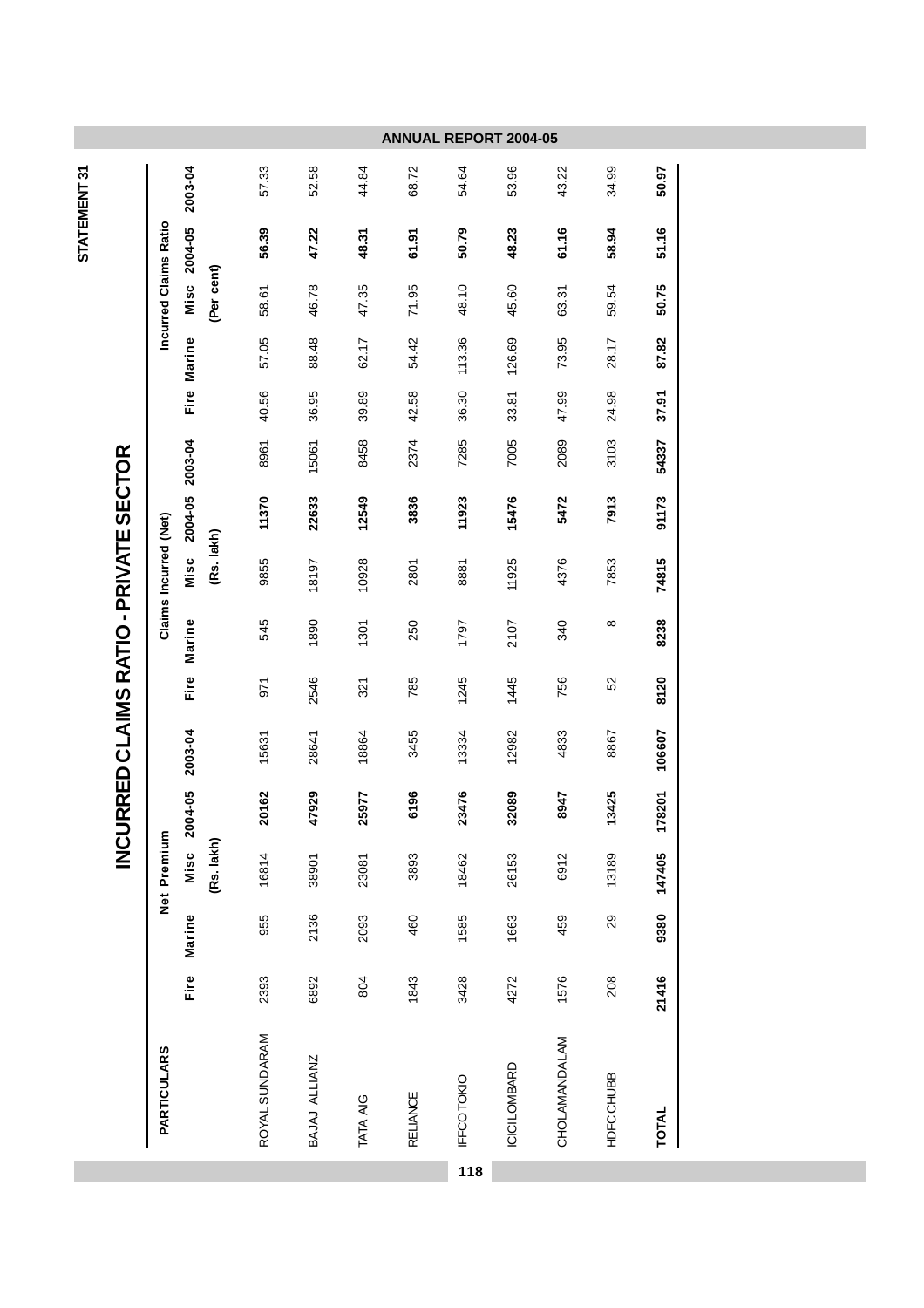#### **STATEMENT 32**

# **EQUITY SHARE CAPITAL OF INSURANCE COMPANIES**

**(Rs. Crore) Name of the insurer 2003-04 2004-05 Foreign Indian FDI (%) Promoter Promoter Life Insurers** HDFC Standard Life Insurance Co. Ltd. 255.50 320.00 47.52 272.48 14.90 ICICI-Prudential Life Insurance Co. Ltd. 675.00 925.00 240.50 684.50 26.00 Max New York Life Insurance Co. Ltd.  $346.08$   $466.08$   $121.18$   $344.90$   $26.00$ Kotak Mahindra Old Mutual Life Insurance Co. Ltd. 151.26 211.76 55.06 156.70 26.00 Birla Sun Life Insurance Co. Ltd. 290.00 350.00 91.00 259.00 26.00 TATA-AIG Life Insurance Co. Ltd. 231.00 321.00 83.46 237.54 26.00 SBI Life Insurance Co. Ltd. 175.00 350.00 91.00 259.00 26.00 ING Vysya Life Insurance Co. Ltd. 245.00 325.00 84.50 240.50 26.00 Metlife India Insurance Co. Ltd. 160.00 235.00 61.10 173.90 26.00 Bajaj Allianz Life Insurance Co. Ltd. 150.07 150.07 39.02 111.05 26.00 AMP Sanmar 160.00 217.10 56.45 160.65 26.00 AVIVA 242.80 319.80 83.15 236.65 26.00 Sahara India 157.00 157.00 0.00 157.00 0.00 **Sub Total 3238.71 4347.81 1053.93 3293.88** Life Insurance Corporation of India 5.00 5.00 5.00 **Total (Life) 3243.71 4352.81 1053.93 3298.88 Non-life insurers** Royal Sundaram Alliance Insurance Co. Ltd. 130.00 130.00 33.80 96.20 26.00 Reliance General Insurance Co. Ltd. 102.00 102.00 102.00 0.00 102.00 0.00 Bajaj Allianz General Insurance Co. 110.00 110.00 28.60 81.40 26.00 IFFCO-TOKIO General Insurance Co. 100.00 100.00 26.00 74.00 26.00 TATA AIG General Insurance Co. Ltd. 125.00 125.00 32.50 92.50 26.00 ICICI Lombard General Insurance 220.00 220.00 57.20 162.80 26.00 HDFC Chubb General Insurance 120.00 120.00 31.20 88.80 26.00 Cholamandalam MS General Insurance Co. Ltd. 141.96 141.96 36.91 105.05 26.00 **Sub Total** 1048.96 1048.96 246.21 802.75 United India Insurance Co. Ltd. 100.00 100.00 100.00 100.00 100.00 The New India Assurance Co. Ltd. 100.00 150.00 150.00 The Oriental Insurance Co.Ltd. 100.00 100.00 100.00 National Insurance Co. Ltd. 100.00 100.00 100.00 100.00 **Sub-Total 400.00 450.00 450.00 Total (Non-life) 1448.96 1498.96 246.21** 1252.75 **Export Credit Guarantee Corporation** 500.00 600.00 600.00 **Agriculture Insurance Company of India** 200.00 200.00 200.00 **General Insurance Corporation of India** 215.00 215.00 215.00 **GRAND TOTAL 5607.67 6866.77 1300.14 5566.63**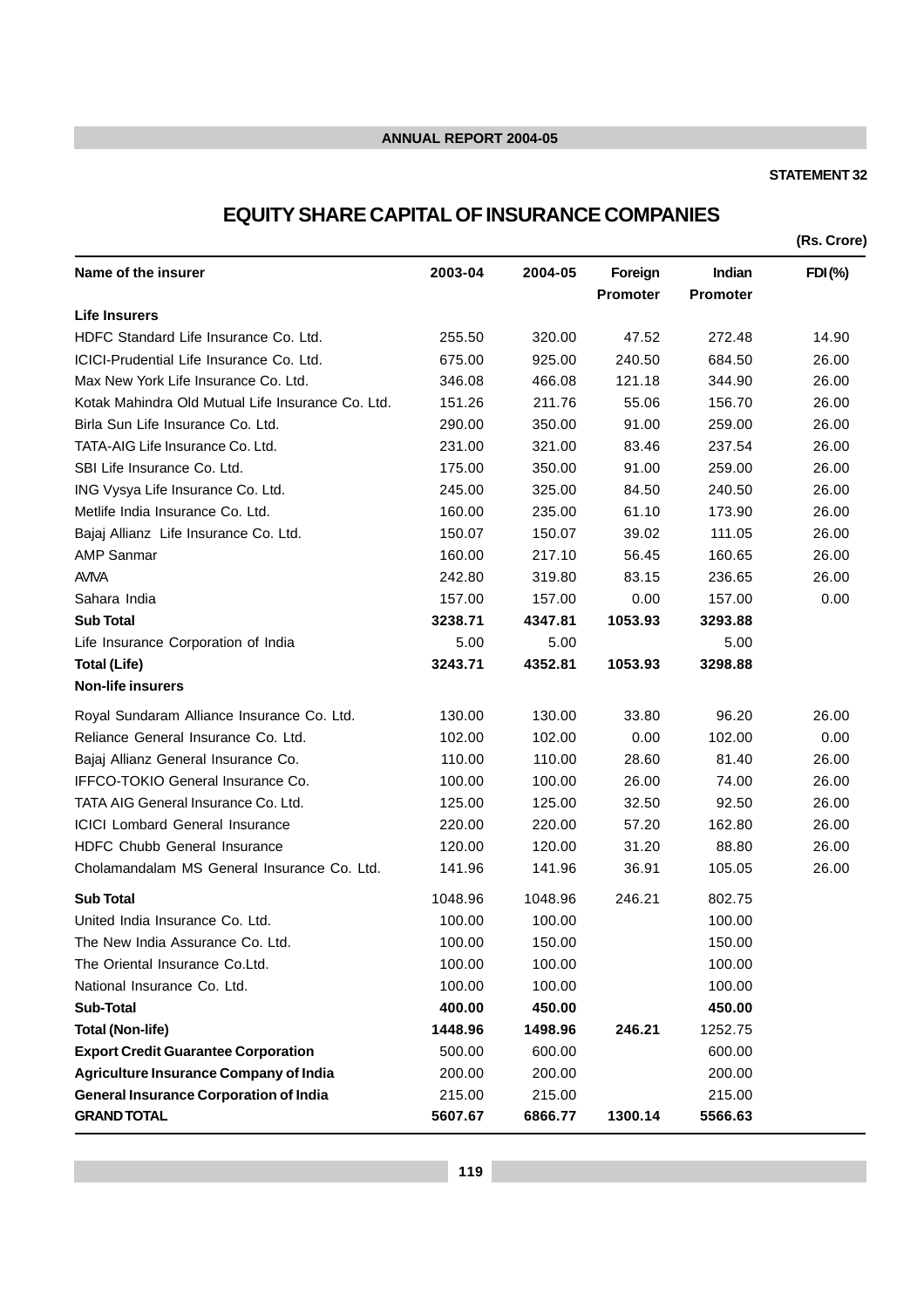#### **STATEMENT 33**

# **FEE STRUCTURE FOR INSURERS AND VARIOUS INTERMEDIARIES**

| SI.<br>No.     | Insurer/<br>Intermediary                 | Processing<br>Fee | <b>Registration</b><br>Fee                                                               | Renewal<br>Fee                                                                                                                                     | <b>Periodicity of</b><br>Renewal |
|----------------|------------------------------------------|-------------------|------------------------------------------------------------------------------------------|----------------------------------------------------------------------------------------------------------------------------------------------------|----------------------------------|
| 1              | Insurers (Life/Non life/<br>Reinsurance) |                   | Rs. 50,000                                                                               | 1/10th of 1 percent of Gross<br>Direct Premium written in india<br>subject to minimum of Rs. 50,000<br>and maximum of Rs. 5 crore                  | Every year<br>(by 31st December) |
| $\overline{2}$ | <b>Third Party</b><br>Administrators     | Rs. 20,000        | Rs. 30,000                                                                               | Rs. 30,000                                                                                                                                         | 3 years                          |
| 3              | <b>Brokers</b><br>Direct Broker          |                   | Rs. 25,000                                                                               | 0.50 per cent of brokerage & fee<br>earned in the preceding financial year<br>subject to minimum of Rs. 25,000<br>and maximum of Rs. 1,00,000      | 3 years                          |
|                | Reinsurance Broker                       |                   | Rs. 75,000                                                                               | 0.50 per cent of brokerage &<br>fee earned in the preceding<br>financial year subject to minimum<br>of Rs. 75,000 and maximum of<br>Rs. 3,00,000   | 3 years                          |
|                | Composite Broker                         |                   | Rs. 1,25,000                                                                             | 0.50 per cent of brokerage & fee<br>earned in the preceding financial<br>year subject to minimum of<br>Rs. 1,25,000 and maximum of<br>Rs. 5,00,000 | 3 years                          |
| 4              | Surveyors and                            |                   |                                                                                          |                                                                                                                                                    |                                  |
|                | Loss Assessors<br>Individual Category    | A<br>В<br>C       | Rs. 10,000<br>Rs. 7,500<br>Rs. 5,000                                                     | Rs. 200 for every category                                                                                                                         | 5 years                          |
|                | Corporate Category                       | Α<br>B<br>C       | Rs. 25,000<br>Rs. 20,000<br>Rs. 15,000                                                   | Rs. 200 for every category                                                                                                                         | 5 years                          |
| 5              | Corporate Agents                         |                   | Rs. 250 for<br>corporate<br>insurance<br>executive<br>Rs. 500 for<br>specified<br>person | Rs. 250                                                                                                                                            | 3 years                          |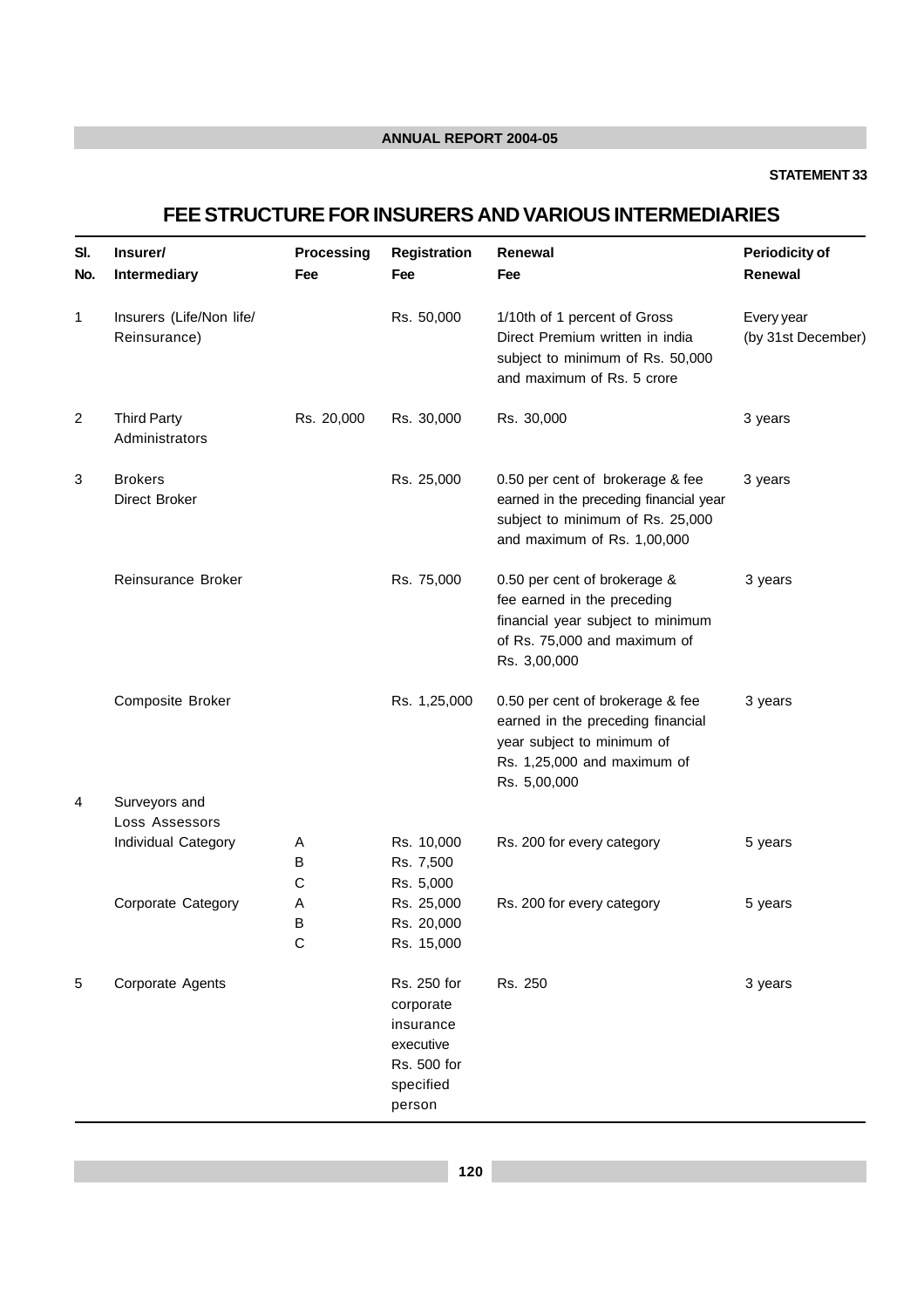|                      | FUND WISE PATTERN OF INVESTMENTS OF LIFE INSURERS (As on 31st March) |                     |                      |                     |          |                        |                                |            |                                          |          |           | STATEMENT 34     |                              |
|----------------------|----------------------------------------------------------------------|---------------------|----------------------|---------------------|----------|------------------------|--------------------------------|------------|------------------------------------------|----------|-----------|------------------|------------------------------|
|                      |                                                                      |                     |                      |                     |          |                        |                                |            |                                          |          |           | (Rs. Crore)      |                              |
|                      |                                                                      |                     |                      |                     |          | LIFE FUND              |                                |            |                                          |          |           |                  |                              |
| <b>INSURER</b>       |                                                                      | C.G.SEC             |                      | <b>SG &amp; OAS</b> |          | <b>INFRASTRUCTURE/</b> |                                | INVESTMENT | <b>OTHER THAN</b>                        |          |           | <b>TOTAL</b>     |                              |
|                      |                                                                      |                     | (INCL C.G.SEC)       |                     |          | SOCIAL SECTOR          | EXPOSURE NORMS<br>(INCL. OTAI) | SUBJECT TO | <b>INVESTMENTS</b><br>APPROVED<br>(OTAI) |          |           | (LIFE FUND)<br>Ŝ |                              |
| PUBLIC SECTOR        | 2005                                                                 | 2004                | 2005                 | 2004                | 2005     | 2004                   | 2005                           | 2004       | 2005                                     | 2004     | 2005      | 2004             |                              |
| LIC(A)               |                                                                      | 167718.86 143126.27 | 306.87<br><b>206</b> | 172917.76           | 44660.40 | 38140.94               | 109861.60                      | 93378.18   | 26111.98                                 | 16693.50 | 361428.87 | 304436.88        |                              |
| PRIVATE SECTOR       |                                                                      |                     |                      |                     |          |                        |                                |            |                                          |          |           |                  |                              |
| <b>HDFCSTDLIFE</b>   | 286.29                                                               | 181.86              | 286.29               | 189.69              | 85.80    | 57.84                  | 108.67                         | 57.91      | 19.68                                    | 18.06    | 480.77    | 305.43           |                              |
| <b>MNYL</b>          | 109.09                                                               | 2.17                | 315.67               | 168.94              | 89.08    | 41.36                  | 31.62                          | 31.55      | 15.06                                    | 12.27    | 436.37    | 241.85           |                              |
| <b>ICICIPRU</b>      | 552.82                                                               | 382.25              | 552.82               | 382.25              | 159.04   | 04.58                  | 258.77                         | 171.61     | 75.82                                    | 55.00    | 970.63    | 658.45           |                              |
| <b>LISS</b>          | 84.73                                                                | 70.55               | 110.75               | 77.03               | 31.74    | 28.43                  | 27.58                          | 34.92      | 9.56                                     | 2.18     | 170.06    | 140.38           | <b>ANNUAL REPORT 2004-05</b> |
| TATA AIG             | 311.91                                                               | 178.78              | 311.91               | 178.78              | 64.66    | 34.80                  | 16.19                          | 7.07       | 1.33                                     | 0.00     | 392.76    | 220.65           |                              |
| KOTAKLIFE            | 108.11                                                               | 66.78               | 113.10               | 66.78               | 46.92    | 27.69                  | 40.64                          | 38.96      | 0.73                                     | 0.00     | 200.67    | 133.43           |                              |
| SBILIFE              | 587.78                                                               | 211.34              | 592.78               | 211.34              | 155.26   | 62.09                  | 212.86                         | 94.42      | 88.46                                    | 30.50    | 960.89    | 367.84           |                              |
| BAJAJ ALLIANZ        | 235.67                                                               | 141.37              | 235.67               | 141.37              | 74.02    | 46.27                  | 72.59                          | 34.27      | 20.89                                    | 0.00     | 382.28    | 221.91           |                              |
| METLIFE              | 101.51                                                               | 69.06               | 101.51               | 69.06               | 30.05    | 25.82                  | 25.63                          | 25.31      | 13.34                                    | 11.79    | 157.18    | 120.18           |                              |
| AMP SANMAR           | 63.54                                                                | 58.23               | 65.30                | 58.88               | 22.94    | 15.96                  | 22.47                          | 23.85      | 6.58                                     | 12.07    | 110.71    | 98.69            |                              |
| ING VYSYA            | 132.91                                                               | 37.68               | 132.91               | 37.68               | 46.63    | 5.68                   | 61.69                          | 21.92      | 14.30                                    | 6.44     | 241.22    | 75.28            |                              |
| AVIVA                | 79.70                                                                | 78.99               | 79.70                | 78.99               | 30.21    | 29.65                  | 35.04                          | 36.01      | 0.00                                     | 0.19     | 144.95    | 144.65           |                              |
| SAHARA LIFE          | 60.47                                                                | 60.19               | 102.90               | 115.09              | 24.27    | 5.73                   | 15.32                          | 22.47      | 0.01                                     | 3.60     | 142.48    | 143.29           |                              |
| TOTAL <sup>(B)</sup> | 2714.53                                                              | 1539.25             | 3001.31              | 1775.88             | 860.61   | 495.90                 | 929.07                         | 600.25     | 265.75                                   | 152.13   | 4790.98   | 2872.03          |                              |
| TOTAL (A+B)          | 170433.39                                                            | 144665.52           | 209908.18            | 174693.64           | 45521.01 | 38636.84               | 110790.66                      | 93978.43   | 26377.73                                 | 16845.63 | 366219.85 | 307308.91        |                              |
| Note: 1)             | C.G. SEC. - Central Government Securities.                           |                     |                      |                     |          |                        |                                |            |                                          |          |           | <del>Contd</del> |                              |

**121**

OTAI — Other than Approved Investments.<br>OAS — Other Approved Securities.<br>SG — State Government Securities. 2) OTAI — Other than Approved Investments.

3) OAS — Other Approved Securities.

4) SG — State Government Securities.  $\widehat{N}$   $\widehat{\sigma}$   $\widehat{\tau}$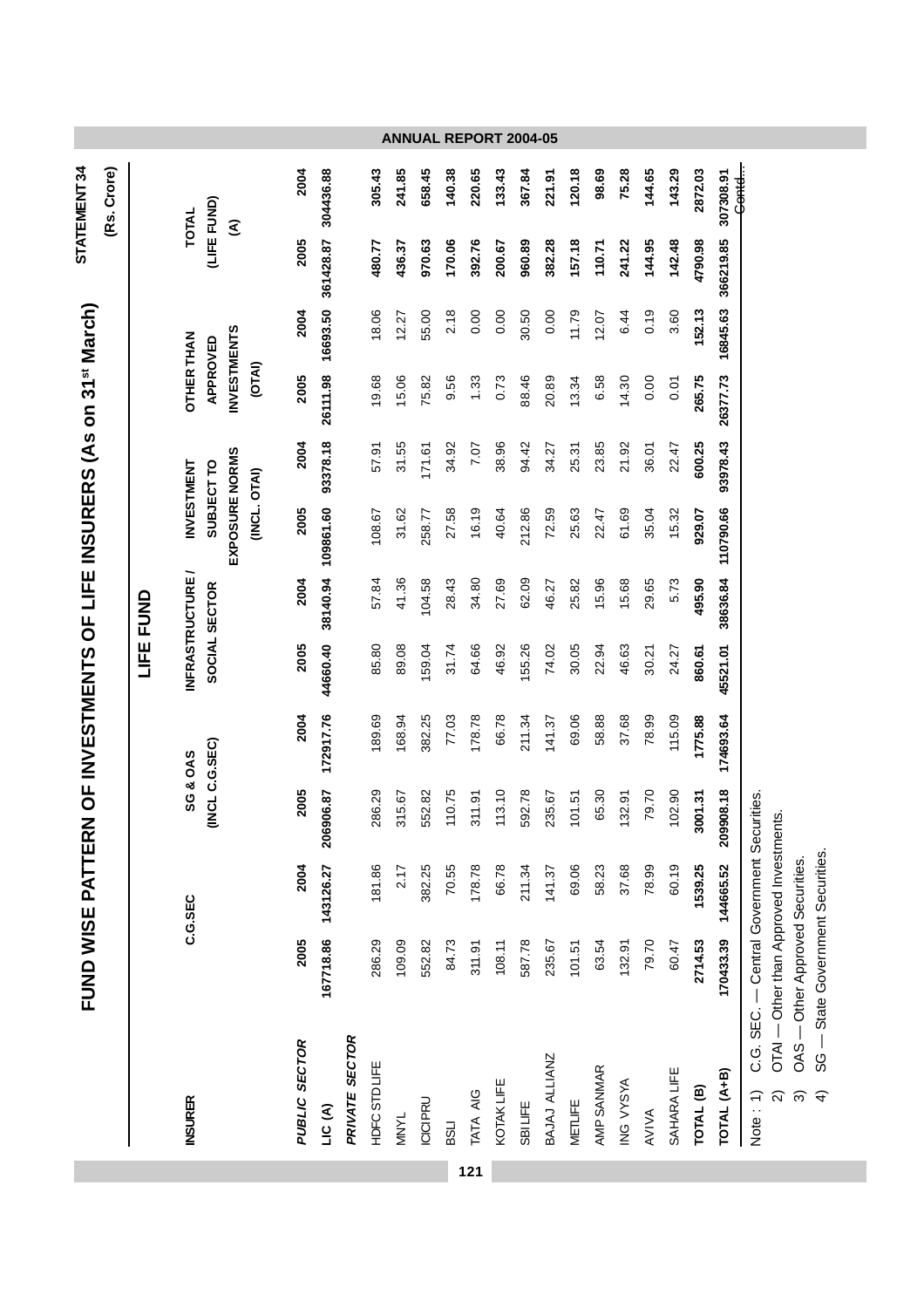|                      |         | PENSION AND GENERAL ANNUITY FUND |          |                |         |                                         |          |                     |
|----------------------|---------|----------------------------------|----------|----------------|---------|-----------------------------------------|----------|---------------------|
| <b>NSURER</b>        | C.G.SEC |                                  | C.G.SEC) | SG & OAS (INCL |         | INVESTMENT SUBJECT<br>TO EXPOSURE NORMS | TOTAL    | (PENSION FUND)<br>© |
| PUBLIC SECTOR        | 2005    | 2004                             | 2005     | 2004           | 2005    | 2004                                    | 2005     | 2004                |
| LIC (A)              | 5650.77 | 5219.68                          | 9083.36  | 7131.86        | 2378.66 | 2112.20                                 | 11462.03 | 9244.06             |
| PRIVATE SECTOR       |         |                                  |          |                |         |                                         |          |                     |
| <b>HDFCSTDLIFE</b>   | 117.37  | 86.79                            | 117.37   | 86.79          | 34.54   | 14.90                                   | 151.91   | 101.68              |
| <b>MNYL</b>          | 2.81    | 0.42                             | 12.90    | 1.78           | 1.13    | 0.33                                    | 14.03    | 2.11                |
| <b>ICICIPRU</b>      | 121.87  | 91.10                            | 121.87   | 91.10          | 44.77   | 36.49                                   | 166.64   | 127.59              |
| <b>LISS</b>          | 0.06    | 0.00                             | 0.06     | 0.00           | 0.00    | 0.00                                    | 0.06     | 0.00                |
| TATA AIG             | 58.25   | 24.11                            | 58.25    | 24.11          | 18.53   | 15.68                                   | 76.78    | 39.79               |
| <b>KOTAKLIFE</b>     | 8.23    | 3.30                             | 8.23     | 3.30           | 5.13    | 4.24                                    | 13.36    | 7.54                |
| SBILIFE              | 55.36   | 11.93                            | 60.37    | 11.93          | 18.60   | 3.47                                    | 78.97    | 15.41               |
| BAJAJ ALLIANZ        | 7.13    | 2.43                             | 7.13     | 2.43           | 2.15    | 1.38                                    | 9.28     | 3.81                |
| <b>METLIFE</b>       | 0.21    | 0.00                             | 0.21     | 0.00           | 0.00    | 0.00                                    | 0.21     | 0.00                |
| AMP SANMAR           | 27.87   | 5.27                             | 27.87    | 5.27           | 22.58   | 4.56                                    | 50.45    | 9.83                |
| ING VYSYA            | 0.00    | 0.00                             | 0.00     | 0.00           | 0.00    | 0.00                                    | 0.00     | 0.00                |
| AVIVA                | 0.00    | 0.00                             | 0.00     | 0.00           | 0.00    | 0.00                                    | 0.00     | 0.00                |
| SAHARALIFE           | 0.06    | 0.00                             | 0.06     | 0.00           | 0.00    | 0.00                                    | 0.06     | 0.00                |
| TOTAL <sup>(B)</sup> | 399.22  | 225.35                           | 414.32   | 226.71         | 147.43  | 81.06                                   | 561.75   | 307.77              |
| TOTAL (A+B)          | 6049.99 | 5445.03                          | 9497.68  | 7358.57        | 2526.09 | 2193.27                                 | 12023.78 | 9551.83             |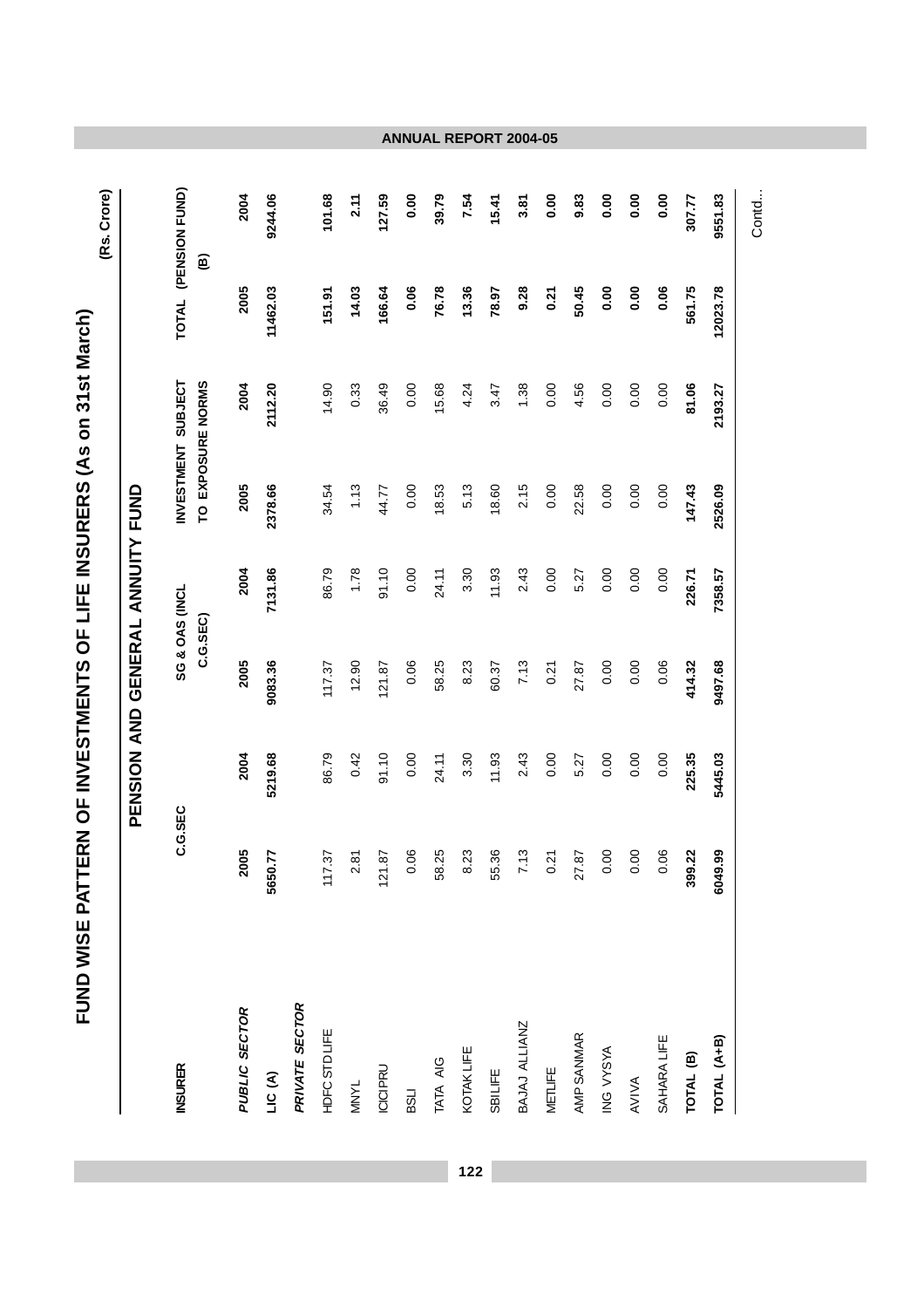|                      | GROUP EXCLUDING |          |          | GROUP PENSION AND ANNUITY FUND |         |                                         |              |                                        |
|----------------------|-----------------|----------|----------|--------------------------------|---------|-----------------------------------------|--------------|----------------------------------------|
| <b>INSURER</b>       |                 | C.G.SEC  |          | SG & OAS (INCL<br>C.G.SEC)     |         | TO EXPOSURE NORMS<br>INVESTMENT SUBJECT | <b>TOTAL</b> | (GROUP FUND)<br>$\widehat{\mathbf{e}}$ |
| PUBLIC SECTOR        | 2005            | 2004     | 2005     | 2004                           | 2005    | 2004                                    | 2005         | 2004                                   |
| LIC(A)               | 25039.54        | 19097.04 | 33297.31 | 25750.54                       | 9342.11 | 8317.78                                 | 42639.42     | 34068.32                               |
| PRIVATE SECTOR       |                 |          |          |                                |         |                                         |              |                                        |
| HDFC STD LIFE        | 0.00            | 0.00     | 0.00     | 0.00                           | 0.00    | 0.00                                    | 0.00         | 0.00                                   |
| <b>MNYL</b>          | 1.45            | 0.27     | 6.81     | 1.14                           | 0.44    | 0.21                                    | 7.25         | 1.35                                   |
| <b>ICICI PRU</b>     | 0.00            | 0.00     | 0.00     | 0.00                           | 0.00    | 0.00                                    | 0.00         | 0.00                                   |
| <b>ITSS</b>          | 0.00            | 0.00     | 0.00     | 0.00                           | 0.00    | 0.00                                    | 0.00         | 0.00                                   |
| TATA AIG             | 14.70           | 0.00     | 14.70    | 0.00                           | 0.00    | 0.00                                    | 14.70        | 0.00                                   |
| KOTAK LIFE           | 2.05            | 0.64     | 2.05     | 0.64                           | 0.00    | 0.26                                    | 2.05         | 0.90                                   |
| SBILIFE              | 4.20            | 2.21     | 4.20     | 2.21                           | 6.57    | 0.71                                    | 10.77        | 2.92                                   |
| BAJAJ ALLIANZ        | 1.27            | 0.61     | 1.27     | 0.61                           | 0.00    | 0.34                                    | 1.27         | 0.95                                   |
| <b>METLIFE</b>       | 2.52            | 0.44     | 2.52     | 0.44                           | 0.00    | 0.00                                    | 2.52         | 0.44                                   |
| AMP SANMAR           | 0.00            | 0.00     | 0.00     | 0.00                           | 0.00    | 0.00                                    | 0.00         | 0.00                                   |
| ING VYSYA            | 0.00            | 0.00     | 0.00     | 0.00                           | 0.00    | 0.00                                    | 0.00         | 0.00                                   |
| AVIVA                | 0.76            | 0.39     | 2.06     | 0.39                           | 0.80    | 0.19                                    | 2.85         | 0.57                                   |
| SAHARA LIFE          | 0.02            | 0.00     | 0.02     | 0.00                           | 0.00    | 0.00                                    | 0.02         | 0.00                                   |
| TOTAL <sup>(B)</sup> | 26.97           | 4.56     | 33.63    | 5.43                           | 7.81    | 1.72                                    | 41.43        | 7.15                                   |
| TOTAL (A+B)          | 25066.52        | 19101.60 | 33330.93 | 25755.97                       | 9349.92 | 8319.50                                 | 42680.85     | 34075.47                               |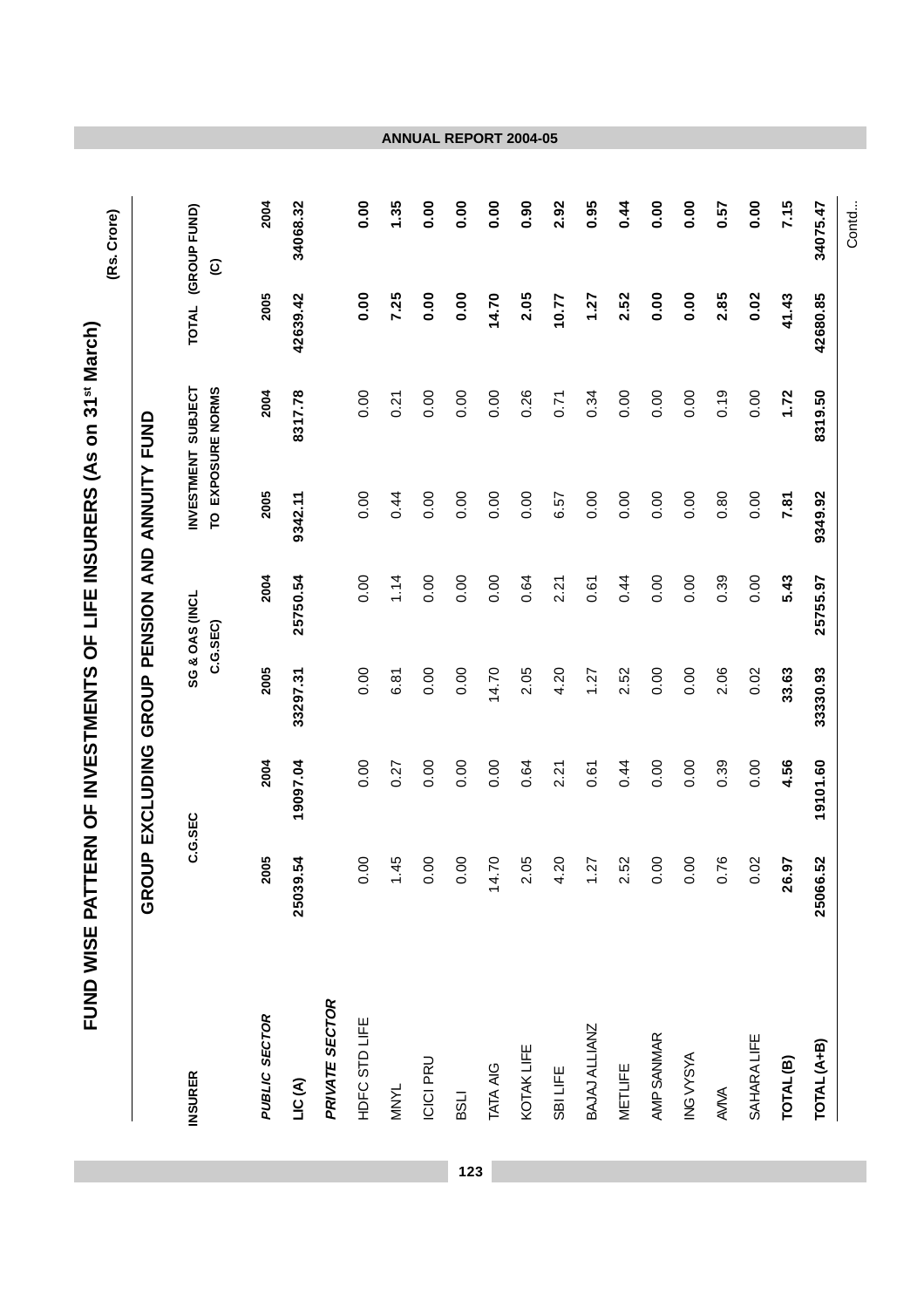|                      | FUND WISE PATTERN OF INVESTMENTS OF LIFE INSURERS (As on 31 <sup>st</sup> March) |                     |                                           |          |         |                                         |           | (Rs. Crore)                                 |
|----------------------|----------------------------------------------------------------------------------|---------------------|-------------------------------------------|----------|---------|-----------------------------------------|-----------|---------------------------------------------|
|                      |                                                                                  |                     | LINKED<br><b>INS</b>                      | DND<br>N |         |                                         |           |                                             |
| <b>INSURER</b>       | <b>ESTMENTS</b><br>5<br>$\tilde{\mathbf{z}}$                                     | <b>HER APPROVED</b> | APPROVED INVESTMENTS<br><b>OTHER THAN</b> | (OTAI)   |         | (UNIT LINKED FUND)<br><b>TOTAL</b><br>ê |           | TOTAL (ALLFUNDS)<br>$(4) + (5) + (6) + (7)$ |
| PUBLIC SECTOR        | 2005                                                                             | 2004                | 2005                                      | 2004     | 2005    | 2004                                    | 2005      | 2004                                        |
| LIC(A)               | -87<br>2547                                                                      | 209.87              | 210.80                                    | 0.00     | 2758.67 | 209.87                                  | 418288.99 | 347959.14                                   |
| PRIVATE SECTOR       |                                                                                  |                     |                                           |          |         |                                         |           |                                             |
| HDFC STD LIFE        | 280.17                                                                           | 55.62               | 10.49                                     | 5.30     | 290.67  | 60.91                                   | 923.35    | 468.03                                      |
| <b>MNYL</b>          | 20.11                                                                            | 0.00                | 0.33                                      | 0.00     | 20.44   | 0.00                                    | 478.09    | 245.31                                      |
| ICICI PRU            | $\overline{27}$<br>1896                                                          | 704.31              | 440.89                                    | 75.77    | 2337.16 | 780.07                                  | 3474.43   | 1566.11                                     |
| <b>LISS</b>          | $\ddot{3}$<br>1047.                                                              | 447.29              | 78.38                                     | 27.32    | 1125.72 | 474.62                                  | 1295.85   | 615.00                                      |
| TATA AIG             | 76.00                                                                            | 12.75               | 4.81                                      | 0.00     | 80.81   | 12.75                                   | 565.05    | 273.19                                      |
| KOTAK LIFE           | 304.75                                                                           | 53.54               | 3.57                                      | 0.00     | 308.33  | 53.54                                   | 524.40    | 195.41                                      |
| <b>SBILIFE</b>       | 3.46                                                                             | 0.00                | 0.08                                      | 0.00     | 3.54    | 0.00                                    | 1054.17   | 386.18                                      |
| BAJAJ ALLIANZ        | 336.14                                                                           | 28.60               | 33.10                                     | 0.01     | 369.24  | 28.61                                   | 762.07    | 255.28                                      |
| <b>METLIFE</b>       | .62                                                                              | 0.00                | 0.12                                      | 0.00     | 1.74    | 0.00                                    | 161.66    | 120.63                                      |
| AMP SANMAR           | $\overline{4}$<br>$\overline{\mathsf{S}}$                                        | 0.00                | 0.00                                      | 0.00     | 21.40   | 0.00                                    | 182.56    | 108.52                                      |
| ING VYSYA            | 73.70                                                                            | 20.81               | 4.91                                      | 0.00     | 78.61   | 20.81                                   | 319.83    | 96.09                                       |
| AVIVA                | 122.95                                                                           | 44.59               | 8.18                                      | 2.53     | 131.13  | 47.13                                   | 278.93    | 192.35                                      |
| <b>SAHARA LIFE</b>   | 00<br>$\circ$                                                                    | 0.00                | 0.00                                      | 0.00     | 0.00    | 0.00                                    | 142.56    | 143.29                                      |
| TOTAL <sup>(B)</sup> | 4183.91                                                                          | 1367.50             | 584.86                                    | 110.93   | 4768.77 | 1478.43                                 | 10162.94  | 4665.38                                     |
| TOTAL (A+B)          | 6731.78                                                                          | 1577.38             | 795.66                                    | 110.93   | 7527.45 | 1688.31                                 | 428451.93 | 352624.52                                   |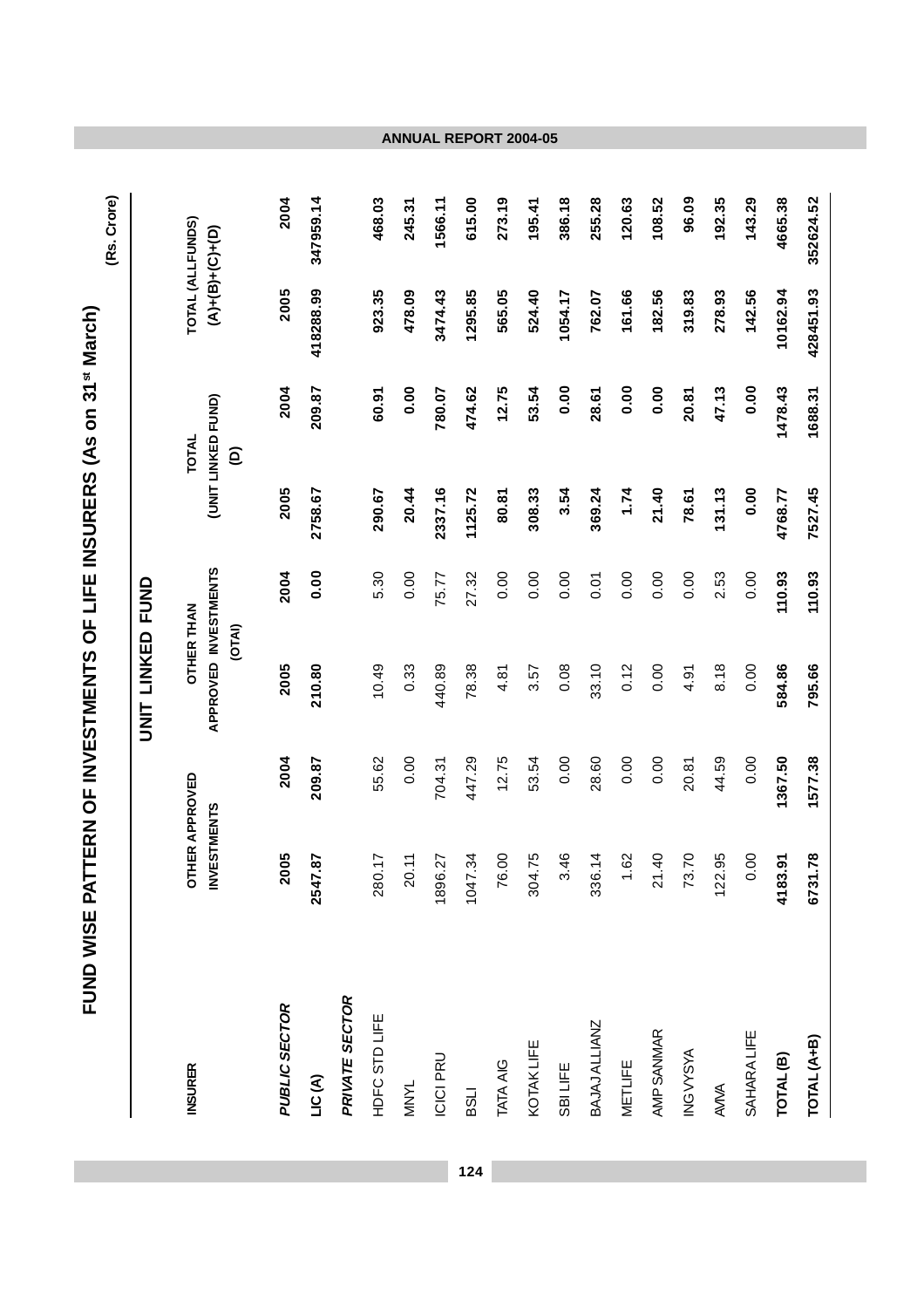|                                  |                                                                              | PATTERN OF INV |          | <b>ESTMENTS</b>              | $\overline{5}$ |                           |         |                                                  |          | NON-LIFE INSURERS (As on 31st March 2005)                         |         |                                                     |                                    | STATEMENT 35<br>(Rs. Crore) |
|----------------------------------|------------------------------------------------------------------------------|----------------|----------|------------------------------|----------------|---------------------------|---------|--------------------------------------------------|----------|-------------------------------------------------------------------|---------|-----------------------------------------------------|------------------------------------|-----------------------------|
| <b>INSURER</b>                   |                                                                              | C.G. SEC       |          | (INCL. C.G. SEC)<br>SG & OAS |                | HOUSING & FFE<br>LOANS TO |         | <b>NFASTRUCTURE</b><br>& SOCIAL<br><b>SECTOR</b> |          | EXPOSURE NORMS<br>SUBJECT TO<br><b>INVESTMENT</b><br>(INCL. OTAI) | (OTAI)  | <b>INVESTMENTS</b><br><b>OTHER THAN</b><br>APPROVED | <b>INVESTMENTS</b><br><b>TOTAL</b> |                             |
| PUBLIC SECTOR                    | 2005                                                                         | <b>2004</b>    | 2005     | 2004                         | 2005           | 2004                      | 2005    | 2004                                             | 2005     | 2004                                                              | 2005    | 2004                                                | 2005                               | 2004                        |
| $\frac{0}{0}$                    | 2744.18                                                                      | 2436.75        | 3848.92  | 3210.94                      | 926.96         | 841.48                    | 1199.34 | 1051.70                                          | 4905.19  | 4732.64                                                           | 1455.81 | 1379.79                                             | 10880.41                           | 9836.76                     |
| NEW INDIA                        | 2398.43                                                                      | 2397.16        | 3657.98  | 3207.38                      | 494.58         | 431.00                    | 1050.08 | 772.31                                           | 3201.04  | 3517.55                                                           | 770.58  | 833.16                                              | 8403.68                            | 7928.24                     |
| NATIONAL                         | 1082.98                                                                      | 1266.98        | 1596.37  | 1665.59                      | 384.51         | 268.94                    | 600.49  | 387.62                                           | 1724.52  | 1497.03                                                           | 459.90  | 485.69                                              | 4305.89                            | 3819.18                     |
| UNITED                           | 1584.63                                                                      | 1683.82        | 2645.04  | 2583.20                      | 321.34         | 356.26                    | 691.25  | 704.53                                           | 2552.93  | 2483.88                                                           | 705.98  | 825.23                                              | 6210.56                            | 6127.87                     |
| <b>ORIENTAL</b>                  | 1394.52                                                                      | 1195.25        | 1976.88  | 1722.47                      | 307.54         | 289.22                    | 460.01  | 393.30                                           | 2311.55  | 2107.57                                                           | 539.64  | 575.51                                              | 5055.99                            | 4512.55                     |
| TOTAL (A)                        | 9204.73                                                                      | 8979.96        | 13725.20 | 12389.58                     | 2434.93        | 2186.90                   | 4001.17 | 3309.45                                          | 14695.23 | 14338.67                                                          | 3931.90 | 4099.38                                             | 34856.53                           | 32224.60                    |
| PRIVATE SECTOR                   |                                                                              |                |          |                              |                |                           |         |                                                  |          |                                                                   |         |                                                     |                                    |                             |
| <b>RELIANCE</b>                  | 96.70                                                                        | 113.09         | 96.70    | 113.09                       | 13.22          | 11.64                     | 25.59   | 31.75                                            | 57.32    | 25.62                                                             | 12.26   | 10.26                                               | 192.83                             | 182.11                      |
| ROYAL SUNDARAM                   | 88.79                                                                        | 99.58          | 98.91    | 102.35                       | 35.59          | 26.33                     | 66.51   | 45.91                                            | 70.02    | 44.99                                                             | 16.54   | 5.54                                                | 271.03                             | 219.58                      |
| IFFCO TOKYO                      | 127.87                                                                       | 97.60          | 127.87   | 97.60                        | 20.54          | 15.88                     | 44.67   | 27.71                                            | 116.50   | 45.90                                                             | 0.00    | 0.00                                                | 309.58                             | 187.09                      |
| TATA AIG                         | 206.54                                                                       | 145.33         | 206.54   | 145.33                       | 26.17          | 21.51                     | 40.66   | 35.85                                            | 38.28    | 26.44                                                             | 0.80    | 1.49                                                | 311.65                             | 229.13                      |
| BAJAJ ALLIANZ                    | 256.90                                                                       | 148.23         | 256.90   | 148.23                       | 54.96          | 32.85                     | 78.35   | 57.28                                            | 22.54    | 110.26                                                            | 35.19   | 24.80                                               | 612.75                             | 348.62                      |
| ICICI LOMBARD                    | 160.11                                                                       | 102.46         | 227.42   | 147.92                       | 30.01          | 25.00                     | 78.65   | 47.51                                            | 133.35   | 127.23                                                            | 10.61   | 26.91                                               | 469.43                             | 347.67                      |
| CHNHB ASSOCIATION                | 3.91                                                                         | 2.79           | 4.07     | 2.96                         | 0.80           | 0.80                      | 1.34    | 1.62                                             | 6.84     | 6.04                                                              | 137     | 1.76                                                | 13.04                              | 11.42                       |
| CHOLAMANDALAM                    | 140.29                                                                       | 117.06         | 140.29   | 117.06                       | 15.73          | 15.83                     | 26.63   | 22.15                                            | 15.52    | 15.77                                                             | 10.40   | 10.65                                               | 198.17                             | 170.81                      |
| HDFC CHUBB                       | 80.35                                                                        | 91.11          | 80.35    | 91.11                        | 15.43          | 10.57                     | 26.14   | 21.12                                            | 55.04    | 31.05                                                             | 5.97    | 12.89                                               | 176.96                             | 153.86                      |
| TOTAL <sup>(B)</sup>             | 1161.46                                                                      | 917.26         | 1239.04  | 965.65                       | 212.45         | 160.42                    | 388.53  | 290.90                                           | 715.41   | 433.32                                                            | 93.13   | 94.30                                               | 2555.43                            | 1850.29                     |
| TOTAL (A+B)                      | 10366.19                                                                     | 9897.22        | 14964.24 | 13355.23                     | 2647.38        | 2347.32                   | 4389.70 | 3600.36                                          | 15410.64 | 14771.99                                                          | 4025.04 | 4193.67                                             | 37411.97                           | 34074.89                    |
| $\widehat{\mathcal{L}}$<br>Note: | Investment figures pertaining to AIC of India and ECGC has not been included |                |          |                              |                |                           |         |                                                  |          |                                                                   |         |                                                     |                                    |                             |

**125**

**ANNUAL REPORT 2004-05**

Investment figures pertaining to AIC of India and ECGC has not been included Note: 1) Investment figures pertaining to AIC of India and ECGC has not been included C.G. SEC. - Central Government Securities. 2) C.G. SEC. — Central Government Securities. 

OTAI — Other than Approved Investments. 3) OTAI — Other than Approved Investments.

OAS - Other Approved Securities. 4) OAS — Other Approved Securities.

SG — State Government Securities.<br>FFE — Fire Fighting Equipment. 5) SG — State Government Securities.

6) FFE — Fire Fighting Equipment.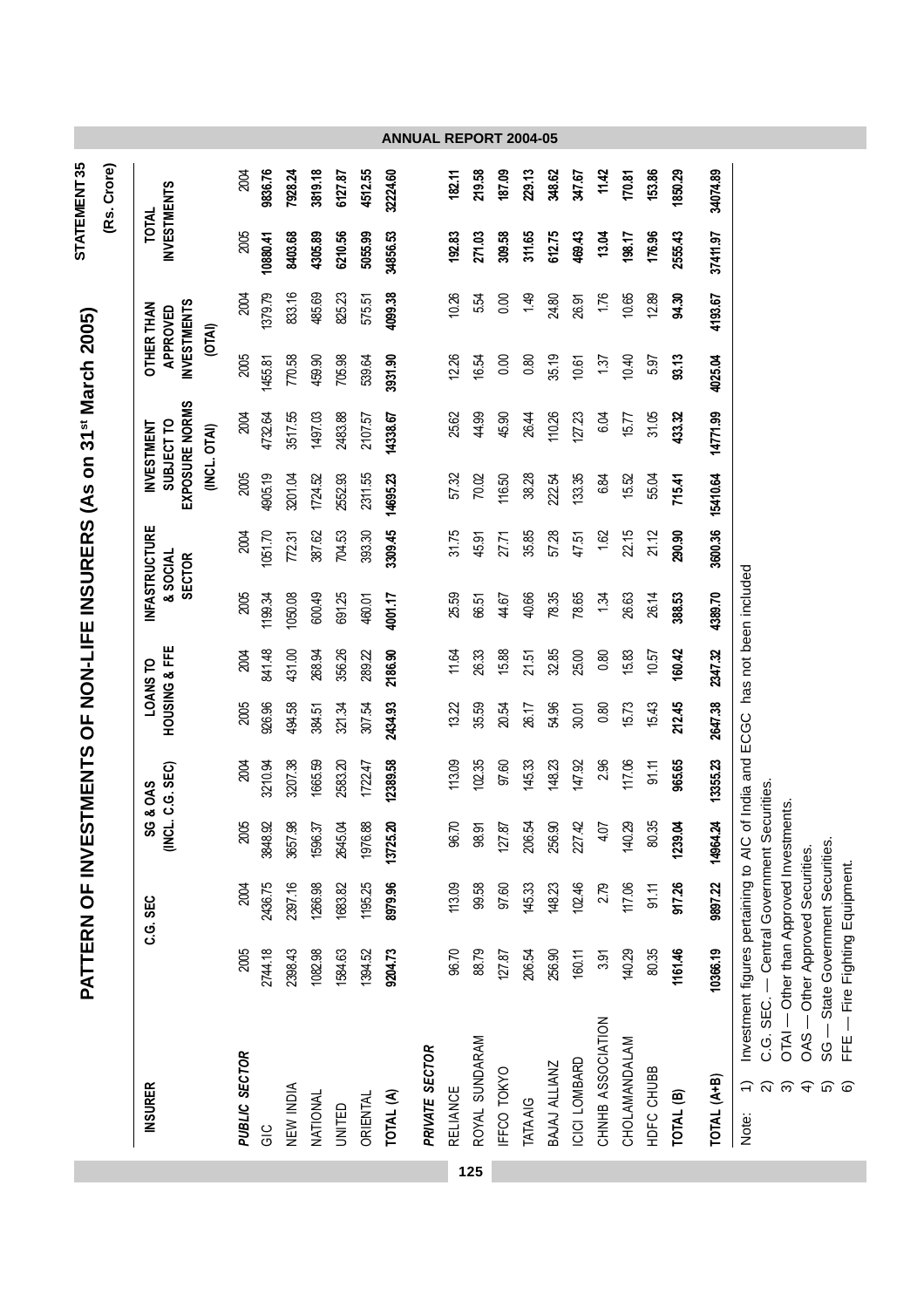#### **STATEMENT 36**

# **STATUS OF COMPLAINTS- LIFE INSURERS (2004 - 05)**

| SI.No.         | <b>Insurer</b>       | <b>Reported during</b><br>the year | <b>Resolved during</b><br>the year | Pending as on<br>31st March, 2005 |
|----------------|----------------------|------------------------------------|------------------------------------|-----------------------------------|
| 1              | <b>HDFC STD LIFE</b> | 30                                 | 17                                 | 13                                |
| 2              | <b>AMP SANMAR</b>    |                                    |                                    | 0                                 |
| 3              | <b>TATA AIG</b>      | 31                                 | 19                                 | 12                                |
| $\overline{4}$ | <b>MNYL</b>          | 18                                 | 8                                  | 10                                |
| 5              | <b>AVIVA</b>         | 16                                 | 5                                  | 11                                |
| $\,6$          | <b>BSLI</b>          | 23                                 | 9                                  | 14                                |
| 7              | <b>SBILIFE</b>       | 24                                 | 7                                  | 17                                |
| 8              | <b>ICICI PRU</b>     | 39                                 | 22                                 | 17                                |
| 9              | <b>MET LIFE</b>      | 2                                  |                                    | 1                                 |
| 10             | <b>SAHARA LIFE</b>   | 0                                  | 0                                  | 0                                 |
| 11             | <b>BAJAJ ALLIANZ</b> | 30                                 | 4                                  | 26                                |
| 12             | <b>KOTAK LIFE</b>    | 9                                  | 2                                  | 7                                 |
| 13             | <b>ING VYSYA</b>     | 8                                  | 3                                  | 5                                 |
| 14             | LIC                  | 1202                               | 210                                | 992                               |
|                | <b>TOTAL</b>         | 1433                               | 308                                | 1125                              |

### **STATEMENT 37**

# **STATUS OF COMPLAINTS- LIFE INSURERS (HALF YEAR ENDED SEPTEMBER, 2005)**

| SI.No.         | <b>Insurer</b>       | <b>Reported during</b><br>the period | <b>Resolved during</b><br>the period | Pending as on<br>30th Sept., 2005 |
|----------------|----------------------|--------------------------------------|--------------------------------------|-----------------------------------|
| 1              | <b>HDFC STD LIFE</b> | 54                                   | 23                                   | 31                                |
| $\overline{2}$ | <b>AMP SANMAR</b>    | 6                                    | $\overline{2}$                       | 4                                 |
| 3              | <b>TATA AIG</b>      | 51                                   | 18                                   | 33                                |
| 4              | <b>MNYL</b>          | 29                                   | 8                                    | 21                                |
| 5              | <b>AVIVA</b>         | 24                                   | 7                                    | 17                                |
| 6              | <b>BSLI</b>          | 33                                   | 9                                    | 24                                |
| 7              | <b>SBILIFE</b>       | 38                                   | 8                                    | 30                                |
| 8              | <b>ICICI PRU</b>     | 68                                   | 30                                   | 38                                |
| 9              | <b>MET LIFE</b>      | 6                                    | 3                                    | 3                                 |
| 10             | <b>SAHARA LIFE</b>   | $\Omega$                             | 0                                    | 0                                 |
| 11             | <b>BAJAJ ALLIANZ</b> | 67                                   | 24                                   | 43                                |
| 12             | <b>KOTAK LIFE</b>    | 11                                   | 3                                    | 8                                 |
| 13             | <b>ING VYSYA</b>     | 14                                   | $\overline{2}$                       | 12                                |
| 14             | <b>LIC</b>           | 1481                                 | 335                                  | 1146                              |
|                | <b>TOTAL</b>         | 1882                                 | 472                                  | 1410                              |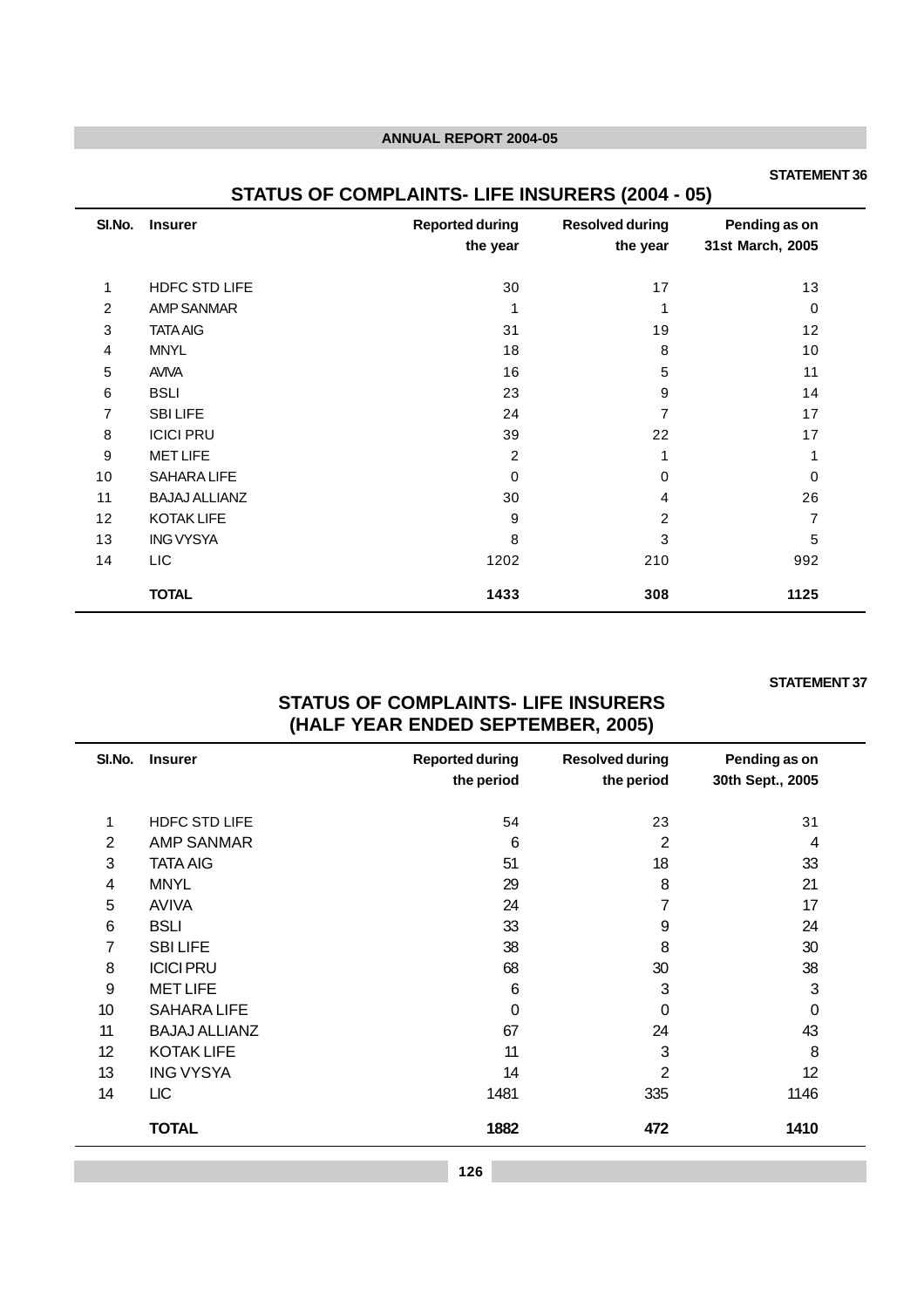| i<br><                                               |
|------------------------------------------------------|
|                                                      |
|                                                      |
|                                                      |
|                                                      |
|                                                      |
| <b>COLORING INTERNATIONAL COLORING COLORING</b><br>Ï |

**STATEMENT 38**

STATEMENT 38

|                    |                 | <b>STATUS</b>                    |                    |                        | OF THE COMPLAINTS - NON-LIFE INSURERS (2004-05) |                        |                |                                       |   |
|--------------------|-----------------|----------------------------------|--------------------|------------------------|-------------------------------------------------|------------------------|----------------|---------------------------------------|---|
|                    | SI. No. Insurer | <u>ທ</u><br>on 31st<br>Pending a | during<br>Reported | during the<br>Resolved | on 31st<br>Pending as                           |                        |                | <b>Break up of Pending Complaints</b> |   |
|                    |                 | 4<br>March, 200                  | the year           | year                   | March, 2005                                     | $\widehat{\mathbf{c}}$ | ε              | ⊜                                     | Ξ |
|                    | ORIENTAL        | ო<br>$\tilde{c}$                 | 283                | 323                    | 83                                              | 50                     | $\overline{C}$ | 23                                    | 0 |
| $\scriptstyle\sim$ | NEW INDIA       | $\frac{4}{4}$                    | 433                | 729                    | 145                                             | 99                     | $\frac{6}{1}$  | 26                                    |   |
| ო                  | UNITED          | თ<br>$\overline{2}$              | 442                | 486                    | 175                                             | 130                    | 22             | $\frac{6}{5}$                         |   |
| 4                  | <b>NATIONAL</b> | ග<br>$\frac{8}{2}$               | 413                | 399                    | 303                                             | 207                    | 34             | 58                                    |   |
| ю                  | ECGC            | o                                |                    |                        | 0                                               | 0                      | 0              |                                       |   |
| ဖ                  | BAJAJ ALLIANZ   | 0                                | 35                 | 29                     | ဖ                                               | ∾                      | N              |                                       | 0 |
|                    | <b>TATA AIG</b> |                                  | 28                 | $\overline{20}$        | တ                                               |                        | 0              | ∞                                     | 0 |
| ∞                  | ROYAL SUNDARAM  |                                  | 27                 | 26                     |                                                 | c                      | 0              |                                       | 0 |
| თ                  | IFFCOTOKIO      |                                  | $\frac{6}{1}$      | $\frac{3}{2}$          |                                                 | ო                      | 0              |                                       | o |
| $\frac{0}{1}$      | <b>RELIANCE</b> | 0                                | 4                  | ო                      |                                                 |                        | 0              |                                       | 0 |
| $\overline{1}$     | CHOLAMANDALAM   | 0                                | ∞                  |                        |                                                 | 0                      | 0              |                                       | 0 |
| $\frac{2}{3}$      | ICICI LOMBARD   | 0                                | 34                 | 33                     |                                                 | 0                      | 0              |                                       | 0 |
| $\frac{3}{2}$      | HDFC CHUBB      | 0                                | ∞                  |                        |                                                 | 0                      | 0              |                                       | 0 |
| $\frac{4}{4}$      | $rac{C}{4}$     | 0                                |                    | 0                      |                                                 | 0                      | 0              |                                       | 0 |
|                    | <b>TOTAL</b>    | ო<br>107                         | 1733               | 2076                   | 730                                             | 493                    | 28             | 141                                   | ග |
|                    |                 |                                  |                    |                        |                                                 |                        |                |                                       |   |

<sup>(</sup>i) Non settlement / delay in settlement of claim. Note: (i) Non settlement / delay in settlement of claim. Note:

(ii) Repudiation / partial settlement of claim.

(ii) Repudiation / partial settlement of claim.<br>(iii) Policy issues (non renewal / cancellation / non issuance / other issues related to policy).<br>(iv) Other reasons. (iii) Policy issues (non renewal / cancellation / non issuance / other issues related to policy).

(iv) Other reasons.

**ANNUAL REPORT 2004-05**

**127**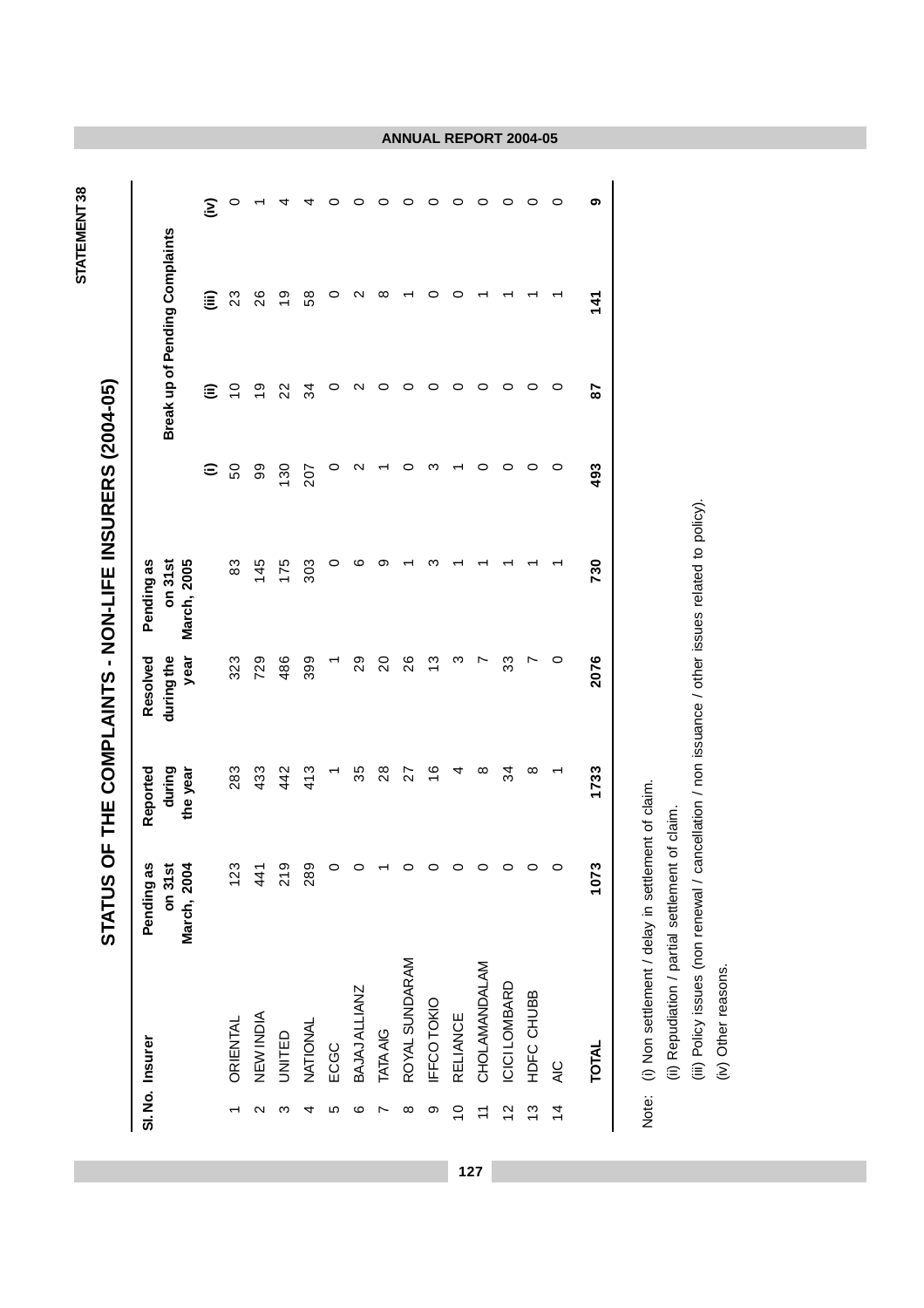| STATEMENT 39 |                                                                |
|--------------|----------------------------------------------------------------|
|              |                                                                |
|              |                                                                |
|              |                                                                |
|              |                                                                |
|              | ו 2005 -<br>ראמא י                                             |
|              |                                                                |
|              |                                                                |
|              |                                                                |
|              |                                                                |
|              |                                                                |
|              |                                                                |
|              |                                                                |
|              |                                                                |
|              |                                                                |
|              |                                                                |
|              |                                                                |
|              | <b>APLAINTS - NON LIFE INSURERS (Half Year Ended September</b> |
|              |                                                                |
|              |                                                                |
|              |                                                                |
|              |                                                                |
|              |                                                                |
|              |                                                                |
|              |                                                                |
|              |                                                                |
|              |                                                                |
|              |                                                                |
|              |                                                                |
|              |                                                                |
|              | i<br>č                                                         |
|              |                                                                |
|              | ロコト                                                            |
|              | ں<br>C                                                         |
|              |                                                                |
|              | <b>STATUS</b>                                                  |
|              |                                                                |
|              |                                                                |

|               | SI. No. Insurer  | Pending as<br>March, 2005<br>on <sub>31s</sub> | Reported<br>during<br>the period | during the<br>Resolved<br>period | Pending as<br>on 30th<br>Sept., 2005 |                     |               | Break up of Pending Complaints |         |
|---------------|------------------|------------------------------------------------|----------------------------------|----------------------------------|--------------------------------------|---------------------|---------------|--------------------------------|---------|
|               |                  |                                                |                                  |                                  |                                      | $\widehat{\cdot}$   | ε             | ε                              | Ξ       |
|               | <b>ORIENTAL</b>  | జ                                              | 112                              | 139                              | 56                                   | 38                  | ო             | $\frac{5}{2}$                  | O       |
| $\sim$        | <b>NEW INDIA</b> | 145                                            | 210                              | 223                              | 132                                  | 78                  | $\frac{6}{1}$ | 33                             | ю       |
| က             | UNITED           | 175                                            | 185                              | 197                              | 163                                  | $_{\rm 98}^{\rm 8}$ | 22            | 39                             | 4       |
| 4             | NATIONAL         | 303                                            | 162                              | 196                              | 269                                  | 148                 | 35            | 85                             |         |
| Ю             | ECGC             |                                                | N                                | $\mathsf{\alpha}$                | 0                                    | 0                   | 0             | 0                              | 0       |
| $\circ$       | BAJAJ ALLIANZ    |                                                | $\overline{c}$                   | $^{24}$                          | N                                    | 0                   | 0             | 0                              | N       |
|               | <b>TATAAIG</b>   |                                                | $\overline{1}$                   | $\frac{6}{1}$                    | S                                    | ო                   | 0             |                                | 0       |
| $\infty$      | ROYAL SUNDARAM   |                                                | $\div$                           | $\tilde{+}$                      |                                      | $\circ$             | 0             |                                | 0       |
| ၜ             | IFFCOTOKIO       |                                                | 4                                | ဖ                                |                                      |                     | 0             | 0                              | 0       |
| $\frac{1}{2}$ | <b>RELIANCE</b>  |                                                | 0                                | 0                                |                                      | 0                   |               | 0                              | 0       |
| $\frac{1}{2}$ | CHOLAMANDALAM    |                                                | ഥ                                | ဖ                                |                                      | 0                   | 0             | 0                              | 0       |
| $\frac{2}{3}$ | ICICI LOMBARD    |                                                | 22                               | 22                               |                                      |                     | 0             | 0                              | 0       |
| <u>ო</u>      | HDFC CHUBB       |                                                | ဖ                                | Ņ                                |                                      | 0                   | 0             | $\circ$                        | $\circ$ |
|               | 14 AIC           |                                                | $\mathbf{\Omega}$                | ო                                | 0                                    | 0                   | 0             | 0                              | $\circ$ |
|               | <b>TOTAL</b>     | 730                                            | 773                              | 867                              | 636                                  | 367                 | 77            | $\frac{80}{1}$                 | ี       |
|               |                  |                                                |                                  |                                  |                                      |                     |               |                                |         |

# **ANNUAL REPORT 2004-05**

Note: (i) Non settlement / delay in settlement of claim. Note: (i) Non settlement / delay in settlement of claim.

**128**

(ii) Repudiation / partial settlement of claim.

(ii) Repudiation / partial settlement of claim.<br>(iii) Policy issues (non renewal / cancellation / non issuance / other issues related to policy).<br>(iv) Other reasons. (iii) Policy issues (non renewal / cancellation / non issuance / other issues related to policy).

(iv) Other reasons.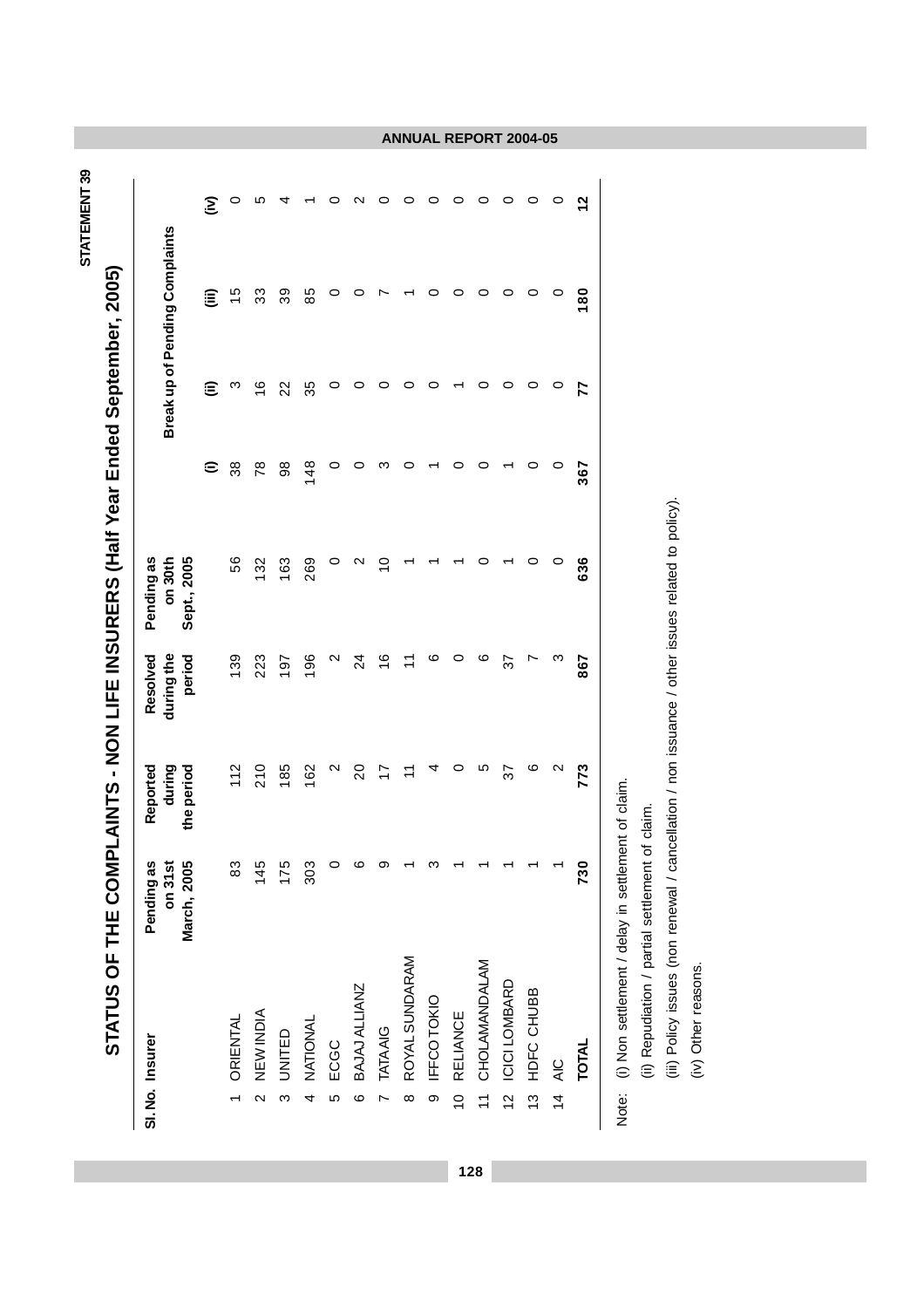# **STATEMENT 40**

# **THIRD PARTY ADMINISTRATORS - CLAIMS DATA : 2004-05**

| SI.No.         | <b>Name</b>                                       | No. of         |                                             |                   | No. of claims settled                         |                |
|----------------|---------------------------------------------------|----------------|---------------------------------------------|-------------------|-----------------------------------------------|----------------|
|                |                                                   | <b>Claims</b>  | Within 1                                    | Within 1-3        | Within 3-6                                    | More than      |
|                |                                                   | received       | month                                       | months            | months                                        | 6 months       |
| 1              | Dawn Services Pvt. Ltd.                           | <b>NIL</b>     |                                             |                   |                                               |                |
| $\overline{2}$ | Family Health Plan Ltd.                           | 122583         | 73014                                       | 40224             | <b>NIL</b>                                    | <b>NIL</b>     |
| 3              | Medicare TPA Services (I) Pvt. Ltd.               | 41255          | (59.56)<br>25713                            | (32.81)<br>5394   | 1622                                          | 397            |
| 4              | Parekh Health Management (Pvt.) Ltd.              | 1223           | (62.33)<br>930                              | (13.07)<br>279    | (3.93)<br>12                                  | (0.96)<br>2    |
| 5              | Medi Assist India Pvt. Ltd.                       | 66582          | (76.04)<br>48961                            | (22.81)<br>9947   | (0.98)<br>2092                                | (0.16)<br>NIL. |
| 6              | MD India Healthcare Services Pvt. Ltd.            | 2980           | (73.53)<br>2487                             | (14.94)<br>185    | (3.14)<br>9                                   | NIL            |
| $\overline{7}$ | ICAN Health Services Pvt. Ltd.                    | 2215           | (83.46)<br>1772                             | (6.21)<br>178     | (0.30)<br>117                                 | 115            |
| 8              | Paramount Health Services Pvt. Ltd.               | 230441         | (80.00)<br>109970                           | (8.04)<br>68632   | (5.28)<br>12559                               | (5.19)<br>3326 |
| 9              | E-Meditek Solutions Ltd.                          | 33438          | (47.72)<br>28260                            | (29.78)<br>3242   | (5.45)<br>931                                 | (1.44)<br>54   |
|                |                                                   |                | (84.51)                                     | (9.70)            | (2.78)                                        | (0.16)         |
| 10             | Heritage Health Services Pvt. Ltd.                | 51160          | 18550                                       | 24614             | 5670                                          | 1789           |
| 11             | Universal Medi-Aid Services Ltd.                  | 708            | (36.26)<br>194                              | (48.11)<br>292    | (11.08)<br>177                                | (3.50)<br>NIL. |
| 12             | Focus Healthcare Pvt. Ltd.                        | 9              | (27.40)<br><b>NIL</b>                       | (41.24)<br>9      | (25.00)<br><b>NIL</b>                         | <b>NIL</b>     |
| 13             | Raksha TPA Pvt. Ltd.                              | 52863          | 50814                                       | (100)<br>NIL.     | <b>NIL</b>                                    | NIL            |
|                |                                                   |                | (96.12)                                     |                   |                                               |                |
| 14             | <b>TTK Healthcare Services Private Limited</b>    | 117597         | 103061<br>(87.64)                           | 12917<br>(10.98)  | 3430<br>(2.92)                                | 1011<br>(0.86) |
| 15             | Anyuta Medinet Healthcare Pvt. Ltd.               | 42             | 42<br>(100)                                 | NIL.              | <b>NIL</b>                                    | NIL.           |
| 16             | East West Assist Pvt. Ltd.                        | <b>NIL</b>     |                                             |                   |                                               |                |
| 17             | Med Save Health Care Limited                      | 54517          | 32843                                       | 9061              | 1705                                          | 2195           |
| 18             | Genins India Ltd. (Licence No. 020)               | 17114          | (60.24)<br>7119                             | (16.62)<br>5381   | (3.13)<br>1914                                | (4.03)<br>711  |
| 19             | Bhaichand Amoluk Ins. Services Pvt. Ltd.          | 3032           | (41.60)<br>941                              | (31.44)<br>1373   | (11.18)<br>183                                | (4.15)<br>3    |
| 20             | Alankit Health Care Limited                       | 5687           | (31.04)<br>4602                             | (45.28)<br>668    | (6.04)<br>97                                  | (0.10)<br>18   |
|                |                                                   |                | (80.92)                                     | (11.75)           | (1.71)                                        | (0.32)         |
| 21             | Good Healthplan Ltd.                              | 1749           | 1528<br>(87.36)                             | 21<br>(1.20)      | <b>NIL</b>                                    | NIL.           |
| 22             | Vipul Med Corp. Pvt. Ltd.                         | 1917           | 991<br>(51.70)                              | 754<br>(39.33)    | 13<br>(0.68)                                  | NIL            |
| 23             | Park Mediclaim Consultatants Private Ltd.         | $\overline{2}$ | 2<br>(100)                                  | NIL               | <b>NIL</b>                                    | <b>NIL</b>     |
| 24<br>25       | Safeway Mediclaim Services<br>Anmol Medicare Ltd. |                | License issued in the month of August, 2005 |                   | License issued in the month of November, 2005 |                |
|                | <b>TOTAL</b>                                      | 807114         | 511794<br>(63.41)                           | 183171<br>(22.69) | 30531<br>(3.78)                               | 9621<br>(1.19) |

Note: Figures in brackets indicate the ratio (in Per Cent) of claims to the total claims recived.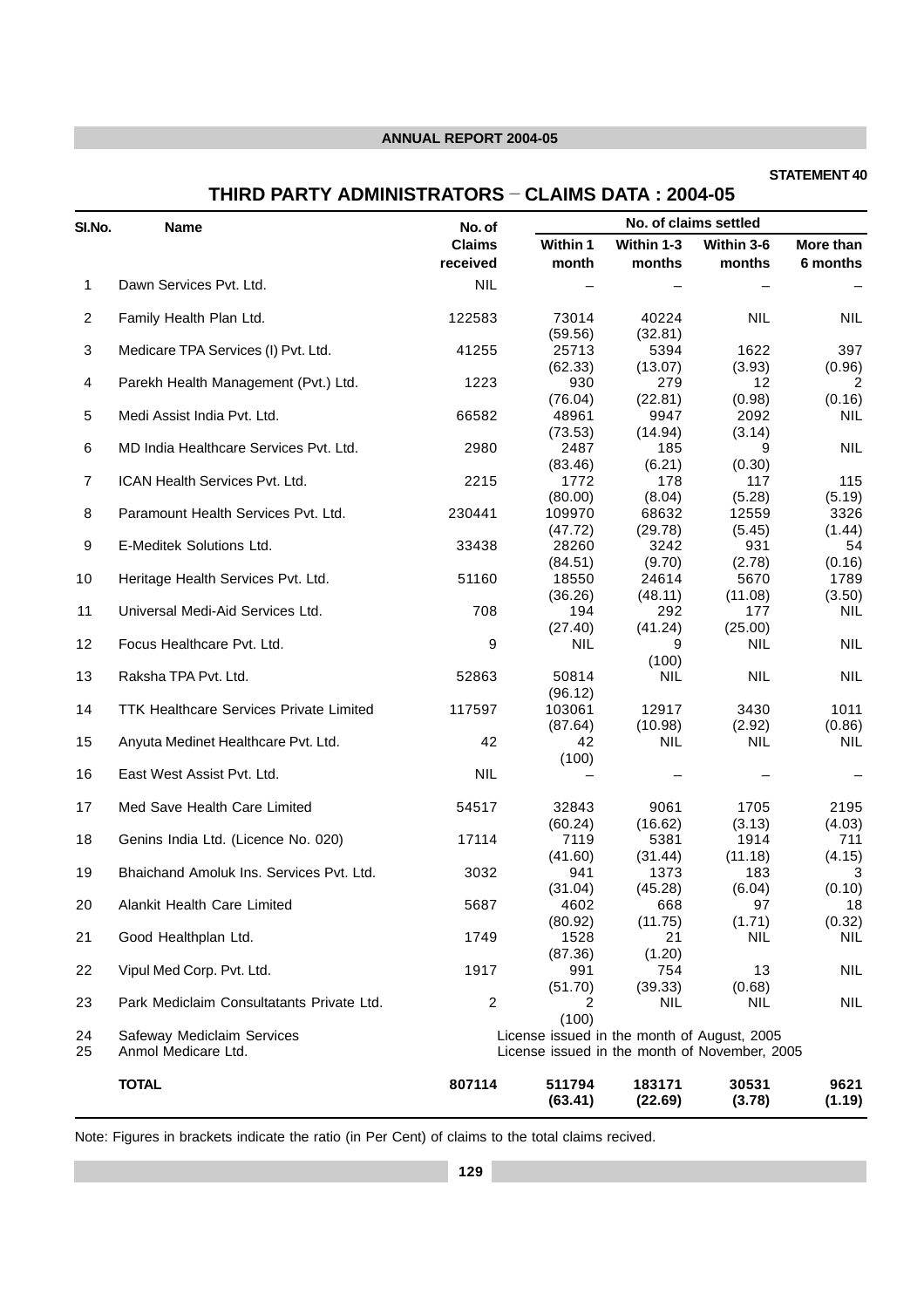| ۳ |  |
|---|--|
|   |  |
|   |  |
|   |  |
|   |  |
|   |  |
|   |  |

PERFORMANCE OF OMBUDSMEN AT DIFFERENT CENTRES **PERFORMANCE OF OMBUDSMEN AT DIFFERENT CENTRES**

|                                     |                |                    |                           | Complaints Disposal for the year ending 31st March, 2005 : Life |                    |                            |               |                 |                |                 |                |                           |               |                 |                |                             |           |               |
|-------------------------------------|----------------|--------------------|---------------------------|-----------------------------------------------------------------|--------------------|----------------------------|---------------|-----------------|----------------|-----------------|----------------|---------------------------|---------------|-----------------|----------------|-----------------------------|-----------|---------------|
| Ombudsman<br>Centre                 | O/S as<br>g    | during<br>Received | Total                     |                                                                 |                    | No. of complaints disposed | off by way of |                 |                |                 |                | Duration wise<br>Disposal |               |                 |                | Duration wise<br>Oustanding |           |               |
|                                     | 31.3.2004      | the year           |                           | ↽                                                               | $\mathbf{\Omega}$  | S                          | 4             | မာ              | ဖ              | Total           | Ľ              | ∞                         | တ             | Total           | Ľ              | ထ                           | တ         | Total         |
| Ahmedabad                           | 2              | \$                 | 105                       | ı                                                               | $\frac{8}{1}$      | $\frac{8}{1}$              | J.            | 28              | $\sim$         | 89              | స్             | 32                        | S             | 89              | 22             |                             |           | 39            |
| <b>Bhopal</b>                       | 102            | 337                | 439                       | ٠                                                               | 33                 | 50                         | ×             | 77              | 259            | 419             | 217            | 174                       | 28            | 419             | $\overline{C}$ | $\overline{C}$              |           | 20            |
| Bhubaneshwar                        | 46             | 135                | $\frac{18}{1}$            | 57                                                              | $\overline{24}$    | $\overline{2}$             | $\sim$        |                 | $\overline{4}$ | 121             | 43             | 71                        | Ľ             | $\overline{21}$ | 57             | 29                          |           | 60            |
| Chandigarh                          | 57             | 463                | 500                       |                                                                 | S3                 | 259                        |               | $\overline{78}$ | 57             | 427             | 283            | $\frac{44}{3}$            |               | 427             | 5              | 22                          |           | 73            |
| Chennai                             |                | 604                | 611                       | л                                                               | 55                 | 39                         |               | 43              | 455            | 592             | 544            | $\frac{8}{4}$             | л             | 592             | $\overline{1}$ | $\sim$                      |           | <u>ღ</u>      |
| Delhi                               | 118            | 439                | 557                       | 33                                                              | 289                |                            |               | 50              | $\frac{6}{1}$  | 389             | 165            | 222                       | N             | 389             | 88             | 80                          |           | 89            |
| Guwahati                            | $\overline{C}$ | 83                 | 33                        | 46                                                              | 30                 |                            |               |                 | 2              | $\overline{78}$ | 38             | $\overline{4}$            |               | $\overline{78}$ | $\overline{4}$ |                             |           | $\frac{5}{3}$ |
| Hyderabad                           | 57             | 564                | 621                       |                                                                 | $\ddot{4}$         | 58                         |               | 83              | 411            | 599             | 491            | 88                        | $\Rightarrow$ | 599             | 22             |                             |           | 22            |
| Kochi                               | Ľ              | 100                | 107                       |                                                                 | 17                 |                            |               | 23              | 59             | 8               | $\overline{5}$ | ∞                         |               | ဓွ              | $\infty$       |                             |           | $\infty$      |
| Kolkata                             | 77             | 770                | 847                       | $\frac{4}{6}$                                                   | 2                  | 106                        | ı             | 59              | 596            | 809             | 647            | 162                       | ٠             | 809             | 29             | တ                           |           | 38            |
| Lucknow                             | 113            | 1008               | $1121$                    | 5                                                               | 187                | 500                        | $\frac{6}{5}$ | 4               | 371            | 1083            | 752            | 298                       | 33            | 1083            | 35             | ო                           |           | 38            |
| Mumbai                              | 79             | 306                | 385                       | $\infty$                                                        | 148                | 26                         | 22            | က               | 131            | 338             | 220            | 118                       |               | 338             | 39             | $\infty$                    |           | 47            |
| TOTAL                               | 674            | 4893               | 5567                      | 195                                                             | 903                | 1080                       | 4             | 448             | 2353           | 5020            | 3522           | 1415                      | 33            | 5020            | 366            | $\frac{5}{2}$               | $\bullet$ | 547           |
| Recommendations<br>T                |                |                    | 6                         |                                                                 | Not Entertainable  |                            |               |                 |                |                 |                |                           |               |                 |                |                             |           |               |
| Awards<br>$\boldsymbol{\mathsf{N}}$ |                |                    | $\boldsymbol{\mathsf{N}}$ |                                                                 | Within 3 months    |                            |               |                 |                |                 |                |                           |               |                 |                |                             |           |               |
| Withdrawal/Settlement<br>S          |                |                    | $\infty$                  |                                                                 | 3 months to 1 year |                            |               |                 |                |                 |                |                           |               |                 |                |                             |           |               |
| Non-acceptance<br>4                 |                |                    | $\infty$                  | Above 1 year                                                    |                    |                            |               |                 |                |                 |                |                           |               |                 |                |                             |           |               |
| Dismissal<br>5                      |                |                    |                           |                                                                 |                    |                            |               |                 |                |                 |                |                           |               |                 |                |                             |           |               |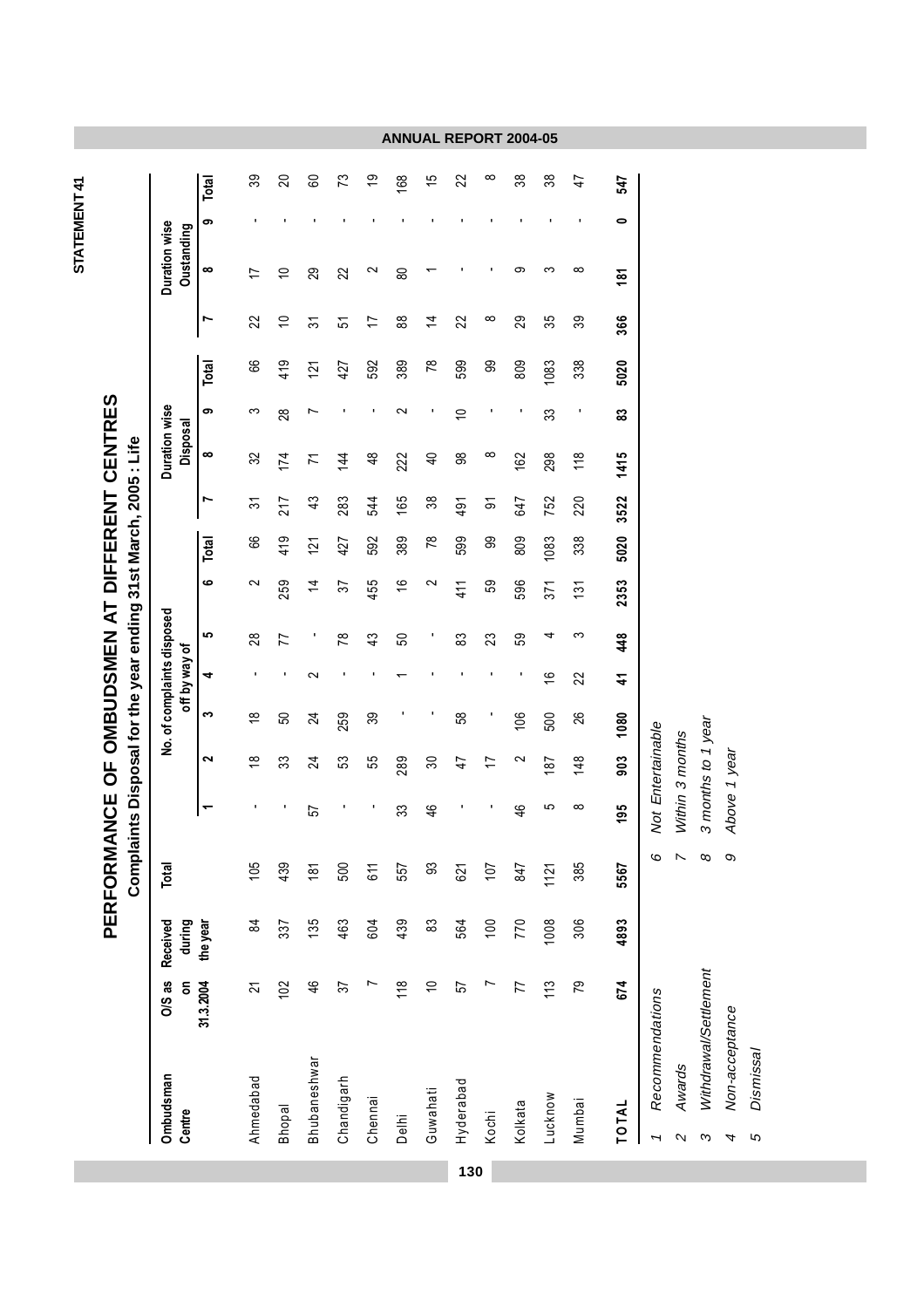| Ξ |  |
|---|--|
|   |  |

Complaints Disposal for the year ending 31st March, 2005 : Non-Life Insurance **Complaints Disposal for the year ending 31st March, 2005 : Non-Life Insurance** PERFORMANCE OF OMBUDSMEN AT DIFFERENT CENTRES **PERFORMANCE OF OMBUDSMEN AT DIFFERENT CENTRES**

 $82$  $112$ 233  $\frac{8}{1}$  $\overline{20}$ 282  $\overline{C}$ 368 1541 221  $\overline{21}$ 27  $\ddot{+}$ = Bappal 17 371 371 376 13 326 326 326 326 13 326 327 327 327 328 329 13 327 327 328 329 14 329 14 329 14 329 14 eshwar 74 123 197 9 9 9 9 85 5 73 7 85 7 75 77 10 112 > > 0elhi 122 695 817 64 235 - 111 584 205 377 2 584 128 105 - 233 '6 , > > > > > A9 > > > > H!, > > > H!(; 
 > > !6 > > > Mumbai 575 618 618 1193 1 423 196 106 127 825 213 216 306 825 106 262 - 368 101AL 2180 4534 6714 339 1436 718 39 1125 1516 5173 2148 17<u>99</u> 1726 5173 606 923 12 1541 Ahmedabad 158 158 158 119 77 - 76 3 275 35 176 64 275 65 154 221 - , > > > **1**<br> **1**<br> **1**<br> **1**<br> **1**<br> **1**<br> **1**<br> **1** ക  $\sim$ 12  $\overline{C}$ **Se Oustanding** <u>**1**</u> **a**<br>**a**<br>**1** 105 923  $\infty$ ഉ 154 65  $\overline{7}$ 53 184 262 م<br>الا M 65 25 89 88 106 606 **C0 C C**  $\overline{1}$ 23 **28** 28  $\frac{8}{1}$  $\infty$  $\Rightarrow$ Total 5173 275 508  $518$ 413 85  $\overline{9}$ 584 69 360  $408$ 825 937 **1**<br> **8**<br> **1**<br> **1**<br> **2**<br> **8 Duration wise** ക  $\infty$  $\sim$ 1226  $64$  $317$  $\overline{ }$ 29 393  $\frac{5}{1}$ 396 Disposal **21** Disposa 1799  $\infty$ 176  $113$ 175  $130$ 216  $\mathcal{L}$ 377 76 136 199 65 63 disposed Dura 316 205 238  $213$ 5173 2148 N 35  $\overline{78}$ မာ 55 4  $201$  $481$  $317$ 413 408 Total 275 508 85 518 584 89 360 937 825  $\overline{9}$ **b c 1 c 2 c 3 c c c c c c** o  $\infty$  $\overline{c}$  $\frac{\infty}{\infty}$ 226 205 462 269 1516  $\overline{11}$  $\overline{\infty}$  $127$ 1125 မာ 76 275  $174$  $\frac{9}{4}$ 55  $119$  $\frac{8}{1}$ 106  $\overline{4}$ 59  $80$ **C-E** *<u>ints</u>*  $39$  $\rightarrow$ 38 **/E** compla **Centre b5D** 718  $\tilde{\mathbf{c}}$ 77  $16$  $\sim$ 67 50  $\circ$  $117$ 59  $\overline{5}$  $130$ 3 months to 1 year 3 Withdrawal/Settlement 8 3 months to 1 year Not Entertainable 'চ 1 Recommendations 6 Not Entertainable Within 3 months 2 Awards 7 Within 3 months **2**<br> **2**<br> **2** Above 1 year 4 Non-acceptance 9 Above 1 year  $119$ 235 1436  $\sim$  $103$  $\frac{3}{4}$ 120  $\frac{8}{3}$  $\overline{08}$  $114$  $\circ$ 423 60 57 o: c 339 233  $\mathfrak{g}$  $\overline{20}$  $\infty$  $\infty$  $\overline{N}$  $\infty$ Total **219** 1193 6714 496 590  $312$ 545 817 418 197  $116$ 380  $\frac{5}{3}$ Received Tota during 219 **23** 257 443 695 88 363 249 778 365 618 4534 Received 338 **E0-31.3.2004** the Withdrawal/Settlement 2180 31.3.2004 55  $\Omega$  $\infty$ 89  $\frac{4}{4}$ 575 58  $371$  $\overline{z}$  $122$  $\overline{5}$ 53 **-**  Recommendations **2**<br>**2**<br>**2**<br>**2** Non-acceptance **Dismissal** 5 Dismissal **3hubaneshwar** Awards **Ombudsman** Ahmedabad Chandigarh Hyderabad Ombudsma Guwahati ucknow Mumbai Kolkata TOTAL **Bhopal** Centre Kochi Chenn Delhi  $\mathfrak{c}$  $\mathbf{\Omega}$  $\infty$ 4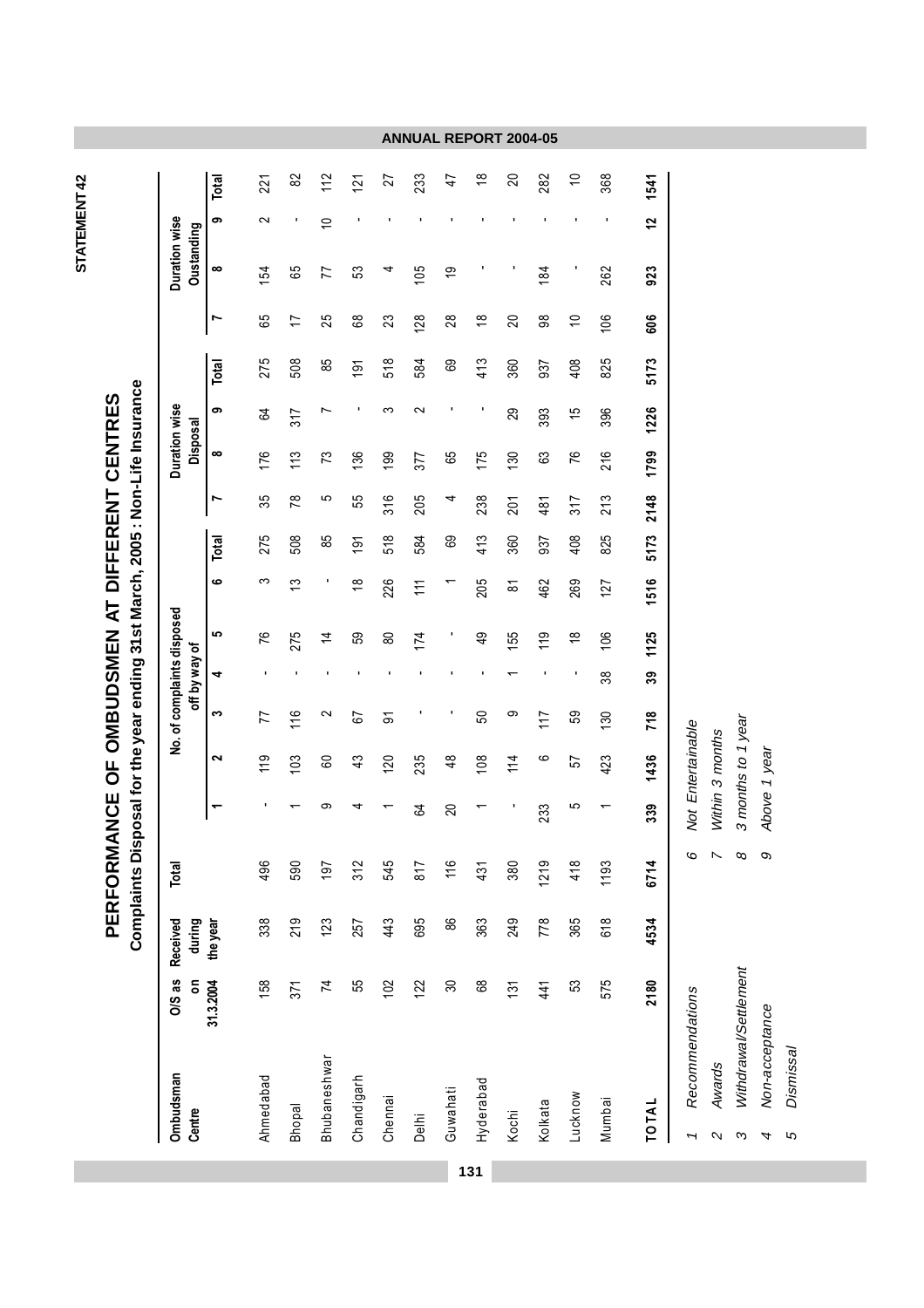| ٦ |  |
|---|--|
|   |  |
|   |  |

Complaints Disposal for the year ending 31st March, 2005 : Life and Non-Life Insurance combined **Complaints Disposal for the year ending 31st March, 2005 : Life and Non-Life Insurance combined** PERFORMANCE OF OMBUDSMEN AT DIFFERENT CENTRES **PERFORMANCE OF OMBUDSMEN AT DIFFERENT CENTRES**

**ANNUAL REPORT 2004-05**

**132**

4 Non-acceptance 9 Above 1 year

5 Dismissal

 $\mathfrak{g}$ 

Dismissal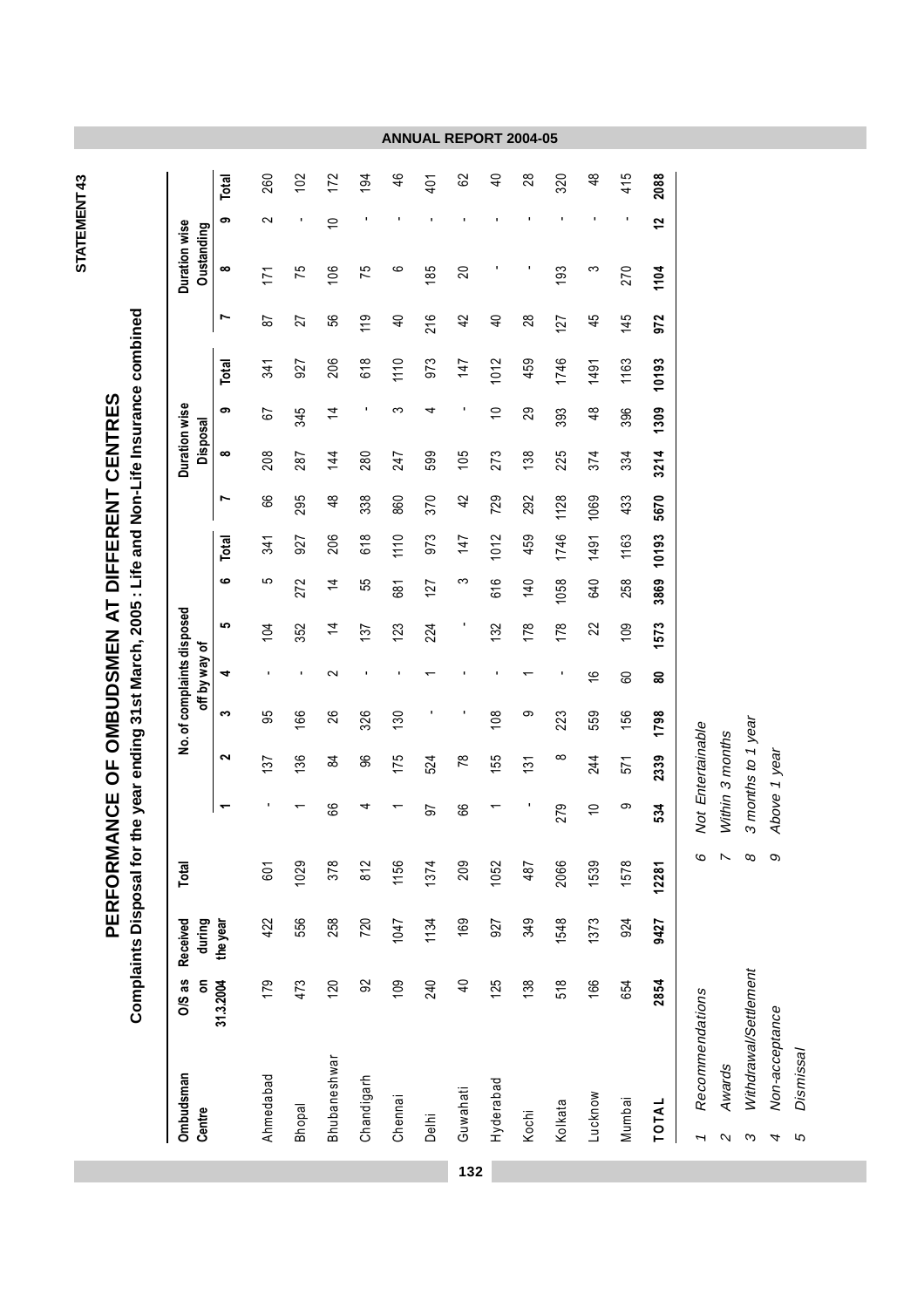# **INSURANCE COMPANIES OPERATING IN INDIA LIFE INSURERS**

**\_\_\_\_\_\_\_\_\_\_\_\_\_\_\_\_\_\_\_\_\_\_\_\_\_\_\_\_\_\_\_\_\_\_\_\_\_\_\_\_\_\_\_\_\_\_\_\_\_\_\_\_\_\_\_\_\_\_\_\_\_\_\_\_\_\_\_\_\_\_\_\_\_\_\_\_\_\_\_\_\_\_\_\_\_\_\_\_\_\_\_\_\_\_\_\_\_\_\_\_**

1. Life Insurance Corporation of India (LIC) 1. Bajaj Allianz Life Insurance Co. Ltd. \*

#### **Public Sector Public Sector Private Players**

- 
- 2. Birla Sun Life Insurance Co. Ltd. (BSLI)
- 3. HDFC Standard Life Insurance Co. Ltd. (HDFC STD LIFE)
- 4. ICICI Prudential Life Insurance Co. Ltd. (ICICI PRU)
- 5. ING Vysya Life Insurance Co. Pvt. Ltd. (ING VYSYA)
- 6. Max New York Life Insurance Co. Ltd. (MNYL)
- 7. MetLife India Insurance Co. Pvt. Ltd. (METLIFE)
- 8. Kotak Mahindra Old Mutual Life Insurance Co. Ltd. \*\*
- 9. SBI Life Insurance Co. Ltd. (SBI LIFE)
- 10. TATA AIG Life Insurance Co. Ltd. (TATA AIG)
- 11. AMP Sanmar Assurance Co. Ltd. (AMP SANMAR)
- 12. Aviva Life Insurance Co. Pvt. Ltd. (AVIVA)
- 13. Sahara India Life Insurance Co. Ltd. (SAHARA LIFE)
- 14. Shriram Life Insurance Co. Ltd.\*\*\*

# **NON-LIFE INSURERS**

#### Public Sector **Public Sector Private Players**

- 
- 
- 
- 
- 5. Export Credit Guarantee Corporation of India Ltd. 5. Royal Sundaram Alliance Insurance Co. Ltd. (ECGC) (ROYAL SUNDARAM)
- 
- 1. New India Assurance Co. Ltd. (NEW INDIA) 1. Bajaj Allianz General Insurance Co. Ltd. (BAJAJ ALLIANZ)
- 2. National Insurance Co. Ltd. (NATIONAL) 2. ICICI Lombard General Insurance Co. Ltd. (ICICI LOMBARD)
- 3. The Oriental Insurance Co. Ltd. (ORIENTAL) 3. IFFCO Tokio General Insurance Co. Ltd. (IFFCO TOKIO)
- 4. United India Insurance Co. Ltd. (UNITED) 4. Reliance General Insurance Co. Ltd. (RELIANCE)
	-
- 6. Agriculture Insurance Company of India Ltd. (AIC) 6. TATA AIG General Insurance Co. Ltd. (TATA AIG)
	- 7. Cholamandalam MS General Insurance Co. Ltd. (CHOLAMANDALAM)
	- 8. HDFC Chubb General Insurance Co. Ltd. (HDFC CHUBB)

**RE – INSURER:** General Insurance Corporation of India (GIC) \_\_\_\_\_\_\_\_\_\_\_\_\_\_\_\_\_\_\_\_\_\_\_\_\_\_\_\_\_\_\_\_\_\_\_\_\_\_\_\_\_\_\_\_\_\_\_\_\_\_\_\_\_\_\_\_\_\_\_\_\_\_\_\_\_\_\_\_\_\_\_\_\_\_\_\_\_\_\_\_\_\_\_\_\_\_\_\_\_\_\_\_\_\_\_\_\_\_\_\_

<sup>\*</sup> Previously, Allianz Bajaj Life Insurance Company Limited (ALLIANZ BAJAJ)

<sup>\*\*</sup> Previously, Om Kotak Mahindra Life Insurance Company Limited (OM KOTAK)

<sup>\*\*\*</sup> Launched its operations in November, 2005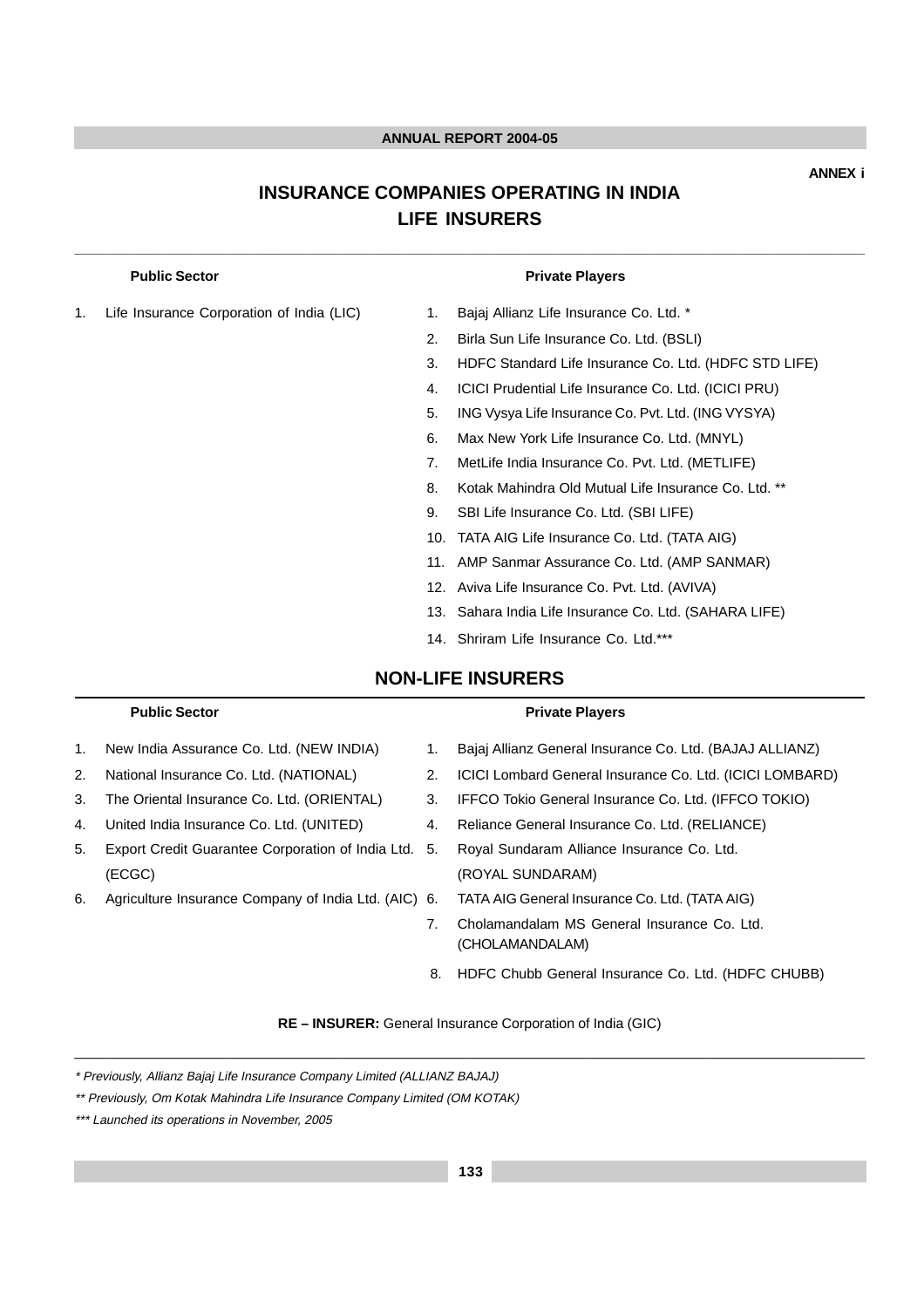### **ANNEX ii**

# **REGULATIONS FRAMED UNDER THE IRDA ACT, 1999**

| SI.No. | <b>Notification</b>                                                                                                           |
|--------|-------------------------------------------------------------------------------------------------------------------------------|
| 1      | IRDA (Member of Insurance Advisory Committee)                                                                                 |
| 2      | IRDA Appointment of Insurance Advisory Committee Regulations, 2000                                                            |
| 3      | IRDA (The Insurance Advisory Committee) (Meeting) Regulations, 2000                                                           |
| 4      | IRDA (Appointed Actuary) Regulations, 2000                                                                                    |
| 5      | IRDA (Actuarial Report and Abstract) Regulations, 2000                                                                        |
| 6      | IRDA (Licensing of Insurance Agents) Regulations, 2000                                                                        |
| 7      | IRDA (Assets, Liabilities and Solvency Margin of Insurers) Regulations, 2000                                                  |
| 8      | IRDA (General Insurance-Reinsurance) Regulations, 2000                                                                        |
| 9      | IRDA (Registration of Indian Insurance Companies) Regulations, 2000                                                           |
| 10     | IRDA (Insurance Advertisements and Disclosure) Regulations, 2000                                                              |
| 11     | IRDA (Obligations of Insurers to Rural Social Sectors) Regulations, 2000                                                      |
| 12     | IRDA (Meetings) Regulations, 2000                                                                                             |
| 13     | IRDA (Investment) Regulations, 2000                                                                                           |
| 14     | IRDA (Conditions of Service of Officers and other Employees) Regulations, 2000                                                |
| 15     | IRDA (Insurance Surveyors and Loss Assessors (Licensing, Professional Requirements<br>and Code of Conduct)) Regulations, 2000 |
| 16     | IRDA (Life Insurance - Reinsurance) Regulations, 2000                                                                         |
| 17     | IRDA (Investment) (Amendment) Regulations, 2001                                                                               |
| 18     | IRDA (Third Party Administrators - Health Services) Regulations, 2001                                                         |
| 19     | IRDA (Re-Insurance Advisory Committee) Regulations, 2001                                                                      |
| 20     | IRDA (Investments) (Amendment) Regulations, 2002                                                                              |
| 21     | IRDA (Preparation of Financial Statements and Auditor's Report of Insurance Companies) Regulations, 2002                      |
| 22     | IRDA (Protection of Policyholders' Interests) Regulations, 2002                                                               |
| 23     | IRDA (Insurance Brokers) Regulations, 2002                                                                                    |
| 24     | IRDA (Obligations of Insurers to Rural and Social Sectors) Regulations, 2002                                                  |
| 25     | IRDA (Licensing of Corporate Agents) Regulations, 2002                                                                        |
| 26     | IRDA (Licensing of Insurance Agents) (Amendment) Regulations, 2002                                                            |
| 27     | IRDA (Protection of Policyholders' Interests) (Amendment) Regulations, 2002                                                   |
| 28     | IRDA (Manner of Receipt of Premium) Regulations, 2002                                                                         |
| 29     | IRDA (Distribution of Surplus) Regulations, 2002                                                                              |
| 30     | IRDA (Registration of Indian Insurance Companies) (Amendment) Regulations, 2003                                               |
| 31     | IRDA (Investment) (Amendment) Regulations, 2004                                                                               |
| 32     | IRDA (Qualification of Actuary) Regulations, 2004                                                                             |
| 33     | IRDA (Obligations of Insurers to Rural / Social Sectors) (Amendment) Regulations, 2004                                        |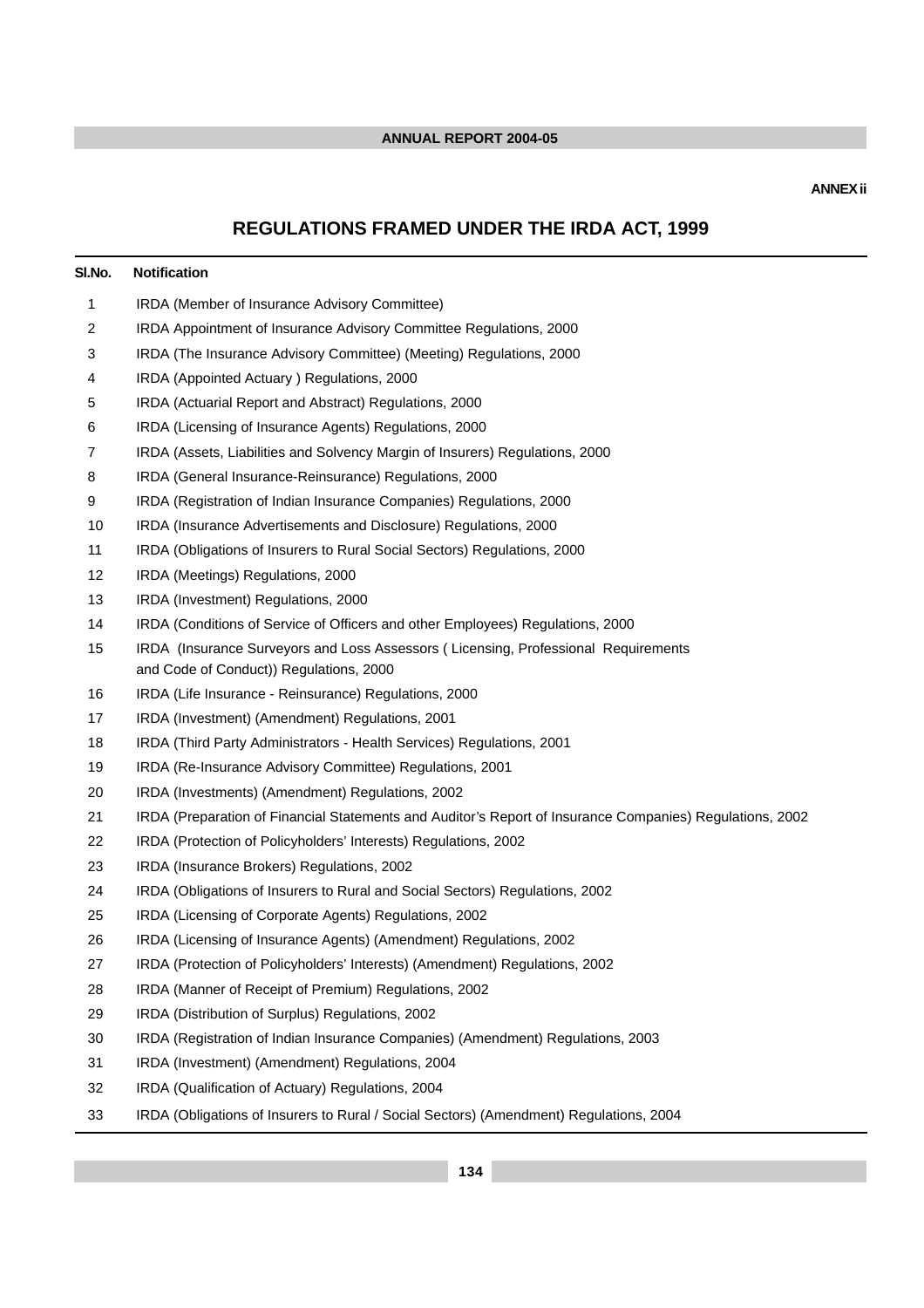**ANNEX iii (a)**

# **AGENTS LICENSED BY THE AUTHORITY (2004-05) (INDIVIDUAL AND CORPORATE)**

**LIFE INSURERS**

|                                                        | <b>Individual Agents</b> |         |       | <b>Corporate Agents</b> |         | <b>Total</b>            |                |
|--------------------------------------------------------|--------------------------|---------|-------|-------------------------|---------|-------------------------|----------------|
| <b>Name</b>                                            | <b>New</b>               | Renewal |       | New Renewal             |         | New Renewal             | <b>Total</b>   |
| BAJAJ ALLIANZ LIFE INSURANCE CO. LTD.                  | 31,998                   | 567     | 114   | 1                       | 32,112  | 568                     | 32,680         |
| TATA AIG LIFE INSURANCE CO. LTD.                       | 16,736                   | 1001    | 34    | 8                       | 16,770  | 1009                    | 17,779         |
| AMP SANMAR INSURANCE CO.LTD.                           | 4,866                    | 139     | 8     | 0                       | 4,874   | 139                     | 5,013          |
| BIRLA SUN LIFE INSURANCE CO.LTD.                       | 4,846                    | 442     | 179   | 8                       | 5,025   | 450                     | 5,475          |
| AVIVA LIFE INSURANCE CO INDIA PVT. LTD.                | 3,805                    | 1       | 13    | 0                       | 3,818   | $\mathbf{1}$            | 3,819          |
| HDFC STANDARD LIFE INSURANCE CO LTD.                   | 9,262                    | 1043    | 48    | 3                       | 9.310   | 1046                    | 10,356         |
| ICICI PRUDENTIAL LIFE INSURANCE CO LTD.                | 27,992                   | 1898    | 27    | 13                      | 28,019  | 1911                    | 29,930         |
| ING VYSYA LIFE INSURANCE CO. PVT. LTD.                 | 7,490                    | 132     | 98    | 0                       | 7,588   | 132                     | 7,720          |
| LIFE INSURANCE CORPORATION OF INDIA                    | 129,263                  | 224371  | 131   | 8                       | 129,394 | 224379 353,773          |                |
| MAX NEW YORK LIFE INSURANCE CO.LTD.                    | 6,474                    | 523     | 1     | 0                       | 6,475   | 523                     | 6,998          |
| METLIFE INDIA INSURANCE CO. PVT. LTD.                  | 3,291                    | 45      | 33    | 5                       | 3,324   | 50                      | 3,374          |
| KOTAK MAHINDRA OLD MUTUAL LIFE INSURANCE CO.LTD. 2,584 |                          | 316     | 73    | 3                       | 2,657   | 319                     | 2,976          |
| SAHARA INDIA LIFE INSURANCE CO. LTD.                   | 0                        | 0       | 1     | $\mathbf 0$             | 1       | 0                       | 1              |
| SBI LIFE INSURANCE CO. LTD.                            | 1,996                    | 169     | 10    | $\mathbf 0$             | 2,006   | 169                     | 2,175          |
| <b>Sub Total</b>                                       | 250,603                  | 230,647 | 770   | 49                      | 251,373 |                         | 230696 482,069 |
| <b>GENERAL INSURERS</b>                                |                          |         |       |                         |         |                         |                |
| TATA AIG GENERAL INSURANCE CO. LTD.                    | 269                      | 119     | 57    | 46                      | 326     | 165                     | 491            |
| BAJAJ ALLIANZ GENERAL INSURANCE CO. LTD.               | 2,002                    | 110     | 152   | 5                       | 2,154   | 115                     | 2,269          |
| CHOLAMANDALAM MS GENERAL INSURANCE CO.LTD. 369         |                          | 18      | 33    | 0                       | 402     | 18                      | 420            |
| EXPORT CREDIT GUARANTEE CORPORATION OF INDIA LTD.      | 1                        | 0       | 0     | 0                       | 1       | 0                       | 1              |
| HDFC CHUBB GENERAL INSURANCE COMPANY LTD.              | 56                       | 1       | 13    | 0                       | 69      | 1                       | 70             |
| ICICI LOMBARD GENERAL INSURANCE CO. LTD.               | 713                      | 10      | 30    | 0                       | 743     | 10                      | 753            |
| IFFCO-TOKIO GENERAL INSURANCE CO. LTD.                 | 676                      | 35      | 29    | 1                       | 705     | 36                      | 741            |
| THE NEW INDIA ASSURANCE CO. LTD.                       | 2,849                    | 6136    | 26    | 3                       | 2,875   | 6139                    | 9,014          |
| NATIONAL INSURANCE CO. LTD.                            | 4,030                    | 4892    | 42    | 8                       | 4,072   | 4900                    | 8,972          |
| THE ORIENTAL INSURANCE CO. LTD.                        | 6,255                    | 4609    | 36    | 7                       | 6,291   | 4616                    | 10,907         |
| RELIANCE GENERAL INSURANCE CO. LTD.                    | 174                      | 55      | 6     | 8                       | 180     | 63                      | 243            |
| ROYAL SUNDARAM ALLIANCE INSURANCE CO LTD.              | 250                      | 47      | 22    | 2                       | 272     | 49                      | 321            |
| UNITED INDIA INSURANCE CO. LTD.                        | 3,066                    | 4973    | 37    | 12                      | 3,103   | 4985                    | 8,088          |
| <b>Sub Total</b>                                       | 20,710                   | 21,005  | 483   | 92                      | 21,193  | 21,097                  | 42,290         |
| <b>Grand Total</b>                                     | 271,313                  | 251,652 | 1,253 | 141                     |         | 272,566 251,793 524,359 |                |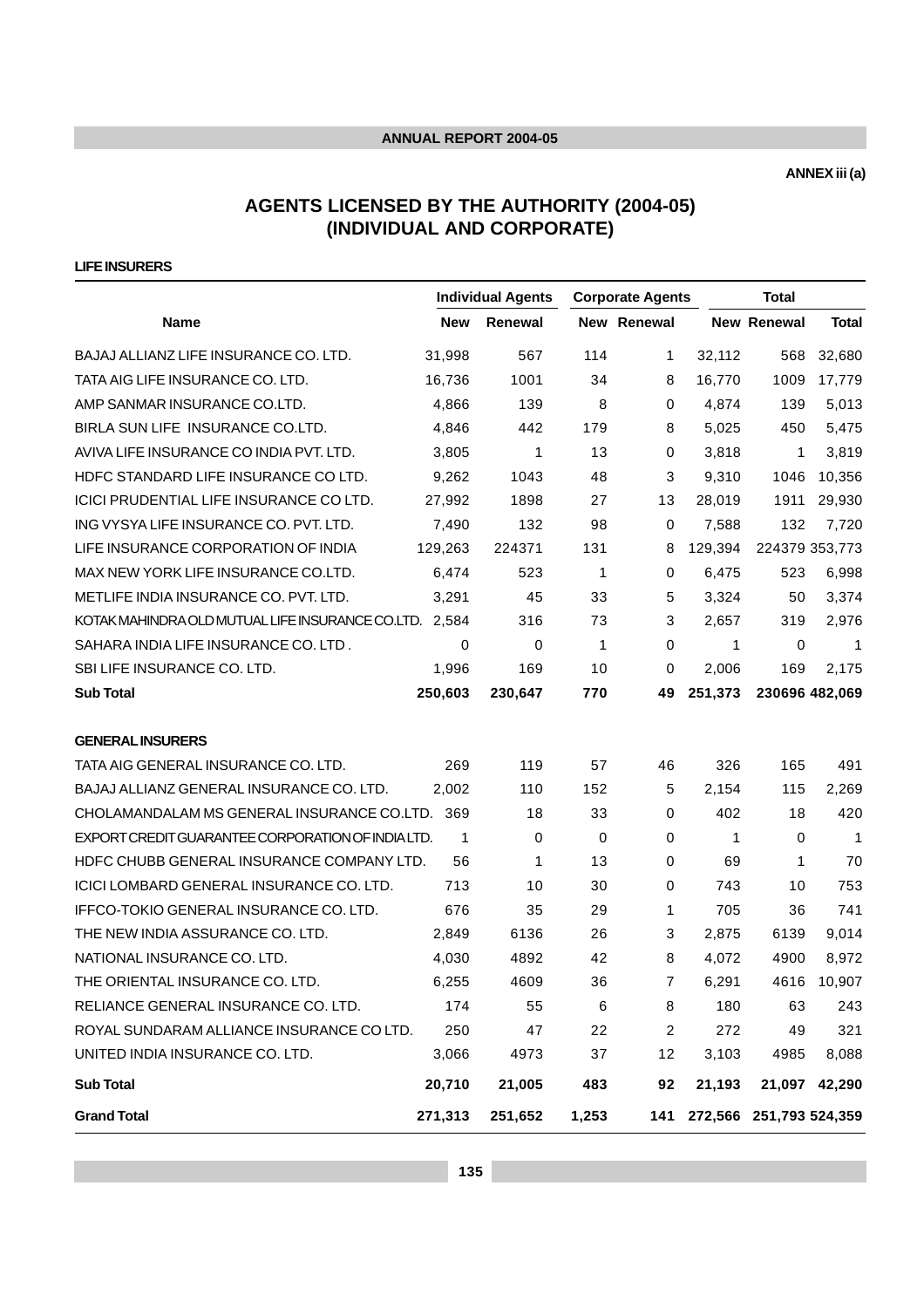**ANNEX iii (b)**

# **AGENTS LICENSED BY THE AUTHORITY (2004-2005) (URBAN AND RURAL)**

#### **LIFE INSURERS**

| <b>Name</b>                                      | Urban   | <b>Rural</b> | Total   |  |
|--------------------------------------------------|---------|--------------|---------|--|
| BAJAJ ALLIANZ LIFE INSURANCE CO. LTD.            | 28912   | 3768         | 32680   |  |
| TATA AIG LIFE INSURANCE CO. LTD.                 | 17590   | 189          | 17779   |  |
| AMP SANMAR INSURANCE CO.LTD.                     | 4226    | 787          | 5013    |  |
| BIRLA SUN LIFE INSURANCE CO.LTD.                 | 5432    | 43           | 5475    |  |
| AVIVA LIFE INSURANCE CO INDIA PVT. LTD.          | 3702    | 117          | 3819    |  |
| HDFC STANDARD LIFE INSURANCE CO. LTD.            | 9324    | 1032         | 10356   |  |
| ICICI PRUDENTIAL LIFE INSURANCE CO. LTD.         | 29838   | 92           | 29930   |  |
| ING VYSYA LIFE INSURANCE CO. PVT. LTD.           | 7404    | 316          | 7720    |  |
| LIFE INSURANCE CORPORATION OF INDIA              | 173958  | 179815       | 353773  |  |
| MAX NEW YORK LIFE INSURANCE CO.LTD.              | 6899    | 99           | 6998    |  |
| METLIFE INDIA INSURANCE CO. PVT. LTD.            | 3310    | 64           | 3374    |  |
| KOTAK MAHINDRA OLD MUTUAL LIFE INSURANCE CO.LTD. | 2772    | 204          | 2976    |  |
| SAHARA INDIA LIFE INSURANCE CO. LTD.             | 1       | $\Omega$     | 1       |  |
| SBI LIFE INSURANCE CO. LTD.                      | 1908    | 267          | 2175    |  |
| <b>Sub Total</b>                                 | 295,276 | 186,793      | 482,069 |  |

#### **GENERAL INSURERS**

| <b>Name</b>                                       | Urban   | <b>Rural</b> | <b>Total</b> |
|---------------------------------------------------|---------|--------------|--------------|
| TATA AIG GENERAL INSURANCE CO. LTD.               | 482     | 9            | 491          |
| BAJAJ ALLIANZ GENERAL INSURANCE CO. LTD.          | 2075    | 194          | 2269         |
| CHOLAMANDALAM GENERAL INSURANCE CO. LTD.          | 394     | 26           | 420          |
| EXPORT CREDIT GUARANTEE CORPORATION OF INDIA LTD. |         | $\Omega$     |              |
| HDFC CHUBB GENERAL INSURANCE CO. LTD.             | 68      | 2            | 70           |
| ICICI LOMBARD GENERAL INSURANCE CO. LTD.          | 705     | 48           | 753          |
| IFFCO-TOKIO GENERAL INSURANCE CO. LTD.            | 666     | 75           | 741          |
| THE NEW INDIA ASSURANCE CO. LTD.                  | 6590    | 2424         | 9014         |
| NATIONAL INSURANCE CO. LTD.                       | 6085    | 2887         | 8972         |
| THE ORIENTAL INSURANCE CO. LTD.                   | 7392    | 3515         | 10907        |
| RELIANCE GENERAL INSURANCE CO. LTD.               | 236     | 7            | 243          |
| ROYAL SUNDARAM ALLIANCE INSURANCE CO. LTD         | 259     | 62           | 321          |
| UNITED INDIA INSURANCE CO. LTD.                   | 5059    | 3029         | 8088         |
| <b>Sub Total</b>                                  | 30,012  | 12,278       | 42,290       |
| <b>Grand Total</b>                                | 325,288 | 199,071      | 524,359      |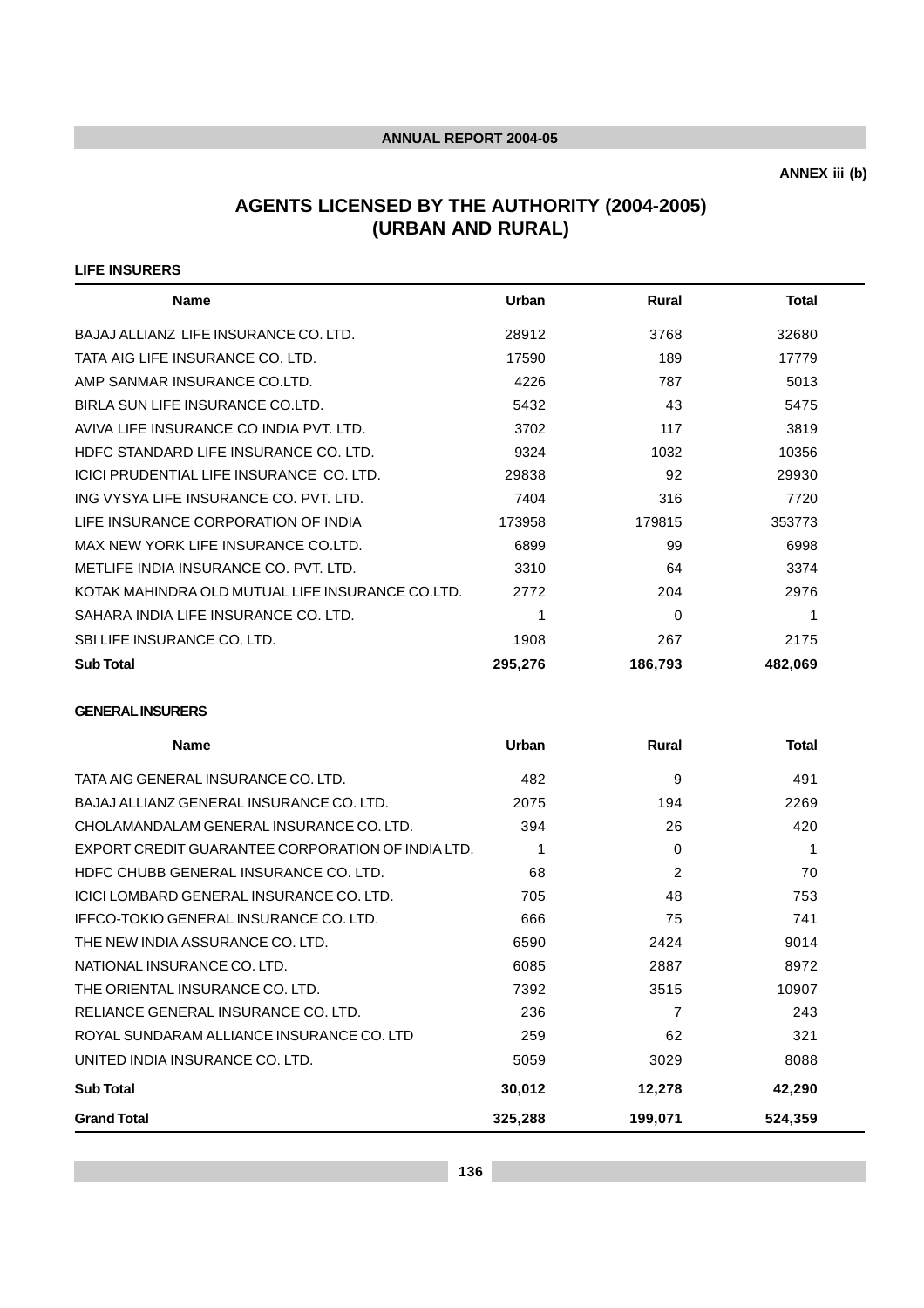**ANNEX iv (a)**

# **APPOINTED ACTUARIES OF LIFE INSURERS (as on 31st March, 2005)**

| Bajaj Allianz Life Insurance Co. Ltd.             | S. N. Bhattacharya             |
|---------------------------------------------------|--------------------------------|
| AMP Sanmar Life Insurance Co. Ltd.                | Michael J. L. Wood             |
| Aviva Life Insurance Co. India Pvt. Ltd.          | K. K. Wadhwa                   |
| Birla Sun Life Insurance Co. Ltd.                 | K. S. Gopalakrishnan           |
| HDFC Standard Life Insurance Co. Ltd.             | N. D. Taket                    |
| ICICI Prudential Life Insurance Co. Ltd.          | V. Rajagopalan                 |
| ING Vysya Life Insurance Co. Pvt. Ltd.            | A. Venkatasubramanian*         |
| Life Insurance Corporation of India               | G. N. Agarwal                  |
| Max New York Life Insurance Co. Ltd.              | R. P. Sarma <sup>#</sup>       |
| MetLife India Insurance Co. Pyt. Ltd.             | K. Sriram                      |
| Kotak Mahindra Old Mutual Life Insurance Co. Ltd. | James E. Thompson <sup>@</sup> |
| Sahara India Life Insurance Co. Ltd.              | K. K. Dharni                   |
| SBI Life Insurance Co. Ltd.                       | R. Kannan                      |
| TATA AIG Life Insurance Co. Ltd.                  | Phuong Chung                   |

 $*$  Hemamalini Ramakrishnan was appointed w.e.f 09<sup>th</sup> April, 2005

# John Charles Poole was appointed w.e.f 20<sup>th</sup> May, 2005

 $@A.$  Venkatasubramanian was appointed w.e.f 15<sup>th</sup> July, 2005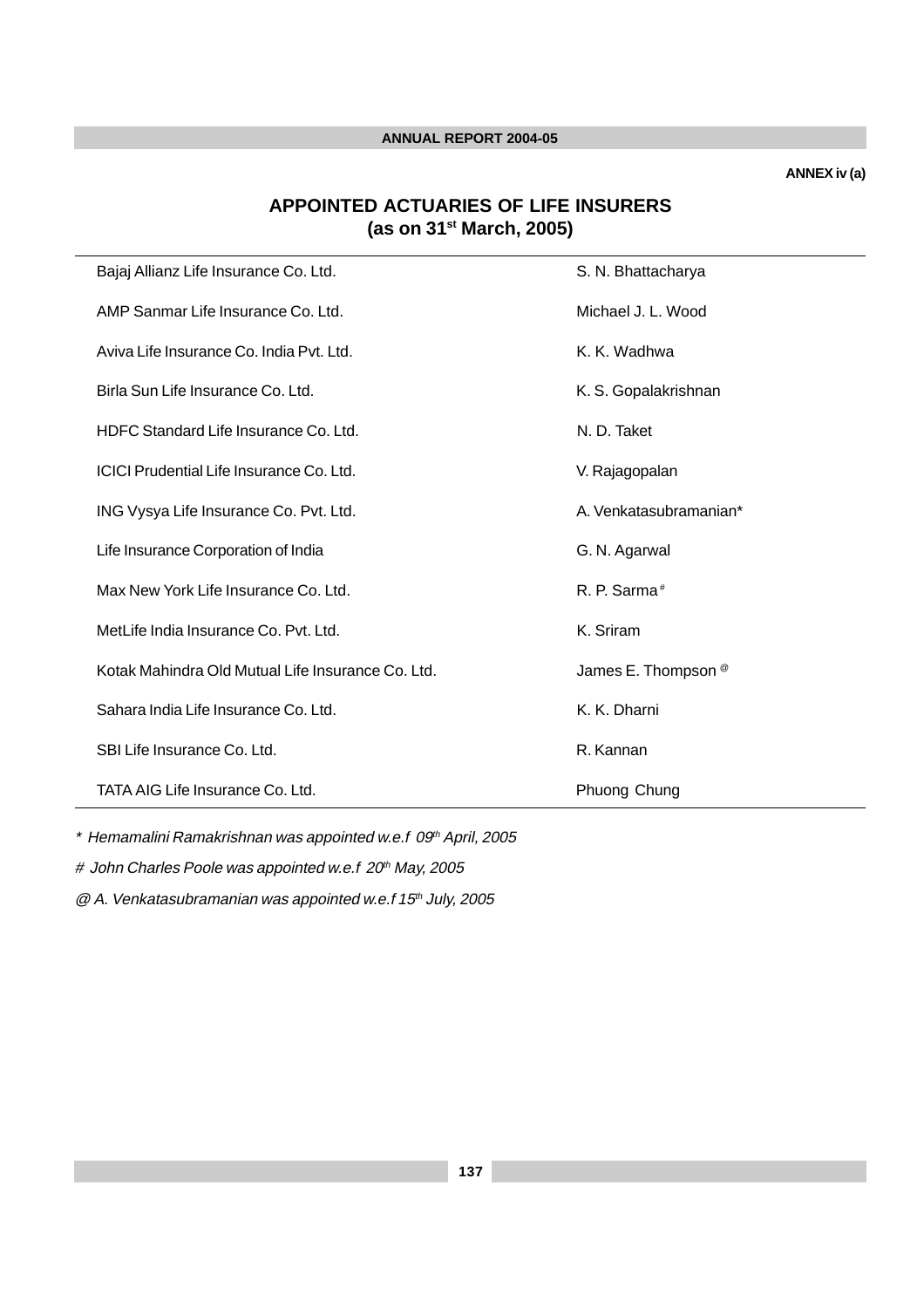**ANNEX iv (b)**

# **APPOINTED ACTUARIES OF NON-LIFE INSURERS (as on 31st March, 2005)**

| Agriculture Insurance Co. of India Ltd.                             | N. R. Kapadia            |
|---------------------------------------------------------------------|--------------------------|
| Bajaj Allianz General Insurance Co. Ltd.                            | V. Govindan              |
| Cholamandalam MS General Insurance Co. Ltd.                         | K. P. Sarma              |
| General Insurance Corporation of India, Life Re-Insurance Dept.     | T. Bhargava              |
| General Insurance Corporation of India, Non-Life Re-Insurance Dept. | D. K. Pandit             |
| HDFC Chubb General Insurance Co. Ltd.                               | N. Laxmanan              |
| ICICI Lombard General Insurance Co. Ltd.                            | Liyaquat Khan            |
| IFFCO Tokio General Insurance Co. Ltd.                              | A. P. Peethambaran       |
| National Insurance Co. Ltd.                                         | <b>Bhudev Chatterjee</b> |
| The New India Assurance Co. Ltd.                                    | A. R. Prabhu             |
| Reliance General Insurance Co. Ltd.                                 | N. G. Pai                |
| Royal Sundaram Alliance Insurance Co. Ltd.                          | O. Laxminarayana         |
| TATA AIG General Insurance Co. Ltd.                                 | K. Hanumantha Rao        |
| The Oriental Insurance Co. Ltd.                                     | P. C. Gupta              |
| United India Insurance Co. Ltd.                                     | S. Krishnan              |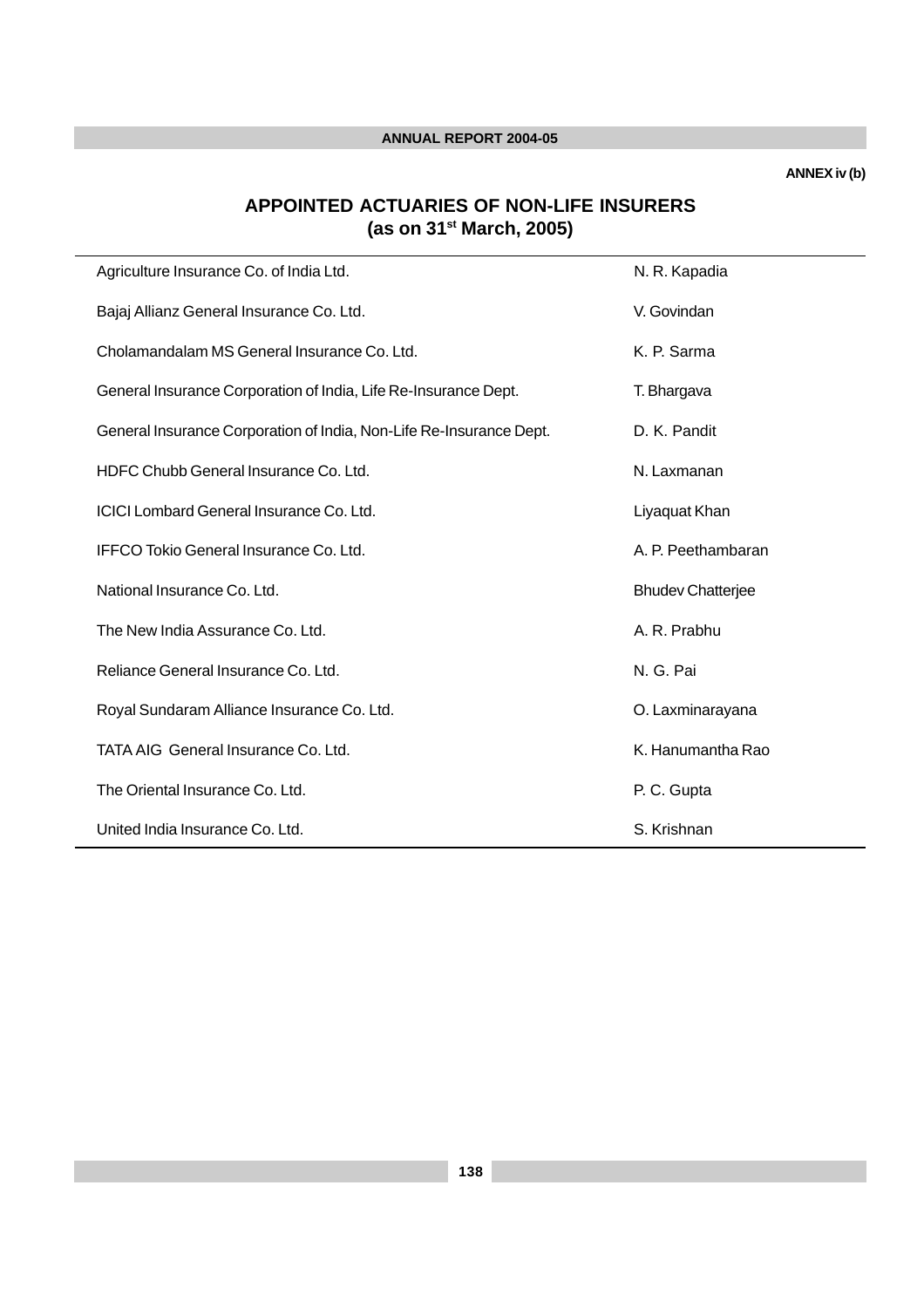#### **ANNEX v (a)**

# **INDIAN ASSURED LIVES MORTALITY (1994-96) (modified) ULTIMATE**

| Age                     | <b>Mortality rate</b> | Age | <b>Mortality rate</b> |
|-------------------------|-----------------------|-----|-----------------------|
| $\pmb{0}$               | 0.001630              | 50  | 0.005244              |
| $\mathbf 1$             | 0.000960              | 51  | 0.005819              |
| $\overline{\mathbf{c}}$ | 0.000670              | 52  | 0.006443              |
| 3                       | 0.000620              | 53  | 0.007116              |
| 4                       | 0.000470              | 54  | 0.007839              |
| 5                       | 0.000420              | 55  | 0.008611              |
| 6                       | 0.000380              | 56  | 0.009433              |
| 7                       | 0.000400              | 57  | 0.010294              |
| 8                       | 0.000400              | 58  | 0.011025              |
| 9                       | 0.000400              | 59  | 0.011951              |
| 10                      | 0.000380              | 60  | 0.013073              |
| 11                      | 0.000450              | 61  | 0.014391              |
| 12                      | 0.000530              | 62  | 0.015904              |
| 13                      | 0.000650              | 63  | 0.017612              |
| 14                      | 0.000713              | 64  | 0.019516              |
| 15                      | 0.000770              | 65  | 0.021615              |
| 16                      | 0.000823              | 66  | 0.022724              |
| 17                      | 0.000873              | 67  | 0.025617              |
| 18                      | 0.000919              | 68  | 0.028823              |
| 19                      | 0.000961              | 69  | 0.032372              |
| 20                      | 0.000999              | 70  | 0.036294              |
| 21                      | 0.001033              | 71  | 0.040623              |
| 22                      | 0.001063              | 72  | 0.045392              |
| 23                      | 0.001090              | 73  | 0.050639              |
| 24                      | 0.001113              | 74  | 0.056404              |
| 25                      | 0.001132              | 75  | 0.062728              |
| 26                      | 0.001147              | 76  | 0.069655              |
| 27                      | 0.001159              | 77  | 0.077231              |
| 28                      | 0.001166              | 78  | 0.085502              |
| 29                      | 0.001170              | 79  | 0.094519              |
| 30                      | 0.001170              | 80  | 0.104331              |
| 31                      | 0.001171              | 81  | 0.114992              |
| 32                      | 0.001201              | 82  | 0.126553              |
| 33                      | 0.001246              | 83  | 0.139067              |
| 34                      | 0.001308              | 84  | 0.151077              |
| 35                      | 0.001387              | 85  | 0.162298              |
| 36                      | 0.001482              | 86  | 0.174149              |
| 37                      | 0.001593              | 87  | 0.186638              |
| 38                      | 0.001721              | 88  | 0.199775              |
| 39                      | 0.001865              | 89  | 0.213560              |
| 40                      | 0.002053              | 90  | 0.227995              |
| 41                      | 0.002247              | 91  | 0.243072              |
| 42                      | 0.002418              | 92  | 0.258782              |
| 43                      | 0.002602              | 93  | 0.275109              |
| 44                      | 0.002832              | 94  | 0.292031              |
| 45                      | 0.003110              | 95  | 0.309522              |
| 46                      | 0.003438              | 96  | 0.327549              |
| 47                      | 0.003816              | 97  | 0.346073              |
| 48                      | 0.004243              | 98  | 0.365052              |
| 49                      | 0.004719              | 99  | 0.384436              |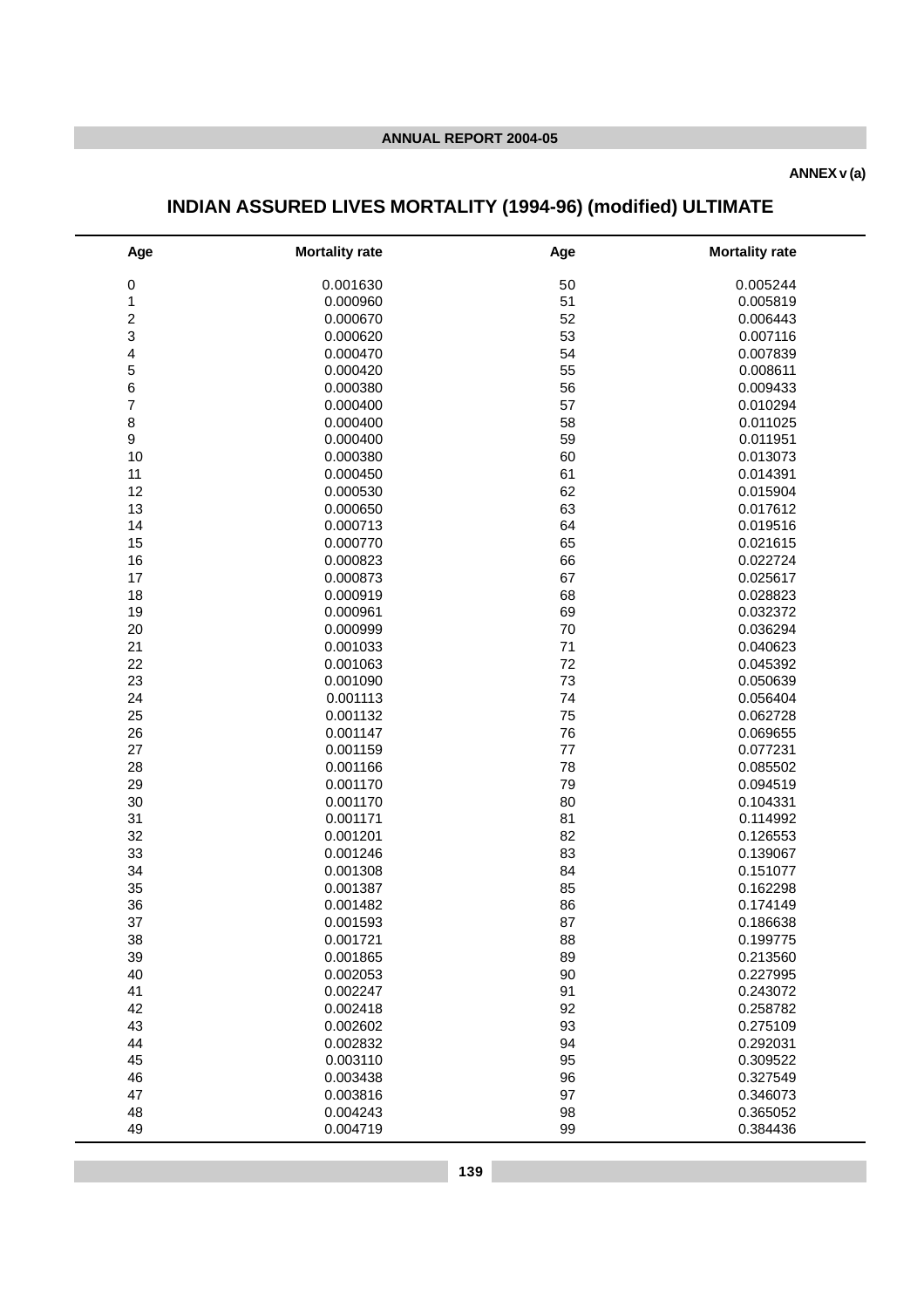**ANNEX v (b)**

# **MORTALITY RATES OF ANNUITANTS IN LIC OF INDIA LIC A (96-98) ULTIMATE**

| Age | <b>Mortality rate</b> | <b>Life Expectation</b> | Age | <b>Mortality rate</b> | <b>Life Expectation</b> |
|-----|-----------------------|-------------------------|-----|-----------------------|-------------------------|
| 20  | 0.000919              | 57.45                   | 65  | 0.013889              | 17.33                   |
| 21  | 0.000961              | 56.50                   | 66  | 0.015286              | 16.56                   |
| 22  | 0.000999              | 55.56                   | 67  | 0.017026              | 15.81                   |
| 23  | 0.001033              | 54.61                   | 68  | 0.019109              | 15.08                   |
| 24  | 0.001063              | 53.67                   | 69  | 0.021534              | 14.36                   |
| 25  | 0.001090              | 52.72                   | 70  | 0.024301              | 13.67                   |
| 26  | 0.001113              | 51.78                   | 71  | 0.027410              | 12.99                   |
| 27  | 0.001132              | 50.84                   | 72  | 0.030862              | 12.35                   |
| 28  | 0.001147              | 49.89                   | 73  | 0.034656              | 11.72                   |
| 29  | 0.001159              | 48.95                   | 74  | 0.038793              | 11.13                   |
| 30  | 0.001166              | 48.01                   | 75  | 0.043272              | 10.56                   |
| 31  | 0.001170              | 47.06                   | 76  | 0.048093              | 10.01                   |
| 32  | 0.001170              | 46.12                   | 77  | 0.053257              | 9.49                    |
| 33  | 0.001171              | 45.17                   | 78  | 0.058763              | 9.00                    |
| 34  | 0.001201              | 44.22                   | 79  | 0.064611              | 8.53                    |
| 35  | 0.001246              | 43.28                   | 80  | 0.070802              | 8.08                    |
| 36  | 0.001308              | 42.33                   | 81  | 0.077335              | 7.66                    |
| 37  | 0.001387              | 41.38                   | 82  | 0.084210              | 7.26                    |
| 38  | 0.001482              | 40.44                   | 83  | 0.091428              | 6.88                    |
| 39  | 0.001593              | 39.50                   | 84  | 0.098988              | 6.52                    |
| 40  | 0.001721              | 38.56                   | 85  | 0.106891              | 6.19                    |
| 41  | 0.001865              | 37.63                   | 86  | 0.115136              | 5.87                    |
| 42  | 0.002053              | 36.70                   | 87  | 0.123723              | 5.56                    |
| 43  | 0.002247              | 35.77                   | 88  | 0.132652              | 5.28                    |
| 44  | 0.002418              | 34.85                   | 89  | 0.141924              | 5.01                    |
| 45  | 0.002602              | 33.93                   | 90  | 0.151539              | 4.76                    |
| 46  | 0.002832              | 33.02                   | 91  | 0.161495              | 4.52                    |
| 47  | 0.003110              | 32.11                   | 92  | 0.171794              | 4.29                    |
| 48  | 0.003438              | 31.21                   | 93  | 0.182436              | 4.07                    |
| 49  | 0.003816              | 30.32                   | 94  | 0.193419              | 3.87                    |
| 50  | 0.004243              | 29.43                   | 95  | 0.204746              | 3.68                    |
| 51  | 0.004719              | 28.56                   | 96  | 0.216414              | 3.50                    |
| 52  | 0.005386              | 27.69                   | 97  | 0.228425              | 3.33                    |
| 53  | 0.006058              | 26.84                   | 98  | 0.240778              | 3.17                    |
| 54  | 0.006730              | 26.00                   | 99  | 0.253473              | 3.01                    |
| 55  | 0.007401              | 25.17                   | 100 | 0.266511              | 2.86                    |
| 56  | 0.008069              | 24.35                   | 101 | 0.279892              | 2.72                    |
| 57  | 0.008710              | 23.55                   | 102 | 0.293614              | 2.59                    |
| 58  | 0.009397              | 22.75                   | 103 | 0.307679              | 2.46                    |
| 59  | 0.010130              | 21.96                   | 104 | 0.322087              | 2.33                    |
| 60  | 0.010907              | 21.18                   | 105 | 0.336836              | 2.19                    |
| 61  | 0.011721              | 20.41                   | 106 | 0.351928              | 2.05                    |
| 62  | 0.011750              | 19.64                   | 107 | 0.367363              | 1.89                    |
| 63  | 0.012120              | 18.87                   | 108 | 0.383139              | 1.70                    |
| 64  | 0.012833              | 18.10                   | 109 | 0.399258              | 1.45                    |
|     |                       |                         | 110 | 0.415720              | 1.08                    |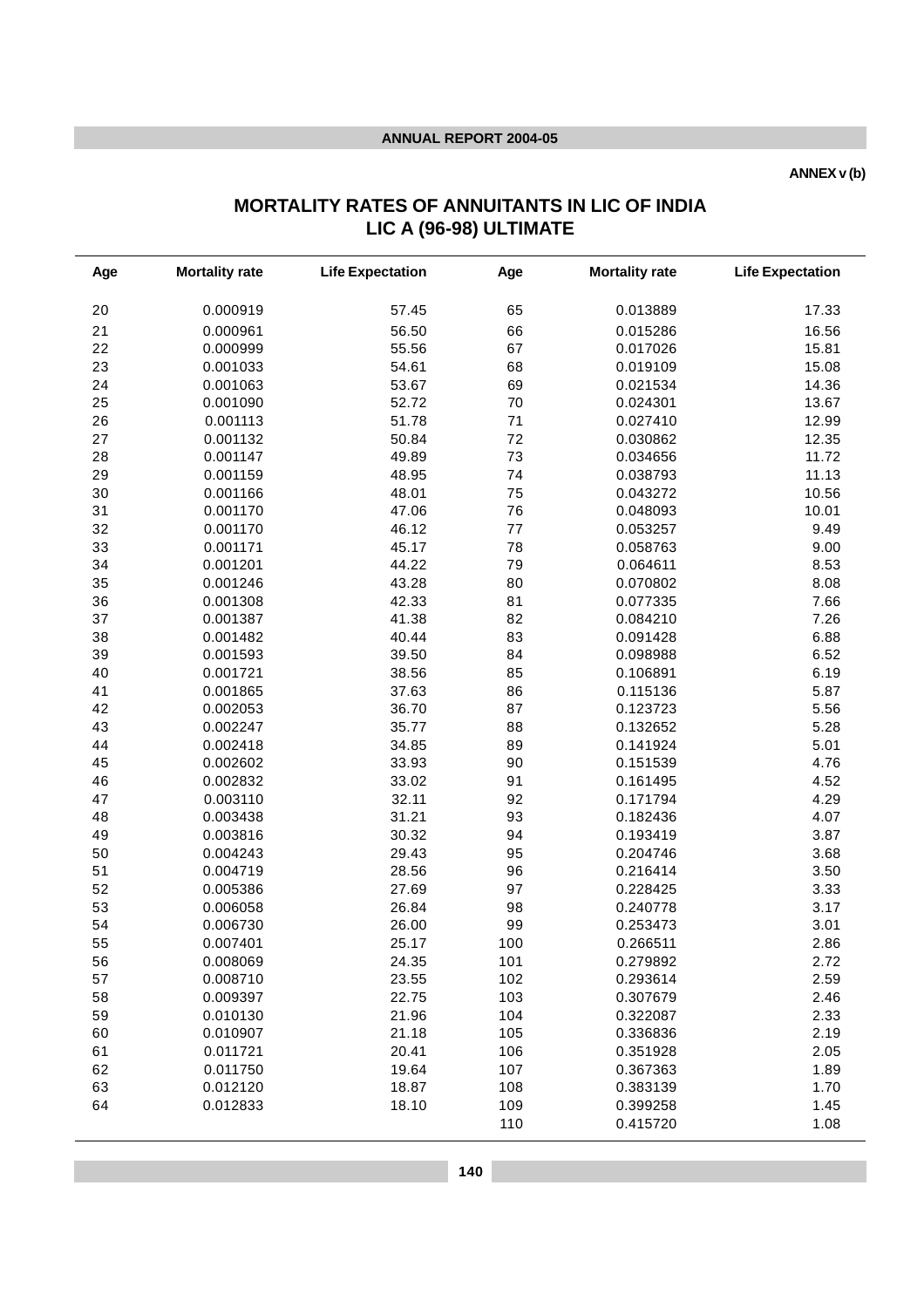**ANNEX vi**

# **LIFE INSURANCE PRODUCTS CLEARED DURING THE FINANCIAL YEAR 2004-05**

| SI.<br>No. | <b>Insurer</b>       | <b>Product</b>                                                                                                                                                                                                                                                                                                                                                                                                                                                                            | <b>Riders</b>                       |
|------------|----------------------|-------------------------------------------------------------------------------------------------------------------------------------------------------------------------------------------------------------------------------------------------------------------------------------------------------------------------------------------------------------------------------------------------------------------------------------------------------------------------------------------|-------------------------------------|
| 1.         | <b>BAJAJ ALLIANZ</b> | Bajaj Allianz Group Gratuity Care<br>Bajaj Allianz Group Superannuation Care<br>Bajaj Allianz Life Long Gain<br>Bajaj Allianz Unit Gain Plus SP<br>Bajaj Allianz Unit Gain Plus<br>Bajaj Allianz Unit Gain Easy Pension SP<br>Bajaj Allianz Unit Gain Easy Pension<br>Bajaj Allianz Unit Gain Life Pension SP<br>Bajaj Allianz Unit Gain Life Pension<br>Bajaj Allianz Group Loan Protector                                                                                               |                                     |
| 2.         | <b>AMP SANMAR</b>    | Kanaka Shree Unit Linked Investment Product<br>Divya Shree SP<br>Divya Shree                                                                                                                                                                                                                                                                                                                                                                                                              | Term Insurance Benefit Rider        |
| 3.         | <b>AVIVA</b>         | Corporate Shield<br>Group Superannuation Plan<br>Group Gratuity Plan<br>Life Bond Plus                                                                                                                                                                                                                                                                                                                                                                                                    |                                     |
| 4.         | <b>BSLI</b>          | <b>BSLI Credit Guard</b><br><b>BSL Flexi Secure Retirement Plan II</b>                                                                                                                                                                                                                                                                                                                                                                                                                    | <b>Critical Illness Women Rider</b> |
| 5.         | <b>HDFC STD</b>      | <b>HDFC Assurance Plan</b><br>HDFC Unit Linked Young Star Plan                                                                                                                                                                                                                                                                                                                                                                                                                            |                                     |
| 6.         | <b>ICICI PRU</b>     | <b>ICICI Pru Life Link Pension II</b><br><b>ICICI Pru Life Link II</b><br><b>ICICI Pru Life Time Pension II</b><br><b>ICICI Pru Life Time II</b><br>ICICI Pru Smart Kid II - SP<br><b>ICICI Pru Smart Kid II</b><br><b>ICICI Pru Premier Life</b><br><b>ICICI Pru Suraksha Kavach</b><br>ICICI Group Leave Encashment Plan<br><b>ICICI Pru Invest Shield Cash</b><br><b>ICICI Pru Invest Shield Gold</b><br><b>ICICI Pru Invest Shield Pension</b><br><b>ICICI Pru Invest Shield Life</b> |                                     |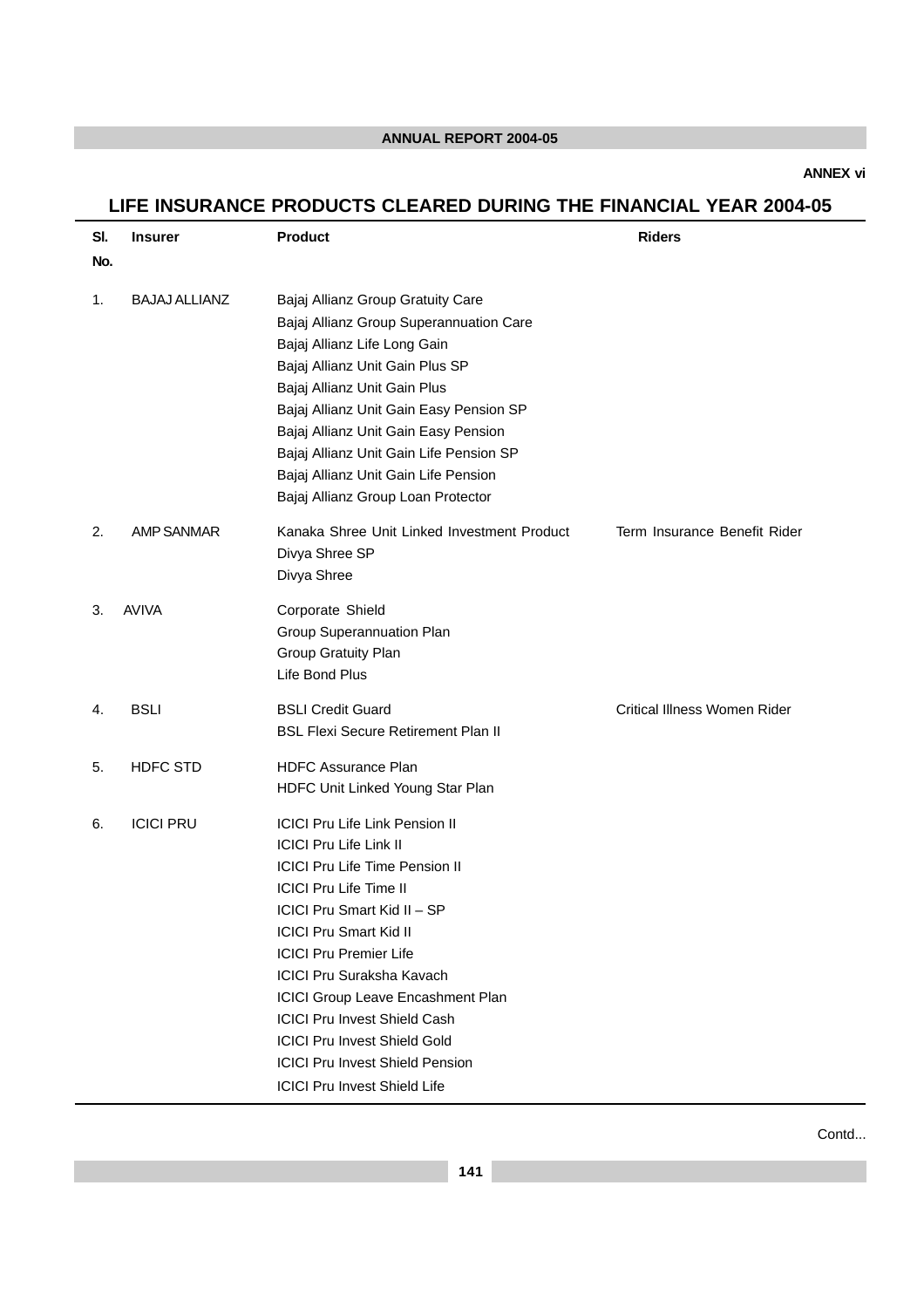|            | <b>ANNUAL REPORT 2004-05</b> |                                                                                                                                                                                                |                                                                                                                                         |  |  |  |
|------------|------------------------------|------------------------------------------------------------------------------------------------------------------------------------------------------------------------------------------------|-----------------------------------------------------------------------------------------------------------------------------------------|--|--|--|
| SI.<br>No. | <b>Insurer</b>               | <b>Product</b>                                                                                                                                                                                 | <b>Riders</b>                                                                                                                           |  |  |  |
| 7.         | <b>ING VYSYA</b>             | ING Vysya Group Superannuation Plan<br>ING Vysya Group Gratuity Plan<br>ING Vysya Life Freedom Plan<br>ING Vysya Life Future Perfect Plan                                                      | Group Disability Plus Rider                                                                                                             |  |  |  |
| 8.         | <b>LIC</b>                   | Jeevan Nidhi                                                                                                                                                                                   | Jeevan Tara (Jeevan Anurag)<br>Jeevan Pramukh<br>Jeevan Akshay III<br><b>LIC's Retirement Plus</b><br>Bima Nivesh 2005                  |  |  |  |
| 9.         | <b>MNYL</b>                  | Life Maker Unit Linked Investment Plan                                                                                                                                                         | Group Credit Life<br>Amsure Bonus Builder<br>Amsure Future Builder<br>Money Back Insurance Plan<br>Amsure Business Builder<br>Life Gain |  |  |  |
| 10.        | <b>MET LIFE</b>              | Met Saral                                                                                                                                                                                      | Met Group Gratuity<br>Met Ultimate<br>Met Family Income Plan<br>Met Smart<br>Met Advantage                                              |  |  |  |
| 11.        | <b>KOTAK OM</b>              | Kotak Premium Return Plan<br>Kotak Flexi Plan<br>Kotak Retirement Income Plan<br>Kotak Retirement Income Plan SP<br>Kotak Retirement Income Plan (Without Cover)<br>Kotak Loan Protection Plan |                                                                                                                                         |  |  |  |
| 12.        | <b>SBILIFE</b>               | SBI Life Scholor II<br><b>SBI Life Horizon</b>                                                                                                                                                 |                                                                                                                                         |  |  |  |
| 13.        | <b>TATA AIG</b>              | <b>Health Protector</b><br>Shubh Life                                                                                                                                                          | Waiver of Premium Rider<br>(to be offered with Invest Assure only)                                                                      |  |  |  |
| 14.        | <b>SAHARA</b>                | Sahara Nidhi<br>Sahara Sampann<br>Sahara Amar Jeevan<br>Sahara Sanjeevani<br>Sahara Nischint Bhavishya<br>Sahara Jan Kalyan                                                                    | Sahara Accidental Death Benefit<br>and Accidental Total and<br>Permanent Disability Benefit<br>Rider                                    |  |  |  |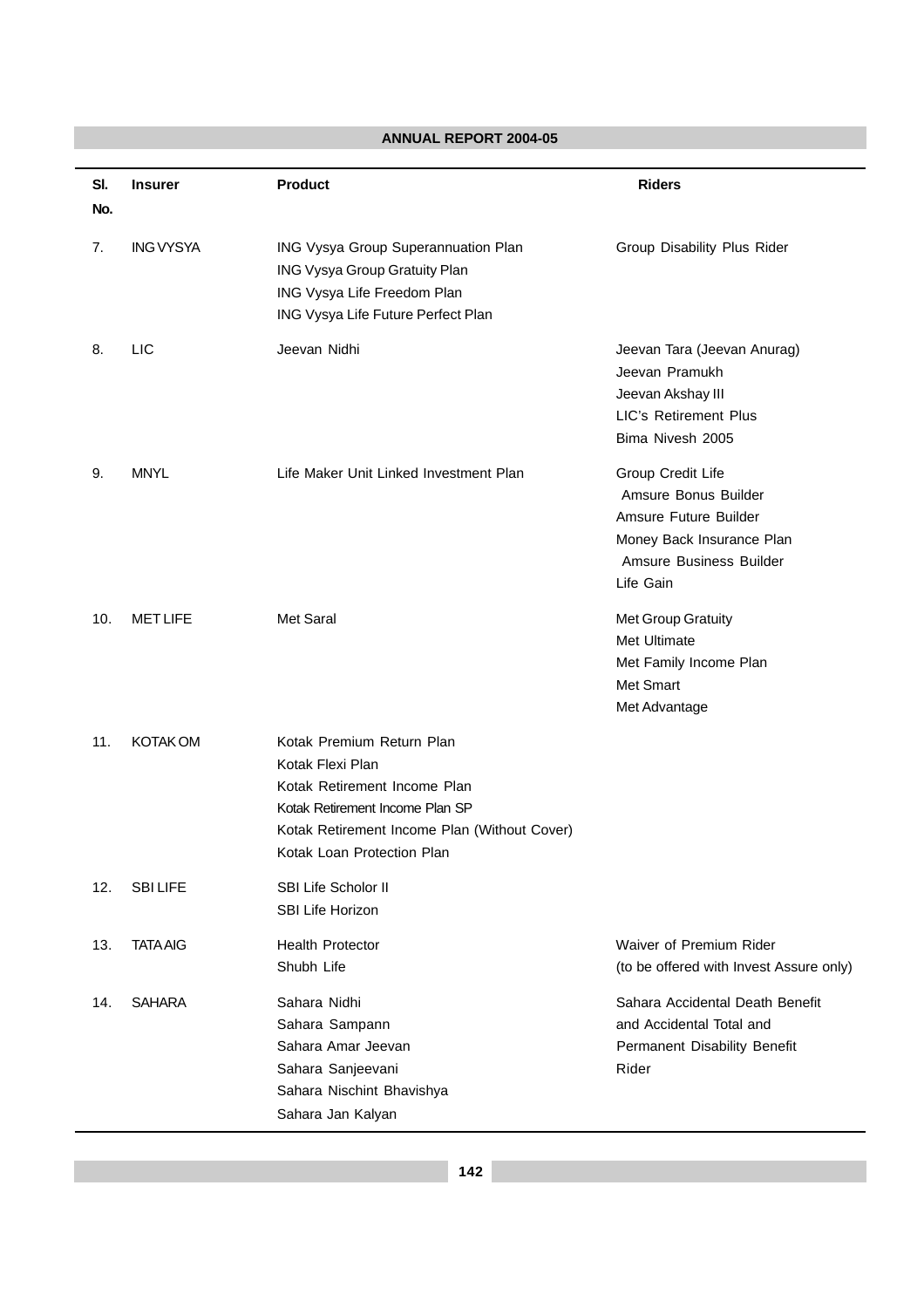**ANNEX vii**

# **NON-LIFE PRODUCTS FILED BY INSURANCE COMPANIES UNDER FILE & USE PROCEDURES DURING THE FINANCIAL YEAR 2004-05**

| SI.<br>No. | Name of the Insurer               | <b>Name of the Product</b>                             | <b>New/Revision</b> | Package/<br>Tariff/Non-<br><b>Tariff</b> | Dt of Filing of<br><b>Product with</b><br><b>IRDA</b> |
|------------|-----------------------------------|--------------------------------------------------------|---------------------|------------------------------------------|-------------------------------------------------------|
| 1.         | Agriculture Insurance<br>Co. Ltd. | Sookha Suraksha Kavach                                 | New                 | Non-tariff                               | 28-Jun-04                                             |
|            |                                   | Coffee Rainfall Index & Area<br><b>Yield Insurance</b> | <b>New</b>          | Non-tariff                               | 17-Feb-05                                             |
| 2.         | Bajaj Allianz                     | Marine Hull Insurance                                  | <b>New</b>          | Non-tariff                               | 25-Apr-05                                             |
|            |                                   | Senior Citizen Health Plan                             | <b>New</b>          | Non-tariff                               | 28-Mar-05                                             |
|            |                                   | Telemedicine Service Plan                              | <b>New</b>          | Non-tariff                               | 28-Mar-05                                             |
|            |                                   | Women Specific Critical Illness Plan                   | <b>New</b>          | Non-tariff                               | 03-Jun-05                                             |
| 3.         | Cholamandalam                     | Comprehensive Event Insurance Policy                   | <b>New</b>          | Package                                  | 06-Apr-04                                             |
|            |                                   | Golden Health Plan                                     | <b>New</b>          | Non-tariff                               | 09-Jul-04                                             |
|            |                                   | Pravasi Bhartiya Bima Yojana                           | <b>New</b>          | Non-tariff                               | 11-Sep-04                                             |
|            |                                   | <b>CHOLA Home Package Policy</b>                       | <b>New</b>          | Package                                  | 20-Oct-04                                             |
|            |                                   | <b>CHOLA Accident Protection</b>                       | <b>New</b>          | Non-tariff                               | 29-Oct-04                                             |
|            |                                   | <b>Comprehensive Enterprise Risks Policy</b>           | <b>New</b>          | Package                                  | 06-Nov-04                                             |
|            |                                   | CHOLA Family Health Protection Plan                    | <b>New</b>          | Non-tariff                               | 05-Feb-05                                             |
|            |                                   | CHOLA Overseas Travel Protection Plan                  | <b>New</b>          | Package                                  | 10-Mar-05                                             |
|            |                                   | Marine Hull-Builders Risk Insurance Policy             | <b>New</b>          | Non-tariff                               | 17-Jun-05                                             |
|            |                                   | Marine Hull-Ship Breaking Policy                       | <b>New</b>          | Non-tariff                               | 17-Jun-05                                             |
|            |                                   | Chola Student Travel Protection Plan                   | <b>New</b>          | Non-tariff                               | 23-Jun-05                                             |
| 4          | <b>ECGC</b>                       | Ind.Package Guarantee Policies                         | <b>New</b>          | Non-tariff                               | 29-Apr-04                                             |
|            |                                   | Wholeturnover Package Guarantee Policy                 | <b>New</b>          | Non-tariff                               | 29-Apr-04                                             |
|            |                                   | <b>Export Credit Insurance</b><br>(Consignment Export) | <b>New</b>          | Non-tariff                               | 09-Jun-04                                             |
|            |                                   | <b>Export Credit Insurance</b><br>(Stockholding agent) | New                 | Non-tariff                               | 09-Jun-04                                             |
|            |                                   | Multiple Buyer Exposure Policy                         | <b>New</b>          | Non-tariff                               | 13-Jul-04                                             |
|            |                                   | Ind. Buyer Exposure Policy                             | <b>New</b>          | Non-tariff                               | 13-Jul-04                                             |
|            |                                   | Software Project Policy                                | New                 | Non-tariff                               | 11-Oct-04                                             |
|            |                                   | IT Enabled Services Policy-Specific<br>Customer        | New                 | Non-tariff                               | 03-Dec-04                                             |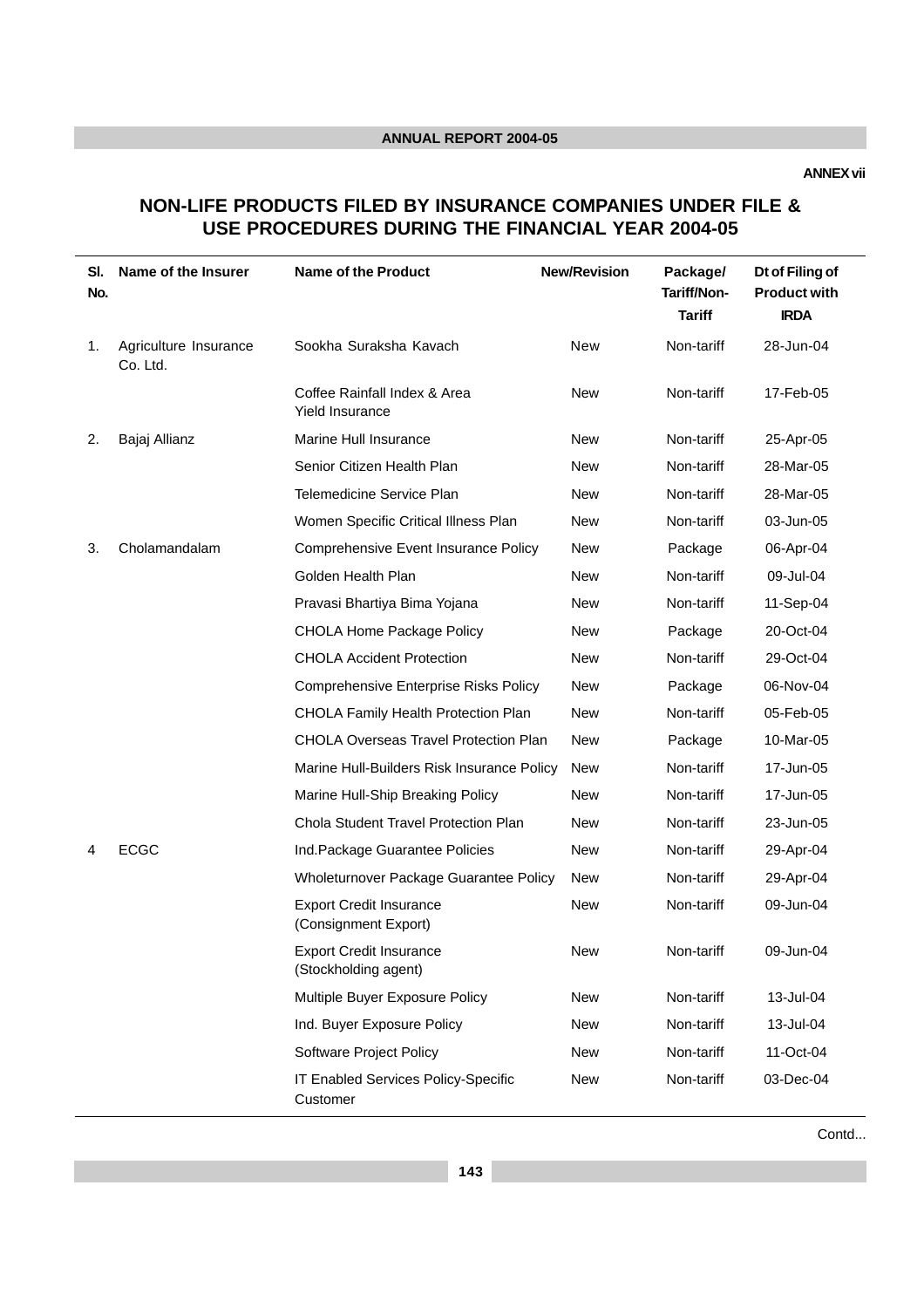| SI.<br>No. | Name of the Insurer  | <b>Name of the Product</b>                                    | <b>New/Revision</b> | Package/<br>Tariff/Non-<br><b>Tariff</b> | Dt of Filing of<br><b>Product with</b><br><b>IRDA</b> |
|------------|----------------------|---------------------------------------------------------------|---------------------|------------------------------------------|-------------------------------------------------------|
| 5          | <b>HDFC Chubb</b>    | Misc. Prof. Liability Policy                                  | New                 | Non-tariff                               | 23-Apr-04                                             |
|            |                      | <b>Business Suraksha</b>                                      | New                 | Package                                  | 26-May-04                                             |
|            |                      | Live Stock (Cattle) Insurance                                 | New                 | Non-tariff                               | 23-Jul-04                                             |
|            |                      | Gramin Suraksha Bima                                          | New                 | Non-tariff                               | 26-Jul-04                                             |
|            |                      | Portable Electronic Equipment Insurance                       | New                 | Non-tariff                               | 11-Sep-04                                             |
|            |                      | Fidelity Guarantee Insurance Policy                           | New                 | Non-tariff                               | 22-Sep-04                                             |
|            |                      | Plate Glass Insurance                                         | New                 | Non-tariff                               | 28-Sep-04                                             |
|            |                      | Agricultural Pump set Policy                                  | New                 | Non-tariff                               | 06-Nov-04                                             |
|            |                      | Hut Insurance Policy                                          | New                 | Non-tariff                               | 06-Nov-04                                             |
|            |                      | Group Mediclaim Policy                                        | New                 | Non-tariff                               | 16-Nov-04                                             |
|            |                      | Forefront Portfolio Policy - Liability<br>Insurance for SME's | New                 | Non-tariff                               | 16-Aug-05                                             |
| 6          | <b>ICICI Lombard</b> | Comprehensive Insurance                                       | New                 | Package                                  | 27-May-04                                             |
|            |                      | Debit/ ATM/ Credit Card Package Policy                        | New                 | Package                                  | 09-Jun-04                                             |
|            |                      | Group P.A. Cover for ICICI Bank                               | New                 | Non-tariff                               | 14-Jun-04                                             |
|            |                      | <b>Health Care Insurance</b>                                  | Revision            | Non-tariff                               | 11-Sep-04                                             |
|            |                      | Windmill Package Insurance Policy                             | New                 | Package                                  | 18-Sep-04                                             |
|            |                      | Merchant Cover-Gold Plan                                      | Revision            | Package                                  | 23-Sep-04                                             |
|            |                      | Cattle Insurance                                              | <b>New</b>          | Non-tariff                               | 06-Oct-04                                             |
|            |                      | Overseas Individual Travel Insurance                          | New                 | Non-tariff                               | 04-Nov-04                                             |
|            |                      | Hospital Cash                                                 | New                 | Non-tariff                               | 07-Dec-04                                             |
|            |                      | Child Secure Personal Accident Plan                           | New                 | Non-tariff                               | 07-Dec-04                                             |
|            |                      | Marine Hull Insurance                                         | New                 | Non-tariff                               | 11-Apr-05                                             |
|            |                      | Overseas Student Travel Insurance Policy Revision             |                     | Non-tariff                               | 14-Jun-05                                             |
| 7          | <b>IFFCO Tokio</b>   | All Risks Insurance for Petro Chemical                        | New                 | Non-tariff                               | 15-May-04                                             |
|            |                      | <b>Comprehensive SME Protector Policy</b>                     | New                 | Non-tariff                               | 15-May-04                                             |
|            |                      | Tea Insurance                                                 | New                 | Non-tariff                               | 01-Jun-04                                             |
|            |                      | All Risk Property Protector Policy                            | New                 | Package                                  | 21-Jun-04                                             |
|            |                      | Hull & Liability Insurance: Inland/<br><b>Coastal Vessels</b> | New                 | Non-tariff                               | 05-Aug-04                                             |
|            |                      | Critical Illness Insurance                                    | Revision            | Non-tariff                               | 12-Jan-05                                             |
|            |                      | Individual Medishield Policy                                  | Revision            | Non-tariff                               | 12-Jan-05                                             |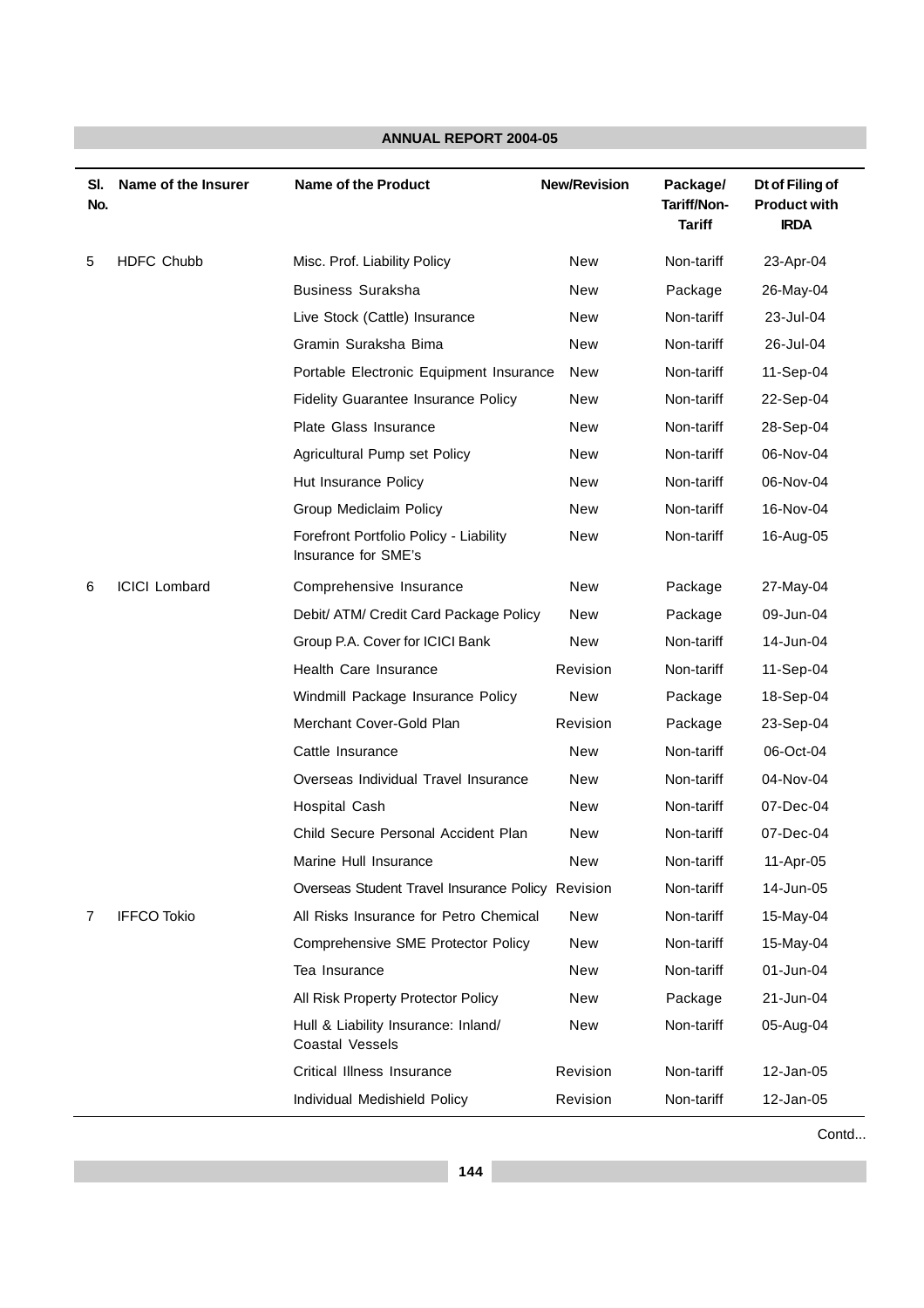| SI.<br>No. | Name of the Insurer | <b>Name of the Product</b>                            | <b>New/Revision</b> | Package/<br>Tariff/Non-<br><b>Tariff</b> | Dt of Filing of<br><b>Product with</b><br><b>IRDA</b> |
|------------|---------------------|-------------------------------------------------------|---------------------|------------------------------------------|-------------------------------------------------------|
| 8          | National Insurance  | Vyapar Suraksha                                       | Revision            | Package                                  | 22-May-04                                             |
|            |                     | Package Insurance for Automobile<br>Workshop          | <b>New</b>          | Package                                  | 25-Aug-04                                             |
|            |                     | Swasthya Bima Policy                                  | New                 | Non-tariff                               | 11-Sep-04                                             |
|            |                     | Mahindra Sukhi Pariwar Package Policy Package         |                     | Non-tariff                               | 04-Nov-04                                             |
|            |                     | Marine Hull Insurance                                 | New                 | Non-tariff                               | 26-Apr-05                                             |
| 9          | New India Assurance | Swasthya Bima Policy                                  | New                 | Non-tariff                               | 20-Dec-04                                             |
| 10         | Oriental Insurance  | Swasthya Bima Policy                                  | New                 | Non-tariff                               | 17-Oct-04                                             |
|            |                     | Jatropha Curcas Plantation Insurance                  | New                 | Non-tariff                               | 31-Jan-05                                             |
|            |                     | Marine Hull Insurance                                 | New                 | Non-tariff                               | 02-Apr-05                                             |
| 11         | Reliance General    | Shopkeepers' Package Policy                           | Revision            | Package                                  | 16-Nov-04                                             |
|            |                     | Plantation & Horticulture<br>Insurance Policy         | Revision            | Non-tariff                               | 26-Dec-04                                             |
| 12         | Royal Sundaram      | Share Transfer Indemnity Policy                       | <b>New</b>          | Non-tariff                               | 14-Apr-04                                             |
|            |                     | Property All Risks                                    | Revision            | Package                                  | 07-May-04                                             |
|            |                     | Enterprise Business Insurance SME                     | Revision            | Package                                  | 07-May-04                                             |
|            |                     | Enterprise Shield                                     | Revision            | Package                                  | 07-May-04                                             |
|            |                     | <b>Smart Shield Policy</b>                            | New                 | Package                                  | 16-May-04                                             |
|            |                     | Jewellers' Block Insurance                            | New                 | Non-tariff                               | 25-May-04                                             |
|            |                     | Industrial Care Policy                                | Revision            | Package                                  | 03-Jun-04                                             |
|            |                     | Group PA Policy 001 APG                               | Revision            | Non-tariff                               | 11-Jun-04                                             |
|            |                     | Gramin Suraksha Bima                                  | New                 | Non-tariff                               | 11-Jun-04                                             |
|            |                     | Rural Micro Irrigation Shield                         | New                 | Non-tariff                               | 26-Jul-04                                             |
|            |                     | Sundaram Business Shield Plan                         | New                 | Package                                  | 05-Aug-04                                             |
|            |                     | Individual Personal Accident Policy<br>(SBIGE)        | New                 | Non-tariff                               | 13-Sep-04                                             |
|            |                     | Individual Personal Accident Policy<br>(CITI PA PLUS) | New                 | Non-tariff                               | 13-Sep-04                                             |
|            |                     | Health Forever Insurance                              | Revision            | Non-tariff                               | 29-Dec-04                                             |
|            |                     | MediSafe Insurance Policy (Individual)                | Revision            | Non-tariff                               | 29-Dec-04                                             |
|            |                     | Group Personal Accident<br>(With Opt Out Cover)       | Revision            | Non-tariff                               | 29-Dec-04                                             |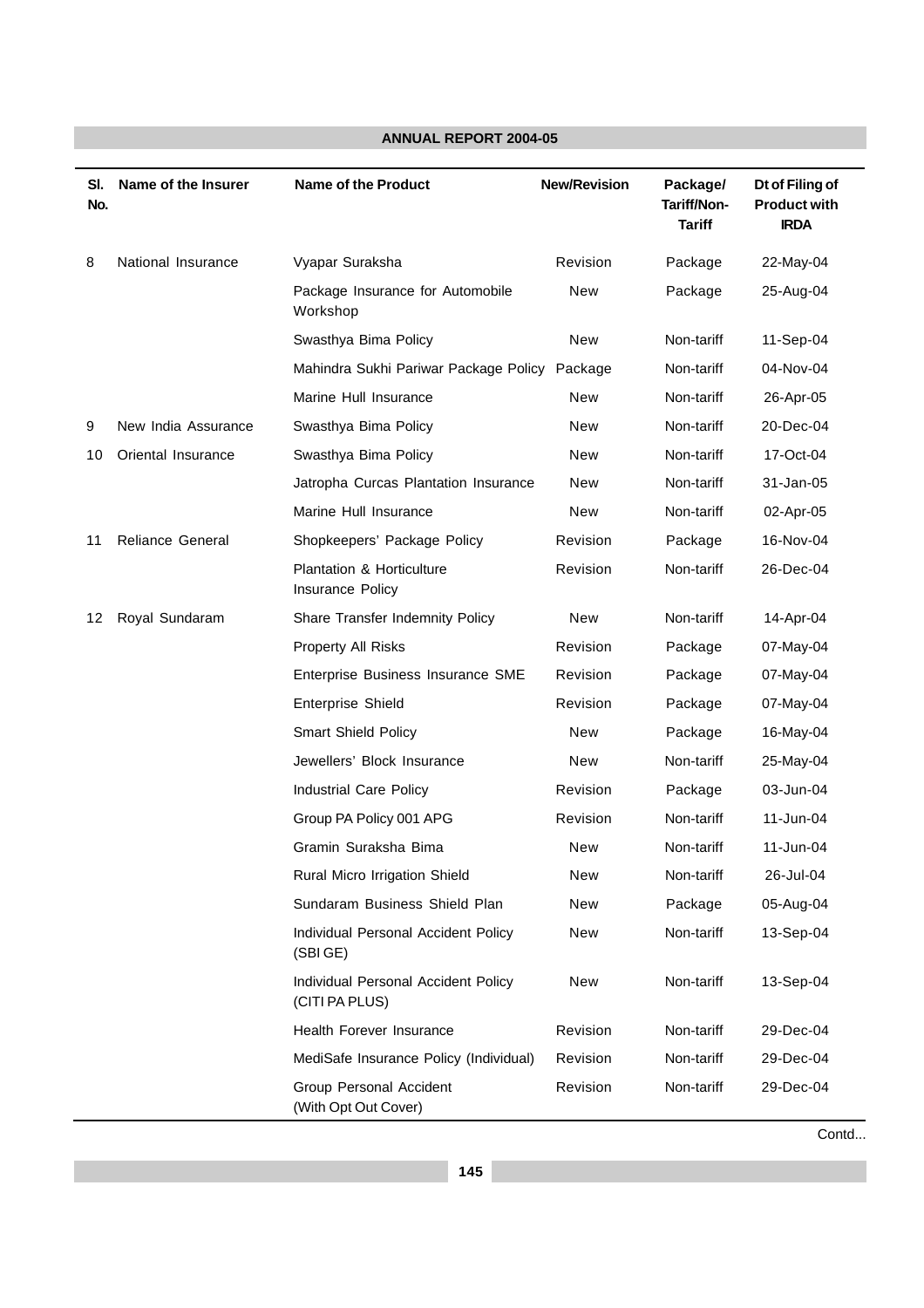| SI.<br>No. | Name of the Insurer     | <b>Name of the Product</b>                           | <b>New/Revision</b> | Package/<br>Tariff/Non-<br><b>Tariff</b> | Dt of Filing of<br><b>Product with</b><br><b>IRDA</b> |
|------------|-------------------------|------------------------------------------------------|---------------------|------------------------------------------|-------------------------------------------------------|
|            |                         | Health Shield Premiere Insurance                     | Revision            | Non-tariff                               | 19-Jan-05                                             |
|            |                         | <b>Health Shield Plus</b>                            | Revision            | Non-tariff                               | 19-Jan-05                                             |
|            |                         | Sugarcane Crop Insurance                             | <b>New</b>          | Non-tariff                               | 02-Mar-05                                             |
|            |                         | Home Contents Insurance                              | <b>New</b>          | Package                                  | 02-Mar-05                                             |
|            |                         | Home Power Protect                                   | <b>New</b>          | Package                                  | 02-Mar-05                                             |
| 13         | <b>TATA-AIG General</b> | <b>Accident Health Product - Critical Illnes</b>     | <b>New</b>          | Non-tariff                               | 15-Jun-04                                             |
|            |                         | Employer's Legal Liability Insurance                 | <b>New</b>          | Non-tariff                               | 28-Sep-04                                             |
|            |                         | Leisure Travel - Airport Buy and Fly                 | <b>New</b>          | Non-tariff                               | 15-Dec-04                                             |
|            |                         | HOMESECURE (Householders) Policy                     | Revision            | Non-tariff                               | 15-Jan-05                                             |
|            |                         | Accident & Health Product - Hospital Care            | <b>New</b>          | Non-tariff                               | 23-Apr-05                                             |
|            |                         | Corporate Guard: Public Offering<br>of Securities    | <b>New</b>          | Non-tariff                               | 08-Jun-05                                             |
|            |                         | Accident & Health Product -<br><b>Accident Guard</b> | Revision            | Non-tariff                               | 02-Aug-05                                             |
|            |                         | Accident & Health Product - Chayya                   | Revision            | Non-tariff                               | 02-Aug-05                                             |
| 14         | United India            | Pravasi Bhartiya Bima Yojana                         | Revision            | Non-tariff                               | 06-May-04                                             |
|            |                         | <b>Unorganised Sector Workers'</b><br>PA Insn Policy | <b>New</b>          | Non-tariff                               | 21-May-04                                             |
|            |                         | <b>UNI-Udyog Kavach</b>                              | <b>New</b>          | Non-tariff                               | 04-Aug-04                                             |
|            |                         | Swasthya Bima Policy                                 | <b>New</b>          | Non-tariff                               | 09-Aug-04                                             |
|            |                         | Universal Health Insurance Scheme                    | Revision            | Non-tariff                               | 28-Sep-04                                             |
|            |                         | Marine Hull Insurance                                | New                 | Non-tariff                               | 02-May-05                                             |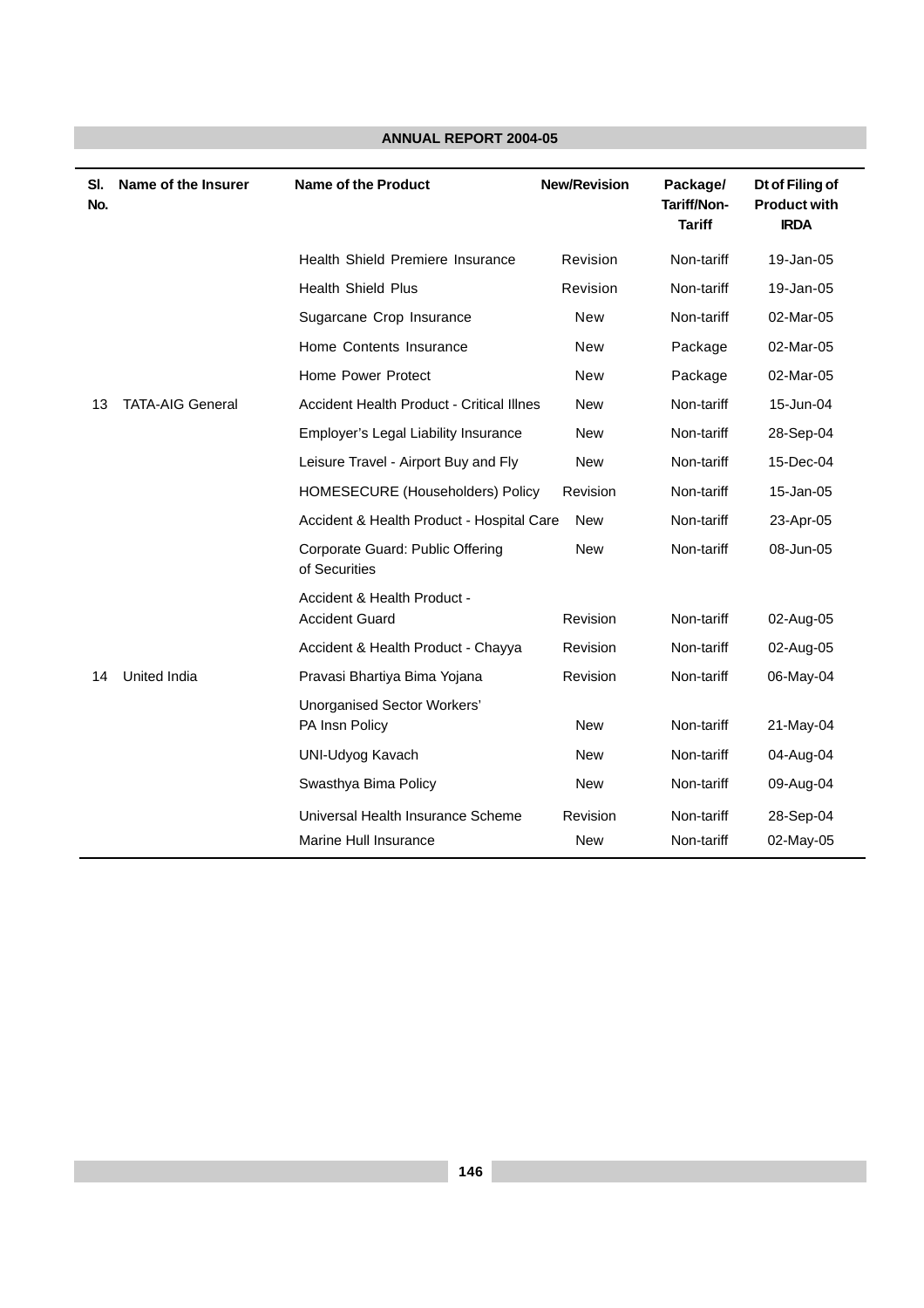#### **ANNEX viii**

# **OBLIGATORY CESSIONS RECEIVED BY GIC**

| <b>Class</b>                      | <b>Limit of Cession in Sum</b>         | <b>Reinsurance</b>       | <b>Profit</b>     |
|-----------------------------------|----------------------------------------|--------------------------|-------------------|
|                                   | insured or PML                         | <b>Commission</b>        | <b>Commission</b> |
| Fire, IAR, CL                     | Rs. 100 Crores PML per risk            | 35%                      | 25%               |
| Mega Risks                        | Rs. 100 Crores PML per risk            | <b>Lead Terms</b>        | 20%               |
| Marine Cargo                      | Rs. 10 Crores sum insured per policy   | 25.0%                    | 10% at the end of |
|                                   |                                        |                          | 36 months         |
| <b>Marine Hull</b>                | Rs.16 Crores sum insured per vessel    | Net rated risks: 5%      |                   |
|                                   |                                        | Gross rated risks: 17.5% |                   |
| War & SRCC                        | Rs. 16 Crores sum insured per vessel   | 10%                      | Nil               |
| Motor                             | No limit                               | 20%                      | Nil               |
| <b>Workmen's Compensation</b>     | No limit                               | 20%                      | Nil               |
| <b>General Aviation Hull</b>      | No limit                               | 12.5%                    | Nil               |
| <b>General Aviation Liability</b> | No limit                               | 12.5%                    | Nil               |
| Aviation (Airlines)               | Rs. 120 crores sum insured per risk on | Average Terms            | Nil               |
|                                   | hull and corresponding percentage      |                          |                   |
|                                   | share on other insurances              |                          |                   |
| Oil and Energy                    | Rs. 15 crores sum insured per risk     | 5%                       | 20% at the end of |
|                                   |                                        |                          | 36 months         |
| All Liability Products            | Rs. 5 Crores per policy including      | 25%                      | Nil               |
| excluding financial liability     | USA/ Rs. 10 Crores per policy          |                          |                   |
|                                   | excluding USA                          |                          |                   |
| Financial, credit & guarantee     | Rs. 10 Crores sum insured per event    | 10%                      | Nil               |
| lines, mortgage insurance,        |                                        |                          |                   |
| weather insurance, special        |                                        |                          |                   |
| contingency policies, etc         |                                        |                          |                   |
| <b>Other Miscellaneous</b>        | No limit                               | 25%                      | Nil               |
| Machinery Breakdown,              | Rs.30 crores PML but where PML         | 30%                      | 25%               |
| Boiler Explosion and              | exceeds 33.3%, Rs. 90 crores sum       |                          |                   |
| related loss of profits           | insured on each risk, material damage  |                          |                   |
|                                   | and loss of profits combined           |                          |                   |
| Contractor's All Risks, Erection  | Rs. 60 crores PML but where PML        | 30%                      | 25%               |
| All Risks, Advance Loss of        | exceeds 33.3%, Rs. 180 crores sum      |                          |                   |
| Profits, DSU insurances           | insured on each risk material damage   |                          |                   |
|                                   | and loss of profits combined.          |                          |                   |

PML — Probable Maximum Loss; IAR — Industrial All Risk; SRCC — Strike Riot Civil Commotion; DSU — Delay in Start Up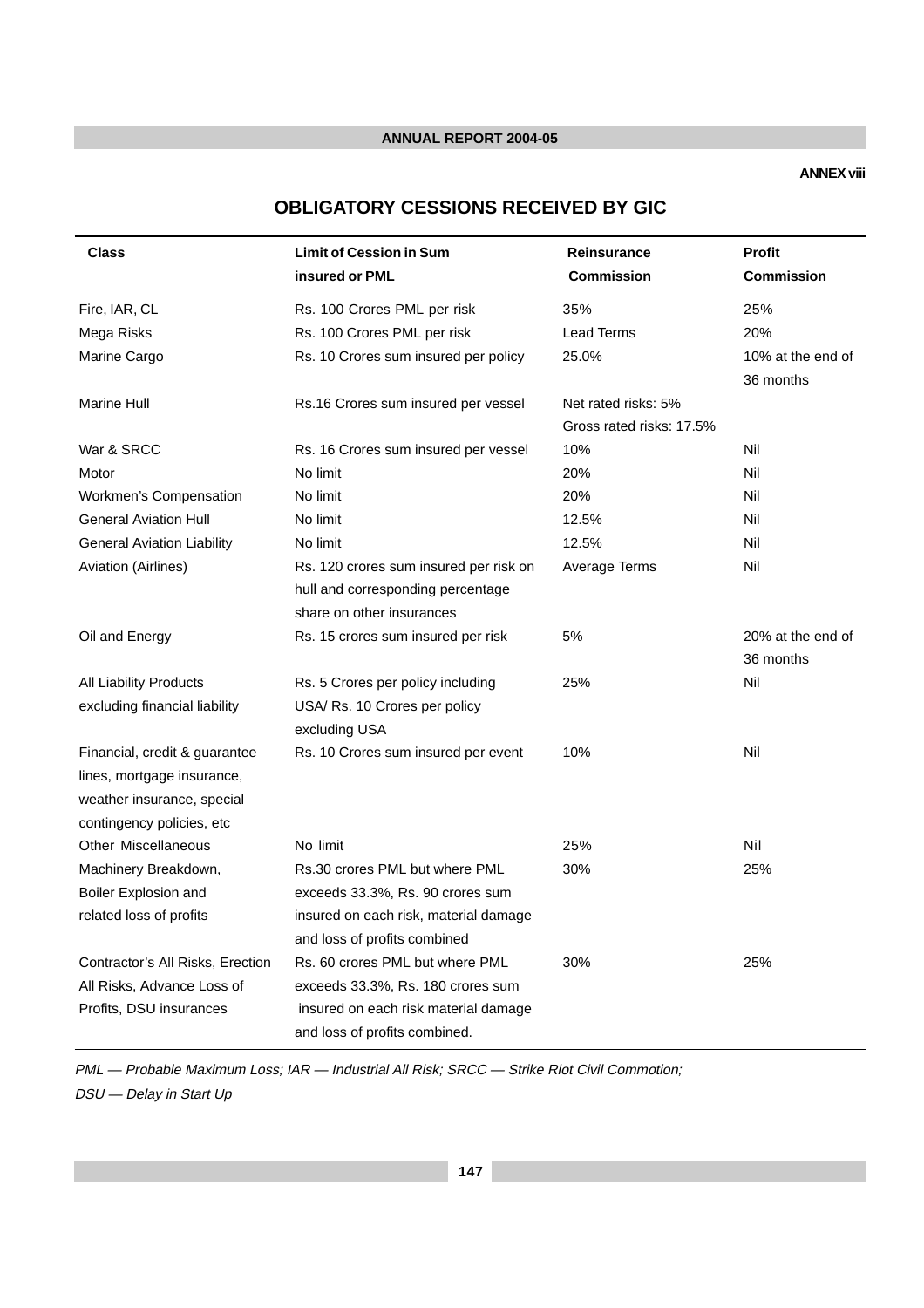#### **ANNEX ix**

# **REGISTERED BROKERS (STATE-WISE) BREAKUP**

| <b>State</b>   |                  | <b>Licenses Issued</b> |              |                  |  |
|----------------|------------------|------------------------|--------------|------------------|--|
|                | <b>Direct</b>    | Reinsurance            | Composite    |                  |  |
| Andhra Pradesh | 13               |                        | $\mathbf{1}$ | 14               |  |
| Chandigarh     | 3                |                        |              | $\mathfrak{S}$   |  |
| Gujarat        | 8                |                        |              | 8                |  |
| Karnataka      | $\overline{7}$   |                        |              | $\overline{7}$   |  |
| Kerala         | 3                |                        |              | $\mathfrak{S}$   |  |
| Madhya Pradesh | 3                |                        |              | 3                |  |
| Maharashtra    | 41               | $\overline{4}$         | 18           | 63               |  |
| New Delhi      | 41               |                        | 3            | 44               |  |
| Punjab         | $\boldsymbol{9}$ |                        |              | $\boldsymbol{9}$ |  |
| Rajasthan      | 5                |                        |              | $\,$ 5 $\,$      |  |
| Tamil Nadu     | 13               |                        | $\mathbf{1}$ | 14               |  |
| Uttar Pradesh  | $\,8\,$          |                        |              | $\, 8$           |  |
| West Bengal    | 12               |                        | $\sqrt{2}$   | 14               |  |
| <b>Total</b>   | 166              | 4                      | 25           | 195              |  |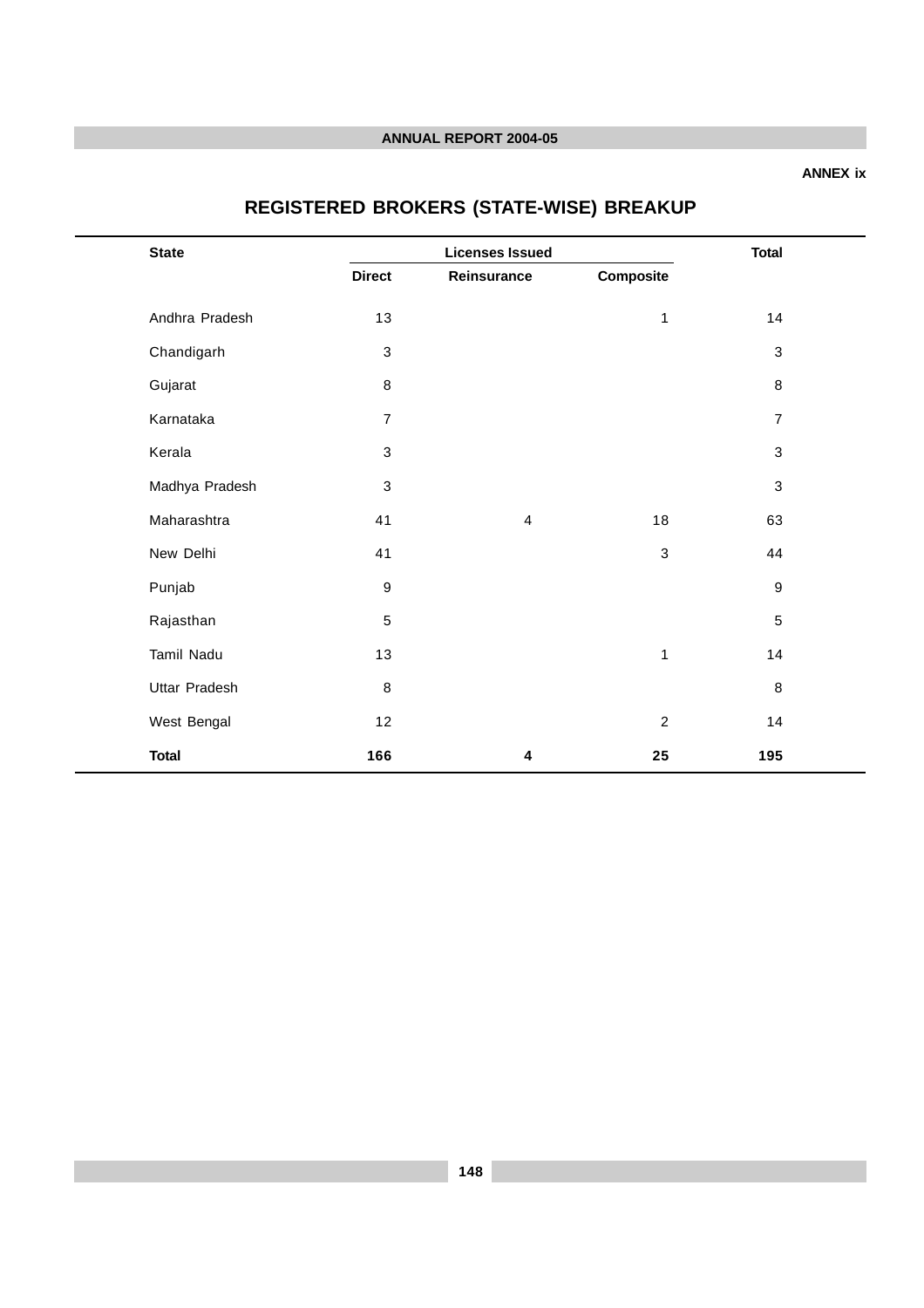# **TARIFF BUSINESS MONITORED BY TARIFF ADVISORY COMMITTEE**

| SI. No. | <b>Department</b>  | <b>Policy</b>                                        |
|---------|--------------------|------------------------------------------------------|
| 1.      | Fire               | All India Fire Tariff                                |
|         |                    | Industrial All Risks Tariff                          |
|         |                    | CL (Fire) Tariff                                     |
|         |                    | <b>Petrochemical Tariff</b>                          |
| 2.      | *Marine Hull       | * Tariff for Ocean-Going vessels                     |
|         |                    | * Tariff for Dredgers                                |
|         |                    | * Tariff for Fishing Vessels/ Trawlers               |
|         |                    | * Tariff for Sailing Vessels                         |
|         |                    | * Tariff for Jetties/Cranes/Pontoons Insurance       |
|         |                    | * Tariff for Builders' Risk Insurance                |
|         |                    | * Tariff for Ship Repairers' Liability               |
|         |                    | * Tariff for Charterers' Liability                   |
|         |                    | * Tariff for Ship Breaking Insurance                 |
| 3.      | **Marine Cargo     | ** Marine Cargo Tariff                               |
| 4.      | Engineering        | Erection All Risks/Storage-cum-Erection Tariff       |
|         |                    | Contractors' All Risk Insurance Tariff               |
|         |                    | Machinery Breakdown Tariff                           |
|         |                    | <b>Boiler Pressure Plant Tariff</b>                  |
|         |                    | Civil Engineering Completed Risk Tariff              |
|         |                    | Contractors' Plant and Machinery Tariff              |
|         |                    | Electronic Equipment Insurance Tariff                |
|         |                    | Deterioration of Stocks (Potatoes) Tariff            |
|         |                    | Loss of Profits (MB & BLOP)*** Tariff                |
| 5.      | India Motor Tariff | <b>Act Policy</b>                                    |
|         |                    | Private Car Package Policy                           |
|         |                    | Motorized Two Wheelers' Package Policy               |
|         |                    | Commercial Vehicle Package Policy                    |
|         |                    | Motor Trade Package Road & Transit Risks only Policy |
|         |                    | Motor Trade - Internal Risks only Policy.            |

\* Detariffed w.e.f 1st April, 2005

\*\* Detariffed w.e.f 1<sup>st</sup> April, 2004

\*\*\* MB - Machinery Breakdown; BLOP - Business Loss of Profit.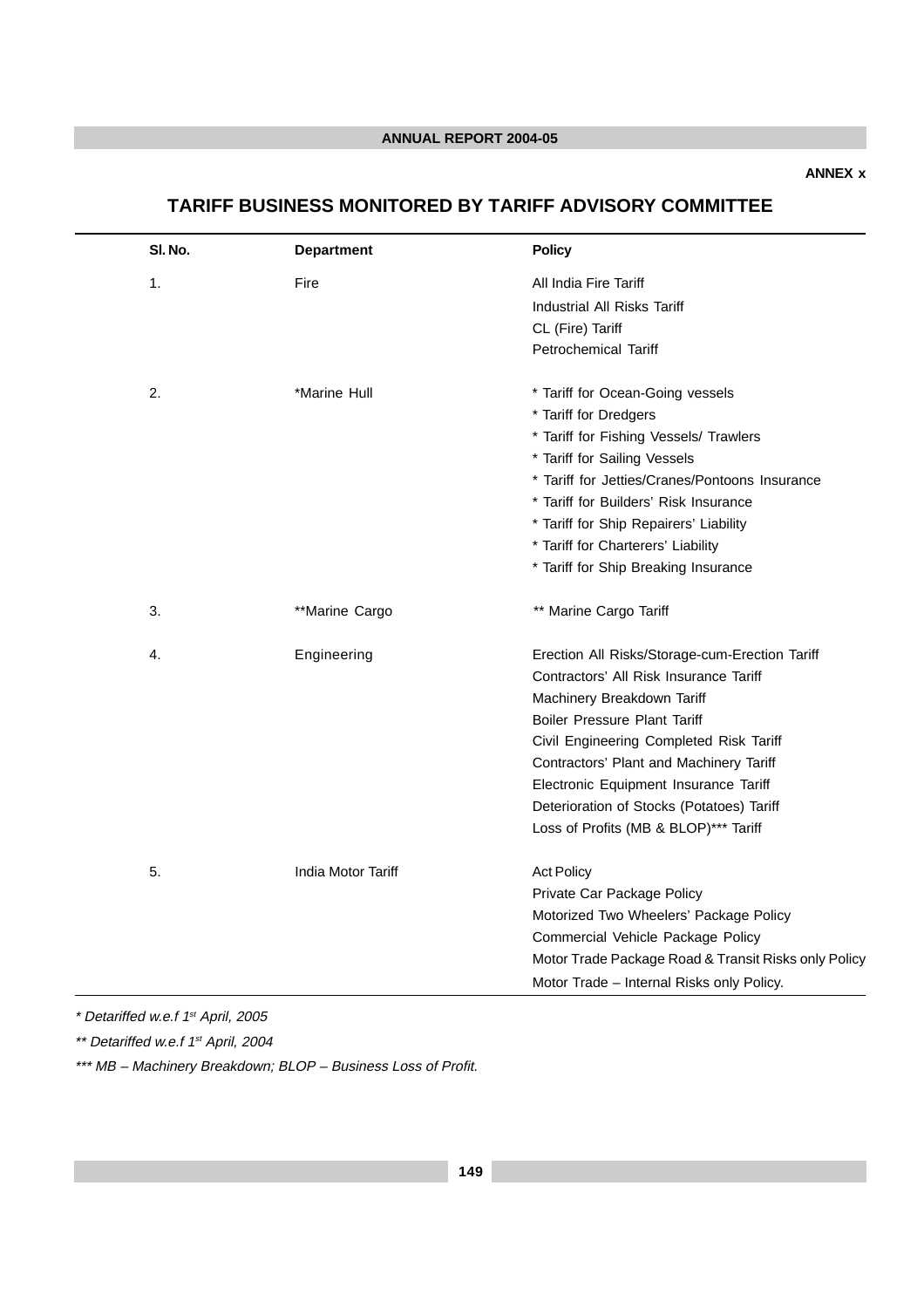# **INSURANCE ADVISORY COMMITTEE**

| SI.No.         | <b>Member</b>                                                                                   |  |  |  |  |  |  |
|----------------|-------------------------------------------------------------------------------------------------|--|--|--|--|--|--|
| 1              | Mr. Gautam Sengupta, Kolkata                                                                    |  |  |  |  |  |  |
| $\overline{2}$ | Mr. H.M. Jain, Mumbai                                                                           |  |  |  |  |  |  |
| 3              | Mr. Bharat Boda, President, Insurance Brokers' Association of India                             |  |  |  |  |  |  |
| 4              | Mr. P.C. Gandhi, PC Gandhi & Associates, Mumbai                                                 |  |  |  |  |  |  |
| 5              | Mr. A.P.V. Reddy, Chief Executive Officer, Family Health Plan Ltd                               |  |  |  |  |  |  |
| 6              | Mr. Rajendra Chitale, M P Chitale & Co., Chartered Accountants, Mumabi                          |  |  |  |  |  |  |
| $\overline{7}$ | Mr. Liyaquat Khan, President, Actuarial Society of India, Mumbai                                |  |  |  |  |  |  |
| 8              | Mr. N.M. Govardhan, Bangalore                                                                   |  |  |  |  |  |  |
| 9              | Mr. R.K. Joshi, Chairman-cum-Managing Director, General Insurance Corporation of India, Mumbai  |  |  |  |  |  |  |
| 10             | Mr. C.N.S. Shastri, Puttaparthi                                                                 |  |  |  |  |  |  |
| 11             | Mr. G.C. Chaturvedi, Joint Secretary (Banking & Insurance) Ministry of Finance                  |  |  |  |  |  |  |
| 12             | Mr. S.K. Mishra, Director(Road Transport), Ministry of Shipping, Road Transport and Highways,   |  |  |  |  |  |  |
|                | Department of Road Transport and Highways                                                       |  |  |  |  |  |  |
| 13             | Mr. V.K. Bhasin, Joint Secretary & Legislative Counsel, Ministry of LawLegislative Department   |  |  |  |  |  |  |
| 14             | Mr. K.C. Mishra, Director, National Insurance Academy, Pune                                     |  |  |  |  |  |  |
| 15             | Mr. Vepa Kamesam, Managing Director, Institute of Insurance and Risk Management, Hyderabad      |  |  |  |  |  |  |
| 16             | Mr. Analjit Singh, Chairman, CII Life Insurance & Pensions Committee & Chairman, Max(India) Ltd |  |  |  |  |  |  |
| 17             | Mr. Onkar S Kanwar, President, Federation of Indian Chambers of Commerce and Industry (FICCI)   |  |  |  |  |  |  |
| 18             | Mr. A.K. Shukla, Chairman, Life Insurance Corpn. Of India                                       |  |  |  |  |  |  |
| 19             | Mr. Deepak Satwalekar, Chief Executive Officer, HDFC Standard Life Insurance Co. Ltd            |  |  |  |  |  |  |
| 20             | Mr. M.K. Garg, Chairman-cum-Managing Director, United India Insurance Co. Ltd                   |  |  |  |  |  |  |
| 21             | Mr. Sandeep Bakshi, Chief Executive Officer, ICICI Lombard General Insurance Co. Ltd            |  |  |  |  |  |  |
| 22             | Mr. Raghav Narsalay, Lead Economist, Mumbai                                                     |  |  |  |  |  |  |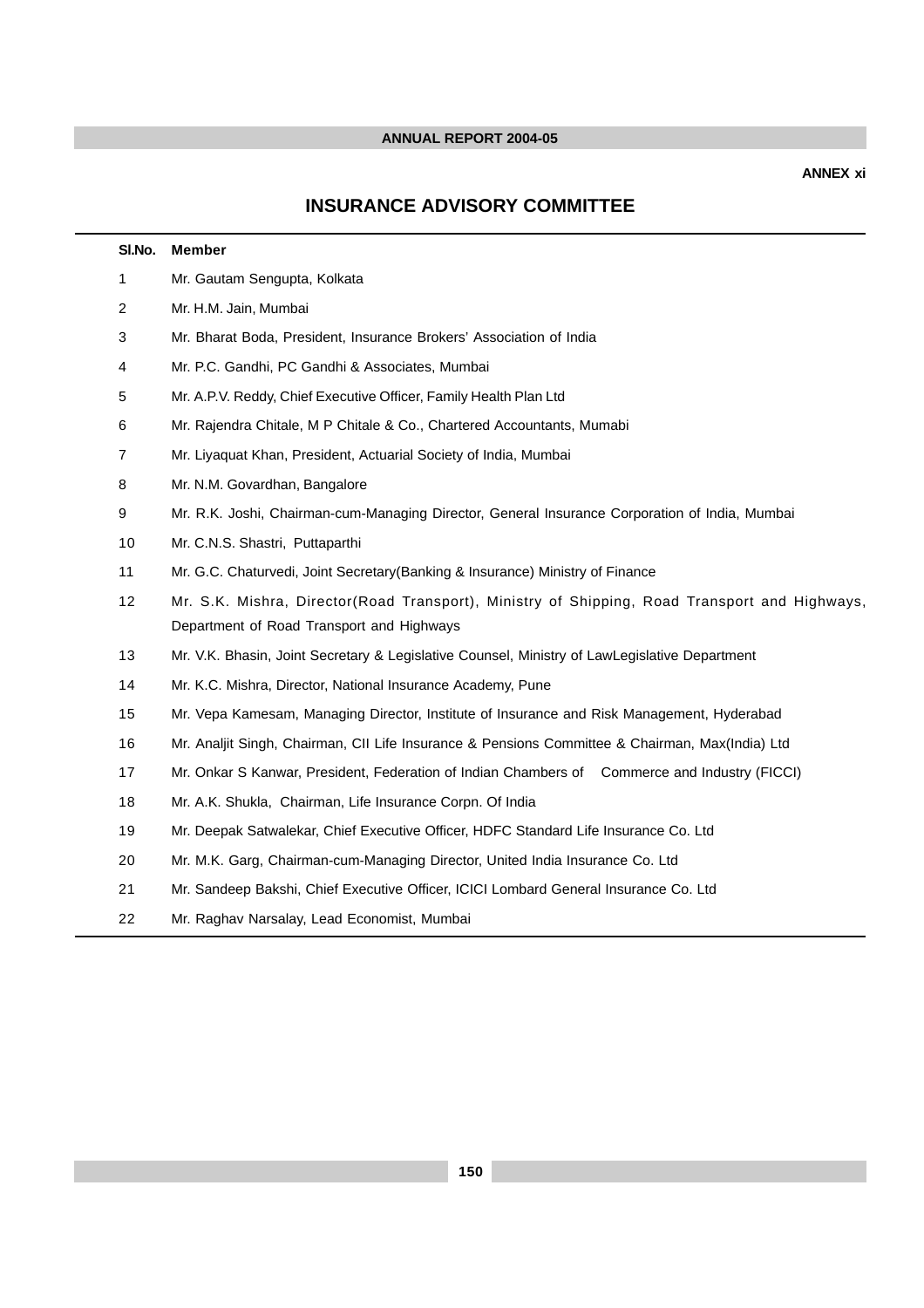# **CIRCULARS / ORDERS / NOTIFICATIONS ISSUED BY THE AUTHORITY**

|                | SI.No. Ref. No.         | Date of Issue | <b>Subject</b>                                                                                                                                                              |
|----------------|-------------------------|---------------|-----------------------------------------------------------------------------------------------------------------------------------------------------------------------------|
| 1              | ADM/ORD/007/MAR-04      | 1/3/2004      | Appointment of Sri G. V. Rao as Advisor to IRDA to assist the<br>Authority in establishment of Surveyors Institute                                                          |
| $\overline{c}$ | Genl/RI/008/Mar-04      | 3/3/2004      | Specified the percentages and terms and conditions of the<br>reinsurance cessions to the "Indian Reinsurer" in<br>compliance of Section 101A of the Insurance Act           |
| 3              | GEN/CIR/009/MAR-04      | 3/3/2004      | Special Discount in lieu of Agency Commission/Brokers<br>Remuneration and Remuneration payable to Direct<br>Insurance Brokers and Insurance Agents.                         |
| 4              | INV/CIR/009/2003-04     | 22/3/2004     | Deposit under Section 7 of Insurance Act, 1934 held in a<br>Bank belonging to "Promoter Group"                                                                              |
| 5              | F&A/CIR/010/MAR-04      | 23/3/2004     | General Insurance Officers' Special Voluntary Retirement<br>Scheme (VRS), 2004                                                                                              |
| 6              | F&A/CIR/011/MAR-04      | 23/3/2004     | Preparation of Financial Statements of Life Insurers                                                                                                                        |
| 7              | IRDA/Genl/RI/014/Mar-04 | 25/3/2004     | Insertion of Point No.3 on page of the Note on "Percentage<br>Cessions"                                                                                                     |
| 8              | 15/ADM/ORD/APR-04       | 15/4/2004     | Madras High Court order against Repudiation of Marine claim<br>of M/s Riwan International, Chennai                                                                          |
| 9              | BRO/ORD/016/MAR-04      | 5/5/2004      | Suspension of Direct Brokers License of M/s Avani<br>Insurance Services Pvt. Ltd.                                                                                           |
| 10             | F&A/CIR/017/MAY-04      | 18/5/2004     | Preparation of Financial Statements of General Insurers                                                                                                                     |
| 11             | GEN/CIR/018/MAY-04      | 24/5/2004     | Interpretation of the wordings of the instructions/clarifications<br>issued by Authority                                                                                    |
| 12             | BRO/ORD/020/JUN-04      | 8/6/2004      | Suspension of Direct Brokers License of M/s Mass<br>Insurance Brokers Pvt. Ltd.                                                                                             |
| 13             | GEN/CIR/21/JUN-04       | 8/6/2004      | Special Discount in lieu of Agency Commission/Brokers<br>Remuneration and Remuneration payable to Direct Insur-<br>ance Brokers and Insurance Agents - Marine Hull Business |
| 14             | IRDA/ORD/22/JUN-04      | 14/6/2004     | Inspection of Training Institutes - NIS Sparta Ltd.                                                                                                                         |
| 15             | IRDA/INV/023/2004-05    | 22/6/2005     | Section 7 Deposit - Confirmation by Insurer and their<br><b>Bankers</b>                                                                                                     |
| 16             | F&A/CIR/024/JUNE-04     | 22/6/2004     | Furnishing of the Returns by the insurers                                                                                                                                   |
| 17             | GEN/CIR/25/JUN-04       | 22/6/2004     | Special Discount in lieu of Agency Commission/Brokers<br>Remuneration and Remuneration payable to Direct Insur-<br>ance Brokers and Insurance Agents - Marine Hull Business |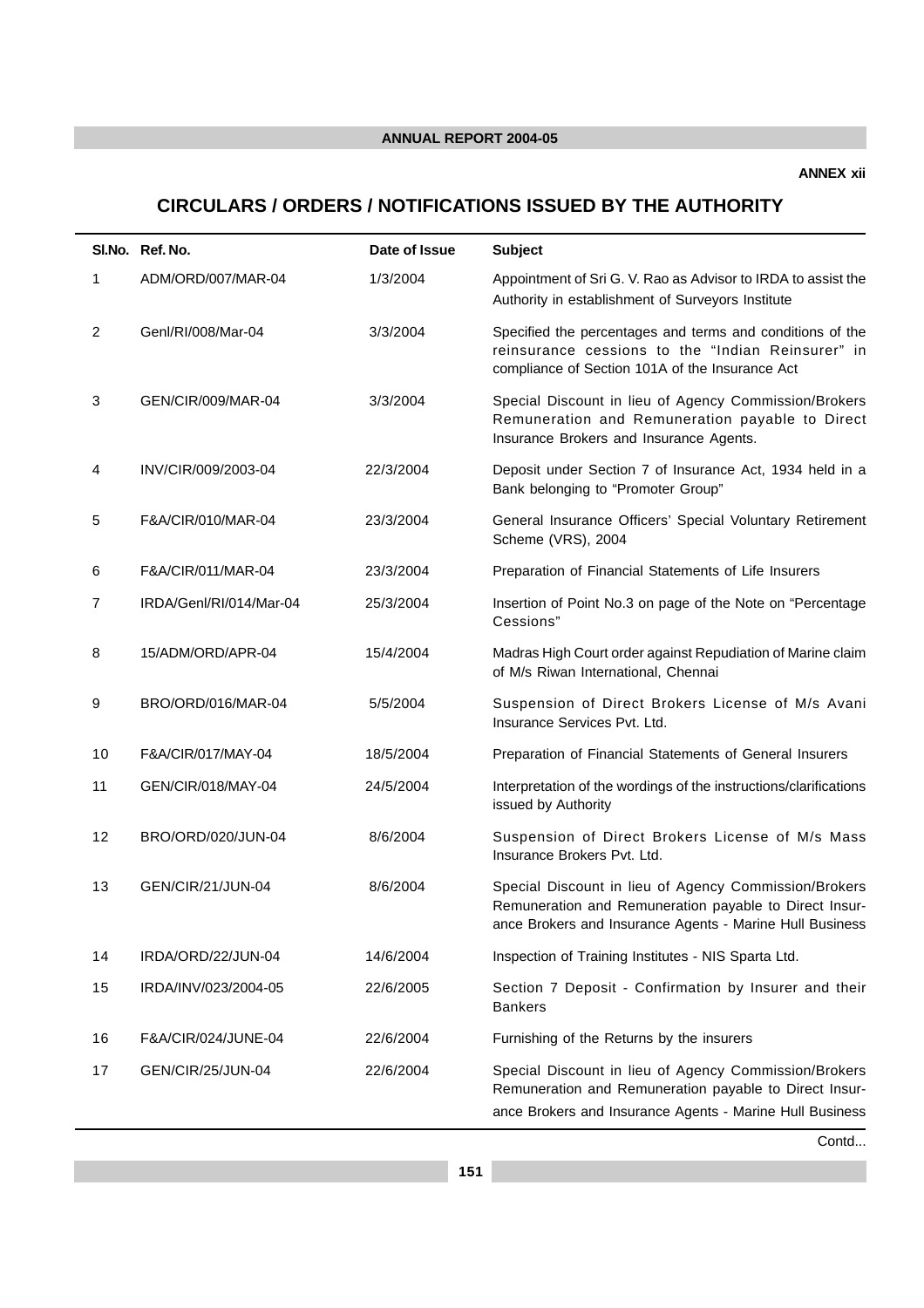|    | SI.No. Ref. No.         | Date of Issue | <b>Subject</b>                                                                                                                                                                                                         |
|----|-------------------------|---------------|------------------------------------------------------------------------------------------------------------------------------------------------------------------------------------------------------------------------|
| 18 | ORD/S&LA/28/JUL-04      | 16/7/2004     | Constitution of Ad-hoc Committee of Surveyors & Loss As-<br>sessors for the purpose of setting up of independent Insti-<br>tute of Surveyors and Loss Assessors on the recommenda-<br>tions of the Bhandari Committee. |
| 19 | IRDA/CIR/29/JUL-04      | 21/7/2004     | Marketing of Insurance Products for industrial risks involving<br>tariff and non-tariff business.                                                                                                                      |
| 20 | IRDA/GEN/30/JUL-04      | 22/7/2004     | Comments on S. V. Mony Committee Report on Own Dam-<br>age portion of the motor tariff                                                                                                                                 |
| 21 | INV/CIR/031/2004-05     | 27/7/2004     | Outsourcing of Investment Function - Guidelines thereon                                                                                                                                                                |
| 22 | F&A/CIR/032/July-04     | 28/7/2004     | General Insurance Officers' Special Voluntary Retirement<br>Scheme (VRS), 2004                                                                                                                                         |
| 23 | BRO/ORD/033/JUL-04      | 30/7/2004     | Revocation of Suspension of Direct Insurance Brokering<br>License of M/s Mass Insurance Brokers Pvt. Ltd., Noida, UP                                                                                                   |
| 24 | IRDA/RI/35/AUG-04       | 5/8/2004      | Underwriting of Large Risks - Guidelines thereon                                                                                                                                                                       |
| 25 | R&D/STATS/INS/01/Aug-04 | 18/8/2004     | Data base on the intermediaries                                                                                                                                                                                        |
| 26 | IRDA/BRO/36/AUG-04      | 18/8/2004     | Role and Duties of Principal Officers of Broking Firms                                                                                                                                                                 |
| 27 | IRDA/GRE/ORD/37/AUG-04  | 23/8/2004     | Order in respect of Claim of M/s Patni Automobiles against<br>National Insurance Co. Ltd.                                                                                                                              |
| 28 | INV/CIR/038/2004-05     | 24/8/2004     | Guidelines on Fixed Income Derivatives                                                                                                                                                                                 |
| 29 | IRDA/CIR/039/AUG-04     | 25/8/2004     | Pre-recruitment Training and Tests for Insurance Agents                                                                                                                                                                |
| 30 | IRDA/ORD/AGT/041/SEP-04 | 29/9/2004     | Stopping of the issuance of Corporate Agency Licenses till<br>further orders by insurers and their DPs                                                                                                                 |
| 31 | IRDA/ORD/LEG/042/SEP-04 | 29/9/2004     | Personal hearing and submission of your reply with refer-<br>ence to the Show Cause Notice issued under Regulation 38<br>of the IRDA (Insurance Brokers) Regulations, 2002.                                            |
| 32 | IRDA/ORD/ATI/043/OCT-04 | 4/10/2004     | Standard instructions and guidelines applicable for approval/<br>renewal of agents training institutes                                                                                                                 |
| 33 | BRO/ORD/044/October-04  | 13/10/2004    | Suspension of Direct Insurance Brokers License of M/s Pe-<br>gasus Insurance Brokers Pvt. Ltd., Mumbai                                                                                                                 |
| 34 |                         | 3/11/2004     | The Tariff Advisory Committee (Election of Members, Meet-<br>ings, Functions & Miscellaneous) Regulations, 2004 (Ga-<br>zette Notification)                                                                            |
| 35 | IRDA/RI/CIR/045/Nov-04  | 3/11/2004     | Reinsuance Arrangements - Guidelines for Good Corporate<br>Governance                                                                                                                                                  |
| 36 | INV/CIR/046/2004-05     | 8/11/2004     | Investments in Equity Shares through IPOs                                                                                                                                                                              |
| 37 | IRDA/ORD/BRO/047/NOV-04 | 11/11/2004    | Revocation of Suspension of Direct Insurance Brokering Li-<br>cense of M/s Corporate Risk India Pvt. Ltd.                                                                                                              |
| 38 | IRDA/CIR/ATI/048/NOV-04 | 13/11/2004    | Direction to Agents Training Institutes to confirm their abid-<br>ing by the New Guidelines for the purpose by 30.11.2004                                                                                              |
| 39 | IRDA/CIR/ACT/049/NOV-04 | 19/11/2004    | IBNR Reserves - Guidelines thereon<br>Contd_                                                                                                                                                                           |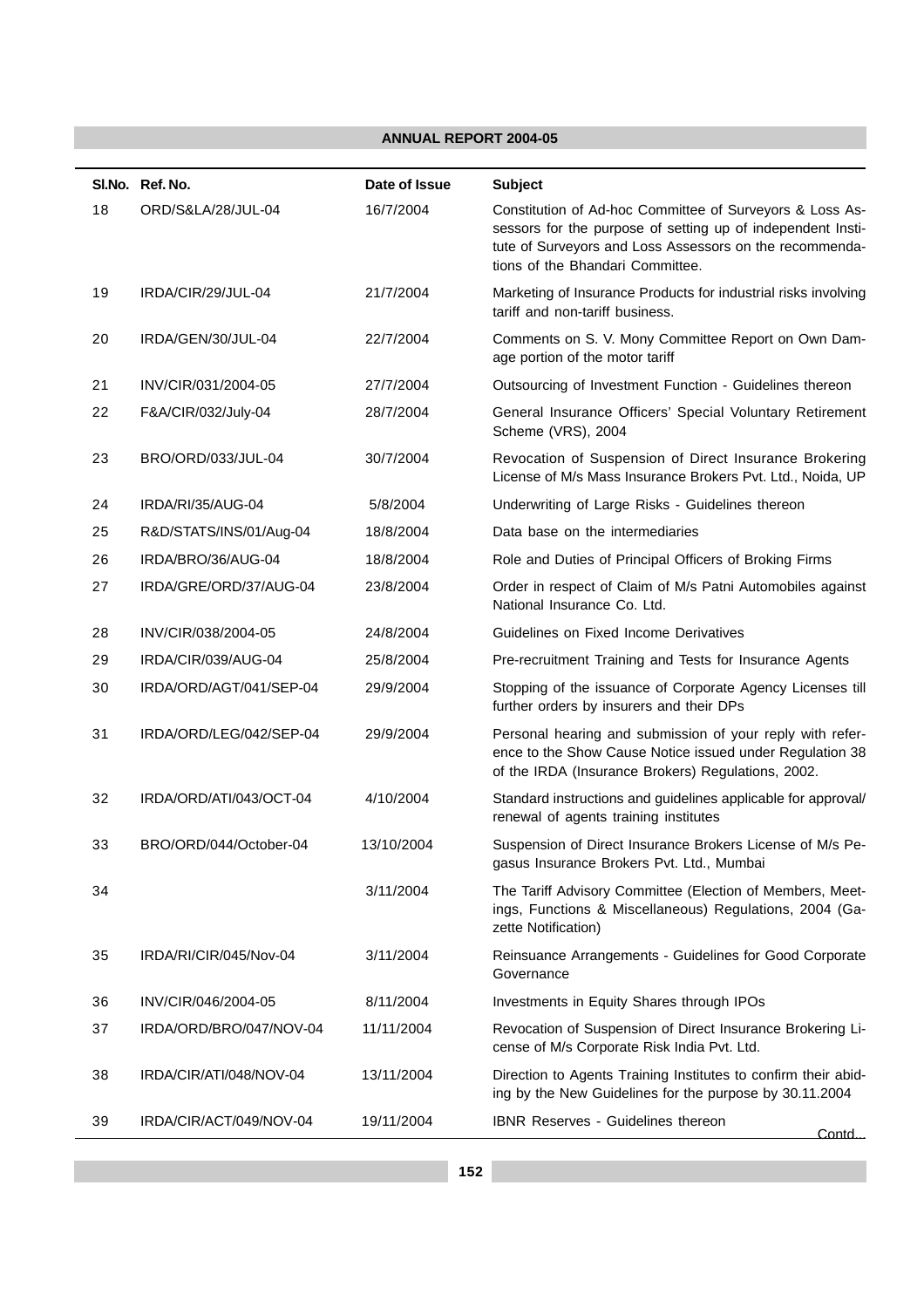|    | SI.No. Ref. No.            | Date of Issue | <b>Subject</b>                                                                                                                                                                                          |
|----|----------------------------|---------------|---------------------------------------------------------------------------------------------------------------------------------------------------------------------------------------------------------|
| 40 | IRDA/ORD/HI-WG/050/NOV-04  | 20/11/2004    | Constitution of Committee to look into the Health Insurance<br>Data                                                                                                                                     |
| 41 | IRDA/ORD/HI-WG/051/NOV-04  | 20/11/2004    | Constitution of Committee to examine the issue of Registra-<br>tion of Stand Alone Insurance companies                                                                                                  |
| 42 | IRDA/ORD/HI-WG/052/NOV-04  | 20/11/2004    | Constitution of Committee to examine the issue of Introduc-<br>tion of Innovations in approach to new product design for<br>popularizing Health Insurance                                               |
| 43 | IRDA/ORD/CA/053/NOV-04     | 22/11/2004    | Permission to Designated Persons to process and issue<br>licenses to Scheduled Commerical Banks                                                                                                         |
| 44 | IRDA/ORD/TAC/054/Dec-04    | 8/12/2004     | Declaration of TAC Elections 2004 Results                                                                                                                                                               |
| 45 | IRDA/ORD/CA/055/Dec-04     | 9/12/2004     | Intimation of suspension of the activities of M/s Golden Trust<br>Financial Services, Golden Multi Services Pvt. Ltd., Golden<br>Corporate Services and Golden Trust Multi Services with the<br>insurer |
| 46 | IRDA/ORD/TAC/057/DEC-04    | 17/12/2004    | <b>Constitution of Tariff Advisory Committee</b>                                                                                                                                                        |
| 47 | INV/CIR/059/2004-05        | 28/12/2004    | Investments in Equity Shares through IPOs                                                                                                                                                               |
| 48 | INV/CIR/058/2004-05        | 28/12/2004    | Outsourcing of Investment Function for life insurers - Guide-<br>lines thereon                                                                                                                          |
| 49 | IRDA/CIR/ATI/060/DEC-04    | 31/12/2004    | Intimation of placement of the list of 1485 accredited Agents<br>Training Institutes and 6 On-line Agents Training Institutes<br>on the website of IRDA.                                                |
| 50 | IRDA/ORD/CA/DEC-04         | 31/12/2004    | Instructions to the insurers to adhere to the High Court of<br>Kolkata's orders in respect of M/s Golden Multi Services Club<br>Ltd.                                                                    |
| 51 | IRDA/CIR/GEN/061/JAN 05    | 5/1/2005      | Handling of Insurance Claims Arising out of Tsunami                                                                                                                                                     |
| 52 | IRDA/NOT/BRO/063/JAN-05    | 10/1/2005     | Notice under Regulation 34 of IRDA (Insurance Brokers)<br>Regulations, 2002 at M/s Just Insuance Brokers Ltd., New<br>Delhi                                                                             |
| 53 | IRDA/ORD/F&A/055/Jan-05    | 13/1/2005     | Appointment of Shri Amal Ganguli, New Delhi and Shri P. B.<br>Ramanujan, Chennai on the Committee on Financial Mar-<br>kets                                                                             |
| 54 | IRDA/CIR/INV/062/JAN/05    | 17/1/2005     | Transactions on Stock Markets to be on Cash Basis                                                                                                                                                       |
| 55 | IRDA/NOT/F&A/067/JAN-05    | 20/1/2005     | Intimation to insurers about the forwarding of list of firms<br>with a dispute among the partners with regard to retirement<br>of partner to ICAI.                                                      |
| 56 | IRDA/CIR/Act/068/Jan 05    | 25/1/2005     | Mortality and Morbidity Data and Analysis                                                                                                                                                               |
| 57 | IRDA/INV/CIR/072/FEB-05    | 14/2/2005     | Computation of Percentage for Pattern of Investment Form<br>3A/ Form 3B                                                                                                                                 |
| 58 | IRDA/CIR/F&A/073/FEB-05    | 22/2/2005     | Details of Equity Holding Pattern of insurers                                                                                                                                                           |
| 59 | IRD/CIR/BRO/074/FEB-05     | 22/2/2005     | Special Discount in lieu of Agncy Commission/Brokers Re-<br>muneration and Remuneration Payable to Direct Insurance<br>Brokers and Insurance Agents                                                     |
| 60 | IRDA/CIR/F&A/075/Feb-05    | 23/2/2005     | <b>Treatment of Service Tax</b>                                                                                                                                                                         |
| 61 | IRDA/Life/R&SO/076/2004-05 | 23/2/2005     | Compliance of IRDA (Obligations of Insurers to Rural and So-<br>cial Sectors) Regulations, 2002 - clarifications on the term live                                                                       |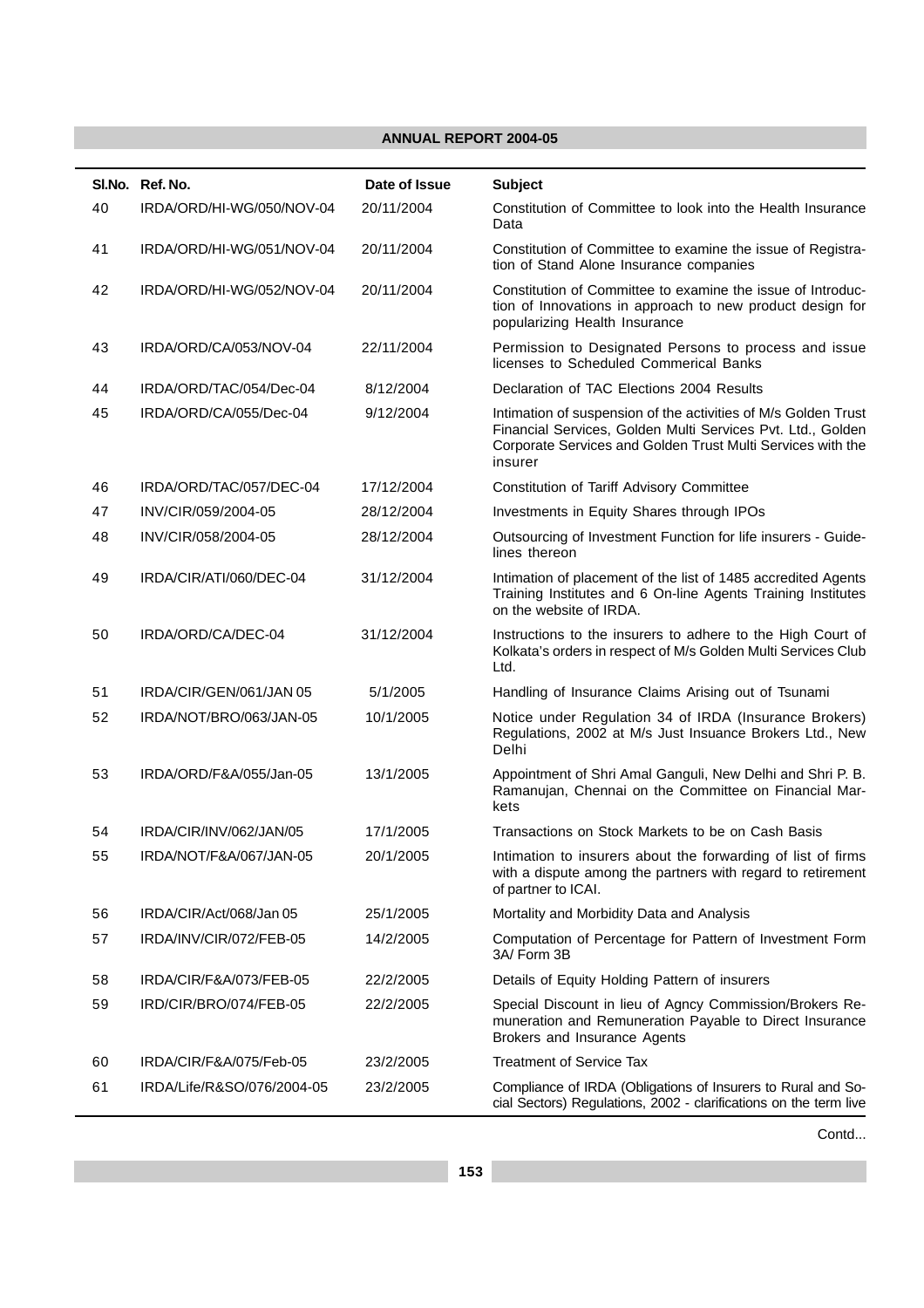|    | SI.No. Ref. No.                 | Date of Issue | <b>Subject</b>                                                                                                                                                              |
|----|---------------------------------|---------------|-----------------------------------------------------------------------------------------------------------------------------------------------------------------------------|
| 62 | IRDA/CIR/RI/077/Feb-05          | 23/2/2005     | Percentages and Terms and Conditions for the reinsurance<br>cessions to the "Indian Reinsurer" in compliance of Section<br>101A of the Insurance Act                        |
| 63 | IRDA/CIR/F&A/079/Feb-05         | 25/2/2005     | Transfer of Investments (Assets)                                                                                                                                            |
| 64 | IRDA/Ord/Act/080/MAR-05         | 7/3/2005      | Constitution of Committee to study the Report of the Law<br>Commission and make recommendations - regarding                                                                 |
| 65 | IRDA/CIR/TPA/082/MAR-05         | 10/3/2005     | Creation of National Health Insurance Data Repository                                                                                                                       |
| 66 | IRDA/NOT/ADM/083/MAR-05         | 11/3/2005     | Standing Committee on Information Technology                                                                                                                                |
| 67 | IRDA/ORD/F&A/084/MAR-05         | 15/3/2005     | Levy of Penalty under Section 105B of the Insurance Act,<br>1938                                                                                                            |
| 68 | IRDA/CIR/TAC/085/MAR-05         | 18/3/2005     | Special Discount in lieu of Agency Commission/Brokers<br>Renumeration and Remuneration payable to Direct Insur-<br>ance Brokers and Insurance Agents - Marine Hull Business |
| 69 | IRDA/CIR/Mrn-Hull/086/Mar-05    | 23/3/2005     | Guidelines for Marine Hull Insurance and Insurance of War<br>Risk Insuance of Marine Hulls                                                                                  |
| 70 | 087/CIR/IRDA/Actl               | 24/3/2005     | Note for the use of Appointed Actuaries for the preparation of<br>Actuarial Report and Abstract.                                                                            |
| 71 | IRDA/CIR/F&A/088/Mar-05         | 30/3/2005     | Regulations pertaining to preparation of financial statements<br>of the insurers                                                                                            |
| 72 | 03/IRDA/Life/GI Guidelines/2005 | 5/4/2005      | Draft Guidelines on Group Insurance policies                                                                                                                                |
| 73 | IRDA/F&A/002/2005-06            | 13/4/2005     | Valuation of Debt Securities as at 31st March, 2005                                                                                                                         |
| 74 | IRDA/F&A/004/2005-06            | 15/4/2005     | Appointment of Auditors by the Insurers                                                                                                                                     |
| 75 | IRDA/BRO/005/2005-06            | 15/4/2005     | Revocation of Direct Insurance Brokers License of M/s Avani<br>Insurance Services Pvt. Ltd., Mumbai                                                                         |
| 76 | IRD/LIFE/006/2005-06            | 27/4/2005     | Keyman Insurance Policies - Issuance of Term Insurance<br>Policy                                                                                                            |
| 77 | IRDA/ORD/ADM/07/Apr-05          | 28/4/2005     | Authorized signatory for Surveyors license - Mrs. V<br>Vedakumari, ED (Admn.)                                                                                               |
| 78 | IRD/TAC/007/2005-06             | 2/5/2005      | Election of Sri RK Joshi, B Chakraborti & M Ramadoss to<br><b>TAC Board</b>                                                                                                 |
| 79 | 08/IRDA/ACTL/IBNR/2005-06       | 6/5/2005      | Guidelines on estimation of IBNR Claims provision under<br><b>General Insurance Business</b>                                                                                |
| 80 | 009/Cir/IRDA/Actl/ARC/2005-06   | 17/5/2005     | Reconstitution of the Actuarial Review Committee                                                                                                                            |
| 81 | 010/IRDA/Ord/Act/2005-06        | 17/5/2005     | Reconstitution of the Actuarial Review Committee to review<br>the actuarial statements, documents filed by Insurers                                                         |
| 82 |                                 | 24/5/2005     | Standard instructions and guidelines applicable for approval/<br>renewal of on-line agents traininig institutes (portals)<br>approved/to be approved by the Authority       |
| 83 | <b>IRDA/CB 091/03</b>           | 31/5/2005     | Revocation of Reinsurance Broking license of M/s<br>Corporate Risk India Pvt. Ltd.                                                                                          |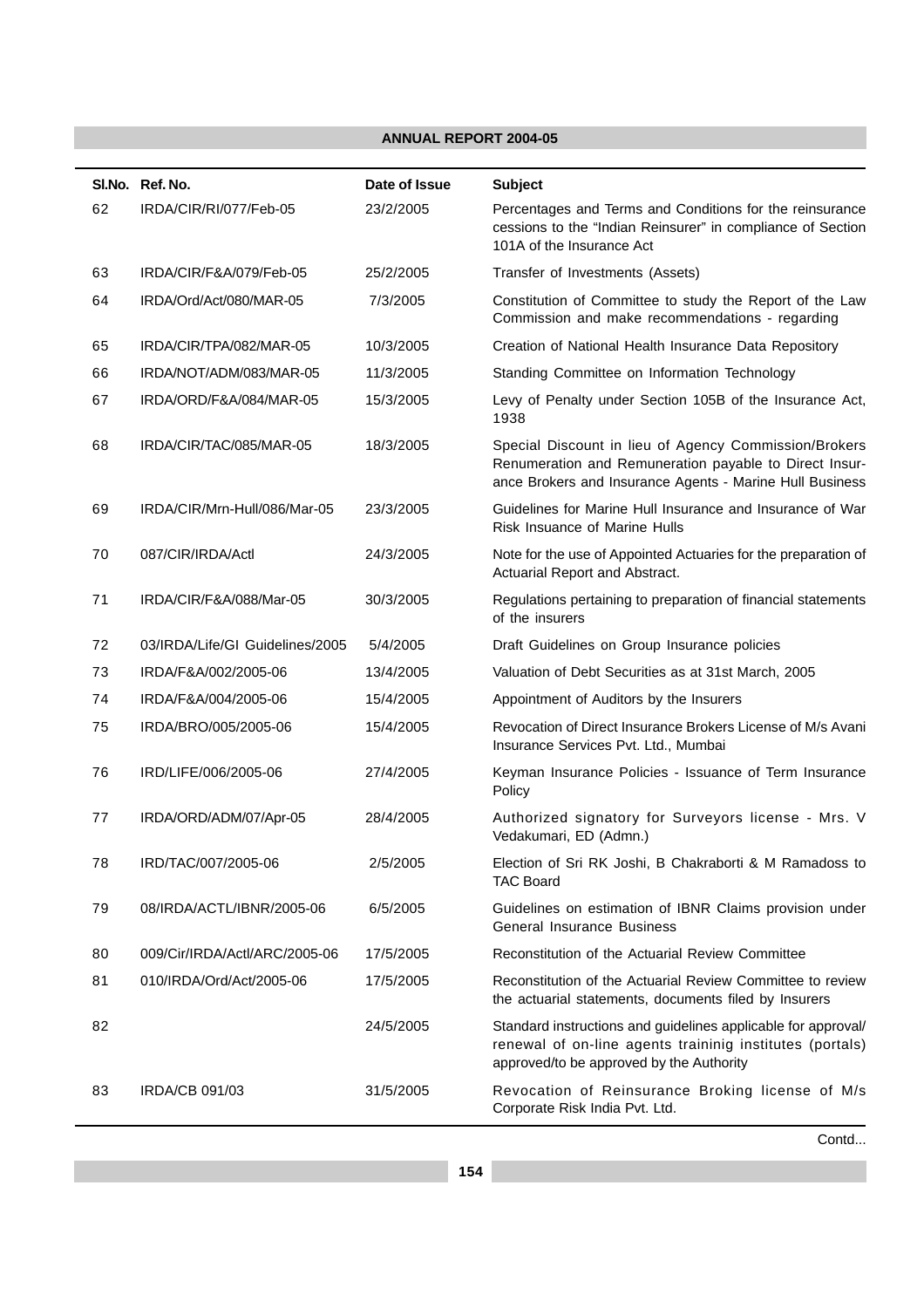|     | SI.No. Ref. No.                               | Date of Issue | <b>Subject</b>                                                                                                                                              |  |  |
|-----|-----------------------------------------------|---------------|-------------------------------------------------------------------------------------------------------------------------------------------------------------|--|--|
| 84  | BRO/ORD/010/MAY-05                            | 31/5/2005     | Suspension of Direct Insurance Broker License of M/s Just<br>Insure Brokers Ltd.                                                                            |  |  |
| 85  | IRDA/IAC/1/2005                               | 6/6/2005      | Gazette Notification of the appointment of Members of the<br>Insurance Advisory Committee w.e.f. 6.6.2005                                                   |  |  |
| 86  | 11/IRDA/ACTL/IBNR/2005-06                     | 8/6/2005      | Guidelines on estimation of IBNR Claims provision under<br>General Insurance Business                                                                       |  |  |
| 87  | 01/IRDA/Actl/Law Comm/2005-06                 | 8/6/2005      | Committee to study the Report of the Law Commission and<br>make recommendations                                                                             |  |  |
| 88  | IRDA/DB/096/03                                | 20/6/2005     | M/s Inspire Ensurance Broking Solutions Pvt. Ltd. - Public<br>notice of their surrender of license                                                          |  |  |
| 89  | ADM/ORD/18/June-05                            | 27/6/2005     | Authorized signatory for Surveyors license - Mr. P. C. James,,<br>$ED$ (NL)                                                                                 |  |  |
| 90  | IRDA/F&A/012/2005-06                          | 8/7/2005      | Obligation of Insurers to rural and social sectors                                                                                                          |  |  |
| 91  | IRDA/F&A/013/2005-06                          | 9/7/2005      | Furnishing of Annual Financial Statements                                                                                                                   |  |  |
| 92  | IRDA/F&A/014/2005-06                          | 9/7/2005      | Accounting of the policies in force as on 31st March in the<br>post Balance Sheet period.                                                                   |  |  |
| 93  | BRO/ORD/016/JULY-05                           | 13/7/2005     | Suspension of Direct Insurance Broker License of M/s Vi-<br>sion Insurance Risk Analysis Management and Brokers Pvt.<br>Ltd.                                |  |  |
| 94  | 015/IRDA/Life/Circular/<br>GI Guidelines/2005 | 14/7/2005     | Guidelines on Group Insurance Policies                                                                                                                      |  |  |
| 95  | 017/IRDA/Circular/<br>CA Guidelines/2005      | 14/7/2005     | Guidelines on Licensing of Corporate Agents                                                                                                                 |  |  |
| 96  | 12/IRDA/Actl/Nonlife/2005-06                  | 25/7/2005     | Appointed Actuaries' Meet                                                                                                                                   |  |  |
| 97  | 36/7/F&A/EMPL/74/July/05                      | 25/7/2005     | Appointment of Statutory Auditors by Insurance Companies                                                                                                    |  |  |
| 98  | 019/TAC/TPM/Jul-05                            | 29/7/2005     | Non-acceptance of Third Party Motor proposals - directions<br>thereof                                                                                       |  |  |
| 99  | IRDA/ADM/ORD/25/Aug-05                        | 1/8/2005      | Surveyors and Loss Assessors Committee - constitution                                                                                                       |  |  |
| 100 | IRDA/CIR/GEn/020/Aug-05                       | 2/8/2005      | Handling of Insurance claims arising out of natural calami-<br>ties in the Western Region                                                                   |  |  |
| 101 | IRDA/ADMN/ORD/27/Aug-05                       | 3/8/2005      | Increase of financial limits of surveyors to handle the claims<br>arising out of floods in Maharashtra and Gujarat for two<br>months from the date of order |  |  |
| 102 | 022/IRDA/F&A/Aug 05                           | 25/8/2005     | Regulatory framework on issue of share in any form other<br>than equity and transfer of shares                                                              |  |  |
| 103 | IRDA/GI/Detariff/001/05-06                    | 23/9/2005     | Road map for a tariff free regime                                                                                                                           |  |  |
| 104 | 024/IRDA/Bro/Sept-05                          | 27/9/2005     | Revocation of Direct Insurance Brokers License of<br>M/s Vision Insurance Risk Analaysis Management &<br>Brokers Pvt. Ltd.                                  |  |  |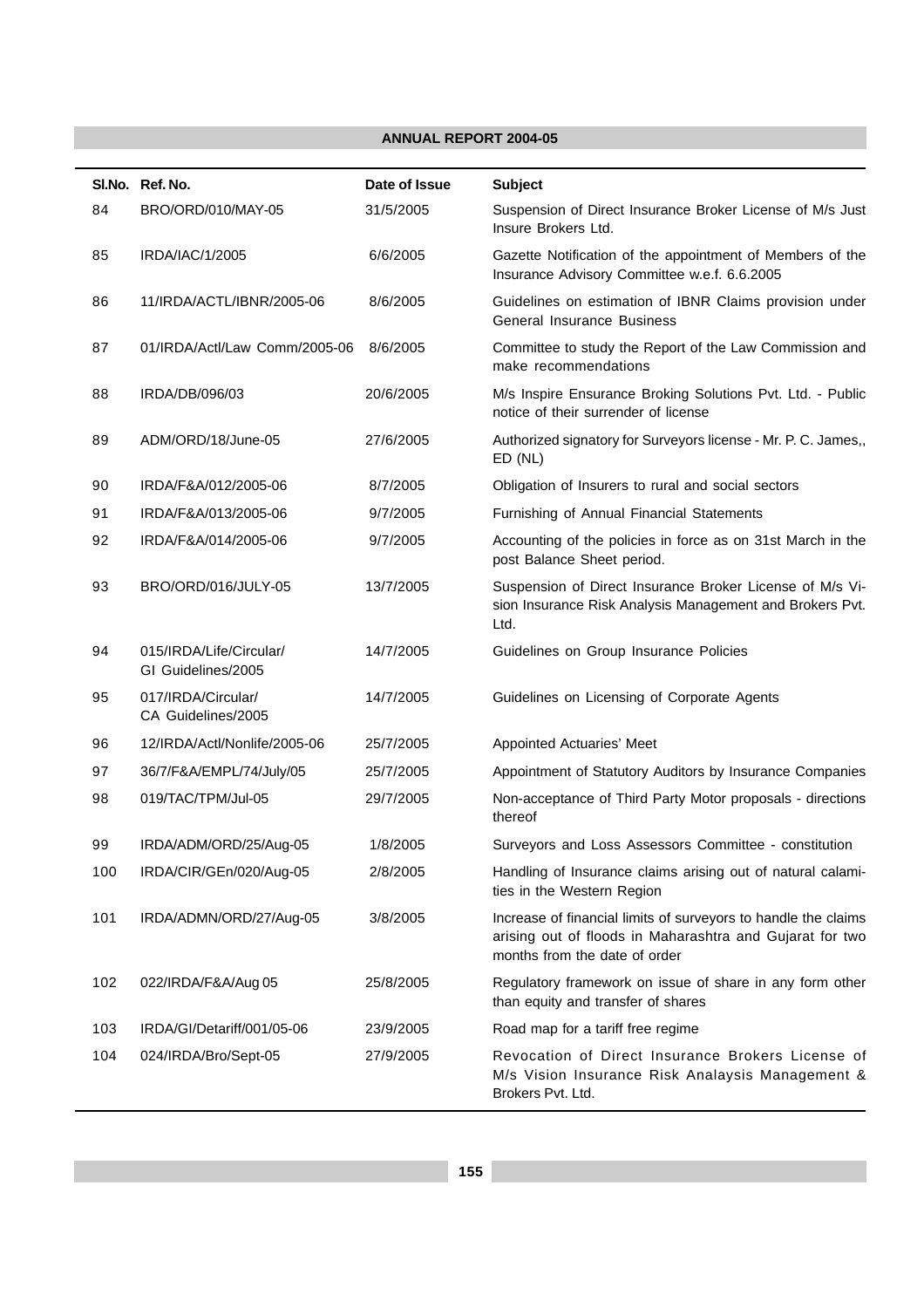**ANNEX xiii**

**ANNUAL STATEMENT OF ACCOUNTS FOR THE YEAR ENDED MARCH 31, 2004**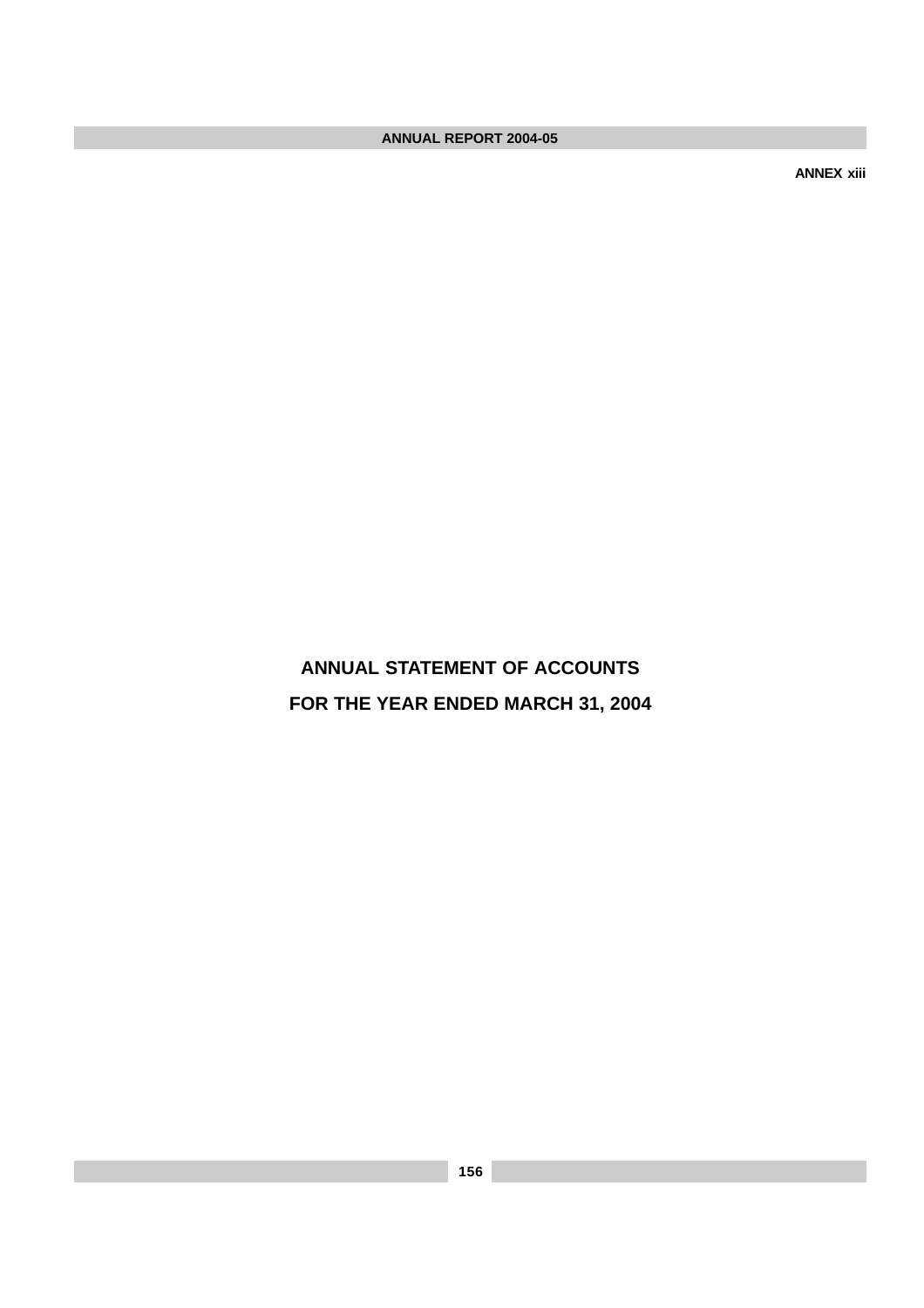#### **AUDIT CERTIFICATE**

I have examined the Receipts and Payments Account, Income and Expenditure Account for the year ended 31 March 2004 and the Balance Sheet as on 31 March 2004 of Insurance Regulatory and Development Authority, Hyderabad. I have obtained all the information and explanations that I have required, and subject to the observations in the appended Audit Report, which inter-alia, contains following major audit observations-

- o The receipts of Rs. 51.75 crore were held in bank accounts in violation of the directions of the Ministry of Finance for keeping these funds in the Public Account of India. (Para 2.1.1);
- o The Authority has neither refunded the excess renewal fees of Rs. 5.70 lakh nor made any provision in the accounts resulting in overstatement of Reserves and Surplus and Income by like amount. (Para 2.1.3);

I certify, as a result of my audit, that in my opinion these accounts and Balance Sheet are properly drawn up so as to exhibit true and fair view of the state of affairs of the Insurance Regulatory and Development Authority according to the best of information and explanations given to me and as shown by the books of the Organisation.

Dated: 13.05.2005 Central Revenues

Place: New Delhi Director General of Audit Director General of Audit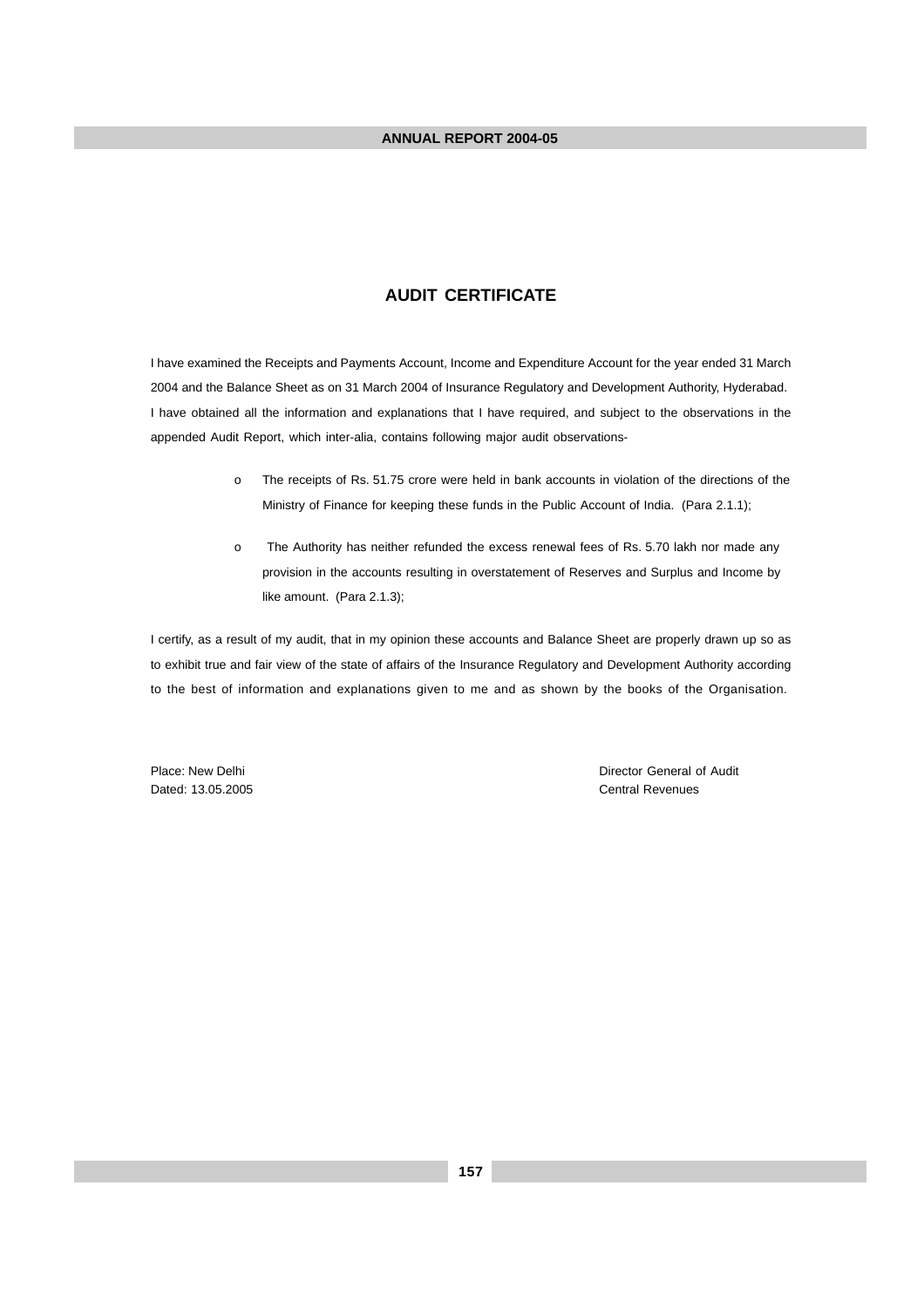### **AUDITOR'S REPORT**

#### **Audit Report on the accounts of Insurance Regulatory and Development Authority for 2003-04**

#### **Introduction**

The Insurance Regulatory and Development Authority (Authority) was established on 19 April 2000 under Insurance Regulatory and Development Authority Act, 1999 with its headquarters at New Delhi, which was shifted to Hyderabad in August 2002. The audit of the accounts of the Authority is conducted under Section 19(2) of the Comptroller & Auditor General's (Duties, Power & Conditions of Service) Act, 1971 read with Section 17 of IRDA Act, 1999.

#### 1.1 **Sources of receipts**

During the year 2003-04, the Authority's receipts were Rs. 31.78 crore (after reducing the receipts by Rs. 8.94 crore being the amount payable to the insurers towards the excess amount collected in earlier years). The receipts consisted mainly of fees received from various insurance companies/agents on account of registration and renewal charges.

#### 1.2 **Funds**

The receipts of the Authority are being held in bank accounts despite directions of the Ministry of Finance for keeping the funds in Public Account of India in non-interest bearing account. As of 31 March 2004, funds amounting to Rs. 66.76 crore were kept in interest bearing deposits with scheduled banks.

#### 2. **Comments on accounts**

#### **2.1 Balance Sheet**

**Liabilities**

#### 2.1.1 **IRDA Fund – Rs. 8.93 lakh**

As per Section 16 of IRDA Act, 1999 all the Government grants, fees and charges received by the Authority are to be credited to IRDA fund after meeting day to day expenses. The Authority had, however, credited the IRDA fund only to the extent of Rs. 8.93 lakh, which represented the value of assets transferred by Interim Regulatory Authority during the year 2000-01. The surplus funds after meeting the expenditure were instead kept in accounts under the head 'Surplus Funds'. The balance of surplus funds as on 31 March 2004 was Rs. 51.75 crore, which should have been transferred to IRDA fund.

The Authority stated (March 2005) that the Balance Sheet had been prepared as per 'Form A' which was duly approved by the competent authority. However, it was observed in audit that 'Form A' also pro-

vided for receipts during the year under IRDA fund. Moreover, as per Section 16 of IRDA Act, 1999 all the Government grants, fees and charges received by Authority were to be credited to the IRDA Fund after meeting day to day expenses. Thus, IRDA Fund should include fees received on account of registration, renewal etc. Hence, it is suggested that the balance at the end of the year under the head 'surplus fund' may be transferred as receipt during the year to the IRDA Fund and depicted in the Balance Sheet.

Though this matter was pointed during the years 2002-03 and 2003- 04, the Authority has not credited the surplus to the IRDA fund.

#### 2.1.2. **Understatement of Retirement Benefit Fund and Staff Benefit Fund**

The Authority made a provision of Rs. 9.29 lakh towards gratuity benefit to employees. The said amount has been arrived at based on the actuarial valuation as required under Accounting Standard (AS) 15. It is observed from the actuarial valuation for the year 2003-04 that the actuary has assumed the salary escalation as 4 percent per annum. The actual salary escalation due to DA increase was 7.12 percent and 5.16 percent during the years 2002-03 and 2003-04, respectively and the salary escalation on account of annual increments was around 3 percent per annum. The 4 percent salary escalation assumed by the actuary as against the actual escalation of 10 percent and 8 percent during the years 2002-03 and 2003-04 respectively is not justified. This has resulted in understatement of liability towards gratuity and overstatement of surplus.

The Authority stated (March 2005) that the Gratuity liabilities would be reviewed during the current financial year and, if found necessary, escalation would be taken at higher rate.

#### 2.1.3. **Registration Renewal Fee received in Advance**

The Authority received excess renewal fees of Rs. 5.21 lakh and Rs. 0.49 lakh from Maharashtra Government Insurance Fund and Karnataka Government Insurance Department for the years 2003-04 and 2002-03 respectively. However, the Authority has neither refunded the excess renewal fees received, nor made any provision in the accounts for the said amount. This has resulted in understatement of liabilities towards Registration/Renewal fee received in advance and overstatement of Reserves and Surplus by Rs. 5.70 lakh for the year 2003-04 and overstatement of income by Rs. 5.21 lakh and Rs. 0.49 lakh for the years 2002-03 and 2003-04, respectively.

The Authority stated (March 2005) that the matter would be examined in detail next year and, if found necessary, the liability towards re-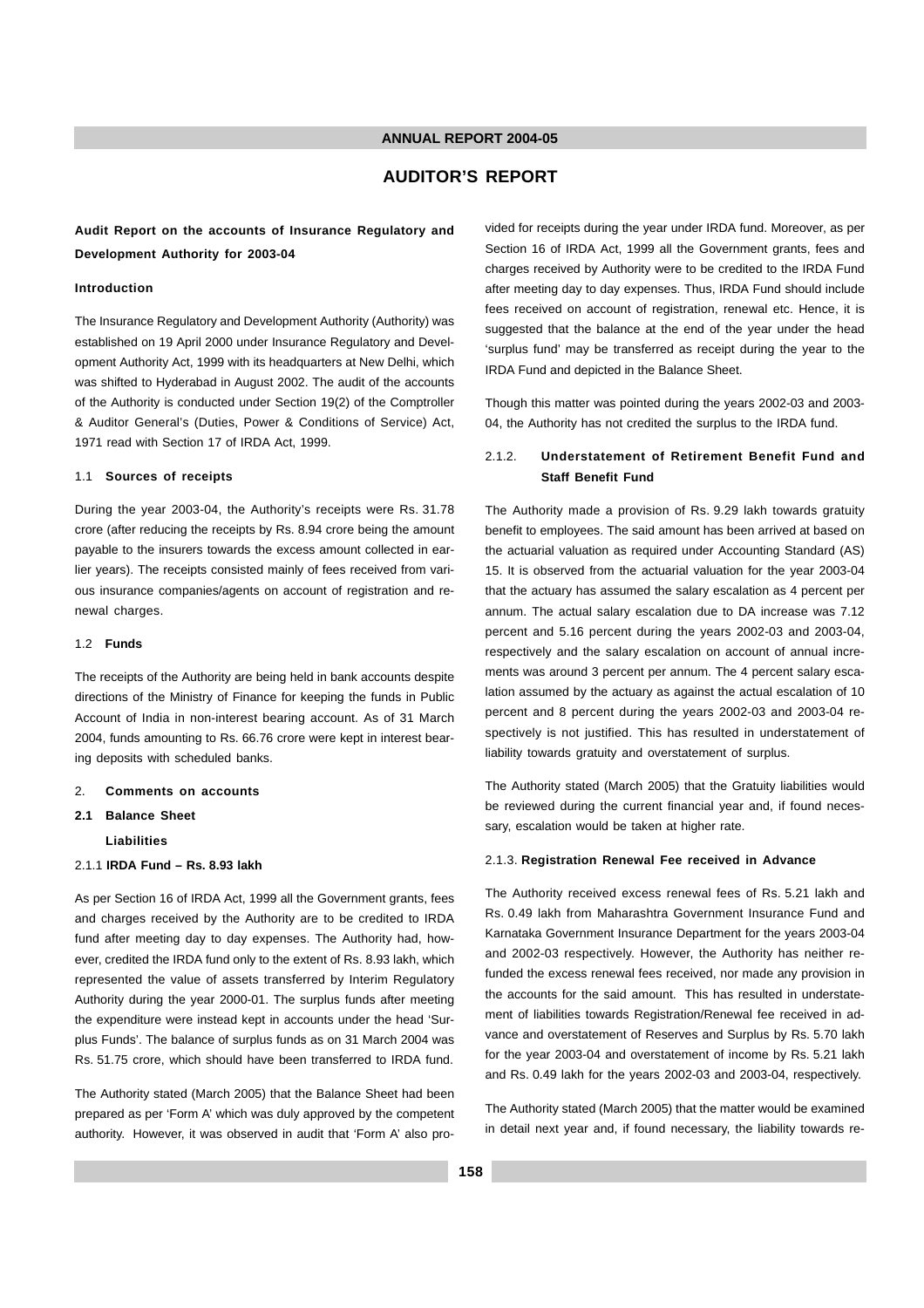fundable fees would be provided for in the books of accounts for the year 2004-05.

#### **Assets**

#### 2.1.4 **Overstatement of Net Block**

The Net Block is shown as Rs. 86.88 lakh in the Balance Sheet as against Rs. 86.79 lakh as per the Fixed Asset Register as on 31-03- 2004. This has resulted in overstatement of Net Block by Rs. 0.09 lakh for the year.

The Authority stated (March 2005) that the necessary corrections would be made in accounts during the next year.

#### 2.1.5 **Misclassification of Rs. 2.01 lakh**

The head 'Loans and Advances to staff' includes Rs. 2.01 lakh towards Travel advance given to the employees for performing official duties, which should have been shown under the head 'other current assets'. This resulted in overstatement of 'Loans and Advances to Staff' by Rs. 2.01 lakh and understatement of 'other current assets' by the corresponding amount.

The Authority stated (March 2005) that the observations of audit had been noted for future compliance.

#### 2.2 **Income and Expenditure Account**

#### **Expenditure**

#### 2.2.1 **Incorrect classification of development expenditure**

It was pointed out in Para 2.2.1 of Audit Report for the year 2002-03 that the Authority contributed Rs. 10 crore to the Institute of Insurance and Risk Management (IIRM), a Joint Venture Company promoted by the Authority in collaboration with Government of Andhra Pradesh and this amount was booked under the head 'development expenditure' instead of depicting it as asset in the Balance Sheet under "investment – others (Subsidiaries and Joint Ventures)" as per Schedule 10 of uniform format of accounts. The incorrect classification of the transaction resulted in overstatement of expenditure by Rs. 10 crore in the Income and Expenditure account and understatement of assets by the corresponding amount.

The Authority stated (July 2004) that the IRDA (Form of Annual Statement of Accounts and Records) Rules, 2001 notified by Central Government in consultation with Comptroller and Auditor General of India specifically provides a head "Development expenditure" under Income and Expenditure account and that any expenditure incurred by the Authority for the development of insurance market was to be accounted for under the head "Development expenditure". It was further mentioned that the transfer of funds was without recourse to refund and as such could not be considered as an asset.

The Authority further stated (March 2005) that under Rule 291(1) of the General Financial Rules the expenditure on grants-in-aid can not ordinarily be considered as a capital expenditure and shall not, except in cases specifically authorised, be debited to a capital head. Moreover, the classification of Rs. 10.00 crore as revenue expenditure was on the same analogy as expenditure by Government on grants-in-aid to local bodies or institutions for the purpose of constructing assets.

The reply of the Authority is not tenable as Rs. 10.00 crore was given to IIRM as its share of capital investment (Rs. 8.00 crore for creation of endowment fund in the name of IRDA for research and Rs. 2.00 crore for construction of building) as per Minutes of the Meeting of the Authority (31<sup>st</sup> October 2002) and should, therefore, have been shown as assets in the accounts.

#### 3**. General**

#### 3.1 **Accounting Policies and Notes on accounts:**

In Para No.3.2.1 of Audit Report for the year 2002-03 regarding codification of accounts it was suggested that necessary codification of account heads should be carried out for better results. However, it was noticed that the codification has not been carried out. The misclassification of travel advance under advances to the staff instead of under other current assets during the year 2003-04, could have been avoided had the codification of account heads been done.

The Authority stated (March 2005) that the coding of the accounting heads would be implemented as and when felt necessary.

#### 3.2 **Internal control system**

The Authority has adequate internal control system commensurate with its size and activities.

#### 4. **Net impact**

The net impact of the audit comments given in the precedent paras is that the assets are overstated by Rs. 0.09 lakh on 31 March 2004 and income was overstated by Rs. 5.21 lakh.

Place: New Delhi Director General of Audit Director General of Audit Director General of Audit Dated: 13.05.2005 Central Revenues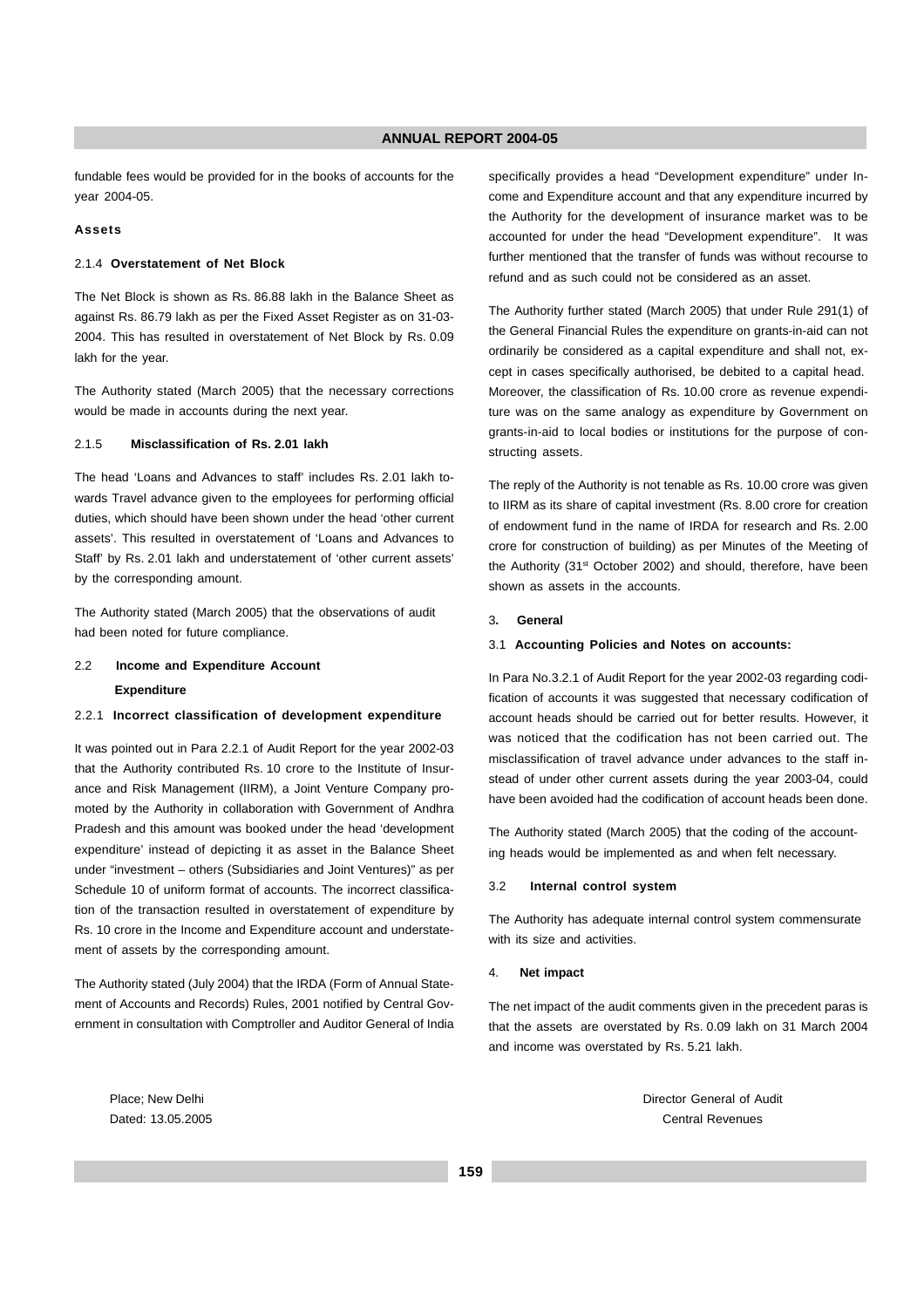| FIGURES FOR THE | <b>LIABILITIES</b>                                        | FIGURES FOR THE     | FIGURES FOR THE | ASSETS                                                     | FIGURES FOR THE |
|-----------------|-----------------------------------------------------------|---------------------|-----------------|------------------------------------------------------------|-----------------|
| PREVIOUS YEAR   |                                                           | <b>CURRENT YEAR</b> | PREVIOUS YEAR   |                                                            | CURRENT YEAR    |
| (Rs.)           |                                                           | (Rs.)               | (Rs.)           |                                                            | (Rs.)           |
|                 | <b>GENERAL FUND</b>                                       |                     |                 | FIXED ASSETS [See Note 1]                                  |                 |
|                 | IRDA Fund [See Note 4]<br>$\Rightarrow$                   |                     | 14,005,987      | -Gross Block                                               | 16,648,826      |
| 893,244         | -At beginning of the year                                 | 893,244             | 4,212,070       | -Less : Depreciation                                       | 7,960,717       |
|                 | -Receipts in the year                                     |                     | 9,793,917       | <b>Net Block</b>                                           | 8,688,109       |
| 893,244         | Balance at end of the year                                | 893,244             |                 | -Capital Work-in-Progress                                  |                 |
|                 | Capital Fund<br>$\widehat{=}$                             |                     |                 | INVESTMENTS [See Note 2]                                   |                 |
|                 | Capital Grants                                            |                     |                 | (Method of valuation - at Cost)                            |                 |
|                 | Balance at the beginning of the year                      |                     |                 |                                                            |                 |
|                 | Add: Value of Fixed Assets received                       |                     |                 |                                                            |                 |
|                 | as grants during the years                                |                     |                 | Scurities of Central and State Government<br>$\widehat{=}$ |                 |
|                 |                                                           |                     |                 | Units<br>≘                                                 |                 |
|                 | iii) Surplus and Funds                                    |                     | 579,253,210     | Fixed Deposits with scheduled Bank<br>倉                    | 667,647,316     |
| 349,394,775     | Balance as per last Balance Sheet                         | 340,090,458         |                 | Others<br>$\sum$                                           |                 |
|                 | Add: Excess of Income Over Expenditure                    |                     |                 |                                                            |                 |
|                 | as per Income and Expenditure Account-Annexed             | 177,429,938         |                 | CURRENT ASSETS, LOANS AND ADVANCES [SEE NOTE 3]            |                 |
|                 | -Less: Excess of Expenditure Over Income                  |                     |                 |                                                            |                 |
| 9,304,317       | as per Income and Expenditure Account-Annexed             |                     | 582,910         | Deposits<br>$\Rightarrow$                                  | 762,933         |
| 340,090,458     | Balance at the end of the year                            | 517,520,396         | 4,778,195       | Loans & Advances to Staff<br>≘                             | 6,694,044       |
|                 |                                                           |                     | 187,192         | Amount Due from Insurance Companies &<br>倉                 | 186,942         |
|                 | iv) Gift and Donations                                    |                     | 31,946,140      | Other Current Assets<br>$\widehat{\geq}$                   | 202,920,191     |
|                 |                                                           |                     |                 | Cash & Bank Balances<br>$\widehat{\phantom{a}}$            |                 |
|                 | v) Other Balances                                         |                     | 19,870          | a) Cash in Hand                                            | 12,186          |
|                 |                                                           |                     | 4,722,115       | b) Bank Balances                                           | 15,031,847      |
|                 | <b>LOANS</b>                                              |                     |                 |                                                            |                 |
|                 | for the purpose)<br>Secured (stating the security offered |                     |                 |                                                            |                 |
|                 | ii) Unsecured                                             |                     |                 |                                                            |                 |
|                 | iii) Loan from Goverment of India                         |                     |                 |                                                            |                 |
|                 | iv) Other Loans                                           |                     |                 |                                                            |                 |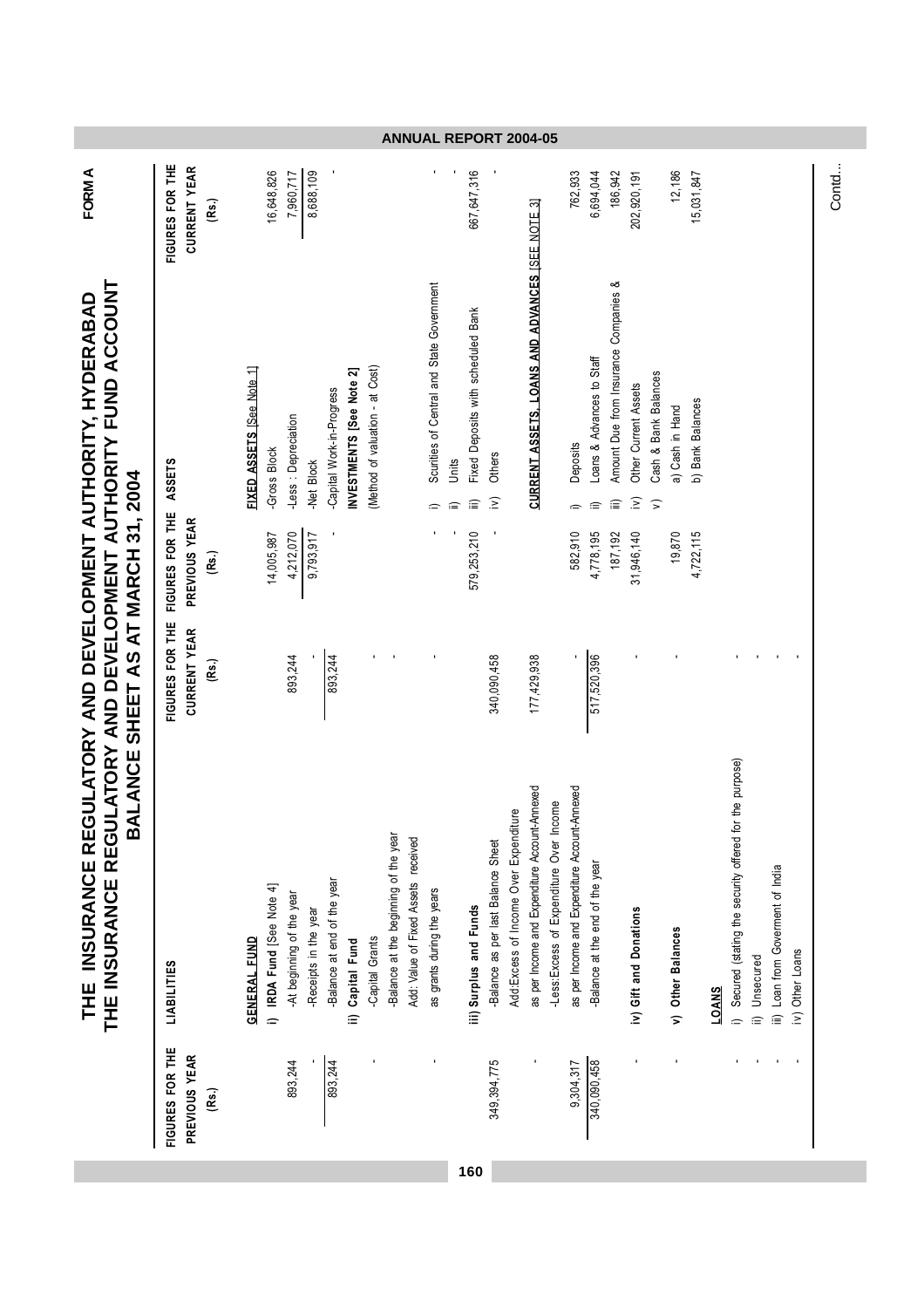|                                                                                                                                                                            |                                                 |                                                           |                                                                                       |                                                                                                                      | <b>ANNUAL REPORT 2004-05</b>                                                      |                                                                                                                               |                                                                                   |                                                                                                                                 |             |                                                                                                                                                                                                                                                                                                                                                                                                                                                                                                                                                                                                                                                                                                                                                                                                           |                                                   |
|----------------------------------------------------------------------------------------------------------------------------------------------------------------------------|-------------------------------------------------|-----------------------------------------------------------|---------------------------------------------------------------------------------------|----------------------------------------------------------------------------------------------------------------------|-----------------------------------------------------------------------------------|-------------------------------------------------------------------------------------------------------------------------------|-----------------------------------------------------------------------------------|---------------------------------------------------------------------------------------------------------------------------------|-------------|-----------------------------------------------------------------------------------------------------------------------------------------------------------------------------------------------------------------------------------------------------------------------------------------------------------------------------------------------------------------------------------------------------------------------------------------------------------------------------------------------------------------------------------------------------------------------------------------------------------------------------------------------------------------------------------------------------------------------------------------------------------------------------------------------------------|---------------------------------------------------|
|                                                                                                                                                                            | FIGURES FOR THE<br><b>CURRENT YEAR</b><br>(Rs.) |                                                           |                                                                                       |                                                                                                                      |                                                                                   |                                                                                                                               |                                                                                   |                                                                                                                                 | 901,943,568 |                                                                                                                                                                                                                                                                                                                                                                                                                                                                                                                                                                                                                                                                                                                                                                                                           | Chairman<br>-sd-                                  |
|                                                                                                                                                                            | ASSETS                                          |                                                           |                                                                                       |                                                                                                                      |                                                                                   |                                                                                                                               |                                                                                   |                                                                                                                                 |             |                                                                                                                                                                                                                                                                                                                                                                                                                                                                                                                                                                                                                                                                                                                                                                                                           | (C. S. Rao)                                       |
|                                                                                                                                                                            | FIGURES FOR THE<br>PREVIOUS YEAR<br>(Rs.)       |                                                           |                                                                                       |                                                                                                                      |                                                                                   |                                                                                                                               |                                                                                   |                                                                                                                                 | 631,283,549 |                                                                                                                                                                                                                                                                                                                                                                                                                                                                                                                                                                                                                                                                                                                                                                                                           |                                                   |
|                                                                                                                                                                            | FIGURES FOR THE<br><b>CURRENT YEAR</b><br>(Rs.) |                                                           | 377,122<br>153,871,771                                                                | 106,750                                                                                                              |                                                                                   | $\blacksquare$<br>848                                                                                                         | 2,215,551                                                                         | 968,435<br>225,974,826<br>14,625                                                                                                | 901,943,568 |                                                                                                                                                                                                                                                                                                                                                                                                                                                                                                                                                                                                                                                                                                                                                                                                           | (T.K. Banerjeee)<br>Member<br>÷sd-                |
| LATORY AND DEVELOPMENT AUTHORITY FUND ACCOUNT<br>THE INSURANCE REGULATORY AND DEVELOPMENT AUTHORITY, HYDERABAD<br>BALANCE SHEET AS AT MARCH 31, 2004<br>THE INSURANCE REGU | LIABILITIES                                     | <b>CURRENT LIABILITIES AND PROVISIONS</b><br>[See Note 5] | SUNDRY CREDITORS:<br>for Capital Items<br>-for Other Items<br>$\widehat{\phantom{a}}$ | value of investment<br>-Provision for doubtful debts and advances<br>-Provision for depletion in<br>PROVISIONS:<br>≘ | OTHER LIABILITIES:<br><b>Jnspent Grants</b><br>$\widehat{=}$ $\rightleftharpoons$ | ner Welfare Funds:<br>Interest payable to Government/Other Loans<br>Provident, Retirement & Ott<br>(a) Provident Fund<br>റിന് | and Staff Benefit Fund:<br>(c) Retirement Benefit Fund<br>(b) Other Welfare Funds | -Registration Renewal fee received in Advance<br>-Soft Furnishing Recovery<br>Others (Specify)<br>-other Liabilites (TDS)<br>4. |             | Details of IRDA Fund is given in Annexure IV (Fund includes grants received from Central Government, other organisations and bodies in terms of Section 16 of the Act).<br>All information relating to significant accounting policies and notes forming part of accounts is given in Annexure IX.<br>All annexes to Statement of Affairs and notes/information relating to accounting policy forming part of Accounts.<br>The information relating to Current Assets, Loans and Advances is given in Annexure III.<br>Significant Accounting Policies and Notes Forming Part of Accounts - Annexure IX<br>The information relating to Investments is given in Annexure II.<br>The information relating to Fixed Assets is given in Annexure<br>Details of Contingent Liabilities is given in Annexure V. | (P. A. Balasubramanian)<br>Member<br>ಕ್ಗೆ         |
|                                                                                                                                                                            | FIGURES FOR THE<br>PREVIOUS YEAR<br>(Rs.)       |                                                           | 568,283<br>103,285,486                                                                | 187,192                                                                                                              |                                                                                   | 295,569<br>161                                                                                                                | 1,400,067                                                                         | 1,309,305<br>183,249,505<br>4,440                                                                                               | 631,283,549 | <b>Notes</b><br>S<br>$\circ$ $\sim$<br>4                                                                                                                                                                                                                                                                                                                                                                                                                                                                                                                                                                                                                                                                                                                                                                  | Chief Accounts Officer<br>(R.K. Sharma)<br>$-5d-$ |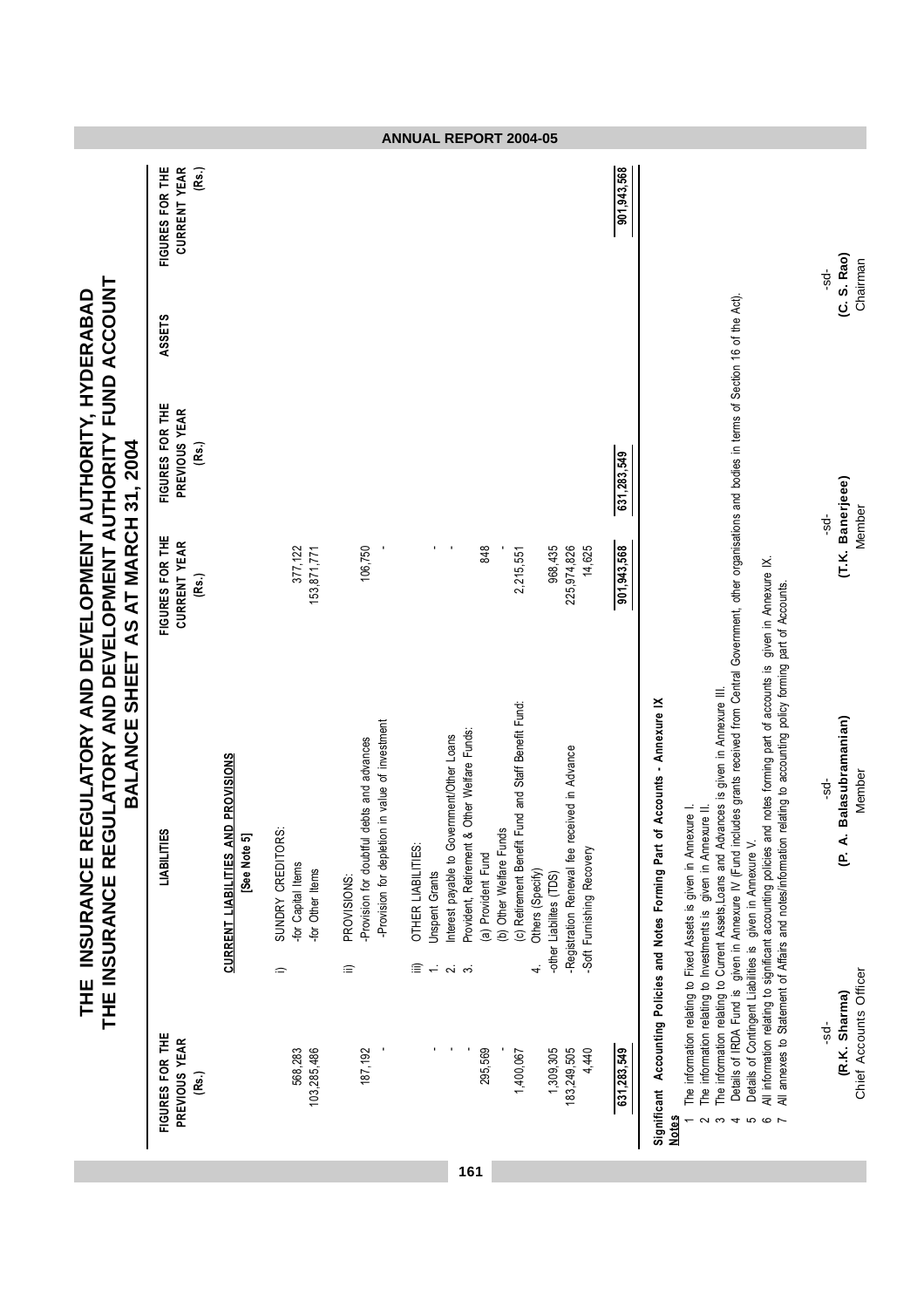| THE INSURANCE REGULATORY AND DEVELOPMENT AUTHORITY, HYDERABAD | THE INSURANCE REGULATORY AND DEVELOPMENT AUTHORITY FUND ACCOUNT | INCOME AND EXPENDITURE AS AT MARCH 31, 2004 |
|---------------------------------------------------------------|-----------------------------------------------------------------|---------------------------------------------|
|                                                               |                                                                 |                                             |

**FORM B**

|                                                                                                 | COME AND EXPENDITURE AS AT MARCH 31, 2004<br>$\mathsf{z}$                                                                                                                                                                                                                                                                                                                                 |                                                                            |                                                              |                                                                                                                                                                                                                                                                                                                          |                                                            |
|-------------------------------------------------------------------------------------------------|-------------------------------------------------------------------------------------------------------------------------------------------------------------------------------------------------------------------------------------------------------------------------------------------------------------------------------------------------------------------------------------------|----------------------------------------------------------------------------|--------------------------------------------------------------|--------------------------------------------------------------------------------------------------------------------------------------------------------------------------------------------------------------------------------------------------------------------------------------------------------------------------|------------------------------------------------------------|
| FIGURES FOR THE<br>PREVIOUS YEAR                                                                | EXPENDITURE                                                                                                                                                                                                                                                                                                                                                                               | FIGURES FOR THE<br>CURRENT YEAR<br>(Rs.)                                   | FIGURES FOR THE<br>PREVIOUS YEAR<br>(Rs.)                    | <b>INCOME</b>                                                                                                                                                                                                                                                                                                            | FIGURES FOR THE<br>CURRENT YEAR<br>(Rs.)                   |
| 2,512,886<br>6,544<br>37,900<br>16,086,150<br>30,272,023<br>6,837,332<br>2,576,292<br>2,046,111 | Payment to and Provision for members of Staff [See Note 1]<br>Establishment Expenses [See Note 2]<br>Seminars, Conference, Publications, etc. [See Contra]<br>Provison for doubtful debts and advances<br>Payment to Chairperson and Members<br>Research & Consultation Fees<br>Loss on Write Off of Asset<br>Capital Assets Written Off<br>Interest [See Note 3]<br>Depreciation<br>Rent | 27,376,436<br>20,293,652<br>189,475<br>2,286,370<br>6,430,147<br>4,008,647 | 169,590,200<br>120,000<br>250,000<br>2,425,000               | Surveyors and Insurance intermediaries<br>ess: Transferred to Capital Fund<br>Third Party Administrators<br>nsurance Companies<br>Registration Fees<br>Renewal Fees<br>Grants in Aid<br>Receivable<br>Received<br><b>Brokers</b><br>Agents                                                                               | 170,248,516<br>2,463,025<br>3,800,000<br>70,000<br>100,000 |
| 100,000,000<br>961,268<br>80,047,446<br>131,833,504                                             | for the year carried down<br>Excess of Income Over Expendiutre<br>Development Expenditure<br>Promotional Epxenditure<br>Other Expenses                                                                                                                                                                                                                                                    | 600,000<br>159,987,648<br>287,473<br>177,429,938                           | 270,000<br>2,574,750<br>43,447,792<br>153,017,041<br>935,587 | Seminar, Conferences and Publications etc.<br>Surveyors and Insurance intermediaries<br>ncome on Investments - Interest on<br>deposits with Scheduled Banks<br>hird Party Administrators<br>nsurance Companies<br>nterest on advances<br>Penalties, Fines etc.<br>nterest on Deposits<br><b>Brokers</b><br><b>Others</b> | 2,334,968<br>40,850,896<br>178,418,353<br>120,504          |
| 373,217,456                                                                                     |                                                                                                                                                                                                                                                                                                                                                                                           | 398,889,786                                                                | 39,276<br>399,900<br>147,460<br>373,217,456                  | ii) granted to members of staff for other purposes<br>i) granted to members of staff for<br>Miscellaneous Income<br>housing purposes<br>ii) Others                                                                                                                                                                       | 137,187<br>84,024<br>262,313<br>398,889,786                |
| 89, 351, 763                                                                                    | Excess of Income over expenditure carried to Balance Sheet<br>Fee refundable for the year 2000-01 on levy reduction                                                                                                                                                                                                                                                                       | 177,429,938                                                                | 80,047,446<br>9,304,317                                      | Excess of Income over Expenditure<br>Excess of Expenditure over income<br>for the year brought down<br>carried to Balance sheet                                                                                                                                                                                          | 177,429,938                                                |
| 89,351,763                                                                                      |                                                                                                                                                                                                                                                                                                                                                                                           | 177,429,938                                                                | 89.351.763                                                   |                                                                                                                                                                                                                                                                                                                          | 177,429,938                                                |

# **Significant Accounting Policies and Notes Forming Part of Accounts - Annexure I** Significant Accounting Policies and Notes Forming Part of Accounts - Annexure IX

# Notes

1. The information relating to payment to and provisoin for employees is given in Annexure VI.

2 The information relating to establishment expenses is given in Annexure VII.

3 The information relating to interest amount is given in Anenxure VIII.

1 The information relating to payment to and provisoin for employees is given in Annexure VI.<br>2 The information relating to establishment expenses is given in Annexure VII.<br>3 The information relating to interest amount is All Annexures to Income and Expenditure Account and Notes/Information relating to Significant Accounting Policies form part of accounts.

-sd- -sd- -sd- -sd- **(R.K. Sharma) (P. A. Balasubramanian) (T.K. Banerjeee) (C. S. Rao)**

Chief Accounts Officer Member Member Chairman -sd-<br>**(R.K. Sharma)**<br>Chief Accounts Officer

-sd-<br>(P. A. Balasubramanian)<br>Member

-sd-<br>**(T.K. Banerjeee)**<br>Member

-sd-<br>**(C. S. Rao)**<br>Chairman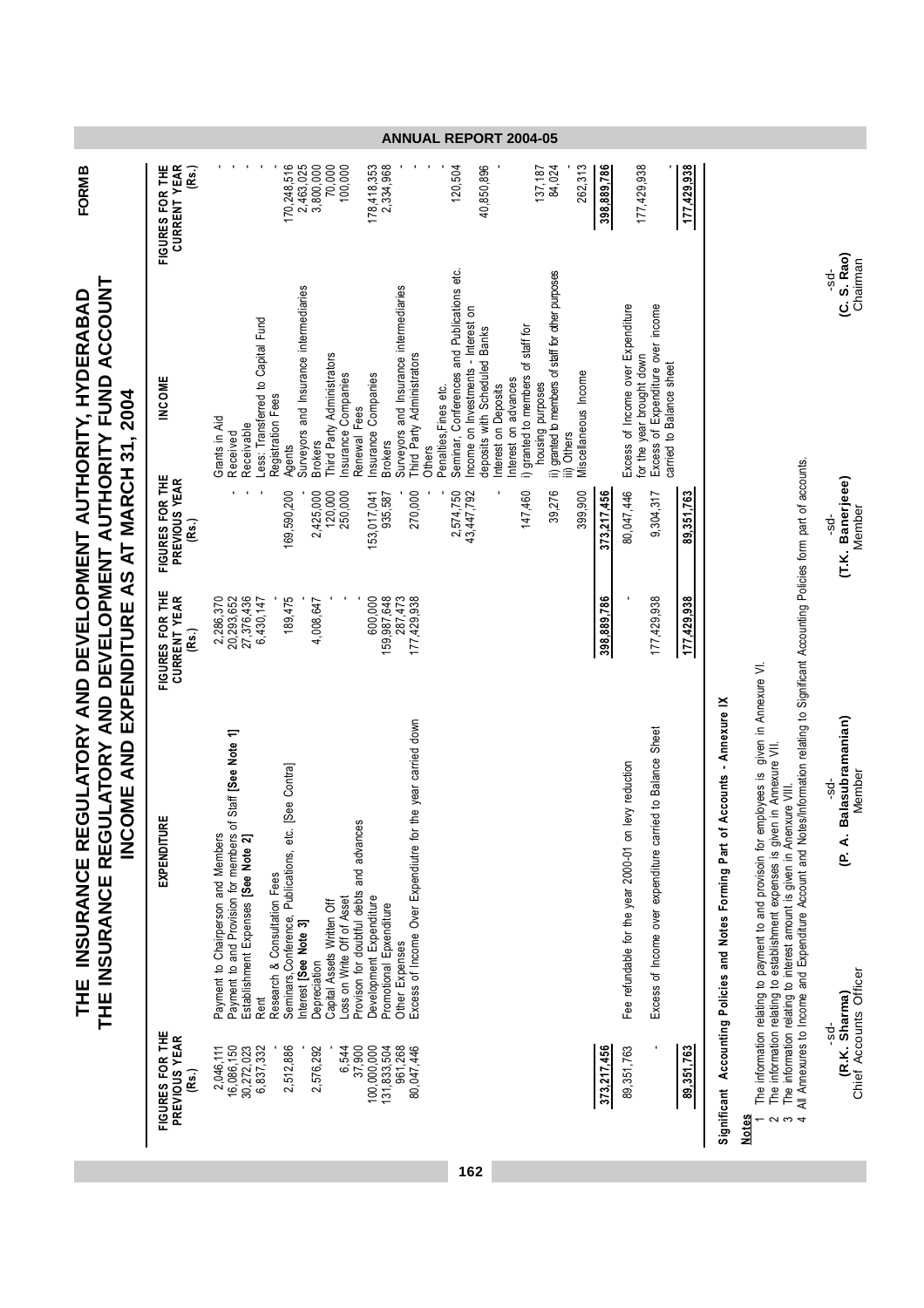|                                                                                                                                                     |                        |                                                                                                                                     |                                                                                                                                                                                                   | <b>ANNUAL REPORT 2004-05</b>                                                                                                                                                                                                                                                                                                                                                                                                                                                                                                                                                                                                                                        |                                                                                          |
|-----------------------------------------------------------------------------------------------------------------------------------------------------|------------------------|-------------------------------------------------------------------------------------------------------------------------------------|---------------------------------------------------------------------------------------------------------------------------------------------------------------------------------------------------|---------------------------------------------------------------------------------------------------------------------------------------------------------------------------------------------------------------------------------------------------------------------------------------------------------------------------------------------------------------------------------------------------------------------------------------------------------------------------------------------------------------------------------------------------------------------------------------------------------------------------------------------------------------------|------------------------------------------------------------------------------------------|
| <b>FORMC</b>                                                                                                                                        | (Rs.)<br>AMOUNT        | 189,475<br>7,791,866<br>600,000                                                                                                     | 152,597,834<br>1,883,572<br>359,203<br>3,849,879                                                                                                                                                  | 287,473<br>12,186<br>13,404,506<br>1,567,884<br>7,909,282<br>3,034,142<br>15,851,475<br>3,094,000<br>119,400,218<br>15,031,847<br>350,902,869<br>6,719,241                                                                                                                                                                                                                                                                                                                                                                                                                                                                                                          |                                                                                          |
|                                                                                                                                                     |                        |                                                                                                                                     |                                                                                                                                                                                                   |                                                                                                                                                                                                                                                                                                                                                                                                                                                                                                                                                                                                                                                                     | (C. S. Rao)<br>Chairman<br>ಕೆ.                                                           |
| AYMENTS ACCOUNT FOR THE YEAR ENDED MARCH 31, 2004                                                                                                   | PAYMENTS               | By Seminars, Conference, Publications etc.<br>Research and Consultation Fees<br>By Development Expenditure<br>By Rent Payments<br>δ | By Payment to Chairperson and Members<br>Promotional Expenditure<br>By Establishment Expenses<br>Travelling Expenses<br>Pay and Allowances<br>(ii) Other Benefits<br>(iii)<br>ଛି<br>$\widehat{=}$ | Repayment of Government Loans/ fees [refer note 5]<br>By Advances to staff and others including travel advance<br>Repayment of Other Loans<br>Cash/ Cheques in Transit<br>By Capital Work-in-Progress<br>Balance carried forward<br>(iii) Travelling Expenses<br>Pay and Allowances<br>(iv) Retirement Benefits<br>By Purchase of Assets<br>Government Loans<br>Cheques in hand<br>By Office Expenses<br>Other Expenses<br>(ii) Other Benefits<br>Cash at Bank<br>Cash in hand<br>Other Loans<br>By Investments<br>By Interest on<br>$\widehat{=}$<br>$\oplus$<br>ε<br>Βỳ<br>δŃ<br>δ<br>δ<br>倉<br>Ξ<br>$\widehat{=}$                                                | (T.K. Banerjeee)<br>Member<br>÷sp                                                        |
|                                                                                                                                                     | SL.NO.                 | $\sim$ $\sim$<br>$\overline{\phantom{0}}$<br>$\overline{\phantom{a}}$                                                               | 6<br>6<br>Ľ                                                                                                                                                                                       | ₽<br>12<br>$\frac{5}{2}$<br><b>15 G</b><br>$\overline{ }$<br>ထ တ                                                                                                                                                                                                                                                                                                                                                                                                                                                                                                                                                                                                    |                                                                                          |
|                                                                                                                                                     | (Rs.)<br><b>AMOUNT</b> | 4,722,115<br>19,870                                                                                                                 | 2,463,025<br>100,000<br>70,000<br>3,800,000                                                                                                                                                       | 120,504<br>31,006,112<br>٠<br>5,508,713<br>1,216,228<br>353,584,083<br>172,844,053<br>2,334,968<br>181,871<br>129, 196, 624                                                                                                                                                                                                                                                                                                                                                                                                                                                                                                                                         | alasubramanian)                                                                          |
| THE INSURANCE REGULATORY AND DEVELOPMENT AUTHORITY, HYDERABAD<br>THE INSURANCE REGULATORY AND DEVELOPMENT AUTHORITY FUND ACCOUNT<br>RECEIPTS AND P/ | <b>RECEIPTS</b>        | iv) Cash / Cheques in transit<br>To Balance brought forward<br>iii) Cheques on hand<br>ii) Cash in hand<br>i) Cash at Bank          | -Third Party Administrators<br>-Insurance Companies<br>To Registration Fees<br>-Others (Surveyor)<br>-Insurance Agents<br>-Brokers                                                                | čő<br>To Penalties, Fines from insurers and intermediarie<br>i) Central Government / State Govt/ Others<br>(b) Interest on Loans and Advances<br>To Recoveries from Employees<br>To Registration Renewal Fees<br>To Seminar, Conferences etc.<br>To Income from Investments<br>To Sales of Publication etc.<br>-Third Party Administrators<br>(a) Loans and Advances<br>To Sale of Investments<br>To interest received on<br>-Insurance Companies<br>-Insurance Surveyors<br>ii) Gift and Donations<br>-Insurance Agents<br>To Other Receipts<br>-Others (Brokers)<br>To Sale of Assets<br>- Advances<br>To Grants<br>- Deposits<br>To Loans<br>Others<br>(c) Misc. | Member<br>ಕೆ<br>m<br>$\overline{P}$ .<br>Chief Accounts Officer<br>(R.K. Sharma)<br>-sd- |
|                                                                                                                                                     | SL.NO.                 | $\overline{\phantom{0}}$                                                                                                            | $\sim$                                                                                                                                                                                            | $\frac{3}{2}$<br>$\overline{4}$<br>စ ၁<br>$\rightleftarrows$<br>$\tilde{c}$<br>S<br><b>45678</b>                                                                                                                                                                                                                                                                                                                                                                                                                                                                                                                                                                    |                                                                                          |

اب المساحة المساحة المساحة المساحة المساحة المساحة المساحة المساحة المساحة المساحة المساحة المساحة المساحة الم<br>المساحة المساحة المساحة المساحة المساحة المساحة المساحة المساحة المساحة المساحة المساحة المساحة المساحة المسا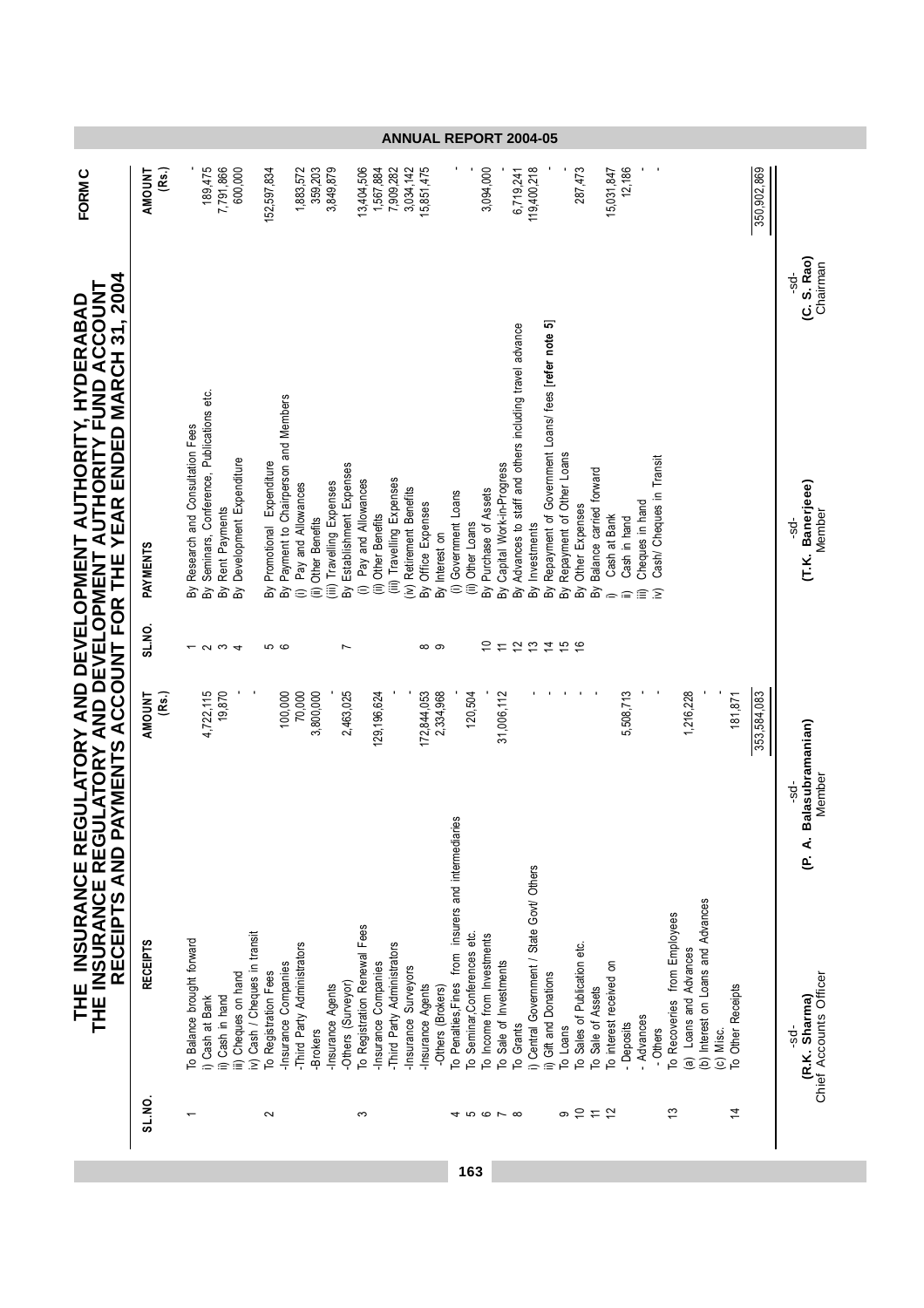**ANNEXURE1 ANNEXURE I**

# THE INSURANCE REGULATORY AND DEVELOPMENT AUTHORITY FUND<br>ATTACHED TO AND FORMING PART OF BALANCE SHEET AS AT MARCH 31, 2004 THE INSURANCE REGULATORY AND DEVELOPMENT AUTHORITY, HYDERABAD **ATTACHED TO AND FORMING PART OF BALANCE SHEET AS AT MARCH 31, 2004 THE INSURANCE REGULATORY AND DEVELOPMENT AUTHORITY, HYDERABAD THE INSURANCE REGULATORY AND DEVELOPMENT AUTHORITY FUND**

|                                             |                        |                                           |                                         | FIXED ASSETS SCHEDULE  |                      |                      |                           |                        |                                |                        |
|---------------------------------------------|------------------------|-------------------------------------------|-----------------------------------------|------------------------|----------------------|----------------------|---------------------------|------------------------|--------------------------------|------------------------|
|                                             |                        | GROSS BLOCK                               |                                         |                        |                      | <b>DEPRECIATION</b>  |                           |                        | <b>NET BLOCK</b>               |                        |
| Particulars                                 | Cost as                | 1.04.2003 During the<br>Additions<br>Year | Off During the<br>Sold/Disposed<br>Year | 31.03.2004<br>As on    | 1.04.2003<br>As on   | For the year         | Adjustments<br>31.03.2004 | Upto                   | 31.03.2004 31.03.2003<br>As at | As on                  |
| Office Premises<br>(b) Building<br>(a) Land |                        |                                           |                                         |                        |                      |                      |                           |                        |                                |                        |
| Residential Flats<br>$\widehat{a}$          | Land                   |                                           |                                         |                        |                      |                      |                           |                        |                                |                        |
| (b) Building                                |                        |                                           |                                         |                        |                      |                      |                           |                        |                                | $\blacksquare$         |
| Equipments<br>Vehicles                      | 577,255<br>2,162,071   | 908,667                                   |                                         | 577,255<br>3,070,738   | 142,000<br>495,749   | 112,688<br>383,545   |                           | 254,688<br>879,294     | 2,191,444<br>322,567           | 435,255<br>1,666,322   |
| Furniture and Fixtures<br>Computers         | 7,934,477<br>3,332,184 | 1,608,388<br>385,784                      | 260,000                                 | 3,457,968<br>9,542,865 | 689,374<br>2,884,947 | 758,784<br>2,753,630 | 260,000                   | 1,188,158<br>5,638,577 | 2,269,810<br>3,904,288         | 2,642,810<br>5,049,530 |
| Total                                       | 14,005,987             | 2,902,839                                 | 260,000                                 | 16,648,826             | 4,212,070            | 4,008,647            | 260,000                   | 7,960,717              | 8,688,109                      | 9,793,917              |

**164**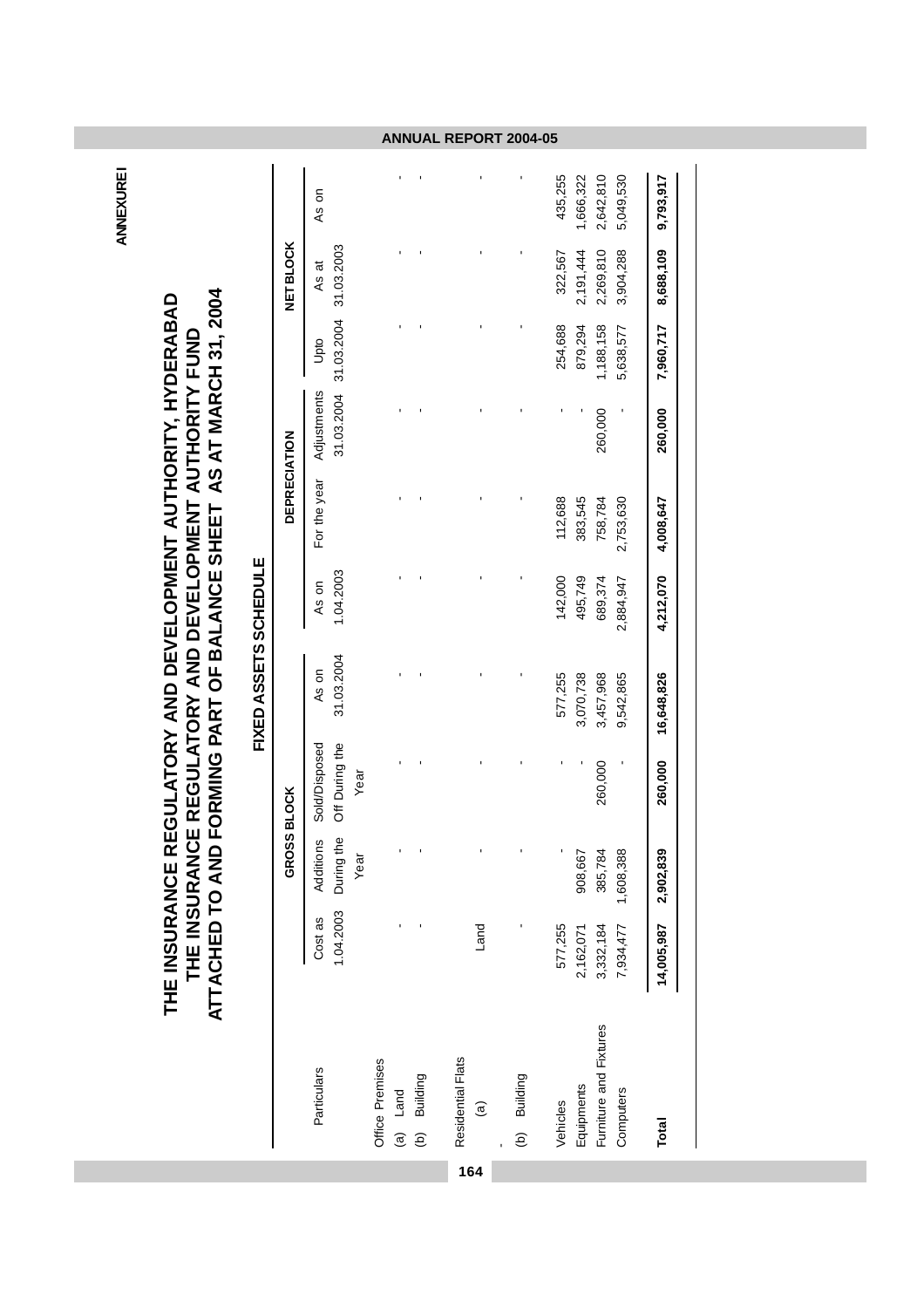**ANNEXURE II**

# **THE INSURANCE REGULATORY AND DEVELOPMENT AUTHORITY, HYDERABAD THE INSURANCE REGULATORY AND DEVELOPMENT AUTHORITY FUND ATTACHED TO AND FORMING PART OF BALANCE SHEET AS AT MARCH 31, 2004**

#### **INVESTMENTS**

| SI.No.<br><b>Particulars</b>                    |             |             |                     |        | Figures for the<br><b>Current Year</b><br>Rs. |                             | Figures for the<br><b>Previous Year</b><br>Rs. |
|-------------------------------------------------|-------------|-------------|---------------------|--------|-----------------------------------------------|-----------------------------|------------------------------------------------|
| <b>Fixed Deposits with Scheduled Banks</b><br>1 |             |             |                     |        | 667,647,316                                   |                             | 579,253,210                                    |
|                                                 |             |             |                     |        |                                               |                             |                                                |
| Name of the Bank                                | <b>Date</b> | Amount      | Rate of<br>Interest | Period | Date of<br><b>Maturity</b>                    | <b>Interest</b><br>Received | Interest<br><b>Accrued</b>                     |
|                                                 |             |             |                     |        |                                               |                             |                                                |
| Indian Overseas Bank,                           | 7-Dec-01    | 300,000     | 8.25%               | 845    | 7-Dec-04                                      |                             | 62,634                                         |
| <b>New Delhi</b>                                | 26-Dec-01   | 50,000,000  | 8.50%               | 826    | 26-Dec-04                                     |                             | 10,501,577                                     |
|                                                 | 27-Dec-01   | 44,000,000  | 8.50%               | 825    | 27-Dec-04                                     |                             | 9,228,972                                      |
|                                                 | $1-Jan-02$  | 50,000,000  | 8.50%               | 820    | $1-Jan-05$                                    |                             | 10,416,927                                     |
|                                                 | 1-Jan-02    | 50,000      | 8.25%               | 820    | $1-Jan-05$                                    |                             | 10,085                                         |
|                                                 | 29-Dec-01   | 42,357,557  | 8.50%               | 823    | 29-Dec-04                                     |                             | 8,860,567                                      |
|                                                 | 9-Jan-02    | 326,807     | 8.25%               | 812    | 9-Jan-05                                      |                             | 65,306                                         |
|                                                 | 24-Jan-02   | 325,260     | 8.25%               | 797    | 24-Jan-05                                     |                             | 63,696                                         |
|                                                 | 3-Oct-02    | 110,209,779 | 7.50%               | 545    | 3-Oct-05                                      |                             | 12,992,256                                     |
|                                                 |             | 297,569,403 |                     |        |                                               |                             | 52,202,020                                     |
|                                                 |             |             |                     |        |                                               |                             |                                                |
| Indian Overseas Bank,                           | $3-Sep-02$  | 1,000,000   | 7.50%               | 575    | 3-Sep-05                                      |                             | 124,587                                        |
| Hyderabad                                       | $3-Sep-02$  | 1,000,000   | 7.50%               | 575    | $3-Sep-05$                                    |                             | 124,587                                        |
|                                                 | 25-Jun-03   | 2,000,000   | 6.00%               | 280    | 25-Jun-06                                     |                             | 93,770                                         |
|                                                 | $1-Oct-03$  | 2,500,000   | 5.50%               | 182    | $1-Oct-06$                                    |                             | 69,223                                         |
|                                                 | $4-Dec-03$  | 5,000,000   | 5.50%               | 118    | $4-Dec-06$                                    |                             | 89,428                                         |
|                                                 | 24-Dec-03   | 50,000,000  | 5.50%               | 98     | 24-Dec-04                                     |                             | 741,112                                        |
|                                                 | 16-Feb-04   | 5,000,000   | 5.75%               | 44     | 16-Feb-05                                     |                             | 34,753                                         |
|                                                 | 28-Feb-04   | 2,625,000   | 5.75%               | 32     | 28-Feb-05                                     |                             | 13,269                                         |
|                                                 | 12-Mar-04   | 2,659,950   | 5.25%               | 19     | 12-Mar-05                                     |                             | 7,289                                          |
|                                                 | 18-Mar-04   | 5,000,000   | 5.75%               | 13     | 18-Mar-05                                     |                             | 10,268                                         |
|                                                 |             | 76,784,950  |                     |        |                                               |                             | 1,308,286                                      |
| <b>HDFC, New Delhi</b>                          | 13-Sep-03   | 591,090     | 5.50%               | 200    | 14-Sep-04                                     |                             | 18,019                                         |
|                                                 | $3-Dec-03$  | 4,735,971   | 5.75%               | 119    | 4-Jun-04                                      |                             | 89,328                                         |
|                                                 | 5-Jan-04    | 1,182,686   | 5.25%               | 86     | 5-Feb-05                                      |                             | 14,670                                         |
|                                                 | 8-Jan-04    | 1,182,685   | 5.25%               | 83     | 8-Feb-05                                      |                             | 14,158                                         |
|                                                 | 10-Jan-04   | 1,182,683   | 5.25%               | 81     | 10-Feb-05                                     |                             | 13,817                                         |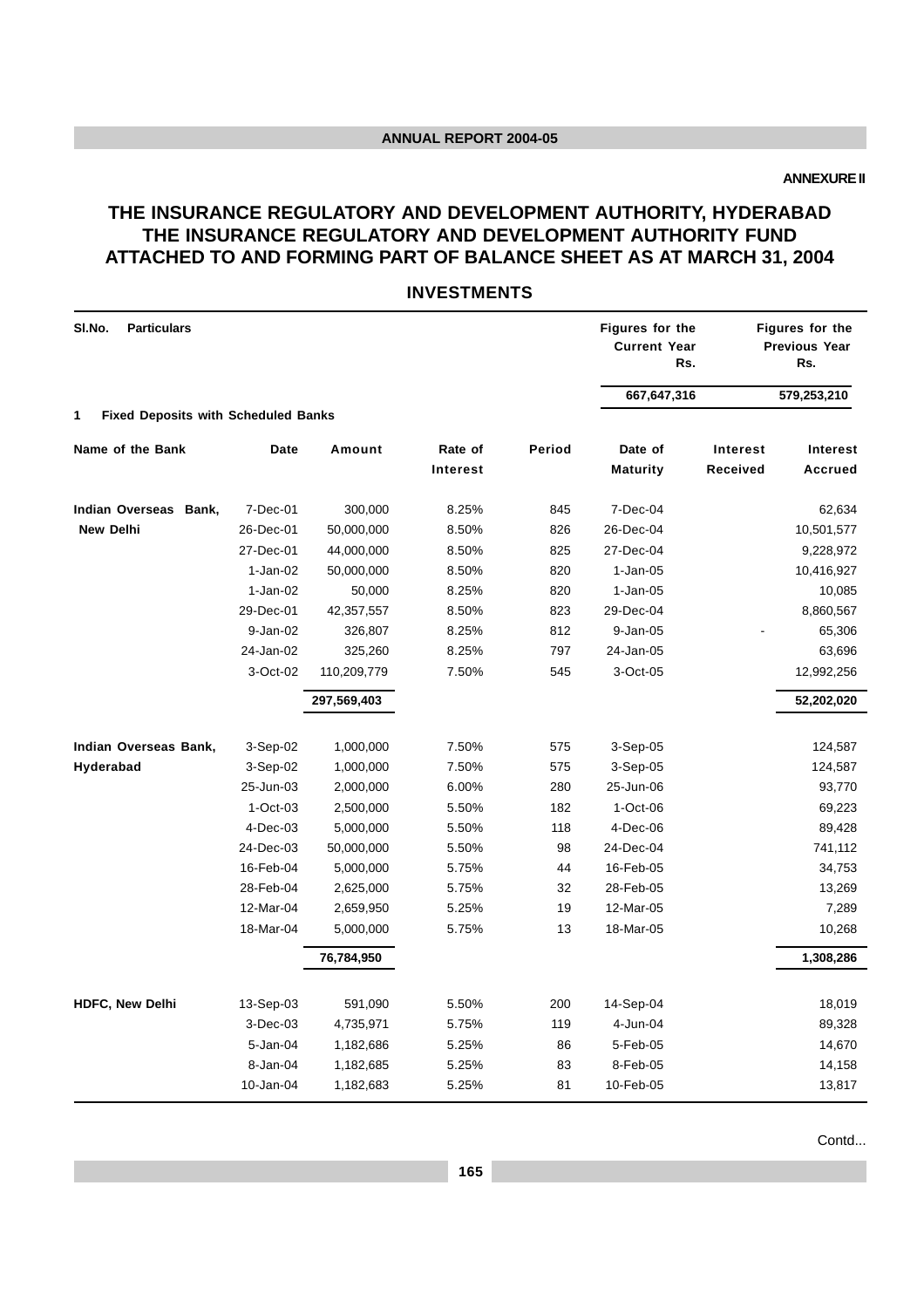|                          |           |             | <b>ANNUAL REPORT 2004-05</b> |        |                            |                      |                            |
|--------------------------|-----------|-------------|------------------------------|--------|----------------------------|----------------------|----------------------------|
| Name of the Bank         | Date      | Amount      | Rate of<br>Interest          | Period | Date of<br><b>Maturity</b> | Interest<br>Received | Interest<br><b>Accrued</b> |
|                          | 11-Jan-04 | 1,796,261   | 5.25%                        | 80     | 11-Feb-05                  |                      | 20,726                     |
|                          | 16-Jan-04 | 1,197,504   | 5.25%                        | 75     | 16-Feb-05                  |                      | 12,954                     |
|                          | 22-Jan-04 | 1,179,522   | 5.25%                        | 69     | 22-Feb-05                  |                      | 11,738                     |
|                          | 31-Jan-04 | 1,194,561   | 5.25%                        | 60     | 28-Feb-05                  |                      | 10,338                     |
|                          |           | 14,242,963  |                              |        |                            |                      | 205,748                    |
| ICICI Bank, Hyderabad    | 14-Dec-02 | 2,450,000   | 7.00%                        | 473    | 15-Dec-05                  |                      | 231,260                    |
|                          | 20-Dec-02 | 3,600,000   | 6.50%                        | 467    | 21-Dec-05                  |                      | 310,524                    |
|                          | 26-Dec-02 | 1,500,000   | 6.50%                        | 463    | 24-Dec-05                  |                      | 127,933                    |
|                          | 31-Dec-02 | 24,500,000  | 7.00%                        | 456    | $1-Jan-06$                 |                      | 2,220,106                  |
|                          | 18-Jan-03 | 6,500,000   | 6.50%                        | 438    | 19-Jan-06                  |                      | 524,524                    |
|                          | 30-Jan-03 | 7,000,000   | 6.25%                        | 426    | 31-Jan-06                  |                      | 527,148                    |
|                          | 19-Feb-03 | 4,000,000   | 6.25%                        | 406    | 20-Feb-06                  |                      | 286,612                    |
|                          | 19-Jun-03 | 4,000,000   | 6.00%                        | 286    | 19-Jun-06                  |                      | 191,676                    |
|                          | 26-Jun-03 | 3,000,000   | 6.00%                        | 279    | 27-Jun-06                  |                      | 140,138                    |
|                          | 14-Jul-03 | 5,000,000   | 6.00%                        | 261    | 14-Jul-06                  |                      | 218,203                    |
|                          | 17-Sep-03 | 5,000,000   | 5.75%                        | 196    | 18-Sep-06                  |                      | 156,161                    |
|                          | 19-Nov-03 | 5,000,000   | 5.50%                        | 133    | 20-Nov-06                  |                      | 100,917                    |
|                          | 9-Jan-04  | 30,000,000  | 5.75%                        | 82     | 9-Apr-05                   |                      | 388,599                    |
|                          | 21-Jan-04 | 5,000,000   | 5.50%                        | 70     | 22-Jan-07                  |                      | 52,885                     |
|                          | 3-Mar-04  | 5,000,000   | 5.50%                        | 28     | 3-Apr-07                   |                      | 21,154                     |
|                          | 9-Mar-04  | 5,000,000   | 5.25%                        | 22     | 9-Apr-05                   |                      | 15,865                     |
|                          |           | 116,550,000 |                              |        |                            |                      | 5,513,705                  |
| Bank of India, New Delhi | 4-Apr-02  | 5,000,000   | 8.00%                        | 727    | 4-Apr-05                   |                      | 857,035                    |
|                          |           | 5,000,000   |                              |        |                            |                      | 857,035                    |
| Bank of India, Hyderabad | 10-Jun-03 | 2,500,000   | 5.00%                        | 295    | 10-Jun-04                  |                      | 102,412                    |
|                          | 24-Jun-03 | 5,000,000   | 6.00%                        | 281    | 24-Jun-08                  |                      | 234,425                    |
|                          | 30-Jun-03 | 5,000,000   | 6.00%                        | 275    | 27-Jun-08                  |                      | 229,254                    |
|                          | 21-Aug-03 | 5,000,000   | 5.25%                        | 223    | 21-Aug-06                  |                      | 160,979                    |
|                          | 7-Nov-03  | 4,000,000   | 5.25%                        | 145    | 7-Nov-06                   |                      | 82,894                     |
|                          | 16-Jan-04 | 10,000,000  | 5.50%                        | 75     | 16-Jan-07                  |                      | 113,324                    |
|                          | 20-Jan-04 | 5,000,000   | 5.50%                        | 71     | 20-Jan-07                  |                      | 53,640                     |
|                          | 23-Jan-04 | 5,000,000   | 5.50%                        | 68     | 23-Jan-07                  |                      | 51,374                     |
|                          | 17-Mar-04 | 5,000,000   | 5.25%                        | 68     | 17-Mar-07                  |                      | 10,096                     |
|                          | 15-Mar-04 | 5,000,000   | 5.25%                        | 16     | 15-Mar-07                  |                      | 11,538                     |
|                          |           | 51,500,000  |                              |        |                            |                      | 1,049,936                  |
|                          |           |             |                              |        |                            |                      |                            |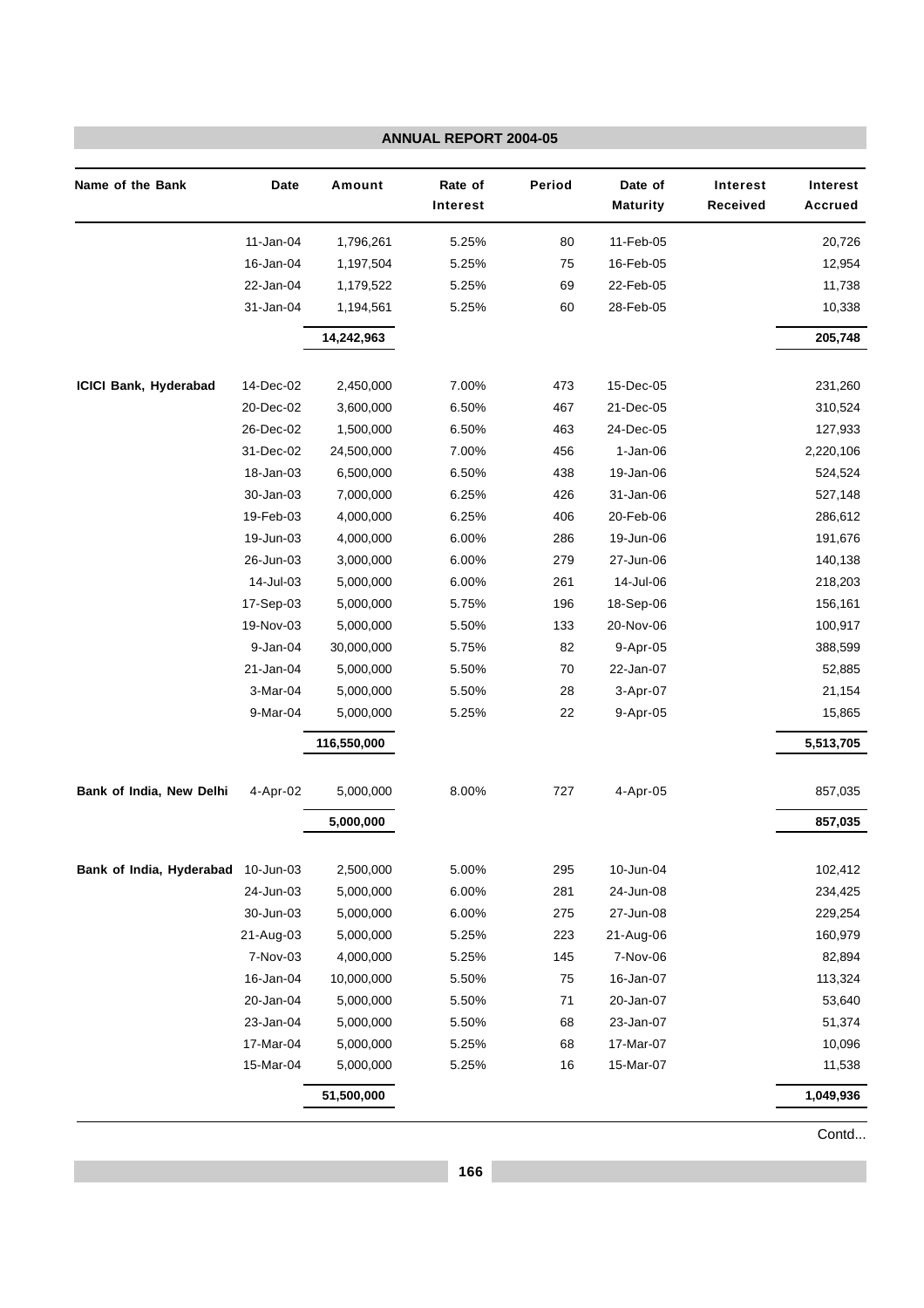|                                      |           |            | ANNUAL REPORT 2004-05 |                |                            |                      |                            |
|--------------------------------------|-----------|------------|-----------------------|----------------|----------------------------|----------------------|----------------------------|
| Name of the Bank                     | Date      | Amount     | Rate of<br>Interest   | Period         | Date of<br><b>Maturity</b> | Interest<br>Received | Interest<br><b>Accrued</b> |
| Canara Bank, Hyderabad               | 11-Oct-02 | 2,500,000  | 7.75%                 | 537            | 11-Oct-05                  |                      | 299,798                    |
|                                      | 11-Oct-02 | 2,500,000  | 7.75%                 | 537            | 11-Oct-05                  |                      | 299,798                    |
|                                      | 15-Nov-02 | 2,000,000  | 7.00%                 | 502            | 15-Nov-05                  |                      | 200,948                    |
|                                      | 15-Nov-02 | 1,500,000  | 7.00%                 | 502            | 15-Nov-05                  |                      | 150,711                    |
|                                      | 15-Nov-02 | 1,500,000  | 7.00%                 | 502            | 15-Nov-05                  |                      | 150,711                    |
|                                      | 18-Dec-02 | 6,000,000  | 6.75%                 | 469            | 18-Dec-05                  |                      | 540,563                    |
|                                      | 30-Dec-02 | 5,000,000  | 6.75%                 | 457            | 30-Dec-05                  |                      | 437,364                    |
|                                      | 15-Jan-03 | 26,000,000 | 6.50%                 | 441            | 15-Jan-06                  |                      | 2,112,952                  |
|                                      | 13-Jun-03 | 3,000,000  | 6.00%                 | 292            | 13-Jun-06                  |                      | 146,860                    |
|                                      | 12-Aug-03 | 1,500,000  | 6.00%                 | 232            | 12-Aug-06                  |                      | 58,074                     |
|                                      | 30-Aug-03 | 5,000,000  | 6.00%                 | 214            | 30-Aug-06                  |                      | 178,296                    |
|                                      | 31-Dec-03 | 27,500,000 | 6.00%                 | 91             | 30-Dec-06                  |                      | 412,500                    |
|                                      | 5-Feb-04  | 5,000,000  | 5.60%                 | 55             | 5-Feb-07                   |                      | 42,308                     |
|                                      | 11-Mar-04 | 1,000,000  | 5.50%                 | 20             | 11-Mar-07                  |                      | 3,022                      |
|                                      | 24-Mar-04 | 2,500,000  | 5.50%                 | 7              | 24-Mar-07                  |                      | 2,644                      |
|                                      |           | 92,500,000 |                       |                |                            |                      | 5,036,549                  |
| State Bank of Hyderabad 24-Mar-04    |           | 2,500,000  | 5.50%                 | $\overline{7}$ | 24-Mar-07                  |                      | 2,644                      |
|                                      |           | 2,500,000  |                       |                |                            |                      | 2,644                      |
| Andhra Bank, Hyderabad 25-Sep-03     |           | 1,000,000  | 5.50%                 | 188            | 25-Sep-06                  |                      | 28,620                     |
|                                      | 31-Dec-03 | 1,450,000  | 5.75%                 | 91             | 31-Dec-06                  |                      | 20,844                     |
|                                      | 31-Dec-03 | 1,450,000  | 5.75%                 | 91             | 1-Jan-07                   |                      | 20,844                     |
|                                      | 31-Dec-03 | 1,450,000  | 5.75%                 | 91             | 2-Jan-07                   |                      | 20,844                     |
|                                      | 31-Dec-03 | 1,450,000  | 5.75%                 | 91             | 3-Jan-07                   |                      | 20,844                     |
|                                      | 31-Dec-03 | 1,450,000  | 5.75%                 | 91             | 4-Jan-07                   |                      | 20,844                     |
|                                      | 31-Dec-03 | 1,450,000  | 5.75%                 | 91             | 5-Jan-07                   |                      | 20,844                     |
|                                      | 31-Dec-03 | 1,300,000  | 5.75%                 | 91             | 6-Jan-07                   |                      | 18,687                     |
|                                      |           | 11,000,000 |                       |                |                            |                      | 172,371                    |
| <b>Others</b><br>2                   |           |            |                       |                |                            |                      |                            |
| Quoted- Cost and Market Value<br>(a) |           |            |                       |                |                            | Nil                  | Nil                        |
| Unquoted<br>(b)                      |           |            |                       |                |                            | $\mathsf{Nil}$       | Nil                        |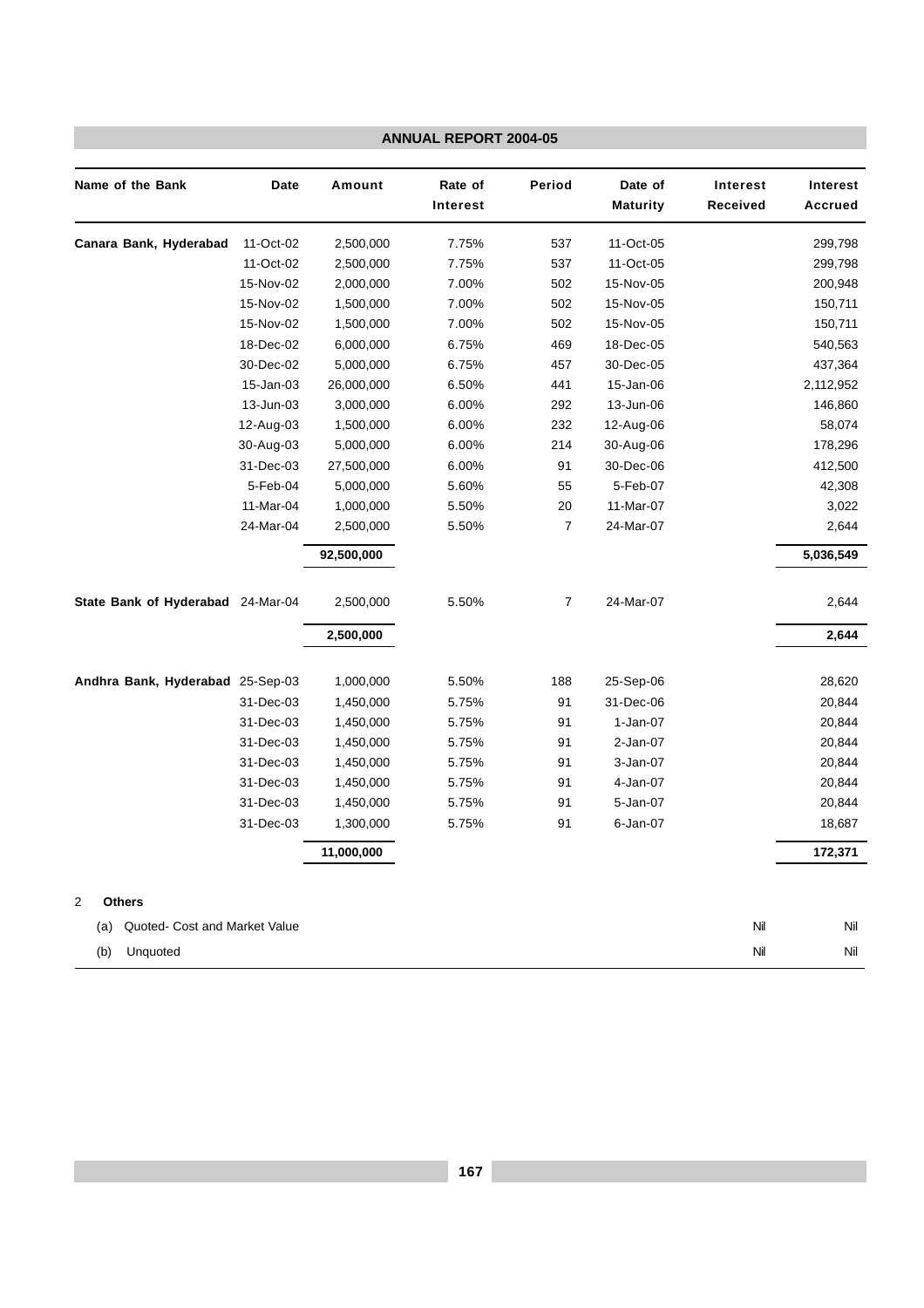**ANNEXURE III**

# **THE INSURANCE REGULATORY AND DEVELOPMENT AUTHORITY, HYDERABAD THE INSURANCE REGULATORY AND DEVELOPMENT AUTHORITY FUND ATTACHED TO AND FORMING PART OF BALANCE SHEET AS AT MARCH 31, 2004**

# **CURRENT ASSETS, LOANS AND ADVANCES**

| <b>Particulars</b>                                                                       | Figures for the<br><b>Current Year</b><br><b>Rs</b> | Figures for the<br>Previous Year<br>Rs |
|------------------------------------------------------------------------------------------|-----------------------------------------------------|----------------------------------------|
| <b>DEPOSITS</b>                                                                          |                                                     |                                        |
| -For Premises                                                                            | 599,050                                             | 525,750                                |
| -with Others - MTNL                                                                      | 39,760                                              | 33,760                                 |
| -with Electricity                                                                        | 120,123                                             | 19,400                                 |
| -For Fuel                                                                                | 4,000                                               | 4,000                                  |
|                                                                                          | 762,933                                             | 582,910                                |
| <b>LOANS &amp; ADVANCES TO STAFF</b>                                                     |                                                     |                                        |
| -Housing Loan to Staff                                                                   | 2,903,200                                           | 2,654,400                              |
| -Loans to Staff for other purposes                                                       | 2,992,865                                           | 1,622,058                              |
| -Other Advances - Festival                                                               | 145,433                                             | 141,283                                |
| -Others - Advance for Travel                                                             | 200,850                                             | 75,732                                 |
| -Interest Recoverable                                                                    | 397,281                                             | 176,070                                |
| -Advance - others                                                                        | 54,415                                              | 108,652                                |
| <b>TOTAL</b>                                                                             | 6,694,044                                           | 4,778,195                              |
| AMOUNTS DUE FROM INSURANCE COMPANIES & OTHERS                                            |                                                     |                                        |
| -Insurance Companies'-[Indicates the amount due from State Insurance Companies]          | 149,292                                             | 149,292                                |
| -Agents - [Indicates the amount of expired cheques in hand received from agents earlier] | 37,650                                              | 37,900                                 |
| <b>TOTAL</b>                                                                             | 186,942                                             | 187,192                                |
| <b>OTHER CURRENT ASSETS</b>                                                              |                                                     |                                        |
| -Expense Recoverable                                                                     | 230                                                 | 230                                    |
| -Prepaid Expenses                                                                        | 457,977                                             | 236,732                                |
| -Interest Accrued but not due - Bank deposits                                            | 66,348,294                                          | 31,006,111                             |
| -Interest Accrued but not due - Staff Loans                                              |                                                     |                                        |
| -Advances on Capital Account - [For software development]                                | 525,000                                             | 525,000                                |
| -Advance to Institute of Insurnace and Risk Management                                   | 3,687,133                                           | 178,067                                |
| - Advance to PFRDA                                                                       | 12,100                                              |                                        |
| -Advance to IRDA Superannuation Trust                                                    | 47,219                                              |                                        |
| -Advance to Prasar Bharti                                                                | 131,842,238                                         |                                        |
| <b>TOTAL</b>                                                                             | 202,920,191                                         | 31,946,140                             |
| <b>CASH AND BANK BALANCES</b>                                                            |                                                     |                                        |
| -Cash in hand                                                                            | 12,186                                              | 19,870                                 |
| -Cheques in hand                                                                         |                                                     |                                        |
| -Cash/ Cheque in transit                                                                 |                                                     |                                        |
| -Balances with Scheduled Banks                                                           |                                                     |                                        |
| (a) In Current Account                                                                   | 12,350,633                                          | 4,722,115                              |
| (b) on Deposit Account                                                                   |                                                     |                                        |
| (c) on savings bank Account                                                              | 2,681,214                                           |                                        |
| <b>TOTAL</b>                                                                             | 15,044,033                                          | 4,741,985                              |
| -Balance with Non Scheduled Bank                                                         |                                                     |                                        |
| (a) In Current Account                                                                   |                                                     |                                        |
| (b) In Deposit Account                                                                   |                                                     |                                        |
| <b>TOTAL</b>                                                                             |                                                     |                                        |
|                                                                                          |                                                     |                                        |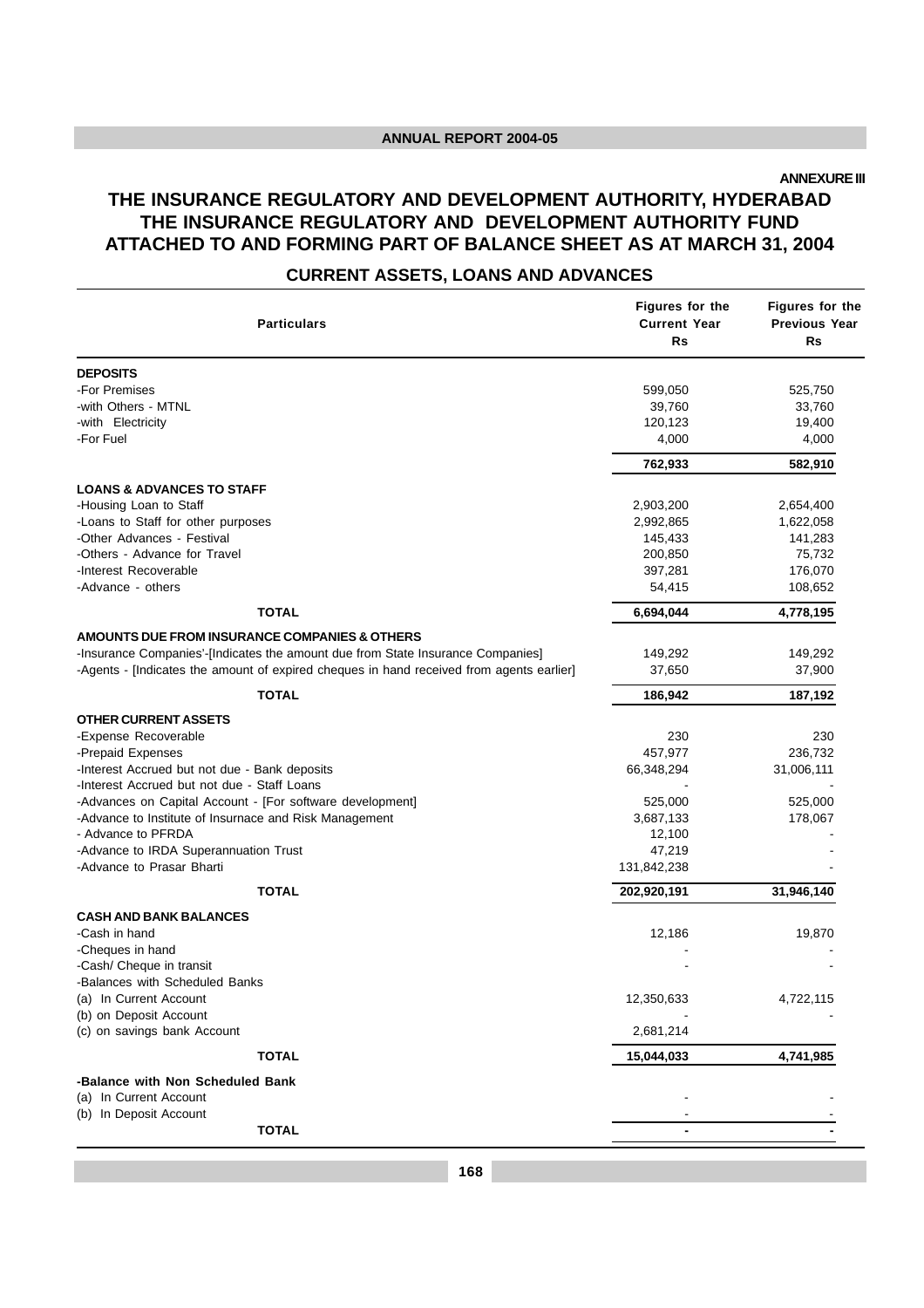**ANNEXURE IV**

#### **THE INSURANCE REGULATORY AND DEVELOPMENT AUTHORITY, HYDERABAD THE INSURANCE REGULATORY AND DEVELOPMENT AUTHORITY FUND ATTACHED TO AND FORMING PART OF BALANCE SHEET AS AT MARCH 31, 2004 INSURANCE REGULATORY AND DEVELOPMENT AUTHORITY FUND**

| <b>Particulars</b>             | Figures for the<br><b>Current Year</b><br>Rs. | Figures for the<br><b>Previous Year</b><br>Rs. |
|--------------------------------|-----------------------------------------------|------------------------------------------------|
| Grant from Government of India | $\overline{\phantom{0}}$                      |                                                |

**ANNEXURE V**

## **THE INSURANCE REGULATORY AND DEVELOPMENT AUTHORITY, HYDERABAD THE INSURANCE REGULATORY AND DEVELOPMENT AUTHORITY FUND ATTACHED TO AND FORMING PART OF BALANCE SHEET AS AT MARCH 31, 2003**

#### **CONTINGENT LIABILITIES**

| <b>Particulars</b> | Figures for the<br><b>Current Year</b><br>Rs. | Figures for the<br><b>Previous Year</b><br>Rs. |
|--------------------|-----------------------------------------------|------------------------------------------------|
|                    | $\blacksquare$                                | $\overline{\phantom{0}}$                       |
|                    |                                               |                                                |

**ANNEXURE VI**

#### **THE INSURANCE REGULATORY AND DEVELOPMENT AUTHORITY, HYDERABAD THE INSURANCE REGULATORY AND DEVELOPMENT AUTHORITY FUND ATTACHED TO AND FORMING PART OF INCOME AND EXPENDITURE ACCOUNT FOR THE YEAR ENDED MARCH 31, 2004**

#### **PAYMENT TO AND PROVISION FOR EMPLOYEES**

|       | <b>Particulars</b>                                                                                  | Figures for the<br><b>Current Year</b><br>Rs. | Figures for the<br><b>Previous Year</b><br>Rs. |
|-------|-----------------------------------------------------------------------------------------------------|-----------------------------------------------|------------------------------------------------|
| i)    | Salaries, Allowances, Wages and Bonus                                                               | 15,212,681                                    | 11,738,053                                     |
| ii)   | Bonus                                                                                               |                                               |                                                |
| iiii) | Contribution to Provident Fund, etc [including contribution to superannuation fund of Rs 1,361,481] | 2,408,731                                     | 2,805,280                                      |
|       | iv) Gratuity                                                                                        | 451,524                                       | 267,070                                        |
| V)    | <b>Staff Welfare Expenses</b>                                                                       | 36,457                                        | 213,029                                        |
| vi)   | Others                                                                                              |                                               |                                                |
|       | -Book Grant                                                                                         |                                               |                                                |
|       | -Leave Travel Concession                                                                            | 526,255                                       | 79,566                                         |
|       | -Insurance                                                                                          |                                               |                                                |
|       | -Canteen Expenses                                                                                   |                                               |                                                |
|       | -Monetary Award - Studies                                                                           |                                               |                                                |
|       | -Contribution to Group Insurance Scheme                                                             | 397,992                                       | 66,555                                         |
|       | -Reimbursement of expenses incurred by Staff                                                        | 675,569                                       | 366,720                                        |
|       | -Leave Salary                                                                                       | 584,443                                       | 549,877                                        |
|       | <b>TOTAL</b>                                                                                        | 20,293,652                                    | 16,086,150                                     |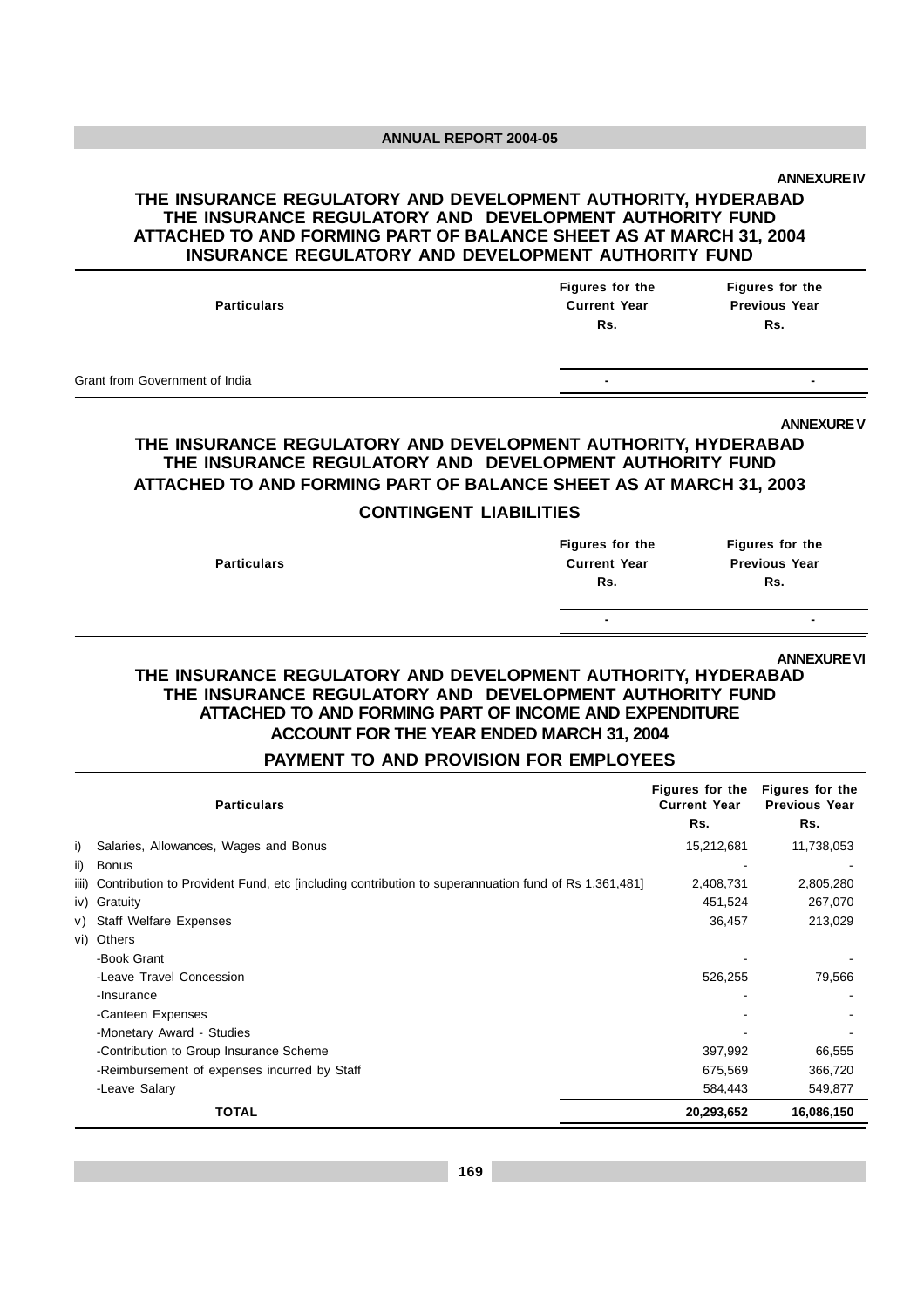**ANNEXURE VII**

# **THE INSURANCE REGULATORY AND DEVELOPMENT AUTHORITY, HYDERABAD THE INSURANCE REGULATORY AND DEVELOPMENT AUTHORITY FUND ATTACHED TO AND FORMING PART OF INCOME AND EXPENDITURE EXPENDITURE ACCOUNT FOR THE YEAR ENDED MARCH 31, 2004**

#### **ESTABLISHMENT EXPENSES**

|                                                                                  | Figures for the     | <b>Figures for the</b> |
|----------------------------------------------------------------------------------|---------------------|------------------------|
| <b>Particulars</b>                                                               | <b>Current Year</b> | <b>Previous Year</b>   |
|                                                                                  | <b>Rs</b>           | <b>Rs</b>              |
| Repairs & Maintenance of Buildings & Premises                                    | 673,620             | 1,691,225              |
| House Keeping - Office Maintenance                                               | 632,833             | 1,280,620              |
| Repairs & Maintenance of Equipments                                              |                     |                        |
| Repairs and Maintenance - Others                                                 |                     | 179,319                |
| Electricity & water Exp                                                          | 715,739             | 687,314                |
| Insurance exp                                                                    | 115,698             | 81,030                 |
| Rates and Taxes                                                                  |                     |                        |
| <b>Printing and Stationery</b>                                                   | 651,120             | 1,642,539              |
| Books/Journals etc.                                                              | 67,697              | 99,644                 |
| Postage, Telegraphs, Telephones, etc.                                            | 2,067,620           | 1,755,004              |
| Travelling and Conveyance Inland                                                 | 8,206,805           | 7,523,213              |
| Travel - Foreign                                                                 | 3,195,243           | 6,594,150              |
| Legal and Professional charges                                                   | 7,810,977           | 3,797,364              |
| Education/Training/R&D/Grievances Redressal Expenses                             |                     |                        |
| <b>Audit Fees</b>                                                                |                     | 89,450                 |
| Software                                                                         |                     |                        |
| <b>Publicity &amp; Advertisement</b>                                             | 82,805              | 1,295,406              |
| Recruitment                                                                      |                     |                        |
| Expenses of Meetings of Authority & Advisory Committee & Other                   |                     |                        |
| meeting expenses including daily allowances paid to the members of the Committee | 1,020,502           | 880,528                |
| Membership and Subscription                                                      | 770,295             | 1,069,338              |
| <b>Security Services</b>                                                         | 358,721             | 381,790                |
| Web Portal Development Expenses                                                  | 200,000             | 509,508                |
| Canteen Exp                                                                      | 373,611             | 320,825                |
| Car Repair and Maintenance Expenses                                              | 41,480              | 91,916                 |
| Other Expenses                                                                   | 391,670             | 301,840                |
| <b>TOTAL</b>                                                                     | 27,376,436          | 30,272,023             |

**ANNEXURE VIII**

# **ATTACHED TO AND FORMING PART OF INCOME AND EXPENDITURE ACCOUNT FOR THE YEAR ENDED MARCH 31, 2004**

|              |                    | <b>INTEREST</b>                              |                                               |
|--------------|--------------------|----------------------------------------------|-----------------------------------------------|
|              | <b>Particulars</b> | Figures for the<br><b>Current Year</b><br>Rs | Figures for the<br><b>Previous Year</b><br>Rs |
| Government   |                    | $\blacksquare$                               |                                               |
| <b>Banks</b> |                    | ٠                                            |                                               |
| Others       |                    | $\blacksquare$                               | -                                             |
|              | <b>TOTAL</b>       |                                              |                                               |
|              |                    |                                              |                                               |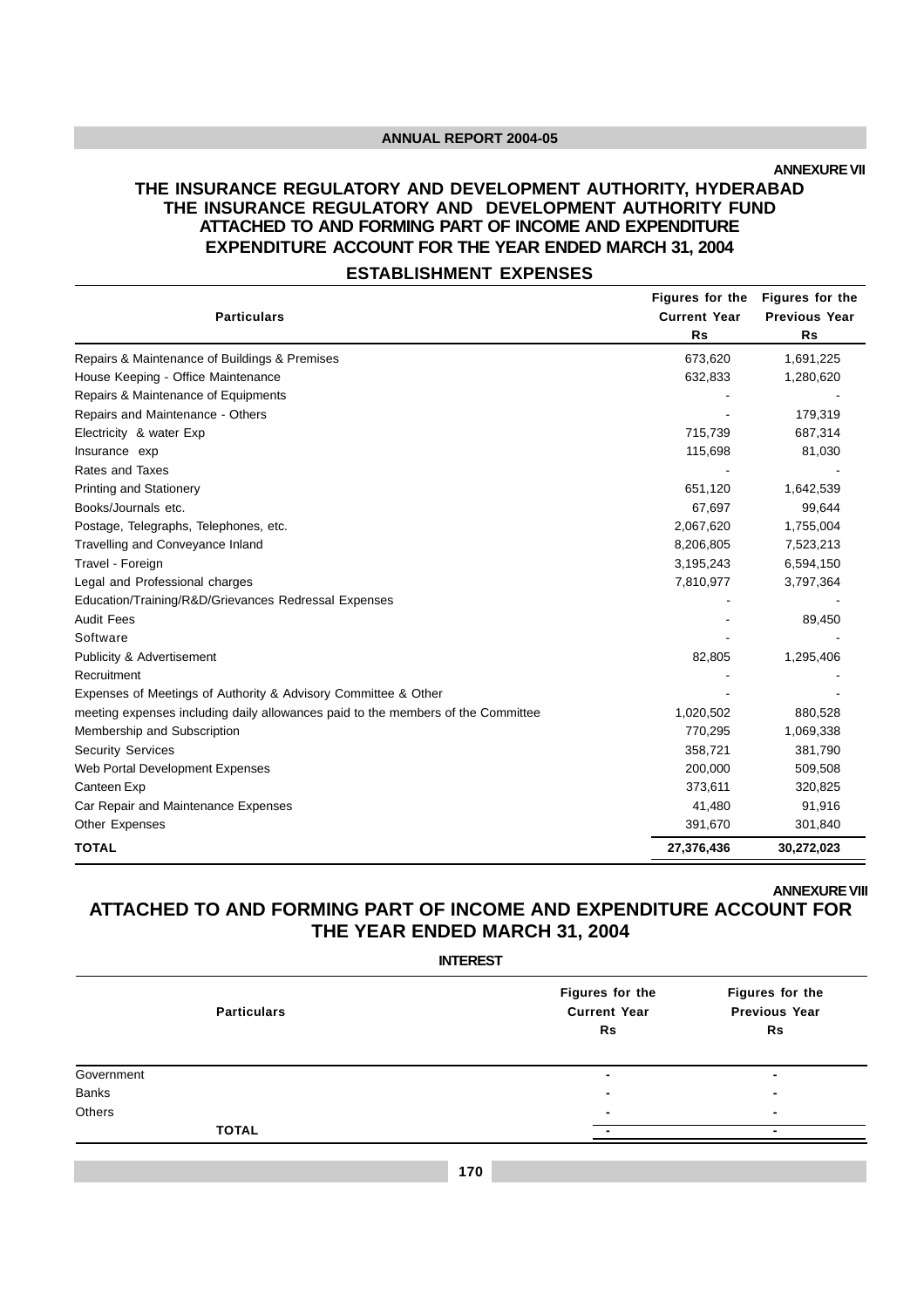# **THE INSURANCE REGULATORY AND DEVELOPMENT AUTHORITY FUND ACCOUNT NOTES TO THE FINANCIAL STATEMENTS**

**[Unless otherwise specified, all amounts are in rupees]**

#### **1. BACKGROUND**

#### **INSURANCE REGULATORY AND DEVELOPMENT AUTHORITY**

(The Authority) was established by an Act of Parliament – Insurance Regulatory & Development Authority Act, 1999 [Act] - and was constituted on April 19, 2000 by a notification issued in the Gazette of India. The Authority was established with a view to protecting the interests of the holders of insurance policies, to regulate, promote and ensure orderly growth of the insurance industry and for matters connected therewith or incidental thereto, issue to the applicant a certificate of registration, renew, modify, withdraw, suspend or cancel registration, and levy fees and other charges for carrying out the purposes of the Act. The Authority, in terms of section 13 of the Act has been vested with the assets and liabilities of the Interim Insurance Regulatory Authority as are available on the appointed day i.e. April 19, 2000. In terms of section 16 of the Act a fund shall be constituted namely 'The Insurance Regulatory and Development Authority Fund" [Fund]. The Fund shall constitute of all Government grants, fees and charges received by the Authority, all sums received by the Authority from such other source as may be decided upon by the Central Government and the percentage of prescribed premium income received from the insurer. The Fund shall be applied for meeting the salaries, allowances and other remuneration of the members, officers and other employees of the Authority and the other expenses of the Authority in connection with discharge of its functions and for the purposes of the Act.

#### **2. SUMMARY OF SIGNIFICANT ACCOUNTING POLICIES**

The financial statements are prepared under the historical cost convention, on the accrual basis of accounting save for revenue recognition on cash basis as explained hereunder, and in accordance with the applicable standards on accounting issued by the Institute of Chartered Accountants of India. The significant accounting policies are as follows:

#### **(a) Fixed assets and depreciation**

Fixed assets are stated at cost less accumulated depreciation. Depreciation on fixed assets is provided prorata to the period of use on reducing balance method using rates determined based on the rates specified in Schedule XIV to the Companies Act, 1956. Assets costing less than 5,000 have been depreciated 100% in the year of purchase unless the assets constitutes more than 10% of the respective block, in which case the asset is depreciated at the rates specified in the said Schedule XIV.

#### **(b) Investments**

Investments of the nature of fixed deposits with banks are stated at cost.

**(c) Revenues**

#### **(i) Registration Fees**

- (a) Received from insurer seeking for the first time, registration for carrying on any class of insurance business in India, are treated as income of the year of receipt.
- (b) Received in advance from existing insurers for renewal of registration already granted are treated as income of the year to which they relate.

#### **(ii) Licence Fees**

Licence fees received from insurance agents, surveyors, brokers and other insurance intermediaries are treated as income of the year in which it is received. Licences issued to insurance agents, surveyors, brokers and other insurance intermediaries are current for those years from date of issue and subject to renewal at the end of their currency. It is not practicable to distribute the Licence fees over the years to which they relate.

**(iii) Grant from Ministry of Finance, Government of India** Initial Grant received has been treated as income of the year in which it is received.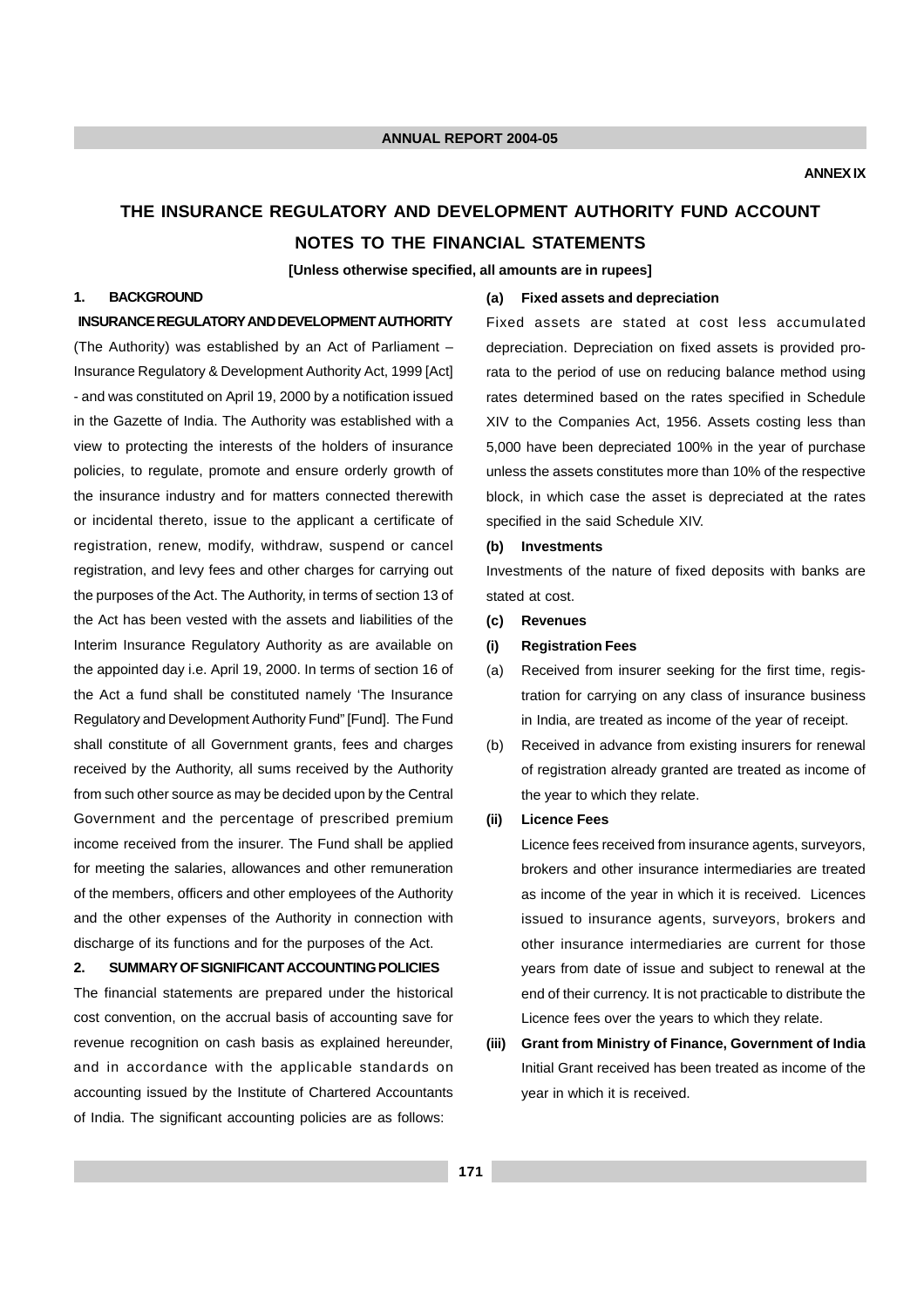#### (d) **Foreign currency transactions**

Non-monetary foreign currency transactions are recorded at rates of exchange prevailing on the dates of the transactions. Monetary foreign currency assets and liabilities are translated into rupees at the rates of exchange prevailing on the balance sheet date. The differences in translation of foreign currency liabilities related to the acquisition of fixed assets are adjusted in the carrying value of fixed assets. Other translation differences are reflected in the Income and Expenditure Account.

#### (e) **Web Portal Development and Maintenance**

Expenses incurred on Web Portal Development and Maintenance is charged to the Income and Expenditure Account in the year of incurrence.

 (f) **Retirement benefits**Retirement benefits to employees comprise contribution to provident fund, gratuity fund, Superannuation fund and provision of leave encashment, which are provided in accordance with the Regulations made under the Act. Leave encashment is provided for at the current encashable salary for the entire unavailed leave balances.The Authority contributes to IRDA Employees Fund and IRDA Superannuation Fund trust. The liability for gratuity is determined based on actuarial valuation, in accordance with gratuity scheme framed by the Authority.

#### **3. INCOME-TAX**

No income tax provision has been made in view of income of the Authority being exempt under section 10 (23BBE) of the Income-tax Act, 1961.

#### **4. REGISTRATION / RENEWAL FEES**

(a) In pursuance of Authority's decision to scale down the levy of renewal fees for registration on the insurers to 0.1% of the gross premium from 0.2% of the gross premium, retrospectively for the financial years with effect from April 01, 2001, the income for the year has been accordingly accounted for.

(b) The renewal fees from some of the State Insurance agencies have not been accounted for in the absence of information of gross insurance premium.

#### **5. DEPOSIT OF FUNDS OF THE AUTHORITY INTO PUBLIC ACCOUNT OF INDIA**

The Authority, in the previous year received a letter from Ministry of Finance, Department of Economic Affairs dated July 17, 2002 directing the Authority to deposit the moneys so far collected by the Authority in the Public Account of India as non-interest bearing account and allowing the Authority to withdraw a specified amount in the beginning of each year from the said Public Account for meeting its expenditure. The Authority based on a legal opinion obtained requested for review of the direction received, in its view the funds raised by it from the insurers and the intermediaries do not have the character of Government Revenue and cannot form part of the Public Fund of India, is pending.

#### **6. HEADQUARTERS OF THE AUTHORITY**

The Authority, in pursuance of the decision taken by the Government of India in November 2001 to shift the Headquarters of the Authority from New Delhi to Hyderabad, shifted the actuarial department in April 2002 and the other departments in August 2002. The office of the Authority is located in Parisrama Bhavanam where a portion of the third floor has been given to it free of rent by Andhra Pradesh Industrial Development Corporation Limited [APIDC].

The Government of Andhra Pradesh through A. P. Industrial Infrastructure Corporation Limited [APIIC] has allotted a plot of five acre land in the financial district at Nanakramguda Village, Serilingampally Mandal, RR District, Hyderabad free of cost, possession whereof is yet to be taken.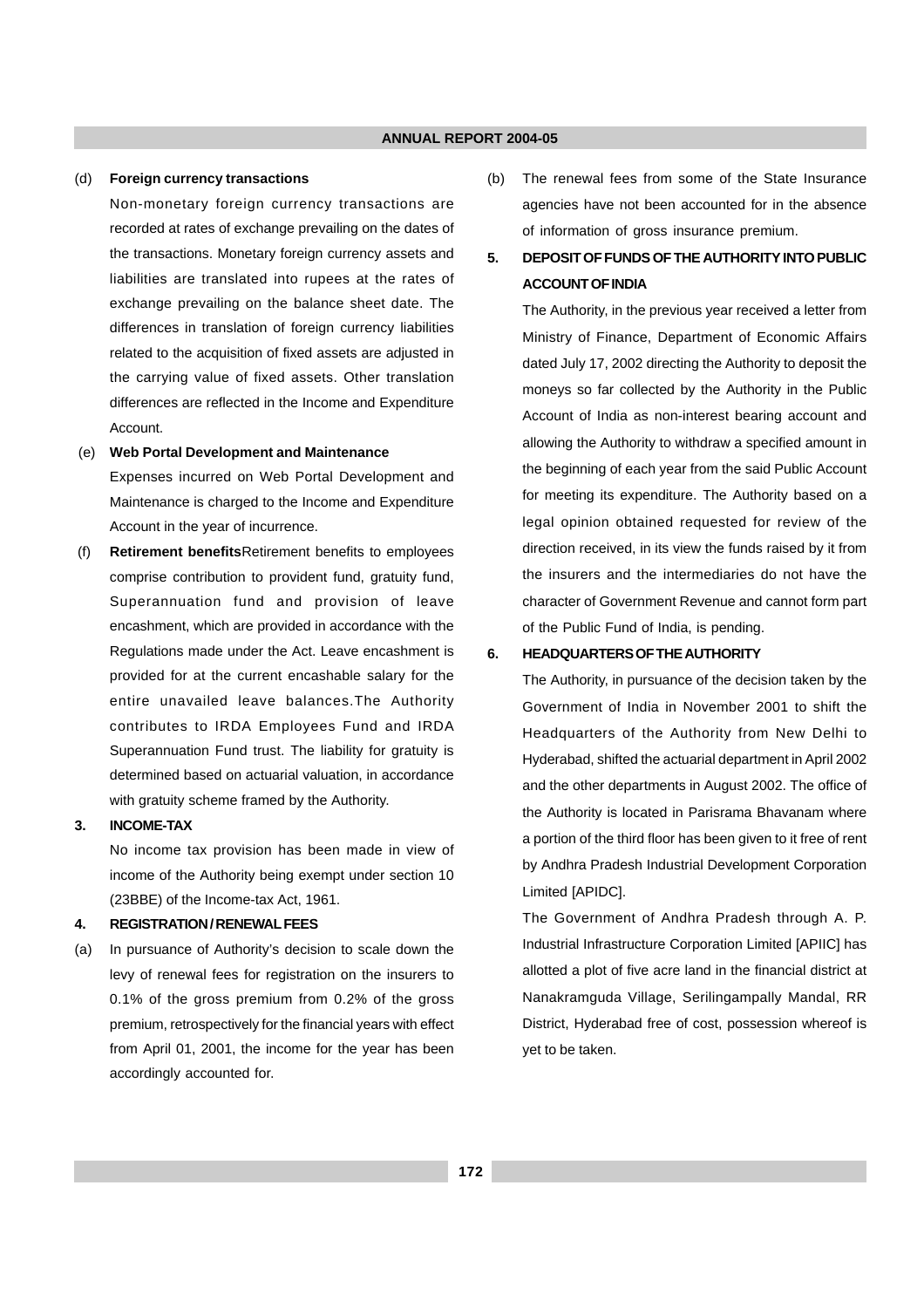#### **7. OPERATING LEASES**

There are no non-cancellable lease arrangements. The lease payments are made in accordance with the lease agreements. The Authority is in occupation of portion of premises at Hyderabad at free of rent but is obliged to hand over the premises on a " as is where is basis" to Andhra Pradesh Industrial Development Corporation Limited upon vacation. The lease payments in respect of other premises recognized in the income and expenditure account is Rs. 1,940,978 [Previous year Rs. 6,430,147].

#### **8. PRIOR YEAR COMPARATIVES**

Previous year figures have been regrouped, wherever considered necessary to make them comparable with the current year's figures.

**(R.K. Sharma) (P. A. Balasubramanian) (T.K. Banerjeee) (C. S. Rao)** CAO Member Member Chairman

-sd- -sd- -sd- -sd-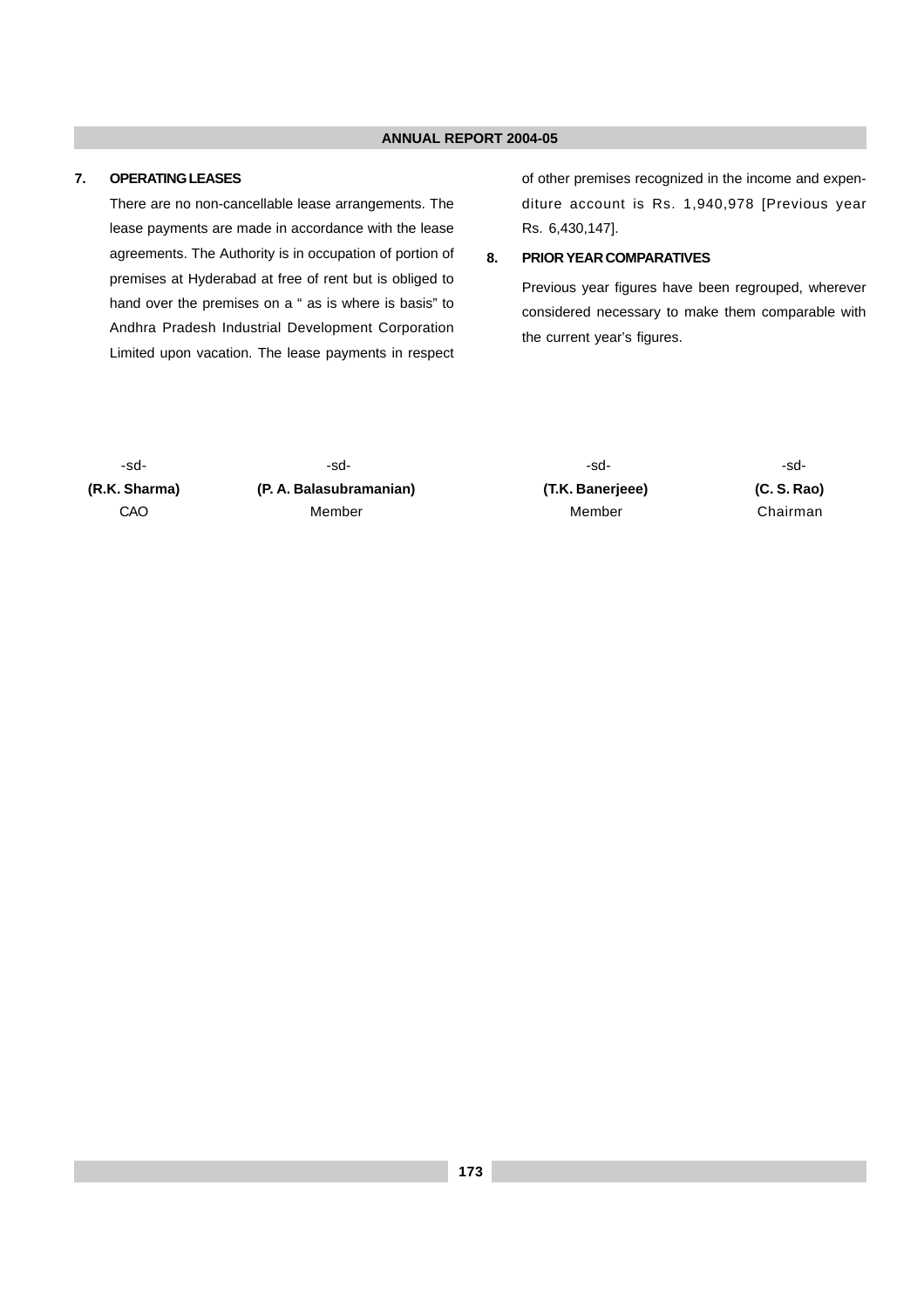**ANNEX xiv**

**ANNUAL STATEMENT OF ACCOUNTS FOR THE YEAR ENDED MARCH 31, 2005**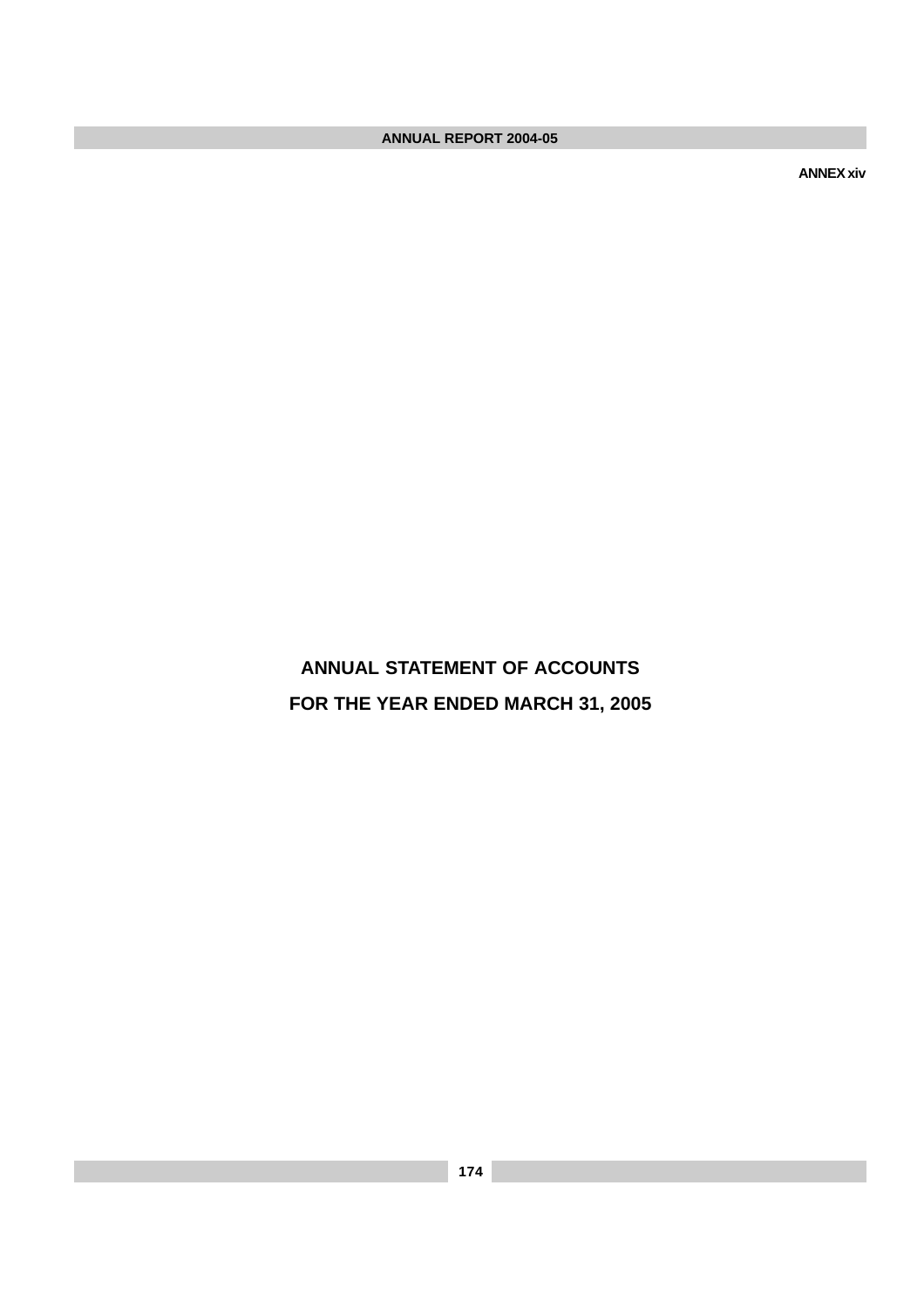#### **AUDIT CERTIFICATE**

 I have examined the Receipts and Payments Account and Income and Expenditure Account for the year ended 31 March 2005 and the Balance Sheet as on 31 March 2005 of Insurance Regulatory and Development Authority, Hyderabad. I have obtained all the information and explanations that I have required, and subject to the observations in the appended Audit Report, which inter-alia, contains following major audit observation-

> o The receipts of Rs. 85.79 crore were held in bank accounts in violation of the directions of the Ministry of Finance for keeping these funds in the Public Account of India (Paragraph 2.1.1);

 I certify, as a result of my audit, that in my opinion these accounts and Balance Sheet are properly drawn up so as to exhibit true and fair view of the state of affairs of the Insurance Regulatory and Development Authority according to the best of information and explanations given to me and as shown by the books of the Organisation.

Place: New Delhi Director General of Audit Dated: 14.12.2005 Central Revenues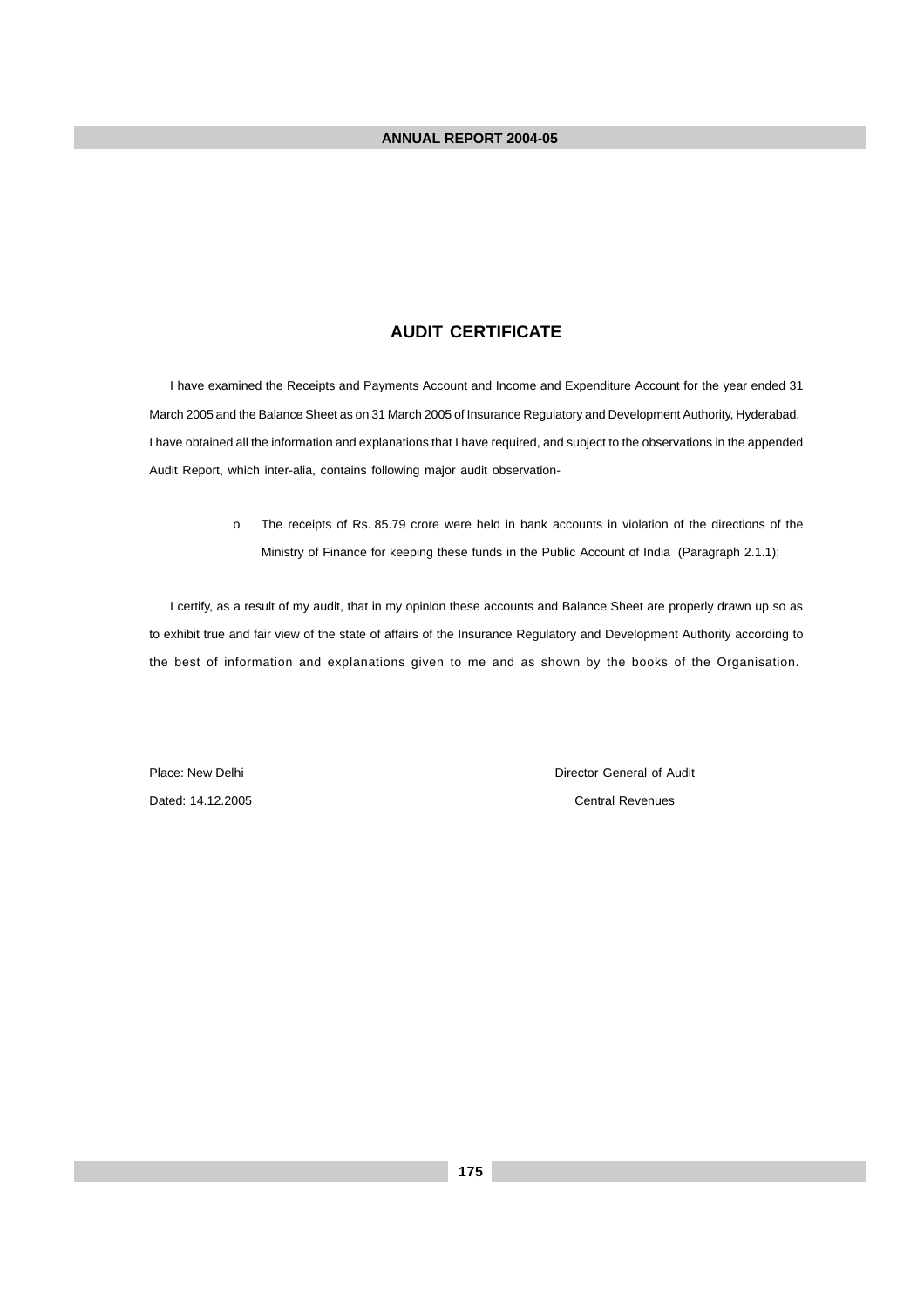#### **AUDITOR'S REPORT**

#### **AUDIT REPORT ON THE ACCOUNTS OF INSURANCE REGULATORY AND DEVELOPMENT AUTHORITY FOR 2004-05**

#### **Introduction**

The Insurance Regulatory and Development Authority (Authority) was established on 19 April 2000 under Insurance Regulatory and Development Authority Act, 1999 with its headquarters at New Delhi, which was shifted to Hyderabad in August 2002. The audit of the accounts of the Authority is conducted under Section 19(2) of the Comptroller & Auditor General's (Duties, Power and Conditions of Service) Act, 1971 read with Section 17 of the IRDA Act, 1999.

#### **1. Sources of receipts and expenditure**

During the year 2004-05, the Authority's receipts were Rs. 52.59 crore, mainly from fees received from various insurance companies/ agents on account of registration, renewal charges and income on investments etc. The expenditure of the Authority was Rs. 9.61 crore which was mainly on establishment, tours, rent etc.

#### 1.2 **Funds**

The receipts of the Authority are being held in bank accounts despite directions of the Ministry of Finance for keeping the funds in Public Account of India in non-interest bearing account. As of 31 March 2005, funds amounting to Rs.103.26 crore were kept in interest bearing deposits with scheduled banks.

The Authority stated (October 2005) that the matter had been taken up with the Ministry of Finance and their response was awaited.

- 2**. Comments on accounts**
- 2.1 **Balance Sheet Liabilities**
- 2.1.1 **IRDA Fund Rs. 8.93 lakh**

As per Section 16 of IRDA Act, 1999 all the Government grants, fees and charges received by the Authority are to be credited to IRDA fund after meeting day to day expenses. The Authority had, however, credited the IRDA fund only to the extent of Rs. 8.93 lakh, which represented the value of assets transferred by Interim Regulatory Authority during the year 2000-01. The surplus funds after meeting the expenditure were instead kept in accounts under the head 'Surplus Funds'. The balance of surplus funds as on 31 March 2005 was Rs. 85.79 crore, which should have been transferred to IRDA fund.

Though this matter was also pointed out in the audit report of earlier years, the Authority had not credited the surplus to the IRDA fund. The Authority stated (October 2005) that the matter had been taken up with the Ministry of Finance and their reply was awaited.

#### 2.1.2 **Understatement of liabilities**

Life Insurance Corporation of India, New Delhi (LIC) had demanded (March 2005) from IRDA Rs. 1.14 crore towards arrears of rent for various buildings hired from LIC in New Delhi, for the period 2000-01 to 2004-05. The Authority worked out (July 2005) Rs. 53.30 lakh actually payable against the above demand and paid it in August 2005 on its own without settling the issue with LIC. As the amount is in dispute, contingent liability should have been disclosed in the accounts by way of notes to accounts.

#### **Assets**

#### 2.1.3 **Current Assets - Rs. 203.05 crore**

The current assets included Rs. 66.51 lakh on account of establishment expenditure incurred on behalf of Pension Fund Regulatory Development Authority (PFRDA) and have been treated as an advance recoverable from the PFRDA. The position in this regard could not be verified in audit, as the figures have not been reconciled with the PFRDA as on date.

The current assets also included Rs. 13.18 crore advanced to Prasar Bharati for advertisement purposes during 2002-03 & 2003-04. This amount needs to be adjusted in the accounts since Prasar Bharati had already rendered adjustment bills against the advance during the financial year 2004-05.

#### 2.1.4 **Incorrect classification of development expenditure**

Rs. 10 crore was booked in the Income and Expenditure Account under the head 'Development expenditure' for the year 2002-03 on account of contribution to the Institute of Insurance and Risk Management (IIRM), a Joint Venture Company promoted by the Authority in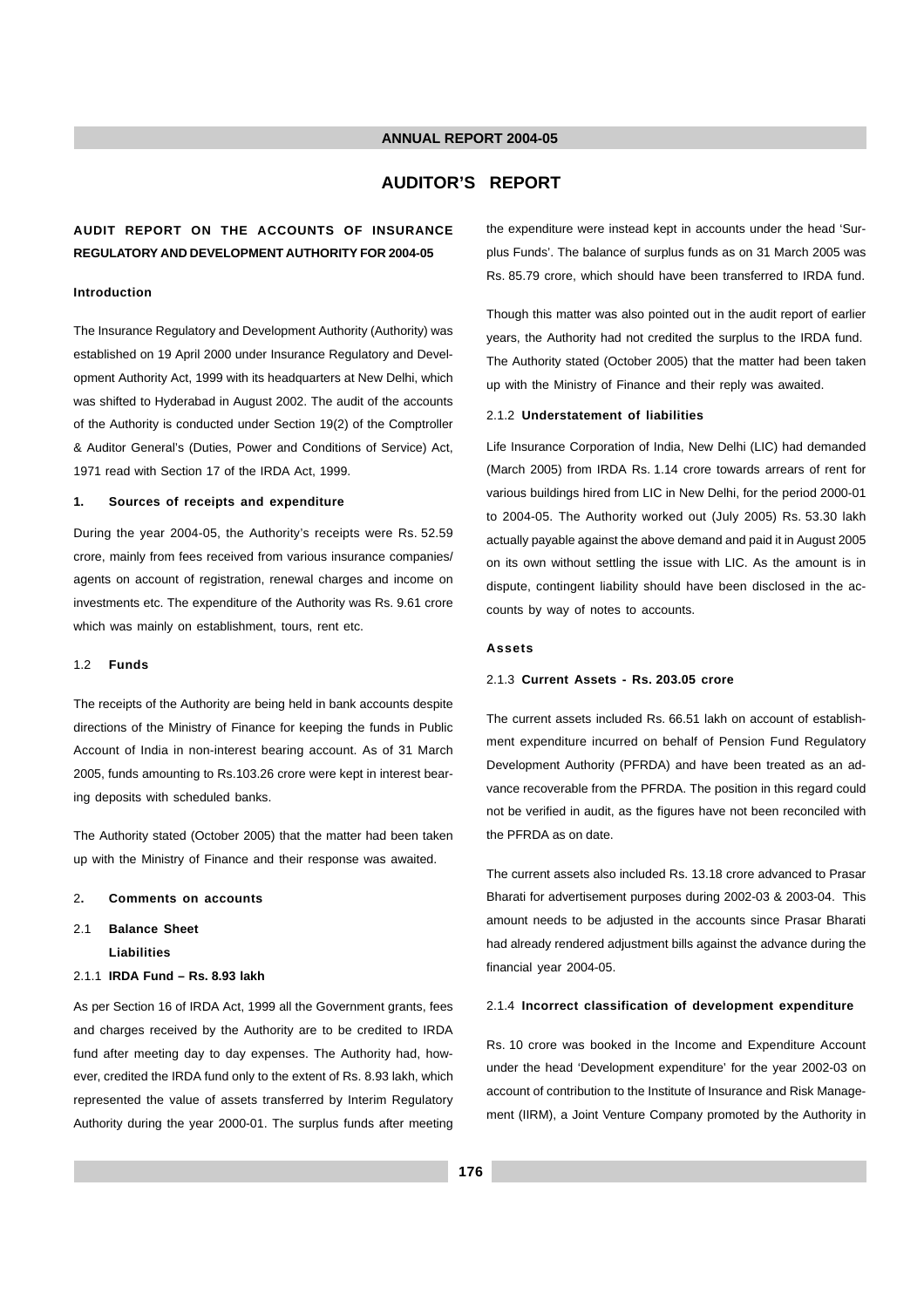collaboration with Government of Andhra Pradesh. This amount was wrongly booked under the head 'development expenditure' instead of depicting it as asset in the Balance Sheet under "investment – others (Subsidiaries and Joint Ventures)".

Despite a comment in Audit Report 2003-04, the Authority did not take corrective action to depict the amount as assets in the Balance Sheet.

#### 3. **General**

#### 3.1 **Accounting Policies and Notes on accounts**

In Para No.3.1 of the Audit Report for the year 2003-04 regarding codification of accounts it was suggested that necessary codification of account heads should be carried out for better results. However, it was noticed that the codification has not been carried out.

#### 3.2 **Internal Audit**

The Authority has not established any internal audit wing of its own and the internal audit assignment had been outsourced to Chartered Accountants. The Authority is advised to establish its own internal audit wing managed by its own staff.

#### 3.3 **Physical verification of fixed assets**

The Authority has fixed assets worth Rs. 83.73 lakh as per Balance Sheet as on 31.03.2005. It was, however, observed that physical verification of fixed assets for the year 2004-05 has not been conducted and obsolete, unusable, irreparable, condemned or lost assets if any were not identified and excluded from the fixed assets account there by not giving the correct picture.

#### 3.4 **Net impact**

The net impact of the audit comments given in the preceding paragraphs is that the liabilities were understated by Rs. 1.14 crore.

Place: New Delhi Director General of Audit Director General of Audit Director General of Audit Dated: 14.12.2005 Central Revenues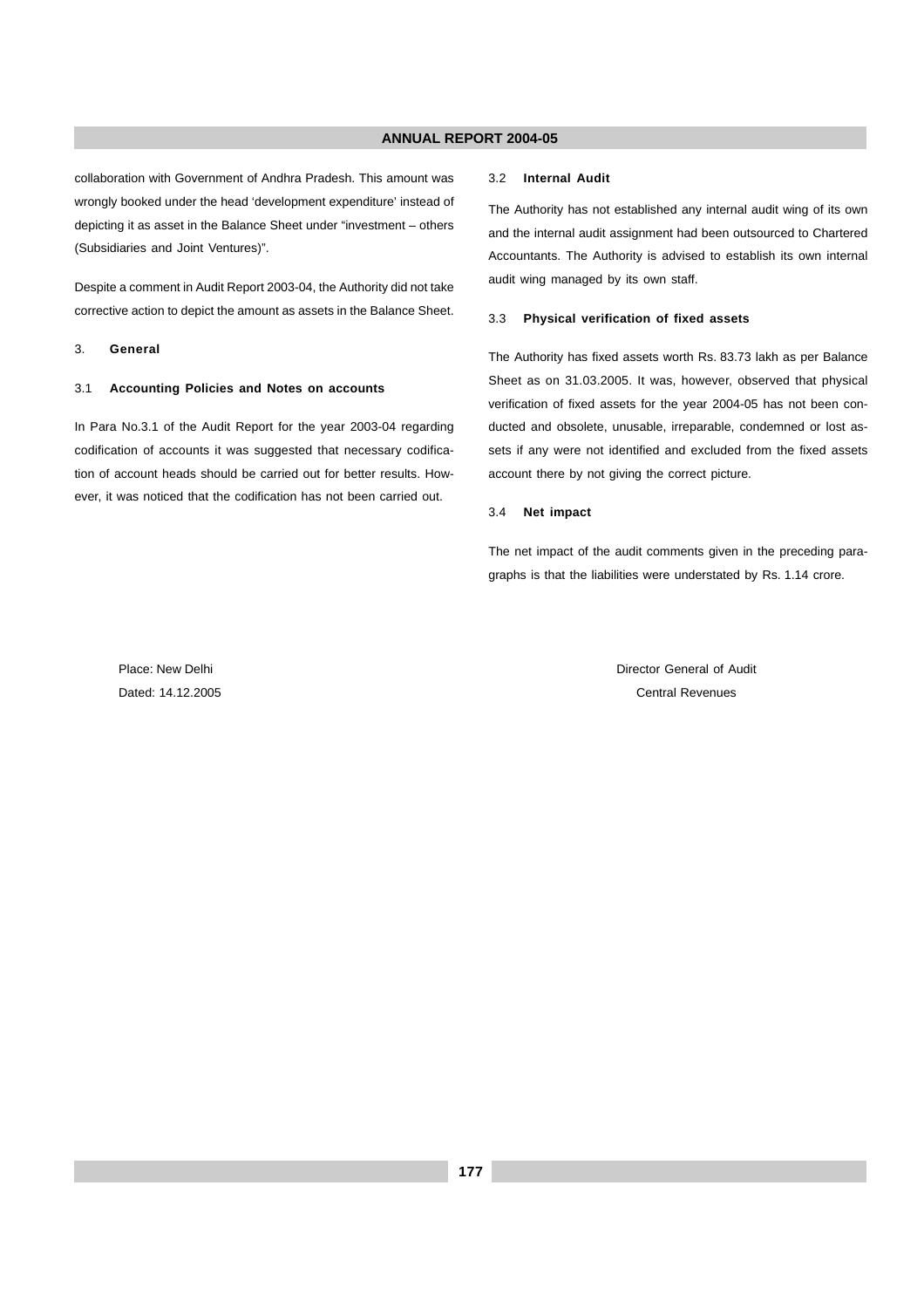|                                                                                                                                  |                                 |                               |                                                           |                           |                                                      |                          |                                                | ANNUAL KEPUK I                                             |                                                  |                                              |                                        |                                                        |                                                                                           |                                                 | <b>ZUU4-U5</b>                             |                                          |                                                                    |                  |              |                                                        |                        |                                   |                 |                                           |              |                                               |                                          |
|----------------------------------------------------------------------------------------------------------------------------------|---------------------------------|-------------------------------|-----------------------------------------------------------|---------------------------|------------------------------------------------------|--------------------------|------------------------------------------------|------------------------------------------------------------|--------------------------------------------------|----------------------------------------------|----------------------------------------|--------------------------------------------------------|-------------------------------------------------------------------------------------------|-------------------------------------------------|--------------------------------------------|------------------------------------------|--------------------------------------------------------------------|------------------|--------------|--------------------------------------------------------|------------------------|-----------------------------------|-----------------|-------------------------------------------|--------------|-----------------------------------------------|------------------------------------------|
| <b>FORMA</b>                                                                                                                     | FIGURES FOR THE                 | <b>CURRENTYEAR</b><br>(Rs.)   | 19,821,464                                                | 11,447,979                | 8,373,485<br>525,000                                 |                          |                                                |                                                            | 1,032,626,388                                    |                                              |                                        |                                                        | 690,253                                                                                   | 11,778,393                                      | 106,500                                    | 203,047,314                              | 17,037                                                             | 32,003,690       |              |                                                        |                        |                                   |                 |                                           |              |                                               |                                          |
|                                                                                                                                  | <b>ASSETS</b>                   |                               | FIXED ASSETS [See Note 1]<br><b>Gross Block</b>           | -Less : Depreciation      | -Capital Work-in-Progress<br>-Net Block              | INVESTMENTS [See Note 2] | (Method of valuation - at Cost)                | Scurities of Central and State Government<br>$\Rightarrow$ | Fixed Deposits with scheduled Bank<br>Units<br>≘ | Others<br>$\widehat{\equiv}$ $\widehat{\ge}$ |                                        | <b>CURRENT ASSETS, LOANS AND ADVANCES [See Note 3]</b> | Deposits                                                                                  | Loans & Advances to Staff<br>≘<br>$\Rightarrow$ | Amount Due from Insurance Companies &<br>≘ | Other Current Assets<br>$\widehat{\geq}$ | Cash & Bank Balances<br>a) Cash in Hand<br>$\widehat{\phantom{a}}$ | b) Bank Balances |              |                                                        |                        |                                   |                 |                                           |              |                                               |                                          |
|                                                                                                                                  |                                 | <b>PREVIOUS YEAR</b><br>(Rs.) | 16,648,826                                                | 7,960,717                 | 8,688,109                                            |                          |                                                |                                                            | 667,647,316                                      |                                              |                                        |                                                        | 762,933                                                                                   |                                                 | 6,694,044<br>186,942                       | 202,920,191                              | 12,186                                                             | 15,031,847       |              |                                                        |                        |                                   |                 |                                           |              |                                               |                                          |
| BALANCE SHEET AS AT MARCH 31, 2005                                                                                               | FIGURES FOR THE FIGURES FOR THE | <b>CURRENTYEAR</b><br>(Rs.)   |                                                           | 893,244                   | 893,244                                              |                          | $\blacksquare$                                 |                                                            |                                                  | 517,520,396                                  |                                        | 340,393,450                                            |                                                                                           | 857,913,846                                     |                                            |                                          |                                                                    |                  |              |                                                        |                        |                                   |                 |                                           |              |                                               | 154,461<br>158,216,711                   |
| THE INSURANCE REGULATORY AND DEVELOPMENT AUTHORITY FUND ACCOUNT<br>THE INSURANCE REGULATORY AND DEVELOPMENT AUTHORITY, HYDERABAD | LIABILITIES                     |                               | IRDA Fund [See Note 4]<br><b>GENERAL FUND</b><br>$\equiv$ | -At beginning of the year | -Balance at end of the year<br>-Receipts in the year | ii) Capital Fund         | -Balance at end of the year<br>-Capital Grants | year                                                       | iii) Surplus and Funds                           | -Balance as per last Balance Sheet           | Add: Excess of Income Over Expenditure | as per Income and Expenditure Account-Annexed          | as per Income and Expenditure Account-Annexed<br>-Less: Excess of Expenditure Over Income |                                                 | Balance at the end of the year             | iv) Gift and Donations                   | v) Other Balances                                                  |                  | <b>LOANS</b> | Secured (stating the security offered for the purpose) | Unsecured<br>$\hat{=}$ | iii) Loan from Goverment of India | iv) Other Loans | <b>CURRENT LIABILITIES AND PROVISIONS</b> | [See Note 5) | SUNDRY CREDITORS:<br>$\overline{\phantom{0}}$ | - for Capital Items<br>- for Other items |
|                                                                                                                                  | FIGURES FOR THE                 | PREVIOUS YEAR<br>(Rs.)        |                                                           | 893,244                   | 893,244                                              |                          |                                                |                                                            |                                                  | 349,090,458                                  | 177,429,938                            |                                                        |                                                                                           | 517,520,396                                     |                                            |                                          |                                                                    |                  |              |                                                        |                        |                                   |                 |                                           |              |                                               | 377,122<br>153,871,771                   |
|                                                                                                                                  |                                 |                               |                                                           |                           |                                                      |                          |                                                |                                                            |                                                  |                                              | 178                                    |                                                        |                                                                                           |                                                 |                                            |                                          |                                                                    |                  |              |                                                        |                        |                                   |                 |                                           |              |                                               |                                          |

Contd...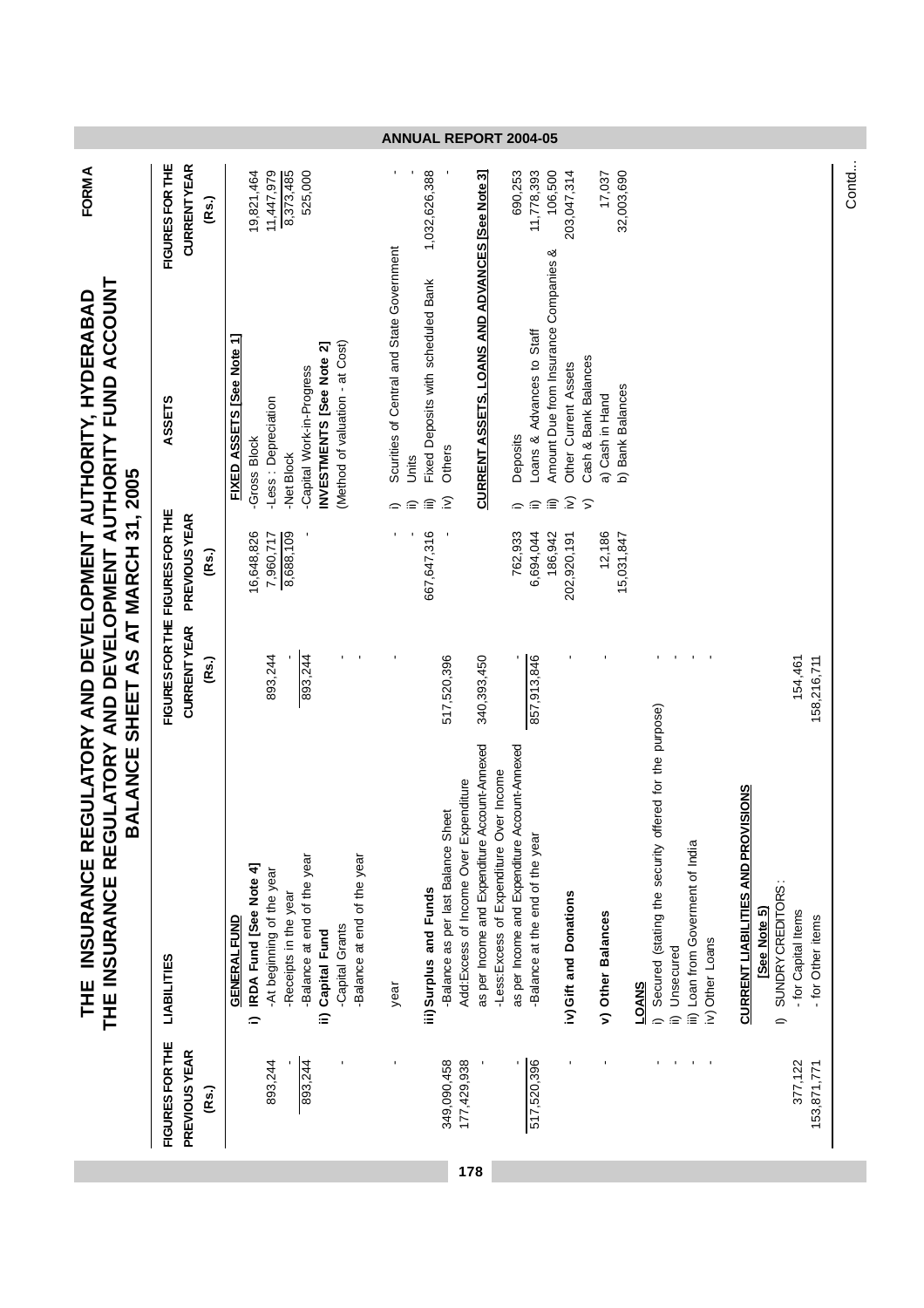THE INSURANCE REGULATORY AND DEVELOPMENT AUTHORITY, HYDERABAD<br>THE INSURANCE REGULATORY AND DEVELOPMENT AUTHORITY FUND ACCOUNT **THE INSURANCE REGULATORY AND DEVELOPMENT AUTHORITY FUND ACCOUNT THE INSURANCE REGULATORY AND DEVELOPMENT AUTHORITY, HYDERABAD** BALANCE SHEET AS AT MARCH 31, 2005 **BALANCE SHEET AS AT MARCH 31, 2005**

|                                                  |                                                                                                                                                                                                                                                                                                                                                                                                                                                                                 |                                                | i<br>;<br>)                                      |        |                                                       |
|--------------------------------------------------|---------------------------------------------------------------------------------------------------------------------------------------------------------------------------------------------------------------------------------------------------------------------------------------------------------------------------------------------------------------------------------------------------------------------------------------------------------------------------------|------------------------------------------------|--------------------------------------------------|--------|-------------------------------------------------------|
| <b>FIGURES FOR THE</b><br>PREVIOUS YEAR<br>(Rs.) | <b>LIABILITIES</b>                                                                                                                                                                                                                                                                                                                                                                                                                                                              | FIGURES FOR THE<br><b>CURRENTYEAR</b><br>(Rs.) | <b>FIGURES FOR THE</b><br>PREVIOUS YEAR<br>(Rs.) | ASSETS | <b>FIGURES FOR THE</b><br><b>CURRENTYEAR</b><br>(Rs.) |
| 106,750                                          | -Provision for depletion in value of investment<br>-Provision for doubtful debts and advances<br>PROVISIONS:<br>≘                                                                                                                                                                                                                                                                                                                                                               | 106,750                                        |                                                  |        |                                                       |
|                                                  | Provident, Retirement & Other Welfare Funds:<br>Interest payable to Government/Other Loans<br>OTHER LIABILITIES:<br><b>Unspent Grants</b><br>$\overline{\mathsf{N}}$<br>3                                                                                                                                                                                                                                                                                                       |                                                |                                                  |        |                                                       |
| 848<br>2,215,551                                 | (c) Retirement Benefit Fund and Staff Benefit Fund:<br><b>Funds</b><br>(a) Provident Fund<br>(b) Other Welfare                                                                                                                                                                                                                                                                                                                                                                  | 337,415<br>3,068,071                           |                                                  |        |                                                       |
| 968,435<br>225,974,826<br>14,625                 | Registration Renewal fee received in Advance<br>Recovery<br>-other Liabilites (TDS)<br>Others (Specify)<br>Soft Furnishing<br>4.                                                                                                                                                                                                                                                                                                                                                | 1,530,689<br>41,062<br>266,906,061             |                                                  |        |                                                       |
| 901,943,568                                      |                                                                                                                                                                                                                                                                                                                                                                                                                                                                                 | 1,289,168,060                                  | 901,943,568                                      |        | 1,289,168,060                                         |
| <b>Notes</b>                                     | Significant Accounting Policies and Notes Forming Part of Accounts - Annexure IX                                                                                                                                                                                                                                                                                                                                                                                                |                                                |                                                  |        |                                                       |
| ო<br>5<br>4                                      | (Fund includes grants received from Central Government, other organisations and bodies in terms of Section 16 of the Act).<br>The information relating to Current Assets, Loans and Advances is given in Annexure III<br>The information relating to Fixed Assets is given in Annexure I.<br>in Annexure II.<br>Details of Contingent Liabilities is given in Annexure V.<br>The information relating to Investments is given<br>Details of IRDA Fund is given in Annexure IV ( |                                                |                                                  |        |                                                       |
| c                                                | policies and notes forming part of accounts is given in Appexure $X$<br>All information relating to significant accounting                                                                                                                                                                                                                                                                                                                                                      |                                                |                                                  |        |                                                       |

**179**

**ANNUAL REPORT 2004-05**

6 All information relating to significant accounting policies and notes forming part of accounts is given in Annexure IX.

o An information relating to significant accounting poincies and incles rothing part of accountis is given in Antibacure ix<br>7 All annexures to Statement of Affairs and notes/information relating to accounting policy formin 7 All annexures to Statement of Affairs and notes/information relating to accounting policy forming part of Accounts.

(R.K. Sharma)<br>Assistant Director

**(R.K. Sharma) (Mathew Verghese) (C.R. Muralidharan) (C. S. Rao)** Assistant Director Member Member Chairman (Mathew Verghese)<br>Member

Member

(C. S. Rao)<br>Chairman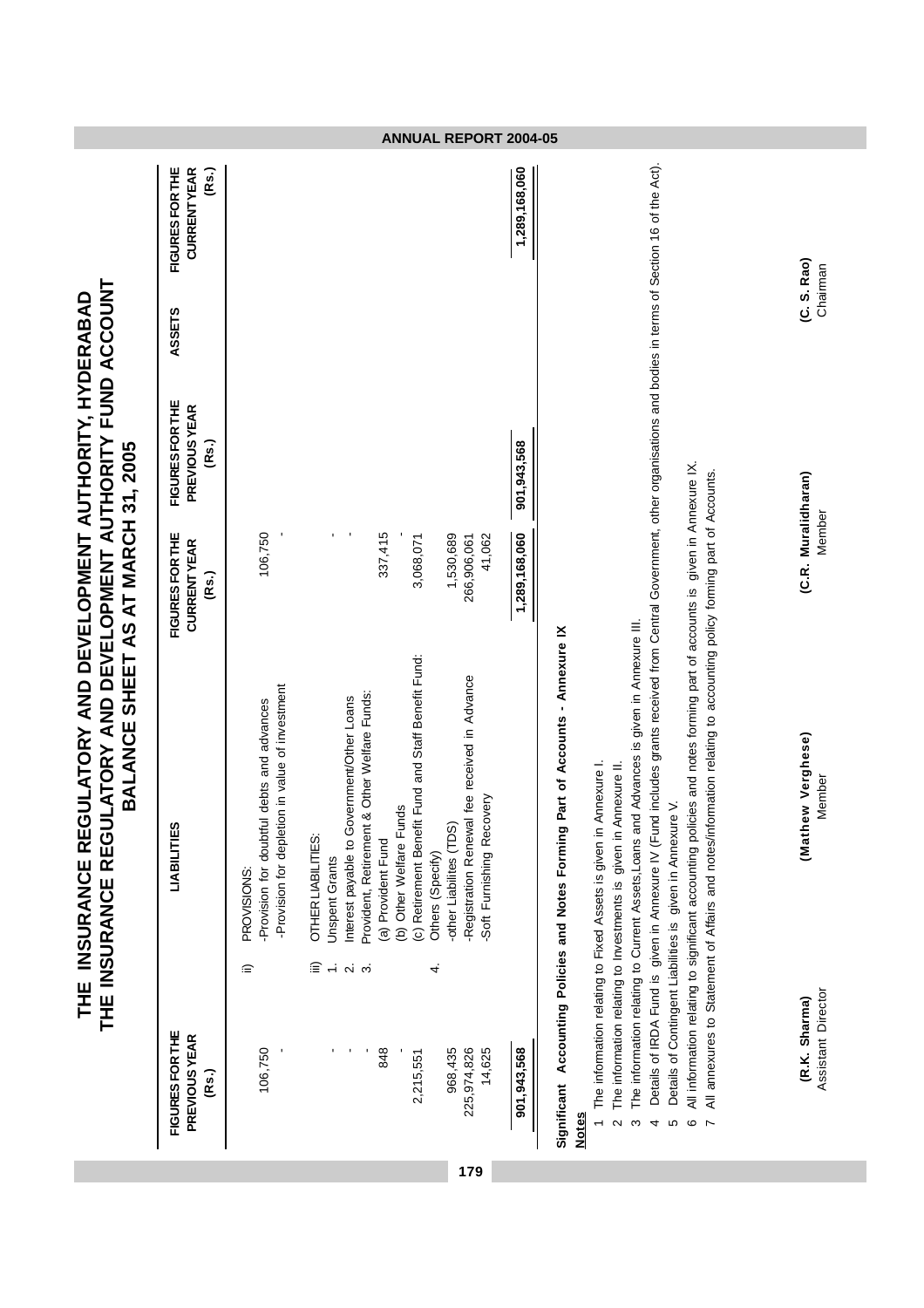| THE INSURANCE REGULATORY AND DEVELOPMENT AUTHORITY, HYDERABAD | THE INSURANCE REGULATORY AND DEVELOPMENT AUTHORITY FUND ACCOUNT | INCOME AND EXPENDITURE AS AT MARCH 31. 2005 |
|---------------------------------------------------------------|-----------------------------------------------------------------|---------------------------------------------|

**FORM B**

|                                                                          | INCOME AND EXPENDITURE AS AT MARCH 31, 2005                                                                                                                                                                                                                    |                                                                |                                             |                                                                                                                                                                                                     |                                                     |
|--------------------------------------------------------------------------|----------------------------------------------------------------------------------------------------------------------------------------------------------------------------------------------------------------------------------------------------------------|----------------------------------------------------------------|---------------------------------------------|-----------------------------------------------------------------------------------------------------------------------------------------------------------------------------------------------------|-----------------------------------------------------|
| FIGURES FOR THE<br><b>PREVIOUS YEAR</b><br>(Rs.)                         | EXPENDITURE                                                                                                                                                                                                                                                    | FIGURES FOR THE FIGURES FOR THE<br><b>CURRENTYEAR</b><br>(Rs.) | <b>PREVIOUS YEAR</b><br>(Rs.)               | <b>INCOME</b>                                                                                                                                                                                       | <b>FIGURESFORTHE</b><br><b>CURRENTYEAR</b><br>(Rs.) |
| 189,475<br>20,293,652<br>27,376,436<br>2,286,370<br>6,430,147            | Payment to and Provision for members of Staff <b>[See Note 1]</b><br>Establishment Expenses <b>[See Note 2</b> ]<br>Seminars, Conference, Publications, etc. [See Contra]<br>Payment to Chairperson and Members<br>Research & Consultation Fees<br><b>Rent</b> | 2,150,785<br>21,861,127<br>29,364,818<br>1,940,978             |                                             | Less: Transferred to Capital Fund<br>Registration Fees<br>Grants in Aid<br>Receivable<br>Received<br>Agents                                                                                         |                                                     |
| -Capital Assets Written Off-<br>-Loss on Write Off of Asset<br>4,008,647 | Provison for doubtful debts and advances<br>Interest [See Note 3]<br>Depreciation                                                                                                                                                                              | 12,113<br>3,659,394                                            | 100,000<br>2,463,025<br>3,800,000<br>70,000 | Surveyors and Insurance intermediaries<br>Third Party Administrators<br>Insurance Companies<br>Renewal Fees<br><b>Brokers</b>                                                                       | 1,841,330<br>1,575,000<br>110,000                   |
| 600,000<br>159,987,648<br>287,473<br>177,429,938                         | Excess of Income Over Expendiutre for the year carried down 340,393,450<br>Development Expenditure<br>Promotional Epxenditure<br><b>Other Expenses</b>                                                                                                         | 37,060,548<br>68,390                                           | 178,418,353<br>170,248,516<br>2,334,968     | Surveyors and Insurance intermediaries<br>Insurance Companies<br><b>Brokers</b><br>Agents                                                                                                           | 8,247,536<br>215,394,170<br>151,878,484             |
|                                                                          |                                                                                                                                                                                                                                                                |                                                                | 120,504<br>40.850.896                       | Seminar, Conferences and Publications etc.<br>Income on Investments - Interest on<br>deposits with Scheduled Banks<br>Third Party Administrators<br>Penalties, Fines etc.<br><b>Others</b>          | 390,000<br>297,756<br>56,204,670                    |
|                                                                          |                                                                                                                                                                                                                                                                |                                                                | 84,024<br>262.313<br>137,187                | ii) granted to members of staff for other purposes<br>i) granted to members of staff for<br>Miscellaneous Income<br>Interest on advances<br>Interest on Deposits<br>housing purposes<br>iii) Others | 238,890<br>149,313<br>184.454                       |
| 398,889,786                                                              |                                                                                                                                                                                                                                                                | 436,511,603                                                    | 398,889,786                                 |                                                                                                                                                                                                     | 436,511,603                                         |

# Significant Accounting Policies and Notes Forming Part of Accounts - Annexure IX **Significant Accounting Policies and Notes Forming Part of Accounts - Annexure IX**

### **Notes**

- 1 The information relating to payment to and provisoin for employees is given in Annexure VI. 1 The information relating to payment to and provisoin for employees is given in Annexure VI.
- 2 The information relating to establishment expenses is given in Annexure VII. 2 The information relating to establishment expenses is given in Annexure VII.
- 3 The information relating to interest amount is given in Anenxure VIII. 3 The information relating to interest amount is given in Anenxure VIII.
- 4 All Annexures to Income and Expenditure Account and Notes/Information relating to Significant Accounting Policies form part of accounts. 4 All Annexures to Income and Expenditure Account and Notes/Information relating to Significant Accounting Policies form part of accounts.

#### **ANNUAL REPORT 2004-05**

**180**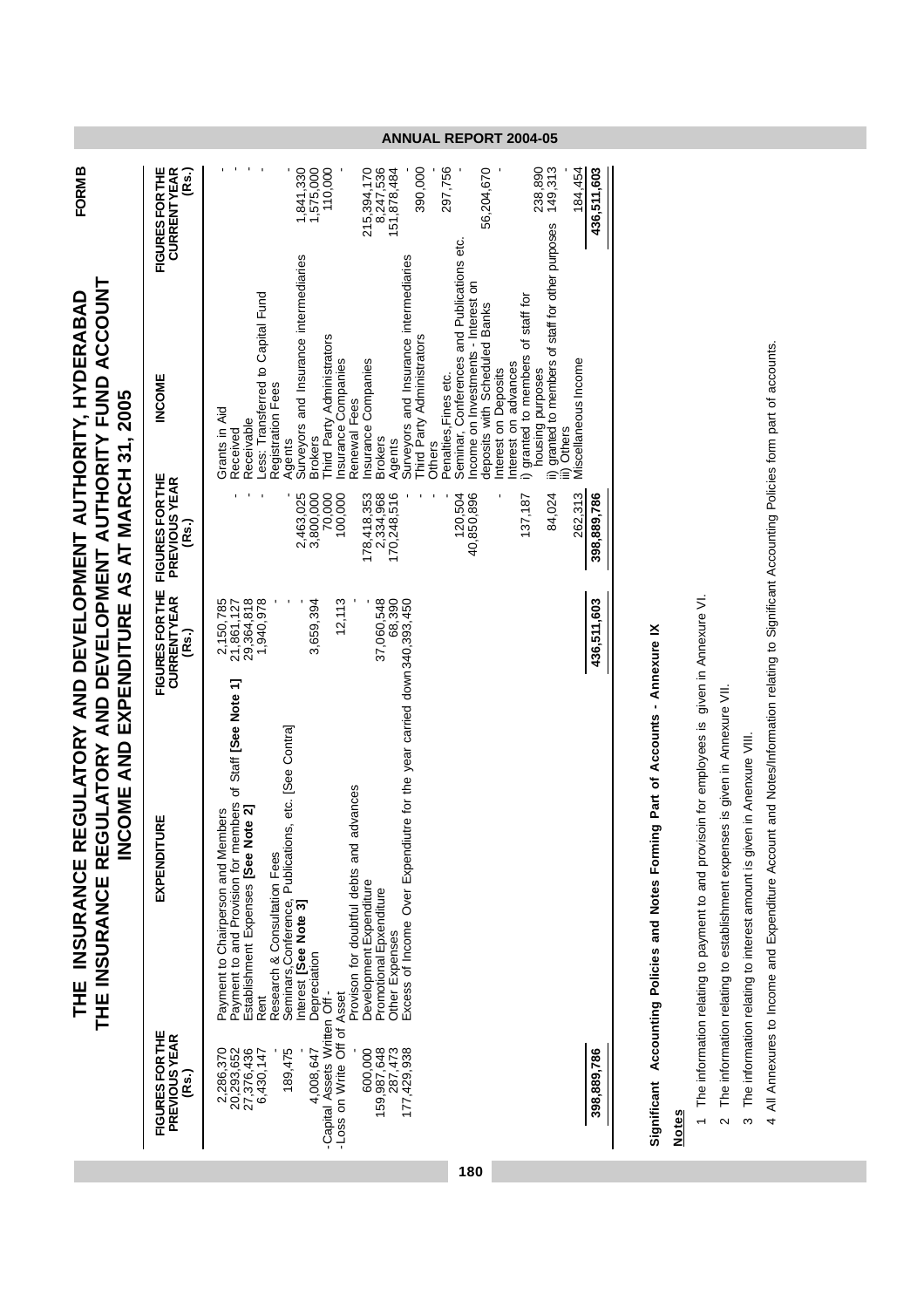| (Rs.)<br><b>AMOUNT</b>                                         |                                     |                                         | 1,391,997                      |                            | 36,142,548                    |                                       | 1,738,779                           | 196,419                                     | 6,235,413                 |                               | 17,867,467                          | 2,009,129              | 6,309,368                    | 2,315,924                               | 12,388,996                  |                     |                                   |                    | 3,603,139                | 89,208                                               | 9,589,247                                                    | 409,023,957                |                                                                           |               | 68,390                                                               | 32,003,690   | 17,037                       |                        |                                                |            |            |          |                              |                                     |                                    |                                | 540,990,708 |                                    |
|----------------------------------------------------------------|-------------------------------------|-----------------------------------------|--------------------------------|----------------------------|-------------------------------|---------------------------------------|-------------------------------------|---------------------------------------------|---------------------------|-------------------------------|-------------------------------------|------------------------|------------------------------|-----------------------------------------|-----------------------------|---------------------|-----------------------------------|--------------------|--------------------------|------------------------------------------------------|--------------------------------------------------------------|----------------------------|---------------------------------------------------------------------------|---------------|----------------------------------------------------------------------|--------------|------------------------------|------------------------|------------------------------------------------|------------|------------|----------|------------------------------|-------------------------------------|------------------------------------|--------------------------------|-------------|------------------------------------|
| PAYMENTS ACCOUNT FOR THE YEAR ENDED MARCH 31, 2005<br>PAYMENTS | Research and Consultation Fees<br>ă | Seminars, Conference, Publications etc. | Rent Payments<br>$\frac{1}{2}$ | By Development Expenditure | By Promotional Expenditure    | By Payment to Chairperson and Members | Pay and Allowances<br>$\widehat{c}$ | <b>Other Benefits</b><br>$\widehat{\equiv}$ | (iii) Travelling Expenses | Establishment Expenses<br>କ୍ଷ | Pay and Allowances<br>$\widehat{c}$ | Other Benefits<br>(ii) | iii) Travelling Expenses     | Retirement Benefits<br>$\sum_{i=1}^{n}$ | By Office Expenses          | By Interest on      | Government Loans<br>$\widehat{=}$ | (ii) Other Loans   | Purchase of Assets<br>Βỳ | Capital Work-in-Progress<br>ΔÌ                       | Advances to staff and others including travel advance<br>କ୍ର | Investments<br>ă           | Repayment of Government Loans/ fees<br>Repayment of Other Loans<br>ă<br>ă |               | Balance carried forward<br>Other Expenses<br>ΒŅ<br>ΔÝ                | Cash at Bank | Cash in hand                 | Cheques in hand<br>îii | Cash/ Cheques in Transit<br>$\hat{\mathbf{z}}$ |            |            |          |                              |                                     |                                    |                                |             | (C. S. Rao)<br>(C.R. Muralidharan) |
| SL.NO.                                                         |                                     |                                         |                                |                            | 000000                        |                                       |                                     |                                             |                           | $\overline{ }$                |                                     |                        |                              |                                         | ∞ ာ                         |                     |                                   |                    | ₽                        | $\overline{ }$                                       |                                                              |                            | 2272                                                                      | $\frac{6}{5}$ |                                                                      |              |                              |                        |                                                |            |            |          |                              |                                     |                                    |                                |             |                                    |
| (Rs.)<br>AMOUNT                                                |                                     | 15,031,847                              | 12,186                         |                            |                               |                                       |                                     | 110,000                                     | 1,850,000                 |                               | 1,841,330                           |                        |                              | 253,247,831                             | 390,000                     |                     | 155,003,134                       | 8,247,536          |                          | 297,756                                              |                                                              |                            | 44,044,885                                                                |               |                                                                      |              |                              | 10,000                 |                                                | 58,823,060 |            |          |                              | 1,757,535                           | 39,607<br>27,117                   | 256,884                        | 540,990,708 |                                    |
| <b>RECEIPTS</b>                                                | To Balance brought forward          | i) Cash at Bank                         | ii) Cash in hand               | iii) Cheques on hand       | iv) Cash / Cheques in transit | To Registration Fees                  | -Insurance Companies                | -Third Party Administrators                 | -Insurance Brokers        | -Insurance Agents             | -Insurance Surveyor                 | -Others                | To Registration Renewal Fees | -Insurance Companies                    | -Third Party Administrators | Insurance Surveyors | -Insurance Agents                 | -Insurance Brokers | -Others                  | To Penalties, Fines from insurers and intermediaries | To Seminar, Conferences etc.                                 | To Income from Investments | To Sale of Investments<br>To Grants                                       |               | i) Central Government / State Govt/ Others<br>ii) Gift and Donations | To Loans     | To Sales of Publication etc. | To Sale of Assets      | To interest received on                        | - Deposits | - Advances | - Others | To Recoveries from Employees | Loans and Advances<br>$\widehat{a}$ | (b) Interest on Loans and Advances | To Other Receipts<br>(c) Misc. |             | (Mathew Verghese)<br>(R.K. Sharma) |
| <b>SL.NO.</b>                                                  |                                     |                                         |                                |                            |                               | $\sim$                                |                                     |                                             |                           |                               |                                     |                        | ω                            |                                         |                             |                     |                                   |                    |                          |                                                      |                                                              |                            | 4 10 10 N 10                                                              |               |                                                                      |              | 이 능 는                        |                        | $\frac{2}{3}$                                  |            |            |          | $\frac{3}{2}$                |                                     |                                    | $\frac{4}{3}$                  |             |                                    |

**181**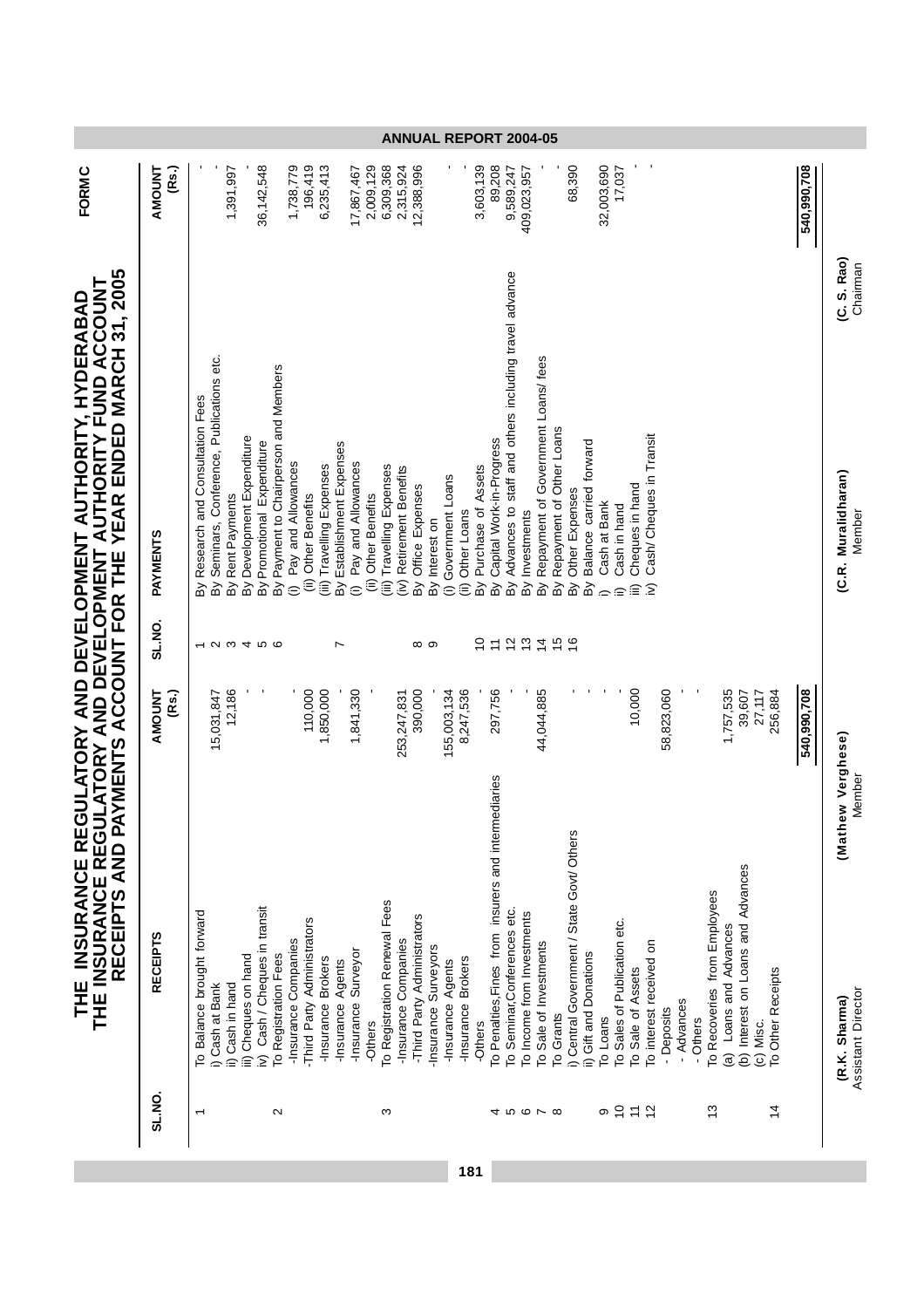**ANNEXURE1 ANNEXURE I**

## THE INSURANCE REGULATORY AND DEVELOPMENT AUTHORITY FUND<br>SCHEDULE OF FIXED ASSETS ANNEXED TO AND FORMING PART OF BALANCE SHEET AS ON MARCH 31, 2005 **SCHEDULE OF FIXED ASSETS ANNEXED TO AND FORMING PART OF BALANCE SHEET AS ON MARCH 31, 2005** THE INSURANCE REGULATORY AND DEVELOPMENT AUTHORITY, HYDERABAD **THE INSURANCE REGULATORY AND DEVELOPMENT AUTHORITY, HYDERABAD THE INSURANCE REGULATORY AND DEVELOPMENT AUTHORITY FUND**

|                          |                      | GROSS BLOCK                    |                                         |                     |                    | DEPRECIATION |             |                    | <b>NET BLOCK</b>               |           |
|--------------------------|----------------------|--------------------------------|-----------------------------------------|---------------------|--------------------|--------------|-------------|--------------------|--------------------------------|-----------|
| Particulars              | 1.04.2004<br>Cost as | During the<br>Additions<br>Yea | Off During the<br>Sold/Disposed<br>Year | 31.03.2005<br>As on | 1.04.2004<br>As on | For the year | Adjustments | 31.03.2005<br>Upto | 31.03.2005 31.03.2004<br>As at | As on     |
| Office Premises          |                      |                                |                                         |                     |                    |              |             |                    |                                |           |
| (b) Building<br>(a) Land |                      | ı                              |                                         |                     |                    |              |             |                    |                                |           |
| Residential Flats        |                      |                                |                                         |                     |                    |              |             |                    |                                |           |
| (a) Land                 |                      |                                |                                         |                     |                    |              |             |                    |                                |           |
| (b) Building             |                      |                                |                                         |                     |                    |              |             |                    |                                |           |
| Vehicles                 | 577,255              |                                |                                         | 577,255             | 254,688            | 83,513       |             | 338,201            | 239,054                        | 322,567   |
| Equipments               | 3,070,738            | 583,923                        |                                         | 3,654,661           | 879,294            | 356,183      | (88,548)    | 1,324,025          | 2,330,636                      | 2,191,444 |
| Furniture and Fixtures   | 3,457,968            | 581,984                        | 30,000                                  | 4,009,952           | 1,188,158          | 512,979      | 3,493       | 1,697,644          | 2,312,308                      | 2,269,810 |
| Computers                | 9,542,865            | 2,131,120                      | 185,201                                 | 11,488,784          | 5,638,577          | 2,600,170    | 241,450     | 7,997,297          | 3,491,487                      | 3,904,288 |
| <b>Books</b>             |                      |                                | 90,812                                  |                     | 90,812             |              | 90,812      |                    | 90,812                         |           |
| Total                    | 16,648,826           | 3,387,839                      | 215,201                                 | 19,821,464          | 7,960,717          | 3,643,657    | 156,395     | 11,447,979         | 8,373,485                      | 8,688,109 |
|                          |                      |                                |                                         |                     |                    |              |             |                    |                                |           |
|                          |                      |                                |                                         |                     |                    |              |             |                    |                                |           |

**182**

(C. S. Rao)<br>Chairman

(C.R. Muralidharan)<br>Member

**(R.K. Sharma) (Mathew Verghese) (C.R. Muralidharan) (C. S. Rao)**

(Mathew Verghese)<br>Member

Assistant Director Member Member Chairman(R.K. Sharma)<br>Assistant Director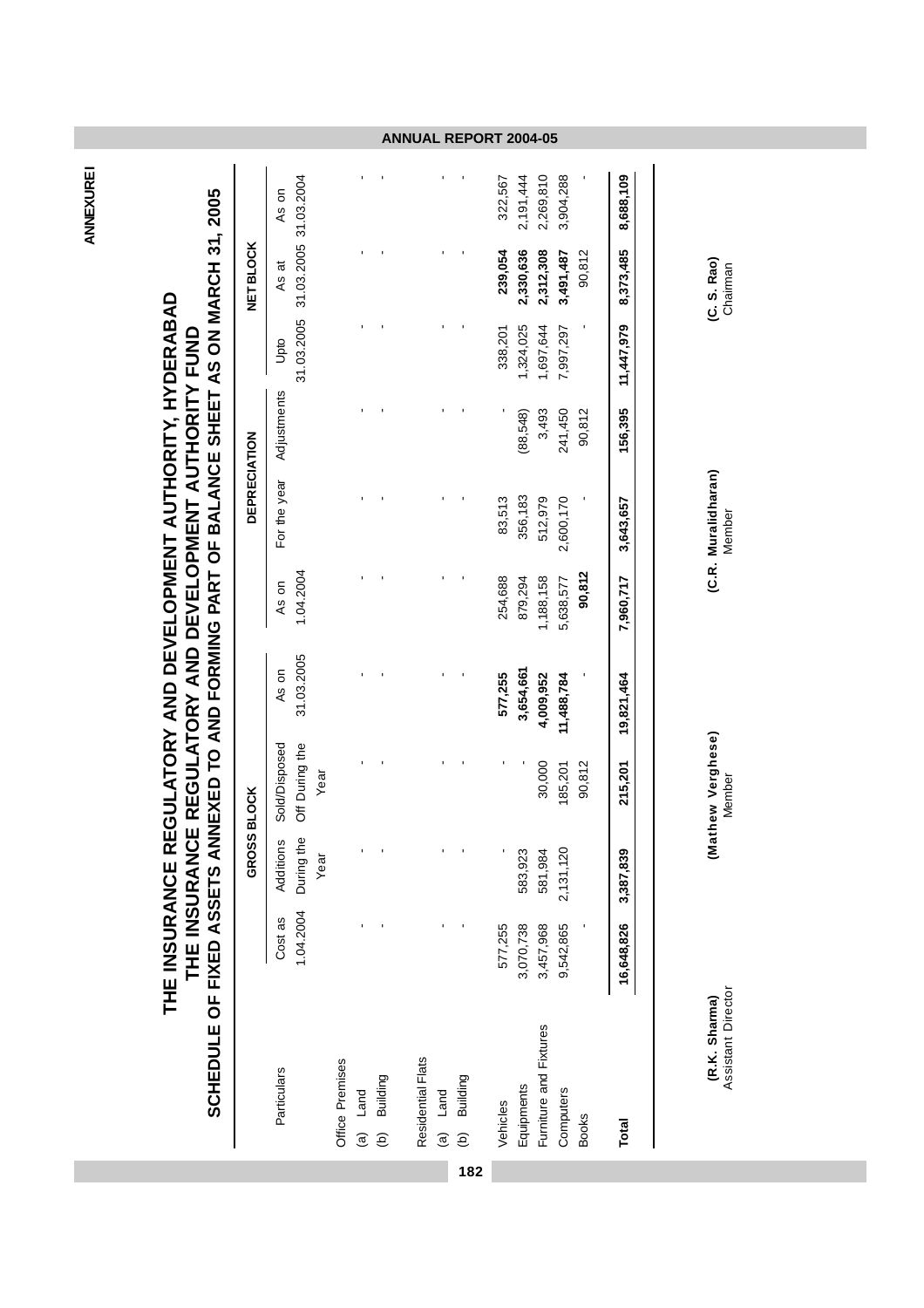**ANNEXURE II**

#### **THE INSURANCE REGULATORY AND DEVELOPMENT AUTHORITY, HYDERABAD THE INSURANCE REGULATORY AND DEVELOPMENT AUTHORITY FUND ATTACHED TO AND FORMING PART OF BALANCE SHEET AS AT MARCH 31, 2005**

#### **INVESTMENTS**

|            |             |                                            |        |                 |                                                     | Figures for the      |
|------------|-------------|--------------------------------------------|--------|-----------------|-----------------------------------------------------|----------------------|
|            |             |                                            |        |                 |                                                     | <b>Previous Year</b> |
|            |             |                                            |        |                 |                                                     | <b>Rs</b>            |
|            |             |                                            |        | 667,647,316     |                                                     | 579,253,210          |
|            |             |                                            |        |                 |                                                     |                      |
| Date       | Amount      | Rate of                                    | Period | Date of         | Interest                                            | <b>Interest</b>      |
|            |             | Interest                                   |        | <b>Maturity</b> | Received                                            | <b>Accrued</b>       |
| 7-Jan-05   | 383,277     | 5.25%                                      | 83     | 1-Jul-05        |                                                     | 4,639                |
| 28-Dec-04  | 64,369,462  | 5.25%                                      | 93     | 28-Jun-05       |                                                     | 873,380              |
| 27-Dec-04  | 56,628,836  | 5.25%                                      | 94     | 27-Jun-05       |                                                     | 776,721              |
| $1-Jan-05$ | 64,350,950  | 5.25%                                      | 89     | 1-Jul-05        |                                                     | 835,222              |
| $1-Jan-05$ | 63,880      | 5.25%                                      | 89     | $1$ -Jul-05     |                                                     | 829                  |
| 29-Dec-04  | 54,514,981  | 5.25%                                      | 92     | 29-Jun-05       |                                                     | 731,618              |
| 9-Jan-05   | 417,529     | 5.25%                                      | 81     | 9-Jul-05        |                                                     | 4,932                |
| 3-Oct-02   | 110,209,779 | 7.50%                                      | 910    | 3-Oct-05        |                                                     | 22,774,465           |
|            | 350,938,694 |                                            |        |                 |                                                     | 26,001,806           |
| 3-Sep-02   | 1,000,000   | 7.50%                                      | 940    | $3-Sep-05$      |                                                     | 214,172              |
| 3-Sep-02   | 1,000,000   | 7.50%                                      | 940    | 3-Sep-05        |                                                     | 214,172              |
| 25-Jun-03  | 2,000,000   | 6.00%                                      | 645    | 25-Jun-06       |                                                     | 225,239              |
| 10-Oct-03  | 2,500,000   | 5.50%                                      | 538    | 10-Jan-06       |                                                     | 212,653              |
| 4-Dec-03   | 5,000,000   | 5.50%                                      | 483    | 4-Dec-06        |                                                     | 380,324              |
| 24-Dec-04  | 52,807,250  | 5.75%                                      | 97     | 24-Dec-05       |                                                     | 818,994              |
| 27-Dec-04  | 50,000,000  | 5.75%                                      | 94     | 27-Dec-05       |                                                     | 751,154              |
| 28-Dec-04  | 40,000,000  | 6.25%                                      | 93     | 28-Dec-07       |                                                     | 646,159              |
| 31-Mar-05  | 30,000,000  | Deposits awaited                           |        |                 |                                                     |                      |
|            | 184,307,250 |                                            |        |                 |                                                     | 3,462,867            |
|            | 624,398     | 5.25%                                      | 198    |                 |                                                     | 18,180               |
| 5-Dec-04   | 4,978,683   | 5.00%                                      | 116    | 6-Jun-05        |                                                     | 80,437               |
|            | 5,603,081   |                                            |        |                 |                                                     | 98,617               |
| 14-Dec-02  | 2,450,000   | 7.00%                                      | 838    | 15-Dec-05       |                                                     | 429,612              |
| 20-Dec-02  | 3,600,000   | 6.50%                                      | 832    | 21-Dec-05       |                                                     | 578,585              |
| 26-Dec-02  | 1,500,000   | 6.50%                                      | 826    | 24-Dec-05       |                                                     | 239,825              |
| 31-Dec-02  | 24,500,000  | 7.00%                                      | 821    | $1-Jan-06$      |                                                     | 4,201,445            |
|            | 14-Sep-04   | <b>Fixed Deposits with Scheduled Banks</b> |        |                 | Figures for the<br><b>Current Year</b><br>14-Sep-05 | <b>Rs</b>            |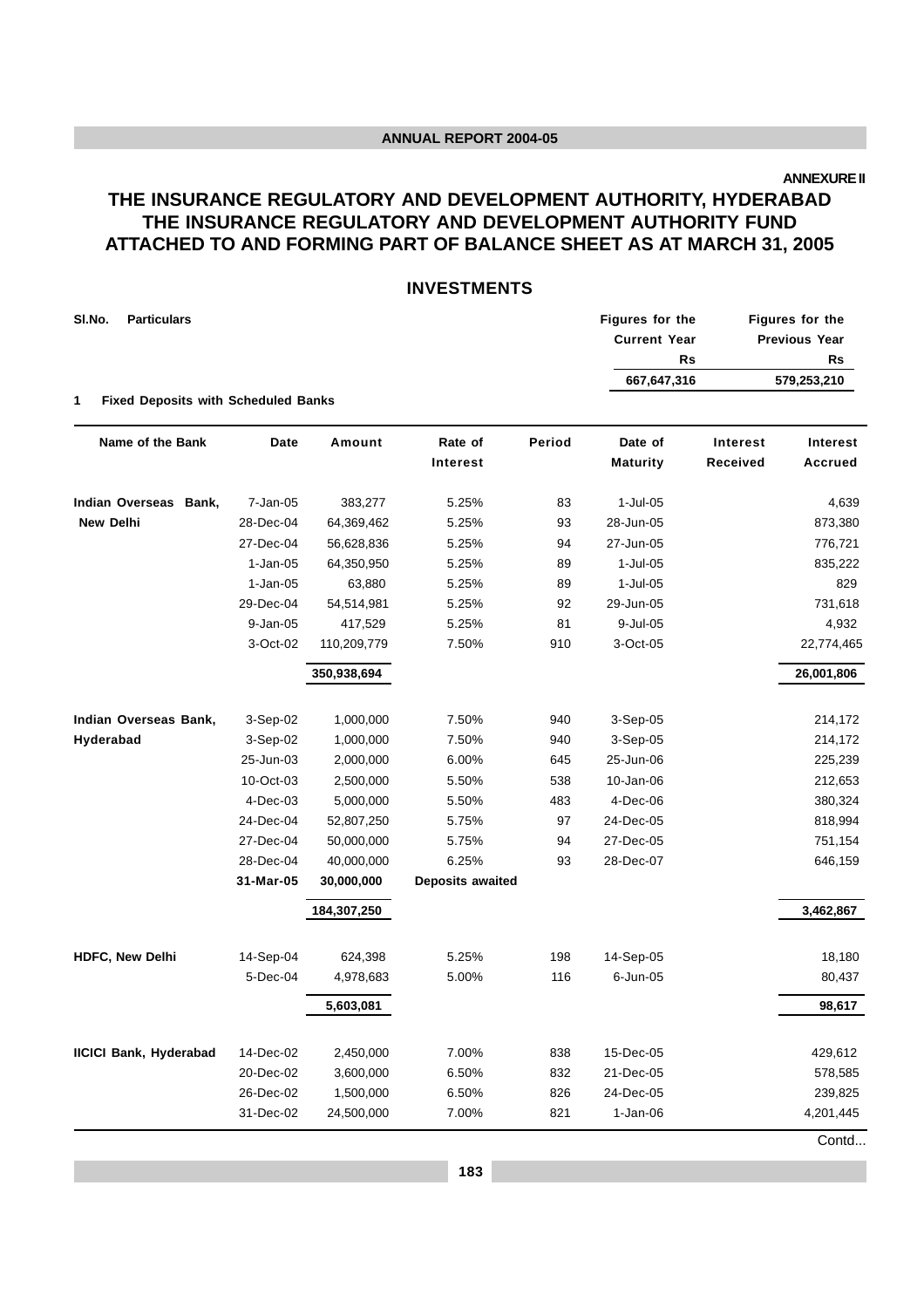|                          |                        |                        | <b>ANNUAL REPORT 2004-05</b> |               |                            |                             |                                   |
|--------------------------|------------------------|------------------------|------------------------------|---------------|----------------------------|-----------------------------|-----------------------------------|
| Name of the Bank         | <b>Date</b>            | Amount                 | Rate of<br>Interest          | Period        | Date of<br><b>Maturity</b> | <b>Interest</b><br>Received | <b>Interest</b><br><b>Accrued</b> |
|                          | 18-Jan-03              | 6,500,000              | 6.50%                        | 803           | 19-Jan-06                  |                             | 1,005,471                         |
|                          | 30-Jan-03              | 7,000,000              | 6.25%                        | 791           | 31-Jan-06                  |                             | 1,022,055                         |
|                          | 19-Feb-03              | 4,000,000              | 6.25%                        | 771           | 20-Feb-06                  |                             | 568,309                           |
|                          | 19-Jun-03              | 4,000,000              | 6.00%                        | 651           | 19-Jun-06                  |                             | 454,917                           |
|                          | 26-Jun-03              | 3,000,000              | 6.00%                        | 644           | 27-Jun-06                  |                             | 337,304                           |
|                          | 14-Jul-03              | 5,000,000              | 6.00%                        | 626           | 14-Jul-06                  |                             | 545,580                           |
|                          | 17-Sep-03              | 5,000,000              | 5.75%                        | 561           | 18-Sep-06                  |                             | 465,319                           |
|                          | 20-Nov-03              | 5,000,000              | 5.50%                        | 497           | 20-Nov-06                  |                             | 391,774                           |
|                          | 9-Jan-04               | 30,000,000             | 5.75%                        | 447           | 9-Apr-05                   |                             | 2,203,920                         |
|                          | 21-Jan-04              | 5,000,000              | 5.50%                        | 435           | 22-Jan-07                  |                             | 341,232                           |
|                          | 3-Mar-04               | 5,000,000              | 5.50%                        | 393           | 3-Apr-07                   |                             | 307,348                           |
|                          | 9-Mar-04               | 5,000,000              | 5.25%                        | 387           | 9-Apr-05                   |                             | 288,455                           |
|                          | $1$ -Jul-04            | 5,000,000              | 5.50%                        | 273           | 2-Jul-07                   |                             | 211,486                           |
|                          | 31-Mar-05              | 15,050,000             | 6.90%                        | 0             | 3-Apr-08                   |                             |                                   |
|                          | 31-Mar-05              | 15,050,000             | 6.90%                        | 0             | 3-Apr-08                   |                             |                                   |
|                          |                        | 151,650,000            |                              |               |                            |                             | 13,592,637                        |
| Bank of India, New Delhi | 4-Apr-02               | 5,000,000              | 8.00%                        | 1092          | 4-Apr-05                   |                             | 1,358,119                         |
|                          |                        | 5,000,000              |                              |               |                            |                             | 1,358,119                         |
|                          |                        |                        |                              |               |                            |                             |                                   |
| Bank of India, Hyderabad | 10-Jun-04              | 2,627,363              | 5.00%                        | 294           | 10-Jun-05                  |                             | 108,853                           |
|                          | 24-Jun-03              | 5,000,000              | 6.00%                        | 646           | 24-Jun-08                  |                             | 564,022                           |
|                          | 30-Jun-03              | 5,000,000              | 6.00%                        | 640           | 27-Jun-08                  |                             | 558,473                           |
|                          | 21-Aug-03              | 5,000,000              | 5.25%                        | 588           | 21-Aug-06                  |                             | 444,747                           |
|                          | 7-Nov-03               | 4,000,000              | 5.25%                        | 510           | 7-Nov-06                   |                             | 306,840                           |
|                          | 16-Jan-04              | 10,000,000             | 5.50%                        | 440           | 16-Jan-07                  |                             | 690,532                           |
|                          | 20-Jan-04              | 5,000,000              | 5.50%                        | 436           | 20-Jan-07                  |                             | 342,039                           |
|                          | 23-Jan-04              | 5,000,000              | 5.50%                        | 433           | 23-Jan-07                  |                             | 339,619                           |
|                          | 17-Mar-04              | 5,000,000              | 5.25%                        | 379           | 17-Mar-07                  |                             | 282,309                           |
|                          | 15-Mar-04              | 5,000,000              | 5.25%                        | 381           | 15-Mar-07                  |                             | 283,846                           |
|                          | 15-Jun-04              | 5,000,000              | 5.00%                        | 289           | 15-Jun-05                  |                             | 203,549                           |
|                          | 19-Nov-04              | 2,500,000              | 5.00%                        | 132<br>$72\,$ | 19-May-05<br>18-Jan-08     |                             | 46,016                            |
|                          | 18-Jan-05              | 5,000,000              | 6.00%                        |               |                            |                             | 60,000<br>4,230,845               |
|                          |                        | 64,127,363             |                              |               |                            |                             |                                   |
| Canara Bank, Hyderabad   | 11-Oct-02              | 2,500,000              | 7.75%                        | 902           | 11-Oct-05                  |                             | 530,168                           |
|                          | 11-Oct-02              | 2,500,000              | 7.75%                        | 902           | 11-Oct-05                  |                             | 530,168                           |
|                          | 15-Nov-02              | 2,000,000              | 7.00%                        | 867           | 15-Nov-05                  |                             | 363,887                           |
|                          | 15-Nov-02<br>15-Nov-02 | 1,500,000              | 7.00%                        | 867           | 15-Nov-05<br>15-Nov-05     |                             | 272,915                           |
|                          | 18-Dec-02              | 1,500,000<br>6,000,000 | 7.00%<br>6.75%               | 867<br>834    | 18-Dec-05                  |                             | 272,915<br>1,006,632              |
|                          | 30-Dec-02              | 5,000,000              | 6.75%                        | 822           | 30-Dec-05                  |                             | 825,782                           |
|                          | 15-Jan-03              | 26,000,000             | 6.50%                        | 806           | 15-Jan-06                  |                             | 4,037,904                         |
|                          | 13-Jun-03              | 3,000,000              | 6.00%                        | 657           | 13-Jun-06                  |                             | 344,518                           |
|                          |                        |                        |                              |               |                            |                             | Contd                             |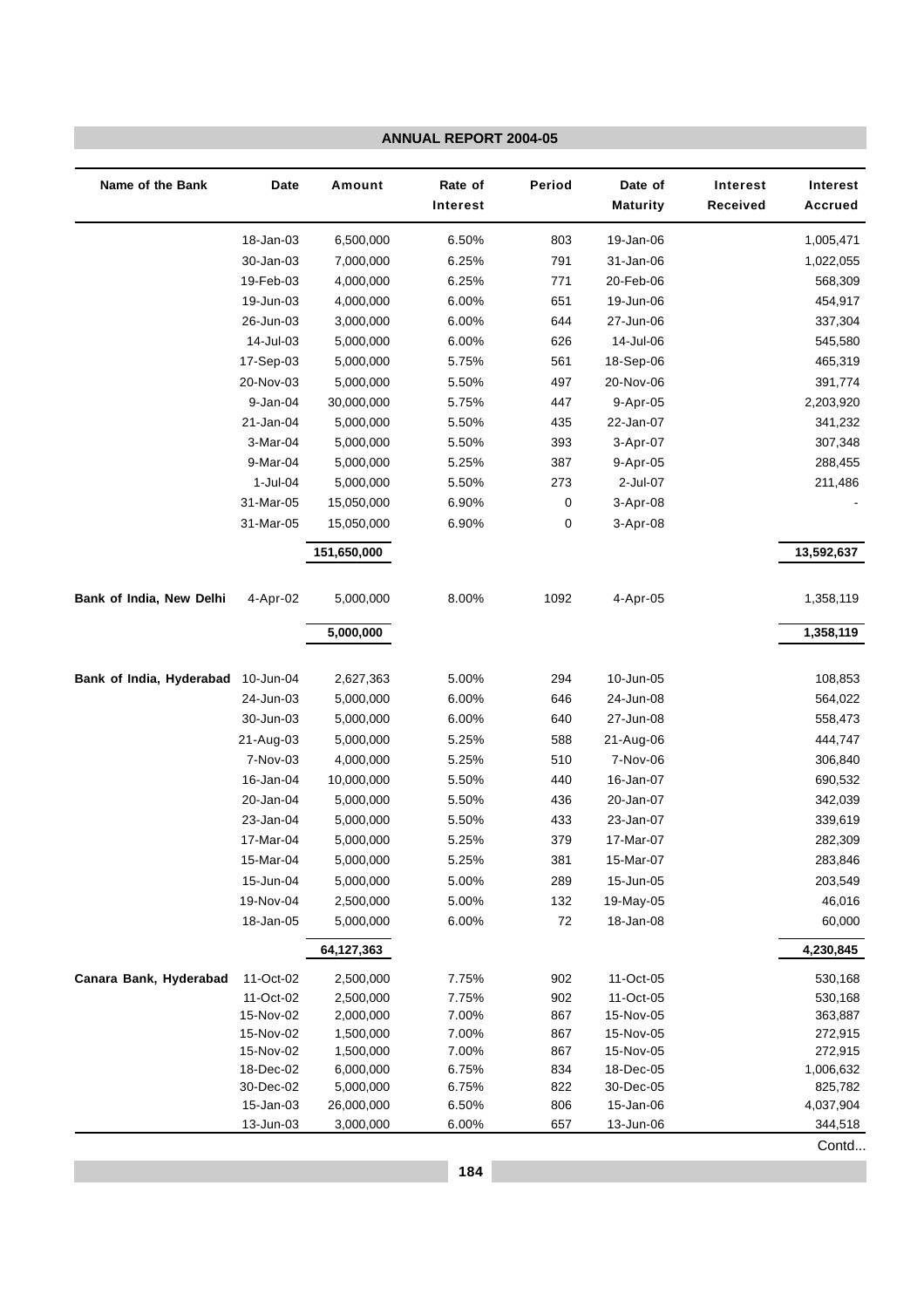|                                            |           |                             | <b>ANNUAL REPORT 2004-05</b> |        |                               |                             |                                   |
|--------------------------------------------|-----------|-----------------------------|------------------------------|--------|-------------------------------|-----------------------------|-----------------------------------|
| Name of the Bank                           | Date      | Amount                      | Rate of<br>Interest          | Period | Date of<br><b>Maturity</b>    | <b>Interest</b><br>Received | <b>Interest</b><br><b>Accrued</b> |
|                                            | 12-Aug-03 | 1,500,000                   | 6.00%                        | 597    | 12-Aug-06                     |                             | 155,746                           |
|                                            | 30-Aug-03 | 5,000,000                   | 6.00%                        | 579    | 30-Aug-06                     |                             | 502,753                           |
|                                            | 31-Dec-03 | 27,500,000                  | 6.00%                        | 456    | 30-Dec-06                     |                             | 2,154,935                         |
|                                            | 5-Feb-04  | 5,000,000                   | 5.60%                        | 420    | 5-Feb-07                      |                             | 335,270                           |
|                                            | 11-Mar-04 | 1,000,000                   | 5.50%                        | 385    | 11-Mar-07                     |                             | 60,179                            |
|                                            | 24-Mar-04 | 2,500,000                   | 5.50%                        | 372    | 24-Mar-07                     |                             | 145,203                           |
|                                            | 21-Jul-04 | 5,000,000                   | 5.50%                        | 253    | 20-Jul-07                     |                             | 195,753                           |
|                                            | 13-Sep-04 | 5,000,000                   | 5.75%                        | 199    | 13-Sep-07                     |                             | 160,396                           |
|                                            | 20-Dec-04 | 30,000,000                  | 6.25%                        | 101    | 20-Dec-07                     |                             | 526,937                           |
|                                            | 27-Dec-04 | 5,000,000                   | 6.25%                        | 94     | 27-Dec-07                     |                             | 81,651                            |
|                                            | 30-Dec-04 | 30,000,000                  | 6.75%                        | 91     | 30-Dec-07                     |                             | 511,970                           |
|                                            | 31-Dec-04 | 30,000,000                  | 6.75%                        | 90     | 31-Dec-07                     |                             | 506,250                           |
|                                            |           | 197,500,000                 |                              |        |                               |                             | 13,521,932                        |
| State Bank of Hyderabad, 24-Mar-04         |           | 2,500,000                   | 5.50%                        | 372    | 24-Mar-07                     |                             | 145,203                           |
| Hyderabad                                  | 25-May-04 | 5,000,000                   | 5.50%                        | 310    | 26-May-05                     |                             | 240,932                           |
|                                            | 29-Dec-04 | 15,000,000                  | 6.00%                        | 92     | 29-Dec-07                     |                             | 230,075                           |
|                                            | 29-Mar-05 | 15,000,000                  | 6.75%                        | 2      | 29-Mar-06                     |                             | 5,625                             |
|                                            |           | 37,500,000                  |                              |        |                               |                             | 621,835                           |
| Andhra Bank,                               | 25-Sep-03 | 1,000,000                   | 5.50%                        | 553    | 25-Sep-06                     |                             | 87,545                            |
| Hyderabad                                  | 31-Dec-03 | 1,450,000                   | 5.75%                        | 456    | 31-Dec-06                     |                             | 108,751                           |
|                                            | 31-Dec-03 | 1,450,000                   | 5.75%                        | 456    | 31-Dec-06                     |                             | 108,751                           |
|                                            | 31-Dec-03 | 1,450,000                   | 5.75%                        | 456    | 31-Dec-06                     |                             | 108,751                           |
|                                            | 31-Dec-03 | 1,450,000                   | 5.75%                        | 456    | 31-Dec-06                     |                             | 108,751                           |
|                                            | 31-Dec-03 | 1,450,000                   | 5.75%                        | 456    | 31-Dec-06                     |                             | 108,751                           |
|                                            | 31-Dec-03 | 1,450,000                   | 5.75%                        | 456    | 31-Dec-06                     |                             | 108,751                           |
|                                            | 31-Dec-03 | 1,300,000                   | 5.75%                        | 456    | 31-Dec-06                     |                             | 97,501                            |
|                                            | 29-Mar-05 | 10,000,000                  | 6.65%                        | 2      | 27-Jun-05                     |                             | 3,694                             |
|                                            |           | 21,000,000                  |                              |        |                               |                             | 841,246                           |
| State Bank of India                        | 31-Mar-05 | 15,000,000                  | Deposit awaited              |        |                               |                             |                                   |
|                                            |           | 15,000,000                  |                              |        |                               |                             |                                   |
| <b>Others</b>                              |           |                             |                              |        |                               |                             |                                   |
| Quoted- Cost and Market Value              |           |                             |                              |        | Nil                           | Nil                         |                                   |
| Unquoted                                   |           |                             |                              |        | Nil                           | Nil                         |                                   |
|                                            |           |                             |                              |        |                               |                             |                                   |
| (R.K. Sharma)<br><b>Assistant Director</b> |           | (Mathew Verghese)<br>Member |                              |        | (C.R. Muralidharan)<br>Member |                             | (C. S. Rao)<br>Chairman           |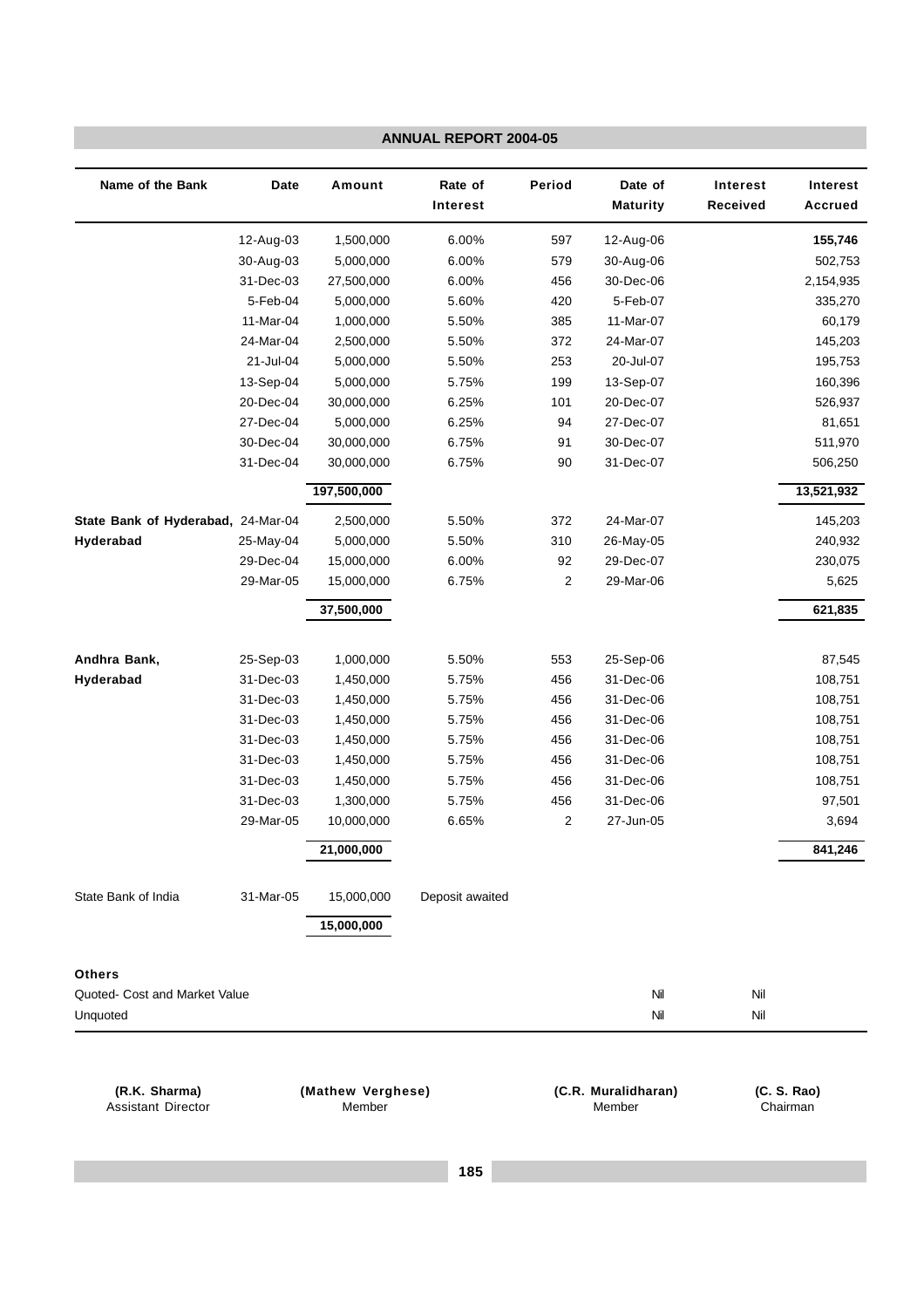**ANNEXURE III**

#### **THE INSURANCE REGULATORY AND DEVELOPMENT AUTHORITY, HYDERABAD THE INSURANCE REGULATORY AND DEVELOPMENT AUTHORITY FUND ATTACHED TO AND FORMING PART OF BALANCE SHEET AS AT MARCH 31, 2005**

#### **CURRENT ASSETS, LOANS AND ADVANCES**

|                                                                                 |                                                                                          | Figures for the               | Figures for the         |
|---------------------------------------------------------------------------------|------------------------------------------------------------------------------------------|-------------------------------|-------------------------|
| <b>Particulars</b>                                                              |                                                                                          | <b>Current Year</b>           | <b>Previous Year</b>    |
|                                                                                 |                                                                                          | <b>Rs</b>                     | Rs                      |
| <b>DEPOSITS</b>                                                                 |                                                                                          |                               |                         |
| -For Premises                                                                   |                                                                                          | 524,050                       | 599,050                 |
| -with Others - MTNL                                                             |                                                                                          | 34,080                        | 39,760                  |
| -with Electricity                                                               |                                                                                          | 128,123                       | 120,123                 |
| -For Fuel                                                                       |                                                                                          | 4,000                         | 4,000                   |
| <b>TOTAL</b>                                                                    |                                                                                          | 690,253                       | 762,933                 |
| <b>LOANS &amp; ADVANCES TO STAFF</b>                                            |                                                                                          |                               |                         |
| -Housing Loan to Staff                                                          |                                                                                          | 6,279,275                     | 2,903,200               |
| -Loans to Staff for other purposes                                              |                                                                                          | 4,486,189                     | 2,992,865               |
| -Other Advances - Festival                                                      |                                                                                          | 155,926                       | 145,433                 |
| -Interest Recoverable                                                           |                                                                                          | 745,877                       | 397,281                 |
| -Advance - others                                                               |                                                                                          | 111,126                       | 54,415                  |
| <b>TOTAL</b>                                                                    |                                                                                          | 11,778,393                    | 6,493,194               |
| AMOUNTS DUE FROM INSURANCE COMPANIES & OTHERS                                   |                                                                                          |                               |                         |
| -Insurance Companies'-[Indicates the amount due from State Insurance Companies] |                                                                                          | 69,100                        | 149,292                 |
|                                                                                 | -Agents - [Indicates the amount of expired cheques in hand received from agents earlier] | 37,400                        | 37,650                  |
| <b>TOTAL</b>                                                                    |                                                                                          | 106,500                       | 186,942                 |
| <b>OTHER CURRENT ASSETS</b>                                                     |                                                                                          |                               |                         |
| -Expense Recoverable                                                            |                                                                                          |                               | 230                     |
| -Prepaid Expenses                                                               |                                                                                          | 576,856                       | 457,977                 |
| -Interest Accrued but not due - Bank deposits                                   |                                                                                          | 63,729,904                    | 66,348,294              |
| -Amount recoverable- others                                                     |                                                                                          | 99,390                        |                         |
| -Advances on Capital Account - [For software development]                       |                                                                                          | 104,208                       | 525,000                 |
| -Advance to Institute of Insurnace and Risk Management                          |                                                                                          |                               | 3,687,133               |
| - Advance to PFRDA                                                              |                                                                                          | 6,651,283                     | 12,100                  |
| -Other -Advance for Travel                                                      |                                                                                          | 43,435                        | 200,850                 |
| -Advance to IRDA Superannuation Trust                                           |                                                                                          |                               | 47,219                  |
| -Advance to Prasar Bharti                                                       |                                                                                          | 131,842,238                   | 131,842,238             |
| <b>TOTAL</b>                                                                    |                                                                                          | 203,047,314                   | 203,121,041             |
| CASH AND BANK BALANCES                                                          |                                                                                          |                               |                         |
| -Cash in hand                                                                   |                                                                                          | 17,037                        | 12,186                  |
| -Cheques in hand                                                                |                                                                                          |                               |                         |
| -Cash/ Cheque in transit                                                        |                                                                                          |                               |                         |
| -Balances with Scheduled Banks                                                  |                                                                                          |                               |                         |
| (a) In Current Account                                                          |                                                                                          | 31,351,401                    | 12,350,633              |
| (b) on Deposit Account                                                          |                                                                                          |                               |                         |
| (c) on savings bank Account                                                     |                                                                                          | 652,289                       | 2,681,214               |
| <b>TOTAL</b>                                                                    |                                                                                          | 32,020,727                    | 15,044,033              |
| -Balance with Non Scheduled Bank                                                |                                                                                          |                               |                         |
| (a) In Current Account                                                          |                                                                                          |                               |                         |
| (b) In Deposit Account                                                          |                                                                                          |                               |                         |
| <b>TOTAL</b>                                                                    |                                                                                          | $\blacksquare$                |                         |
| (R.K. Sharma)<br><b>Assistant Director</b>                                      | (Mathew Verghese)<br>Member                                                              | (C.R. Muralidharan)<br>Member | (C. S. Rao)<br>Chairman |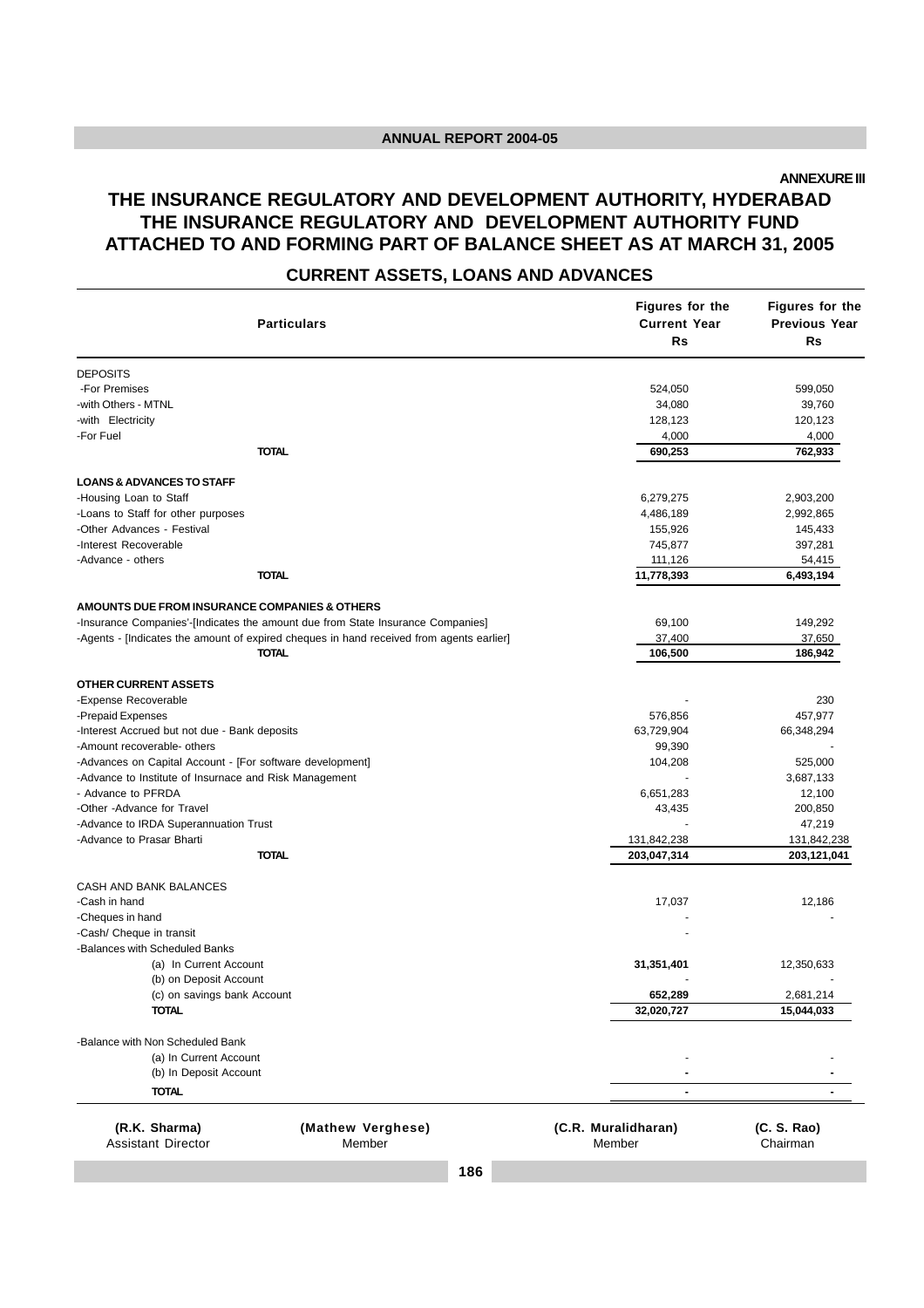#### **THE INSURANCE REGULATORY AND DEVELOPMENT AUTHORITY, HYDERABAD THE INSURANCE REGULATORY AND DEVELOPMENT AUTHORITY FUND ATTACHED TO AND FORMING PART OF BALANCE SHEET AS AT MARCH 31, 2004 INSURANCE REGULATORY AND DEVELOPMENT AUTHORITY FUND**

| <b>Particulars</b>             | Figures for the<br><b>Current Year</b><br>Rs. | Figures for the<br><b>Previous Year</b><br>Rs. |
|--------------------------------|-----------------------------------------------|------------------------------------------------|
| Grant from Government of India | $\overline{\phantom{a}}$                      |                                                |

#### **ANNEXURE V**

#### **THE INSURANCE REGULATORY AND DEVELOPMENT AUTHORITY, HYDERABAD THE INSURANCE REGULATORY AND DEVELOPMENT AUTHORITY FUND ATTACHED TO AND FORMING PART OF BALANCE SHEET AS AT MARCH 31, 2003**

**CONTINGENT LIABILITIES**

| <b>Particulars</b> | Figures for the<br><b>Current Year</b><br>Rs. | Figures for the<br><b>Previous Year</b><br>Rs. |
|--------------------|-----------------------------------------------|------------------------------------------------|
|                    | $\overline{\phantom{0}}$                      | $\blacksquare$                                 |

#### **ANNEXURE VI**

#### **THE INSURANCE REGULATORY AND DEVELOPMENT AUTHORITY, HYDERABAD THE INSURANCE REGULATORY AND DEVELOPMENT AUTHORITY FUND ATTACHED TO AND FORMING PART OF INCOME AND EXPENDITURE ACCOUNT FOR THE YEAR ENDED MARCH 31, 2005**

**PAYMENT TO AND PROVISION FOR EMPLOYEES**

|      | <b>Particulars</b>                                                                                  | Figures for the<br><b>Current Year</b><br>Rs. | Figures for the<br><b>Previous Year</b><br>Rs. |
|------|-----------------------------------------------------------------------------------------------------|-----------------------------------------------|------------------------------------------------|
| i)   | Salaries, Allowances, Wages and Bonus                                                               | 16,348,801                                    | 15,212,681                                     |
| iii) | Contribution to Provident Fund, etc [including contribution to superannuation fund of Rs 14,05,288] | 2,552,116                                     | 2,408,731                                      |
|      | iv) Gratuity                                                                                        | 411,991                                       | 451,524                                        |
| V)   | <b>Staff Welfare Expenses</b>                                                                       | 473,276                                       | 36,457                                         |
|      | vi) Others                                                                                          |                                               |                                                |
|      | -Book Grant                                                                                         |                                               |                                                |
|      | -Leave Travel Concession                                                                            | 713,200                                       | 526,255                                        |
|      | -Insurance                                                                                          |                                               |                                                |
|      | -Canteen Expenses                                                                                   |                                               |                                                |
|      | -Monetary Award - Studies                                                                           |                                               |                                                |
|      | -Contribution to Group Insurance Scheme                                                             | 111,830                                       | 397,992                                        |
|      | -Reimbursement of expenses incurred by Staff                                                        | 744,647                                       | 675,569                                        |
|      | -Leave Salary                                                                                       | 505,266                                       | 584,443                                        |
|      | <b>TOTAL</b>                                                                                        | 21,861,127                                    | 20,293,652                                     |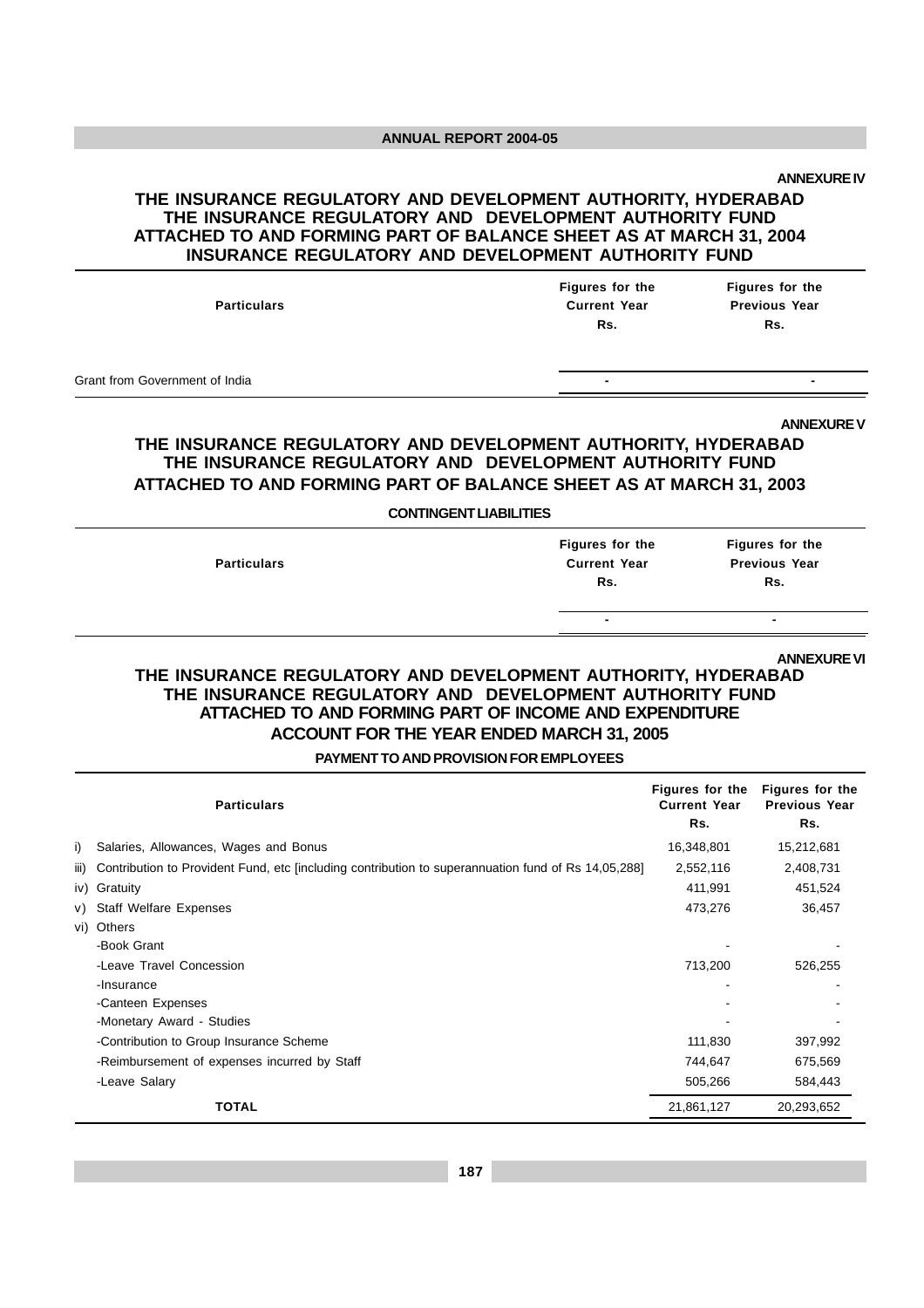**ANNEXURE VII**

#### **THE INSURANCE REGULATORY AND DEVELOPMENT AUTHORITY, HYDERABAD THE INSURANCE REGULATORY AND DEVELOPMENT AUTHORITY FUND ATTACHED TO AND FORMING PART OF INCOME AND EXPENDITURE EXPENDITURE ACCOUNT FOR THE YEAR ENDED MARCH 31, 2005**

#### **ESTABLISHMENT EXPENSES**

|                                                                 | Figures for the     | Figures for the      |
|-----------------------------------------------------------------|---------------------|----------------------|
| <b>Particulars</b>                                              | <b>Current Year</b> | <b>Previous Year</b> |
|                                                                 | Rs.                 | Rs.                  |
| Repairs & Maintenance of Buildings & Premises                   | 2,770,115           | 673,620              |
| House Keeping - Office Maintenance                              | 787,092             | 632,833              |
| Repairs & Maintenance of Equipments                             |                     |                      |
| Repairs and Maintenance - Others                                |                     |                      |
| Electricity & water Exp                                         | 911,080             | 715,739              |
| Insurance exp                                                   | 7,641               | 115,698              |
| Rates and Taxes                                                 |                     |                      |
| Printing and Stationery                                         | 444,009             | 651,120              |
| Books/Journals etc.                                             | 144,673             | 67,697               |
| Postage, Telegraphs, Telephones, etc.                           | 2,253,867           | 2,067,620            |
| Travelling and Conveyance Inland                                | 6,950,898           | 8,206,805            |
| Travel - Foreign                                                | 5,657,570           | 3,195,243            |
| Legal and Professional charges                                  | 5,786,267           | 7,810,977            |
| Education/Training/R&D/Grievances Redressal Expenses            |                     |                      |
| <b>Audit Fees</b>                                               | 359,705             |                      |
| Software                                                        |                     |                      |
| <b>Publicity &amp; Advertisement</b>                            | 495,347             | 82,805               |
| Recruitment                                                     |                     |                      |
| Expenses of Meetings of Authority & Advisory Committee & Others |                     |                      |
| meeting expenses including daily allowances paid                |                     |                      |
| to the members of the Committee                                 | 834,189             | 1,020,502            |
| Membership and Subscription                                     | 801,639             | 770,295              |
| <b>Security Services</b>                                        | 102,968             | 358,721              |
| Web Portal Development Expenses                                 | 169,250             | 200,000              |
| Canteen Exp                                                     | 539,370             | 373,611              |
| Car Repair and Maintenance Expenses                             | 45,599              | 41,480               |
| Other Expenses                                                  | 303,539             | 391,670              |
| <b>TOTAL</b>                                                    | 29,364,818          | 27,376,436           |

**ANNEXURE VIII**

#### **ATTACHED TO AND FORMING PART OF INCOME AND EXPENDITURE ACCOUNT FOR THE YEAR ENDED MARCH 31, 2005**

| <b>INTEREST</b>          |                      |  |  |  |  |  |
|--------------------------|----------------------|--|--|--|--|--|
| Figures for the          | Figures for the      |  |  |  |  |  |
|                          | <b>Previous Year</b> |  |  |  |  |  |
| Rs.                      | Rs.                  |  |  |  |  |  |
| $\blacksquare$           | $\blacksquare$       |  |  |  |  |  |
| $\blacksquare$           | $\blacksquare$       |  |  |  |  |  |
| $\blacksquare$           |                      |  |  |  |  |  |
| $\overline{\phantom{a}}$ | -                    |  |  |  |  |  |
|                          | <b>Current Year</b>  |  |  |  |  |  |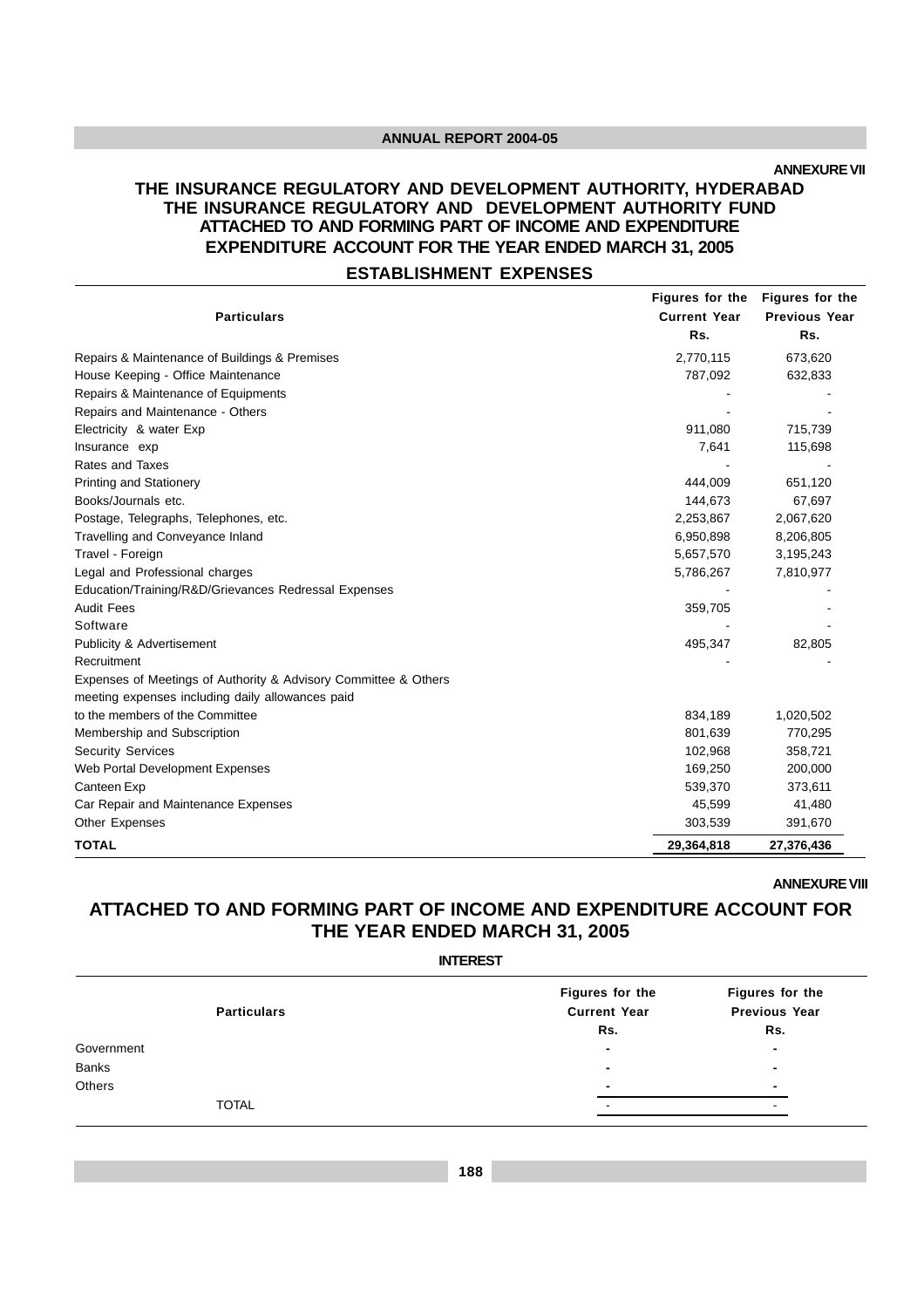#### **THE INSURANCE REGULATORY AND DEVELOPMENT AUTHORITY FUND ACCOUNT NOTES TO THE FINANCIAL STATEMENTS**

**[Unless otherwise specified, all amounts are in rupees]**

#### **1. BACKGROUND**

INSURANCE REGULATORY AND DEVELOPMENT AUTHORITY (The Authority) was established by an Act of Parliament – Insurance Regulatory & Development Authority Act, 1999 [Act] - and was constituted on April 19, 2000 by a notification issued in the Gazette of India. The Authority was established with a view to protecting the interests of the holders of insurance policies, to regulate, promote and ensure orderly growth of the insurance industry and for matters connected therewith or incidental thereto, issue to the applicant a certificate of registration, renew, modify, withdraw, suspend or cancel registration, and levy fees and other charges for carrying out the purposes of the Act. The Authority, in terms of section 13 of the Act has been vested with the assets and liabilities of the Interim Insurance Regulatory Authority as are available on the appointed day i.e. April 19, 2000. In terms of section 16 of the Act a fund shall be constituted namely 'The Insurance Regulatory and Development Authority Fund" [Fund]. The Fund shall constitute of all Government grants, fees and charges received by the Authority, all sums received by the Authority from such other source as may be decided upon by the Central Government and the percentage of prescribed premium income received from the insurer. The Fund shall be applied for meeting the salaries, allowances and other remuneration of the members, officers and other employees of the Authority and the other expenses of the Authority in connection with discharge of its functions and for the purposes of the Act.

#### **2. SUMMARY OF SIGNIFICANT ACCOUNTING POLICIES**

The financial statements are prepared under the historical cost convention, on the accrual basis of accounting save for revenue recognition on cash basis as explained hereunder, and in accordance with the applicable standards on accounting issued by the Institute of Chartered Accountants of India. The significant accounting policies are as follows:

#### **(a) Fixed assets and depreciation**

Fixed assets are stated at cost less accumulated depreciation. Depreciation on fixed assets is provided pro-rata to the period of use on reducing balance method using rates determined based on the rates specified in Schedule XIV to the Companies Act, 1956. Assets costing less than 5,000 have been depreciated 100% in the year of purchase unless the assets constitutes more than 10% of the respective block, in which case the asset is depreciated at the rates specified in the said Schedule XIV.

#### **(b) Investments**

Investments of the nature of fixed deposits with banks are stated at cost.

**(c) Revenues**

#### (i) **Registration Fees**

- (a) Received from insurer seeking for the first time, registration for carrying on any class of insurance business in India, are treated as income of the year of receipt.
- (b) Received in advance from existing insurers for renewal of registration already granted are treated as income of the year to which they relate.

#### (ii) **Licence Fees**

Licence fees received from insurance agents, surveyors, brokers and other insurance intermediaries are treated as income of the year in which it is received. Licences issued to insurance agents, surveyors, brokers and other insurance intermediaries are current for those years from date of issue and subject to renewal at the end of their currency. It is not practicable to distribute the Licence fees over the years to which they relate.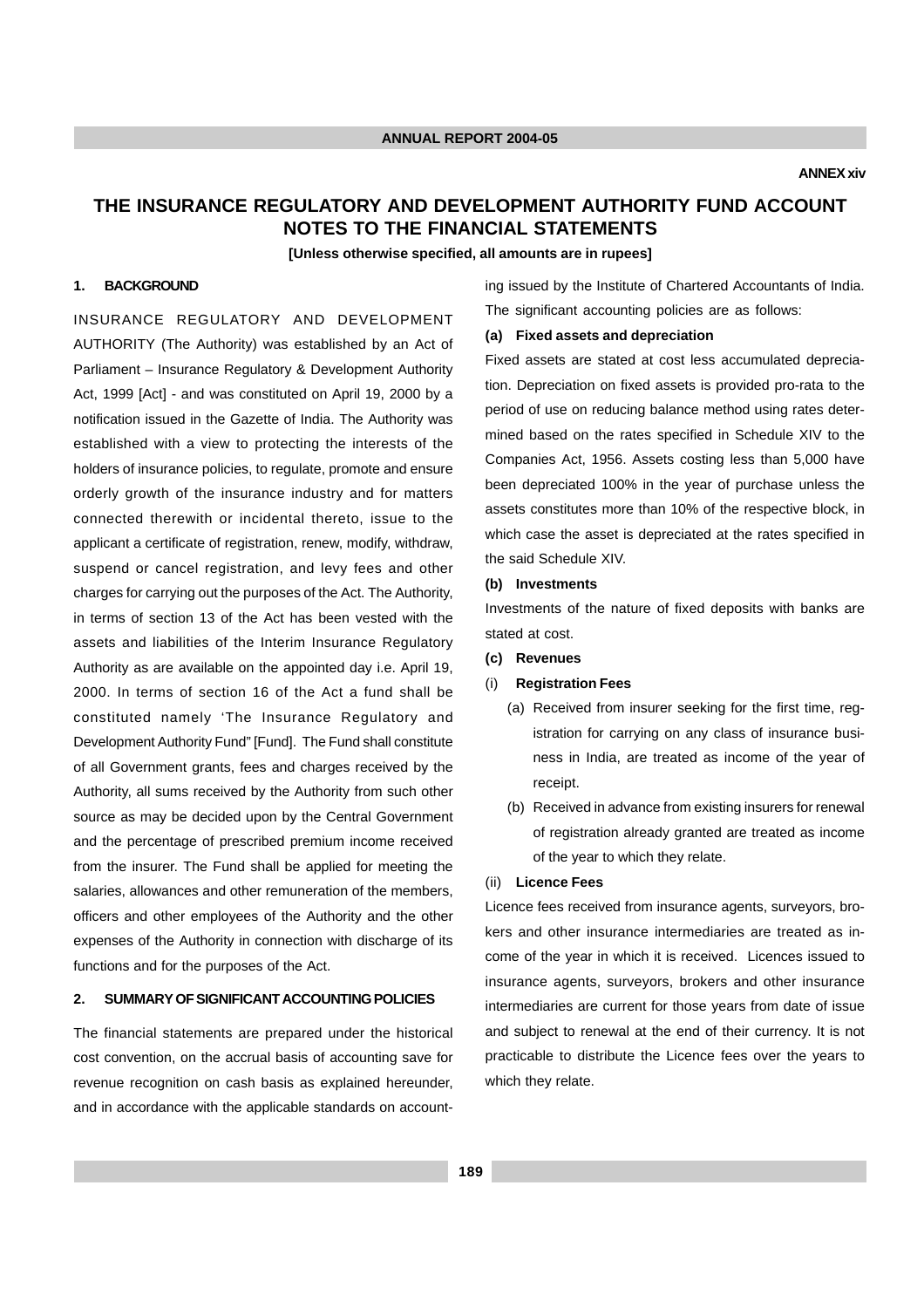#### (iii) **Grant from Ministry of Finance, Government of India**

Initial Grant received has been treated as income of the year in which it is received.

#### **(d) Foreign currency transactions**

Non-monetary foreign currency transactions are recorded at rates of exchange prevailing on the dates of the transactions. Monetary foreign currency assets and liabilities are translated into rupees at the rates of exchange prevailing on the balance sheet date. The differences in translation of foreign currency liabilities related to the acquisition of fixed assets are adjusted in the carrying value of fixed assets. Other translation differences are reflected in the Income and Expenditure Account.

#### **(e) Web Portal Development and Maintenance**

Expenses incurred on Web Portal Development and Maintenance is charged to the Income and Expenditure Account in the year of incurrence.

#### **(f) Retirement benefits**

Retirement benefits to employees comprise contribution to provident fund, gratuity fund, Superannuation fund and provision of leave encashment, which are provided in accordance with the Regulations made under the Act. Leave encashment is provided for at the current encashable salary for the entire unavailed leave balances.The Authority contributes to IRDA Employees Fund and IRDA Superannuation Fund trust. The liability for gratuity is determined based on actuarial valuation, in accordance with gratuity scheme framed by the Authority.

#### **3. INCOME-TAX**

No income tax provision has been made in view of income of the Authority being exempt under section 10 (23BBE) of the Income-tax Act, 1961.

#### **4. REGISTRATION / RENEWAL FEES**

- (a) In pursuance of Authority's decision to scale down the levy of renewal fees for registration on the insurers to 0.1% of the gross premium from 0.2% of the gross premium, retrospectively for the financial years with effect from April 01, 2001, the income for the year has been accordingly accounted for.
- (b) The renewal fees from some of the State Insurance agencies have not been accounted for in the absence of information of gross insurance premium.

#### **5. DEPOSIT OF FUNDS OF THE AUTHORITY INTO PUBLIC ACCOUNT OF INDIA**

The Authority, in the previous year received a letter from Ministry of Finance, Department of Economic Affairs dated July 17, 2002 directing the Authority to deposit the moneys so far collected by the Authority in the Public Account of India as non-interest bearing account and allowing the Authority to withdraw a specified amount in the beginning of each year from the said Public Account for meeting its expenditure. The Authority based on a legal opinion obtained requested for review of the direction received, in its view the funds raised by it from the insurers and the intermediaries do not have the character of Government Revenue and cannot form part of the Public Fund of India, is pending.

#### **6. HEADQUARTERS OF THE AUTHORITY**

The Authority, in pursuance of the decision taken by the Government of India in November 2001 to shift the Headquarters of the Authority from New Delhi to Hyderabad, shifted the actuarial department in April 2002 and the other departments in August 2002. The office of the Authority is located in Parisrama Bhavanam where a portion of the third floor has been given to it free of rent by Andhra Pradesh Industrial Development Corporation Limited [APIDC].

The Government of Andhra Pradesh through A. P. Industrial Infrastructure Corporation Limited [APIIC] has allotted a plot of five acre land in the financial district at Nanakramguda Village, Serilingampally Mandal, RR District, Hyderabad free of cost, possession whereof is yet to be taken.

#### **7. OPERATING LEASES**

There are no non-cancellable lease arrangements. The lease payments are made in accordance with the lease agreements.

The Authority is in occupation of portion of premises at Hyderabad at free of rent but is obliged to hand over the premises on a " as is where is basis" to Andhra Pradesh Industrial Development Corporation Limited upon vacation. The lease payments in respect of other premises including the premise occupied at Delhi recognized in the income and expenditure account is 1,940,978 [Previous year 6,430,147].

#### **8. PRIOR YEAR COMPARATIVES**

Previous year figures have been regrouped, wherever considered necessary to make them comparable with the current year's figures.

| -sd-          | -sd-                                   | -sd-             | -sd-        |
|---------------|----------------------------------------|------------------|-------------|
| (R.K. Sharma) | (P. A. Balasubramanian)                | (T.K. Banerjeee) | (C. S. Rao) |
| CAO           | Member                                 | Member           | Chairman    |
|               | the control of the control of the con- |                  |             |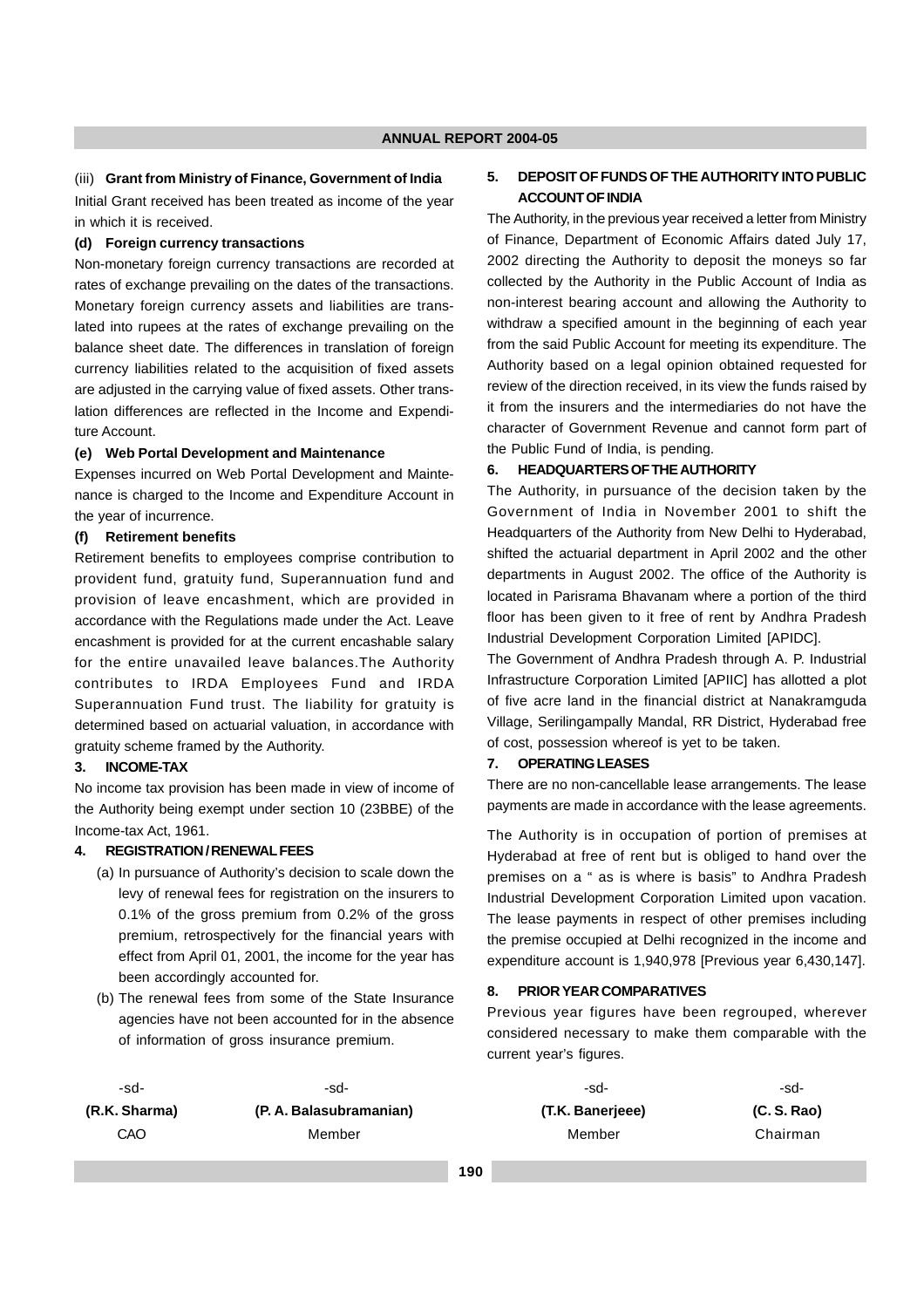**ANNEX XV**

#### **ADDRESSESS OF INSURERS, INTERMEDIARIES AND OMBUDSMAN**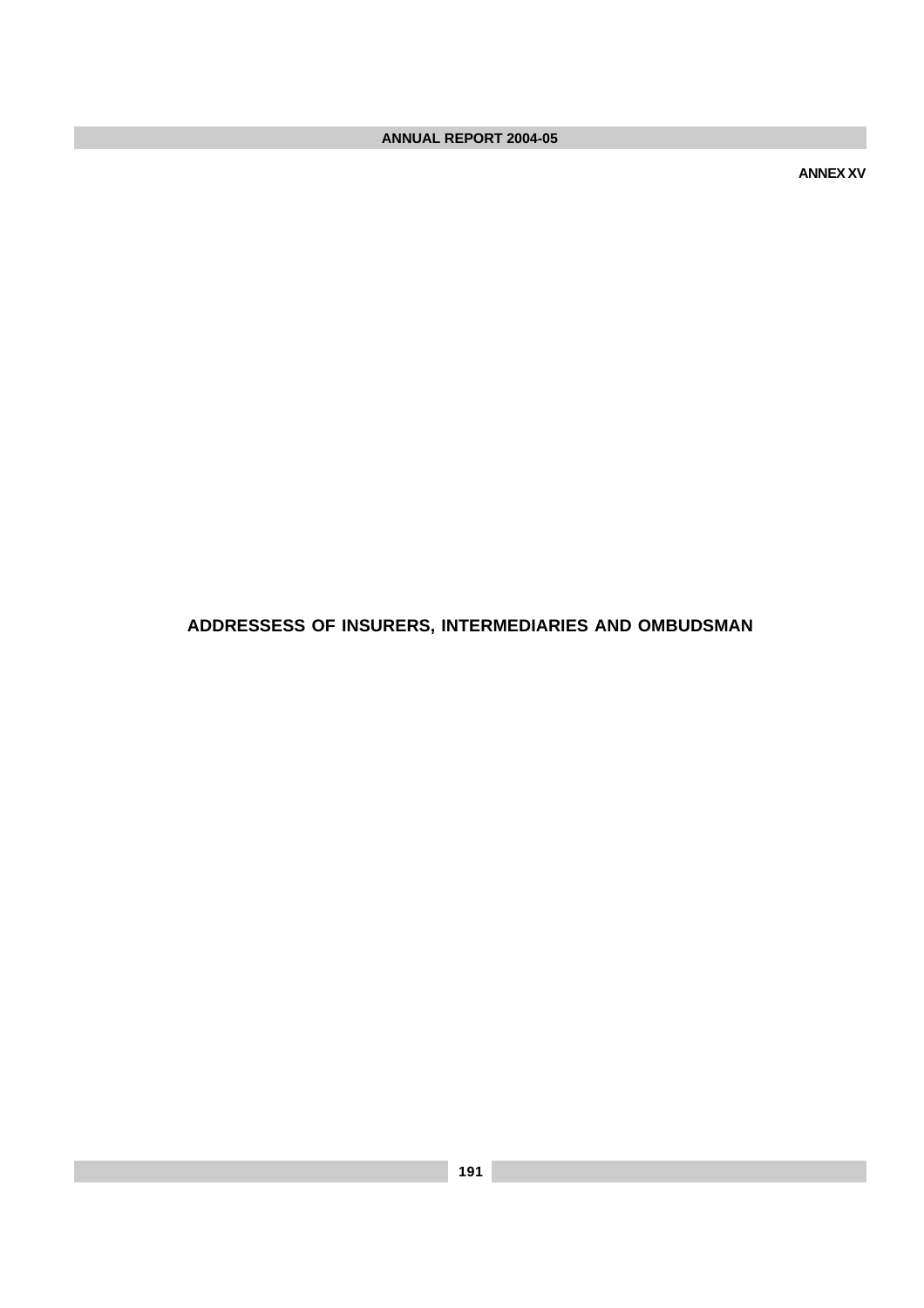#### **LIFE INSURERS**

| SL.NO. | <b>INSURER</b>                                     | <b>PRINCIPAL OFFICER</b>                               | <b>POSTAL ADDRESS</b>                                                                                                                                          | <b>CONTACT DETAILS</b>                                                                                                                          |
|--------|----------------------------------------------------|--------------------------------------------------------|----------------------------------------------------------------------------------------------------------------------------------------------------------------|-------------------------------------------------------------------------------------------------------------------------------------------------|
| 1      | <b>AMP Sanmar</b><br>Life Insurance Co. Ltd.       | Mr. P. Nanda Gopal                                     | 9, Cathedral Road,<br>CHENNAI - 600 086.                                                                                                                       | Tel. No.: 044-28118450/56623931/32<br>Fax: 044-28117669<br>Email: graham_meyer@ampsanmar.com<br>Web: www.ampsanmar.com                          |
| 2      | <b>AVIVA Life Insurance</b><br>Co. Pvt. Ltd.       | Mr. Stuart Purdy                                       | 5 <sup>th</sup> Floor,<br>JMD Regent Square,<br>GURGAON - 122 001.                                                                                             | Tel. No.: 0124-2804141 / 2804121<br>Fax:: 0124-280 4142<br>Gurgaon-Mehrauli Road, Email: stuart.purdy@avivaindia.com<br>Web: www.avivaindia.com |
| 3      | Bajaj Allianz Life<br>Insurance Co. Ltd.           | Mr. Sam Ghosh                                          | GE Plaza, Airport Road,<br>Yerawada.<br>PUNE - 411 006.                                                                                                        | Tel. No.: 020-56026777 / 56026770<br>Fax. 020-56026789<br>Email: sam.ghosh@bajajallianz.co.in<br>Web: www.bajajallianzco.in                     |
| 4      | Birla Sun Life<br>Insurance Co. Ltd.               | Mr. Nani B. Javeri                                     | 6th Floor, Vaman Centre, Tel. No.: 022-56783366<br>Makhwana Road,<br>Near Marol Naka,<br>Andheri (E),<br>MUMBAI-400 059.                                       | Fax: 022-56783377<br>Email: njaveri@birlasunlife.com<br>Off Andheri - Kurla Road, Web: www.birlasunlife.com                                     |
| 5      | <b>HDFC Standard Life</b><br>Insurance Co. Ltd.    | Mr. D.M. Satwalekar                                    | 2 <sup>nd</sup> Floor,<br>"Trade Star Building",<br>'A' Wing, Junction of<br>Kondivita & M.V.Road,<br>Andheri-Kurla Road,<br>(East), MUMBAI - 400 059.         | Tel: (D) 022-2822 2234/65<br>Fax: 022-28228844<br>Email: dms@hdfcinsurance.com<br>Web: www.hdfcinsurance.com                                    |
| 6      | <b>ICICI Prudential Life</b><br>Insurance Co. Ltd. | Ms. Shikha Sharma                                      | Appasaheb Marathe Marg, Fax: 022-56622031<br>Prabhadevi,<br>MUMBAI-400025.                                                                                     | ICICI PruLife Towers, 1089, Tel. No.: 022-56621600 / 56621996<br>Email: shikhasharma@iciciprulife.com<br>Web: www.iciciprulife.com              |
| 7      | <b>ING Vysya Life</b><br>Insurance Co. Pvt. Ltd.   | Mr. Frank J.E. Koster 5 <sup>th</sup> Floor, ING Vysya | House, 22, Mahatma<br>Gandhi Road,<br>BANGALORE-560 001.                                                                                                       | Tel. No.: 080-25328000<br>Fax: 080-25559753/25559764<br>Email: frank.koster@ingvysyalife.com<br>Web: www.ingvysya.com                           |
| 8      | Kotak Mahindra Old<br>Mutual Life Insurance Ltd.   | Mr. Gaurang Shah                                       | 6 <sup>th</sup> Floor, Peninsula<br>Chambers, Peninsula<br>Corporate Park,<br>Ganpatrao Kadam Marg, Web: www.kotak.com<br>Lower Parel (W),<br>Mumbai- 400 013. | Tel. No.: 022-56635000 / 56635039<br>Fax: 022-56635111<br>Email: gaurang.shah@kotak.com                                                         |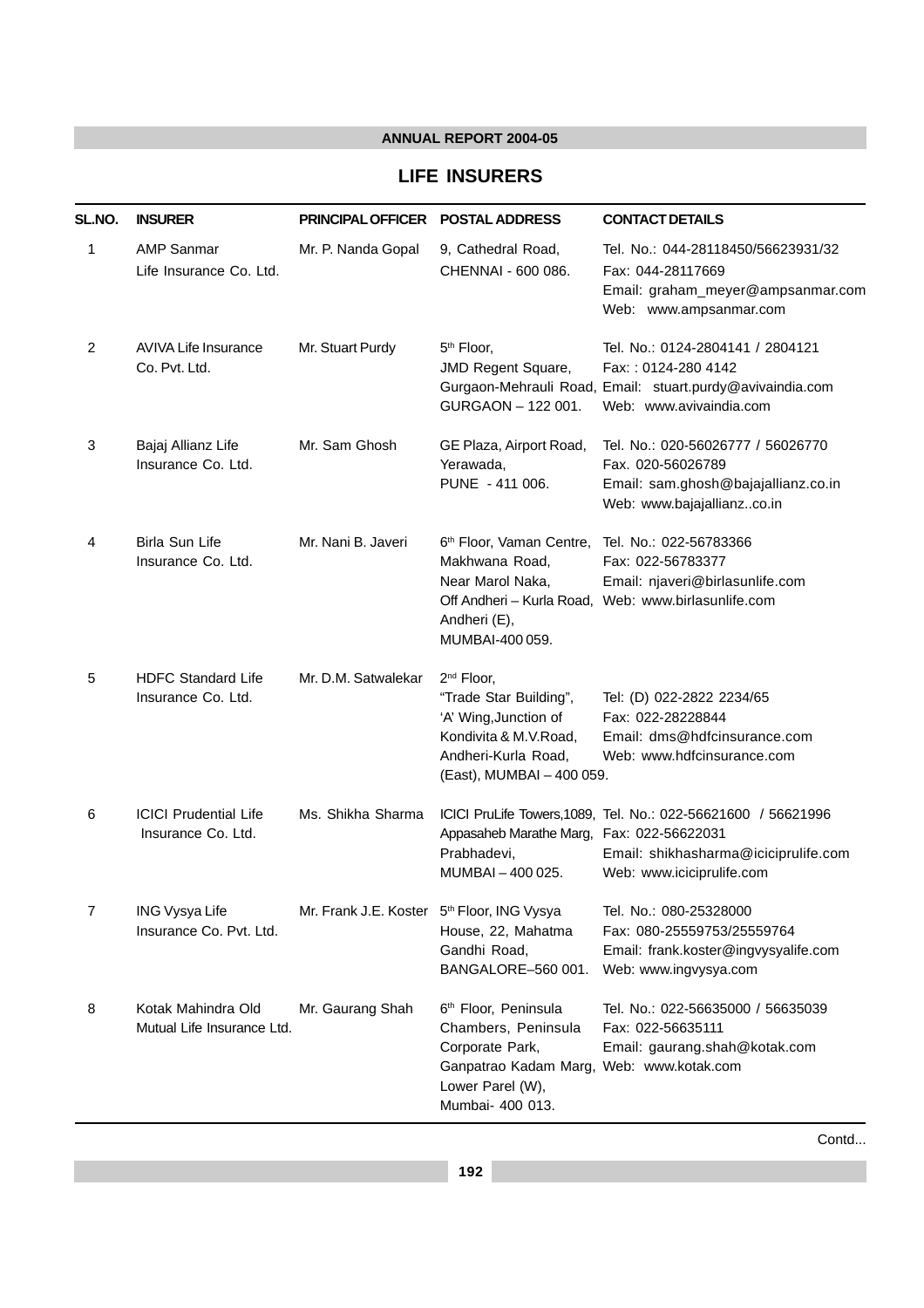| SL.NO.            | <b>INSURER</b>                                 | <b>PRINCIPAL OFFICER</b>   | <b>POSTAL ADDRESS</b>                                                                                                    | <b>CONTACT DETAILS</b>                                                                                                           |
|-------------------|------------------------------------------------|----------------------------|--------------------------------------------------------------------------------------------------------------------------|----------------------------------------------------------------------------------------------------------------------------------|
| 9                 | Life Insurance<br>Corporation of India         | Mr. A. K. Shukla.          | <b>Central Office</b><br>"Yogakshema"<br>Jeevan Bima Marg,<br>P.B. No. 19953,<br>Mumbai - 400 021                        | Tel No. 022-22020997<br>Fax: 022-22810680<br>Email: chairman@licindia.com<br>Web: www.licindia.com                               |
| 10                | Max New York<br>Life Insurance Co. Ltd.        | Mr. Gary R. Bennett        | 11 <sup>th</sup> Floor, DLF Square,<br>Jacaranda Marg,<br>DLF City, Phase II,<br>Gurgaon 122 022.                        | Tel. No.: 0124-2561717 / 5013201<br>Fax: 0124-2561765<br>Email: gary.bennett@maxnewyorklife.com<br>Web: www.maxnewyorklife.com   |
| 11                | MetLife India<br>Insurance Co. Pvt. Ltd.       | Mr. Venkatesh S.<br>Mysore | Brigade Seshamahal,<br>No. 5, Vani Vilas Road,<br>Basavanagudi,<br>Bangalore $-560004$ .                                 | Tel. No.: 080-26678617/18,<br>Fax: 080-26521970<br>Email: vmysore@metlife.com<br>Web: www.metlife.com                            |
| $12 \overline{ }$ | Sahara India Life<br>Insurance Co. Ltd.        | Mr. N. C. Sharma           | Sahara India Bhawan, 1,<br>Kapoorthala Complex,<br>Lucknow - 226 024.                                                    | Tel. No. 0522-2337777 / 2373018<br>Fax: 2332683, 2378200<br>Email: nc.sharma@life.sahara.co.in                                   |
| 13                | <b>SBI Life Insurance</b><br>Co. Ltd.          | Mr. S. Krishnamurthy       | 2 <sup>nd</sup> Floor, Turner<br>Morrison Building,<br>G. N. Vaidya Marg,<br>Fort, MUMBAI - 400 023                      | Tel. No.: 022-56351000/56392000<br>Fax: 022-56392025, 56392035<br>Email: s.krishnamurthy@sbilife.co.in<br>Web: www.sbilife.co.in |
| 14                | Shriram Life Insurance<br>Company Ltd.         | Mr. R. Vaidyanathan        | Mookambika Complex,<br>2 <sup>nd</sup> Floor, No. 4, Lady<br>Desika Road, Mylapore,<br>Chennai - 600 004.                | Tel. No. 044-2499 0356, 2499 3768<br>Fax: 044-2499 3272                                                                          |
| 15                | <b>TATA AIG Life Insurance</b><br>Company Ltd. | Mr. Ian J. Watts           | 5 <sup>th</sup> & 6 <sup>th</sup> Floor Peninsula<br>Towers Ganpatrao<br>Kadam Marg,<br>Lower Parel,<br>Mumbai - 400013. | Tel. No.: 022-56516001/6002<br>Fax 022- 56661414<br>Email: ian-j.watts@tata-aig.com<br>Web: www.tata-aig.com                     |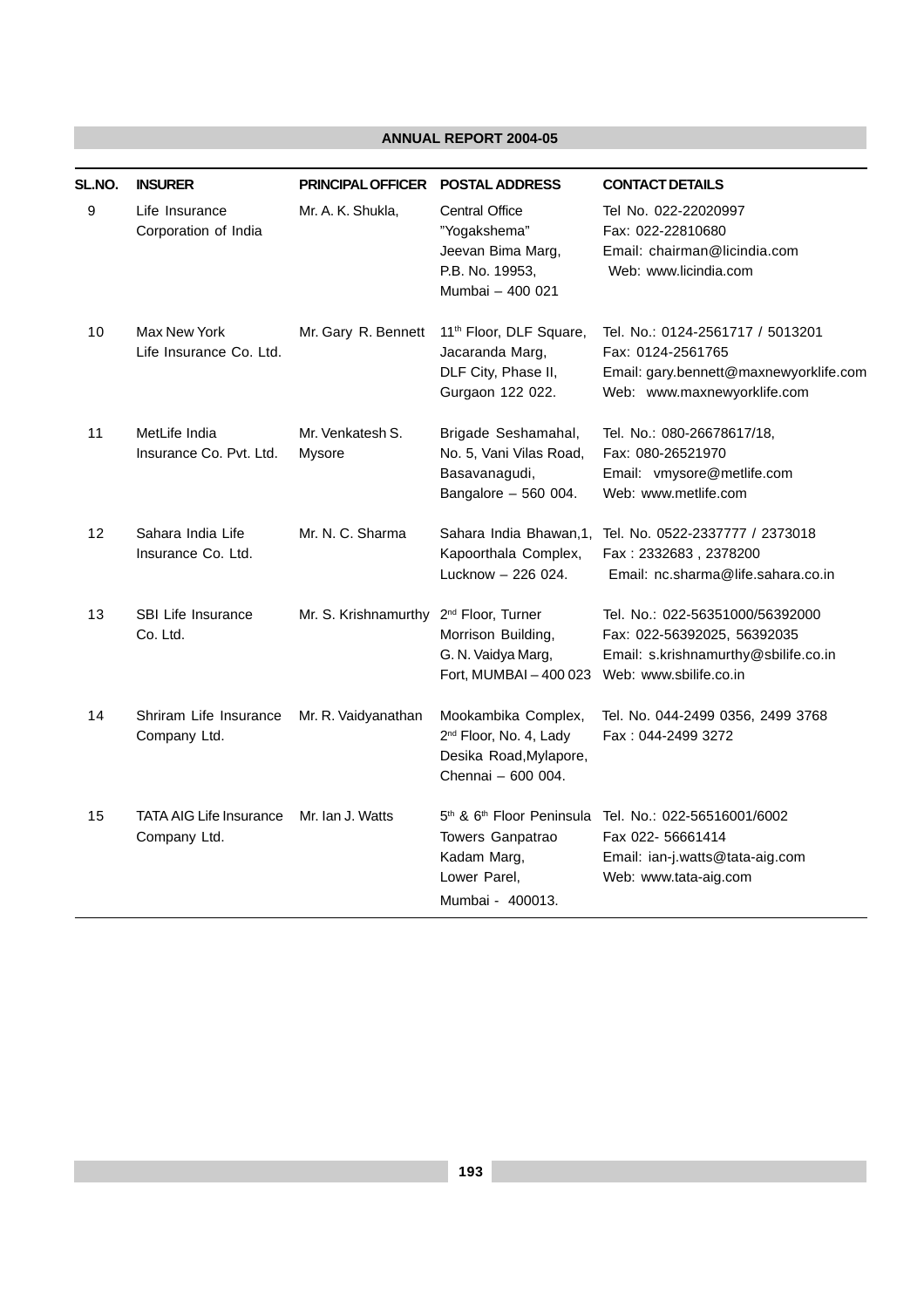#### **NON-LIFE INSURERS**

| SL.NO.         | <b>INSURER</b>                                                             | <b>PRINCIPAL OFFICER</b>  | <b>POSTAL ADDRESS</b>                                                                                                       | <b>CONTACT DETAILS</b>                                                                                                                  |
|----------------|----------------------------------------------------------------------------|---------------------------|-----------------------------------------------------------------------------------------------------------------------------|-----------------------------------------------------------------------------------------------------------------------------------------|
| 1              | Agriculture Insurance<br>Company of India Ltd.                             | Mr. Suparas Bhandari      | 13 <sup>th</sup> Floor, Ambadeep<br>Building, 14, Kasturba<br>Gandhi Marg,<br>Connaught Place,<br>New Delhi - 110 001.      | Tel No. 011-51081991 - 94<br>Fax: 011-51081995 - 96<br>Email: suparasbhandari_aic@yahoo.com<br>Web: www.aicofindia.org                  |
| $\overline{c}$ | Bajaj Allianz General<br>Insurance Co. Ltd.                                | Mr. Kamesh Goel           | GE Plaza, 1 <sup>st</sup> Floor,<br>Airport Road,<br>Yerawada,<br>Pune - 411006.                                            | Tel. No. 020-5602666, 56026777<br>Fax: 020-56026667, 56026789<br>Email: kamesh.goyal@bajajallianz.co.in<br>Web: www.bajajallianz.co.in  |
| 3              | Cholamandalam MS<br>General Insurance<br>Co. Ltd.                          | Mr. Arun Agarwal          | "Dare House" 2 <sup>nd</sup> Floor,<br>No.2, N.S.C. Bose                                                                    | Tel. No.: 044-52166000<br>Fax: 044-25357104, 52166001<br>Road, Chennai 600 001 Web: www.cholainsurance.com                              |
| 4              | Export Credit Guarantee Mr. Christy<br>Corporation of India Ltd. Fernandez |                           | Express Towers,<br>10th Floor, Nariman Point, Fax: 022-56590517<br>Mumbai - 400 021.                                        | Tel. No.: 022-56590512-15<br>Web: www.ecgcindia.com                                                                                     |
| 5              | <b>HDFC Chubb General</b><br>Insurance Co. Ltd.                            | Mr. Shrirang V.<br>Samant | 5 <sup>th</sup> Floor,<br>Express Towers,<br>Nairman Point,<br>Mumbai - 400 021.                                            | Tel. No.: 022-56383668, 56383666<br>Fax: 022-56383699.<br>Email: ssamant@hdfcchubb.com<br>Web: www.hdfcchubb.com                        |
| 6              | <b>ICICI Lombard</b><br>General Insurance<br>Co. Ltd.                      | Mr. Sandeep<br>Bakhshi    | Zenith House,<br>Keshvarao Khadye<br>Marg, Mahalaxmi,<br>Mumbai - 400 034.                                                  | Tel.No.: 022-24924100, 24906800,<br>Fax: 022-24927624, 24914080<br>Email: sandeep.bakhshi@icicilombard.com<br>Web: www.icicilombard.com |
| 7              | <b>IFFCO-TOKIO General</b><br>Insurance Co. Ltd.                           | Mr. Ajit Narain           | 4th & 5th Floors,<br>IFFCO Tower,<br>Plot No.3, Sector 29,<br>Gurgaon - 122 001.                                            | Tel.No: 0123-2577911-20/2577925<br>Fax: 0124-2577923/924<br>E-mail: anarain@itgi.co.in<br>Web: www.itgi.co.in                           |
| 8              | National Insurance<br>Co. Limited                                          | Mr. V Ramasaamy           | 3, Middleton Street<br>P.B. No. 9229,<br>Kolkata - 700 071                                                                  | Tel. No.: 033-22472130, 22401634<br>Fax: 033-22402369<br>Web: www.nationalinsuranceindia.com                                            |
| 9              | <b>Reliance General</b><br>Insurance Co. Ltd.                              | Mr. K.A.<br>Somesekharan  | 5 <sup>th</sup> Floor, N.K.M.<br>International House, 178,<br>Backbay Reclamation<br>Babubhai Chinai Road<br>Mumbai 400 020 | Tel: No. 022-30216900<br>Fax:: 022 22886155<br>Email: soma_sekharan@ril.com                                                             |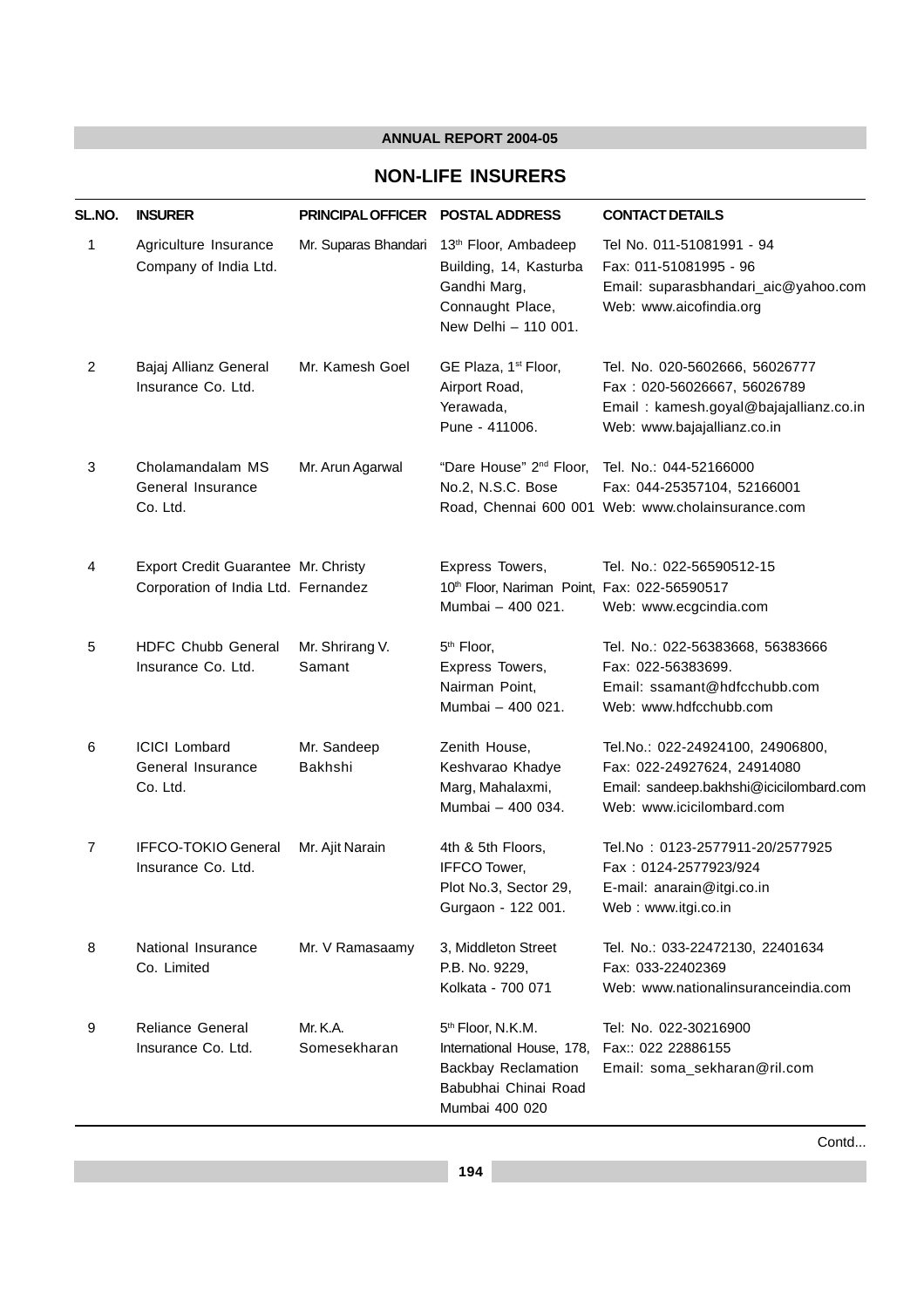| SL.NO. | <b>INSURER</b>                                   | <b>PRINCIPAL OFFICER</b>    | <b>POSTAL ADDRESS</b>                                                                                                                        | <b>CONTACT DETAILS</b>                                                                                                                    |
|--------|--------------------------------------------------|-----------------------------|----------------------------------------------------------------------------------------------------------------------------------------------|-------------------------------------------------------------------------------------------------------------------------------------------|
| 10     | Royal Sundaram<br>Alliance Insurance<br>Co. Ltd. | Mr. Antony Jacob            | 46, Whites Road,<br>Royapetah,<br>Chennai - 600 014.                                                                                         | Tel. No.: 044-28517394, 28517387<br>Fax: 044-28510596<br>Email: antony.jacob@in.royalsun.com<br>Web: www.royalsundaramalliance.com        |
| 11     | <b>TATA AIG General</b><br>Insurance Co. Ltd.    | Mr. Dalip Verma             | Peninsula Corporate<br>Park, Nicholas Piramal<br>Tower, 9 <sup>th</sup> Floor,<br>Ganpatrao Kadam<br>Marg, Lower Parel,<br>Mumbai - 400 013. | Tel. No.: 022- 56699701<br>Fax: 022-56546414<br>Email: dalip.verma@tata-aig.com<br>Web: www.tata-aig.com                                  |
| 12     | The New India<br>Assurance Co. Ltd.              | Mr. Bimlendu<br>Chakrabarti | New India Assurance<br>Bldg.87, M. G. Road,<br>Fort, Mumbai - 400 001. Email: cmd@niacl.com                                                  | Tel. No.: 022-22674617-22<br>Fax: 022-22622355 / 22652811<br>Web: www.niacl.com                                                           |
| 13     | The Oriental Insurance<br>Company Limited        | Mr. M. Ramadoss             | Oriental HouseA-25/27,<br>Asaf Ali RoadNew<br>Delhi - 110 002.                                                                               | Tel. No.: 011-23265024, 23279221<br>Fax: 011-23287193/92<br>Email: mramadoss@orientalinsurance.co.in<br>Web: www.orientalinsurance.nic.in |
| 14     | United India Insurance<br>Co. Ltd.               | Mr. M. K. Garg              | 24, White Road,<br>Chennai - 600 014                                                                                                         | Tel. No.: 044-28520161<br>Fax: 044-28523402, 28525280<br>Email: mkgarg@uiic.co.in<br>Web: www.uijc.co.in                                  |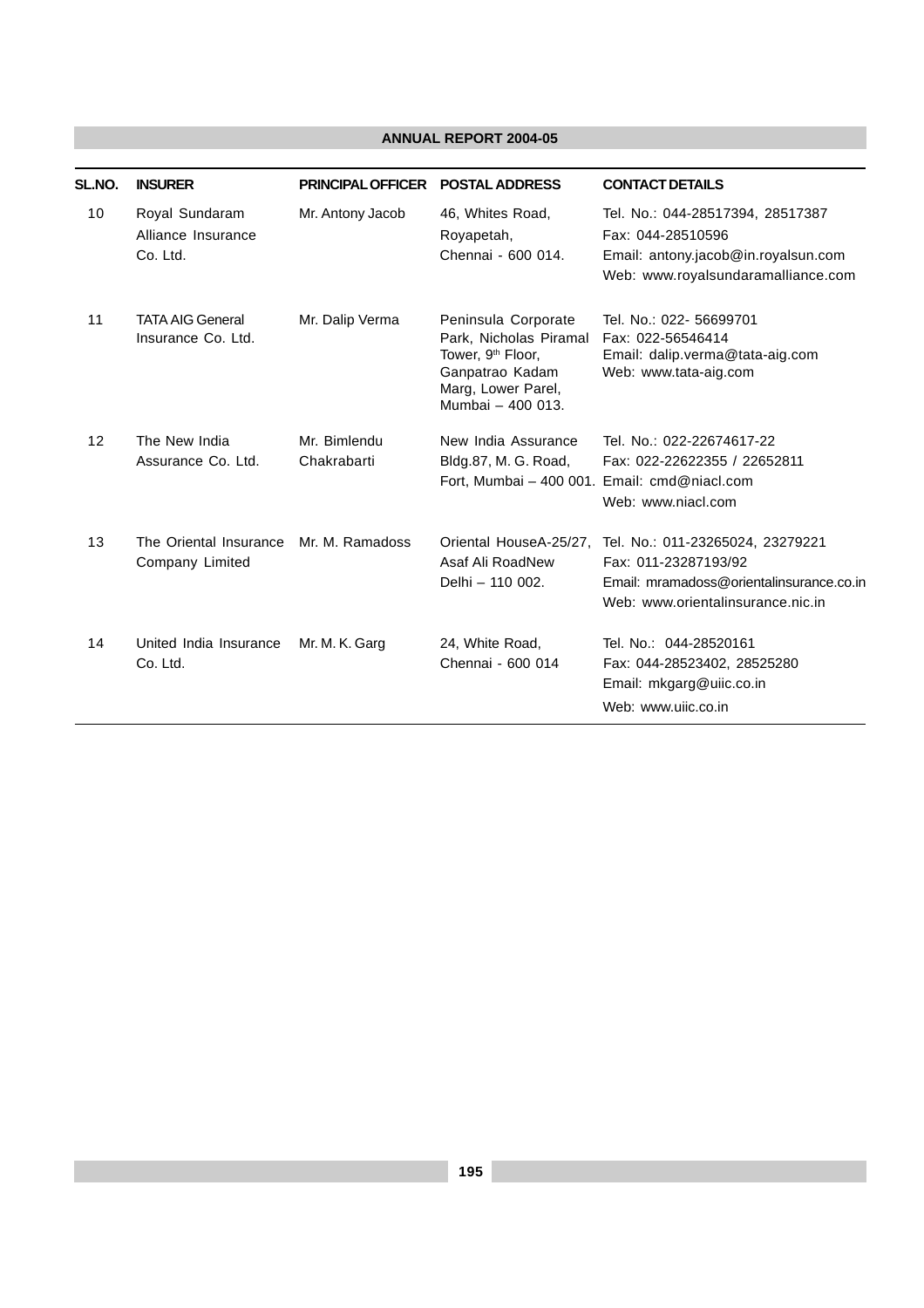#### **RE-INSURER**

| SL.NO. | <b>INSURER</b>                            | <b>PRINCIPAL OFFICER POSTAL ADDRESS</b> |                                      | <b>CONTACT DETAILS</b>                                                                                                                     |
|--------|-------------------------------------------|-----------------------------------------|--------------------------------------|--------------------------------------------------------------------------------------------------------------------------------------------|
|        | General Insurance<br>Corporation of India | Mr. R. K. Joshi                         | Suraksha, 170,<br>J Tata Road Church | Tel. No.: 022-22833046<br>Fax: 022-22833209, 22841231,2282233<br>GateMumbai - 400 020. Email: info@gicofindia.com<br>Web: www.gicindia.com |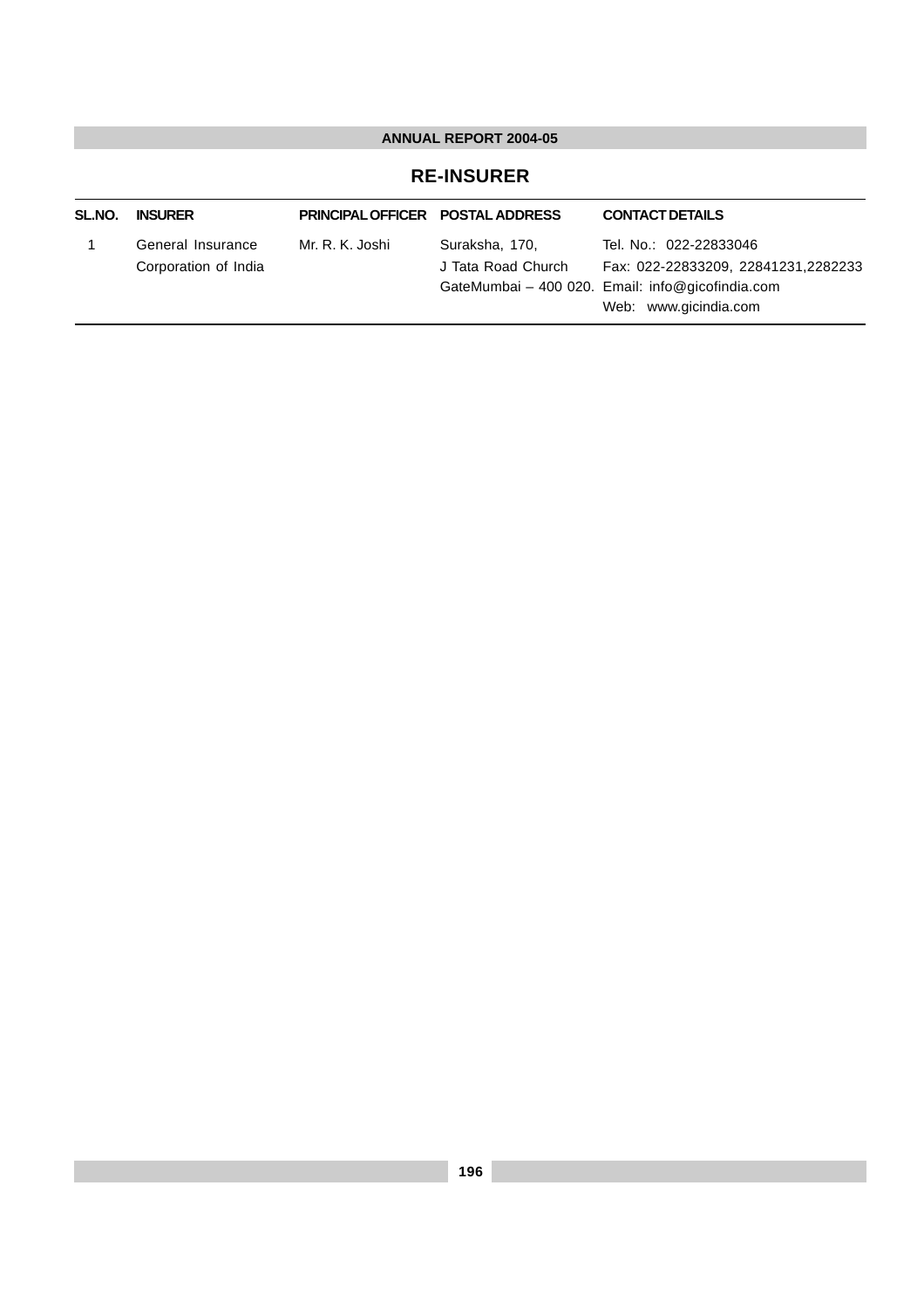#### **EXEMPTED INSURERS (OTHER THAN STATE OWNED CROP INSURANCE FUNDS)**

| SL.NO. | <b>STATE INSURER</b>                         | <b>POSTAL ADDRESS</b>                                                                                                                                                                                                |
|--------|----------------------------------------------|----------------------------------------------------------------------------------------------------------------------------------------------------------------------------------------------------------------------|
| 1.     | <b>CHNHB Association</b>                     | 51, Chowringhee Road,<br>Kolkata - 700 071                                                                                                                                                                           |
| 2.     | Gujarat Insurance Fund                       | Directorate of Insurance,<br>Government of Gujarat,<br>3rd Floor, Vima & Lekha Bhavan,<br>Opposite MLA Quarters,<br>Sector $-10B$ ,<br>Dr. Jivraj Mehta Bhavan Complex,<br>Old Sachivalaya,<br>Gandhinagar - 382 010 |
| 3.     | Karnataka Government<br>Insurance Department | Karnataka Government Insurance Department<br>Vishweshwaraiah Main Tower<br>Dr. B. R. Ambedkar Veedhi,<br>Bangalore - 560 001                                                                                         |
| 4.     | Kerala Government Insurance<br>Department    | Kerala State InsuranceGovernment of Kerala<br>Thiruvananthapuram,<br>Kerala                                                                                                                                          |
| 5.     | Maharashtra Government<br>Insurance Fund     | Directorate of Insurance,<br>Government of Maharashtra,<br>Griha Nirman Bhavan, MHADA,<br>264, First Floor, Opposite Kalanagar,<br>Bandra (East), Mumbai - 400 051                                                   |
| 6.     | Rajasthan Insurance Fund                     | State Insurance and Provident Fund Department,<br>Government of Rajasthan,<br>Vitta Bhawan,<br>RC Dave Marg,<br>Jaipur - 302 005                                                                                     |

Note: The Crop Insurance Departments of the State Governments have been merged with Agriculture Insurance Company of India Ltd.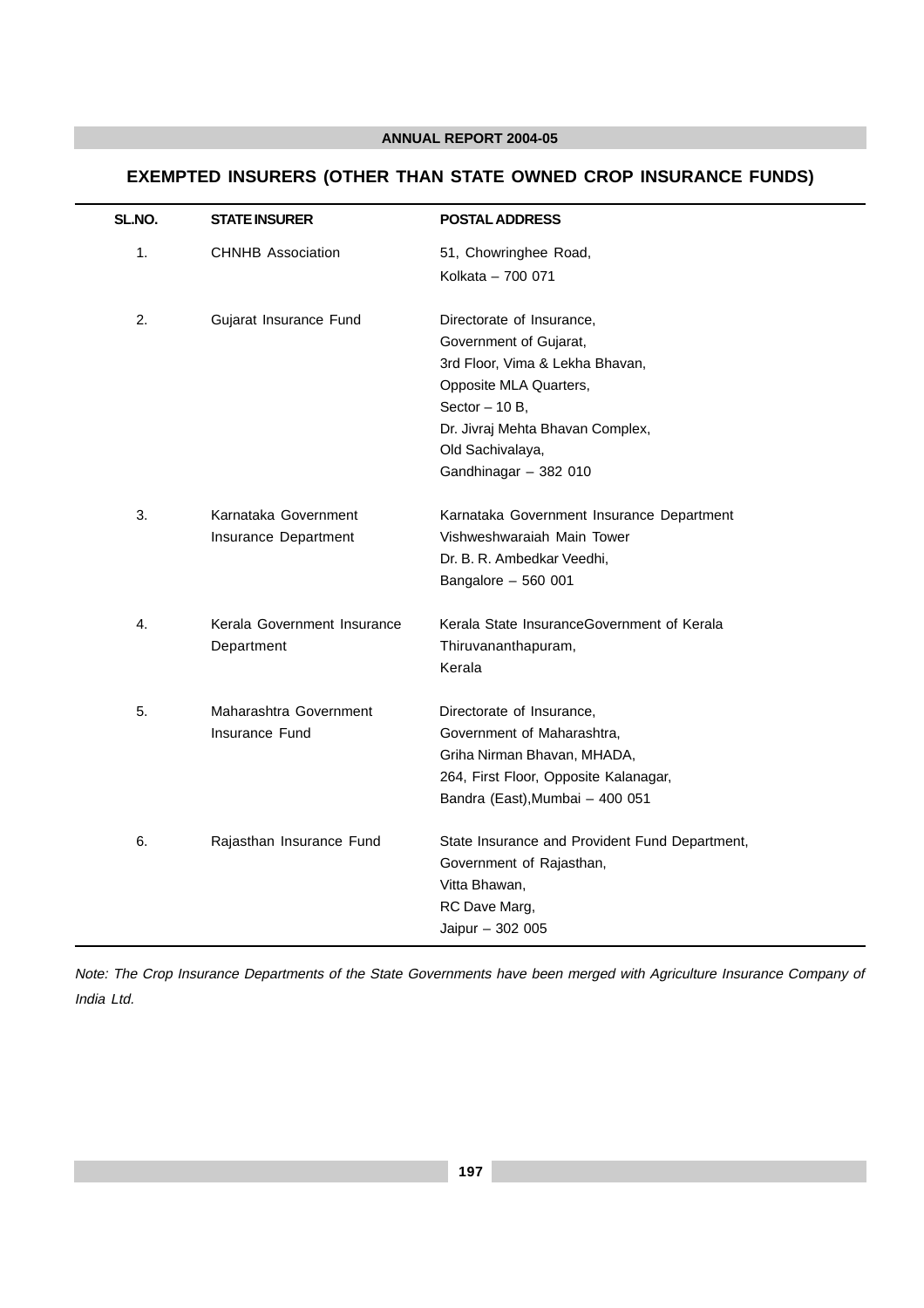#### **THIRD PARTY ADMINISTRATORS**

| SL.NO.         | <b>INSURER</b>                                                    | PRINCIPAL OFFICER POSTAL ADDRESS |                                                                                                                                                             | <b>CONTACT DETAILS</b>                                                             |
|----------------|-------------------------------------------------------------------|----------------------------------|-------------------------------------------------------------------------------------------------------------------------------------------------------------|------------------------------------------------------------------------------------|
| 1              | Dawn Services Pvt. Ltd. Dr. R. Suresh Kumar 301A, Heritage Plaza, |                                  | J.P. Road, Opp. Indian Oil<br>Nagar, Andheri (West),<br>Mumbai - 400 053                                                                                    | Tel: 022- 30963749/50<br>Fax: 022-26329937<br>Email: dawnservices@rediffmail.com   |
| $\overline{2}$ | Parekh Health<br>Management (Pvt.) Ltd.                           |                                  | Mr. Nimish R. Parekh The Forum, 2 <sup>nd</sup> Floor,<br>Raghuvanshi Mills<br>Compound, 11/12,<br>Senapati Bapat Marg,<br>Mahalakshmi,<br>Mumbai - 400 013 | Tel: 022-5661 1022/23<br>Fax: 022-5661 1021<br>Email: Nimish.parekh@uhcindia.com   |
| 3              | Medi Assist India<br>Pvt. Ltd.                                    | Mr. V. Suresh                    | "Annapoorna",<br>No. 797, 10 <sup>th</sup> Main,<br>4 <sup>th</sup> Block, Jayanagar,<br>Bangalore $-560$ 011                                               | Tel: 080-26538790/91/92<br>Fax: 080-26538793<br>Email: ganesh@mediassistindia.com  |
| 4              | <b>MD India Healthcare</b><br>Services (Pvt.) Ltd.                | Mr. Suresh V.<br>Karandikar      | 261/2/7, Silver Oak<br>Park, Baner Road,<br>Pune - 411 045.                                                                                                 | Tel: 020-27292041 - 43<br>Fax: 020-27292050<br>Email: info@mdindia.com             |
| 5              | Paramount Health<br>Services Pvt. Ltd.                            | Dr. Nayan Shah                   | Elite Auto House,<br>1 <sup>st</sup> Floor, 54-A,<br>M.Vasanji Road,<br>Off. Andheri-Kurla road,<br>Andheri (E),<br>Mumbai - 400 093                        | Tel: 022-5644 460 / 56444600<br>Fax: 022-5644 4754/755<br>E-mail: Phm@vsnl.com     |
| 6              | E Meditek Solutions Ltd. Mr. Gopal Verma                          |                                  | 45, Nathupur Road,<br>DLF Phase - III,<br>Gurgaon.                                                                                                          | Tel: 0124-25062068-70<br>Fax: 0124-25062071<br>Email: Contactus@emeditek.com       |
| 7              | Heritage Health<br>Services Pvt. Ltd.                             | Mr. Ganesha<br>Gopalan           | NICCO HOUSE<br>(5 <sup>th</sup> Floor) 2,<br>Hare Street,<br>Kolkata-700001                                                                                 | Tel: 033-22482784, 22486430,<br>Fax-22100837<br>Email: heritage_health@bajoria.com |
| 8              | Universal Medi-Aid<br>Services Ltd.                               | Mr. G. P. Sureka                 | 1104, Akash Deep,<br>26 A,<br>Barakhamba Road,<br>New Delhi - 110 001                                                                                       | Tel: 011-23320101 / 43,<br>Fax: 011-23320101<br>Email: umsl@rediffmail.com         |
| 9              | <b>Focus Healthcare</b><br>Pvt. Ltd.                              | Mr. Akshay Jain                  | 1120, Housing Board<br>Colony, Porvorim,<br>Alto Betim,<br>$Goa - 403521$                                                                                   | Tel: 0832-2414006<br>Fax: 0832-414007<br>Email: Helpdesk@medicarefoundation.com    |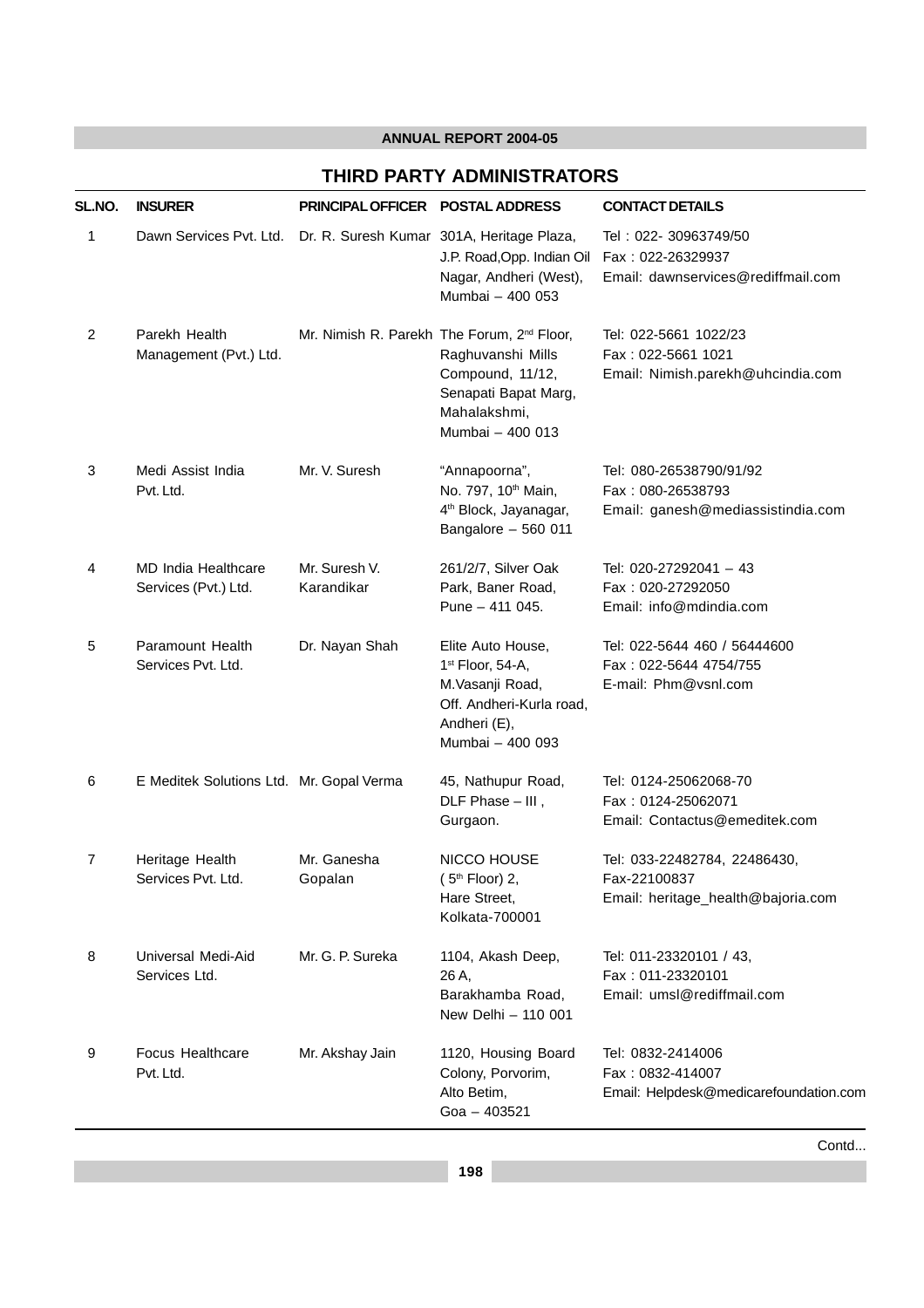| SL.NO. | <b>INSURER</b>                                    | PRINCIPAL OFFICER POSTAL ADDRESS  |                                                                                                                       | <b>CONTACT DETAILS</b>                                                                 |
|--------|---------------------------------------------------|-----------------------------------|-----------------------------------------------------------------------------------------------------------------------|----------------------------------------------------------------------------------------|
| 10     | Medicare TPA<br>Services (I) Pvt. Ltd.            | Ms. Ujjaini Dasgupta Flat No 10,  | Paul Mansions, 6,<br>Bishop Lefroy Road,<br>Kolkata - 700 020.                                                        | Tel: 033-22873385, 320484996<br>Fax-033-22476111<br>Email: medicaretpa@vsnl.net        |
| 11     | Family Health Plan Ltd. Mr. A. P. V. Reddy        |                                   | Aditya JR Towers<br>8-2-120/86/9 A & B,<br>3rd & 4th Floor,<br>Road No. 2,<br>Banjara Hills,<br>Hyderabad $-500$ 034. | Tel: 040-23556464<br>Fax: 040-23556262<br>Email: info@fhpl.net                         |
| 12     | <b>ICAN Health</b><br>Services Pvt. Ltd.          | <b>Chief Executive</b><br>Officer | 509, 5 <sup>th</sup> floor, West<br>Wing, Arora Towers,<br>1 MG Road, Camp,<br>Pune - 411001.                         | Tel: 020-4020002 / 4048871 / 2<br>Fax: 020-4023695                                     |
| 13     | Raksha TPA Pvt. Ltd.                              | Mr. Pawan Bhalla                  | 15/5, Mathura Road,<br>Faridabad,<br>Haryana - 121 003                                                                | Tel: 0129-2250000 / 01 / 5043059<br>Fax: 0129-2250002<br>Email: Rakshatpa@escolife.com |
| 14     | <b>TTK Healthcare</b><br>Services Private Limited | Shri Girish Rao                   | #7, Jeevan Bima Nagar<br>Main Road, HAL III Stage, Fax: 080-51155032<br>Bangalore - 560 075                           | Tel: 080-51155030/31/51155122<br>Email: care@ttkhealthcareservices.com                 |
| 15     | Anyuta Medinet<br>Healthcare Pvt. Ltd.            | Mr. P. R Joshi                    | 65, Lavelle Road,<br>4 <sup>th</sup> Cross,<br>Bangalore - 560 001.                                                   | Tel: 080- 2210205, 2214766,<br>Telefax -25588899<br>Email: anyutamedinet@hotmail.com   |
| 16     | <b>East West Assist</b><br>Pvt. Ltd.              | Mr. Parikshit<br>Mahajan          | 97, Maneh Shaw Road,<br>Sainik Farms,<br>Near Anupam Gardens,<br>New Delhi - 110062                                   | Tel: 011-26564348, 26527130<br>Fax : 26527130<br>Email: assistance@eastwestassist.com  |
| 17     | Med Save Health<br>Care                           | Mr. S. Mamman                     | F-701A, Lado Sarai,<br>Behind Golf Course,<br>New Delhi - 110 030                                                     | Tel: 011-29521061-66<br>$Fax - 26611067$<br>Email: Medsaveindia@vsnl.net               |
| 18     | Genins India Ltd.                                 | Mr. Praful Bhalerao               | D-60, Sector-2<br>NOIDA-201301                                                                                        | Tel: 0120-2539961 to69<br>Fax -2539970<br>Email: gil@geninsindia.com                   |
| 19     | Alankit Health<br>Care Limited                    | Mr Dhan Pal Jain                  | 205-208,<br>Anarkali Complex,<br>Jhandewalan Extn.,<br>New Delhi - 110055                                             | Tel: 011-51543356-60, 23622300<br>Fax: 011-51543366<br>Email: health@alankit.com       |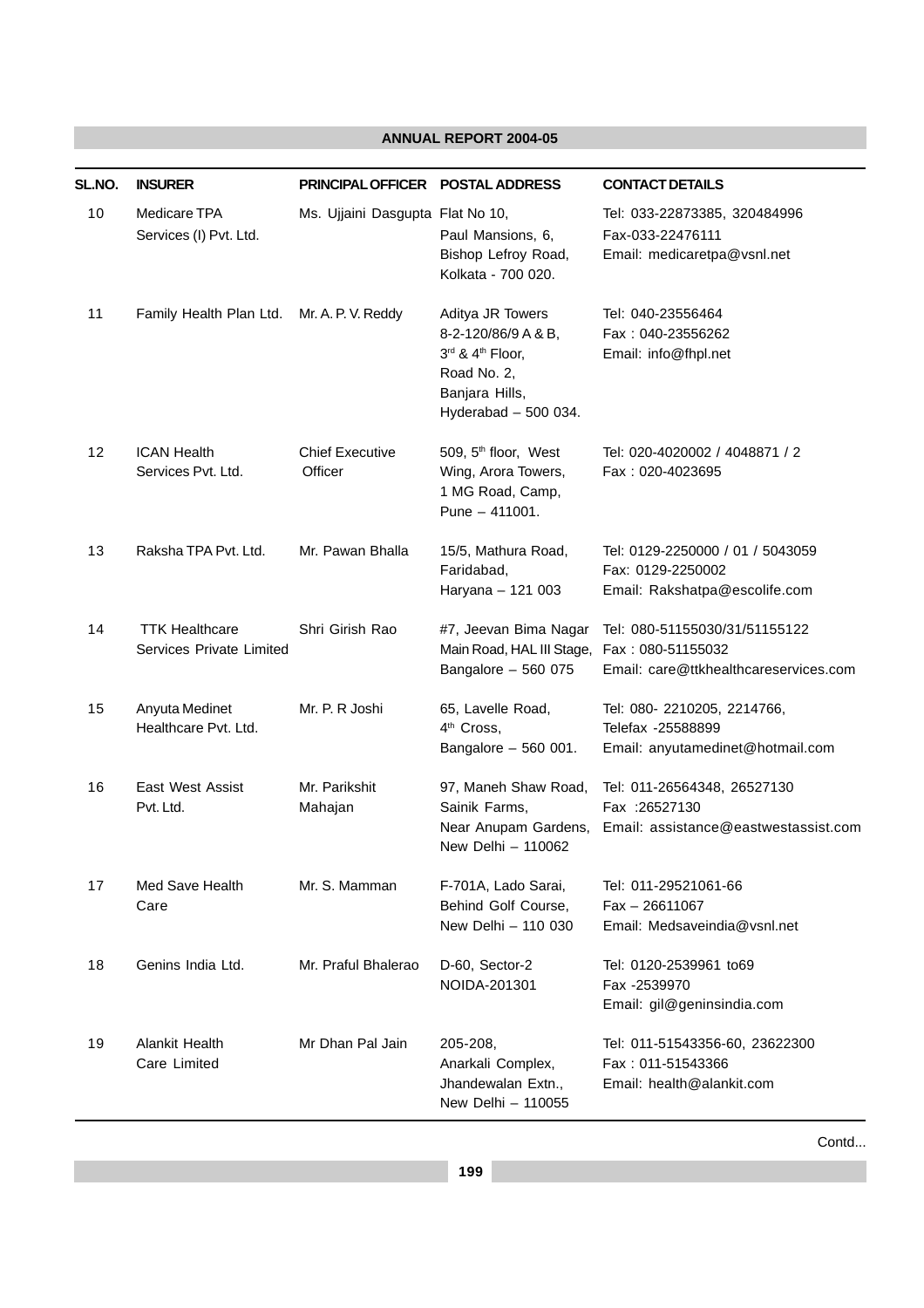| SL.NO. | <b>INSURER</b>                                                   | PRINCIPAL OFFICER POSTAL ADDRESS |                                                                                                                                                | <b>CONTACT DETAILS</b>                                                                |
|--------|------------------------------------------------------------------|----------------------------------|------------------------------------------------------------------------------------------------------------------------------------------------|---------------------------------------------------------------------------------------|
| 20     | <b>Bhaichand Amoluk</b><br><b>Insurance Services</b><br>Pvt. Ltd | Mr. Felix Walder                 | <b>Commercial Union</b><br>House2 <sup>nd</sup> Floor, Wallace Fax: 022-25783382<br>StreetFort,<br>Mumbai - 400 001.                           | Tel: 022-55557900<br>Email: contact@healthcare-india.com                              |
| 21     | Good Healthplan Ltd.                                             |                                  | Mr. M. Venkateswarlu 8-2-1/8/1, SVR Tower,<br>4 <sup>th</sup> Floor, Srinagar<br>Colony Road,<br>Panjagutta,<br>Hyderabad - 500 082.           | Tel: 040 - 55825003<br>Fax: 040-55828081<br>Email: Ghpl@sify.com                      |
| 22     | Vipul Med Corp.<br>Pvt. Ltd.                                     | Mr. Rajan<br>Subramaniam         | 515, Udyog Vihar,<br>Phase V,<br>Gurgaon - 122 016                                                                                             | Tel: 0124-2438270-75<br>Fax: 0124- 2438276                                            |
| 23     | Park Mediclaim<br>Consultatants<br>Private Ltd.                  | Sh N.K. Malohtra                 | 702, Vikrant Tower<br>Rajinder Place<br>New Delhi-110008                                                                                       | Tel: 55711134 /9811715801<br>Fax: 51539390                                            |
| 24     | Safeway Mediclaim<br>Services                                    | Mr. S. R. Narang                 | J-85, Kirti Nagar,<br>New Delhi - 110 015                                                                                                      | Tel.: 011-51425671/72<br>Fax.: 011-51502122<br>E-mail: drdivneet@safewaymediclaim.com |
| 25     | Anmol Medicare Ltd.                                              | Mr. M. N. Shah                   | No. 3, 2 <sup>nd</sup> Floor,<br>NBCC House,<br>Near Shajanand College,<br>Opp. Stock Exchange,<br>Ambavadi,<br>Ahmedabad - 380015,<br>Gujarat | Tel.: 079-26303178, 26304202,<br>Fax.: 079-26304154<br>E-mail: anmol@anmolfinsec.com  |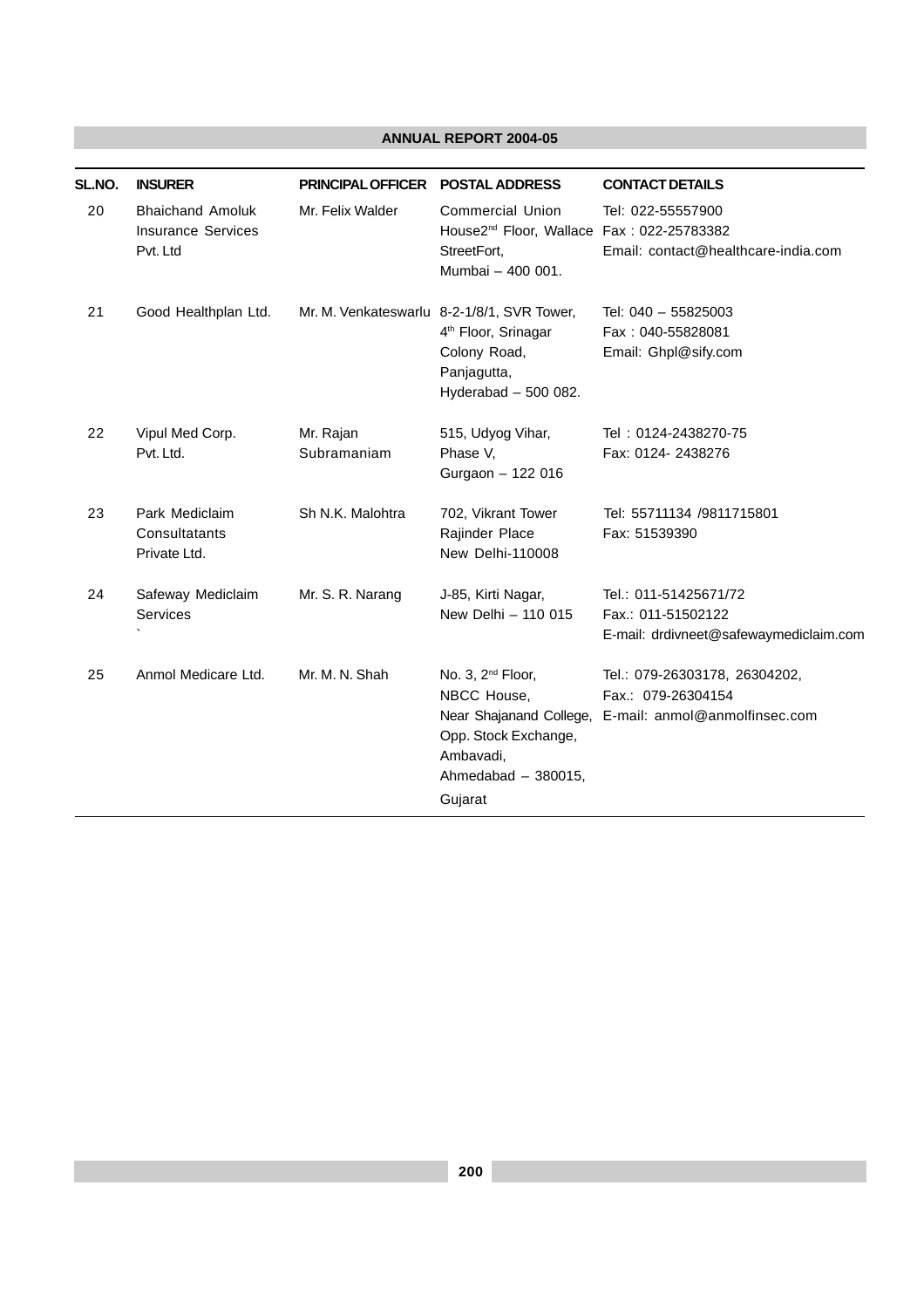#### **REGISTERED BROKERS**

| SL.NO. | <b>INSURER</b>                            | <b>PRINCIPAL OFFICER</b> | <b>POSTAL ADDRESS</b>                                                                          | <b>CONTACT DETAILS</b> |
|--------|-------------------------------------------|--------------------------|------------------------------------------------------------------------------------------------|------------------------|
| 1      | A&M Ins. Brokers<br>Pvt. Ltd.             | Manisha Mahajan          | *903, Vikrant Tower,<br>Rajindra Place,<br>New Delhi-110 008                                   | *(011) 25713136        |
| 2      | Aastha Ins. Services<br>Pvt. Ltd.         | C.T. Singhi Khatau       | House, 7/C,<br>Bhagoji Keer Marg,<br>Mahim(West),<br>Mumbai-400 016.                           | (022)24449012          |
| 3      | <b>ACE Ins. Brokers</b><br>Pvt. Ltd.9     | Sandhaya                 | AroraB-17,<br>Ashadeep Bldg.,<br>Hailey Road,<br>New Delhi-110001                              | (011) 23713898         |
| 4      | <b>ACME</b> Insurance<br>Services P. Ltd. | I. Vikram                | 3 A, 3rd floor,<br>Jamals,<br>17 Jagannathan Road,<br>Nungambakkam,<br>Chennai 600 034         | (044)28240520          |
| 5      | Aditya Insurance<br>Services              | N.T.C. Kumar             | No. 10/1, Cellar Floor,<br>Hotel Santosh Bldg.,<br>5th Floor, Gandhinagar,<br>Bangalore-560009 | (080)2281025           |
| 6      | AIMS Insurance<br>Broking Pvt. Ltd.       | K.K. Sudhakaran          | 33/1915, Manimala Road,<br>Edappally,<br>Cochin - 682 024.                                     | (0484) 2533441         |
| 7      | Alankit Insurance<br>Services Ltd         | Arun Gupta               | 205-208, Anarkali Complex,<br>Jhandewalan Ext.<br>New Delhi-55.                                | (011) 23611846         |
| 8      | Alegion Insurance<br>Services Ltd.        | N. Raveendran            | #50,1st Floor, Kasturi Ranga<br>Road, Alwarpet, Chennai-18                                     | $(044)$ 4983059        |
| 9      | Alliance Ins. Brokers<br>Pvt. Ltd.        | S.V. Thakkar             | 205, 2nd Floor, Vireshwar<br>Chambers, M.G. Road,<br>Vile Parle(E), Mumbai-400057              | (022) 26166584         |
| 10     | Allied Ins. Services<br>Ltd.              | Dr. Pratibha Thukral     | Skylark Building, Newal<br>Kishore Road, Hazratganj,<br>Lukcnow-226001 (UP)                    | (0522)2222179          |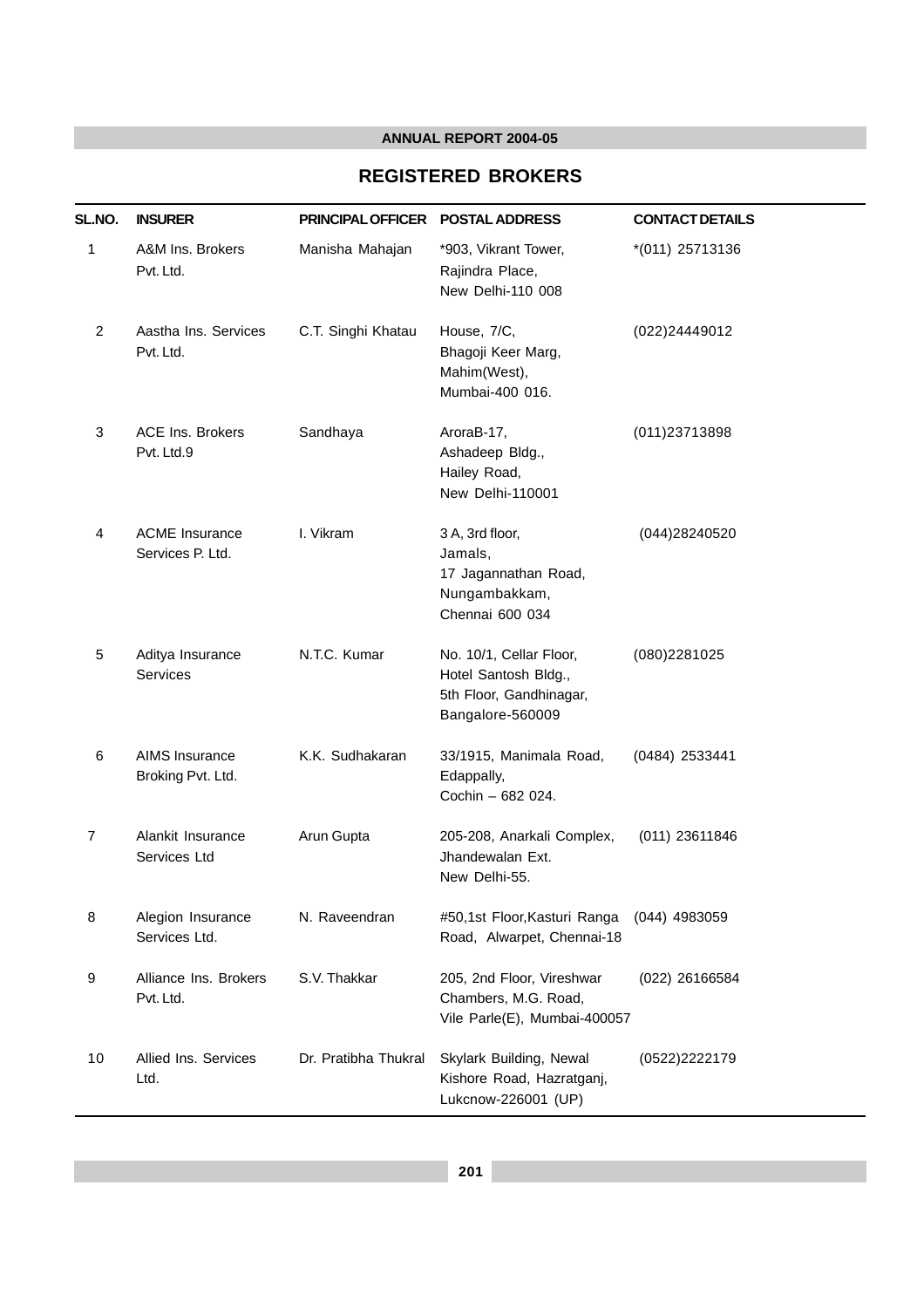| SL.NO. | <b>INSURER</b>                                       | PRINCIPAL OFFICER        | <b>POSTAL ADDRESS</b>                                                              | <b>CONTACT DETAILS</b> |
|--------|------------------------------------------------------|--------------------------|------------------------------------------------------------------------------------|------------------------|
| 11     | A on Global Insurance<br>Services Pvt. Ltd.          | Neil Mathews             | 302, Dalamal House,<br>Jamnalal Bajaj Marg,<br>Nariman Point,<br>Mumbai-400021     | (022) 56560505/        |
| 12     | Apple Ins. Brokers<br>Pvt. Ltd.                      | Reshma Garg              | D-10, 1st Floor,<br>Green Park,<br>New Delhi-110 016                               | (011051755370          |
| 13     | AR Ins. Brokers<br>Pvt. Ltd.                         | Supriya Rathi            | 104, Mittal Tower,<br>'C' Wing, 10th Floor,<br>Nariman Point,<br>Mumbai-400021.    | (022)56306430          |
| 14     | <b>Armour Consultants</b><br>Private Ltd.            | S.P. Raghunathan,        | No. 2-A, Prakasam Road,<br>Il Floor, T. Nagar,<br>Chennai 600 017                  | (044) 52121900         |
| 15     | Ashwini Ins.<br>Consultants and<br>Brokers Pvt. Ltd. | Sumit Bohra              | 208, Kedia Chambers,<br>S.V. Road, Malad(West)<br>Mumbai-400 064                   | (022) 28818814         |
| 16     | ASL Ins. Brokers<br>Pvt. Ltd.                        | Vinit Vidyarthi          | 2nd Floor, 3 Scindia House,<br>Janpath, New Delhi-110001                           | (011) 51514666         |
| 17     | Athena Ins. & Reins.<br>Brokers Pvt. Ltd.            | S.S. Prakash             | 112, 'C', Mittal Tower,<br>Vidhan Bhavan Marg,<br>Nariman Point,<br>Mumbai-400 021 | (022)56301616          |
| 18     | Authentic Ins.<br>Brokers India Ltd.                 | Poonam Seth              | C-77, Shyam Apartments,<br>Sarojani Marg, C-Scheme,<br>Jaipur-302001               | (0141)2364706          |
| 19     | Avani Ins. Services<br>Pvt. Ltd.                     | Prakash Nagardas<br>Shah | 32, Bhagwan Bhuvan,<br>196, Samuel Street,<br>Mumbai-400009                        | (022)23451423          |
| 20     | Axiom Ins Brokers<br>Pvt. Ltd.                       | Lipi Roychoudhary        | A-3/2, Gillander House, 8<br>N.S. Road<br>Kolkata-700 001                          | (033)22211313          |
| 21     | Bajaj Capital Ins.<br>Broking Ltd.                   | P.H. Yadav               | 5th Floor, Bajaj House, 97,<br>Nehru Place,<br>New Delhi-110019                    | (011)26418903          |
| 22     | Berkeley Ins.<br>Services Ltd.                       | P.N. Bhat                | SCO 42, Sector 26,<br>Madhya Marg,<br>CHANDIGARH-160 019.                          | (0172)5089999          |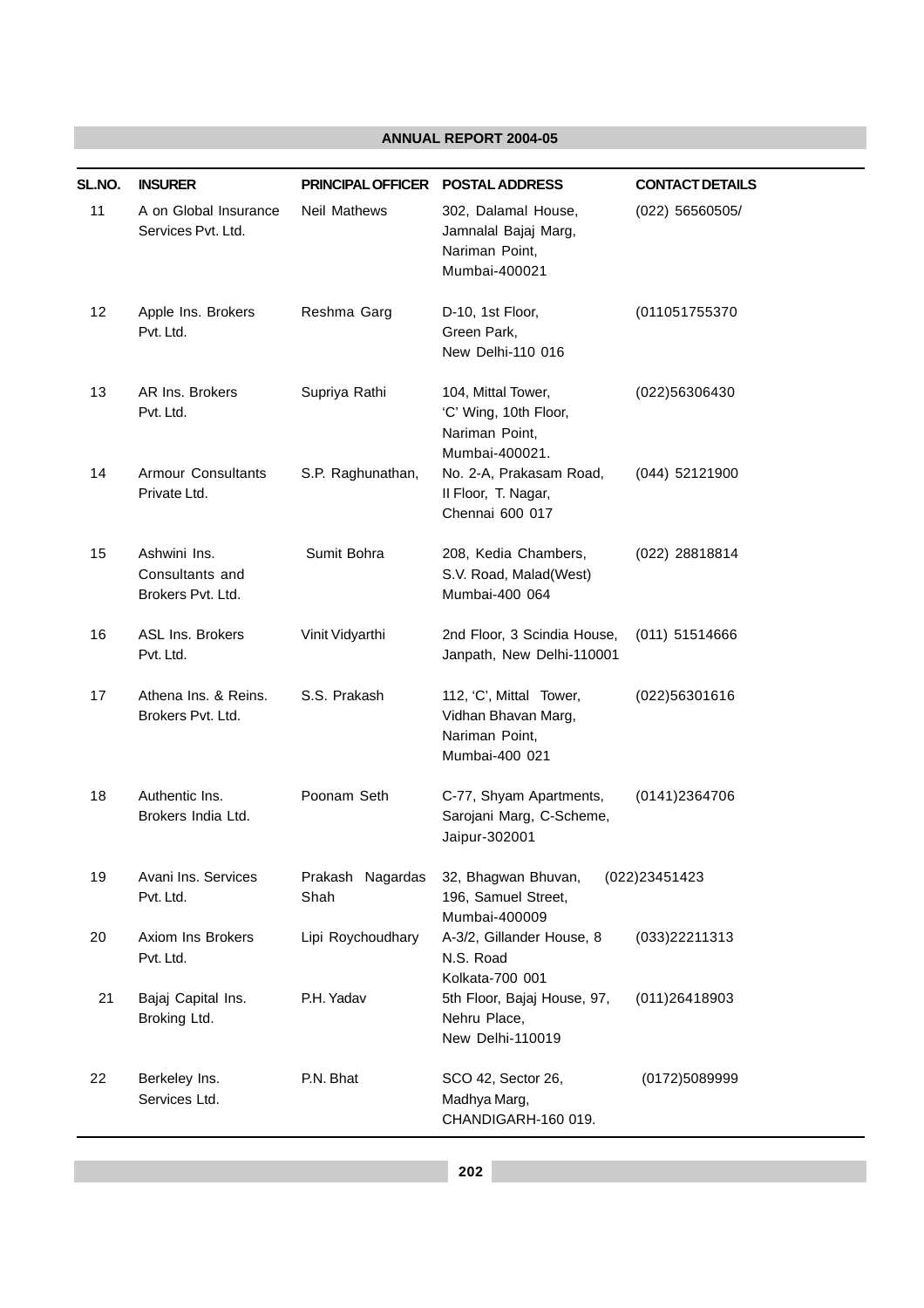| SL.NO. | <b>INSURER</b>                                                              | <b>PRINCIPAL OFFICER</b> | <b>POSTAL ADDRESS</b>                                                                            | <b>CONTACT DETAILS</b>           |
|--------|-----------------------------------------------------------------------------|--------------------------|--------------------------------------------------------------------------------------------------|----------------------------------|
| 23     | Best Insurance<br>Services Pvt. Ltd.                                        | Mr. K. S. Umapathy       | 36/23, Thambia Road,<br>North Ext., West Mambalam,<br>Chennai - 33.                              | (044)56106497/<br>(0435) 2422357 |
| 24     | Bhooma Ins. Broking<br>Services Ltd.                                        | Eashwar Kumar            | 16, Shreeji Arcade, 2nd<br>Floor, Opp. Nitin Company,<br>Almeida Road,<br>THANE (WEST)-400 602.  | (022)56351076                    |
| 25     | Birla Insurance Advisory P. Chatterjee<br>Services Ltd.                     |                          | 2nd Floor, Shriniwas<br>House, Hazarimal Somani<br>Marg, Mumbai-400 001.                         | (022) 22058770                   |
| 26     | Capital Ins. Brokers<br>Pvt. Ltd.                                           | B.L. Sanan               | 210, Mohan Place,<br>Super Bazar Market,<br>Saraswati Vihar,<br>New Delhi-110034                 | (011) 270 2515 2                 |
| 27     | Chawla & Associates<br><b>Insurance Services</b><br>Pvt. Ltd                | T.R. Balan               | "Kamalja" 1306,<br>Shivaji Nagar,<br>Off J.M. Road,<br>Pune 411 005                              | (020) 5534961                    |
| 28     | Composite Assurance<br><b>Adivosry Services</b><br>Pvt. Ltd.Satish Kumar    | Satish Kumar<br>Dutt     | 201, Esteem Plaza,<br>IInd Floor,<br>Near Bhashyam Circle,<br>Sadashivnagar,<br>Bangalore-560080 | (080)3613918/19                  |
| 29     | Continental Suraksha<br>Ins. Services Pvt. Ltd.                             | Narender<br>Mansukhani   | BD-4, 4th<br>Floor, Big JO's Tower,<br>Netaji Subhash Place,<br>Pitampura, Delhi-110034          | (011) 2710 9871                  |
| 30     | Corporate Risks<br>India Pvt. Ltd.<br>(License Suspended<br>w.e.f. 27.3.04) | Smita Bharagava          | AM-PRO House, B11,<br>Saket, New Delhi 110 017                                                   | (011) 26537358                   |
| 31     | Crystal Gold Ins.<br>Brokers Ltd.                                           | S.V. Babu                | A/102, Krishna Bldg.,<br>Shantivan, Opp. Sona<br>Cinema, Borivali(E),<br>Mumbai-400066           | (022)28978930                    |
| 32     | Deccan Ins. Services<br>Pvt. Ltd.                                           | Ravi Kakode              | 6th Floor, New Excelsior<br>Bldg., Wallace Street,<br>Mumbai-400 001                             | (022) 56340336                   |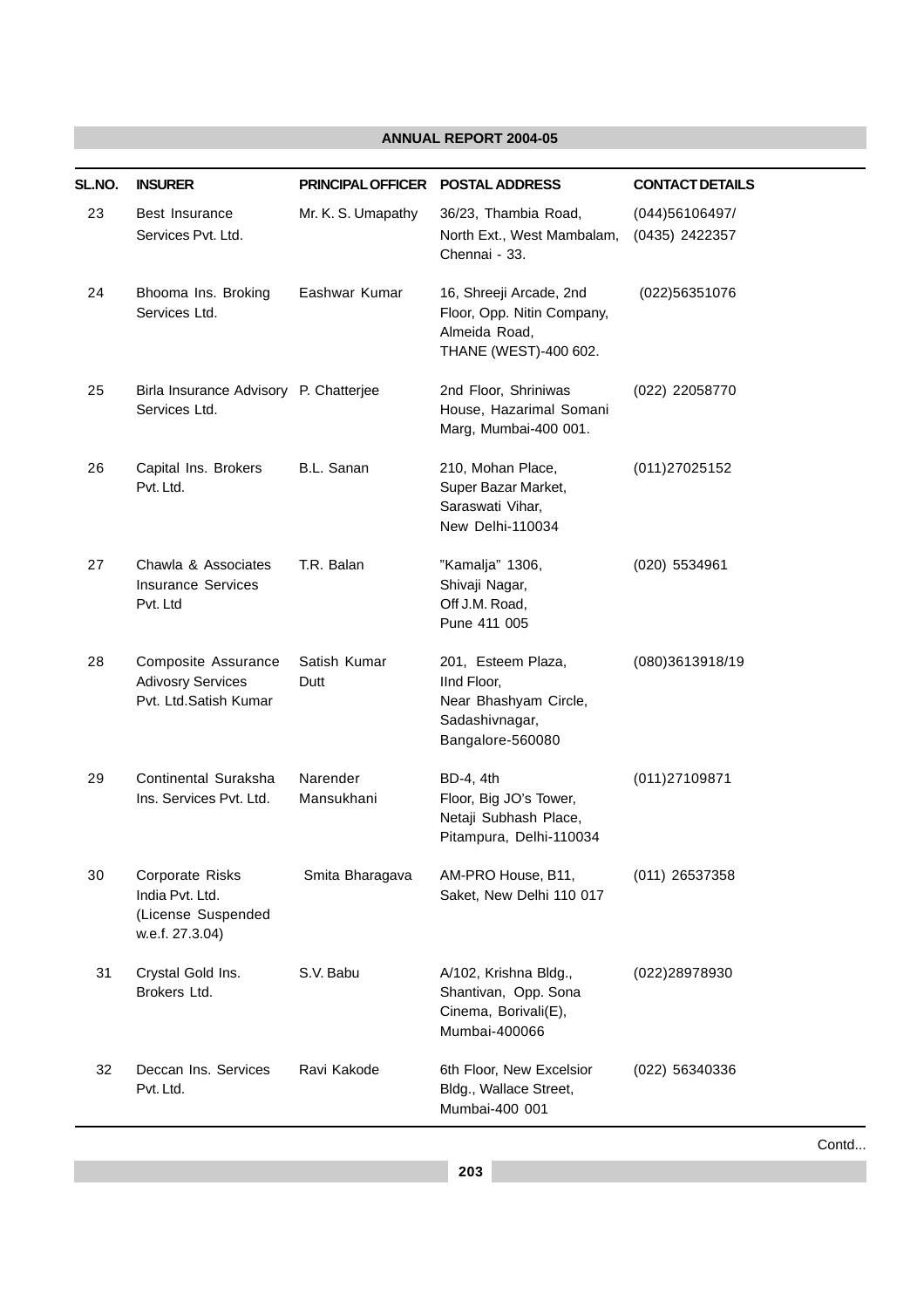| SL.NO.  | <b>INSURER</b>                                                | <b>PRINCIPAL OFFICER</b>    | <b>POSTAL ADDRESS</b>                                                        | <b>CONTACT DETAILS</b> |
|---------|---------------------------------------------------------------|-----------------------------|------------------------------------------------------------------------------|------------------------|
| 33      | Dossa Insurance<br>Services Ltd.                              | M.B. Nagda                  | Nanabhai Mansion,<br>4th Floor, Sir<br>P.M. Road, Fort,<br>Mumbai-400 001    | (022) 22664773         |
| 34      | Embee Ins. Brokers<br>Ltd.                                    | Sudhir Kumar Jain           | SCO-2935-36, 1st Floor,<br>Sector 22-C,<br>Chandigarh                        | $(0172)$ 5086551       |
| 35      | <b>EMEDLIFE Insurance</b><br>Broking Services Ltd.            | Vishal Kanwar               | 15A, 15th Floor, Atma Ram<br>House, 1, Tolstoy Marg,<br>New Delhi - 110 001. | $(011)$ 23320613       |
| 36      | <b>Excellent Insurance</b><br>Broking Services Ltd.           | Dr. K. Muralidhara<br>Reddy | 8-3-961/B, Srinagar Colony,<br>Hyderabad 500 073                             | (040)23752536          |
| 37<br>l | Exclusive Ins.<br>Broking Services Ltd.                       | R.K. Hurkat                 | 113-B Block, 1st Floor,<br>Silver Mall, 8-A, R.N.T. Marg,<br>Indore-452001   | (0731)2528084          |
| 38      | <b>FIRST POLICY</b><br><b>Insurance Advisors</b><br>Pvt. Ltd. | Ashok Jain                  | 7, Soormani,<br>D.P.Road,<br>Aundh, Pune - 411 007.                          | (020)5899800           |
| 39      | Foresight Ins.<br>Management Services<br>Pvt. Ltd.            | Raghavan Krishnan           | No. 4063,<br>19th Main, 5th Cross,<br>HAL Second Stage,<br>Bangalore-560008. | (080)5273388           |
| 40      | Fouress Ins.<br>Services Pvt. Ltd.                            | S.V.L.N. Sarma              | 6-3-1100/5, Somajiguda,<br>Hyderabad-500082                                  | (040)23414944          |
| 41      | Futurance India<br>Ins. Services<br>Pvt. Ltd.                 | S. Sukumar                  | A-16, I Cross,<br>Thillainagar,<br>Thiruchirappalli-620 018.                 | (0431)2767306          |
| 42      | <b>Galaxy Risk Brokers</b><br>Pvt. Ltd.                       | K.G. Ralli                  | Flat No.8, Harkishan<br>Building, Bank Road,<br>Civil Lines, Ludhiana.       | (0161)2440889          |
| 43      | Helios Insurance<br>Services Pvt. Ltd.                        | C.V. Ramana Reddy           | #302, Lotus Plaza,<br>Street No. 11,<br>Himmayat Nagar,<br>Hyderabad 500 029 | (040)27765755          |
| 44      | Heritage Finance &<br>Trust (India)<br>Pvt. Ltd.              | R.M. Solanki                | McLeod House, 3<br>Netaji Subhas Road,<br>Kolkata-700 001.                   | (033)22482411          |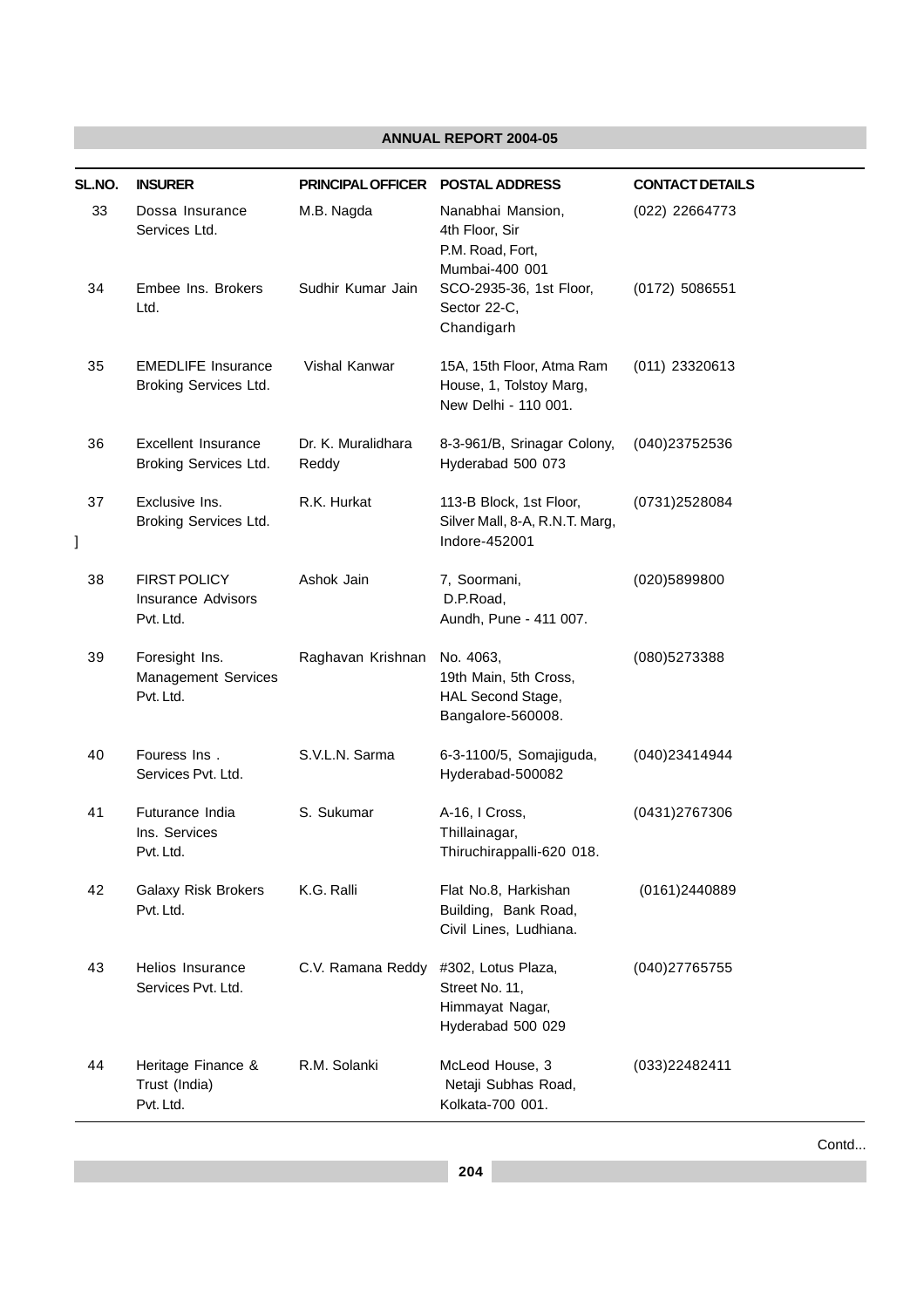| SL.NO. | <b>INSURER</b>                                             | <b>PRINCIPAL OFFICER</b>    | <b>POSTAL ADDRESS</b>                                                                   | <b>CONTACT DETAILS</b>      |
|--------|------------------------------------------------------------|-----------------------------|-----------------------------------------------------------------------------------------|-----------------------------|
| 45     | Hindustan Insurance<br>Brokers Ltd.                        | Sandeep Narain              | 25/1-A, Karachi Khana,<br>Kanpur-208 001(UP)                                            | (0512) 2312190              |
| 46     | <b>HSBC Ins. Brokers</b><br>(India) Pvt. Ltd.              | Arup Mazumdar               | 52/60, Mahatma<br>Gandhi Road, Fort,<br>Mumbai-400 001.                                 | (022)56356789               |
| 47     | Iksita Ins. Brokers<br>Pvt. Ltd.                           | Rajiv Kaushik               | $C-38,$<br>Panchsheel Enclave,<br>New Delhi-110017                                      | (011)51748120/21            |
| 48     | Imperial Insurance<br>Brokers Pvt. Ltd.                    | Ms. Jatinder Mehta          | * S-34, Greater<br>Kailash Part II,<br>New Delhi 110 048                                | (011) 51619692/<br>51619693 |
| 49     | <b>IMRP Ins. Services</b><br>Pvt. Ltd.                     | Y.D. Shetty                 | 68B, Mittal Tower,<br>Nariman Point,<br>Mumbai-400 021                                  | (022)22812298               |
| 50     | India Insure Risk<br>Management<br>Services Pvt. Ltd.      | V. Ramakrishna              | Flat No.-405, IV Floor,<br>Archana Arcade,<br>St. John's Road,<br>Secundrabad 500 025   | (040)7822994                |
| 51     | Indian Ins. Services                                       | S.J. Surenderan             | 24, Raja Rao Street,<br>Tirupur-641 601,<br><b>Tamil Nadu</b>                           | (0421)2200994               |
| 52     | Ins. Management<br>Company (India)<br>Pvt. Ltd.            | Brajesh Kumar<br>Dhandhania | 12 Raja Santosh Road,<br>Alipore,<br>Kolkata-700027                                     | (033)24488341               |
| 53     | Insol Ins. Solutions<br>Pvt. Ltd.                          | M.K. Sarma                  | Flat No. 104, Rams Plaza,<br>2nd Lane, Dwaraka Nagar,<br>Visakhapatnam-530016           | (0891)2746508               |
| 54     | Inspire Ensurance<br><b>Broking Solutions</b><br>Pvt. Ltd. | Debangshu<br>Mukherjee      | Commerce House,<br>6th Floor, Room No.3, 2,<br>Ganesh Chandra Avenue,<br>Kolkata-700013 | (033)22217236               |
| 55     | Instanex Ins. Brokers<br>Pvt. Ltd.                         | Gautam Chand                | 83, Maker Chambers III,<br>Nariman Point,<br>Mumbai-400021                              | (022)22828513.              |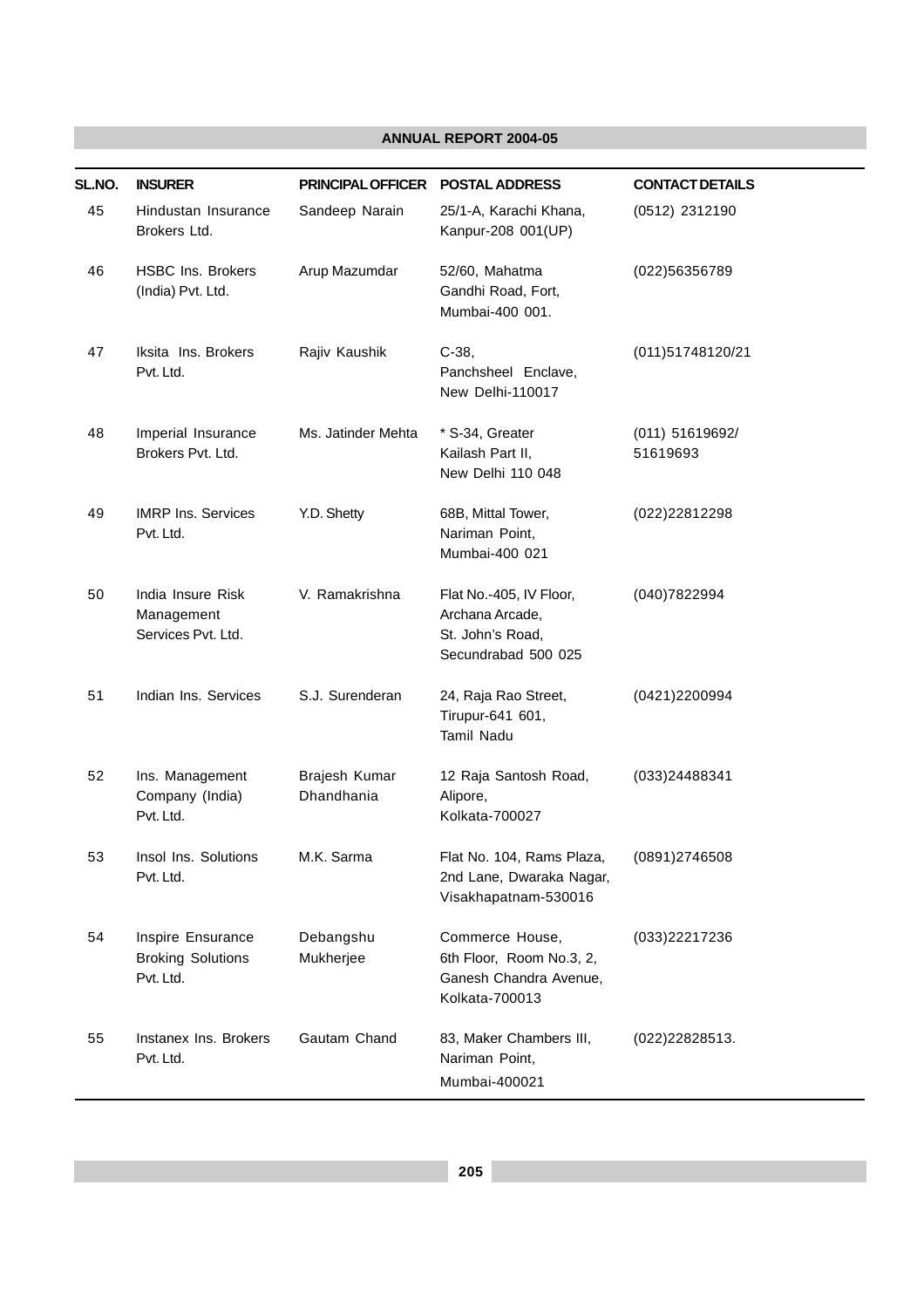| SL.NO. | <b>INSURER</b>                                                                              | <b>PRINCIPAL OFFICER</b> | <b>POSTAL ADDRESS</b>                                                                                                                | <b>CONTACT DETAILS</b>        |
|--------|---------------------------------------------------------------------------------------------|--------------------------|--------------------------------------------------------------------------------------------------------------------------------------|-------------------------------|
| 56     | Insutech Ins. Broking<br>Services Pvt. Ltd.                                                 | P.K. Bhat                | 503, Abhijeet-1, Near<br>Mithakhali Six Roads,<br>Ellisbridge,<br>Ahmedabad-380006                                                   | (079)8018878                  |
| 57     | Int. Reinsurance &<br>Ins. Consultancy<br>Services Pvt. Ltd.                                | Raiomond F.<br>Poncha    | No.8 & 45, Tata Colony,<br>Parel Tank Road, Parel,<br>Mumbai-400012                                                                  | (022)24154215                 |
| 58     | Integrated Risk Ins.<br>Brokers Ltd.                                                        | Vijay Kathuria           | 303-304, (3rd Floor),<br>'New Delhi House', 27,<br>Barakhamba Road,<br>New Delhi-110 001                                             | (011)23322136                 |
| 59     | Interlink Insurance<br>Brokers Pvt. Ltd.                                                    | Harshad P. Parekh        | 601, Sappire<br>Arcade, M.G. Road,<br>Ghaktopar(West),<br>Mumbai-400 077.                                                            | (022) 25093509                |
| 60     | J.B. Boda Ins. Brokers<br>Pvt. Ltd.                                                         | P.K. Kulkarni            | Maker Bhavan No. 1, Sir<br>Vithaldas Thackersey Marg,<br>Mumbai-400 020.                                                             | (022)56314949                 |
| 61     | J.B. Boda Reinsurance<br>Brokers Pvt.Ltd.                                                   | K.L. Naik                | Maker Bhavan No. 1, Sir<br>V.T. Marg, Mumbai 400                                                                                     | 020(022)56314901/<br>56314949 |
| 62     | Jain Ins. Intermediaries Ashok Jain<br>Pvt. Ltd.                                            |                          | P-7, Green Park Extn.,<br>New Delhi-110016                                                                                           | *(011)26167775                |
| 63     | JK Insurance & Risk<br>Managers Ltd.                                                        | R.S. Srivastava          | 4th Floor, JK House,<br>Link House, 3, Bahadur<br>Shah Zafar Marg, New Delhi                                                         | (011)23353692                 |
| 64     | JLI Insurance<br>Brokerage Company.<br>(Name Change -<br>Company No longer in<br>existence) | Dilip Munshi             | Transmission House,<br>Marol Coop Ind Estate,<br>Plot No. 6/ 19,<br>Compartment No. 82,<br>Marol, Andheri (East),<br>Mumbai 400 059. | (022)26934900                 |
| 65     | JRG Ins. Broking<br>Pvt. Ltd.                                                               | <b>Giby Mathew</b>       | 36/1563, MES Building,<br>Kaloor, Kochi, Kerala-403017                                                                               | (0484)2403859                 |
| 66     | Just Insure Brokers<br>Ltd.                                                                 | Ashok Vohra              | H-58, 5th Floor, Himalaya<br>House, 23, K.G. Marg,<br>New Delhi-110001                                                               | (011)51510880<br>Contd        |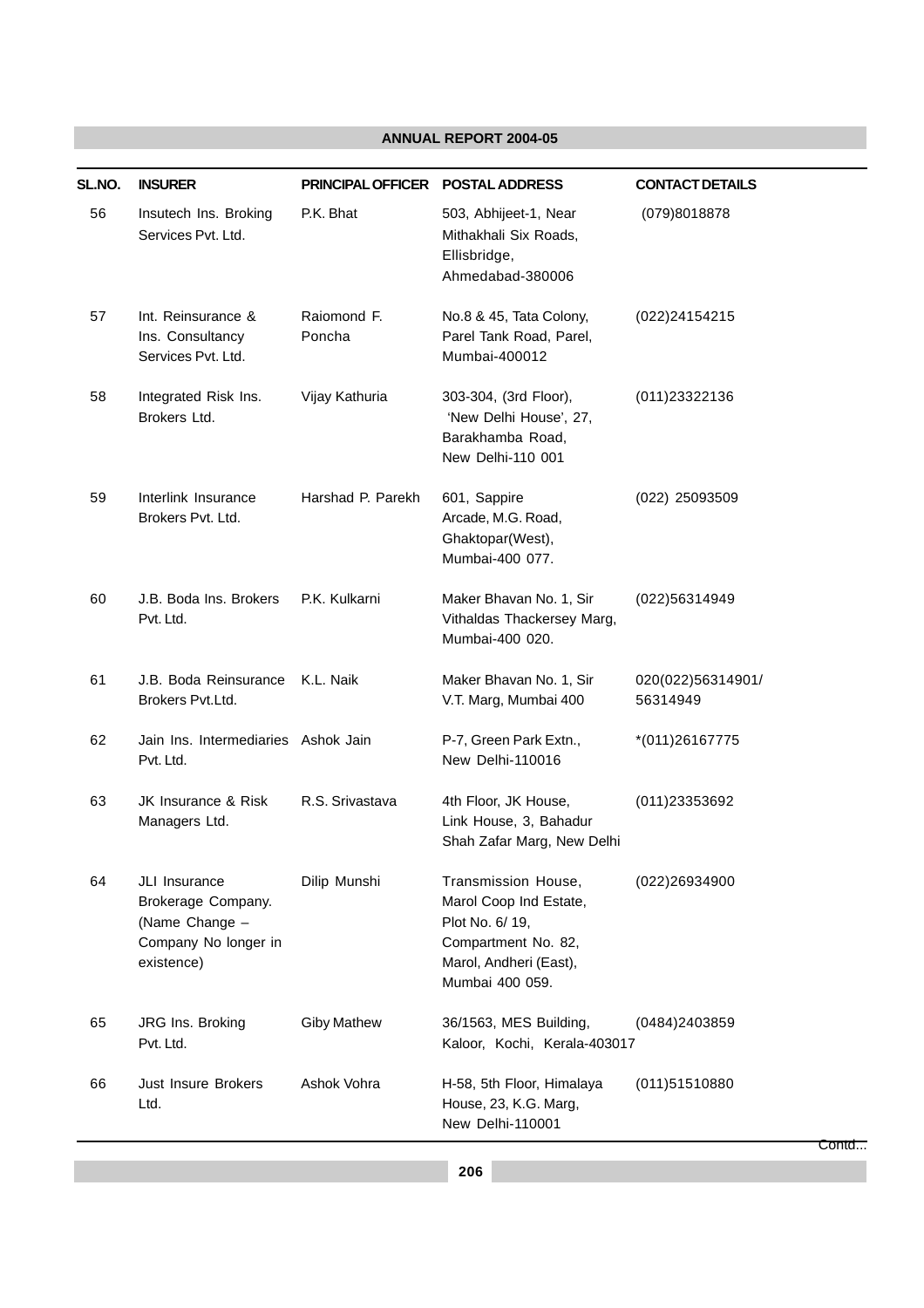| SL.NO. | <b>INSURER</b>                                         | PRINCIPAL OFFICER  | <b>POSTAL ADDRESS</b>                                                                     | <b>CONTACT DETAILS</b>       |
|--------|--------------------------------------------------------|--------------------|-------------------------------------------------------------------------------------------|------------------------------|
| 67     | K.M. Dastur<br><b>Reinsurance Brokers</b><br>Pvt. Ltd. | Purshottam Reddy   | Cambata Building,<br>42 Maharishi Karve Road,<br>Mumbai 400 020.                          | (022)22855855                |
| 68     | Kadel Insurance<br>Services Pvt. Ltd.                  | Sohanlal Kadel     | 402, 4th Floor, Mugul<br>Apartments, Deccan<br>Towers, Basheer Bagh,<br>Hyderabad 500 029 | (040)23237563                |
| 69     | Kalptaru Ins.<br>Brokers Ltd.                          | B.B. Bhanushali    | 701, Avdhesh Hojuse,<br>Opp. Gurudwara,<br>Near Thaltej Chokdi,<br>Ahmedabad-380054       | (0079)6858511                |
| 70     | Kare India Ins.<br>Brokers Pvt. Ltd.                   | I.R. Vohra         | 1404 A, Chiranjiv<br>Tower, 43, Nehru Place,<br>New Delhi-110019                          | (011)51608147                |
| 71     | Kesoram Ins. Manage-<br>ment Ltd.                      | Vikash Agarwal     | 8th Floor, Birla Building,<br>9/1, R.N. Mukherjee Road,<br>Kolkata-700 001                | (033)22435453                |
| 72     | Key Ins. Brokers<br>Pvt. Ltd.                          | Kishan Agarwal     | KE-115A, Kavi Nagar,<br>Opp. Sant Kabir Nagar Park<br>Ghaziabad-201001, UP.               | (0120)2701785/<br>9811450905 |
| 73     | KS Ins. Broking<br>Pvt. Ltd.                           | K. Anand           | New No. 15, Venkatraman Street,<br>R.A. Puram, Chennai-28.                                | (044)24937911                |
| 74     | L & G Ins. Brokers Ltd.                                | S. Balwinder Singh | 30-Prakash Nagar,<br>Model Town,<br>Jalandhar, Punjab                                     | (0181)2274336                |
| 75     | Le Dieu Ins.<br><b>Brokerage Services</b>              | D.P. Rupal         | 5/4, Amer Complex,<br>M.P. Nagar, Zone II,<br>1st Floor, Bhopal-4620 11                   | (0755)2571964                |
| 76     | Life & General<br>Associates Pvt. Ltd.                 | Indrajit Pandit    | 392-A, Mahale Plot,<br>Gokhalaenagar,<br>Pune-411016                                      | (020)4016792/96              |
| 77     | Link-K Ins. Broker<br>Co. Pvt. Ltd.                    | P.S. Manian        | #36, Vinayakakoil Street,<br>Sivananda Colony,<br>Coimbatore-641012<br>(Tamil Nadu)       | (0422)2496878                |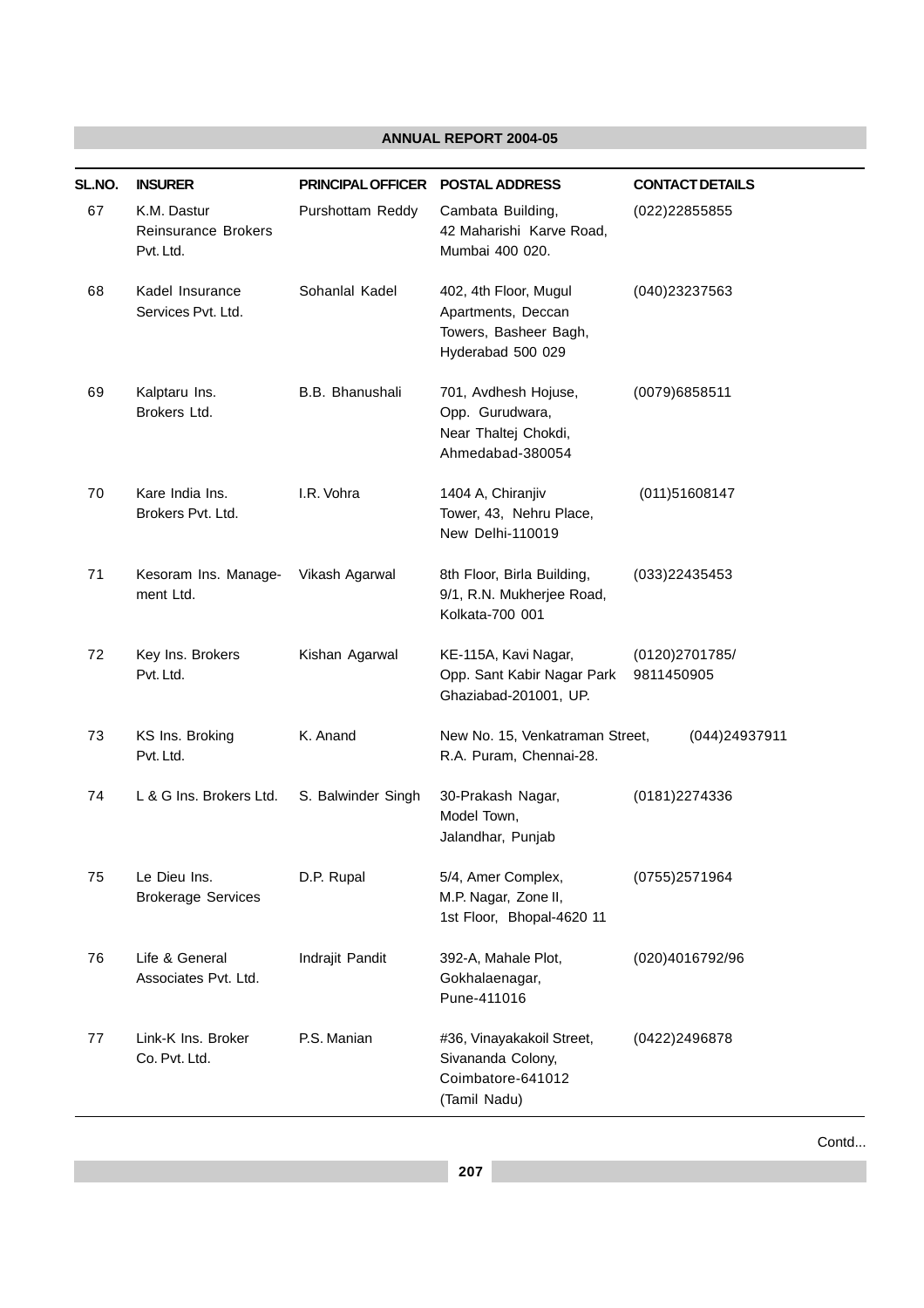| SL.NO. | <b>INSURER</b>                                    | PRINCIPAL OFFICER POSTAL ADDRESS |                                                                                                                             | <b>CONTACT DETAILS</b> |
|--------|---------------------------------------------------|----------------------------------|-----------------------------------------------------------------------------------------------------------------------------|------------------------|
| 78     | <b>LMB Ins. Brokers</b><br>Pvt. Ltd.              | Dr.(Mrs.) Jayasree<br>Vallabhan  | Insurance Park,<br>T.C. 12/133, Pushpa Vihar,<br>Opp. Quilon Radio Service,<br>Plamoodu, Pattom P.O.<br>Trivandrum-695 004. | (0471) 2303620         |
| 79     | M.B. Boda Ins.<br>Brokers Pvt. Ltd.               | Harsha P. Desai                  | 134-136, Mittal Court,<br>13th Floor, C-Wing,<br>Nariman Point,<br>Mumbai-400021                                            | (022)22043894          |
| 80     | M.B. Boda Re-<br>insurance Brokers<br>Pvt.Ltd.    | Ketan M.Boda                     | 134-136/ C, Mittal<br>Court, 13th Floor, C-Wing,<br>Nariman Point,<br>Mumbai 400 021                                        | (022) 22043894         |
| 81     | Madhay Ins.<br>Brokers Pvt. Ltd.                  | D.K. Goyal                       | Gandhi Chowk, Ahmedgarh, Distt.<br>Sangrur, Punjab-148021                                                                   | (01675)242656          |
| 82     | Mangal Keshav Ins.<br>Brokers Ltd.                | R.N. Jha                         | 601, Heritage Plaza,<br>J.P. Road, Opp. Indian<br>Oil Colony, Andheri (West),<br>Mumbai-400 053.                            | (022)26329903          |
| 83     | Mankad & Associates<br>Ins. Services<br>Pvt. Ltd. | K.S. Mankad                      | 809, Raheja Centre,<br>8th Floor, Free Press<br>Journal Marg,<br>Nariman Point,<br>Mumbai-400 021.                          | (022)22885803          |
| 84     | Marsh Brook Ins.<br>Brokers Pvt. Ltd.             | Harsh Singhal                    | F-8/15, Vasant Vihar,<br>NEW DELHI-110 057.                                                                                 | (011) 2615 6482        |
| 85     | Marsh India Pvt. Ltd.                             | Sanjay Kedia                     | Essar House, 8th Floor,<br>11 Keshav Rao, Khadye Marg,<br>Mahalaxmi, Mumbai 400 034                                         | (022) 24954675         |
| 86     | Mass Ins. Brokers<br>Pvt. Ltd.                    | B.M. Agrawal                     | B-35, Auto Market, Sector 16,<br>NOIDA(U.P)                                                                                 | (0120)2511900          |
| 87     | Mathrawala & Sons<br>(Brokers) Pvt. Ltd.          | <b>B.P. Mathrawala</b>           | Suite No. 3 & 4, 3rd<br>Floor, Bombay Mutual Building,<br>P.M. Road, Mumbai 400 001                                         | (022) 22614513         |
| 88     | Megatop Ins.<br>Services Ltd.                     | L.V.L. N. Murthy                 | 31, Sarojini Devi Road,<br>Secunderabad-500003                                                                              | (040)27801024          |

Contd...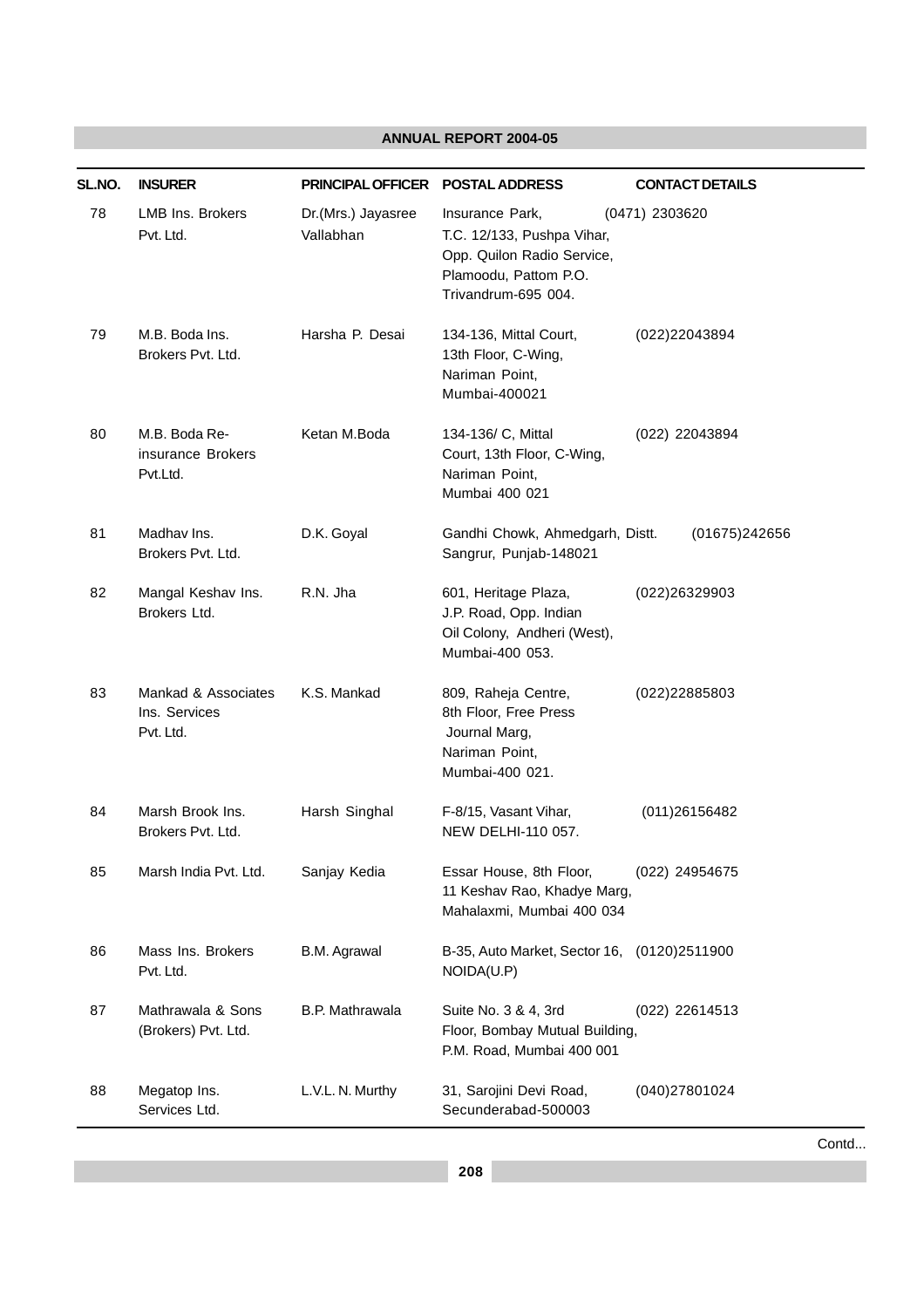| SL.NO. | <b>INSURER</b>                                                | PRINCIPAL OFFICER POSTAL ADDRESS |                                                                                                                                     | <b>CONTACT DETAILS</b>     |
|--------|---------------------------------------------------------------|----------------------------------|-------------------------------------------------------------------------------------------------------------------------------------|----------------------------|
| 89     | MF INS. & REINS.<br>Services                                  |                                  | Suresh Balakrishnan 4B-Jeevan Asha, 60-A.G.<br>Deshmukh Marg,<br>(Peddar Road),<br>Mumbai-400026                                    | (022)23891388              |
| 90     | <b>MFL</b> Insurance<br>Services Pvt. Ltd.                    | M. Srinivas Reddi                | 402, M.G.R. Estates,<br>Panjagutta,<br>Hyderabad -500 082                                                                           | (040) 55668679             |
| 91     | Microsec Risk<br>Management Ltd.                              | Nirmal Bazaz                     | Azimganj House,<br>2nd Floor, 7<br>Camac Street,<br>Kolkata-700 017                                                                 | (033)22829330              |
| 92     | Midtown Ins.<br>Services Pvt. Ltd.                            | R.J. Pereira                     | Gammon House,<br>Veer Savarkar Marg,<br>Prabhadevi,<br>Mumbai-400025                                                                | (022)56614063              |
| 93     | Mohur Ins. Advisory<br>Services Pvt. Ltd.                     | <b>Bakul Mehta</b>               | Joshi Chambers, Ground<br>Floor, B-66, Ahmedabad<br>Street, Carnac Bunder,<br>Mumbai-400 009                                        | (022)23443355              |
| 94     | Nandi Ins. Broking<br>& Risk Management<br>Services Pvt. Ltd. | V. Shaker                        | 215/216, Kamer Bldg., 38,<br>Cawasji Patel Street, Fort,<br>MUMBAI-400 023                                                          | (022)22886915              |
| 95     | New Era Ins. Services<br>Ltd.                                 |                                  | C. Chandra Sekaran 102, Siva Sai Sannidhi,<br>Opp. Shiridi Saibaba Temple,<br>Hindi Nagar, Punjagutta,<br>Hyderabad-500034          | (040)55787878              |
| 96     | Nipun Ins. Brokers<br>Pvt. Ltd.                               | N.P. Phadke                      | 7, Kotwal Complex,<br>Bhandarkar Road,<br>Near PYC, Pune-411004                                                                     | (020)5650780/81            |
| 97     | Novelty Assurance<br>Services Ltd.                            | A.S. Chadha                      | Bhagat Singh Chowk,<br>Patiala Road, Patran,<br>Patiala-147105                                                                      | (01764)245913              |
| 98     | <b>PAN Insurance</b><br>Brokerage Co.<br>Pvt. Ltd.            | Dilip Munshi                     | Transmission House,<br>Marol Coop Ind Estate,<br>Plot No. 6/ 19,<br>Compartment No. 82,<br>Marol, Andheri (East),<br>Mumbai 400 059 | (022)26934900/<br>26935900 |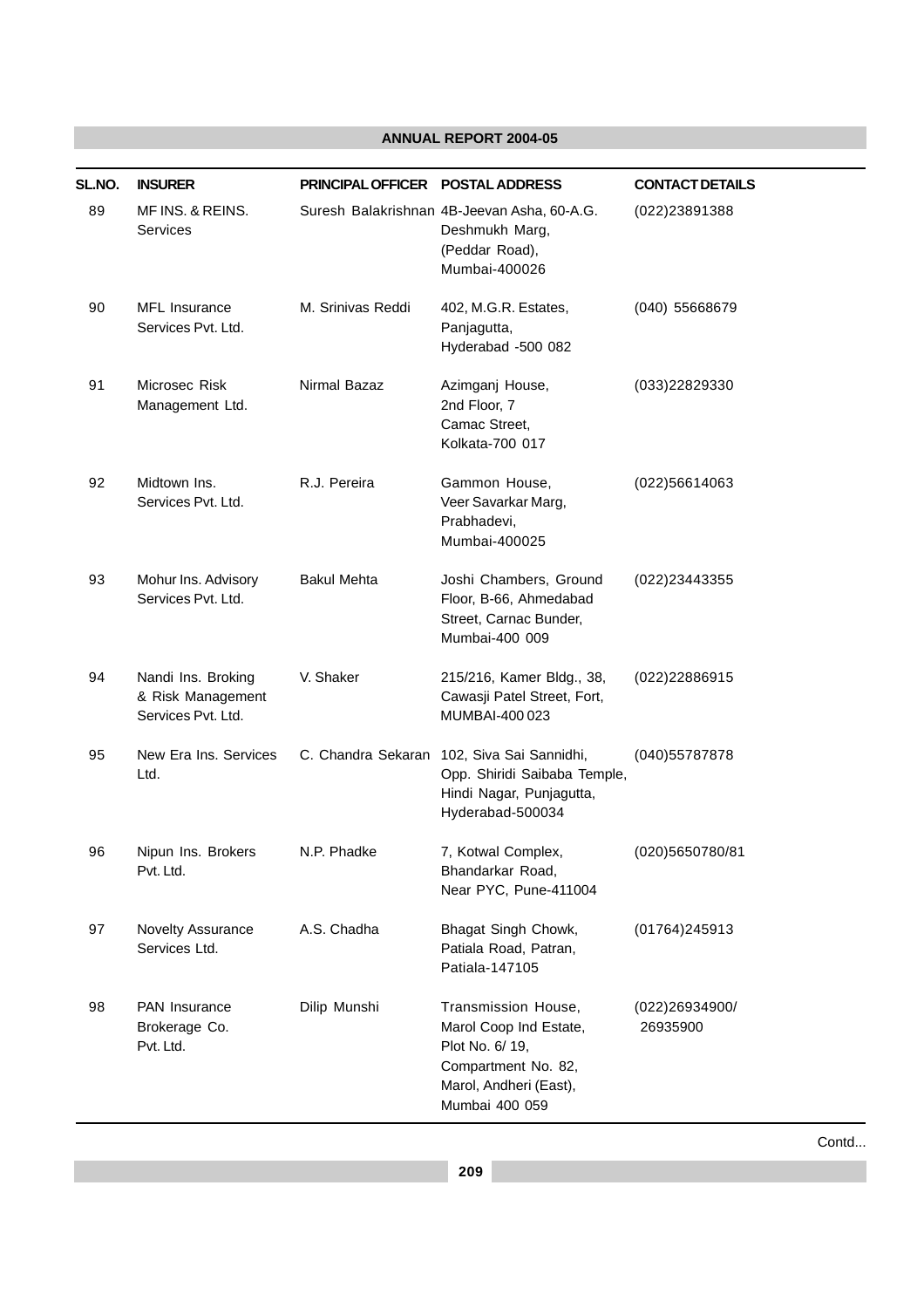| SL.NO. | <b>INSURER</b>                                           | PRINCIPAL OFFICER POSTAL ADDRESS |                                                                                                        | <b>CONTACT DETAILS</b> |
|--------|----------------------------------------------------------|----------------------------------|--------------------------------------------------------------------------------------------------------|------------------------|
| 99     | Paramount Ins.<br>Brokers Pvt. Ltd.                      | Harish Sharma                    | F-7A, Hauz Khas Enclave,<br>New Delhi-110 016.                                                         | (011)51659702          |
| 100    | Pearl Ins. Broker<br>Pvt. Ltd.                           | G.R. Dhir                        | 207, Ganpati Plaza,<br>M.I. Road, Jaipur-302001                                                        | (0141)2362819          |
| 101    | Pegasus Ins.<br>Brokers Pvt. Ltd.                        | <b>Bhaskar</b> De                | 218, JK Chambers,<br>Sector 17, Vashi,<br>Navi Mumbai-400705                                           | (022)55912385          |
| 102    | Peraj Ins. Brokers<br>Pvt. Ltd.                          | Pawan Puri                       | Bombay Life Bldg., 45,<br>Veer Nariman Point,<br>Mumbai-400001                                         | (022)22043154          |
| 103    | Pioneer Insurance<br>Services Pvt Ltd.                   | <b>Ashok Dalvie</b>              | 1219 Maker Chambers V,<br>Nariman Point<br>Mumbai 400 021                                              | (022)<br>22021171      |
| 104    | Premium Ins. Brokers                                     | Manoj Bhatia                     | 602, 6th Floor, Naurang<br>House, K.G. Marg,<br>Connaught Place,<br>New Delhi-110001.                  | 011-23322740           |
| 105    | <b>PRMAN Reinsurance</b><br>Brokers Pvt. Ltd.            | J.H. Parekh                      | 113, Bhaveshwar Complex,<br>Near Vidyavihar Railway<br>Station, Vidyavihar(W),<br>Mumbai-400 086       | (022)25140564          |
| 106    | Probus Brokerage Ltd.                                    | Shiv Charan<br>Chakravarty       | 124, Anupam Garden,<br>Manekshaw Road,<br>New Delhi-110 068.                                           | (011)26521101          |
| 107    | Protect Insurance<br>Services (India)<br>Pvt. Ltd.       | V. Mahadevan                     | 1007 Raheja Centre,<br>Nariman Point,<br>Mumbai-400 021.                                               | (022)22041140          |
| 108    | R.R. Brokerage<br><b>Assurance Services</b><br>Pvt. Ltd. | Meenu Singhal                    | 412-422,<br>Indraprakash Building,<br>21, Barakhamba Road,<br>New Delhi 110 001                        | (011) 23352496         |
| 109    | Raj Assurances                                           | K.C. Surati                      | 4-5, Swagat Complex,<br>Opp. Sneh Milan Garden,<br>Near Kadampalli Society,<br>Nanpura, Surat-395 001. | (0261) 2464518/ 19     |

Contd...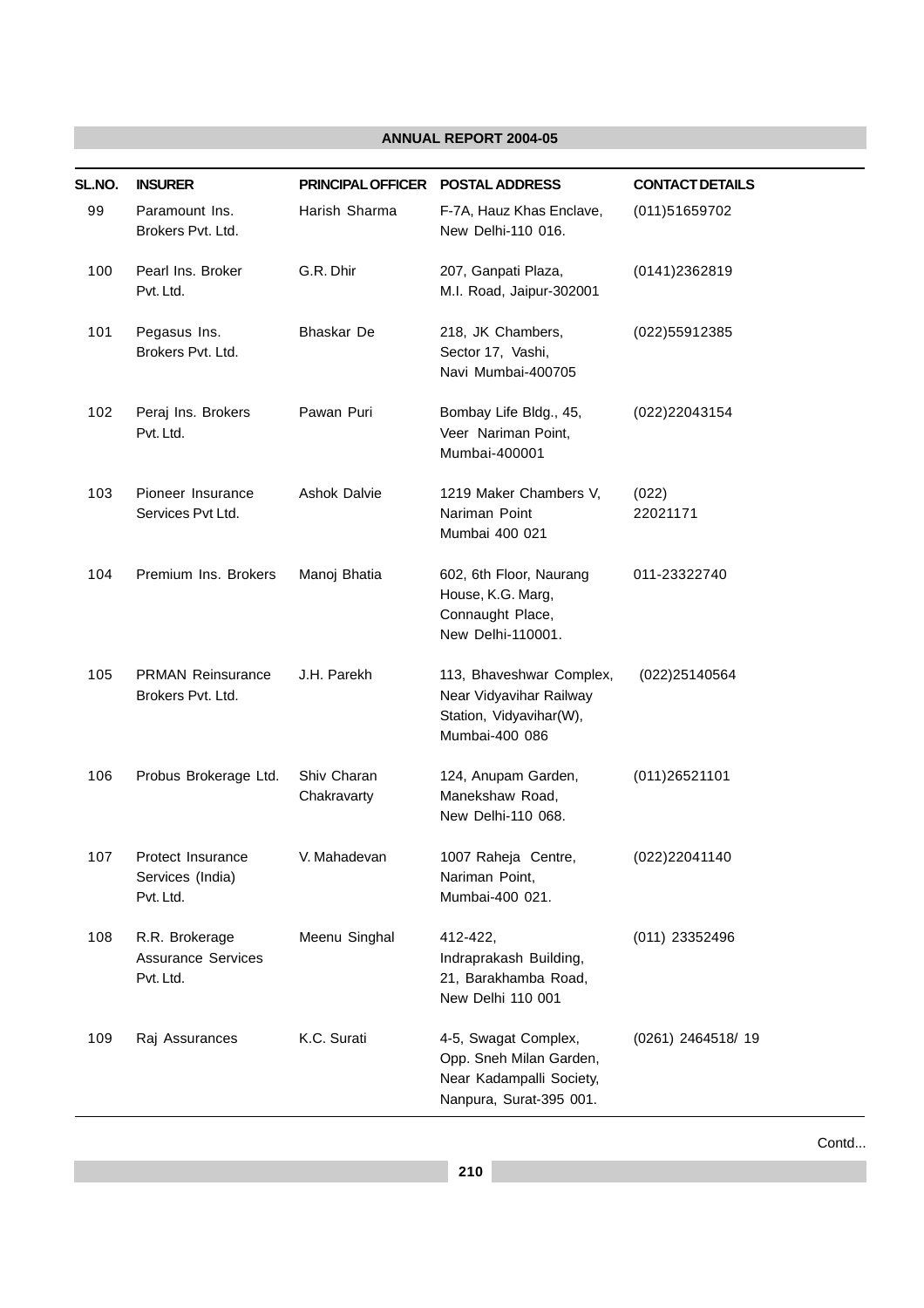| SL.NO. | <b>INSURER</b>                                             | <b>PRINCIPAL OFFICER</b>       | <b>POSTAL ADDRESS</b>                                                                       | <b>CONTACT DETAILS</b>                |
|--------|------------------------------------------------------------|--------------------------------|---------------------------------------------------------------------------------------------|---------------------------------------|
| 110    | Rajkot Insurance<br>Services Pvt. Ltd.                     | Pankaj Gupta                   | 201. Arihant Plaza,<br>Subhash Road,<br>New "Moti" Tanki Chowki,<br>Rajkot 360 001          | (0281)2480825                         |
| 111    | <b>RBA Ins. Brokers</b><br>Pvt. Ltd.                       | S.S. Agarwal                   | 32-F, Opp. L.I.C. Building,<br>Sanjay Place, AGRA-282 002.                                  | (0562)3093555                         |
| 112    | Reliable Ins. Brokers<br>Pvt. Ltd.                         | S. Govil                       | 307, Jaipur Tower,<br>M.I. Road, Jaipur                                                     | (0141)2363936                         |
| 113    | <b>RIA Ins. Brokers</b><br>Pvt. Ltd.                       | V.P. Gupta                     | 449, Kailash Tower-2,<br>East of Kailash,<br>New Delhi-110065                               | (011) 2642 2026                       |
| 114    | Royal Ins. Broking<br>(India) Pvt. Ltd.                    | S.S. Pahwa                     | 710, Vishwa Sadan, 9<br>District Centre, Janak Puri,<br>New Del;hi-110058                   | (011)51588935                         |
| 115    | RPMG Risk Manage-<br>ment Services Pvt. Ltd.               | S.L. Kataria                   | 305, Surya Kiran, 19<br>K.G. Marg,<br>New Delhi-110 001.                                    | (011) 223311765/<br>23311766/23311767 |
| 116    | <b>S &amp; R Ins.</b><br>Brokers Pvt. Ltd                  | K. Rajasekhara Rao             | 601, 6th Floor, Cyber Heights, (040)55593678<br>Road No. 2, Banjara Hills,<br>Hyderabad-33. |                                       |
| 117    | S & S General<br>Insurance Professionals<br>of (India) Ltd | U. Singaravelu                 | (Old No. 19), New No. 52,<br>North Crescent Road,<br>T. Nagar, Chennai 600 017              | (044)<br>28156813                     |
| 118    | S.B. Ins. Solutions<br>Pvt. Ltd.                           | G.S. Bhatia                    | A-258, Defence Colony,<br>New Delhi-110024                                                  | (011)24334408                         |
| 119    | Safeway Ins. Brokers<br>Pvt. Ltd.                          | Harkirat Singh                 | 2&4, Jeevan Deep Annexe,<br>10, Parliament Street,<br>New Delhi-110001                      | (011) 35418585                        |
| 120    | Sage Ins. Brokers<br>Pvt. Ltd.                             | Rajit Seth                     | G-2, Hauz Khas,<br>New Delhi-110016                                                         | (011)26518131                         |
| 121    | Salasar Services<br><b>Insuranve Brokers</b><br>Pvt. Ltd.  | <b>Arvind Kumar</b><br>Khaitan | 23A, Netaji Subhas Road,<br>6th Floor,<br>Kolkata-700 001                                   | $(033)$ 22205856                      |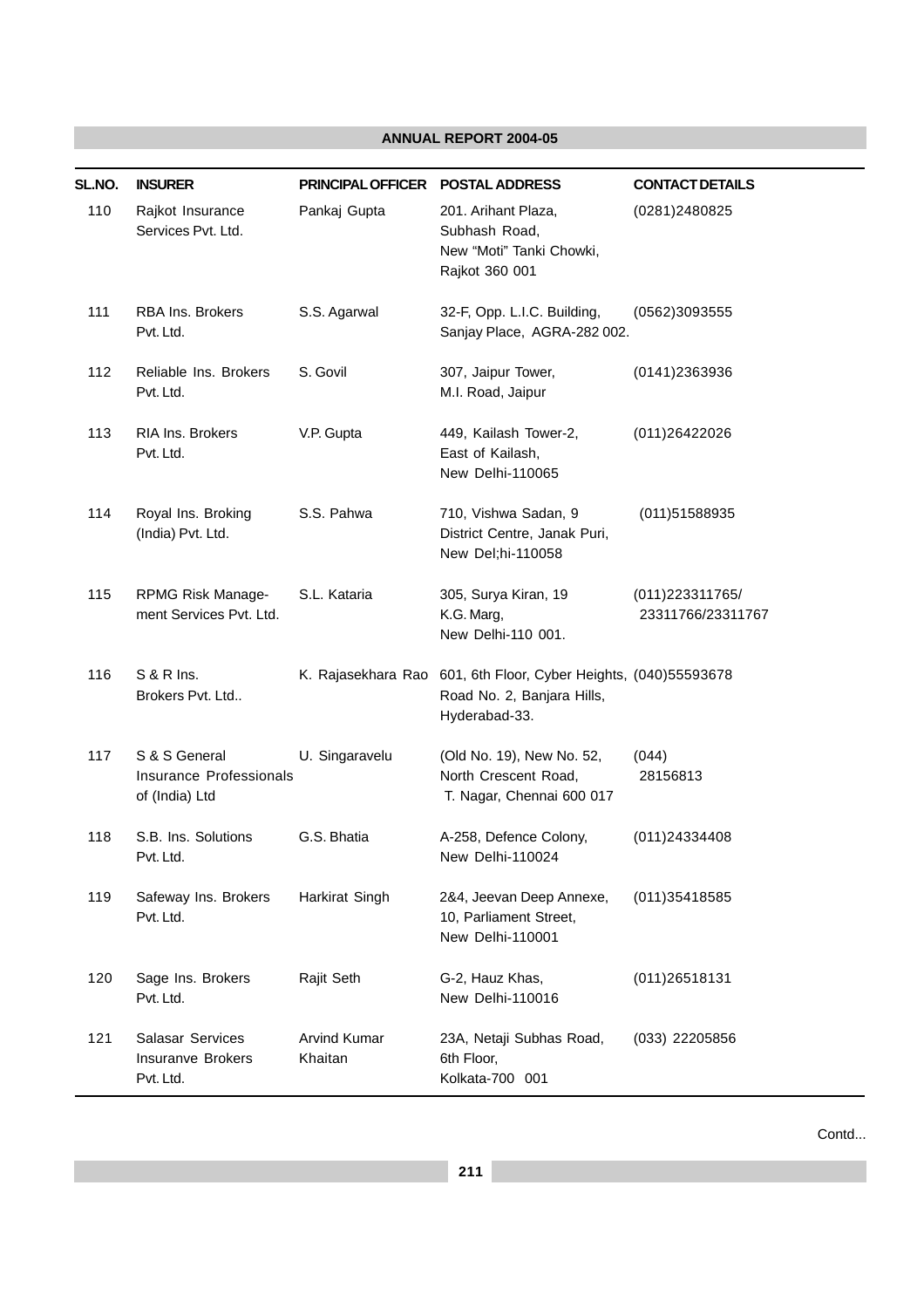| SL.NO. | <b>INSURER</b>                              | PRINCIPAL OFFICER POSTAL ADDRESS |                                                                                                                    | <b>CONTACT DETAILS</b> |
|--------|---------------------------------------------|----------------------------------|--------------------------------------------------------------------------------------------------------------------|------------------------|
| 122    | Samriddhi Ins.<br>Services Pvt. Ltd.        | A.L. Chopra                      | S.B. Towers,<br>37 Shakespeare Sarani,<br>Kolkata-700 017.                                                         | (033)22477512          |
| 123    | Sanguine Insurance<br>Brokers Pvt. Ltd.     | Narendra Bansal                  | B-21, Plot No. 50,<br>Sector 9, Rohini,<br>New Delhi-110 085                                                       | (011) 27863320         |
| 124    | Satabdi Ins. Broker<br>Ltd.                 | Sanjeev Jain                     | 249A, Bipin Bihari<br>Ganguly Street,<br>1st Floor,<br>Kolkata-700012                                              | (033)322347708         |
| 125    | Satyan Ins. Services<br>Pvt. Ltd.           | Jatin V. Saghavi                 | 404, Vishwanank<br>Apartment, Chakala,<br>Andheri(East),<br>Mumbai-400099                                          | (022)28369054          |
| 126    | Saviour Ins. Broking<br>Pvt. Ltd.           | Paresh D. Shah                   | 44A, Nariman Bhavan,<br>Nariman Point,<br>Mumbai-400021.                                                           | (022)56321353          |
| 127    | Shreyash Ins. Brokers<br>Pvt. Ltd.          | Manish Mittal                    | SCO-28, 3rd Floor,<br>Feroze Gandhi Market,<br>Ludhiana, Punjab                                                    | (0161)5051597          |
| 128    | Sigma Ins. Advisors<br>Pvt. Ltd.            | Sudesh S. Shetty                 | Ambica Silk Mills Bldgs.,<br>11/12, Senapati Bapat Marg,<br>Mahalaxmi,<br>Mumbai-400013                            | (022)56606775          |
| 129    | Sigma Ins. Broking<br>Pvt. Ltd.             | Jeprish Gandhi                   | 303, Somnath Commercial<br>Complex, 33/37, Karan Para,<br>Opp. Hotel Samrat,<br>Rajkot-360 001                     | (0281)2238937          |
| 130    | SPT Ins. Park Broking<br>Services Pvt. Ltd. | S.P. Thiyagarajan                | Flat No. 18, III Floor,<br>R.M.S. Apartments,<br>New No. 12,<br>Gopalakrishna Street,<br>T. Nagar, Chennai-600017. | (044) 28154022         |
| 131    | SREI Ins. Services Ltd.                     | Dinesh Vashisht                  | "Viswakarma", 86C Topsia<br>Road(South),<br>Kolkata-700 046.                                                       | (033)22850124          |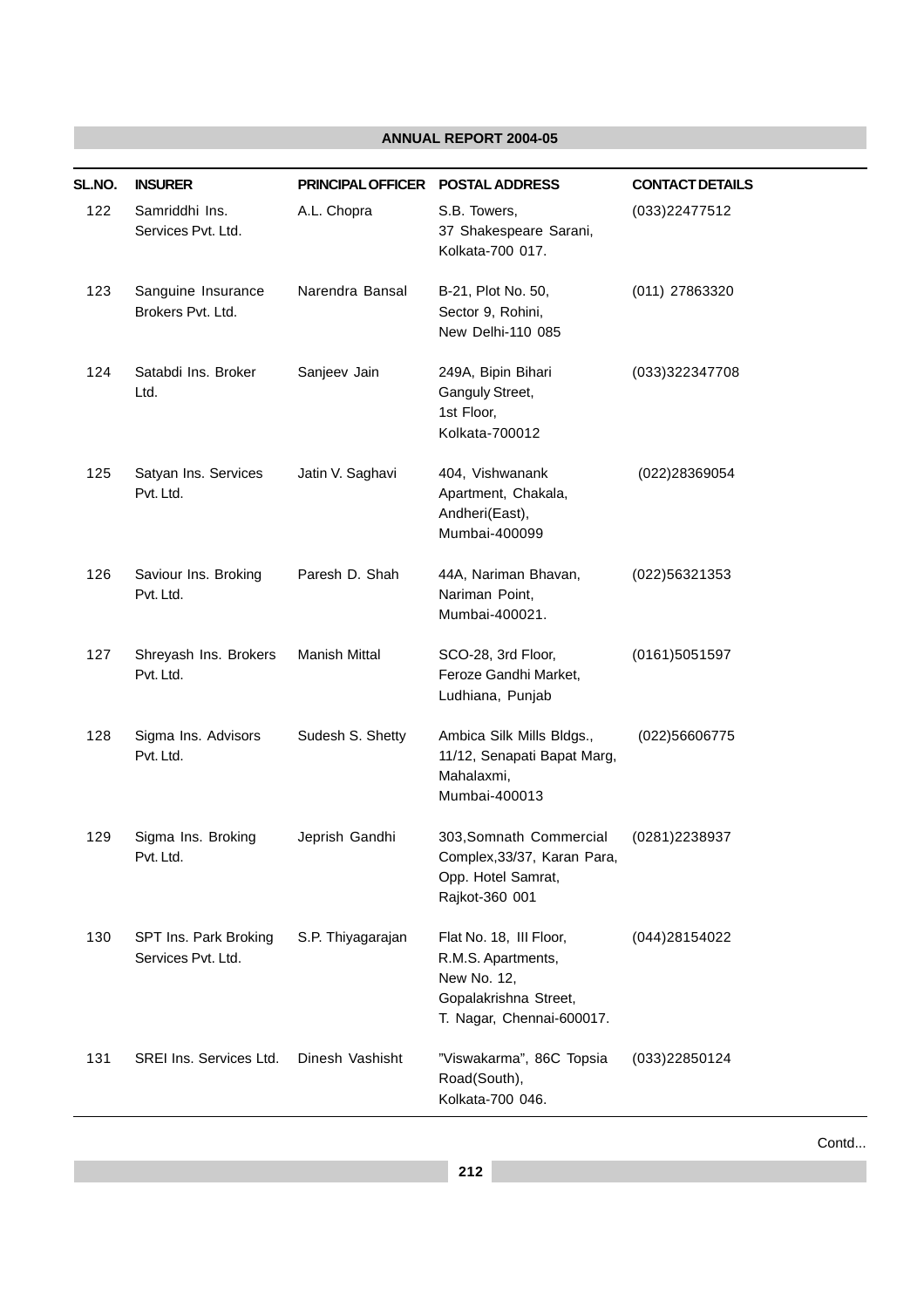| SL.NO. | <b>INSURER</b>                                                    | PRINCIPAL OFFICER POSTAL ADDRESS |                                                                                                                             | <b>CONTACT DETAILS</b> |
|--------|-------------------------------------------------------------------|----------------------------------|-----------------------------------------------------------------------------------------------------------------------------|------------------------|
| 132    | Sridhar Ins. Broker<br>Pvt. Ltd.                                  | S.M. Garg                        | SCO No. 913, 1st Floor,<br>NAC Manimajra,<br>Chandigarh-160 101                                                             | (0172)372793           |
| 133    | Sriyah Ins. Services<br>Pvt. Ltd.                                 | N.S. Vasanth Kumar               | No.1999, 2nd Floor,<br>23rd Cross,<br>BSK 2nd Floor,<br>Bangalore-560070.                                                   | (080)6611058           |
| 134    | <b>Standard Assurance</b><br>Broking Pvt. Ltd.                    | Abhishek Singh                   | S-2, 2nd Floor,<br>Aditya Avenue, 72<br>Zone II, M.P. Nagar,<br>Bhopal-462011                                               | (0755)5271269          |
| 135    | <b>Standard Composite</b><br><b>Insurance Brokers</b><br>Pvt. Ltd | K.P. John                        | 1103, Raheja<br>Centre, 11th Floor,<br>Free Press Marg,<br>Nariman Point,<br>Mumbai-400 021.                                | (022)22813609          |
| 136    | Sterling General Ins.<br><b>Brokers</b>                           | Sanjeev Khattar                  | LG-18, Siddhartha Chambers,<br>55A, Kalu Sarai, Hauz Khas,<br>New Delhi-110016                                              | (011)26517240          |
| 137    | Strategic Ins. Services<br>Pvt. Ltd.                              | A. Murali Mukund                 | 107 & 108, 1st Floor,<br>V.V.Vintage Boulevard,<br>Above Food World,<br>Raj Bhavan Road,<br>Somajiguda,<br>Hyderabad-500082 | (040) 55669419         |
| 138    | Sujay Ins. Services<br>Pvt. Ltd.                                  | B.S. Sujay                       | "Sujay House", No.4,<br>Uttaradhimutt Road,<br>Shankarapuram,<br>Bangalore-560004                                           | (080)6602597           |
| 139    | Suprasesh General<br><b>Insurance Services</b><br>& Brokers Ltd,  | P.V. Rathinabhan                 | 6M, 6th Floor, Century<br>Plaza, 560-562, Mount Road,<br>Teynapet, Chennai-600 018.                                         | (044)24348129          |
| 140    | Suraksha Ins. Advisors<br>Pvt. Ltd.                               | Anil Kumar Sharma                | 113, Park Street, 7th<br>Floor, Kolkata-700016                                                                              | (033)22298228          |
| 141    | Surekh Ins. Services<br>Pvt. Ltd.                                 | Anand B. Anturkar                | 1187/22, Venkatesh,<br>Meher, 4th Floor, Ghole Road,<br>Pune-411005                                                         | (020)5537410           |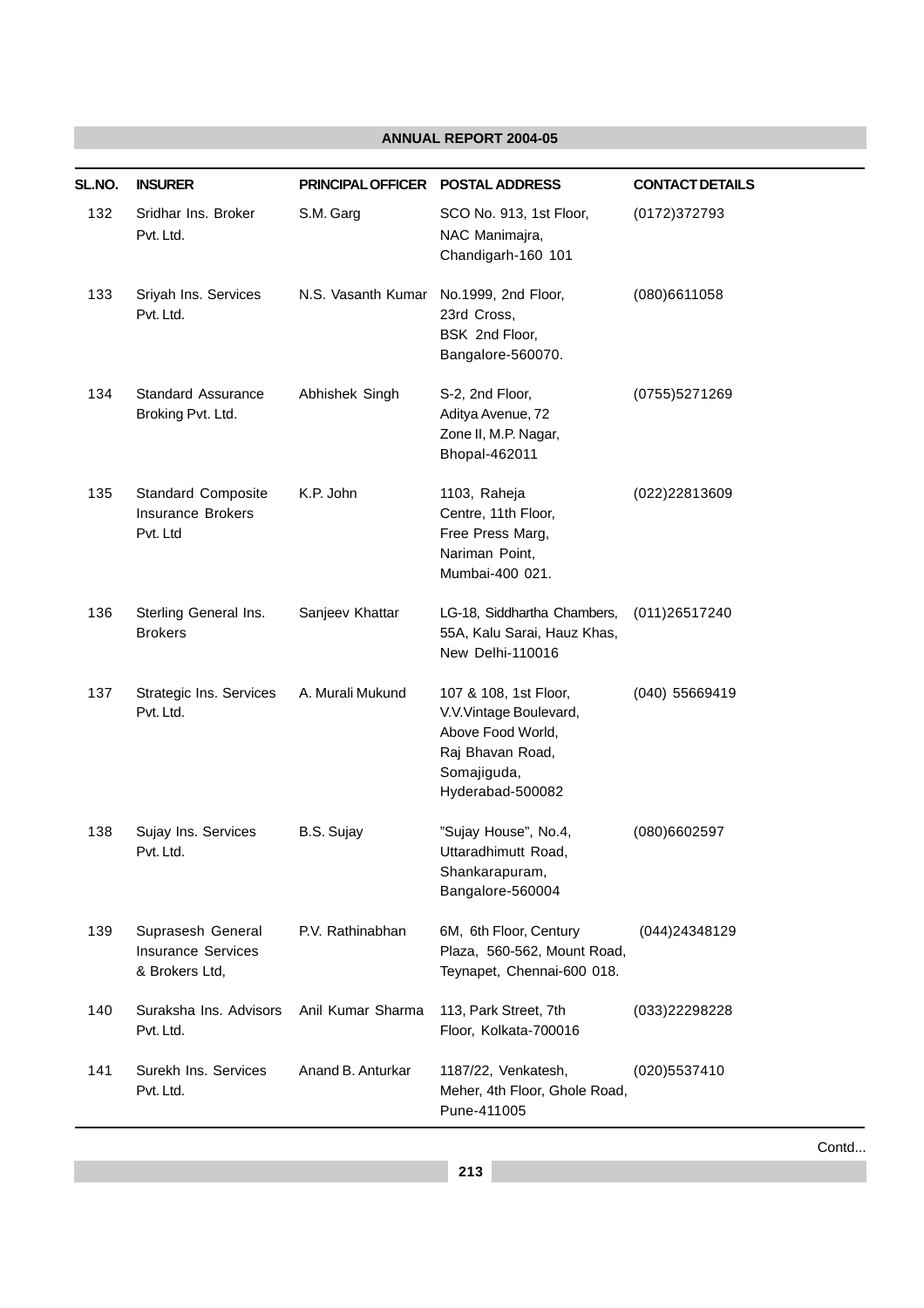| SL.NO. | <b>INSURER</b>                                                      | PRINCIPAL OFFICER POSTAL ADDRESS |                                                                                             | <b>CONTACT DETAILS</b> |
|--------|---------------------------------------------------------------------|----------------------------------|---------------------------------------------------------------------------------------------|------------------------|
| 142    | Synergy Ins. Broking<br>Services Pvt. Ltd.                          | Pranav Shah                      | $*138$ , A to Z<br>Industrial Estate,<br>G. Kadam Marg,<br>Lower Parel(W),<br>Mumbai-400013 | (022)24961079          |
| 143    | <b>Telos Risk</b><br>Management & Ins.<br>Broking Services (P) Ltd. | Pramod Bhandary                  | 61, Udyog Bhavan,<br>Sonawala Lane,<br>Goregaon(E),<br>Mumbai-400 063.                      | (022)56987701          |
| 144    | <b>Total Ins. Solutions</b><br>Pvt. Ltd.                            | K.G. Srilakshmi                  | 100, IInd Floor, Opp. Lal<br>Bagh West Gate,<br>Bangalore-560 004                           | (080) 6527434          |
| 145    | Tower Insurance &<br>Reinsurance Services<br>(India) Pvt. Ltd.      |                                  | Shyam B. Gunavanthe 519, Maker Chambers<br>V, Nariman Point,<br>Mumbai 400 021              | (022)22844364          |
| 146    | Trust Ins. Brokers<br>Ltd.                                          | Ashok Syal                       | Syal Chambers,<br>Adarsh Nagar,<br>Jalandhar-144001                                         | (0181)2281951          |
| 147    | TTK Insurance Services T. Naryana Rao<br>Private Ltd.               |                                  | $1-1$ -782/ B/ 5,<br>Gandhi Nagar,<br>Hyderabad 500 080.                                    | (040)27645070          |
| 148    | Unicorn Insurance<br>Brokers Pvt. Ltd.                              | Ashok K. Sharma                  | A-211, Shivalik Enclave,<br>Malviya Nagar,<br>New Delhi 110 017                             | (011) 6681890          |
| 149    | Unison Ins. Broking<br>Services Pvt. Ltd.                           | B.K. Sinha                       | 608-609, "Siddharth",<br>R.C. Dutt Road, Alkapuri,<br>Baroda-390 007.                       | (0265)2357445          |
| 150    | United Risk Ins.<br>Broking Co.<br>Pvt. Ltd.                        | Uday Kumbhare                    | 9, Vee Nimbkar<br>Society, Near Sakai Nagar,<br>Baner Road, Pune-411 007                    | (020)5674148           |
| 151    | VIG India Ins. Services<br>Pvt. Ltd.                                | Nitin A. Vaidya                  | 905, Maker Chamber V,<br>Nariman Point,<br>Mumbai-400021                                    | (022)22819417          |
| 152    | Vishwas (India) Ins.<br>Services Pvt. Ltd.                          | Parmohit Bhatia                  | 151, Narotam Nagar,<br>Khanna-141401,<br><b>PUNJAB</b>                                      | (01628)222502          |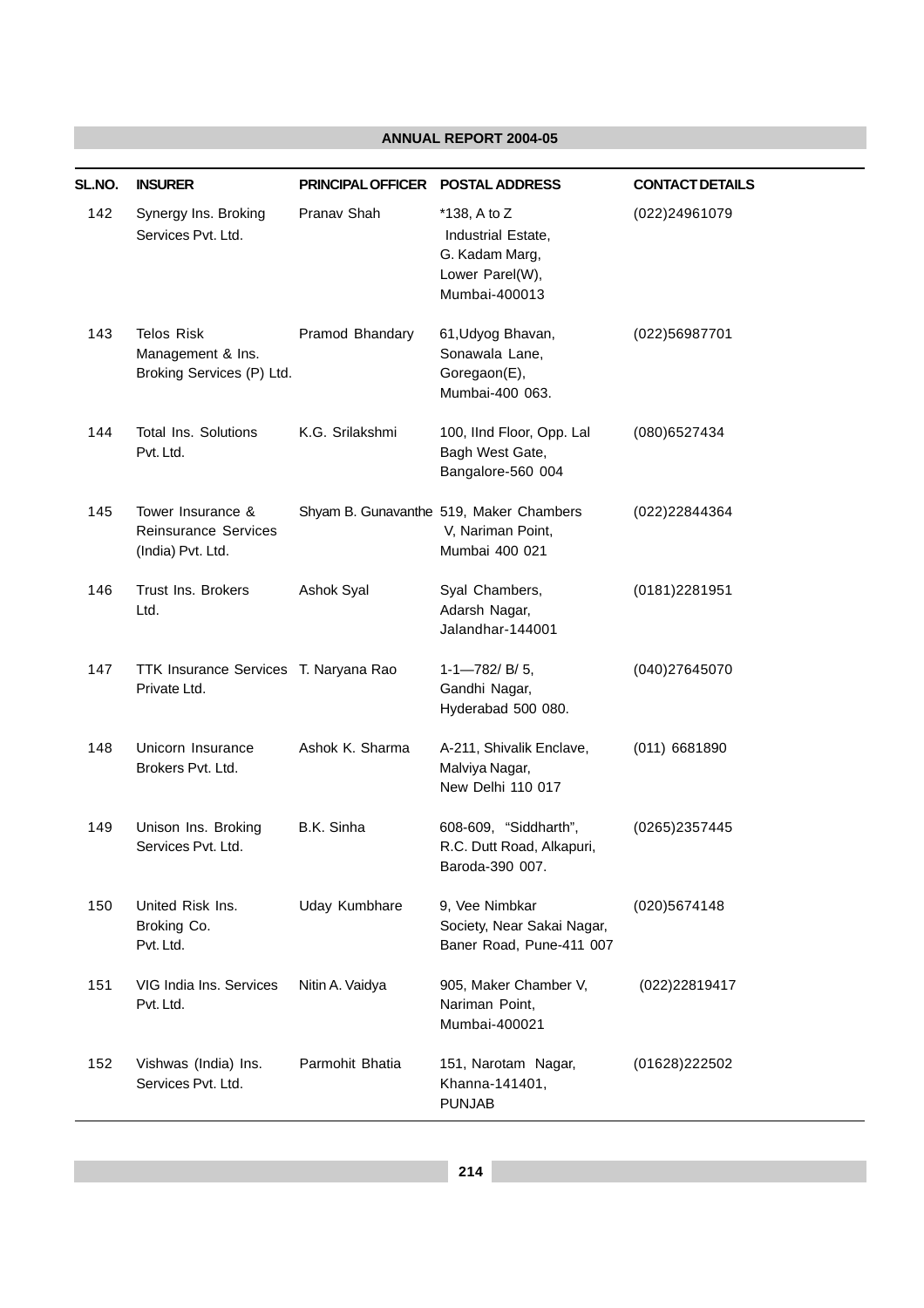| SL.NO. | <b>INSURER</b>                                                              | <b>PRINCIPAL OFFICER</b>    | <b>POSTAL ADDRESS</b>                                                                                | <b>CONTACT DETAILS</b> |
|--------|-----------------------------------------------------------------------------|-----------------------------|------------------------------------------------------------------------------------------------------|------------------------|
| 153    | Vision Ins. Risk Analysis Sanjay Singh<br>Management & Brokers<br>Pvt. Ltd. |                             | A10/30,<br>Aziz Manzil Shanti Nagar,<br>Kanpur-208012                                                | (0512)24221710         |
| 154    | Vulcan Int. Insurance<br>Brokers Ltd.                                       | E.M. Krishnamurthy          | 29/30, II Floor,<br>SNS Plaza,<br>41 Kurama Krupa Road,<br>Bangalore-560001                          | (080)2258673           |
| 155    | Willis BA Pvt. Ltd.                                                         | Mohamed Rayees              | Commercial Union House,<br>2nd Floor, 9<br>Wallace Street, Fort,<br>Mumbai-400 001                   | (022) 22819750         |
| 156    | Jai Ins. Brokers Pvt.<br>Ltd.                                               | B.B. Aneja                  | Channa Complex, 2213<br>Gurudwara Road,<br>Karol Bagh,<br>New Delhi-110005.                          | (011)25733020          |
| 157    | Madhuvan Ins.<br><b>Broking Services</b><br>Pvt. Ltd.                       | Ullas G. Shah               | 85, "Madhuban", Near<br>Madalpur Underbridge,<br>Ellisbridge, Ahmedabad-380006                       | (079)6420166           |
| 158    | Kan Ins. Brokers<br>Pvt. Ltd.                                               | Vikas Kanwar                | DD-8, S/4, Nehru Place, Kalkaji<br>Extension, New Delhi-110019                                       | (011)26464696          |
| 159    | Richard Strauss Ins.<br>Broking Pvt. Ltd.                                   | Sabasingaram                | No. 5, Lotus Enclave,<br>Nandanam II Extension,<br>Chennai-600035                                    | (044)24347197          |
| 160    | Ohm Maruthi Broking<br>& Ins. Services<br>Pvt. Ltd.                         | S. Baskaran                 | No.91 & 92,<br>Kodampakkam High Road,<br>Kodampakkam, Chennai-600034                                 | (044)23750690          |
| 161    | Mahindra Insurance<br>Brokers Ltd.                                          | K.R. Pherwani               | Sadhana House, 2nd Floor,<br>Behind Mahindra Towers, 570,<br>P.B. Marg, Worli, Mumbai-400018         | (022)56526000          |
| 162    | Afro-Asian Ins. Services<br>(India) Pvt. Ltd.                               | Dilip Chandrakant<br>Shukla | 521, Tulsiani Chambers, 5th Floor,<br>212, Free Press Journal Marg,<br>Nariman Point, Mumbai-400 021 | (022)22837252          |
| 163    | Howden Ins. Brokers<br>India Pvt. Ltd.                                      | Praveen Vashishta           | 9th Floor, Express Towers,<br>Nariman Point,<br>MUMBAI-400 021.                                      | (022)24983423          |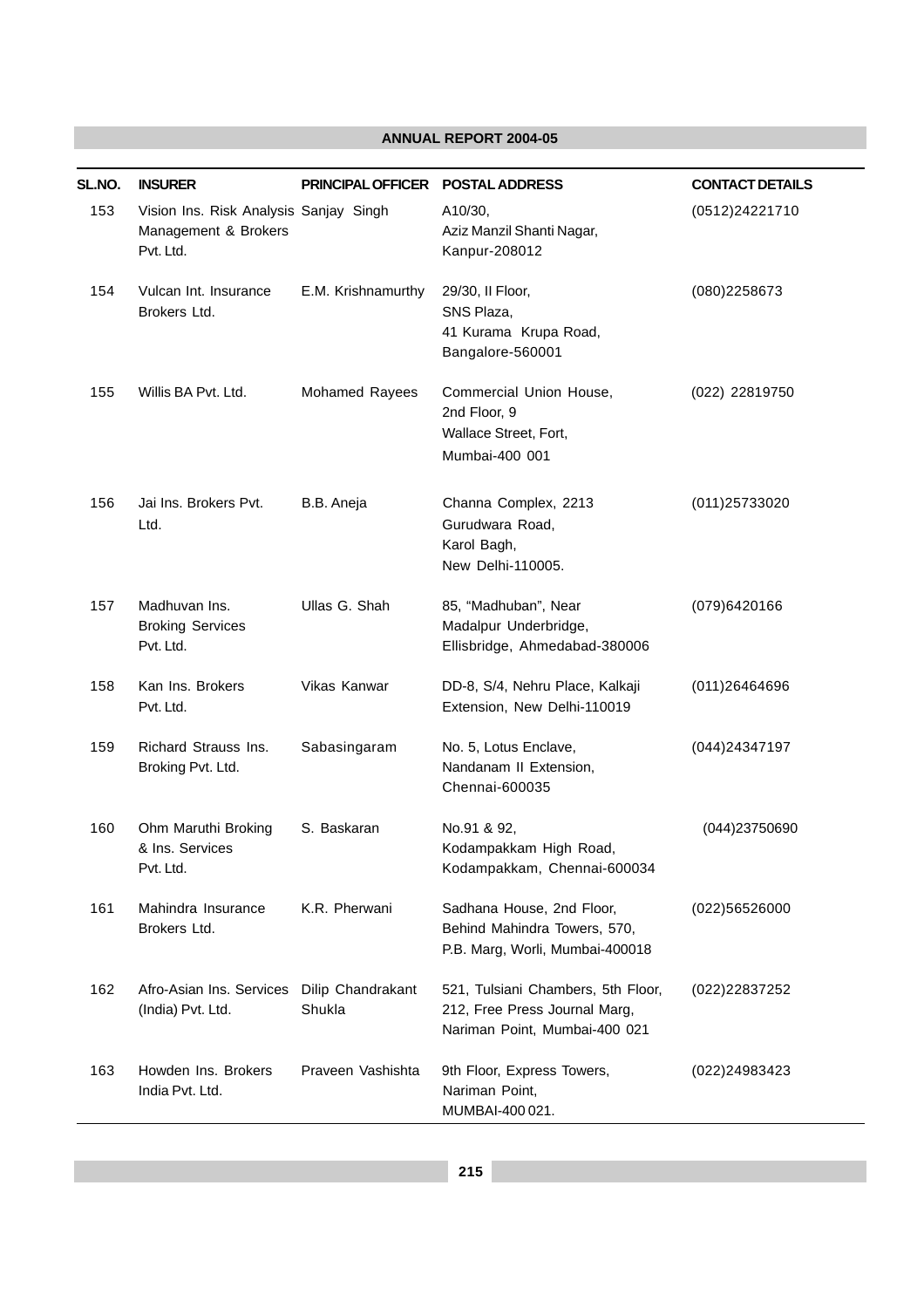| SL.NO. | <b>INSURER</b>                              | PRINCIPAL OFFICER POSTAL ADDRESS        |                                                                                              | <b>CONTACT DETAILS</b> |
|--------|---------------------------------------------|-----------------------------------------|----------------------------------------------------------------------------------------------|------------------------|
| 164    | Suvidha Ins. Services<br>Pvt. Ltd.          | Rajeev Sharma                           | 517, Kamalalaya Centre, 156A,<br>Lenin Sarani, Kolkata-700013                                | (033) 22150583         |
| 165    | Master Insurance<br><b>Brokers</b>          | D.J.S. Minocha                          | S.C.O. 19, Master Chambers,<br>Feroze Gandhi Market,<br>Ludhiana-141 001                     | (0161)2410556          |
| 166    | Brooklyn Ins. Brokers<br>Pvt. Ltd.          | P. Charan                               | 71, Paschimi Marg,<br>Vasant Vihar,<br>New Delhi-110 057                                     | (011)51662455          |
| 167    | Ascent Ins. Broking<br>Pvt. Ltd.            | Pankaj S. Sheth                         | D-21, Dhanraj Mahal, C.S.M.<br>Marg, Colaba, Mumbai-400 039                                  | (022)56336387          |
| 168    | Chartered Ins. Brokers<br>Pvt. Ltd.         | Vimal Goyal                             | 308, Skipper Corner, 88,<br>Nehru Place, New Delhi-110019                                    | (011)51618423          |
| 169    | Jaika Ins. Brokerage<br>Pvt. Ltd.           | Anil Nagesh Vaidya                      | Jaika Bldg., Commercial<br>Road, Civil Lines,<br>Nagpur, Maharashtra                         | (0712)2520169          |
| 170    | Sapthagiri Ins.<br>Services Pvt. Ltd.       | K.V. Srinivasa Gupta D.NO. 1-3-2, C/19, | Penugonda Road,<br>II Floor, Hindupur-515 201,<br>Andhra Pradesh                             | (08556)226969          |
| 171    | NewQuest Ins.<br>Broking Services Pvt. Ltd. | Manohar Kumar                           | Thapar House, 124 Janpath,<br>New Delhi-110 001                                              | (011)23368332          |
| 172    | Image Ins. Brokers<br>Pvt. Ltd.             | Sanjay Jain                             | 13, Community Centre, East of<br>Kailash, New Delhi-110 065                                  | (011)26472557          |
| 173    | SPA Ins. Services Ltd.                      | V.K. Khattar                            | 25, C-Block Community Centre,<br>Janak Puri, New Delhi-110 058                               | (011)25517371          |
| 174    | Achyut Ins. Brokers<br>(India) Pvt. Ltd.    | Munish Garg                             | 100/28, Shiva Tower,<br>Rajapur, Sector-9, Rohini,<br>Delhi-110085                           | (011)27561382          |
| 175    | Agile Ins. Brokers<br>Pvt. Ltd.             | Anish Aggarwal                          | E-217, Amar Colony, Lajpat<br>Nagar-IV, New Delhi-110024                                     | (011)30904951          |
| 176    | Lord Krishna Ins.<br>Brokers Pvt. Ltd.      | Darshan Kumar                           | 3rd Floor, Hind Bharti Tower,<br>7 DDA Services Centre,<br>Sector 5,<br>Rohini, Delhi-110085 | (011)30949357          |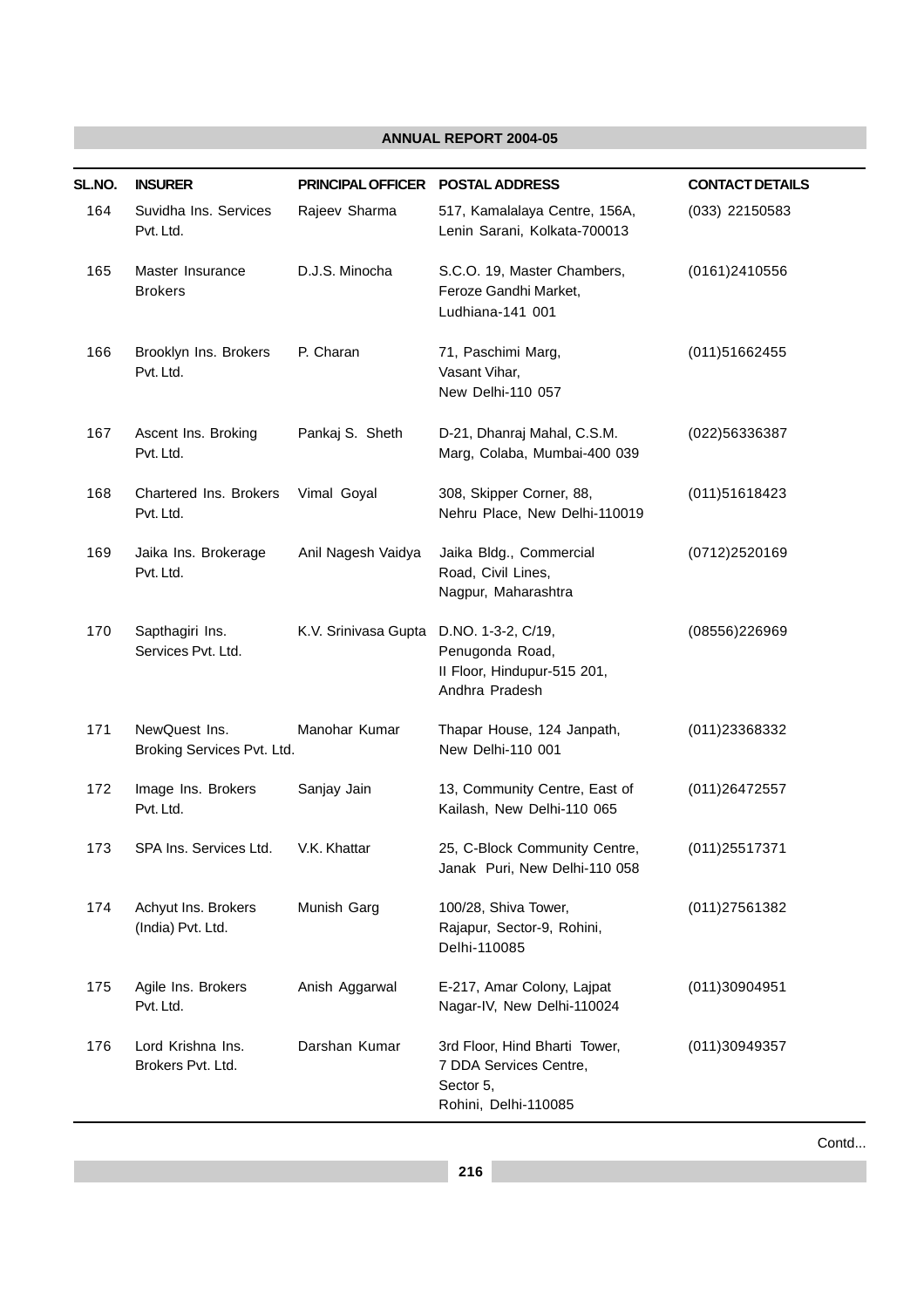| SL.NO. | <b>INSURER</b>                                        | <b>PRINCIPAL OFFICER</b>         | <b>POSTAL ADDRESS</b>                                                                               | <b>CONTACT DETAILS</b> |
|--------|-------------------------------------------------------|----------------------------------|-----------------------------------------------------------------------------------------------------|------------------------|
| 177    | First Ins World Broking<br>Services Pvt. Ltd.         | <b>B.</b> Mathews<br>Prabhakaran | No. 29, Second Floor,<br>Dr. Nair Road, T. Nagar,<br>Chennai-600 017                                | (044)52128600          |
| 178    | Sanjeevani Ins.<br>Brokers Pvt. Ltd.                  | M.K. Saraf                       | Tobacco House, 1 Old Court<br>House Corner, 5th Floor,<br>Suite No. 520, Kolkata-700 001            | (033)30931216          |
| 179    | SMS Ins. Services<br>Pvt. Ltd.                        | P.N. Rawake                      | 1&2, Akash Complex, Anand Nagar<br>Road, Nanded-431 601,<br>Maharashtra                             | (02462)267833          |
| 180    | Mata Ins. Advisory<br>& Broking Services<br>Pvt. Ltd. | Vijay Rampal                     | E-29, Dhanraj Mahal,<br>Chatrapati Shivaji Marg,<br>Apollo Bunder, Colaba,<br>Mumbai-400 039        | (022)56501010          |
| 181    | Samudra Ins. Brokers<br>Pvt. Ltd.                     | Kumar Anand<br>Agarwal           | 101, Gyan Gangotri, Gopal<br>Vihar, 14/75, Civil Lines,<br>Kanpur-208001                            | (0512)2303051          |
| 182    | Vantage Ins. Services<br>Pvt. Ltd.                    | <b>Ulhas Rele</b>                | Office No. 17/18, Dr. Herekar<br>Park, Near Kamala Nehru Park,<br>Off Bhandarkar Road, Pune-411 004 | (020)4013503           |
| 183    | Rest Assured Ins.<br>Broking Pvt. Ltd.                | Rahul Daga                       | 102, Century Arcade, Narangi Baug<br>Road, Near Boat Club Road,<br>Pune-411001                      | (020)30912233          |
| 184    | Havmore Ins. Brokers<br>Pvt. Ltd.                     | Hemang D. Jhangla                | A/29, Nand Dham Industrial Estate,<br>Agni Shamak Dal Road, Marol,<br>Andheri(East), Mumbai-400 059 | (022)28504300          |
| 185    | Apoorva Ins. Brokers<br>Pvt. Ltd.                     | Madan Lal Malhotra               | 305, Anukampa-I, Lane<br>Opp. Raymond's Show Room,<br>M.I. Road, Jaipur-302 001                     | (0141)3940003          |
| 186    | Trinity Ins. Brokers<br>Pvt. Ltd.                     | Rajiv Singhal                    | B-99, Sector-5,<br>NOIDA-201 301                                                                    | (0120)2420499          |
| 187    | Dynamic Ins. Brokers<br>Pvt. Ltd.                     | Nitesh Jaiswal                   | Maurya House, 2nd Floor,<br>Suite 2D, 48, Gariahat Road,<br>Kolkata-700019                          | (033)24618661          |
| 188    | Karvy Ins. Broking<br>Pvt. Ltd.                       | Vijayakumar<br>Madhira           | "Karvy House, 46,<br>Avenue-4, Street No. 1,<br>Banjara Hills,<br>Hyderabad-500 034.                | (040)23312454          |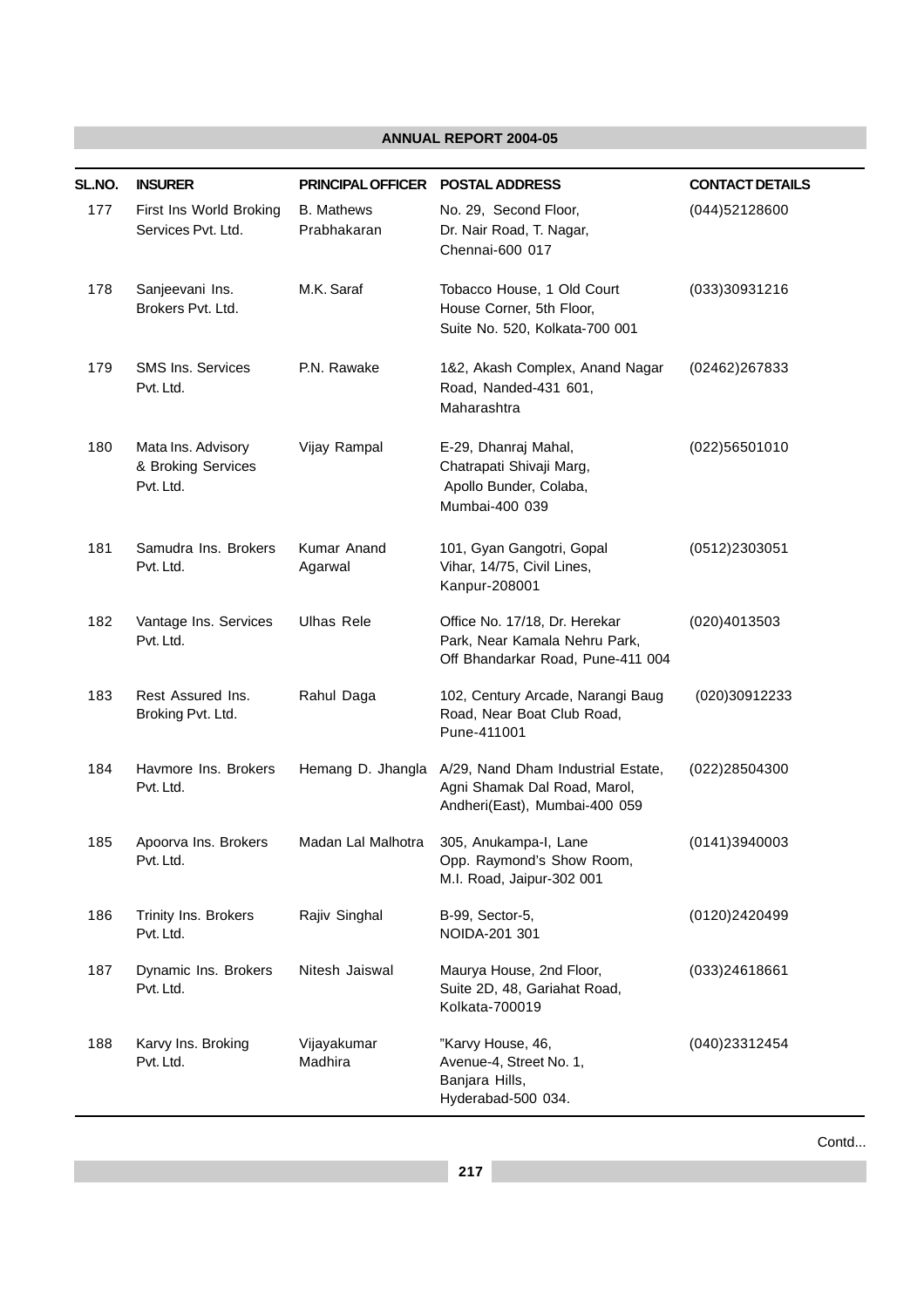| SL.NO. | <b>INSURER</b>                           | <b>PRINCIPAL OFFICER</b> | <b>POSTAL ADDRESS</b>                                                                               | <b>CONTACT DETAILS</b> |
|--------|------------------------------------------|--------------------------|-----------------------------------------------------------------------------------------------------|------------------------|
| 189    | <b>DSP Ins. Brokers</b><br>Pvt. Ltd.     | S.K. Bhattacharya        | 301-302 B, APRA Plaza,<br>Road No. 44,<br>Pitampura Community Centre,<br>Pitampura,<br>Delhi-110034 | (011)27033907          |
| 190    | <b>SRG Ins. Brokers</b><br>Pvt. Ltd.     | Rajesh Jain              | 340, S.M. Lodha Complex,<br>Udaipur-313 001                                                         | (0294)2412609          |
| 191    | Prudent Ins. Brokers<br>Pvt. Ltd.        | Ajit Singh Dhingra       | 217, Prabhadevi Estate,<br>V.S. Marg,<br>Mumbai-400025                                              | (022)24314851          |
| 192    | Advance India Ins.<br>Services Ltd.      | K.S. Bhalla              | 14 Grand Mall, Ground Floor,<br>Near BMC Chowk,<br>G.T. Road,<br>Jalandhar-144001                   | (0181)5000002          |
| 193    | Sonnen Ins. Broking<br>Servies Pyt. Ltd. | R.M.Guha Biswas          | M-64, 1st Floor, Saket,<br>New Delhi-110017                                                         | (011)51764074          |
| 194    | Astro Ins. Brokers Ltd.                  | <b>Vikrant Garg</b>      | C-13, Mansarovr Garden,<br>New Delhi-110 015                                                        | (011)25119611          |
| 195    | Edelweiss Ins. Brokers<br>Ltd.           | Bakhtawar Pastakia       | 14th Floor, Express Towers,<br>Nariman Point.<br>Mumbai-400 021                                     | (022)22864216          |